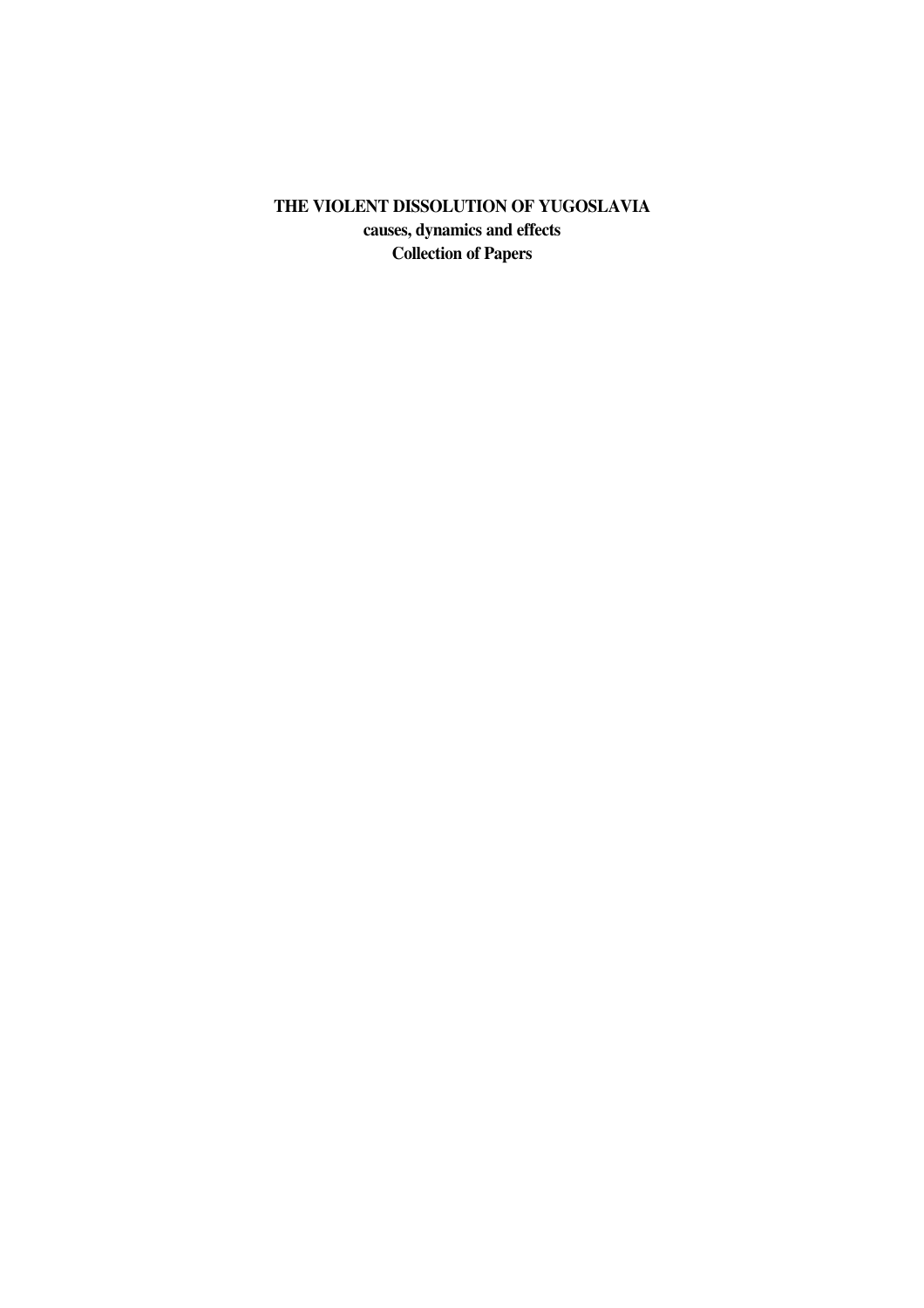#### **The Violent Dissolution of Yugoslavia causes, dynamics and effects Collection of Papers**

*Edited by:* Miroslav Hadžić

*Publisher:* Centre for Civil-Military Relations, Belgrade

> *English language editing:* Natalija Marić

> > *Cover design:* Marija Vuksanović

> > > *Type setting:* Časlav Bjelica

*Printed by:* Goragraf, Belgrade

> *Print run:*  500

ISBN 86-83543-33-1

*Published with the support of the OSCE Mission to SaM*

Belgrade**,** November 2004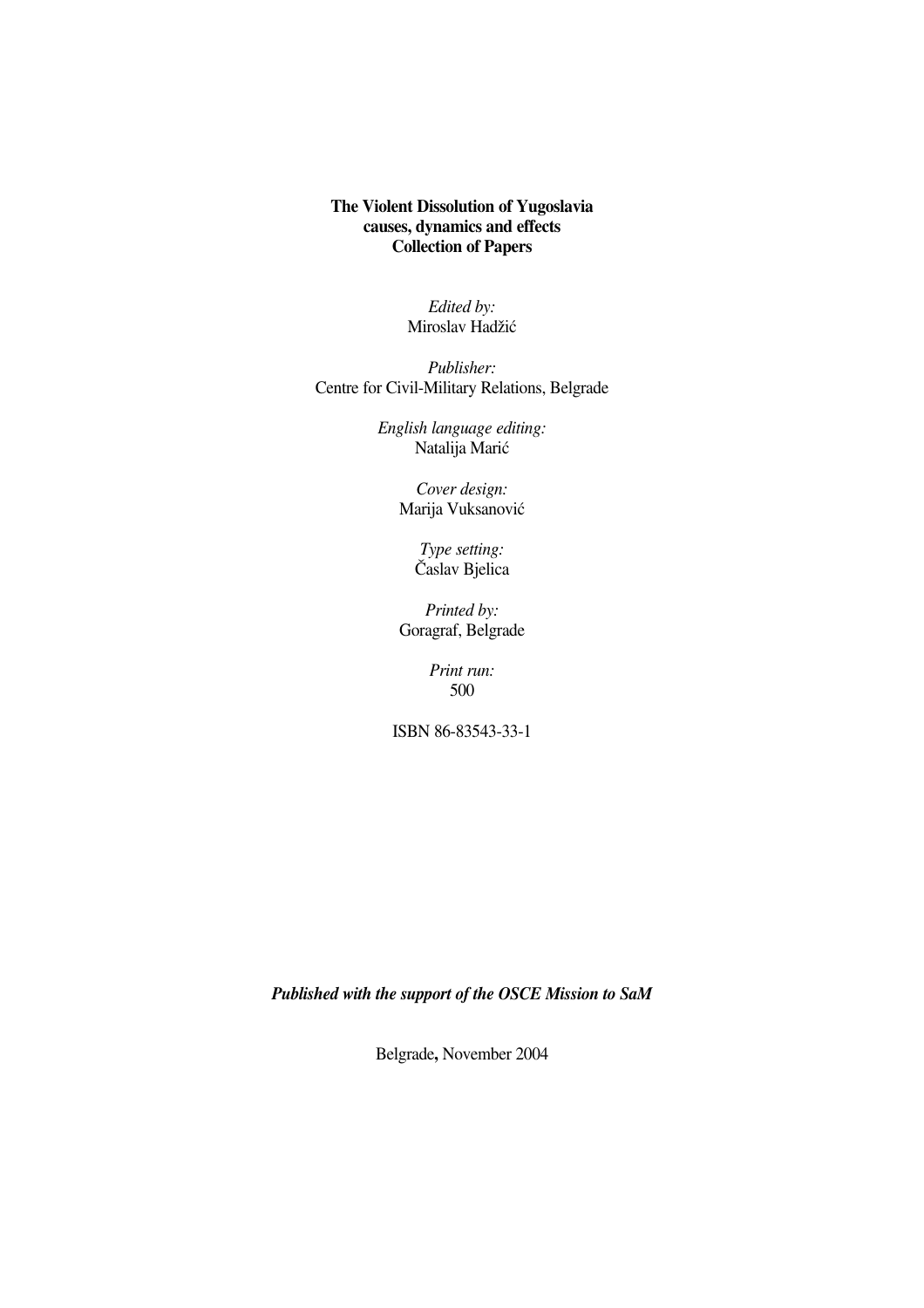# **THE VIOLENT DISSOLUTION OF YUGOSLAVIA**

# **causes, dynamics and effects**

*Collection of Papers* 

*Edited by:* Miroslav Hadžić

Belgrade, November 2004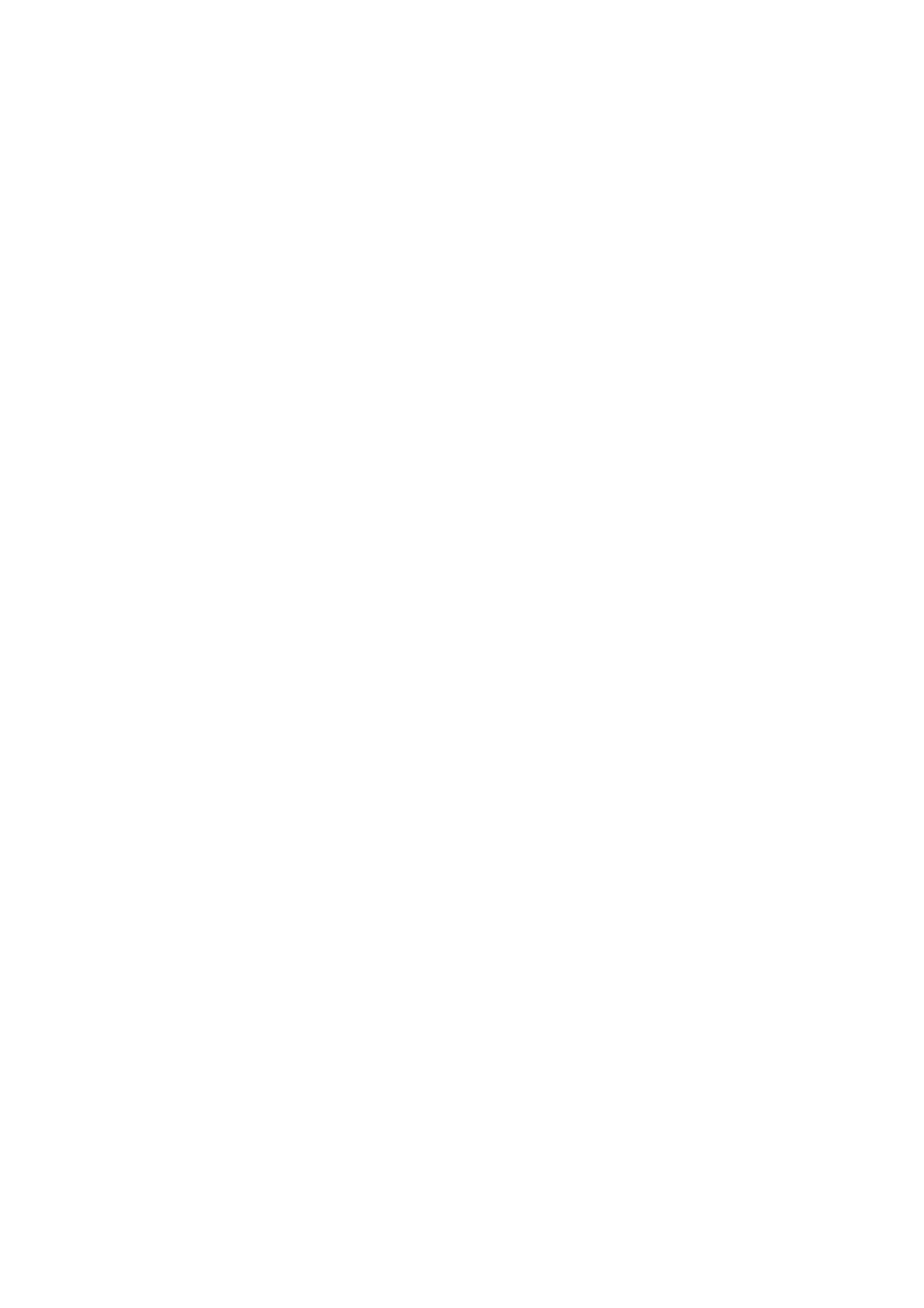# **CONTENTS**

| <b>I GENERAL CAUSES AND DYNAMICS</b><br>OF LOCAL AND INTERNAL WARS                                      |
|---------------------------------------------------------------------------------------------------------|
| Ditrih Jung<br>THE POLITICAL ECONOMY OF MODERN WARS 11                                                  |
| Håkan Wiberg<br>FORMER YUGOSLAVIA IN 1990:<br>WHY IT HAD A BAD PROGNOSIS31                              |
| <b>II DIFFERENTIA SPECIFICA</b><br>OF WARS IN YUGOSLAVIA                                                |
| Alpar Lošonc<br><b>INVITING VIOLENCE AND FRAGILE MANAGEMENT</b>                                         |
| Ivan Vejvoda                                                                                            |
| Tonči Kuzmanić<br>DISINTEGRATION OF THE SFR YUGOSLAVIA<br>AND ITS LEGACY: POPULISM - NOT NATIONALISM 81 |
| Carl-Ulrik Schierup<br>NATIONALIST RESURRECTION AND ITS                                                 |
| <b>III CAUSES AND DYNAMICS OF WARS IN YUGOSLAVIA</b>                                                    |
| Latinka Perović<br>THE SOCIO-POLITICAL AND THE ETHNO-RELIGIOUS<br>DIMENSION OF WARS IN YUGOSLAVIA  121  |
| Milan Vukomanović<br>THE RELIGIOUS DIMENSION                                                            |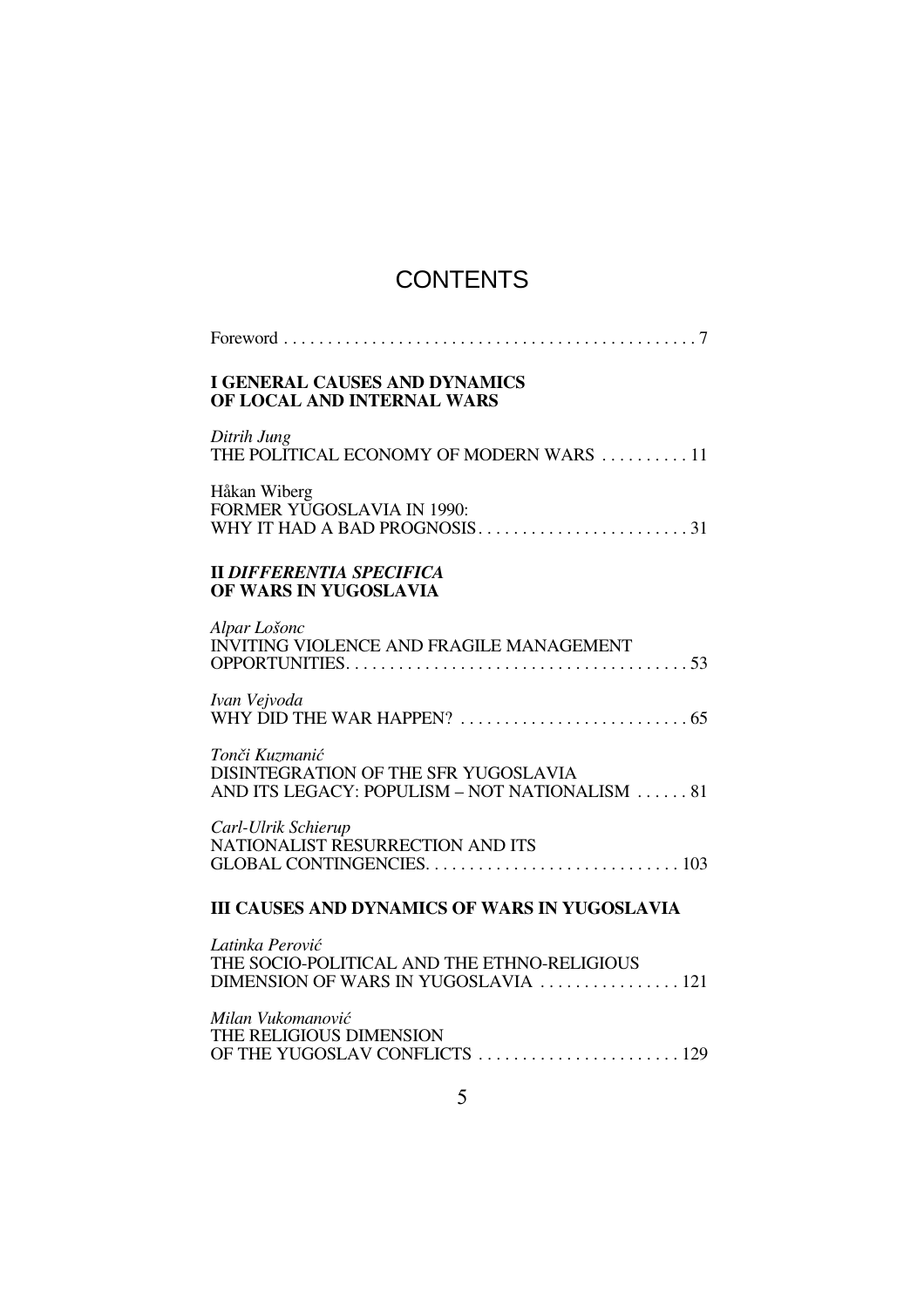| Miroslav Hadžić<br>THE MODERATORS OF VIOLENCE<br>$-$ THE HIDDEN SIDE OF THE YUGOSLAV WAR 133             |
|----------------------------------------------------------------------------------------------------------|
| Vlasta Jalušič<br>GENDER AND VICTIMIZATION OF THE NATION<br>AS PRE- AND POST-WAR IDENTITY DISCOURSE 145  |
| Mihajlo Basara<br>THE FIGHTING MORALE OF NATIONAL ARMIES<br>IN THE BREAKUP OF SOCIALIST YUGOSLAVIA. 167  |
| <b>IV PROSPECTS FOR NORMALIZATION</b><br>AND ACHIEVEMENTS OF SECURITY                                    |
| Milan Podunavac<br>WAR AND THE SYSTEM: THE CASE OF SERBIA 179                                            |
| Mojmir Križan<br>POST-YUGOSLAV STATES: JOINING THE EUROPEAN<br>UNION BY DEVELOPING POLITICAL CULTURE 193 |
| Vojin Dimitrijević<br>SERBIA: TOWARDS EUROPEAN INTEGRATION<br>WITH THE BURDEN OF THE PAST?211            |
| Jasmina Glišić<br>PUBLIC OPINION IN SERBIA AND MONTENEGRO<br>ON INTEGRATION INTO THE EURO-ATLANTIC       |
| Kruno Kardov<br>SILENCING THE PAST: VUKOVAR BETWEEN<br>THE PLACE AND SPACE OF MEMORY 227                 |
|                                                                                                          |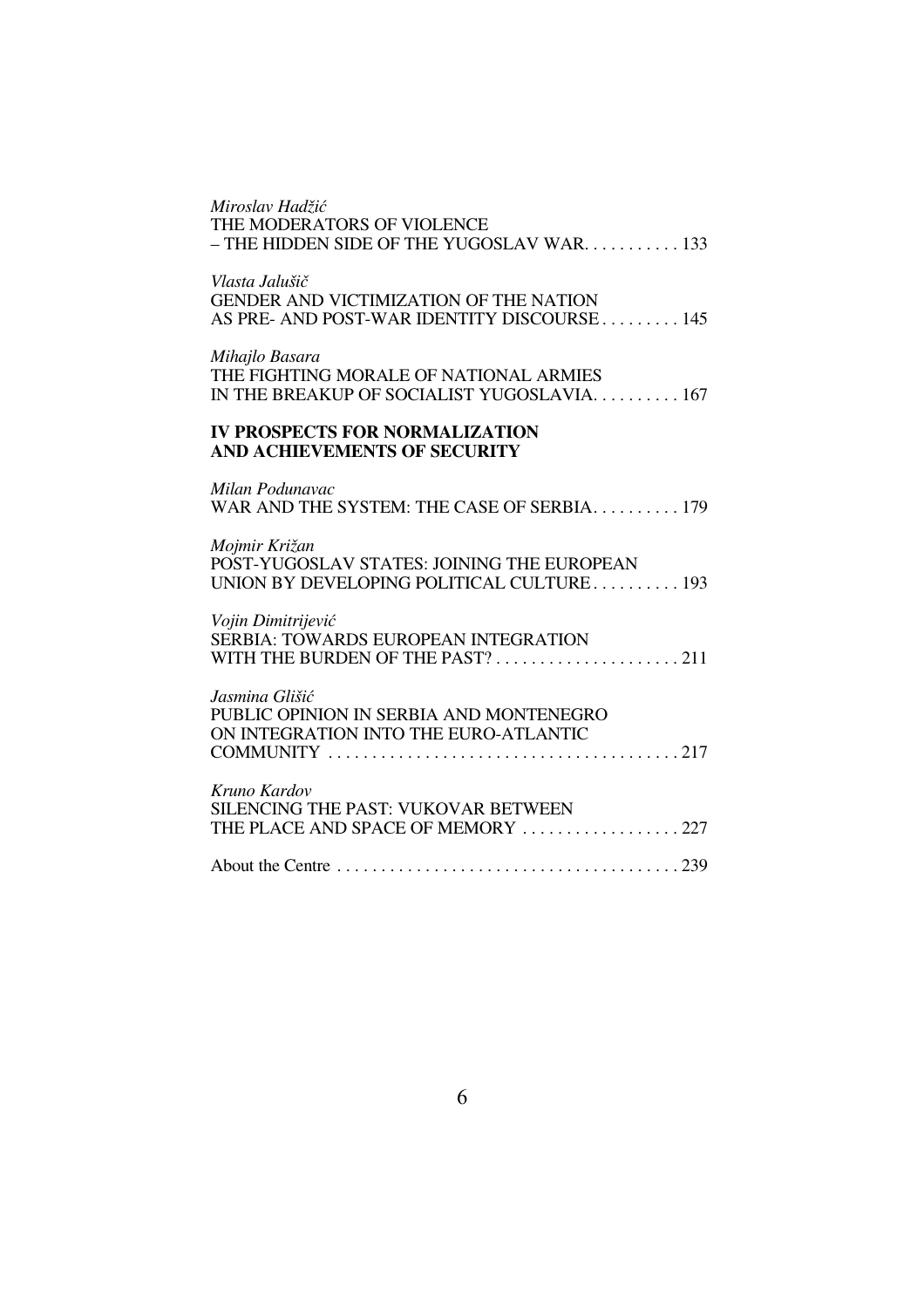# INTRODUCTORY REMARKS

Without a public, open and expert debate about the recent war legacy, the complete establishment of security and cooperation in the area of former Yugoslavia will not be possible. Local scholars still argue over causes, substance and consequences of the Yugoslav wars. Only a few of the research findings so far, have been generally accepted. This is in large part due to the fact that during the wars, professional cooperation among scholars of the newly emerging states was ruptured. Thus, some of them were deprived, in addition to other things, of the opportunity to compare Yugoslav wars with similar domestic wars in other parts of the world.

As much as it seemed necessary to get an insight into research results on the causes and origins of contemporary domestic wars, it was even more important that the introduction of comparative results into discussions occur in order to gain a better understanding of the nature of domestic wars but also to contribute to going beyond fragmentary interpretations of the Yugoslav wars. Also, discussion about synthesized knowledge of developments of contemporary domestic wars can offer a more reliable theoretical and methodological basis for further research and interpretation of Yugoslavia's wars.

All the more so that a serious debate about the role and contribution of every actor in the Yugoslav wars is of great significance for all newly established countries, and especially for Serbia and Montenegro on its way toward economic transformation. Such a debate can also be an introduction into a critical reappraisal of its part in the Yugoslav wars.

Participants of the Conference were expected to offer, inter alia, an innovative and modern theoretical and methodological framework for further research into the socio-political and military nature of the Yugoslav wars. It was the idea to encourage, within that framework, further discussion and make an initial list of possible criteria for evaluation of research into the Yugoslav wars to date. This was a comparison of former and current, local and domestic wars in the world aimed at detecting both the similarities and particularities of the Yugoslav wars.

For that purpose, a critical review of research on general causes and dynamics of contemporary local and domestic wars had to be made. At the same time, different interpretations of the role of the ethno-religious factor in contemporary local and domestic wars, and in the Yugoslav wars in particular, were cross-validated. Also, differing approaches to and interpretations of the gist, causes and particularities of the Yugoslav wars were compared. Main patterns of violence in Yugoslav wars were presented and comparison was made of different interpretations of the role of the military and other (paramil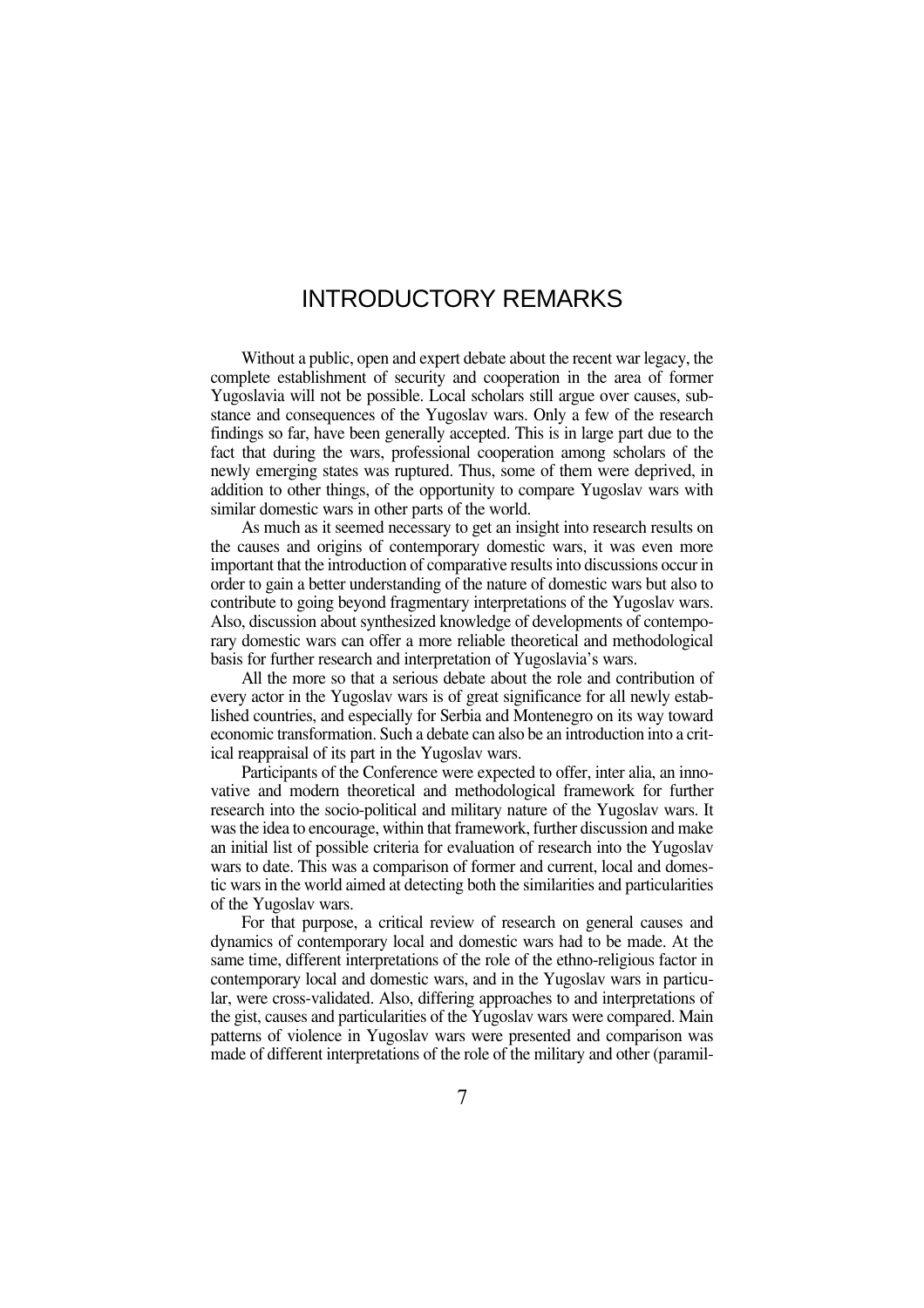itary) forces. Analysis was also made of different interpretations of the role of the state and nation in the Yugoslav wars, and of the Serbian one in particular. All this was conducive to examining the prospects for achieving a stable peace and lasting reconciliation of the nations and states in the territory of former Yugoslavia.

The intention of the organizers was at the same time to contribute, with the support of media, democratic political parties, NGOs and other agents of the critically-minded public, to a process of individual and collective soulsearching, potential catharsis and reconciliation as an essential precondition for a more successful democratisation and establishment of responsibility in the states and societies that have been created in the territory of the former Yugoslavia.

It is the Centre's pleasure to offer to the professional and broader public, for their critical consideration, the findings of participants of the Conference. Texts in the Collected Papers were edited and prepared for printing by Miroslav Hadžić.

Belgrade, 15 November 2004.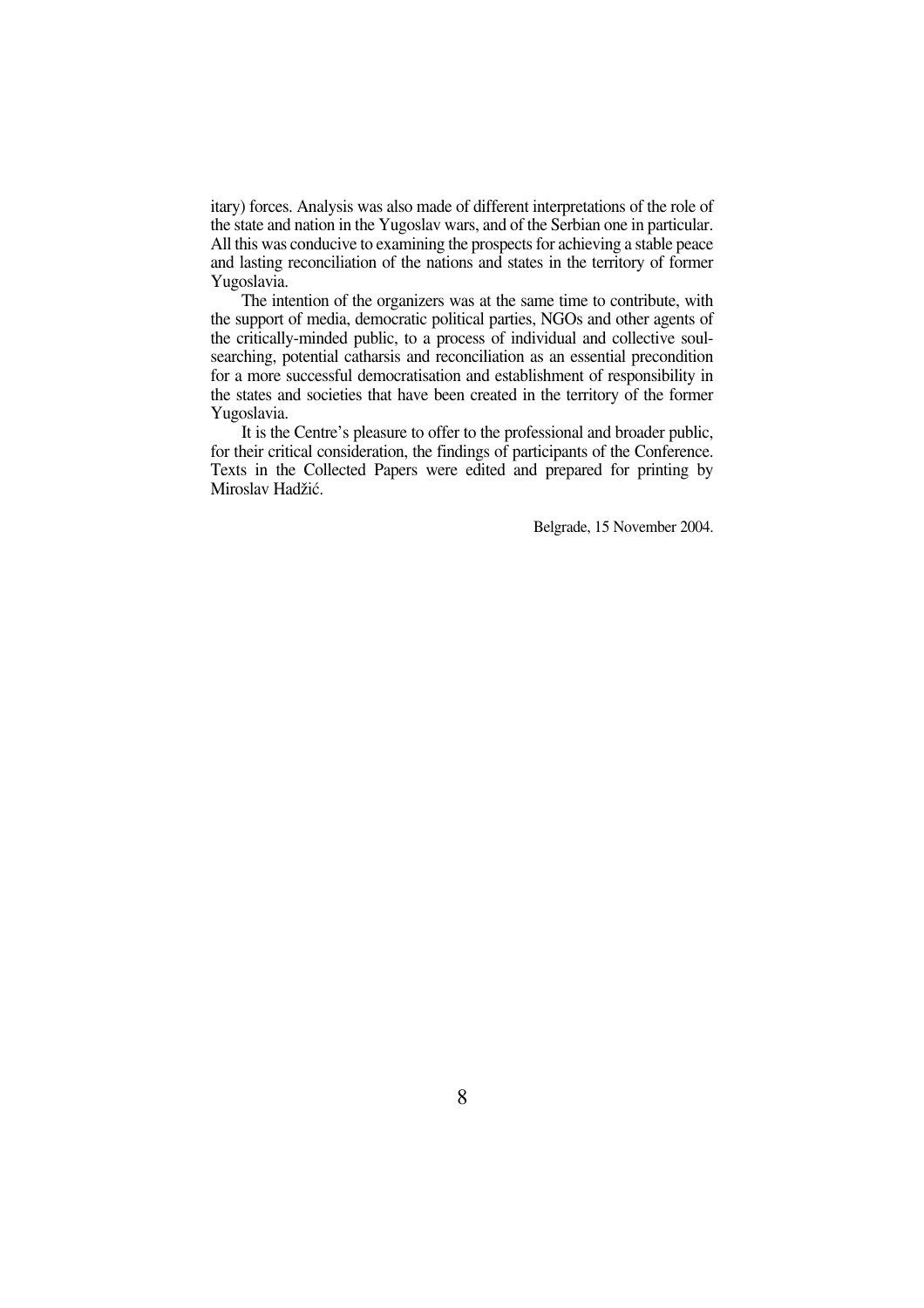# GENERAL CAUSES AND DYNAMICS OF LOCAL AND INTERNAL WARS

I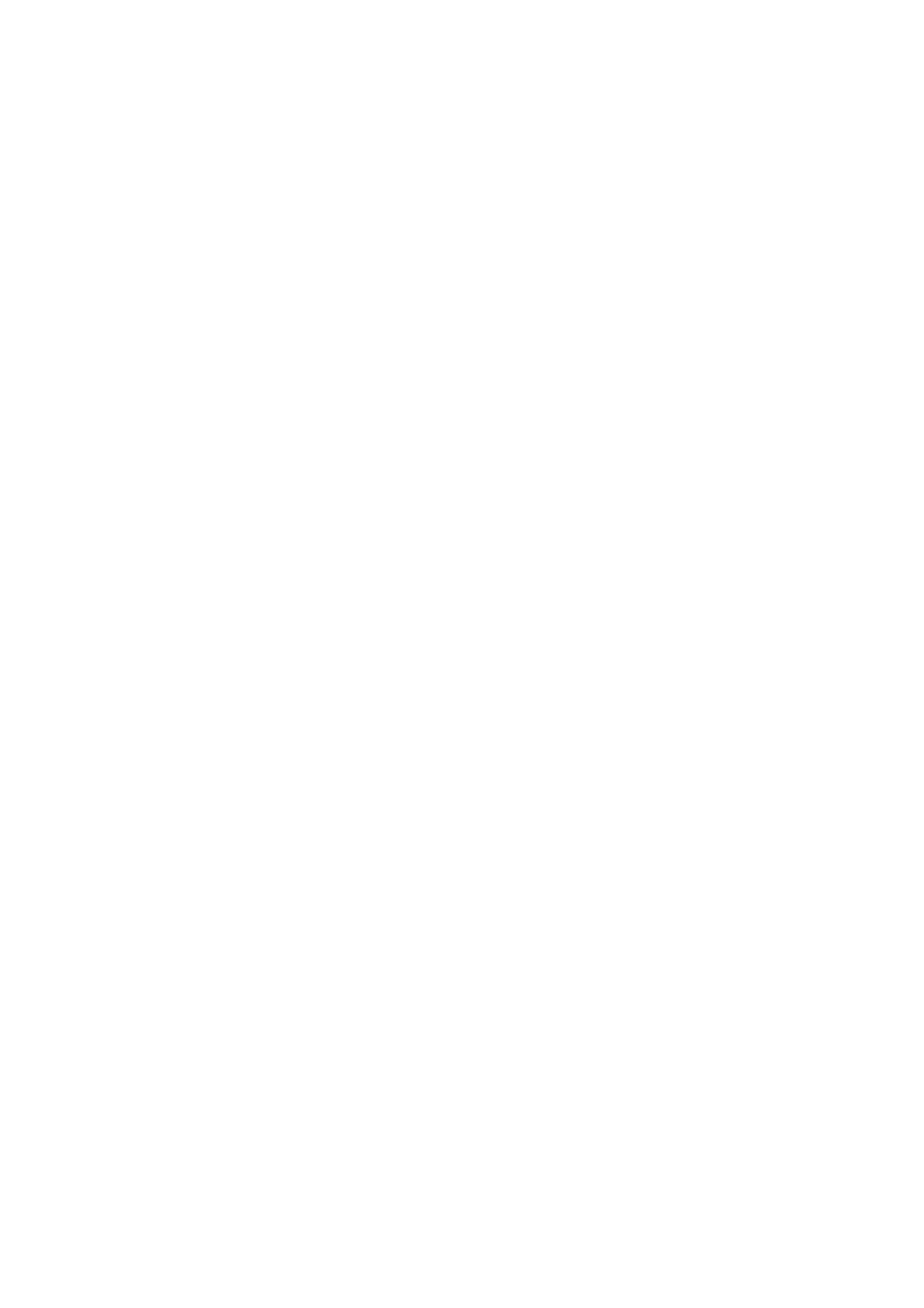### **Ditrih Jung**\*

## THE POLITICAL ECONOMY OF MODERN WARS

#### **Introduction**

There are three tendencies that characterize wars waged after the Second World War. First of all, there is an evident and clear change in the form of war. Today there are almost no (interstate) wars between countries. Most remain within the borders guaranteed by international law. War opponents can be states, but also actors that aren't states. The violent disintegration of Yugoslavia served as an empirical example in the long lasting debate on the transformation of war, which because of this change in the form of war began back in the nineties of the last century. Secondly, the battlefield, with the exception of Yugoslavia, moved from the center of Europe to the outskirts of the former Third World. Today, wars rage mainly within post-colonial states such as Africa, Asia, and the Middle East or, are waged among these states. Finally, different war statistics show that wars within state borders in post-colonial states last much longer than wars waged between two separate states. Good examples of these wars are Afghanistan, Angola, Burma, Cashmere, Lebanon, Sri Lanka, Sudan, and the Phillipines.<sup>2</sup>

Dealing with the political economy of contemporary wars, we are now joining a new trend in researching wars, one that questions the previous dominance of ethnic-cultural hypotheses in explaining wars. Therefore, our aim in the research is to determine the extent that the three aforementioned empirical tendencies in waging war are actually a reflection of economic circumstances. In order to answer this question, we will begin by briefly listing the key assertions that presently set the tone for the debate on the economic background of the transformation of war. In this debate that began after the Cold War, two directions were determined in the research of the conflicts. On the one hand, there is the previously mentioned economic approach, which actually uses the model of

<sup>\*</sup> Dietrich Jung is an advanced researcher in the Department for Development Studies of the Danish Institute for International Research in Copenhagen and a visiting professor at the Institute for Sociology at the University of Copenhagen. This text is a revised and shortened version on this theme published in the Collection: Astrid Sahm, Egbert Jahn und Sabine Fischer (eds): "*Die Zukunft des Friedens weiterdenken". Perspektiven der Friedens- und*

<sup>&</sup>lt;sup>2</sup> Regarding this trend, up. Collier et al. (2001); Fearon (2002); Gleditsch *et al.* (2002); Jung/ Schlichte (1999); Jung *et al.* (2003).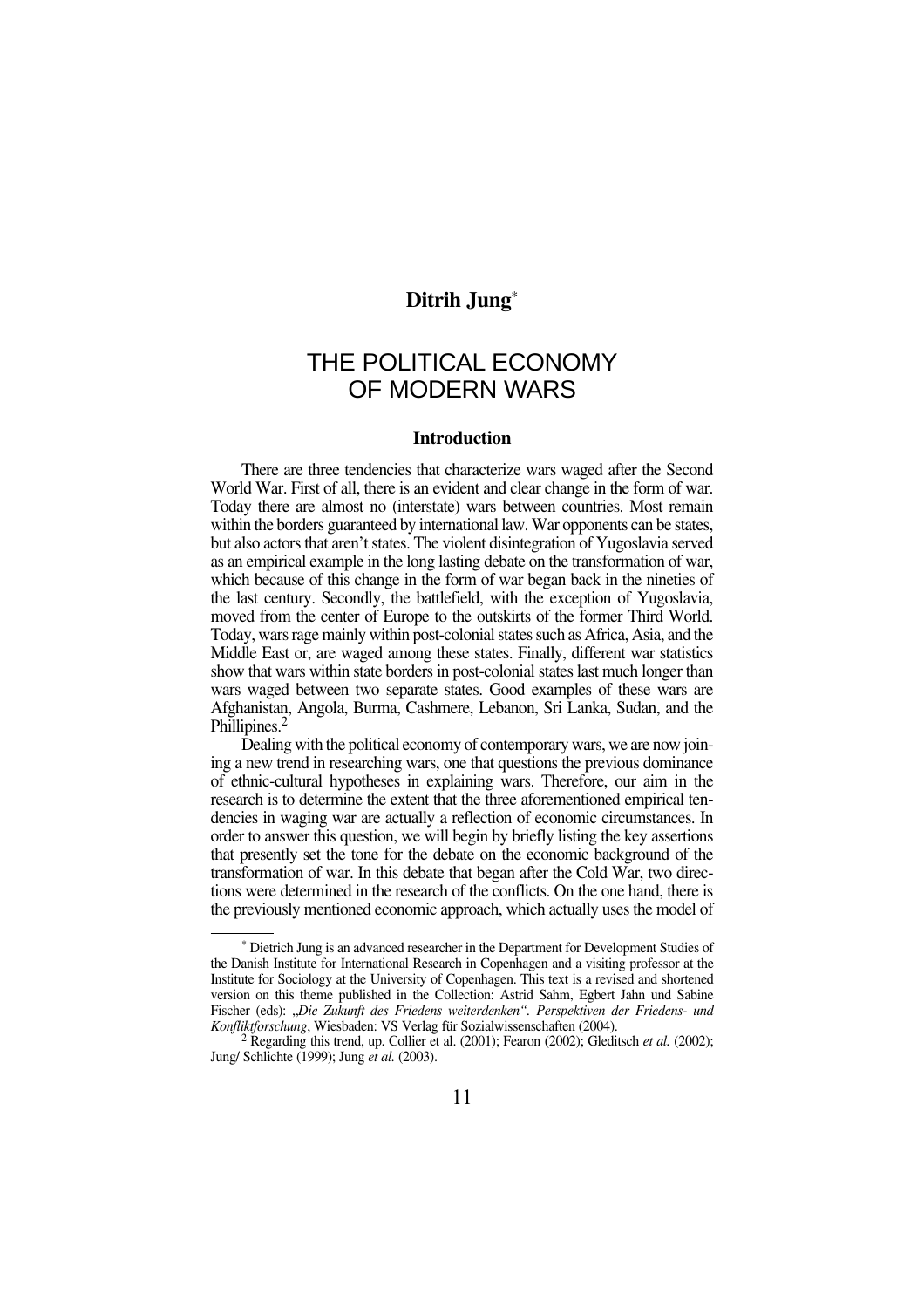instrumental rationalism oriented towards profit, a model belonging to the theory of action. On the other hand, representatives of the paradigm "new war" define the change in the form of war violence by claiming that the participants in the war made a radical turnaround and renounced rational political aims. However, in the end, these two paradigms have come to the same conclusion. They renounce the political character of contemporary wars and reduce it to a certain form of organized crime. The wars that took place on the former Yugoslav territory served often as an excellent example of this conclusion.<sup>3</sup>

In this text, we oppose such a de-politicization of war. Namely, the socalled transformation of war can be correctly understood – and this is the basis of our thesis – only in the case that we introduce another political dimension, and that is a modern /state power. The focus of the explanation referring to the changes in the form of war violence should not be on the economy, rather on the *political* economy of violent conflicts and its relation to the post-colonial process of building the state. Therefore, the international framework is of central importance, which is primarily, a subject of debate regarding globalization issues. This framework looks at the way that this process of post-colonial state formation differs from the same process in Europe. Within this framework, disintegration and rebuilding state structures are two sides of the same coin. In the constellation that it creates, the political economy of contemporary war cannot be limited only to the area within the state; rather it is tightly intertwined with formal, informal, and criminal economic transactions that fall under the rubric "shadow globalization".

When we begin presenting different economic approaches, and then the debate on transformation, we will try to confirm our thesis in two further steps. We will first, by analytical sketches on the characteristic forms of contemporary war economies, show how a closed war economy becomes open and how in the global market, it becomes an integrated war economy. On the basis of this, we will then more precisely determine the relation between war, politics and economy. We will show that economic hypotheses belong to the important and complementary function of explaining contemporary war developments. In addition, because of the more general level of issues that we have dealt with in this text, we shall not go into greater detail in the case of the former Yugoslavia. Rather we recommend that the readers use general views on the political economy of contemporary wars presented here as a theoretical parameter for understanding the studies that in this book are dedicated exclusively to the case of Yugoslavia.

#### **The "Depolitization" of War and Economic Logic of So-Called New Wars**

Methodical, theoretical and completely heterogeneous approaches in researching war from the point of view of economics extends, more simply said, to a position in between two opposite poles. On one pole, the transformation of war is interpreted based upon the theory of action, where the motives of the parties at war do not lie within political ideologies rather in the

<sup>&</sup>lt;sup>3</sup> A good survey of this heterogeneous debate can be found in the first chapter of: Münkler /2002). Regarding war developments in Yugoslavia see: Andreas (2004).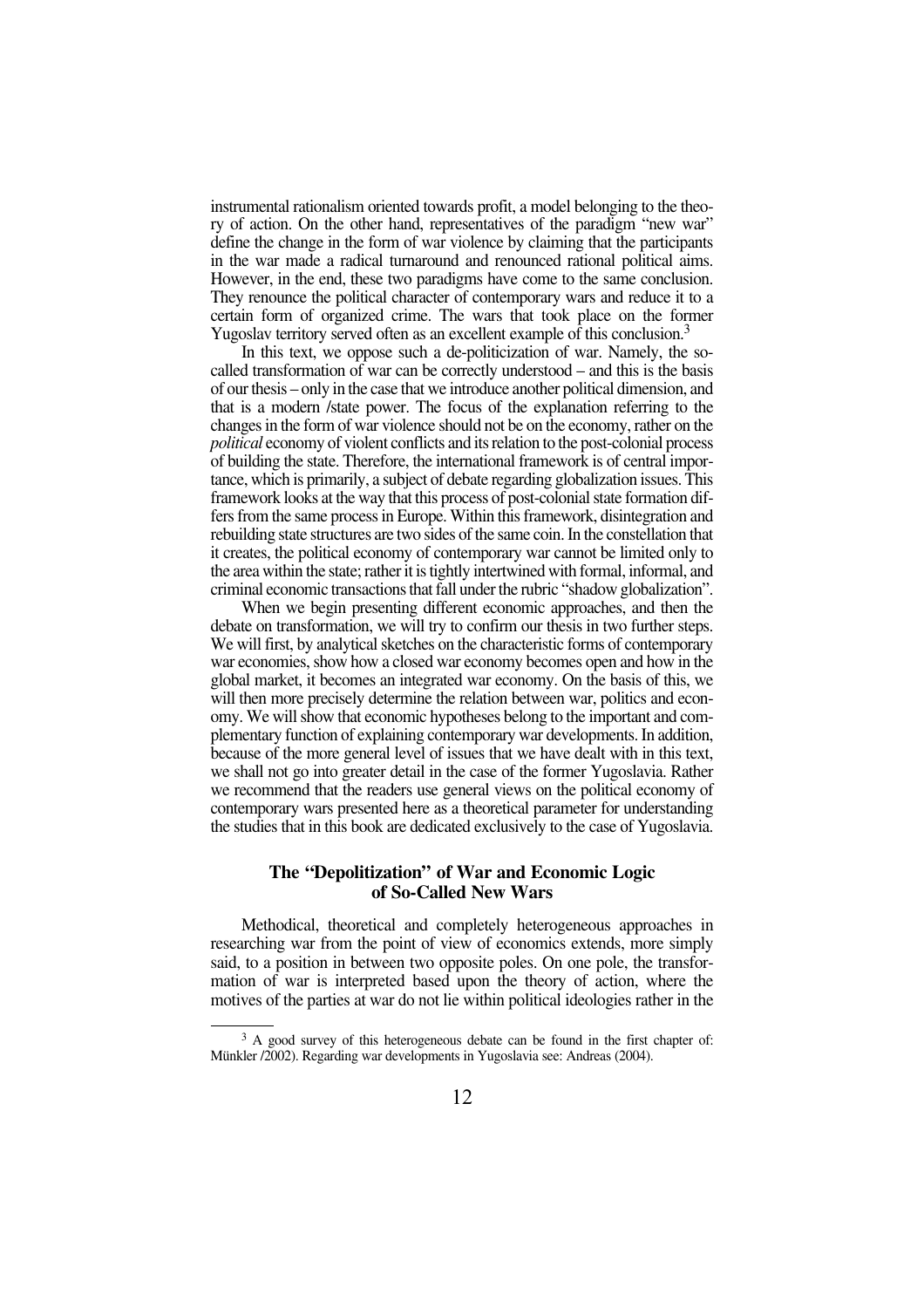form of instrumental, profit directed action. Physical violence in this purposeful-rational aspiration for economic profit appears as a means that does not even require legitimacy. On the other pole, hypotheses of structural theoretical approaches were put in the foreground, where the phenomenon of a new war is explained through economic integration of local war economies into the global market. The more dominant the economic variable in the explanation, experts then have a tendency to reduce contemporary wars to a form of organized crime and to assert that participants of the conflict are not driven by political motivation. We will try to clarify this process of reducing war to criminal acts by making a short review on the four representatives of economically oriented research projects. In these papers it can be shown how this explanation of war is turned away from giving precedence to politics and giving precedence to economic factors.

This pioneering contribution to this change of paradigm, from ethnicity to economy, was presented in the 1996 collection titled *Economie des guerres civiles*, editors Francois Jean and Jean-Christopher Rufin. They included a number of well-researched cases of analyzed economic strategy and interests of participants in war and showed how these strategies and interests are closely linked to global economic processes. The complex entwining of local wars and global processes is especially manifest in the four tested fields: international embargo, organized crime, and thediaspora, that acts through state borders and the distribution of international aid. These international, or transnational aspects of contemporary war are a trait of the dynamic connection and characteristic of the relation between various forms of local war economies and the phenomenon of globalization. In these instances, relatively isolated war economies that rely on natural resources can be transformed into "open war economies" in such a way that it will, to a greater or lesser degree, integrate into global economic exchange.<sup>4</sup>

Most credit can be given to the aforementioned authors for dealing with the issue of the conditions under which a civil war becomes a process with its own dynamics. Studies of individual cases showed which path of development of local wars can transform into relatively complex systems of violent accumulation of capital, which in turn enters the global market. Therefore, editors of this collection, already in the preface, warned that the significance of economic factors in understanding violent conflicts should not be overestimated. They see this economic dimension as important but not in any case as a dominant factor in the explanation of civil wars. Contrary to this, despite focusing on the economic background of war developments, these authors, as earlier discussed, reassure that when referring to the interpretation of the causes of breakouts of war, one should give precedence to politics. Economically oriented analysis of war explains the causes of war to a lesser extent, but helps in the understanding of specific forms of processes that are characteristic of contemporary violent conflicts.

<sup>4</sup> Jean-Christopher Rufin has already in his two earlier texts (1994; 1995) given a persuasive analysis of the development of different forms of war economies.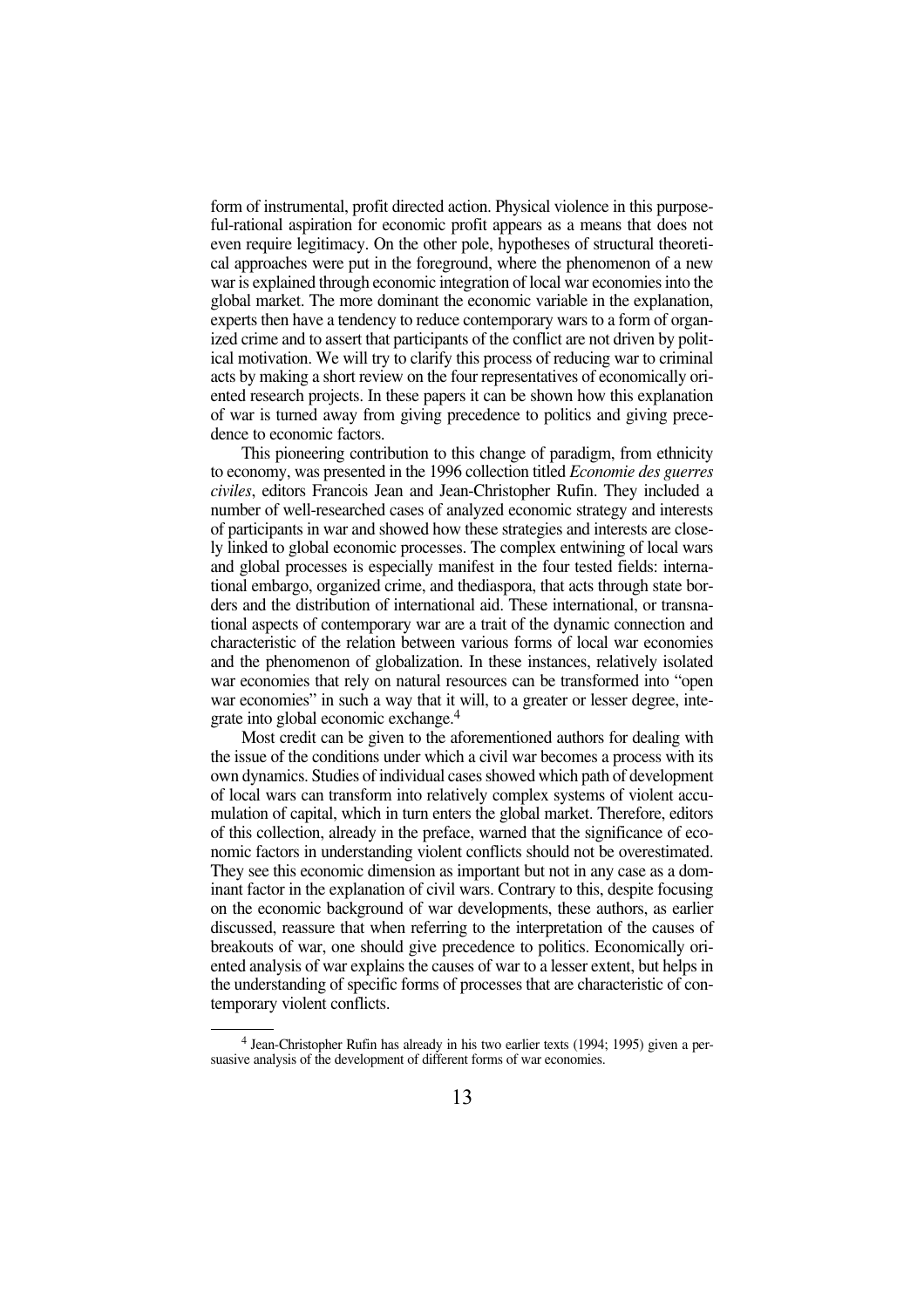It is this precedence of politics that Jean and Rufin adhere to, and that is scrutinized in the papers of David Keen, Georg Elwert, and Paul Collier. Paraphrasing the saying of Clausewicz, David Keen proposes that we understand civil wars as "a continuation of economy by other means". This point of view is supported by the argument that participants of violence in many armed conflicts actually have one common interest, and that is, not to win at war but to maintain the state of a violent conflict. Keen puts an accent on the overall assessment that war economies develop in such a way that they have their own dynamics. His concept of "economic violence" opposes the point of view that in war a total disintegration of social order ensues. In the structural theoretical sense, today's "civil wars" are not unrestrained violent conflicts of two or more political factions; rather they are wars in which an alternative power structure, protection system, and profit-making environement is built (Keen 1998: 11).

In the order conditioned by war, physical violence, on the one hand, takes on the role of an economic instrument in the hands of rationally active contractors (*top-down violence*). On the other hand, it is a basic resource for survival by which the population satisfies direct material needs (*bottom-up violence*). From the perspective of the theory of action, Keen shows that behind both forms of economic violence are rational strategies of social actors, who, through their actions, contribute to maintaining a state of war. In his analysis on the actions of the parties at war, Keen uses a utilitarian model *homo economicus* and maintains the system of war economies which in essence still supports the model of isolated war economy. However, neither Keen, nor Jean and Rufin dare to explain the causes of war as only economic interest, rather they point out that the behavior of the participants in war partially reflects the culture of indirect political and social hardships, where a political solution represents one of the conditions for ending the war (up. Keen 1998: 2000).

These cultural and political aspects of behavior in war that Keen mentions, are however, attributed by the anthropologist Georg Elwert to be as a complete instrumental character which intensifies the impression that analysis of contemporary wars gives precedence to the economy. Elwert sees his concept of "market violence" as an explicit critique of cultural theorems with the root of violence in culture, and therefore explains it as a lack of cultural homogeneity. According to Elwert's argumentation, the causes of civil wars in Asia and Africa do not lie within culture; rather their main features are actually in the strategy of earning profits. Within these strategies, referring to cultural contradictions, traditional or religious symbols are only part of the strategic resources in primary economically motivated conflicts. Elwert, above all, focuses on the relation between local war economies and the global principle of market economy. "Market violence" is one type of an open war economy, discussed by Jean and Rufin, and emerges in a specific environment of economically organized economies with conditions of free violent competition. The global structures of liberal economy enter a symbiotic relationship with local violent structures and in this way, self-serving "market violence" is built.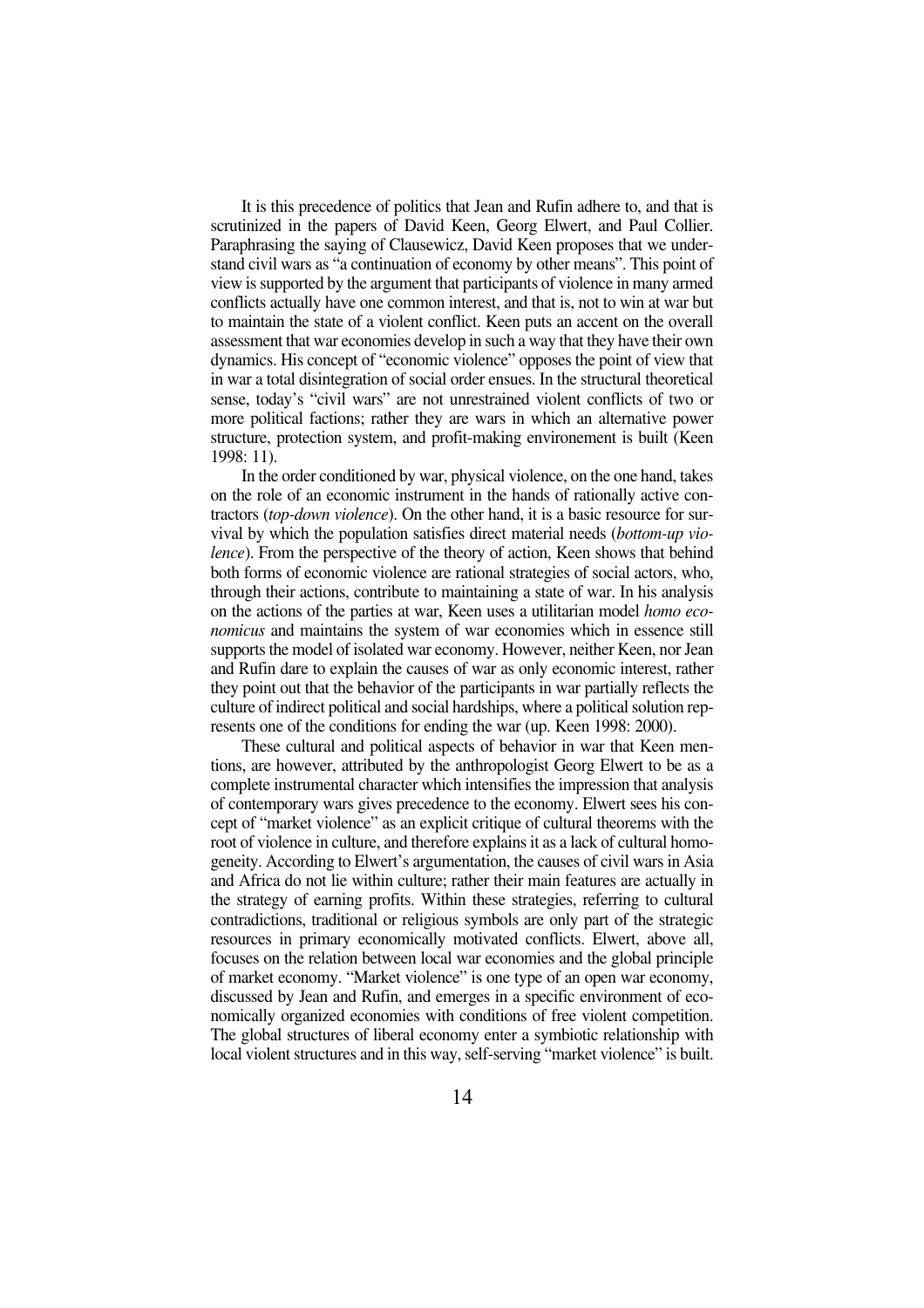Contractors appear who, in their purposeful-rationally directed strategies of making profits, utilize force (1997; 1998; 2002).

The most radical representative of the thesis on the precedence of economy in contemporary wars, British economist Paul Collier, headed a research project under the World Bank called *Economics of Civil Wars, Crime and Violence*. Even if he agrees with certain theses of the aforementioned researchers – above all the thesis on the relation of economic interests, on the one hand, and also the continuation of its own dynamics of war conflicts, on the other - Collier has a research plan that in a theoretical and methodological way differs from the research of the other authors. He employs econometric methods and uses the theory of probability. Examining records from 47 wars fought between 1965-1999, Collier comes to the conclusion that they can more so be explained as a lust for profit than social political misfortune.<sup>5</sup> His research focused on the conditions that lead to a revolt. Therefore, he addressed issues of financing, expenses, and military movements. Collier attributes greater explanatory power to these variables rather than attributing it to indicators such as, social inequality, political participation, and ethnic differences (Collier/Hoeffler 2001). Considering that Collier sees the significance of his analysis in that many predictions can rely on it, traditions, of scientific naturalism obligate him to make a kind of estimate on the risks of a civil war breaking out in the future. This risk is first of all related to several macroeconomic conditions such as how dependent the given state is on the export of primary raw materials, how low the per capita income is, as well as how low the economic growth is. Connecting the causes of contemporary wars predominantly with the possibility of a material realization of an armed uprising, Collier concludes that these wars should not be viewed as political disputes rather as new forms of organized crime (Collier 2000a; 2000b).

The research results of Jean and Rufin were supported by a theoretically broad set of case studies. Economic motives for taking further steps played only a supplemental role, while in the center of argumentation of Keen and Elwert was the ideal type — *homo economicus*. However Collier did not need a model of explanation based upon the theory of action or, even some sociological theory. Equalizing war and organized crime is based upon the utmost simplified review of circumstances in which there is collective violence. In this review, he does not give much importance to social-structural aspects or even the thoughtful orientations in the actions of social actors. We will not go into a further detailed critique here on different economically oriented models of explanations dealing with the phenomenon of war. Regarding data and simplified premises that the analysis of Paul Collier is based upon, we will forward a critique directed to Roland Marchal and Kristina Messiant  $(Marchal/Messian t 2002)$ <sup>6</sup> In any case, it is interesting that many researchers

<sup>5</sup> Nevertheless, Collier researched the motivation of only so-called rebels; thus of those who did not recognize the state monopoly on using force. That is why his analysis of the rest of the eventual economic interests of the state actors is out of range, as certain structures of the state administration.

<sup>&</sup>lt;sup>6</sup> For Collier's critique on the economist stand directed from the perspective of quantitative research: Sambanis (2001).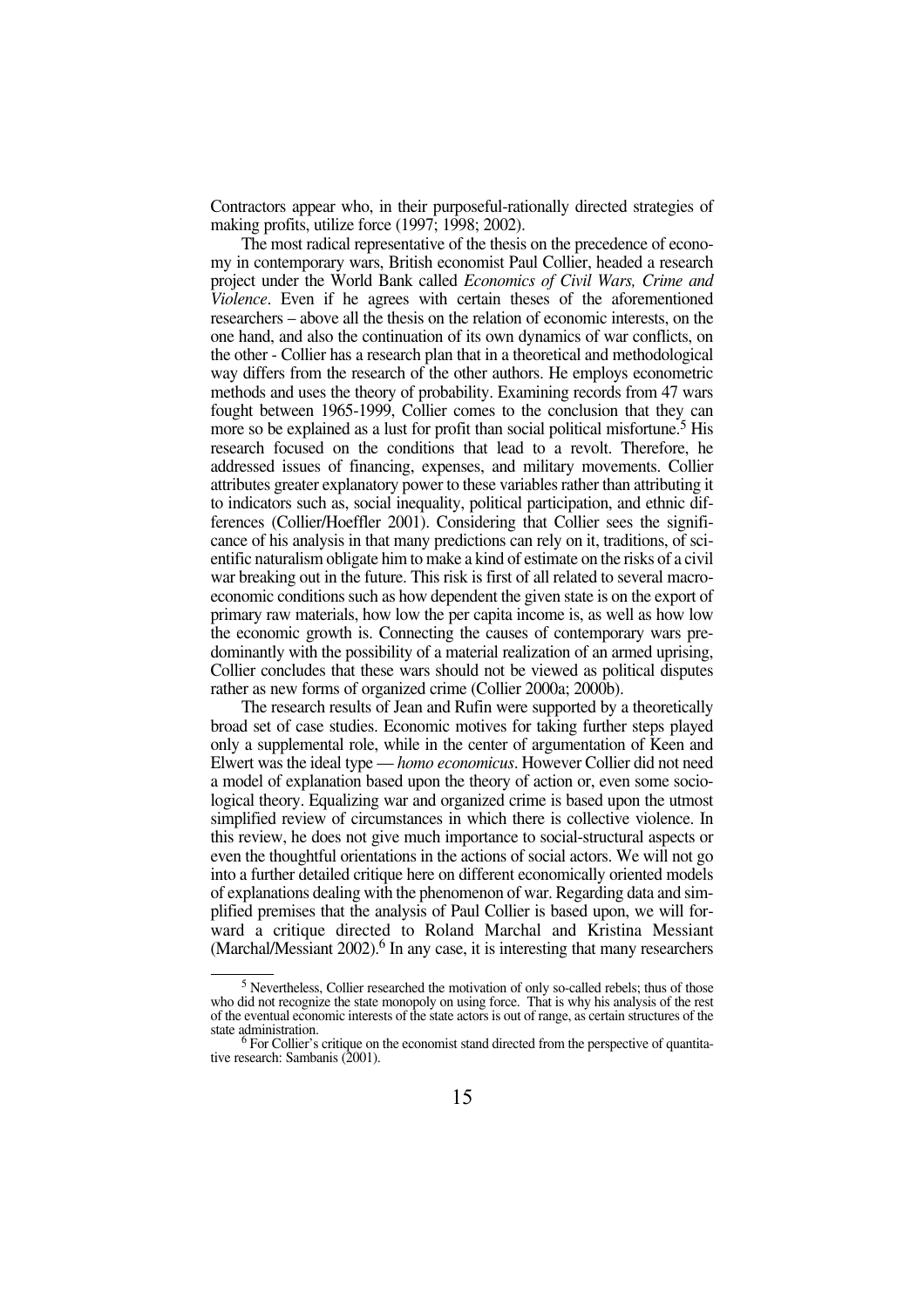of war in this third wave, in spite of different theoretical and methodological approaches, all agreed that war is a certain kind of crime.

As was mentioned at the beginning, in equalizing war and organized crime, there is an overlapping of economic trend in researching conflicts and in those trends that deal with the theory of the transformation of conflicts. For the latter, a general direction is shown in the book by Martin van Crevelds, *The Transformation of War*, published in 1991. Van Crevelds claims that today, there is no room for Clausewicz's trinity definition of war based upon differentiating government, military, and people; instead a new form of non-trinitarian war of low intensity (*low intensity conflict*) should be discussed. In the future, according to Van Crevelds, wars will not be waged by states, but by terrorists, guerillas, bandits and robbers (1991: 197). War will in the future be freed of the plethora of rational demands of a strategic conflict between states and will return to its underlying objective, which cannot be found in political logic but in a fight where the fight becomes the purpose. In this way, war is once again becoming "great theater" (1991: 171).

Scientists and analysts readily accepted the thesis that classical and purposeful wars no longer exist, and its center lies within the state and is based upon political power.<sup>7</sup> For example, Robert Kaplan made a parallel between Van Crevelds' argumentation and his own experience on the battlefields in Africa and Asia. In one frequently quoted article, he predicted the emergence of anarchic wars where no rules exist and that are spreading in all place where resources are deficient and where there is an overpopulation, tribalism, crime and epidemics (Kaplan 1994). As for the field of academic research, Mary Kaldor, heading an entire team of researchers, placed contemporary war developments under the rubric "new wars". Using the bloody disintegration of Yugoslavia as an example, Kaldor affirmed that a new form of war had come into the picture, radically different from the ideological mediation of the "old" wars that had rational political aims. She believes that global processes are in effect that allegedly dispose of previously valid categories of political order, and the new type of war is determined by revoking the existing differences between war, organized crime and massive violations of human rights (Kaldor 1999:70).

Klaus-Jürgen Gantzel rightly criticized that in this debate on the transformation of war there is a dangerous tendency of mystifying war (Gantzel 2002: 25). Claims of many of her supporters point out, to say the least, that the alleged irrational feature of collective violence and in this way actually questions the possibility of analytical, universally-rational categories of mediated approaches to the phenomenon of war. Therefore, the difference between new and old wars is often uncritically placed on the side of the research object even if there are many who do not see the source of these differences in empirical war developments rather than in patterns of our subjective observation. In this

<sup>7</sup> As for literature in German, one should look at the book by Herfried Münkler, which does not adhere to the tendency to de-politicize war (Münkler 2002). For a reliable review and critique on the way that war violence is thematicized in international relations see Schlichte  $(2002)$ .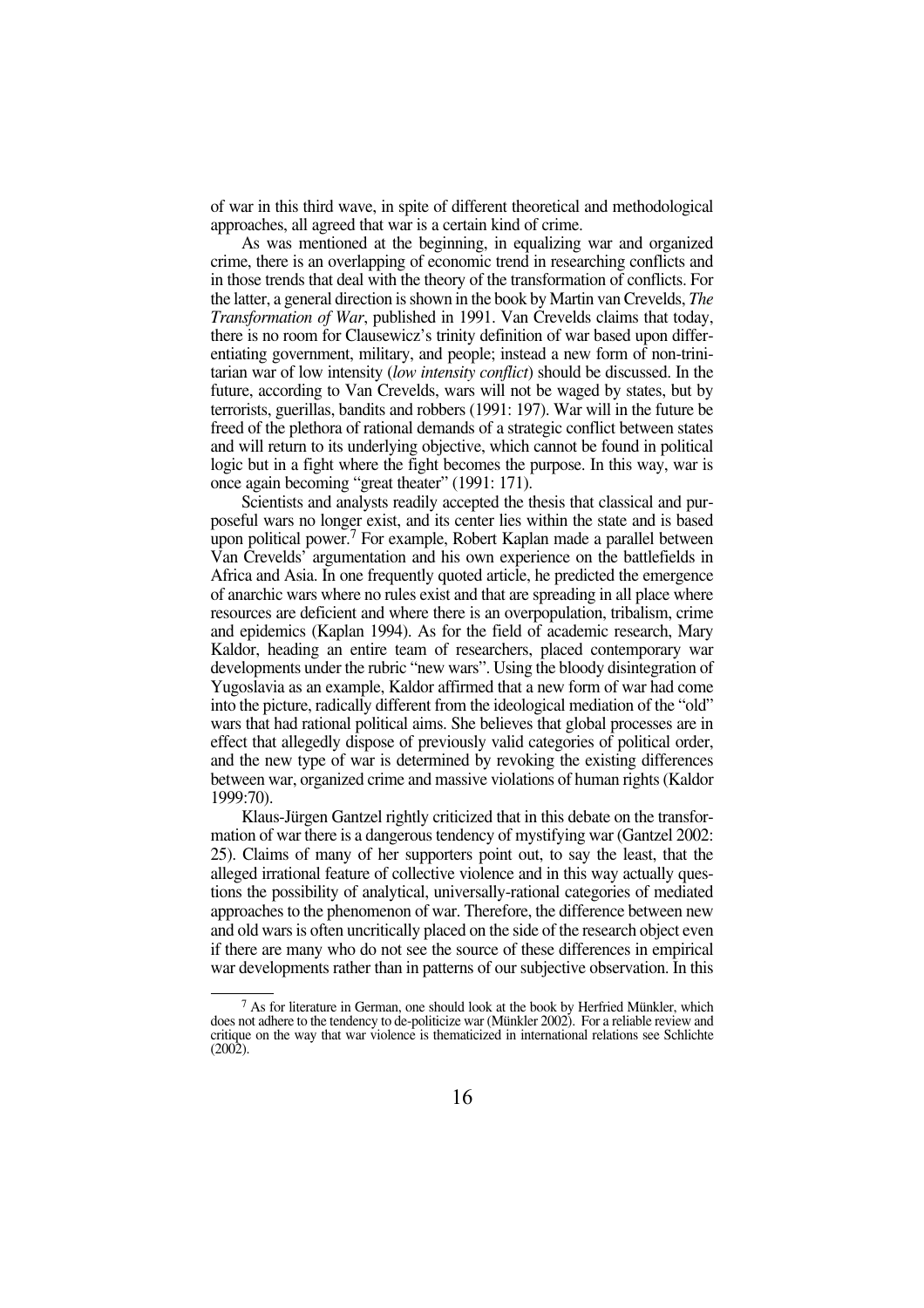sense, today's obsession with "new" perceptions of war violence also indicates the self-referring nature of these debates on the transformation of war.<sup>8</sup>

Theoreticians of the new war, with their inclination to the mystification of war make a clear distinction from those that economically profane war violence (for example, as in the case of Keen, Elwert, and Collier). While econometric analysis suggests that in contemporary wars we are dealing with very rational actors looking out only for their economic and not political interests, many advocates of the new war offer a picture where the reasons for conflict breakouts slip further away from the rational model of explanation. Systemic linkage of global economy and local violent orders opposes the new war that represents a statement of unstructured global anarchy. Apart from this, in the argumentation of theoreticians of the transformation of war, a key role is played by ethnically mediated resistance of identities. Thus, they then rely on this paradigm of ethnic conflicts, not taking the political model into consideration that could help in resolving these ethnic conflicts without violence. However, it seems that in studying peace, it is of central importance that in this debate, both research paradigms do not attribute contemporary wars to political character. They share this view of the de-politicization of war. Although certain points in their models of explanation are diametrically opposite, they come to the same conclusion in making a parallel between war and organized crime. Nevertheless, questions are posed on whether the war actually differs from criminal acts and whether the fine line in-between war and organized crime has in fact worn off to the point that it can no longer be distinguished. It is enough to glance at the different forms of economic relations that can be seen in war, in order for it to be immediately clear to us that there is something more there that we should focus our attention on.

#### **War Economies - From Thievery to Political Rent**

In his analysis of war economy, Peter Lock proposes that we look at an armed conflict as an economic process in which there are three asymmetric mutually connected spheres of circulation – formal, informal, and criminal economy (Lock 2002: 281-283). Previously discussed economic approaches to researching war, as well as the debate on the new war indicate the complex composition in which global structures and processes intertwine with local war economies. If liberal dreams of the global development of democracies and market economies make up one side, and the daily nightmare of war on the periphery make-up the other side of the same coin, then there is evidently another side to these processes that has been incompletely marked with the modern term of "globalization".

Shadow globalization is, however, a term referring to a deep temporal disproportion that characterizes international political economy. What can be historically and conceptually separated precisely appears in the process of creating a global society, which on the whole, is full of contradictions. For "suc-

<sup>8</sup> For a critical settlement on the thesis of a new war, up. Kalyvas 2001; Hassner and Marchal 2003; Jung 2003b; 2003c; Shaw 2000.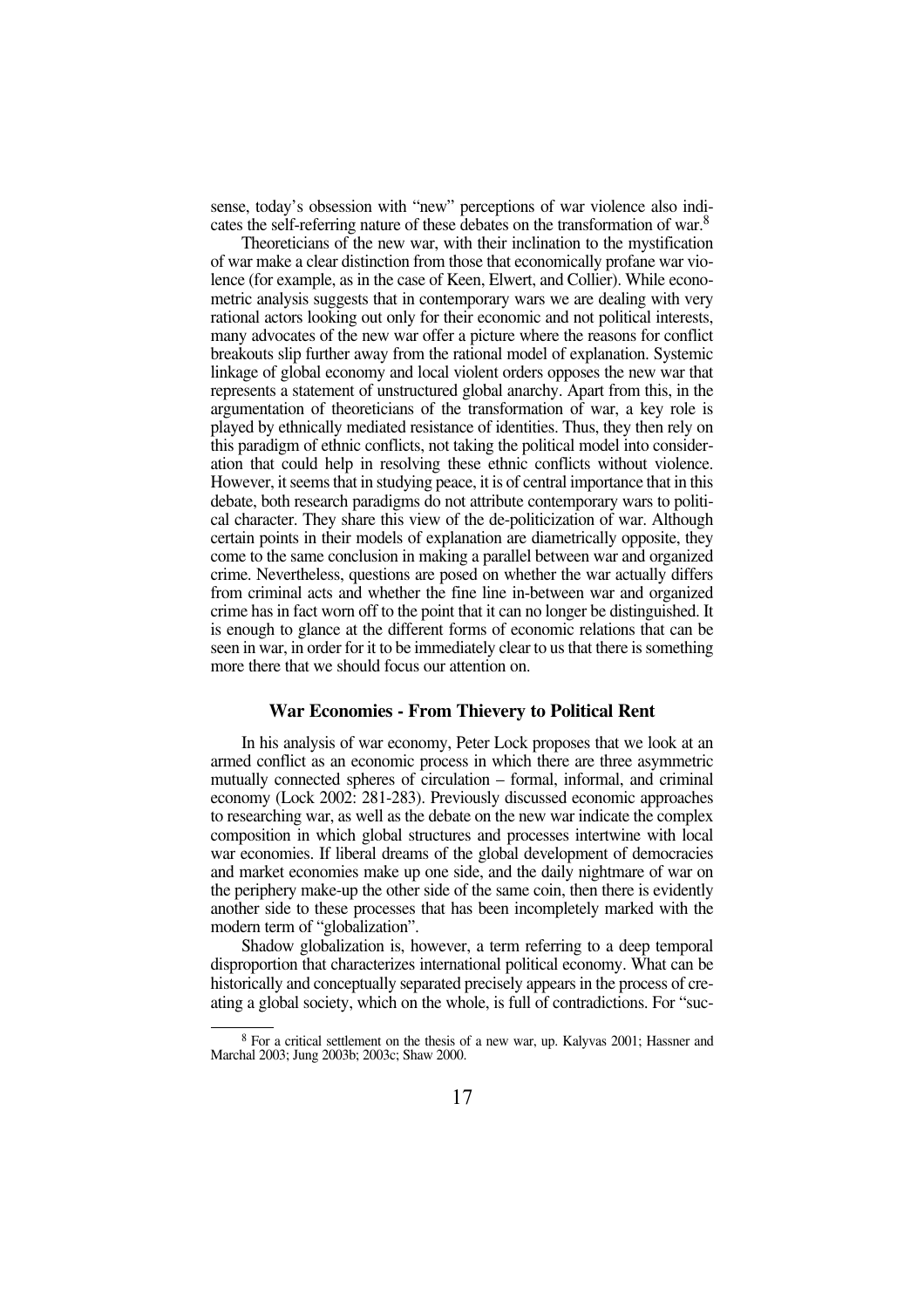cessful crisis control", it is not necessary to only precisely economically analyze the conflicts (Lock 2002: 270), but carry out the analysis with the awareness that today, in the global society of "original accumulation" of capital (Marx 1867: Kapitel 24), and relying on violence, it overlaps with peaceful exchange within a highly developed capitalist order. In order to explain this, it is sufficient to make a very superficial typology of economic processes and structures, which we will do now, that are usually assigned to the general concept of war economy. According to this tipology, we are able to follow how isolated war economies are, step by step, developing into open war economies and can see how market oriented economies encounter self-serving "market violence" (this was Elwert's theme).

#### *Thievery, banditry, and extortion*

These forms of violent acquisition of economic property existed and exist wherever war is waged. In this sense, today's wars in Afghanistan, Congo, Lebanon, Liberia, or Sierra Leone do no differ at all from a bandit campaign in the age of the Thirty Years War or from European civil wars at the beginning of the modern age. It is back then and even now that members of the police or a part of the population that do not have an opportunity for an alternative way of reproduction, used these primitive forms of acquisition in order to survive. In this sense, this refers primarily to Keen's concept of *bottom-up violence*, and only exceptionally in this economy does theft and robbery lead to accumulation and reinvestment of capital. Nevertheless, these primitive economic interests then posses "regulated" channels and it appears that participants in the conflicts succeed reaching at least temporary treaties with them. For example, in the civil war in Lebanon  $(1975 - 1990)$ , it proved that treaties were possible despite all political, ethnic, and ideological differences. Because all stores were robbed behind the front line, the police at war in Beirut called truces many times which, amongst other things, enabled them to, according to an agreement reached in advance, rob the rest of the stores located between the line of separation. (Messara 1989: 86).

#### *Blackmail, Racketeering, and War Taxation*

The erosion of individual and collective assurance in armed conflicts leads to a kind of interdependence between the local police and civilian population that it controls. This dependence ranges widely from simple threats and extortion all the way to developed systems of taxation and collection of payments, which under certain conditions characteristically can "resemble the state". A continuation of this hierarchy for the economic use of violence is followed by the appearance of specific war entrepreneurs, and along with this, different forms of *top-down violence*. In this way, the use of physical violence becomes the economic means of the system. Not only are self-serving systems formed based upon violence, and consequently forming a certain type of prestage for "market violence" diagnosed by Elwert, but also there is an indication of a proto-state structure that remains out of the context of global net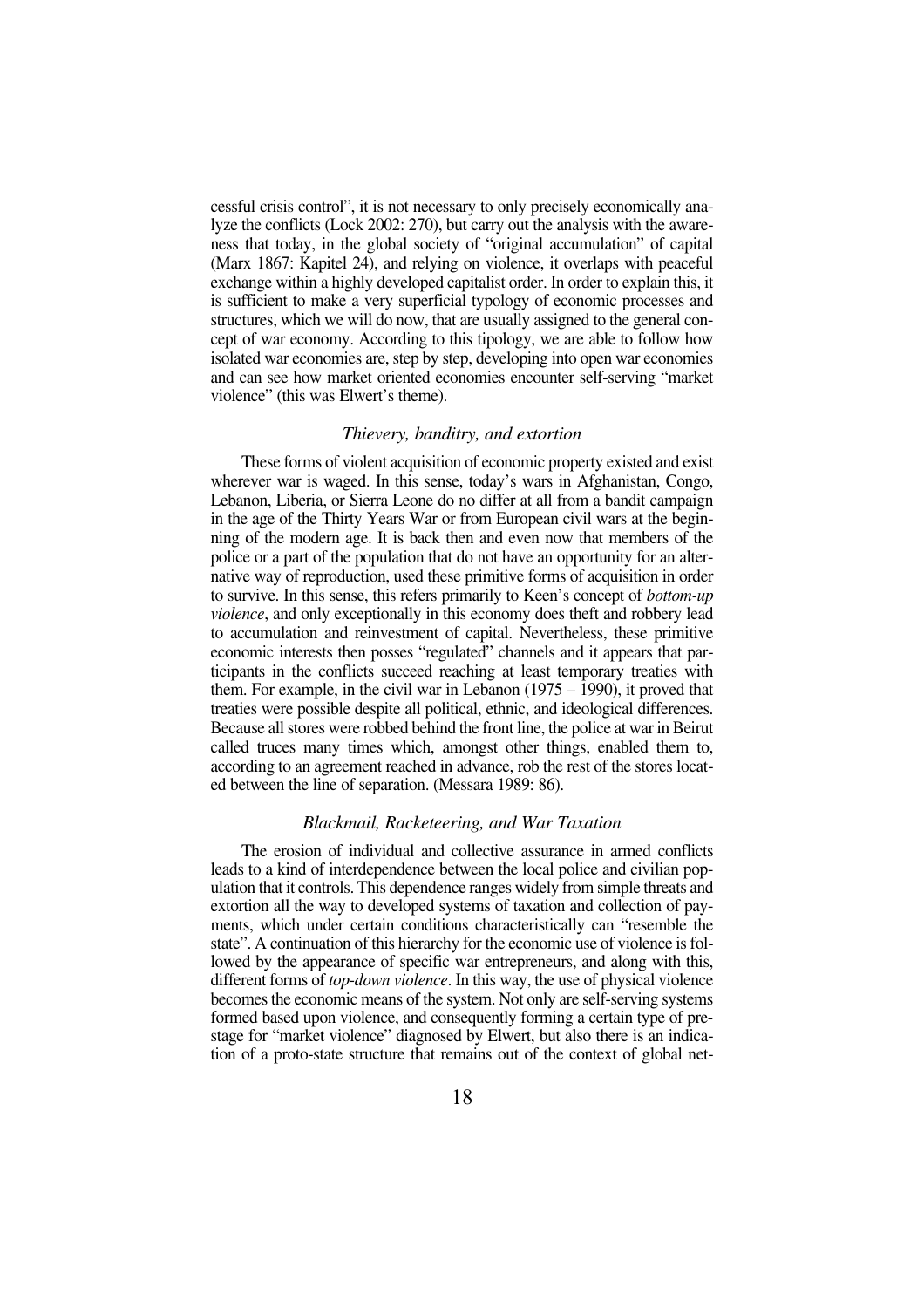works. Lebanese police, on the territory under their control, took on the responsibilities of an entire series of state functions. They charged taxes and customs duties, controlled cantons according to rules that they adopted on their own, dealt with education and handled supplying the public with water and electricity (Enders 2003: 125).

In Columbia, the FARC established a system of territorial authorities financed by regular customs charges and other contributions, integrating their economic transactions into the formal economy of the country (Suárez 2000). Wars in Curdistan, Lebanon, North Ireland, Sri Lanka, and the former Yugoslavia, showed how easily the relations of interdependence crosses the territorial borders and enters the global market. Apart form this, a decisive role in financing war is different modes of war taxation paid by the diaspora voluntarily or under pressure. For example, the Tamil Tigers, mediated by the *World Tamil Coordinating Committee*, financed the war against the government of Sri Lanka through donations gathered from Tamil emigrants residing in the formal economies of Europe and North America (up. Angoustures/Pascal 1996).

#### *Forced Labor and Slavery*

In civil wars that have strong "market violence", the phenomenon is omnipresent that different police use arms to force people into labor, prostitution or participation in combat. In extreme cases, slave trade and slave labor can occur. The war in south Sudan was notorious for this. During the war that began in 1983, Arab police from Darfur and Kordofan sent members of the Dinka people into slavery. Women and children were mostly targeted and were taken to the north of the country. There, they were forced to carry out household chores for members of clans in the Arab speaking territory.9 The *Lords Resistance Army* (LRA) gained the reputation of sending mostly children into slavery and with the financial help of the Sudanese government, fought in north Uganda. According to the report of *Amnesty International* (1997), LRA forced 8000 children into labor and into participating in the war.<sup>10</sup>

#### *Drug Trafficking and Organized Crime*

Illegal trafficking of drugs, weapons and humanvorgans represents a characteristic constituent part of open war economies. Growing, processing and transport of narcotics is the main source of income for participants in a series of civil wars and the main source of accumulation of capital of the police leadership and "warlords". At a level above economic factors of production, distribution and utilization of narcotics is developing a process of global exchange, in which battlefields, at their outskirts, are inextricably connected to daily events of western democratic societies. Apart from this, this process inte-

<sup>9</sup> Up. Is there Slavery in Sudan? Provisional Observations and Conclusions of a Visit to Sudan by Anti-Slavery International Representatives (18 to 28 October 2000), March 2001, or

at: http://www.antislavery.org/homepage/resources/PDFpublication.htm#isslaverysudan <sup>10</sup> Up. Library that exists on the website of *Amnesty International*, address: http://web.amnesty.org/library/.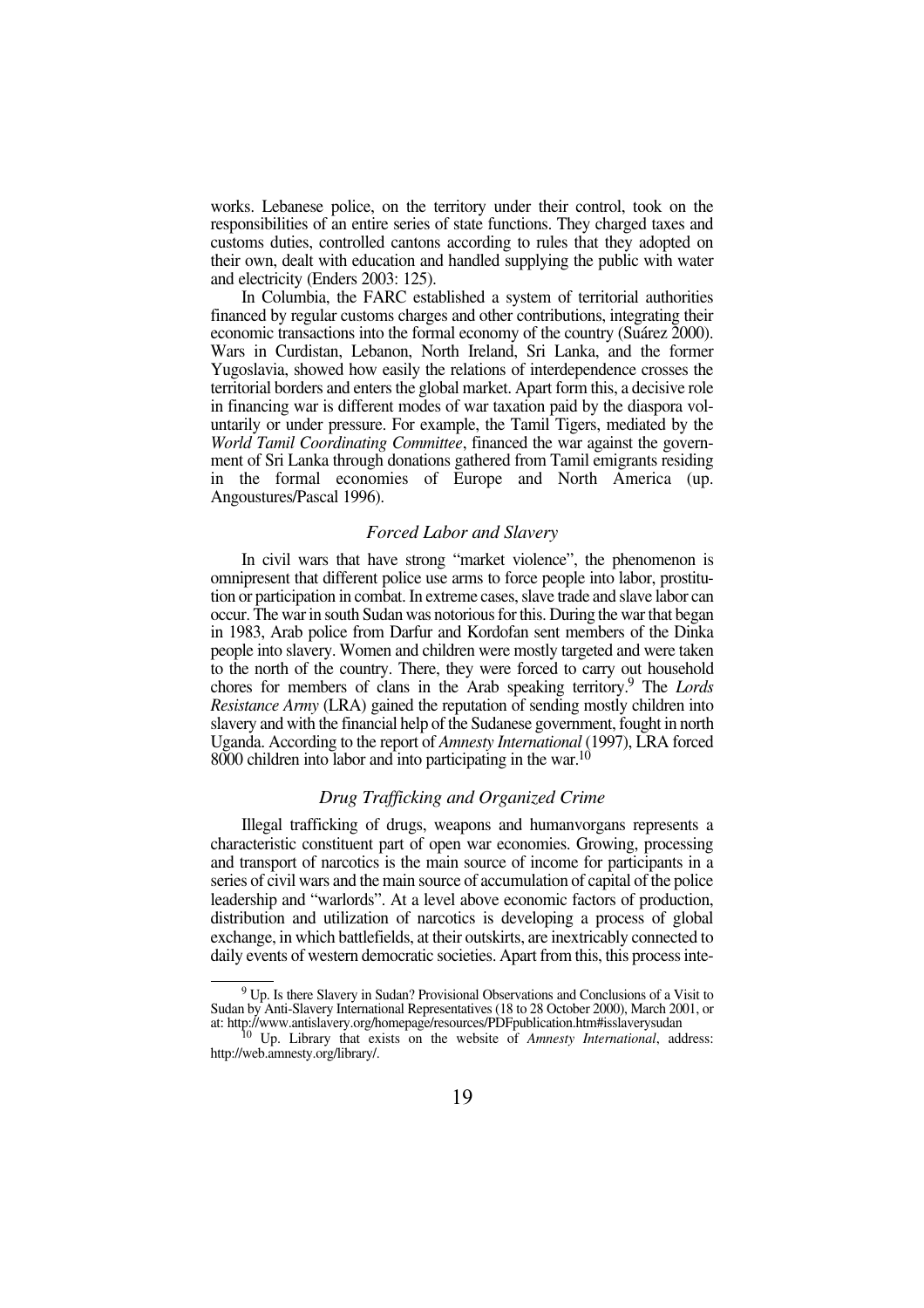grates the original accumulation of "violence markets" into war economies with investments of this "war capital" into global capital markets.

The link between the narcotics trade and civil wars also left a permanent trace on the histories of Columbia and Peru, who represent the largest manufacturers of cocaine in the world (McCaffrey 1998). However, this close link of organized crime and "market violence" should not prompt us to draw a conclusion too quickly that there may be a causal relationship between narcotics and war. Burnett Rubin showed in the example of Afghanistan how an economy linked to narcotics is spreading parasitically in a country destroyed by armed conflicts, as well as how local war economies are gradually integrated into formal economies of neighboring countries (Rubin, 1995; 1999). An economy linked to drugs during war and developed within the borders of a state, plays less of a role as the causal agent in the breakout of the conflict, and more of a role as an economic guarantee in maintaining a developed system based upon violence.

#### *Exploitation of Natural Resources*

An open war economy does not use only illegal global markets. One of the main economic branches in contemporary wars represents exploiting and legal sale of natural resources. During the war in Cambodia, for example, national resources, such as tropical forests, gem stones, ores, and antiquities were exploited to a great extent. It has been estimated that on the northwest border region of Cambodia, about fifteen companies intensively traded lumber with the Kmer Rouge. Transport by roads crossing the borders, tightly connected the Thailand economy with the war economy of the Kmer Rouge, whose politics and military, as well as economy were centralized (Lechervy 1996). African battlefields are also linked to global economic centers in a similar way. In Congo, the raw material COLTAN is of crucial importance to the industry of transmission equipment<sup>11</sup>, whose export was monopolized by rebel organizations (connected to Ruanda) from the eastern parts of the Democratic Republic of Congo (Johnson 2001).

#### *Trade Monopoly and Production*

In a civil war, it does not necessarily have to come to a disintegration of a formal economy. In many wars, the parties at war, through violence, succeeded in maintaining control over trade and the production of goods. The link with formal structures of the global world market can remain intact even when on the local markets, market force is replaced by the interests of those who control force. In Lebanon different police controlled domestic and foreign trade. Therefore, control over the port played the decisive role, and was, so to say, the main source of income for the Christian *Force Libanaise* (Endres 2003: 131). For example, in the post war situation in Bosnia and Hercegovina,

<sup>&</sup>lt;sup>11</sup> KOLTAN is an abbreviation for columbit-tantalite, which is used for building computer chips, mobile telephones and lenses.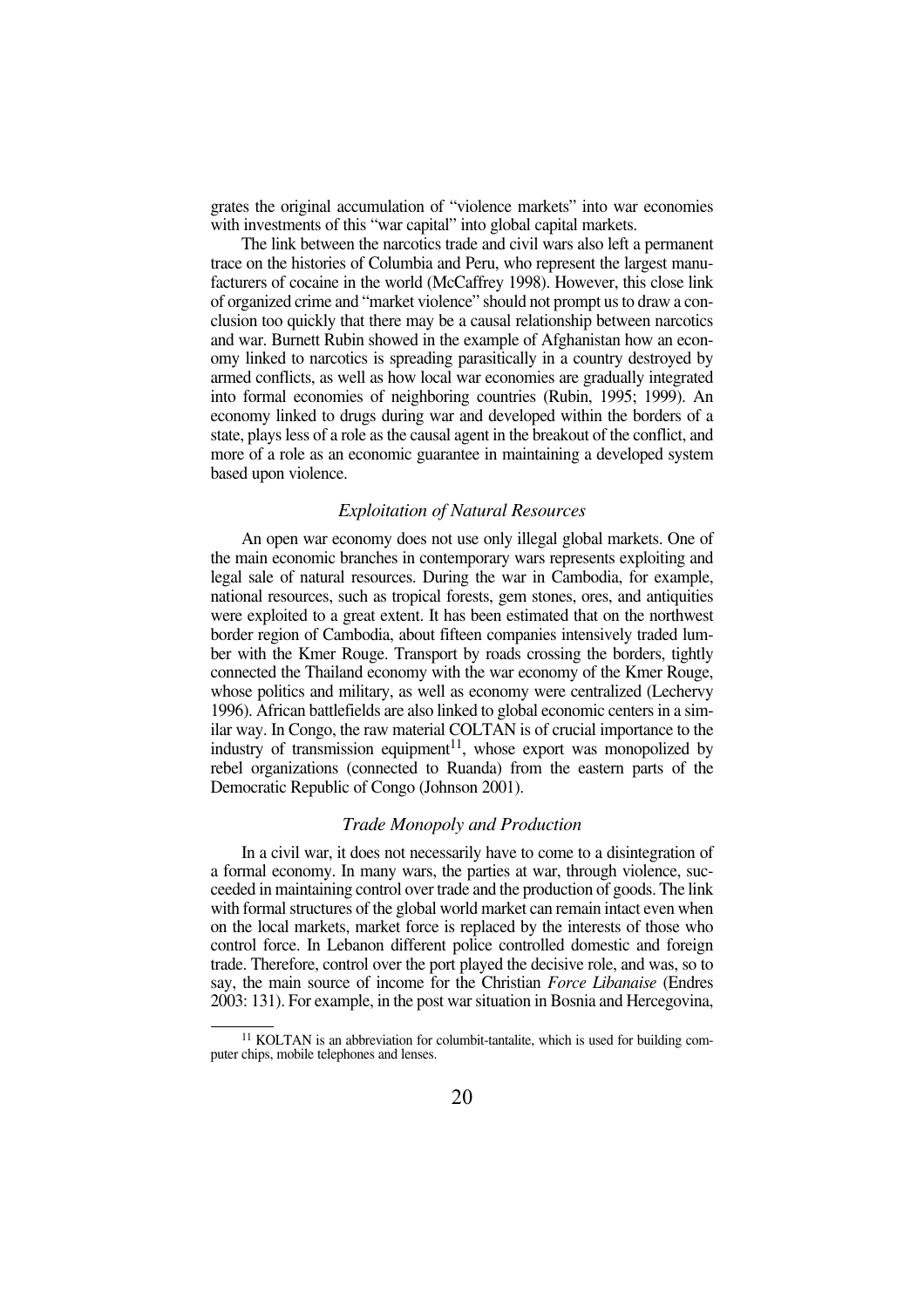Mike Pugh showed how political and economic interests are tightly entangled when referring to control over trade and production. Bosnia and Hercegovina is also a good example on which to observe how the international embargo enabled forming multitudes of monopoly positions based upon force, as well as how, partially as a result of these monopolies, the economic structure of war to a great degree impedes building market order in the postwar period (Pugh 2002).

#### *International Humanitarianaid*

There are many cases in which even international humanitarian aid enters a vicious circle of violence. Humanitarian aid, in this case, no longer serves the civilian population affected by war. Rather, it becomes one of the basic material elements in the structure of the war economy. For example, in the war in Somalia, Joakim Gundel proved that international food aid served to maintain structures governing violence and warlords, and also contributed to maintaining the actual structures that caused this catastrophic famine. Somalian society was torn apart, poverty-stricken, and there were armed conflicts. In this situation, international aid was one of the most important resources over which the bitterest battles were waged. Even if in Somalia the food aid helped many people survive, at the same time, it contributed to stabilizing the system of violence (Gundel 2003).

#### *International Military Aid and Political Rent*

The economic connection of the international system and local war developments can, however, gain even more abstract systematic traits, considering that it means going from an isolated to an open economy. It appears that within the political economy of war, amongst relative war resources, it is exemplary to store not only the received direct military aid but also the material and financial funds intended as a kind of political "salary". In the bipolar international system, the USA and USSR allocated funds in the name of direct military aid that was distributed, adhering to the system of distribution based upon ideological differences. In wars waged in Latin America, Africa, in the Middle East, and in Indo-China, the parties at war, whether they are states or not, rely on these resources that were accessible to them thanks to the political conflict of the two systems. This relatively clear structure of international military aid significantly changed after the Cold War. From then on, in giving military aid, mainly short-term and situation related issues were crucial. Therefore, it seems there is a decrease in the share of this aid for financing wars developing within a state. This is possible, amongst other things, also because there is a tendency today that civil wars are interpreted as a phenomenon of organized crime, and also because participants in these wars are forced to seek new economic sources. The "speech on war as a business deal" is even more a reflection of the fact that after the Cold War, ideologies in regard to financing wars were pushed into the background.

As was the case earlier, the most significant were political rents, or economic funds that poured in from the international system at the expense of its political loyalty. There were states – mainly in the Near East, for example the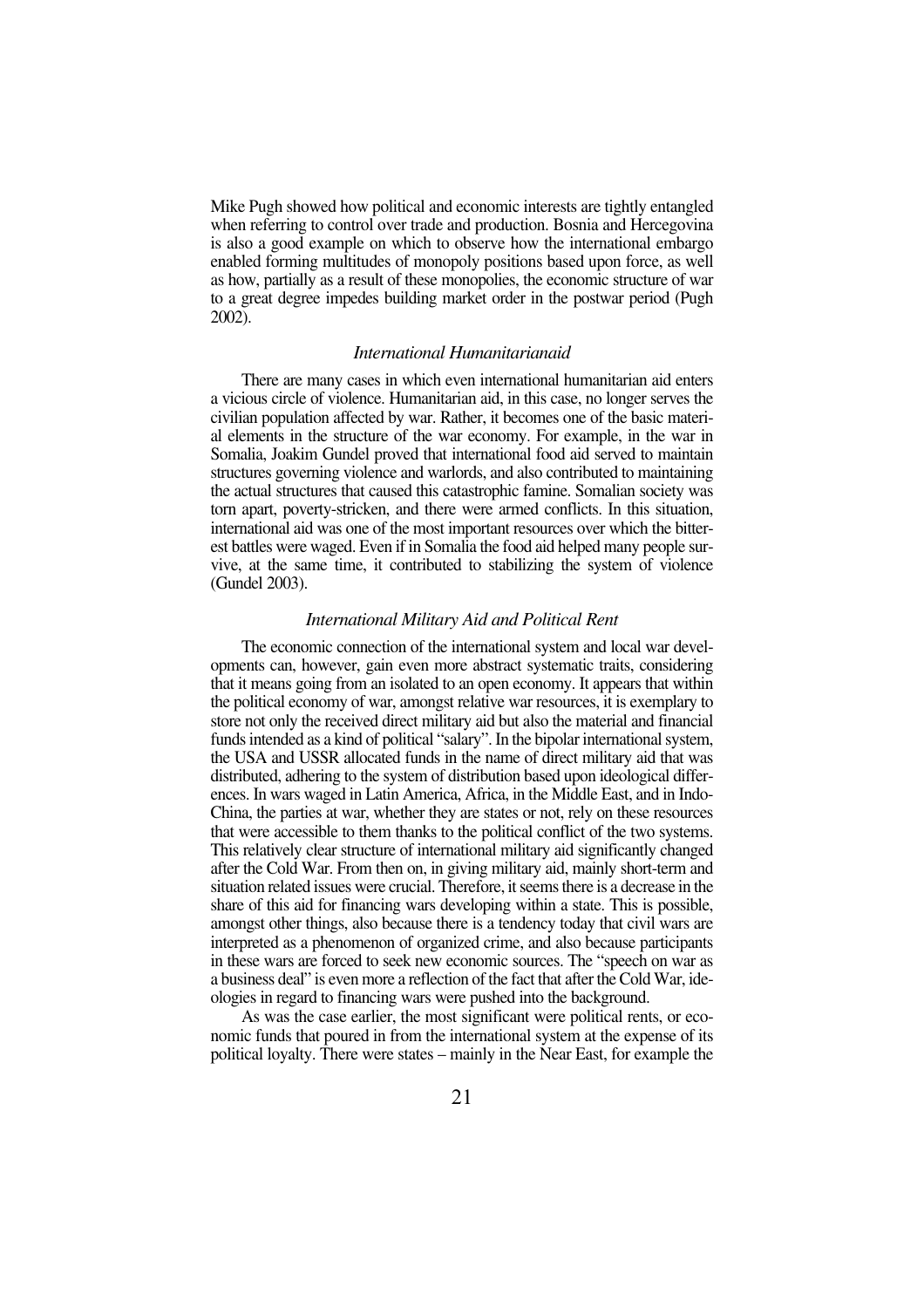Palestinian Autonomous Administration (PA) – that knew how to maintain the flow of political rent, and resources gathered in political conflicts and transform them into peace dividends. Egypt, Israel, and Jordan received aid in annual military and economic contributions from the USA. PA lived, above all, from the financial support of the EU.12 Therefore, all recipients invested in building its security apparatus. Thanks to this investment, in Egypt authoritarian power structures strengthened under President Mubarak and ensured its military superiority in internal conflicts with militant Islamists. In the Israel-Palestine case, these peace dividends were in the meantime transformed into a resource for armed conflicts between Israeli and Palestinian security forces (up. Beck 2002; Jung 2003a).

#### **Relations Between Building the State, Politics, and Economy in Actual War Developments**

Here, the roughly sketched pattern of economic structure in contemporary wars and actions directed toward earning profits confirms the central claim reached by the economic approach: war economies lead the concept of war within the borders of a state *ad absurdum*. If you observe the material side of local wars, then it can be seen that they are intertwined in many ways with global economics. This is especially evident in the areas that were a subject of analysis by Jean and Rufin: international embargo, diaspora, international aid and organized crime. Local orders based upon violence transform into open war economies and enter into dynamic and symbiotic relations with illegal global markets and liberal market structures. In the center of this shadow globalization are mafia structures and "warlords". They are, on the one hand, representatives of a merciless and violent exploitation of people and resources on the territory that they govern. On the other hand, in this context, local military control of the given territory is combined with fulfilling financial and political interests in the international plan. By means of so-called mafia structure war economies, illegal markets are integrated into the formal global economy. Therefore, "warlords" play a double role – they are local commanders and global entrepreneurs, investing their war profits into the formal economic sector (up. More in Jung 2003b: 20-21).

War economies are, thus, composed of dynamic forms of economic reproduction that range from surviving with the help of violence, to financing military expenses, to the accumulation and new investments of capital in the world market. The economic approach is not limited to only explaining the behavior of those who hold power and who are only interested in satisfying

<sup>&</sup>lt;sup>12</sup> According to data of the American Embassy in Aman, direct US military aid to Jordan in the period between 1994-2002 amounted to 845 million US dollars. The lion's share of "peace dividends", however, after reaching a peace treaty in Camp David (1978) is sent to Tel Aviv and Cairo. The Israeli government receives annual military aid in the sum of 3 billion US dollars, while Egypt must be satisfied with 1.3 billion annually (see: http://www.hrew.org/worldreport99/mideast/egypt and Wood 2002).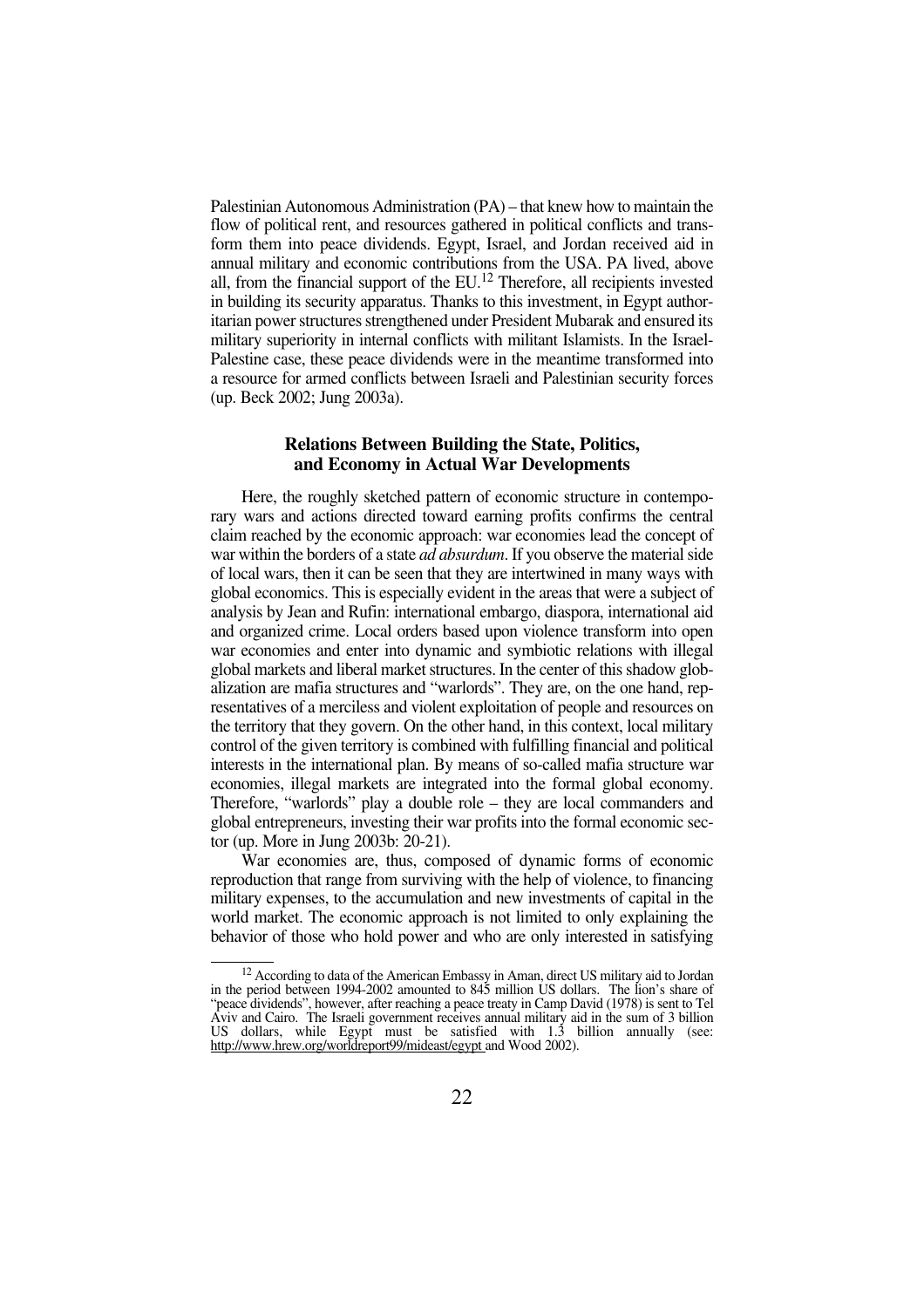their own interests. Violence permeates all social relations, and the motives that determine the actions of the participants in war evidently also result from a circular structure in which the consequences become also part of the cause (Genshel/Schlichte 1997: 503 and 505). In the context of the world market that is no longer connected to the territory and that in the global plane exists as a world market without violence, using force on a confined territory can gain a systemic character and for smaller groups of people, war can become a profitable business. In this sense, economically oriented analysis offers a credible explanation as to how there is a tendency for wars within countries to last longer than wars in-between countries and why is it more difficult to end them.

Nevertheless, the structure of these processes with its own dynamics also indicates the limitation of the economic approach in the explanation. All the described forms of war economies here assume the conditions of violent competition, and therefore, war itself. Whether the issues are structural or even an active-theory vision, the "continuation of the economy by other means" is based upon the use of these means, i.e. physical violence. Therefore, war economies even when they are transformed during war into self-serving processes, still remain a dimension that depends upon the loss of the control of force. Thus, the context of war outbreaks even in the case of new wars is political by its very nature. Taking this into consideration, the tendencies that exist in the global plan in wars after 1945 – wars are much longer and are more often waged within state borders, on the outskirts of areas where colonialism is finalized and processes of state building have commenced – cannot be explained even as the thieving interests of "warlords", nor as a model of selfapplicable "market violence". Theoreticians who deal with the transformation of war do not have a ready answer. To the contrary, most of the participants in the debate on new wars focus on violence as a means of survival and therefore, miss the "criminal" aspects of today's wars (Kalyvas 2001: 116-117). In this way, the phrase "new war" only hides the historical revelation that civil wars always characterize a great degree of irregularities, and therefore, the horrors that appear to be irrational (up. Waldmann 1997).

The use of physical violence, territorially limited and specific for the given area, and emerging war economies with its own dynamics and including these economies in the world market where there is no direct violence, cannot be explained without referring to a social dimension that Paul Collier systematically removes from his econometric analysis, and this is a modern state. Post-colonial states are not formed in a milieu of free and violent competition and by this, the state building process differs from the state building process that developed in Europe. In the process of decolonization, post-colonial states received a kind of "negative sovereignty" and thanks to it, regimes of these states enjoyed international aid and joined international law. Then, ironically, authoritarian power holders that stripped their population of political freedom and civil rights, began to exploit the same international institutions that were a guarantee of political independence for the colonized nation (Jackson 1990: 202). Today, the processes of building state authorities, already full of conflict, are developing within state borders that are guaranteed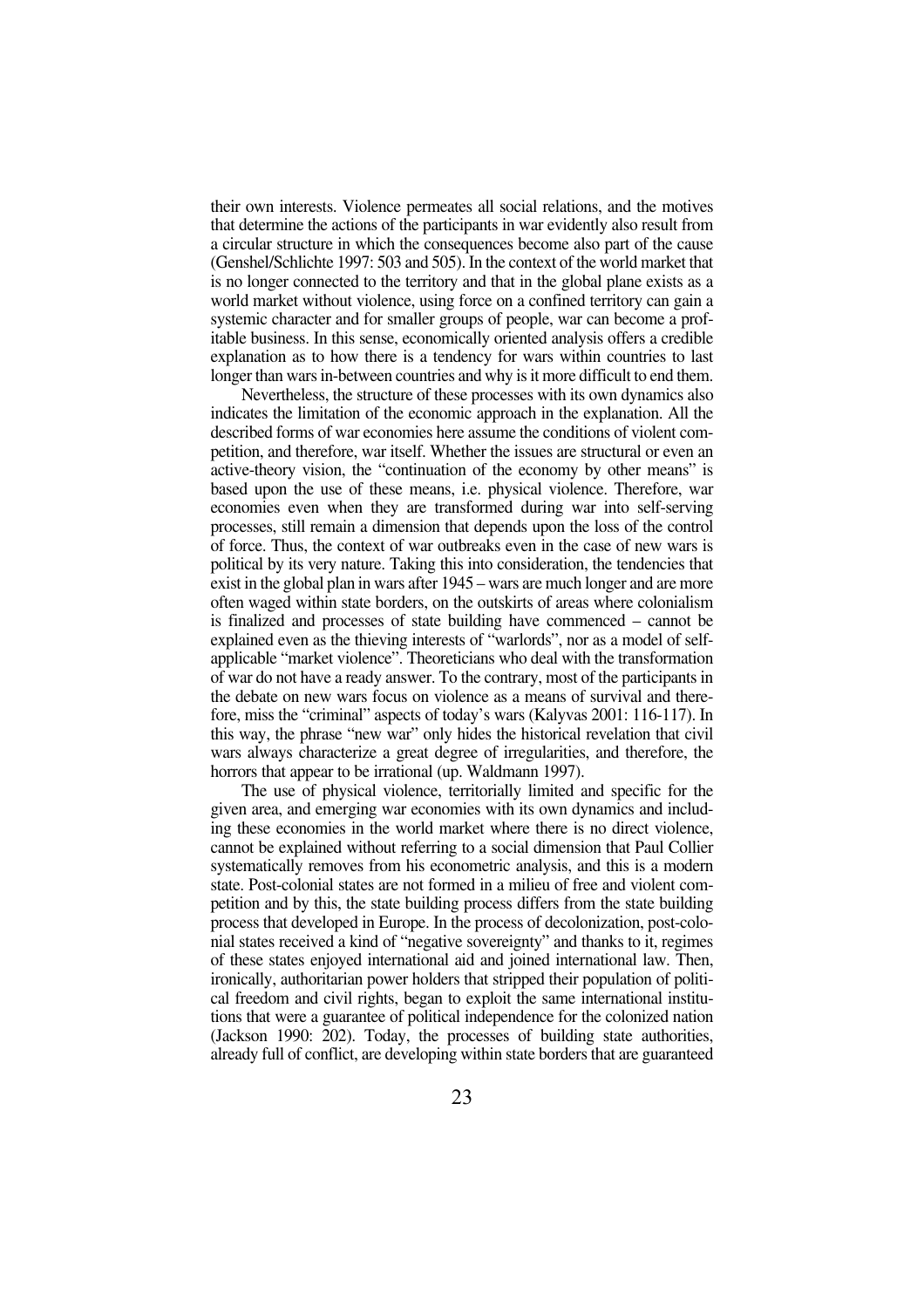abroad.13 Therefore, battlefields in the former Third World also give the same gruesome picture of how it was in the wars and conflicts during the process of building states in Europe. Even today, wars characterize processes of monopolization and feudilization of physical violence<sup>14</sup>, violent destruction of the former functional social order and establishing a certain form of war economy.

European states emerged within the framework of building a world market and international systems, and this model of state building is based upon simultaneous external and internal building. Contrary to this, the post-colonial elite received a kind of negative state sovereignty and they were forced to integrate into the already existing asymmetric structure of the global market. Postcolonial states, therefore, characterize a tense relationship between states and societies – a statehood guaranteed externally, but that must be defended from within. Tilly analyzed (in 1985 and 1990) the logic in defending the state and taxation policies, but this logic does not touch on the process of post-colonial state buildinge. While the authoritarian state elite refer to Westphalian norms of international systems, the elite still emerging as a civil society turn towards transnational institutional structures that represent suppositions of global civil society. Demands of achieving democratic legitimacy, fair economic distribution, legal states, as well as the protection of individual human rights are no longer a direct agreement between the state and society. Rather negotiations are carried out through international and transnational actors.

This relationship is clearly visible in the actual process of *peacebuilding* in Afghanistan, Iraq and in the region of the former Yugoslavia. A multitude of different state, international, and transnational organizations are involved. They have taken on the tasks that cover a wide range – from disarming participants in war, to building political, social and economic institutions. However, this new "protectorate" appears in the name of international *peacebuilding.* This peacebuilding only has a distant resemblance to state forms of political power as it refers to building a certain kind of "controlled anarchy" in which multitudes of international, transnational, regional, national and local interests and competencies. Actually, the right question is whether this is the way that it is possible at all to build structures of a legal state and market economy. It seems that these controlled anarchies only copy new wars in which there is also no control, only the difference is in that in post war anarchies, the local actors are stripped of physical violence as a means of achieving their goals. In all the mentioned cases, however, the crucial step must still be taken. The monopoly on the use of force, held by external factors, should not only be transferred to the autonomous state elite, but that elite should at the same time supply politically legitimate institutions that are able to restrain the state

<sup>&</sup>lt;sup>13</sup> The syntagm of negative sovereignty was made by Jackson and it to some degree corresponds to the subsequent consolidation of the superior state, in the way that it is used in the so-called Hamburg approach to research samples of wars (up. Jung et al. 2003: 60ff).

<sup>&</sup>lt;sup>14</sup> Norbert Elijas (1976) described the link between monopolization and feudilization of physical violence in detail. In reference to the relevancy of this for contemporary wars. up. Jung (200).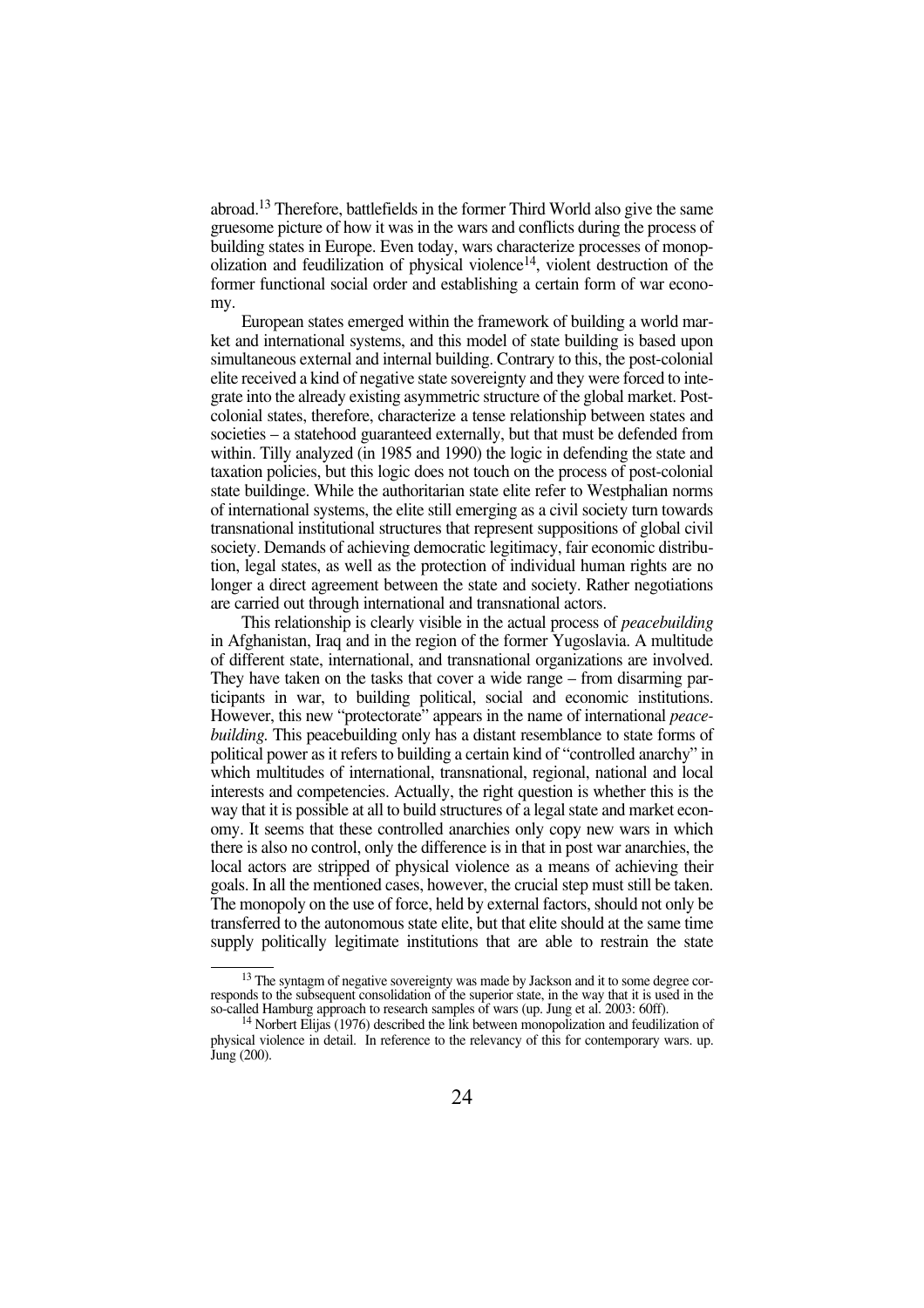monopoly on the use of force. It appears that international *peacebuilding* has boxed itself into a corner as it is necessary to in one step ensure military security, within the state and on the international plan, but also individual freedom and economic growth.

#### **Conclusion**

In the actual discussion on the transformation of war and a peaceful solution to war conflicts, an important role is played by the explanation based upon the economy. They can, along with different models of war economy, explain the phenomenon of perpetuating states of war in wars waged within a country. On the basis of these models, they can also explain how "market violence" in the Third World interacts with global economy and how, as a consequence of this, war and liberal markets exist at the same time. In this sense, the economic approach can be of importance for *peacemaking* and *peacebuilding*. Ending war and developing postwar peacekeeping structures does not solely depend upon building institutions that deal with politically disputed issues, but requires a strategy that will initiate the transformation of war economies and present a material stimulation for those participating in the war.

However, in order to explain why wars are waged primarily in the Third World countries and why wars dominate within the borders of a country, it is necessary to begin from a wider supposition in which economic aspects only have a supplemental role. Structures of developed international systems are of the utmost importance, which, like the world system of states, represents a normative guarantee of negative sovereignty of the state. When a system of states was consolidated after the Second World War it was then that armed conflicts increasingly moved to areas separated by state borders. Also, this left an impression that processes of building a state in the Third World, which followed a violent process of decolonization, was an internal matter of post-colonial states. In order to understand the relation between economic globalization and this form of "political *containment*" (a relation that is crucial to today's war developments), one must take into consideration, except for economic variables, the developed *society of states*, or what is for us today a characteristic of a normative milieu that is a product of international relations and political power. In order to understand the structural context in which contemporary wars develop we must recognize the essential importance of the analysis of economies and international systems. Nevertheless, for explanations of the processes that lead to outbreaks of war in individual cases, elements that fall under the theory of action are always necessary. However, it often occurs that reducing the participant in war to an ideal-standard model of *homo economicus* is often too simplified, because in order for "warlords" to appear, "political and ideological, ethnic and religious-cultural issues are still important" (Münkler 2002: 163). In order to explain why someone applies force, instrumental rationalism is necessary to supplement normative and cognitive claims, in the way that is done in discussions on ethno-national conflicts. In this sense, the economic approach represents one key in the bundle of keys that is necessary in explaining war conflicts.

Translated from Serbian by Theodora Pankovich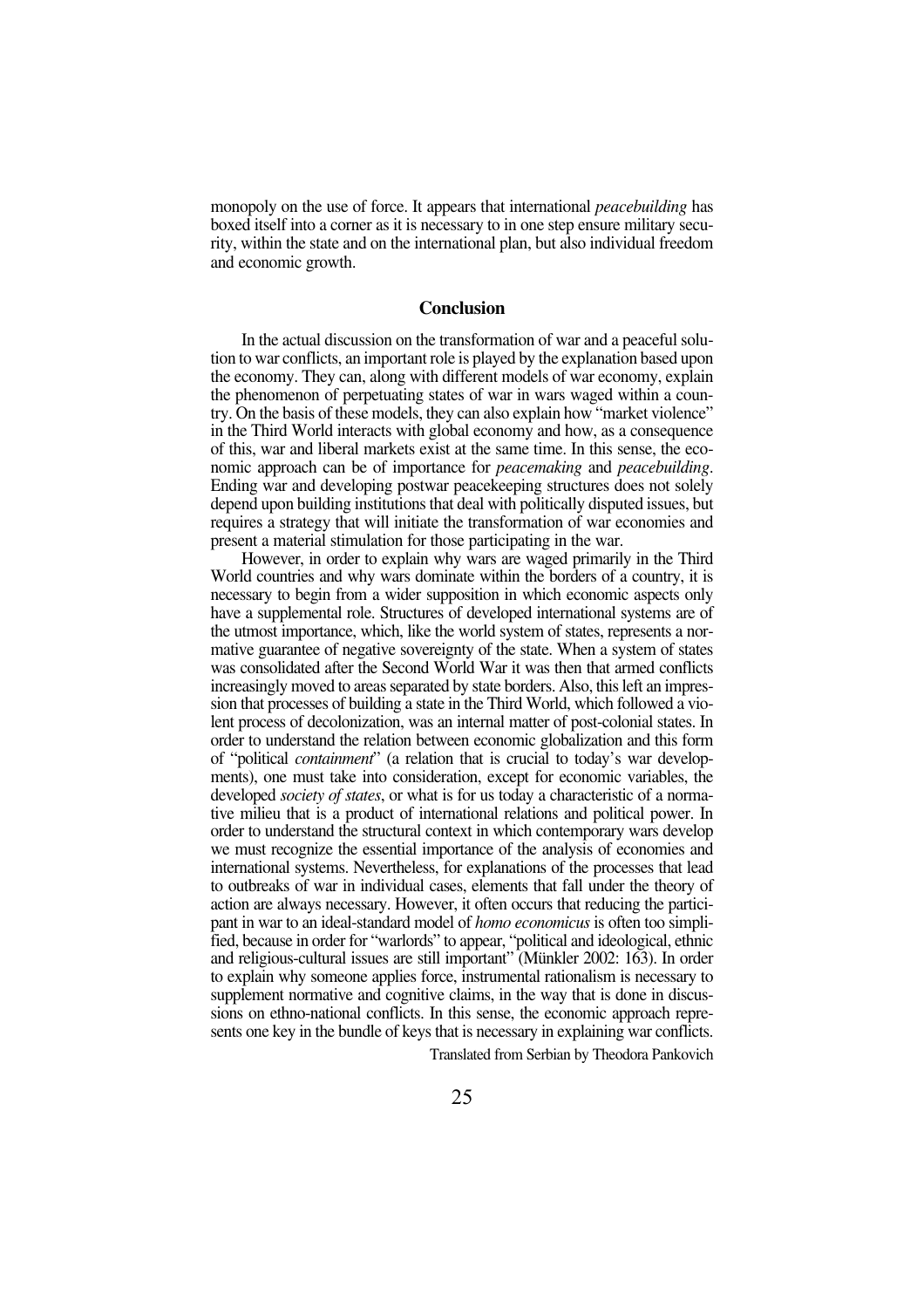#### LITERATURE

- Andreas, Peter (2004): The Clandestine Political Economy of War and Peace in Bosnia, *International Studies Quarterly*, 48: 29-51
- Angoustures, Aline; Pascal, Valérie (1996): Diasporas et financement des conflits (The Diaspora in Financial Shock); in: Jean, Francois; Rufin, Jean-Christophe (Hg.), Economies des guerres civiles (Civil War Economies), Paris: 495-542
- Beck, Martin (2002): Friedensprozess im Nahen Osten. Rationalität, Kooperation und Politische Rente im Vorderen Orient (The Peace Process in the Middle East: Rationality, Cooperation and Political Rents), Wiesbaden
- Collier, Paul (2000a): Economic Causes of Civil Conflict and Their Implications for Policy; in: www.padrigu.gu.se/ECCNews/Research/WorldBankEcoviolence.html.
- Collier, Paul (2000b): Doing Well out of War: An Economic Perspective; in: Berdal, Mats; Malone, David M. (Hg.), Greed and Grievance: Economic Agendas in Civil Wars. Boulder: 91-112
- Collier, Paul; Hoeffler, Anke (2001): Greed and Grievance in Civil War; in: www.padrigu.gu.se/ECCNews/Research/WorldBankEcoviolence.html
- Collier, Paul; Hoeffler, Anke; Söderbom Måns (2001): On the Duration of Civil War, World Bank Policy Research Working Paper 2681, New York
- Creveld, Martin van (1991): The Transformation of War, New York
- Elias, Norbert (1976): Über den Prozess der Zivilisation. Soziogenetische und psychogenetische Untersuchtungen. Zweiter Band: Wandlungen der Gesellschaft; Entwurf einer Theorie der Zivilisation (On the Process of Civilization. Research on Socio-genetics and Psycho-genetics. Second Volume: Social Change: The Draft of one Idea on Civiliazation., Frankfurt A.M.)
- Elwert, Georg (2002): Gewalt und Märkte Auf Dauer gestellte Konfliktdynamiken in den Krisengebieten Afrikas aus sozialanthropologischer Sicht;(Violence and the Market – Socio-Anthropological Perspective on the Dynamics of Protracted Conflicts in the Crisis Zone of Africa). in: http://userpage.fu-berlin.de.
- Elwert, Georg (1998): Wie ethnisch sind Bürgerkriege? Der Irrglaube, dass Bürgerkriege kulturelle Wurzeln haben. (To What Extent are Civil Wars Ethnic Wars? The Mistaken Belief that Civil Wars have their Roots in Culture); in:  $E + Z -$  Entwicklung und Zusammenarbeit. 10 Oct. 1998: 265-267
- Elwert, Georg (1997): Gewaltmärkte. Beobachtungen zur Zweckrationalität der Gewalt (The Market of Violence: Observations on the Rational Goals of Violence); in: Trotha, Trutz von (Hg.), Soziologie der Gewalt. Sonderheft 37 der Kölner Zeitschrift für Soziologie und Sozialpsychologie; opladen: 86-101
- Endres, Jürgen (2003): Profiting from War: Economic Rationality and War in Lebanon; in: Jung, Dietrich (Hg.): Shadow Globalization, Ethnic Conflicts and New Wars. A Political Economy of Intra-State War, London: 119-139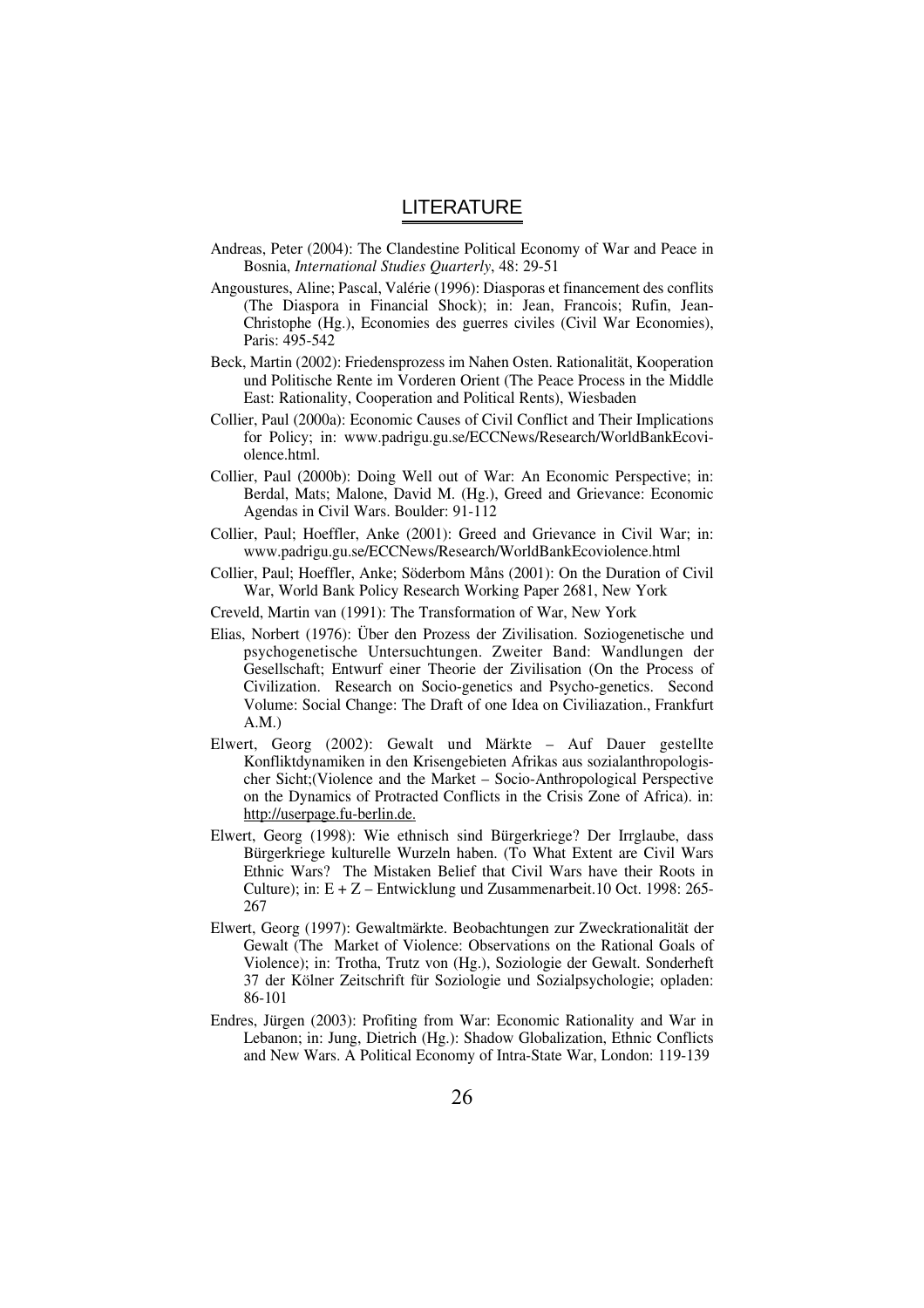- Fearon, James D. (2002): Why Do Some Civil Wars Last so Much Longer than Others?; in: www.igs.berkeley.edu/research\_programs/ppt/papers/dur3.pdf
- Gantzel, Klaus-Jürgen (2002): Der unerhörte Clausewitz. Eine notwendige Polemik wider die gefährliche Tendenz zur Mystifizierung des Krieges (The Unknown Clausewitz: A Necessary Polemic on the Dangerous Tendency to Mystify War); in: Sahm, Astrid *et al.* (Hg.), Die Zukunft des Friedens. Eine Bilanz der Friedensund Konfliktforschung (The Future of Peace: Research Results on War and Peace), Wiesbaden: 25-50
- Genschel, Philipp/ Schlichte, Klaus (1997): Wenn Kriege chronisch werden: Der Bürgerkrieg ( When War Becom Chronic: Civil War); in: Leviathan 25 (4): 501- 517
- Gleditsch, Nils Petter; Wallensteen, Peter; Eriksson, Mikael; Sollenberg, Margareta; Strand, Hårvard (2002): Armed conflict 1946-2001: A New Dataset; in: Journal of Peace Research 39 (5): 615-37
- Gundel, Joakim (2003): Assisting Structures of Violence? Humanitarian Assistance in the Somali Conflict; in: Jung, Dietrich (Hg.), Shadow Globalization, Ethnic Conflicts and New Wars. A Political Economy of Intra-State War, London: 163- 183
- Hassner, Pierre et Roland Marchal (2003): Guerres et sociétés. État et violence aprčs la Guerre froide (War, Society and Violence Following the end of the Cold War), Paris
- Jackson, Robert H. (1990): Quasi States: Sovereignty, International Relations and the Third World, Cambridge
- Jean, Francoise and Rufin, Jean-Christophe (Hg.), (1996): Économie des guerres civiles (The Economy of Civil Wars), Paris
- Johnson, Dominic (2001): Krise der Mobilfunkindustrie beendet Coltan-Boom (The Crisis of the Industry of Devices was Completed in the Explosion of Demand for Colts); in: die tageszeitung, 22. November 2001
- Jung, Dietrich (2003a): Globale Sicherheitspolitik und staatliche Herrschaft. Die aktuelle Entwicklung im Mittleren Osten nach dem 11. September 2001 (Global Political Security and State Leadership Actual Events Folling September 11, 2001) in: Reader Sicherheitspolitik, Ergänzungsband Juli 2003: 90-104
- Jung, Dietrich (2003b): A Political Economy of Intera-State War: Confronting a Paradox; in: Jung, Dietrich (Hg.), Shadow Globalization, Ethnic Conflicts and New Wars. A Political Economy of Intra-State War, London: 9-27
- Jung, Dietrich (2003c): Conclusions: the Political Economy of War-Making and State-Making in a Globalizing World; in: Jung, Dietrich (Hg.), Shadow Globalization, Ethnic Conflicts and New Wars. A Political Economy of Intra-State War, London: 184-91
- Jung, Dietrich (2000): Gewaltkonflikte und Moderne: Historisch-soziologische Methode und die Problemstellungen der Internationalen Beziehungen (Violent Conflict in Modern Historical-Sociological Research Methods and the Problem of International Relations); in: Schlichte, Klaus; Siegelberg, Jens (Hg.), Strukturwandel internationaler Beziehungen. Zum Verhältnis von Staat und internationalem System seit dem Westfälischen Frieden (The Structure of Change in International Relations. On the Relationship between the International System Upon the Conclusion of the Peace of Westphalia), Leverkusen: 134-160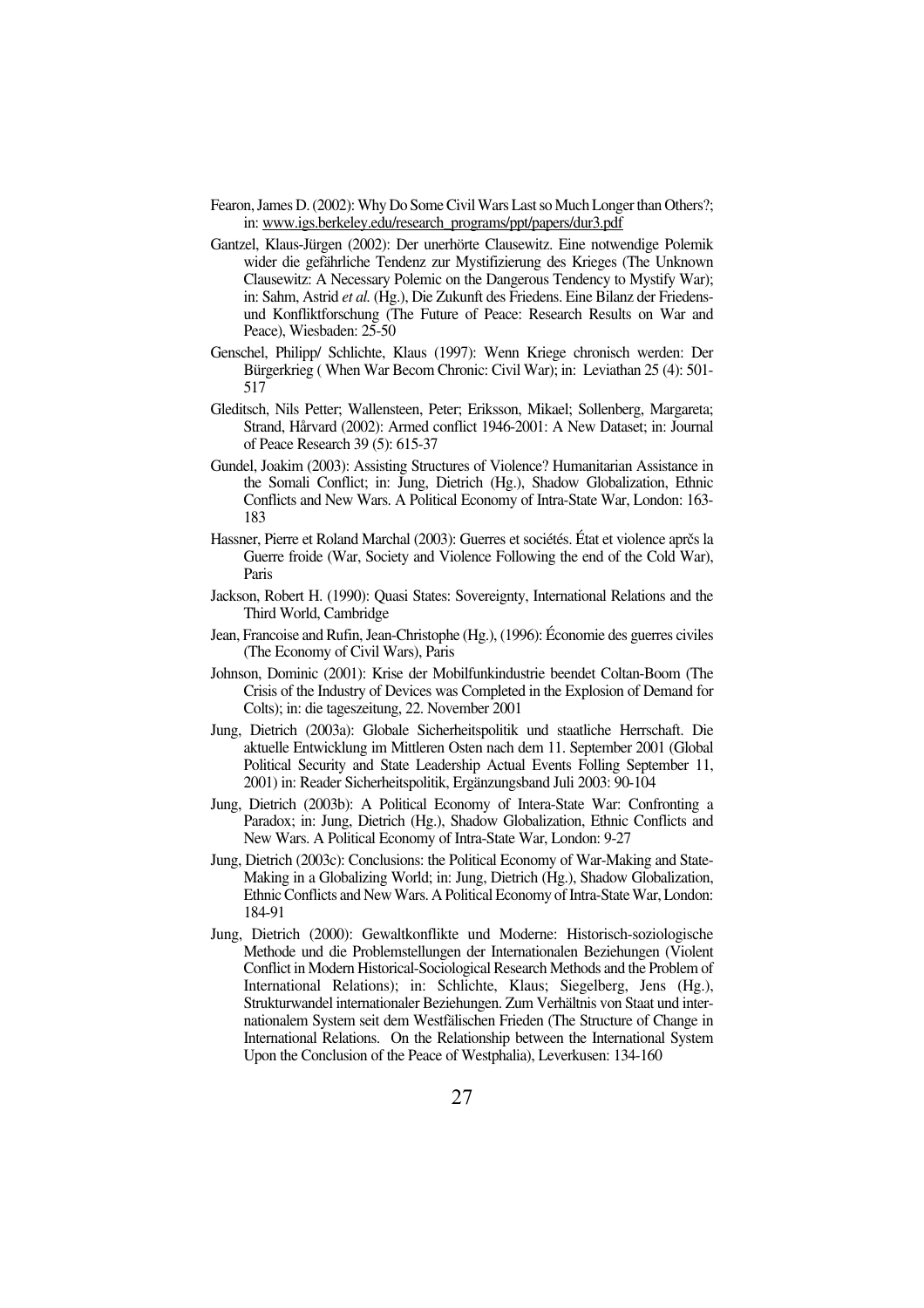- Jung, Dietrich; Schlichte, Klaus (1999): From Inter-State War to Warlordism: Changing Forms of Collective Violence in the International System; in: Wiberg, Håkan; Scherrer, Christian (Hg.), Ethnicity and Intra-State Conflict: Types, Causes and Peace Strategies, Aldershot: 35-51
- Jung, Dietrich; Schlichte, Klaus; Siegelberg, Jens (2003): Kriege in der Weltgesellschaft. Strukturgeschichtliche Erklärung kriegerischer Gewalt (1945-2002) (War in the Social Sciences. Structural-Historical Explanations of War Violence), Wiesbaden
- Kaldor, Mary (1999): New and Old Wars: Organized Violence in a Global Era, Cambridge
- Kalyvas, Stathis N. (2001): "New" and "Old" Civil Wars. A Valid Distinction?; in: World Politics 54: 99-118
- Kaplan, Robert D. (1994): "The Coming Anarchy", *The Atlantic Monthly*, February 1994
- Keen, David (2000): Incentives and Disincentives for Violence (Šta podstiče na nasilje, a šta od njega odvraća); in: Berdal, Mats/ Malone, David M. (Hg.), Greed and Grievance: Economic Agendas in Civil Wars, Boulder: 19-41
- Keen, David (1998): The Economic Function of Violence in Civil Wars, Adelphi Paper 320, Oxford
- Lechervy, Christian (1996): L'économie des guerres cambodgiennes: accumulation et dispersion (The Cambodian Economy in Wartime : Accumulation and Distribution); in: Jean, Francois; Rufin, Jean-Christophe (Hg.), Economie des guerres civiles, Paris: 189-232
- Lock, Peter (2002): Ökonomien des Krieges. Ein lange vernachlässigtes Forschungsfeld von grosser Bedeutung für die politische Praxis (The Economy of War: A Long Neglected Field of Research of Great Significance for Political Practice); in: Sahm, Astrid *et al.* (Hg.), Die Zukunft des Friedens. Eine Bilanz der Friedens- und Konfliktforschung, Wiesbaden: 269-86
- Marchal, Roland; Messiant, Christine (2002): De l'avidité des rebelles. L'analuse économique de la guerre civile selon Paul Collier (Greed Among Rebels: Collier's Economic Analysis of Urban War); in: Critique internationale 16: 58-69
- Marx, Karl (1867): Das Kapital (Kapital), Erster Band, Berlin (1988)
- McCaffrey, Barry R. (1998): Illegal Drugs: A Common Threat to the Global Community; in: www.whitehousedrugpolicy.gov/news/commentary
- Messara, Antoine N. (1989): Le citoyen libanais et l'état. Une tradition tenace de constitutionnalisme menacée (Libiyan Citizens and the State: A Strong Tradition of Endagered Constitutionalism); in: Monde Arabe, Maghreb Machrek 125: 82-99
- Münkler, Herfried (2002): Die neuen Kriege (Novi ratovi), Reinbek
- Paris, Roland (1997): Peacebuilding and the Limits of Liberal Internationalism; in: International Security 22 (2): 54-89
- Pugh, Michael (2002): Postwar Political Economy in Bosnia and Herzegovina. The Spoils of Peace; in: Global Governance 8 (4): 467-482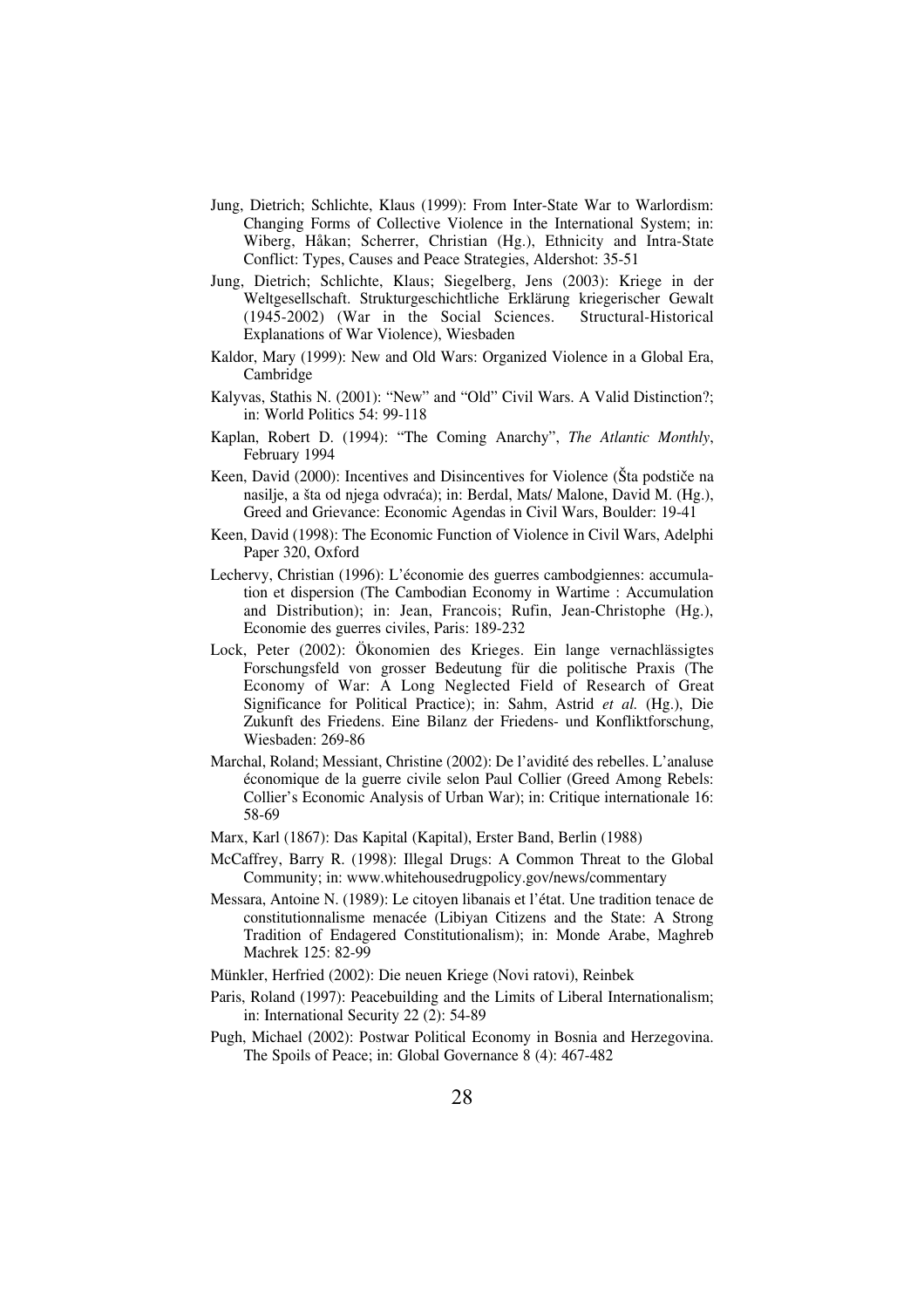- Rubin, Barnett R. (1999): The Political Economy of War and Peace in Afghanistan; unter: http//institute-for-afghan-studies.org
- Rubin, Barnett R. (1995): The Fragmentation of Afghanistan. State Formation and Collapse in the International System., New Haven
- Rufin, Jean-Christophe (1994): Les économies de guerre dans les conflits de faible intensité (1re partie) (War Economies and Low Intensity Conflict); in: Défense nationale 50: 45-62
- Rufin, Jean-Christophe (1995) Les économies de guerre dans les conflits de faible intensité (2e partie) (War Economies and Low Intensity Conflict), Défense nationale 51: 15-25
- Sambanis, Nicholas (2001): Do Ethnic and Nonethnic Civil Wars Have the Same Causes? A Theoretical and Empirical Inquiry (Part 1); in: Journal of Conflict Resolution 45 (3): 259-82
- Schlichte, Klaus (2002): Neues über den Krieg? Einige Anmerkungen zum Stand der Kriegsforschung in den Internationalen Beziehungen (News About War? Comments on War Coverage with Consideration for International Relations); in: Zeitschrift für Internationale Beziehungen, 9 (1): 113-37
- Shaw Martin (2000): The Contemporary Mode of Warfare? Mary Kaldor's Theory of New Wars); in: Review of International Political Economy 7 (1): 171-92
- Suárez, A. R. (2000): Parasites and Predators. Guerillas and the Insurrection Economy of Colombia; in: Journal of International Affairs 53 (2): 577-601
- Tilly, Charles (1990): Coercion, Capital and European States, AD 900 1900, Cambridge
- Tilly, Charles (1985): War Making and State Making as Organized Crime; in: Evans, Peter/ Rueschemeyer, Dietrich/ Skocpol, Theda (Hg.), Bringing the State Back In, Cambridge: 169-91
- Waldmann, Peter (1997): Bürgerkrieg Annäherung an einen schwer fassbaren Begriff (Civil War: Trying to Approach a Difficult to Understand Idea; in: Leviathan 25 (4): 480-500)
- Wood, David (2002): Israel no Longer Dependent on U.S. Military Assistance; in: The Seattle Times, 9. April 2002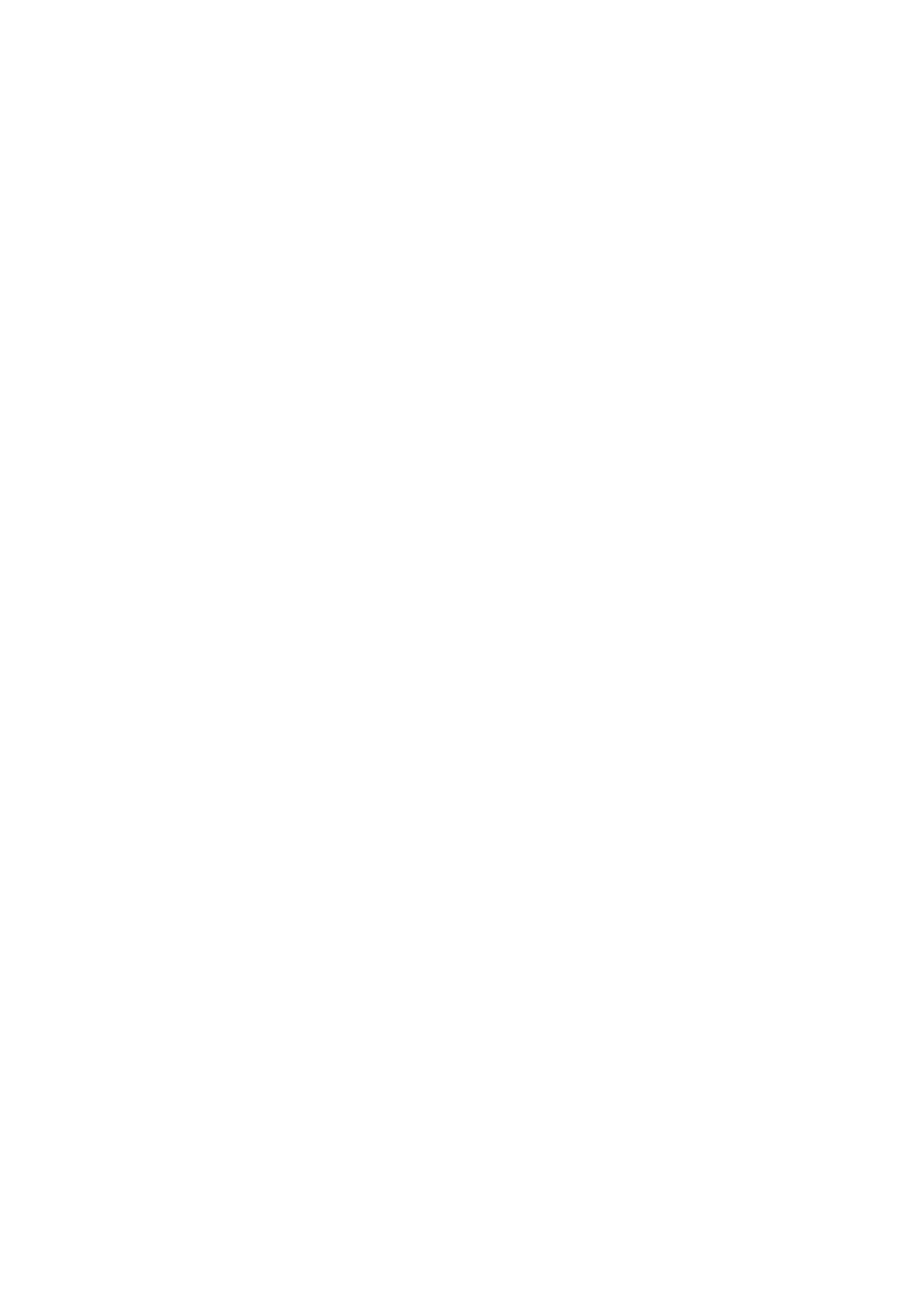### **Håkan Wiberg**\*

## FORMER YUGOSLAVIA IN 1990: WHY IT HAD A BAD PROGNOSIS

Former Yugoslavia entered a process of dissolution many years ago, which may be far from completed yet. It took violent forms from 1991; events in 2004 in Macedonia and Kosovo indicate that we have hardly seen the end there either. Was the dissolution unavoidable? Was war an inescapable consequence?

I shall attempt to translate these issues into manageable research questions, trying to make various postdictions concerning the former Yugoslavia (hereafter FY) around 1990. There are no natural laws in social science, so the questions will deal with probabilities, asking what were the prognoses with the highest likelihood at that time point? No empirical facts are drawn that were not available at that time; confirmed general propositions are used even if they have only found empirical support later than 1990.

#### **Was Dissolution Inescapable?**

The first question is then: how probable was dissolution, given the characteristics of FY and the circumstances prevailing some fifteen years ago. There is little quantitative research on when and how states dissolve. One relevant classical finding is Richardson's (1960: 190f.) that the longer two groups lived under common government the less likely was a civil war. This does not say anything about peaceful dissolutions; but these are historically quite rare, so this finding actually covers the great majority of cases. The first problem concerning FY is to define its age: from 1918 or from 1945? In the first case, YU of 1990 was older than two thirds of all states; in the second case, it still belonged to the older half. Its prognosis on the basis of this indicator only was therefore about average, meaning that it was definitely less likely to dissolve than to remain. If we use *qualitative* analyses instead, the first problem is disagreement: some conclude that it was doomed for a number of reasons, others that it was fully viable. How con-

<sup>\*</sup> Professor of sociology at Lund University and reasearcher at the DIIS, Copenhagen, Denmark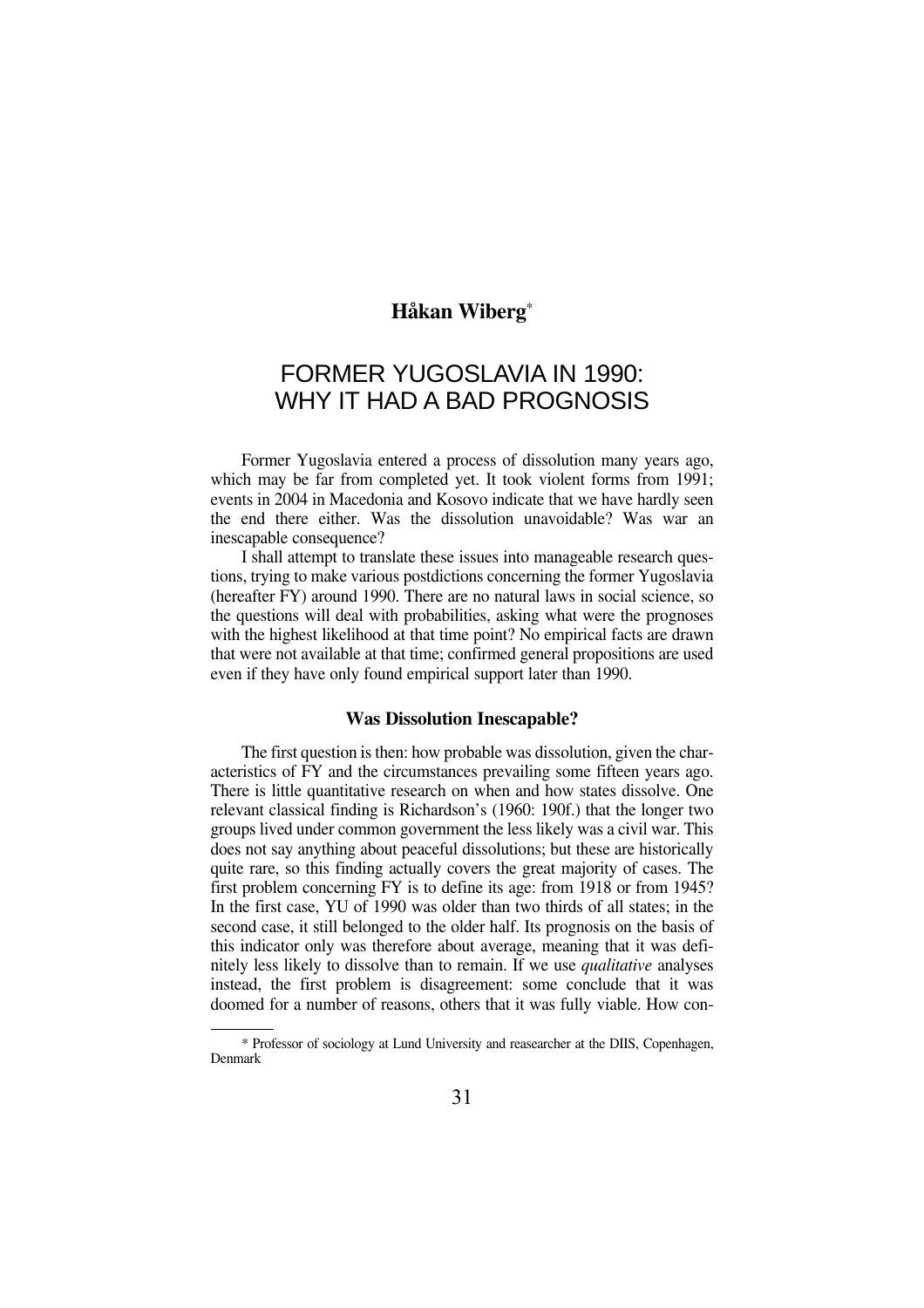vincing the pro and con arguments are is a subjective matter, or at least contains large subjective elements. There had indeed been attempts at dissolving it, temporarily successful in 1941-45. Small-armed Croatian groups from abroad failed to get much support in 1968 and were quickly suppressed. The Croatian Spring in 1971 had much more support, initially also in the party leadership, which, however, withdrew when public demands rapidly escalated from cultural autonomy to economic autonomy and from there to secession (eventually claiming large parts of Bosnia-Herzegovina); as a bid for dissolution it failed. The Albanian uprisings in Kosovo/a in 1968 and 1980/81 demanded recognition as a nation and a republic of their own in FY; after the sanguinary defeat in 1981, largely consensual demands soon escalated to full independence. A series of economic reforms and constitutional compromises had led to less and less of central government; but this is definitely not the same thing as dissolution. In fact, some research (e.g. Galtung 1996: 67f.) indicates the opposite: contested states are more likely to survive as such if they provide for autonomy and confederalisation when demanded rather than stonewalling such demands. In any case, adding qualitative aspects to the quantitative aspect of age gives a different picture: FY in 1990 definitely belonged to the small group of states whose very existence had been repeatedly challenged from within.

#### **Could Dissolution be Peaceful?**

Did the dissolution have to be violent if it came? The (postdictive) prognosis in this respect depends on how much we dare extrapolate from mere historical regularities. Peaceful dissolutions of states are historically rare. If we look at the 20th century up to 1990 and disregard decolonisation (where the record is more mixed) there are very few cases where a new state emerged out of an existing one without this being the result of a world war, a regional war or a civil war (Wiberg 1983) : Norway from Sweden (1905), Finland from Russia (1917), Singapore from Malaysia (1965) and the dissolution of the United Arab Republic in 1967. All these cases are marginal in one or more ways. First, the initial relationship was rather loose. In the two first cases, there was a personal union rather than a common state: Finland and Norway had their own constitutions, parliaments, currencies, etc.. Malaysia was a federation and the UAR a loose association of two republics (in an even looser association with the feudal kingdom of Yemen).

Second, none of the associations was very old: the unions were created by military conquest, in 1814 and 1809, respectively. Malaysia was two years old and UAR three, so one might see them as failed attempts at federation rather than dissolving states. Third, the case of Finland can be seen as a result of WWI resulting in Russia collapsing earlier in 1917 (the Finnish revolution broke out in early 1918, when independence was already established and non-contested). Fourth, no independence declaration was contested, except – to some extent – Norway´s (Sweden eventually agreed after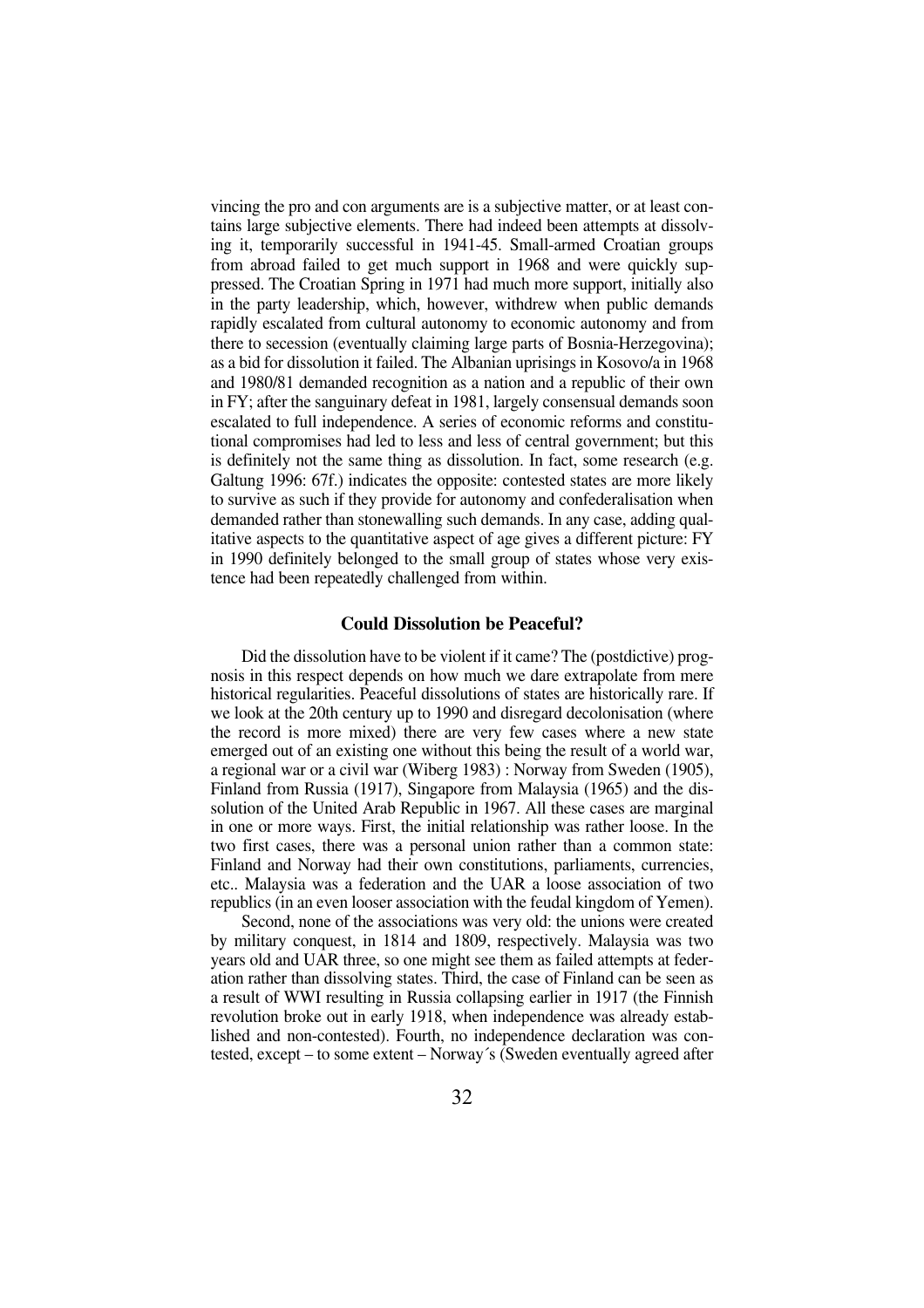a couple of months of peaceful negotiations). Lenin immediately recognised the Finnish declaration in December 1917, Singapore was actually invited to secede by Malaysia, and the dissolution of the UAR was uncontested. Even after its major constitutional compromise in 1974 (and certainly before it), FY was a "tighter" state than either of the above.

Before 1990, there were some demands for full independence that were shelved after peaceful negotiations and/or referenda, such as Faroe Islands from Denmark in 1946, Quebec from Canada and Scotland from UK a generation ago - in neither of these cases has the issue definitely disappeared. There is a single case of success: Bangladesh from Pakistan in 1971 – but only after India invading to stop the bloodbath of Pakistan's army (with more than ten million temporary refugees in India). Several attempts were crushed with much violence (Tibet, Biafra, Katanga...); in other cases, fighting has continued for decades (Myanmar, Sudan, Eritrea, East Timor...)

So the best prognosis in 1990 would have been that *if* there were declarations of independence in FY and *if* they were contested (highly probable), then it was very probable that the result would be a war where they would be defeated. In fact, there *was* war, but they were *not* defeated. The most interesting *post hoc* question (from an analytical point of view) is therefore *why not* in spite of the heavy *a priori* odds against.

Adding the years since 1990 to our database would not change much. Apart from Czechoslovakia and the USSR, there were two successful independence movements. After the Indonesian invasion of East Timor in 1974, the decades of severe repression may have killed one third of the population; but the success was entirely a result of international diplomatic intervention - and threats of vast economic sanctions - in a situation when only small tatters of the guerilla remained. Eritrea was incorporated by Ethiopia in 1962 in contravention of UNSC Resolution 390 (1950) prescribing considerable autonomy in a federation. After thirty years of bitter war, the Eritrean People's Liberation Front agreed to assist the Tigray People´s Liberation Front to take over power in Addis Ababa and TPFL agreed to recognize Eritrean independence after doing so; both promises were honoured, and were not contested in the later war between them. Czechoslovakia's dissolution was uncontested: when Slovakia tried to back up political demands with threats of secession, the Czech government was apparently happy to get rid of Slovakia. The declarations of Estonia, Latvia and Lithuania were contested for about a year, until Russia declared itself independent, thus de facto terminating the USSR. The conclusion would remain the same: a contested unilateral declaration of independence is very unlikely to succeed, unless heavily supported by external intervention.

#### **What Statistics Tell About War and Features of States**

Let me now rephrase the second question to asking what was the likelihood for war in 1990. This asks for a postdictive prognosis based on all the factors that are known to be correlated with the outbreak of domestic war,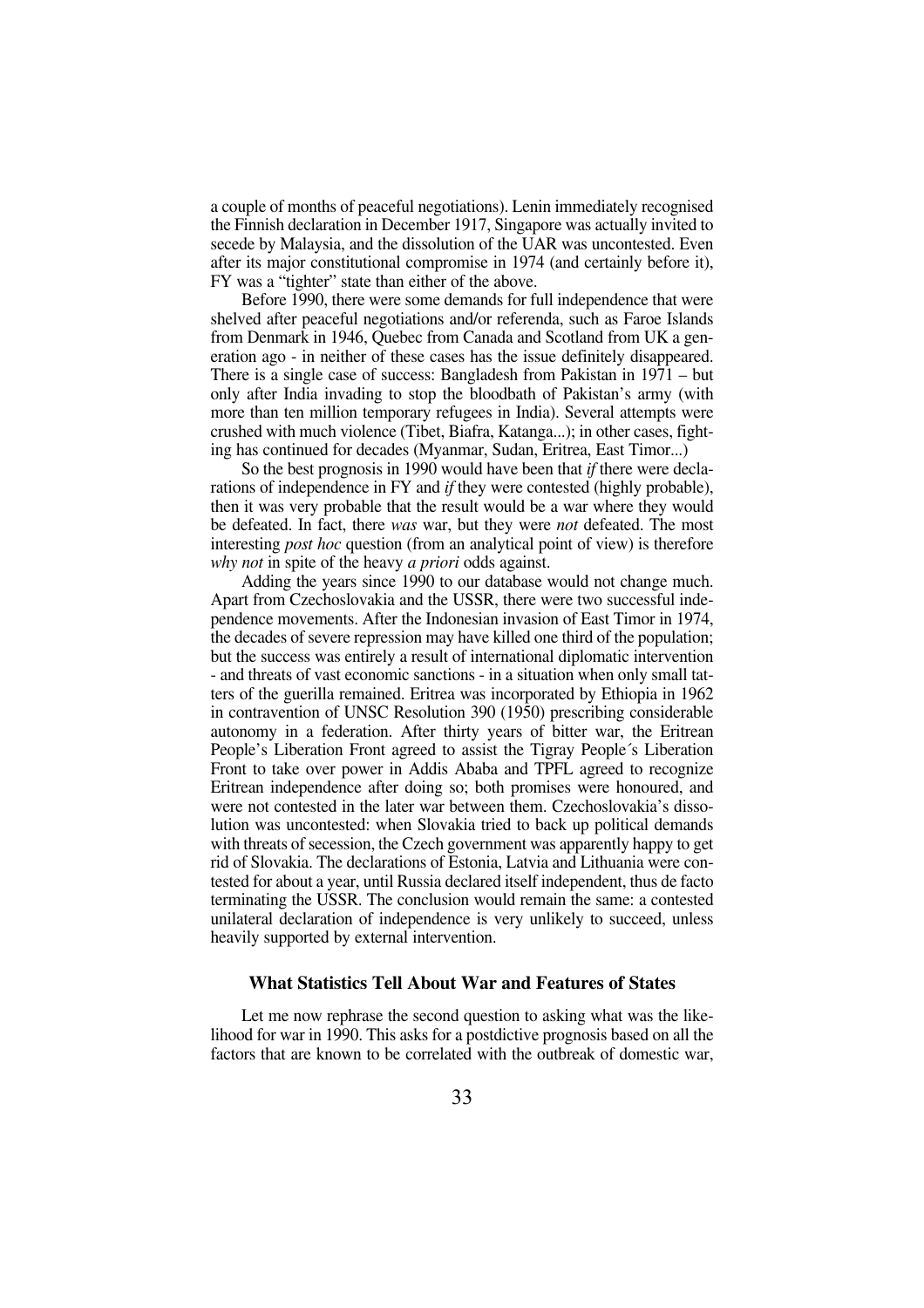making secession one (but ominous) factor among others. The analysis will be made in three steps: 1) What is generally known from quantitative research on causes of wars? 2) What can be added to this by adding aspects of the regional context? 3) What can be further added to this by taking into account specific features of FY?

The first question has an immediate complication: several studies have replicated – and none contradicted – the early finding that international wars and domestic wars seem to be different species. A heavy argument for this is that indicators of external conflict and internal conflict have close to zero correlations with each other (Tanter 1966; Finsterbusch 1974)), at least until we introduce third variables (and even then there is no clear pattern – Wilkenfeld 1973). Now one of the hotly debated issues concerning the wars in FY, with strong legal, moral and emotional overtones, is whether they were civil wars all the time, civil war changing to international war by recognitions (that abandoned the traditional criteria for recognitions), international wars from the first day of proclaimed independence, or some other combination? This discussion (where I would not know how to prove whatever stand I might take) can be avoided however: we are considering the prognosis *in 1990,* which calls for the correlates of *domestic* wars. To be on the safe side, I shall first also look at correlates of wars in general or international wars.

Since the pioneers (Richardson 1960; Wright 1942; Sorokin 1937), scores of quantitative studies exist that relate how frequently a state gets into war to a great number of characteristics of states. Sometimes this was done by "trawling", running a great number of variables against each other and seeing what correlations turned up. More sophisticated studies used "casting", testing causal models by looking whether the specific correlations they predicted were in fact there. Results are almost entirely negative. Correlations of single variables with war are almost all so close to zero as to be statistically non-significant. Where they are at least statistically significant, the correlation is almost always so weak that it only accounts for a few percent of the total variation in occurrence of war, making the variable quite weak as a predictor of war. Among the very few that are stronger than that, even fewer have gained more solidity by being successfully replicated. The variables that satisfy most or all of these *desiderata* and that therefore permit at least a weak prognosis of war are essentially the following:

A1) On average, great powers go much more to international war than other states (Wright 1942, Wallensteen 1973);

A2 ) States with many international boundaries are on average more engaged in war than others; if the correlation reveals some causality, it is from boundaries to wars rather than the other way around (Richardson 1960; Weede 1973)

A3) The balance of available evidence speaks for the thesis that states that are "overarmed" in the sense of having higher military preparedness (manpower, expenditures) than is the average for their size go more to war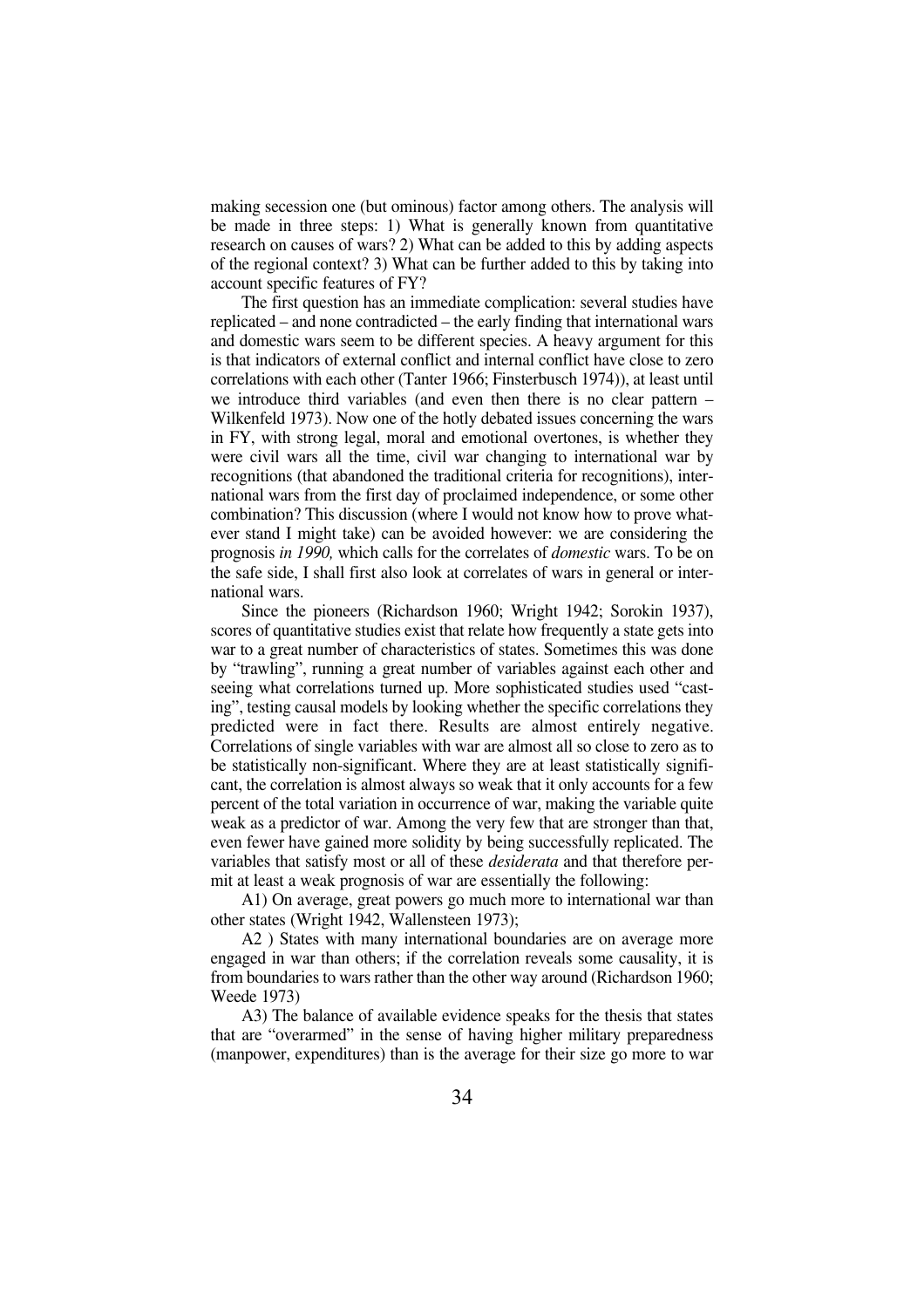than others – but the relationship is complex and there is sometimes a chicken-and-egg problem of what causes what (Wiberg 1990).

Some studies found additional correlates (Rummel 1979), but nothing to match these three: correlations were weak and/or a third variable was necessary to find them and/or the study was not replicated. Let me just give a couple of examples: 1) A state that is in rank disequilibrium (ranking higher on military and economic strength than on diplomatic recognition) at one time point participates slightly more than average in war 10-15 years later (Wallace 1975); 2) If a democratic state has (some kinds of) external conflict, it gets more (of some kinds of) internal conflict than average afterwards, whereas if an authoritarian state has (some other kinds of) internal conflict, then it gets more than average of (some kinds of) external conflict afterwards. (Wilkenfeld 1973).

#### **What Kinds of Pairs of States Get into War?**

So the total picture of causes of belligerence or peacefulness of individual states exhibits little of clear structure (Vasquez 2000). This *may* be due to wars being so specific and individual that few valid generalisations are possible – and practically all generalisations that can be found in literature are invalid, having no observed significant correlations to get support from. It *may* be due to looking at the wrong *variables*, but this is unlikely: very many variables, including all the traditional ideas, were tried in systematic data analysis. And it *may* be that we have looked at the wrong *level*, since it takes two to tango. Let us therefore look at how characteristics of *pairs of states* are related to their getting into war *with each other*. This was done in several studies, but the picture they give is also relatively hazy. The essential results mainly – but not entirely - mirror those from the single state level (Wiberg 2000, 2002):

B1) An average pair of great powers used to be much more likely to have a war than an average pair of one great power and one minor state whose likelihood for war in turn is much higher than for an average pair of two small states. In the post-1945 period, however, one part of the picture changes entirely: an average pair of great powers has no war at all, though there is no consensus on why not. In addition, great powers are the only ones to fight others than neighbours; a few exceptions, such as Vietnam and Czechoslovakia, were due to a great power dragging some satellites along (Wallensteen 1973).

B2) In general, much trade between two states is associated with less than average war between them, but here is a chicken-and-egg problem (Barbieri 2002). There is one important proviso, however: that the trade is relatively *symmetric*. If it is strongly *asymmetric*, i.e. a great power takes a large share of the trade of a minor state, then the probability of war is clearly higher than if is symmetric; and when a great power fights a small power,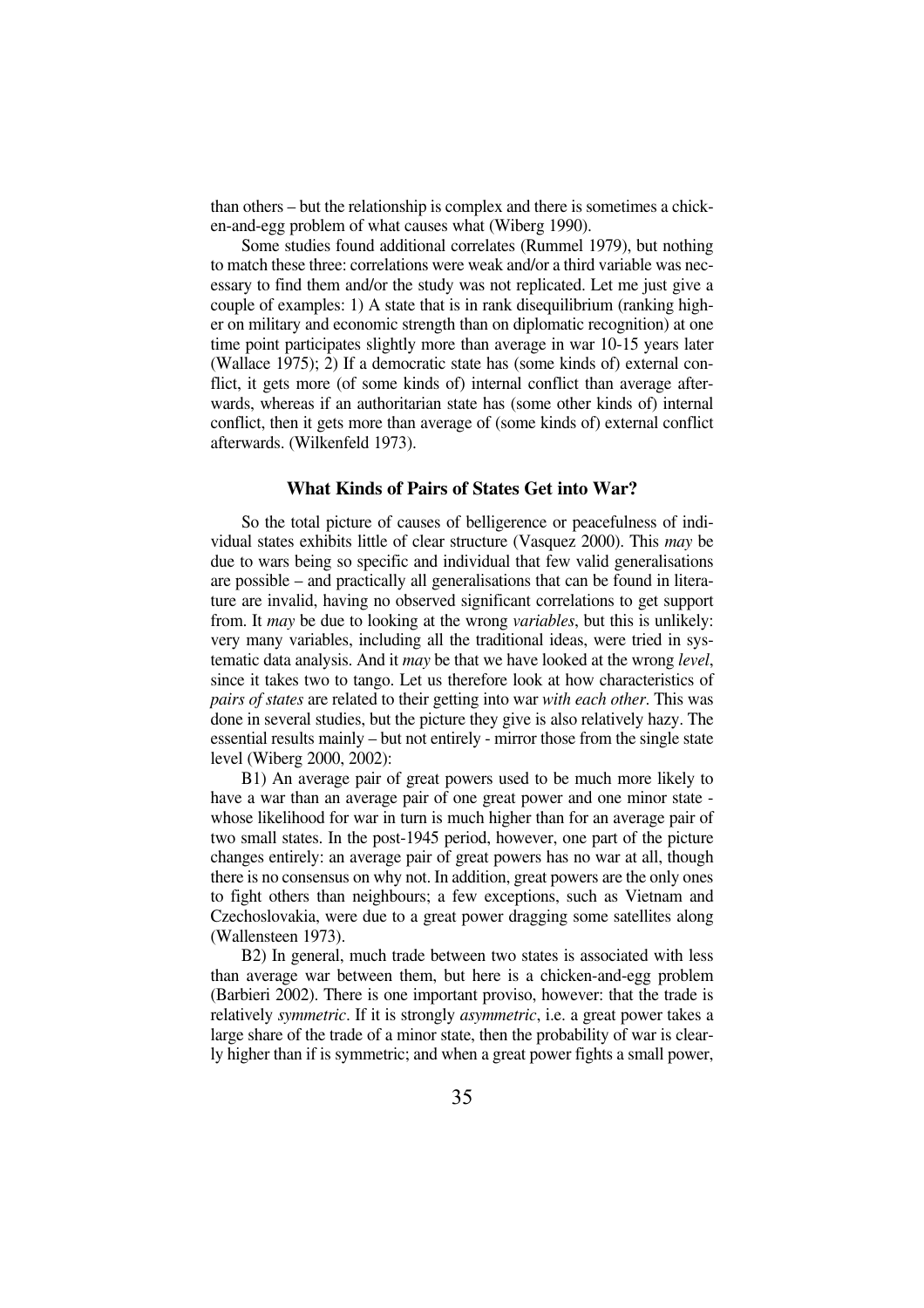the latter is very likely to lie in the former's zone of economic influence and furthermore to be an economic satellite of the bigger (Wallensteen 1973).

B3) If two "over armed" states (in the above sense) have a militarized dispute, then it is twice as likely to escalate into war as a pair of one "over armed" and one "under armed" – whose risk is twice as high as that of two "under armed" states (Singer 1981). For two "over armed" states the risk seems to particularly high if they have just had an arms race (Wallace 1979, Smith 1980) but the magnitude of the risk is disputed (Wiberg 1990).

B4) *Democracy* is particularly interesting. The standard finding from several studies of single nations is that it has no effect: democracies are neither more peaceful, nor more warlike, than other states. Yet when we look at pairs of states, we find a quite different picture: several studies concur that two stable democracies do *not* get into war with each other (with at most very few and quite marginal exceptions), the so-called *double democracy hypothesis* (Gleditsch & Hegre 1997). We have already seen that this cannot be because democracies *per se* are more peaceful – they are not. Two types of explanations have been empirically shown to contribute. One is internal: there is nothing to gain – and something to lose - politically in a democracy by threatening another democracy with war, whereas fighting a war with a non-democracy may increase political support. The other is that democracies are to an especially high degree tied to each other in common organizations with common norms and values. Both seem to have some explanatory value.

#### **First Step: What Statistics Tell About Domestic Wars**

So much for international wars. Since we are asking for a prognosis of internal war in FY in 1990, these findings are not of much relevance, unless we make the fiction of seeing its republics as independent states even before any declarations of independence. Once their independence is a clear fact a bit later, some of the findings above may of course be used to gauge the likelihood of war among them; but this must be left for another analysis.

Some reservations must be added. First, we must always be cautious when drawing conclusions from mere correlations to causal relations. Second, there are various categorizations of wars, usually with "internal" or "domestic" or "civil" as one of the categories, but it is often admitted that there is no clear and sharp line between them and international wars: several cases can be classified as both at the same time, or form a special, "mixed" category. Third, "internal conflict" is not a homogeneous category: it is sometimes subdivided into two or even three types, where war between organized forces typifies one, a coup d´etat of the second and riots the third. Yet, collected statistics on wars tends to simply use the total or annual number of casualties as the criterion for inclusion. Fourth, the bulk of quantitative research on correlates of wars used to be on international wars - which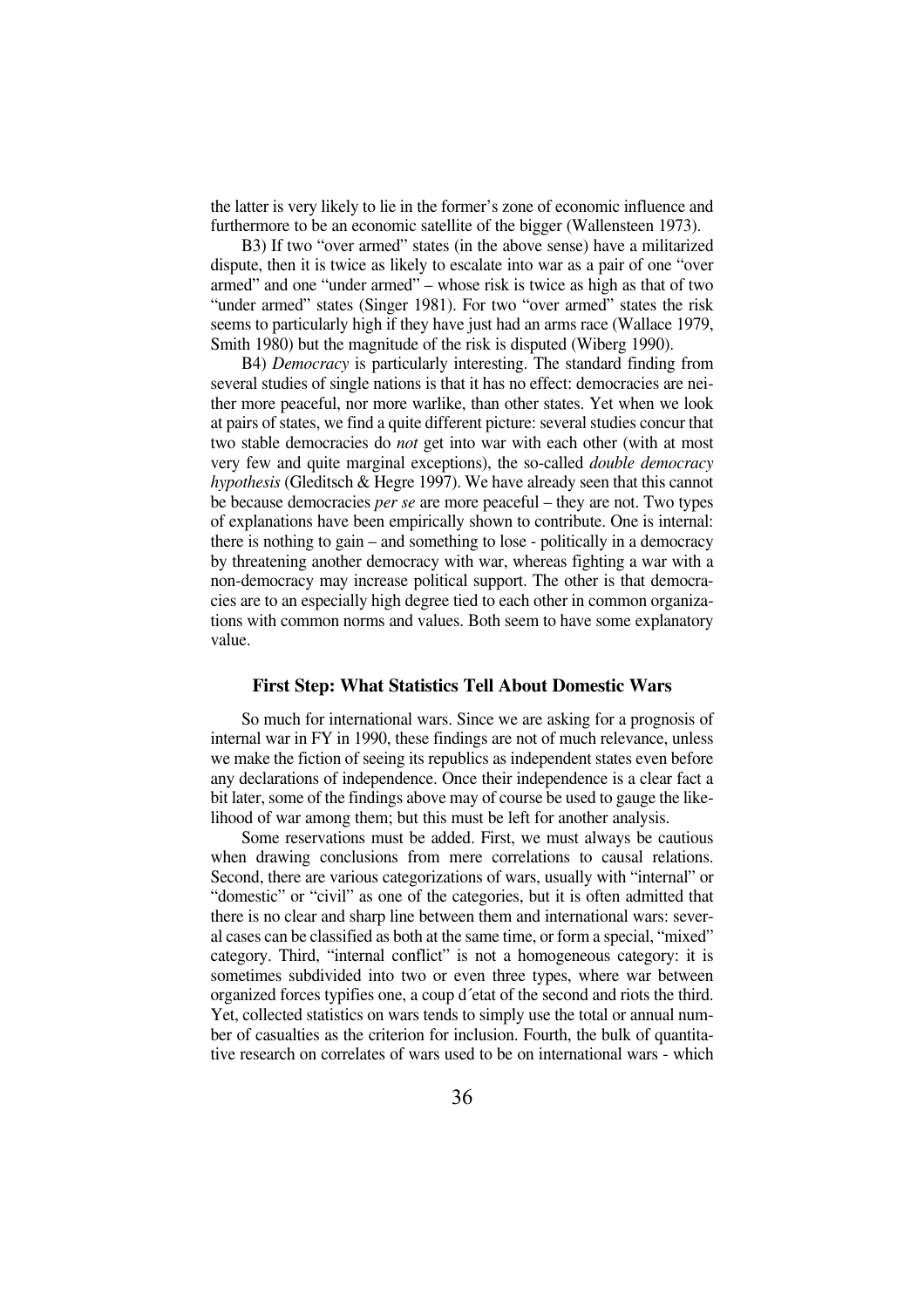for decades have become fewer and fewer in relative terms, nowadays accounting for less than one tenth of all wars. (Gantzel 1997, Eriksson 2003). Finally, given the non-correlation between external and internal war, we should not try to locate causes of the latter by using the correlates of the former. New studies are needed.

An increasing number of major studies on domestic wars have indeed been carried out during the last two decades, and the major results are found below together with assessments as to how they may contribute to the (postdictive) prognosis for FY in 1990. Several of them have to do with the economy.

1a) The poorer a state is, the higher is the risk for civil war, with the exception that the risk decreases slightly again for extremely poor states (FitzGerald 2000).

1b) This relationship is strong.

1c) The position of FY used to be in the low risk area, but the economic crisis in the 1970s and 1980s moved it in the direction of the high risk zone.

2a) Long and deep depressions tend to lead to political radicalism of one or more kinds; exactly what kinds depends on the specific circumstances.

2b) The relation is indirect, since radicalism may or may not lead to war.

2c) FY had an extreme position in terms of both the length and depth of the crisis. In terms of GDP per capita (admittedly a rather weak indicator of how people actually live) the average FY worker lost about half his real income during the 1980s and came back to the 1960 level (Schierup 1990).

3a) Recent studies at the World Bank and elsewhere indicate that the higher the proportion of primary goods in the export of a state, the higher risk for civil war (Collier & Hoefler 1998.)

3b) Whereas the finding is relatively strong and replicated, its interpretation (originally in terms of "greed" and "grievance") is still under dispute and causal relations uncertain (Ross 2004).

3c) FY was not in the high risk zone, but was moving towards it. Different parts of FY had quite different values, with Slovenia at one extreme and Kosovo at the other.

4a) There is some evidence that great regional differences in wealth are associated with a higher risk for domestic war.

4b) The evidence is not systematically quantitative however, so the relative weight in the prognosis may be low.

4c) FY was at the extreme end in Europe in this respect: already the differences between Slovenia and Serbia or Croatia were as big as the greatest differences in Sweden. Differences clearly grew between the extremes (Slovenia and Kosovo), but the picture is otherwise disputed in this respect. In addition, FY belonged to the few "sandwich" cases (like Spain or USSR) where some of the poorest parts would secede on account (among other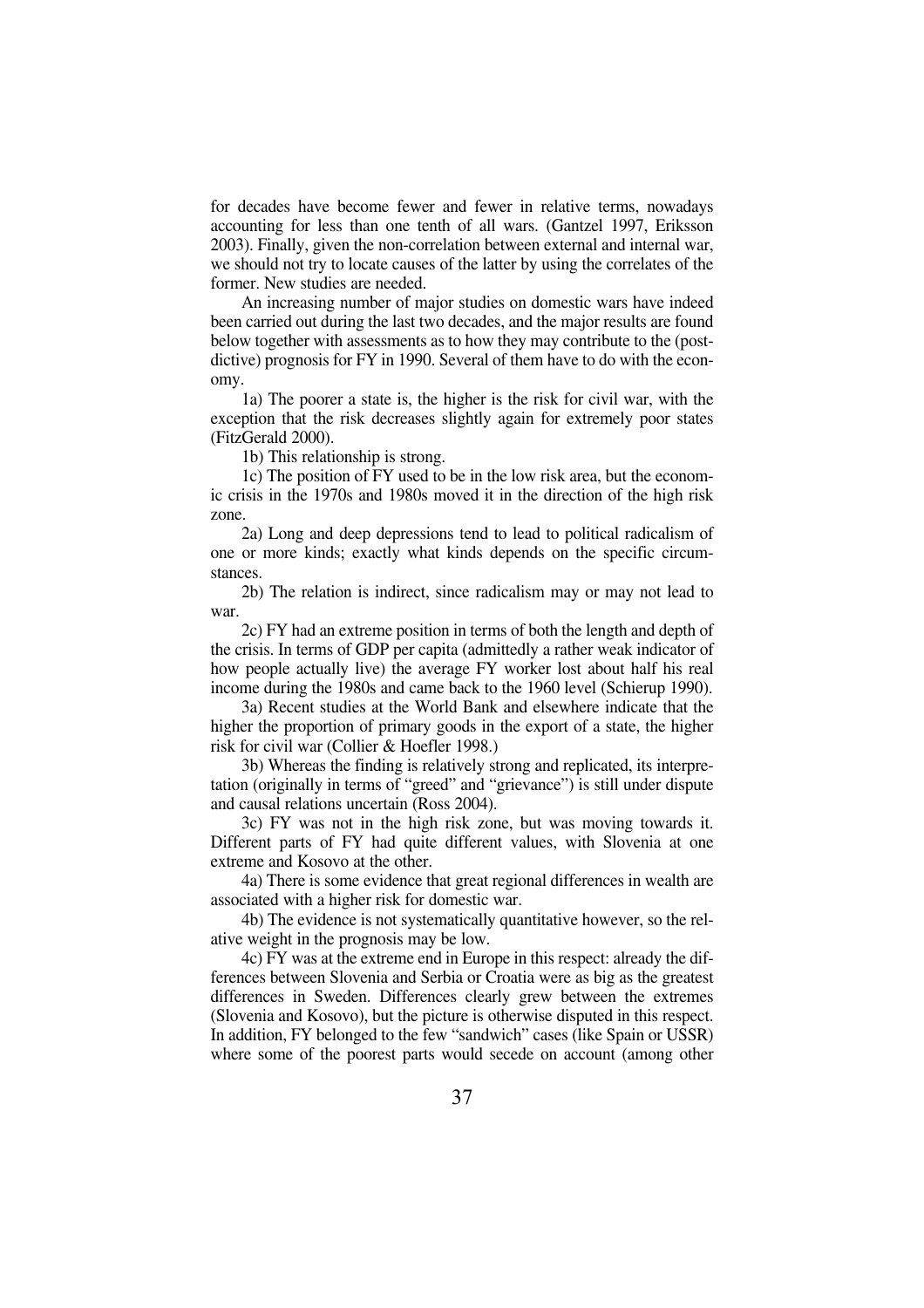things) of being poor and some of the richest on account (among other things) of being rich. The situation was exacerbated by demands from the International Monetary Fund that the development funds going from the richer to the poorer parts of FY be terminated.

5a) The risk of revolution seems to get particularly high if a period of rapid improvement, creating rising expectations, is followed by a movement in the opposite direction. (Davies 1962).

5b) The evidence is anecdotal rather than systematic and has been disputed, so the weight must be rather low.

5c) Where to locate FY depends on what time periods we look at. with some choices, it lies in the extreme high risk group. It may be argued, however, that the highest risk existed several years before 1990 and that people had by then gotten used to worsening standards of living and developed micro level ways of trying to cope when those at the macro level failed (Schierup 1990).

6a) It is a common belief among "federalist" thinkers on the EU that economic integration promotes and even eventually necessitates political integration.

6b) This is not solidly empirically documented. Furthermore, the relation is at least indirect, since lower political integration does not necessarily mean war.

6c) When economic decentralization started in the 1960s, FY went in the opposite direction for a long time: a decreasing proportion of trade went between the republics and an increasing part within them and with foreign centres of economic power (especially in northern Italy and southern Germany). Some countermovement (by necessity rather than preference) seems to have accompanied the deepening crisis in the 1980s however.

There is still a heated debate, both generally and concerning FY in particular, on the extent to which civil wars are related to ethno-national conflicts, the extreme positions being "really not at all" and "first and foremost", respectively. Given the open or hidden moral and political agendas in this debate, there is no likelihood that it will lead to any consensus in the near future. In any case, some observed demographic regularities are of interest:

7a) In general, the risk of civil war seems to be slightly higher in states that are ethnically heterogeneous, even though there is no consensus on this. In particular, however, the difference in risk is high in former Central/Eastern Europe and the former Soviet Union (Wiberg 1996): the smaller the biggest group in a state, the higher the empirically observed risk for dissolution, civil war, de facto partition or combinations of this.

7b) The relationship is fairly weak in the general case. It is stronger in Europe, where most of the lowest third (on size of biggest ethno-national group) had one or more of the consequences just mentioned, whereas none among the highest third even came close to that.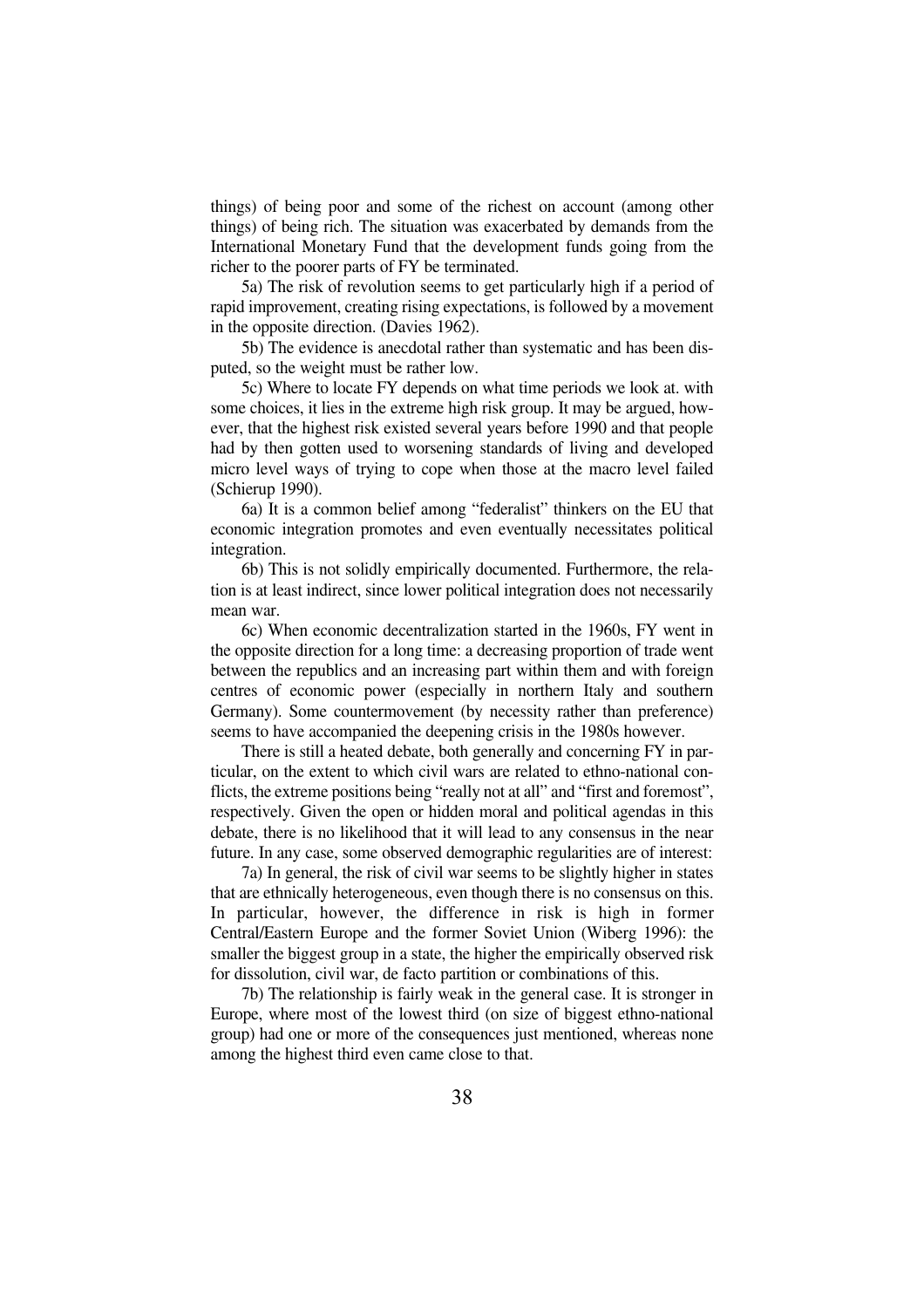7c) FY was extreme in Europe on the "biggest group" indicator, with 38 per cent Serbs – and Bosnia-Herzegovina was number 3 with 42 per cent Moslems).

8a) If an ethnic minority group is strongly concentrated to one geographical area and constitutes a considerable majority there, the risk of an outbreak of violence is reduced.

8b) There is clear empirical support for the proposition. (Melander 1999:95f)

8c) For FY, this depends much on what minorities we look at – there is a vast difference between the close correlation between Slovenians and Slovenia at one extreme and the leopard pattern in Bosnia and Herzegovina at the other. Hence, the applicability of this proposition is a complex matter; at best, it can tell us that the risk for extensive war was lowest in Slovenia and highest in Bosnia and Herzegovina.

A final group of factors may be referred to as political, if we need a common label for them:

9a) The younger a state (since independence), the higher risk of domestic war in it (Hegre et al. 2001)

9b) The relationship is moderately strong.

9c) Even if we put the birth date of FY at 1945 (cf. above), it was in the middle risk zone rather than the high-risk zone. All the new states into which it might be dissolved, however, would be in the highest risk zone.

10a) Previous domestic war increases the risk for a new war; and the more recent it was, the higher the risk. (Hegre et al . 2001)

10b) The relationship is moderately strong and its character disputed (Walter 2004).

10c) For FY we get two opposite tendencies to balance. On the one hand, FY was at the extreme end in Europe concerning the length and lethality of previous civil war (within the context of the international World War II), with Spain in the 1930s coming closest; this speaks for high risk. On the other hand, in 1990, these wars were more than 45 years ago, which speaks for a more moderate risk. In any case, a possible violent dissolution would mean high risk for domestic war in all the successor states, or at least those where other conditions made it possible (which would really only exclude Slovenia).

11a) War has a complex relationship with democracy and democratization. Stable democracies run the least risk of domestic violence and stable autocracies a slightly higher risk, whereas states located in between these poles run considerably higher risks. It has furthermore been established that these higher risks depend both on position -being in between- and on movement, whether in the direction towards or away from stable democracy (Hegre et al. 2001).

11b) The risk at the middle of a democracy scale is about one and a half times as high as at either of the opposite ends.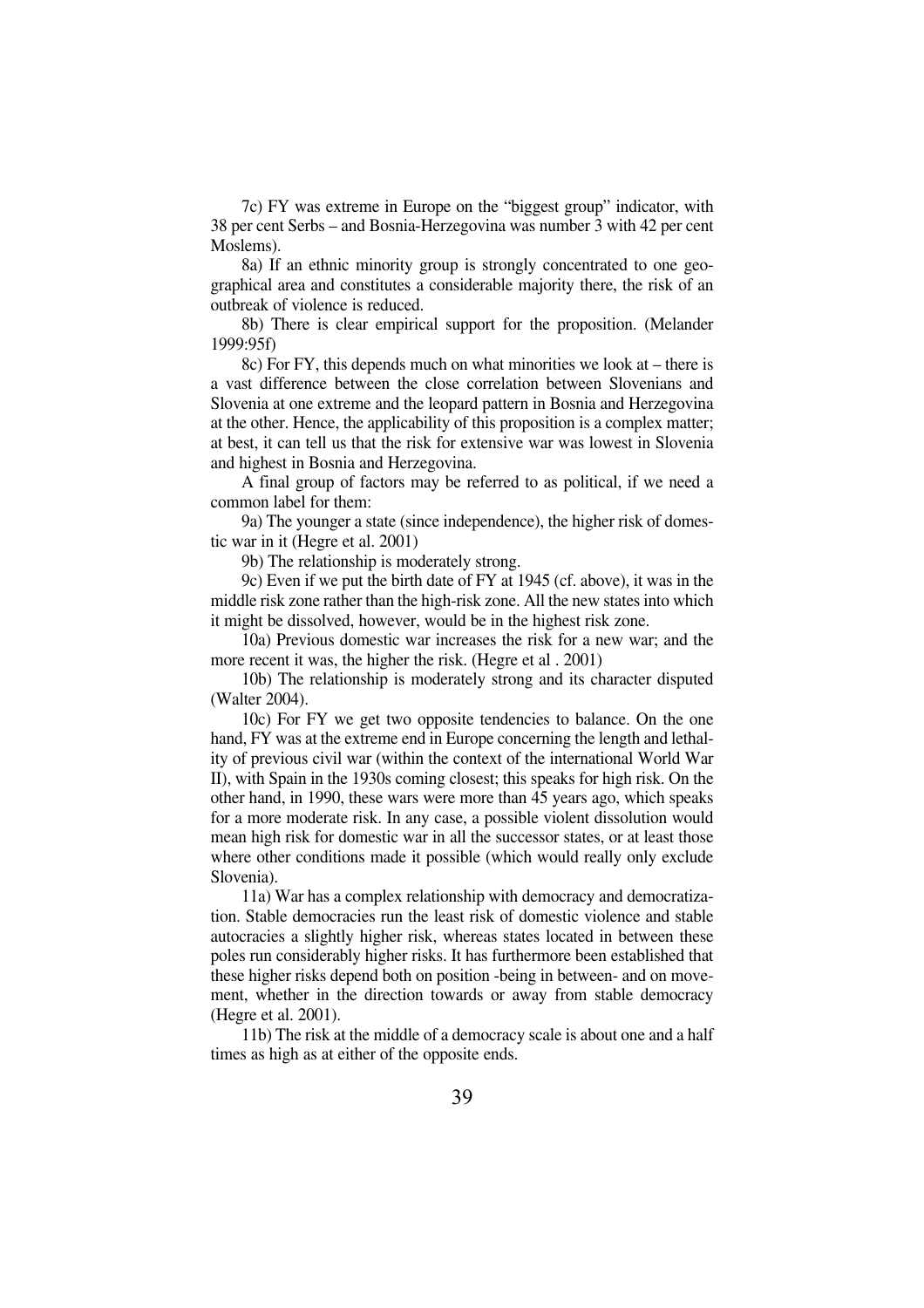11c) FY - as well as its constituent republics and autonomous provinces - was certainly located somewhere in between the opposite ends and therefore ran higher risks than average. In addition, it was at that time clearly in movement, adding even more to the risks. It would take a closer investigation to establish whether it (and, later, its successors) was on their way "uphill" (where more democracy would add to the risk) or "downhill" (where further democratization would reduce the risk of war).

The provisional summary of the prognosis of FY in the light of generalizing quantitative studies of possible predictors and the values of FY on those predictors must be as follows. Several indicators contributed to a negative prognosis: some of them by being relatively strong predictors, some of them by FY having extreme values on the predictor variable. At the same time, there was hardly any indicators contributing in the opposite direction: at best, they would imply that the risk of FY was no higher than average. The prognosis was therefore bad by international comparison and probably the worst in all of Europe. Yet this should be read with precision. It certainly does not say that war was inescapable. In fact, it does not even say that war was more likely than peace - it would take a lot more of model analysis and statistical work to figure that out.

### **Second Step: Regional Characteristics**

Let me now move to Step 2, looking at how postdictive (and, for that matter, present) prognoses can be based on the regional characteristics of South Eastern Europe, including its historical legacy. Both terms require clarification. Exactly how the region is defined and what states to count into it depends on the time period we study as well as on the particular aspects we are interested in.

If we look at the geopolitical aspect, the region has often been ascribed high strategic significance, e.g. by the Commander in Chief Nikola Ljubicic (1977: 249): "Territory of the SFRY is of exceptional strategic significance not only as a Balkan but also as a Mediterranean and Central European area". Yet this has been varying with time, as have the reasons. Invaders from Asia to Europe always had to pass here, those in the opposite direction often did. With the gradual dissolution of the Ottoman Empire, the strategic significance of the Balkans increased. European spheres of interest collided here in "the soft underbelly of Europe" and involved local actors in every major war. The Cold War formula 2+2+2 indicates that Turkey is also definitely a part of the region from this point of view, and sometimes Turkey is seen as a buffer (or intersection) between the European and the Middle East security complex (Buzan 1991: 210). During the last Cold War Peak in the early 1980s President Reagan had issued his National Security Directive on general destabilization of communist regimes in Europe – and FY was not excepted. Yet 1990 was when the Cold War was in its last moments and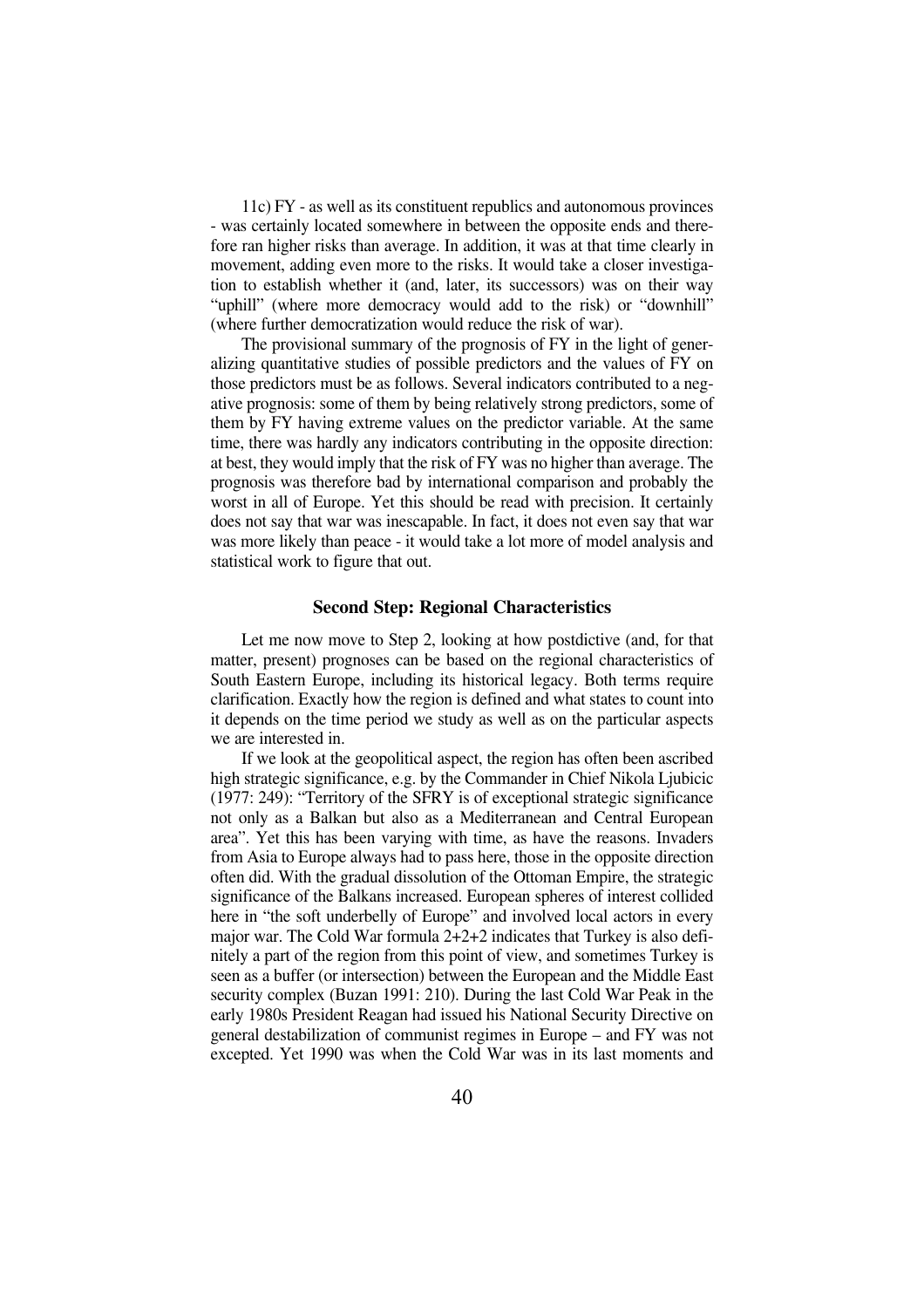there are disagreements on how this affected the region: losing significance because of that or keeping it for new reasons?

In economic terms, the region is differently defined. For centuries it had satellite relations to higher developed parts of Western Europe, whether Italian city states, single West European states, the USSR and other parts of the COMECON, or, finally, the EU, in relation to which it is weaker than ever before. This was so whether it was politically ruled by the Ottoman or Habsburg empires or consisted of states with at least nominal sovereignty. The main exception is given by much of the Cold War period, when the old relations were broken for a while in the Communist states, but in different ways: dependence on the USSR (Bulgaria, Romania, early Albania), balancing trade partners (Yugoslavia), finding them elsewhere (middle Albania) or attempting autarchy (later Albania). Yet in most of the region, shifting trade patterns and dependence on IMF re-created satellite relations to the West even before the Cold war was over.

Another aspect is that of history and culture, the historical legacy. We should be careful with this term for several reasons. First, as determinants of what happens, the perceived history or historical myths are often more important than "objective history". If the writing of the latter may change (by new discoveries or interpretations), this is much more true of the former, as exemplified by all the "invention of history" in the last couple of decades in FY (and elsewhere) to legitimize post-communist regimes, nationalist movements, secessionism, etc. Second, "determinant" is not the same as, and does not entail "determinism". The historical legacy is only one formative force among others, and its relative weight relative to them is also variable. So the notion that "since this has always been so, it is bound to remain so" is wrong on several counts. These reservations having been made, however, there are good grounds not to dismiss history. To understand a conflict it is necessary to know a long stretch of its real history and imagined histories.

One historical legacy of the Balkans is that of the Ottoman Empire: how it was created (brutal conquest, but also by dividing and ruling), how it operated and how it disintegrated. Its operation was in one way highly centralist, yet Ottoman rather than Turkish: people from all over the area could rise to high positions, once they were (voluntarily or forcefully) integrated by conversion to Islam and sometimes even if not: the Phanariote Greeks as administrators and priests, local vassal princes (Serbian, Romanian, etc.) who remained Christian, the monotheistic religious institutions enjoying considerable sectoral autonomy in the millet system. In all these cases, however, strict loyalty to the Ottoman Empire was required. This was often interpreted as treason by the population - as for that matter was conversion to Islam, which can be clearly seen in the epic Gorski Vijenac by Petar Petrović Njegoš (1948). By the millet system, religious leaders would exert a political influence ("ethnarchos") far beyond the purely spiritual. Originally, there were only three millet (Christian, Judaic, Zoroastrian), which had as little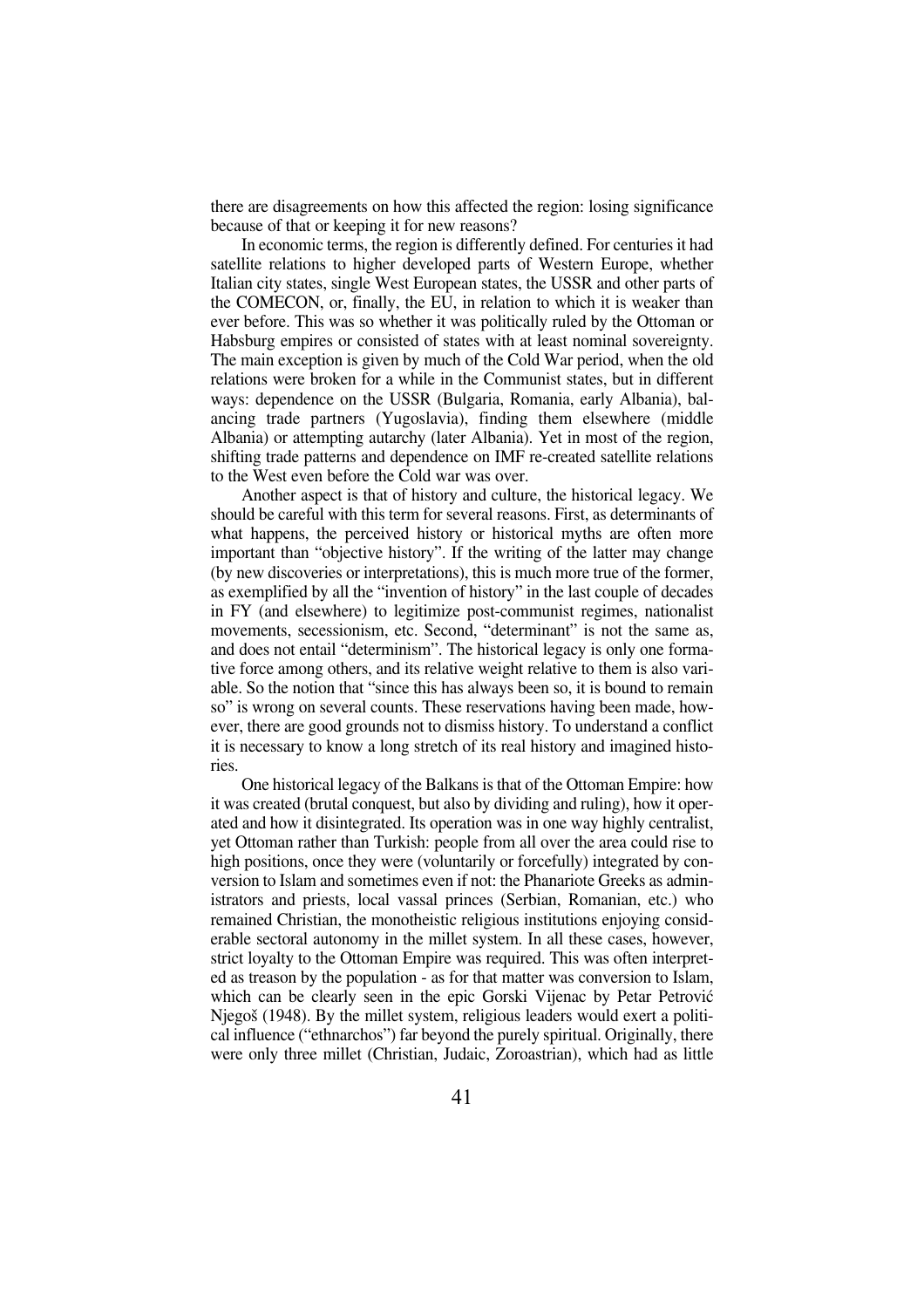national characteristics as the Umma of Islam. Yet during the 19<sup>th</sup> century they proliferated to seventeen, now coming closer to defining nations, at the same time as early Turkish nationalism increasingly undermined the Ottoman character of the empire. The proliferation of millet also made it easier for European great powers to divide and rule by cultivating allies within the Ottoman Empire, which contributed to its dissolution and the attempted slicing up of Turkey in the wake of WWI until this was blocked by Kemal Atatürk. (Jung 2001). Among the legacies from this process there is a tendency to define Us/Them distinctions in religious terms, with the ominous implications this has for an area that combines the fault line between Christianity and Islam with that between Catholic and Orthodox Christianity.

This Ottoman legacy in almost all of the region (Slovenia and – largely – Croatia excepted) reinforced an even older Orthodox legacy: the division of Orthodox Christianity in autocephalic churches, which eventually became closely related to the definition of nation - and always were to secular political rule in some way, ranging between caesareo-papism as one extreme and abject subordination to Communist regimes as the other)

Another legacy is a low tolerance for minorities not belonging to the titular nations, whether defined in religious or linguistic terms or both. We see manifestations of this everywhere in recent history: Kurds, were until recently defined as "mountain Turks" in Turkey and their (very different) language forbidden; Macedonians and Albanians in Greece are heavily hellenized linguistically and Turks referred to as Moslem Greeks; Bulgaria tried to bulgarianize the Turks there and Romania to romanianize the Hungarians. What happed in FY after the Cold War (but also long before it) is part of a wider pattern. The term "ethnic cleansing" was invented by the Serb Cubrilović in the 1930s and used by the Croat Ustasha during WWII, in both cases reflecting older ideologists among their own peoples and older processes in the area, as testified by the Carnegie Commission on the wars in 1912-13 (Carnegie 1993). This means that the struggle between civic and ethnic definitions of nation is far from over and can take very violent forms. In fact, it is not over in Western Europe either. The notions of "patrie" and "nation" from French Enlightenment long made France look like a paragon of a civic definition, yet the Dreyfus process came as a nasty chock to the French (and other) Jews, and Le Pen is now rebelling against it. Post-war Germany looked like the final triumph of civic over ethnic, but question marks are defined by the ease with which citizenship is acquired by people who were never in Germany before and often do not even speak German (from the Volga region) with the difficulties for those who are born in Germany and speak perfect German (Turks and others). "British" has been the civic term for several generations, but had its limits, as demonstrated in Northern Ireland, Scotland and even Wales. Belgium is in a process of breaking up along ethnic lines and the same may be true for Spain.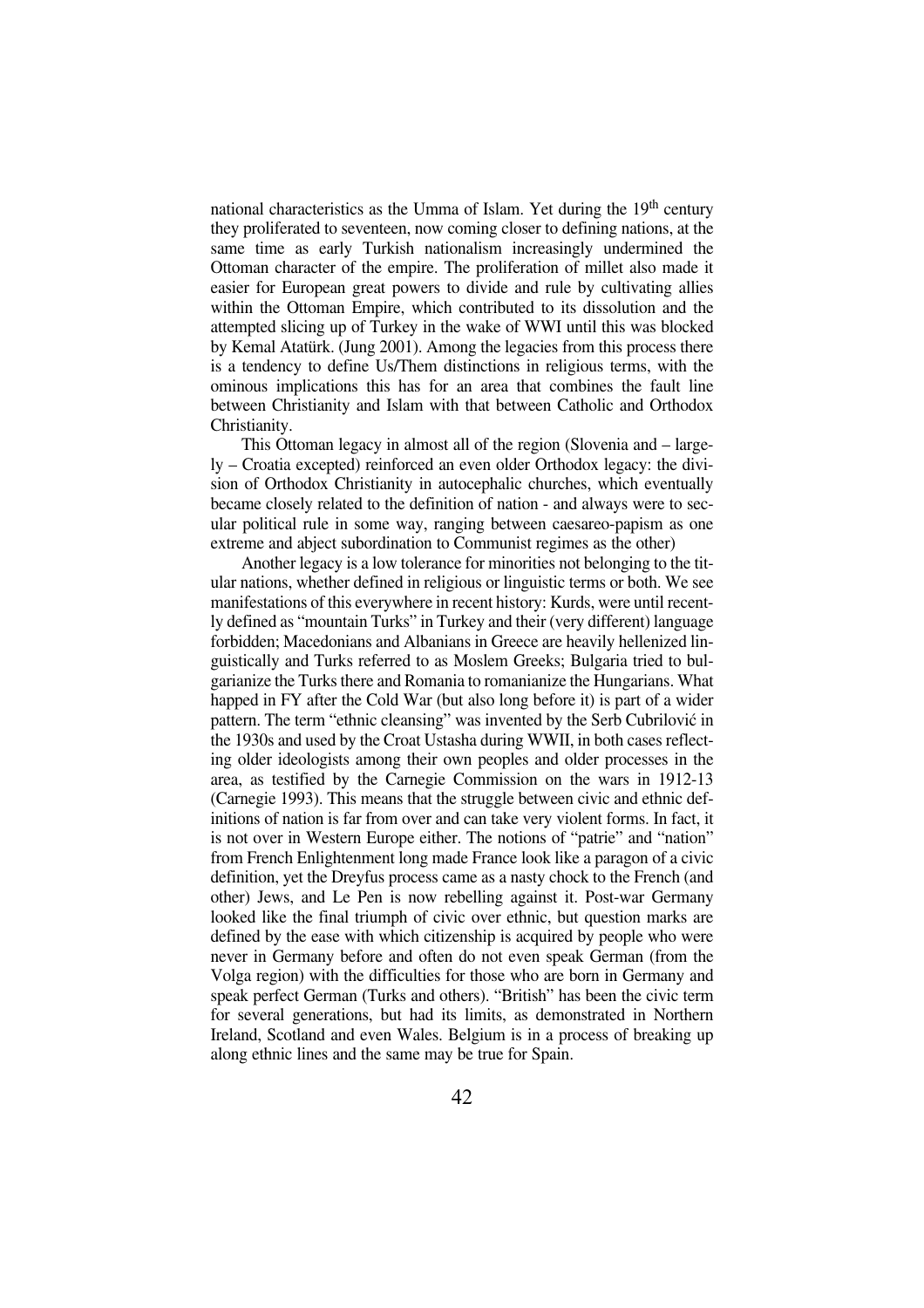It is a strength for a country and a blessing for its population if a civic definition is generally accepted or at least (as, e.g., in Switzerland and Finland) takes clear priority before the ethnic. Yet getting there is not easy, ignoring strong ethnic definitions just because of disapproving of them is dangerous, and trying to impose them by political fiat may be suicidal, since precisely this may be seen by the minorities as an attempt by the titular nation to annihilate them, no matter how much constitutions and other documents assert the opposite – they just do not become credible.

When Benjamin Disraeli was referring to "ancient ethnic hatreds" in 1876 to counter demands for British intervention against Turkey or John Major was echoing him in 1993 for similar reasons (Malcolm 1994:xx), there is considerable evidence that can be adduced against them. Yet, if we amend "hatreds" to "fears", we may come closer to widespread Balkan realities. One important point is that such fears (in collective memory, etc.) may have fairly similar behavioural manifestations to those of hatred, once they are provoked; and another point that fears are more easily provoked by the (in his own eyes innocent) behavior of Alter than if no such legacy exists.

There is another widespread legacy in the region (and a wider one): the demise of Communist regimes (which was in full swing in 1990) and thereby also of Marxist-Leninist legitimizations of the idea of the state, leading to the search for others. As several authors have pointed out, nationalist ideologies were often strong competitors to liberal ones (sometimes even merging with them). Yet here too we find several different cases: Where the state itself was ethnically homogeneous and had an old and strong state tradition, this carried no risk for civil wars, at worst for irredentism (which, if too loudly manifested, would also mean losing the chance to join the EU one day). More heterogeneous states with weak state traditions constitute the opposite case, with much higher risks. In this respect, FY had bad odds: highly heterogeneous, with short state traditions that had already collapsed once, when Hitler and Mussolini found loyal collaborators in some ethnic groups – and having inside it several groups with state traditions of their own

To put it cautiously, the bad prognosis derived from the first step of the analysis is not counterbalanced by the second step, but rather reinforced by it, even if the qualitative character of the second step makes it even more difficult to put any figures in the prognosis or tell whether a war was more likely than peace. In relative terms, however, the second step reinforces the first provisional conclusion that FY had the worst prognosis in Europe. Let us now see to what extent this may have to be revised when the focus gets even narrower in Step 3 towards a postdictive prognosis.

## **The Final Step: Particularities of Former Yugoslavia**

This step consists in looking at particular features of FY to add to the prognosis based on the two first steps, which tried to answer the question: "What if FY had been an average state and in addition an average Balkan state?"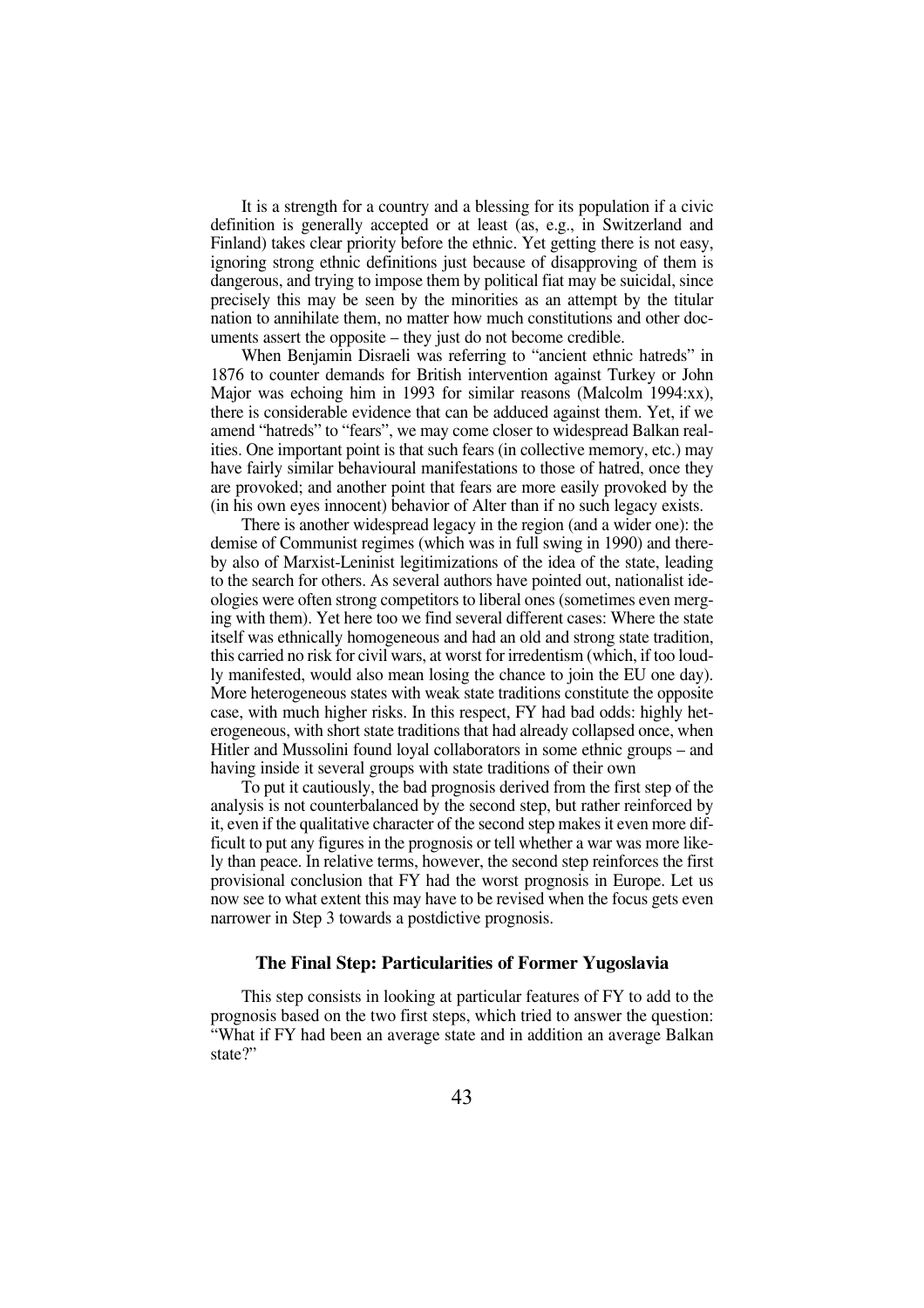1. One of the particularities can be summed up from the data presented above: FY had extreme or very high values on several of the variables that are statistically associated with domestic war.

2. Reagan´s general destabilization policy against Communist countries made no exception for FY. In addition, destabilization was also attempted by the West German Bundesnachrichtendienst in collaboration with Croatian exile organizations (Schmidt-Eenboom 1995).

3. Whereas many European states had occasional political disagreements on their constitutions, FY appears unique in this respect with its long series of them. It started already in the planning of its creation (Banac), where Serbs wanted a state of the French type and Croats one in the Swiss direction. There were repeated constitutional crises in the First Yugoslavia and a series of constitutional changes in Second Yugoslavia. And the issues that formally defined the conflict objects at the very end were essentially constitutional: Serbia's unilateral derogation of the autonomy of Kosovo, the demands of Slovenia and Croatia for de facto and later de jure independence, etc. There remained less and less of central government, the efficiency of what remained was heavily reduced by the need for consensus in important decisions, and in addition it rapidly lost what legitimacy it still had, in particular after the elections in all the republics in 1990.

4. Even after the end of the Cold War, what we may call the "Cold War Filter" for conflicts remained in place in the West, and in particular in the USA. This filter can be described as having three axioms:

A. A conflict can have no more than two parties ("becomes too difficult for the readers/viewers").

B. The parties must be states or something state-like that can be personified by leaders.

C. There must be one Bad Guy - and by virtue of that, the other one is a Good Guy.

Whereas some search may identify a few conflicts that are not too badly represented even after passing through this filter, this is most decidedly not true for FY. First of all, the complex conflict pattern consisted of sub-conflicts – and these in turn usually had three or more parties: Serb/Croat/Slovene in the north, Serb/Croat/Moslem in the center, Serb/Albanian/Macedonian in the south. The important problem with axiom A for FY is that multi-party conflicts have a strategic logic that differs entirely from that of two-party conflicts, with shifting coalitions as a frequent pattern. Shifting coalitions was a pattern long before conflicts got militarized (Ramet 1992). The main problem with axiom B is that it focuses on (stereotyped presentations of) the personalities etc. of single leaders to the detriment of understanding the more fundamental conflict dynamics, including the issue of to what extent the leaders were actually driving or largely drifting along with these dynamics. And the problem with axiom C, if I permit myself to make value judgments, may not so much be the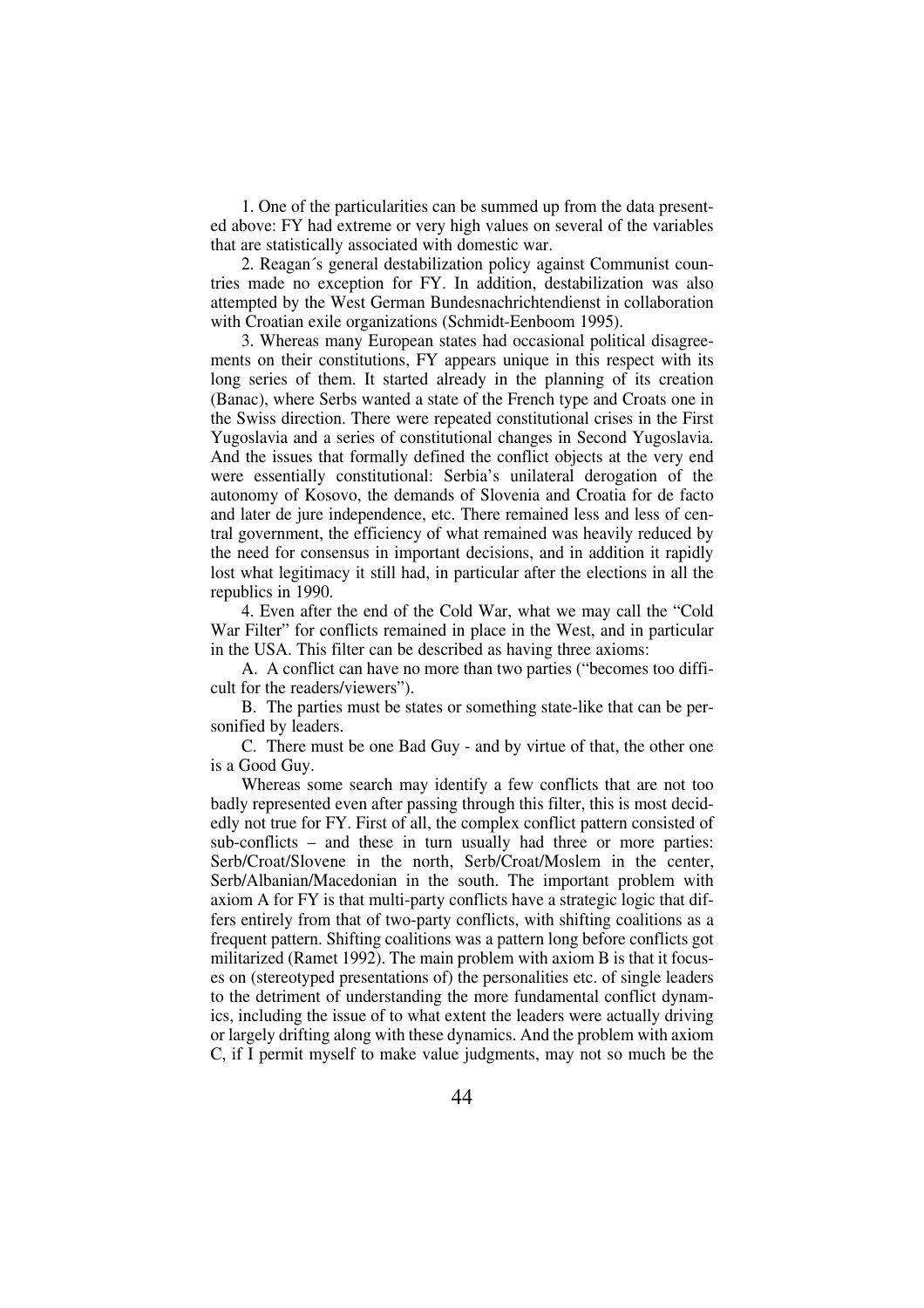appointment of the Bad Guy as the amazing procession of Good Guys that were imagined by this filter to be the sole virtue of somebody having to fill that role. Whether or not Western politicians were sufficiently uninformed to believe in the mass media versions, by the logic of dominant discourses they had to speak and act as if they believed in them.

5. FY was not the only ethnically heterogeneous state in the region, but it was by far the most heterogeneous one by any criteria. This in itself contributes to a bad prognosis on statistical grounds, as shown above. In addition it is a matter of the demographic distribution of groups. The "leopard patterns" of ethno-national groups in Bosnia-Herzegovina and some other areas has been shown to be associated with higher risks of escalation to violence than when each group is fairly concentrated to one area where it is the big majority (Melander 1999:95f)

6) A final and fatal particularity was that for various reasons the conflicts in FY attracted a high degree of great power interest. In 1990, there were many things going on at the same time while the Cold War was being written off. The EU was in the process of adapting to the new position of the united Germany at the same time as mass media pressure and an efficient Croatian propaganda machine made the German government helplessly drifting into stands on the FY conflicts that made these the first demonstration of the new German power position, but were deeply controversial in many other states in EU (and outside it). This made FY the arena of an internal power struggle in the EU in a critical period. Even if Germany eventually largely won by bribing the others in different ways, the victory meant making demands that were unlikely to be satisfied without a war – which Germany for historical reasons could not fight and nobody else was willing to fight for it.

At the same time the end of the Cold War also created great uncertainty concerning transatlantic relations: would the USA be in a stronger position by its claim to have "won" the Cold War – or in a weaker position by virtue of the weight of military power relative to economic power going down, when the former was in far less demand? The Soviet Union was in its death throes, the first declarations of independence already proclaimed. It –and later Russia- was in great confusion concerning its future doctrine and for a while believed that close cooperation with the West would bring desired rewards. So the FY also became an arena of transatlantic contradictions, where the eventual US victory meant (concerning Bosnia-Herzegovina) demands which were unlikely to be satisfied without a war – which UNPROFOR refused (and did not have the resources) to fight, the USA would not put land troops into and no alliance partner was willing to fight in their absence.

Because of all this, the actors in FY were bent to believe that they had some bargaining cards in terms of potential external support, but they were no better than others in guessing who would intervene when and how in favour of whom. Wishful thinking actually made their guesses worse, in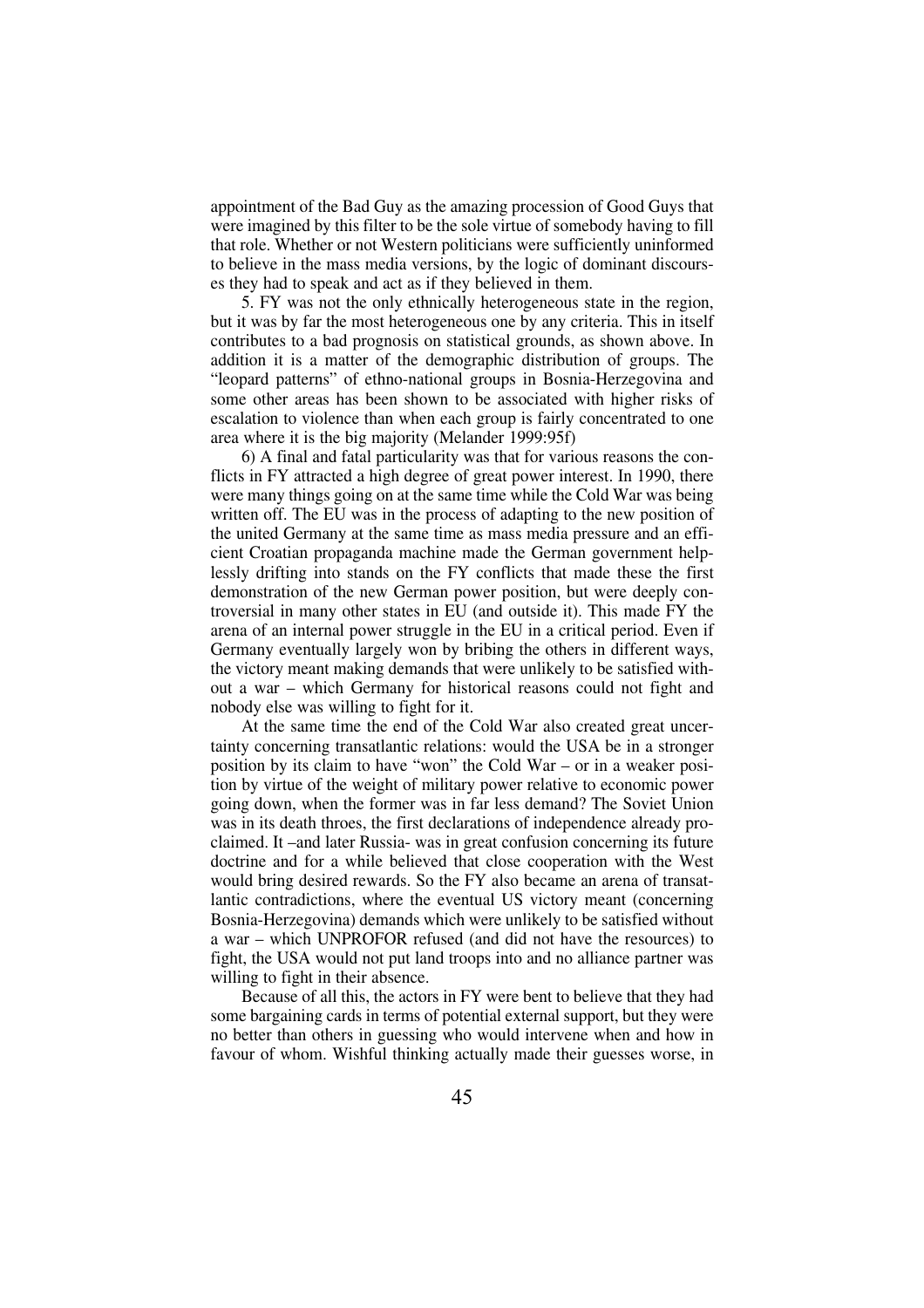the direction of greatly overestimating the values of these cards; and this in turn made them more likely to escalate their demands, less likely to be able to find necessary compromises and more likely to get into a war by accident or even by intention.

## **Conclusion**

Adding Yugoslav particularities did nothing to dispel the somber (postdictive) prognosis based on the other sets of premises, but, once more, rather the opposite. It is fair to say that FY had a far worse prognosis than any European country at that time. Let me return once more to what this means and does not mean. It does not mean that war was inescapable, only that the risk was high and continuously increased due to internal dynamics and international postures. There has been much "iffy" history written, claiming that the war could have been avoided, if only... And there is hardly consensus on a single "if only" clause, some of which are proposed in other chapters of this book. When I do not enter this debate here, it is for lack of space – it would become a chapter in itself. It is a very important debate, we need more of it and scholars from FY may in many respects have more valuable contributions to make than outsiders.

What the conclusion does mean, however, is that any attempt to find THE cause of the wars is likely to be futile. The situation was over-determined, with the implication that eliminating any single causal factor would reduce very little of the total risk of war. Personally, I am not yet convinced by any of the "if only" suggestions, either because they seem insufficiently argued or because the proposal itself calls for new "if only" clauses. A convincing "if only" construction is likely to have to combine several things at various levels at the same time.

This chapter has treated the likelihood for an outbreak of war. This is far from the whole story. To analyze the continuation of war is a different thing. In the first book in English on the Yugoslav wars, one of the authors (Vrcan 1993) quotes the Lebanese sociologist Ahmed Beidoun looking back at the experiences of his country and stating that whereas in the beginning the war there was about something, it eventually became war for war´s sake, since so many actors had gotten something to gain (economically, politically, etc.) from the war continuing. Several scholars have followed this line of analysis – which would also call for a chapter of its own. Let me limit myself to the remark that in order to end a war, it may not be enough to remove its original causes when new causes have been added during its course.

Proofread by Dušica Vujić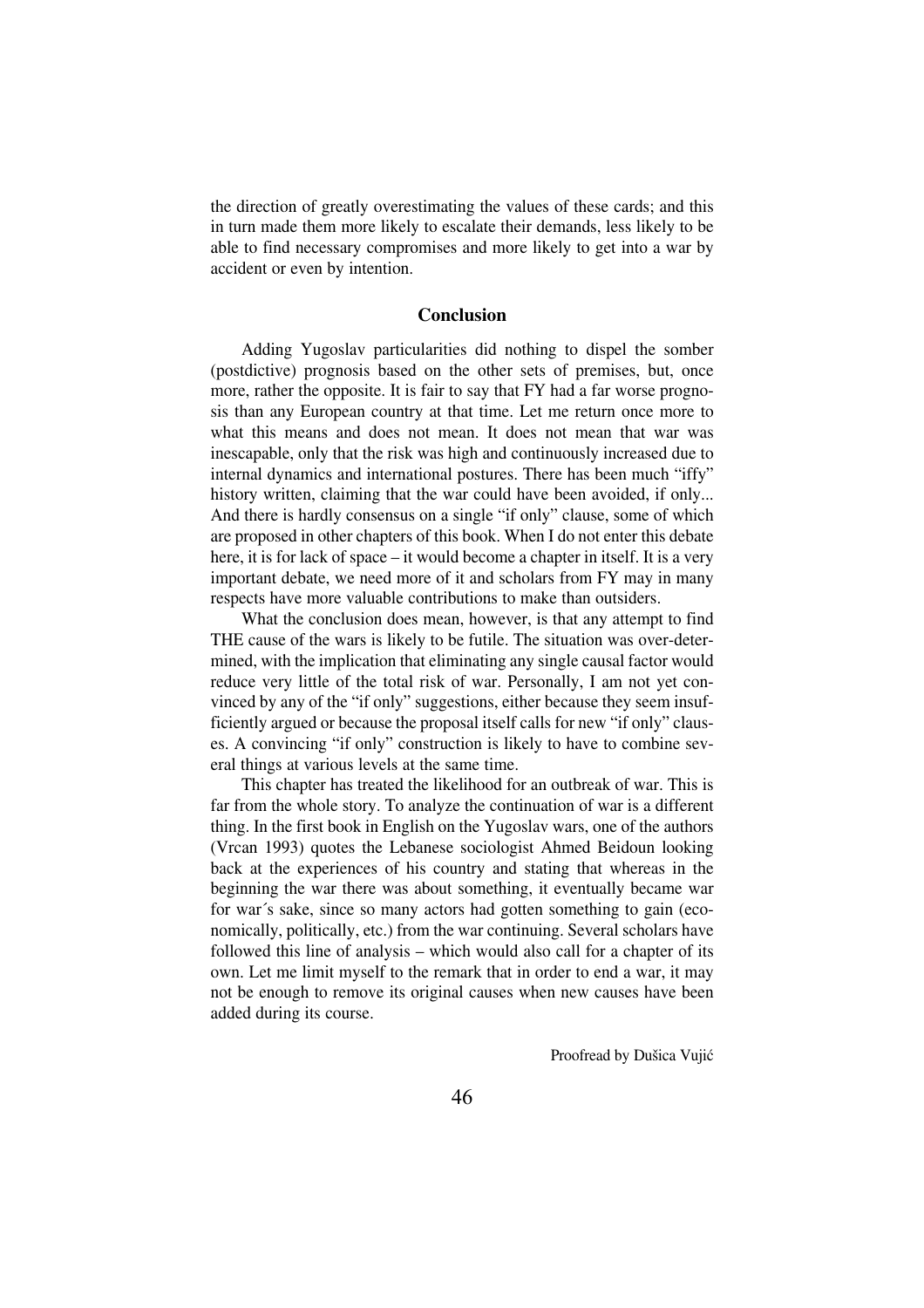# LITERATURE

- Barbieri, Catherine 2002. The Liberal Illusion: Does Trade Promote Peace? Ann Arbor: University of Michigan Press.
- Buzan, Barry 1991. People, States and Fear. Second edition. London: Harvester Wheatsheaf.
- Carnegie Endowment 1993. The Other Balkan Wars. A 1913 Carnegie Endowment Inquiry in Retrospect with a New Introduction and Reflections on the Present Conflict by George F. Kennan. Washington: Carnegie Endowment for International Peace.
- Collier, Paul & Anke Hoefler 1998. "On Economic Causes of Civil Wars", Oxford Economic papers, vol.50, no. 4.
- Davies, James C. 1962. "Toward a Theory of Revolution", American Sociological Review, vol. 27, no.1.
- Eriksson, Mikael; Margareta Sollenberg & Peter Wallensteen 2003. "Patterns of Major Armed Conflicts, 1990-2002", SIPRI Yearbook 2003. Oxford: Oxford University Press.
- Finsterbusch, Kurt 1974. "Theories of Domestic and International Conflict and Their Relationship", in Joseph D. Ben-Dak, ed., The Future of Collective Violence. Lund:Studentlitteratur.
- FitzGerald, Valpy 2000. "Global Linkages, Vulnerable Economies and the Outbreak of War", in E.W. Nafziger & Raimo Väyrynen, eds., War and Destitution: The Prevention of Humanitarian Emergencies. London: Macmillan.
- Galtung, Johan 1966. Peace by Peaceful Means. Peace and Conflict, Development and Civilization. London: Sage
- Gantzel, Klaus J. 1997. "War in the Post-World War II Period: Some Empirical Trends and a Theoretical Approach", in David Turon, ed., War and Ethnicity. Global Connections and Local Violence. San Marino: University of Rochester Press.
- Gleditsch, Nils Petter & Håvard Hegre 1997. "Peace and Democracy: Three Levels of Analysis", Journal of Conflict Resolution, vol. 41, no.2.
- Hegre, Håvard; Tanja Ellingsen, Scott Gates & Nils Petter Gleditsch 2001. " Towards a democratic civil peace?" American Political Science Review, vol. 95, no.1.
- Jung, Dietrich with Wolfango Piccoli 2001. Turkey at the Crossroads. Ottoman Legacies in a Greater Middle East. London: Zed.
- Malcolm, Noel 1994. Bosnia. A Short History. London: Macmillan.
- Melander, Erik 1999. Anarchy Within. The Security Dilemma Between Ethnic Groups in Emerging Anarchy. Uppsala: Department of Peace Research.
- Ljubicic, Nikola 1977. Total National Defence Strategy of Peace. Belgrade: Socialist Thought and Practice.
- Njegoš, Petar Petrović 1948.Gorski Vijenac. Beograd: Jugoslovenska Knjiga (first ed. 1847).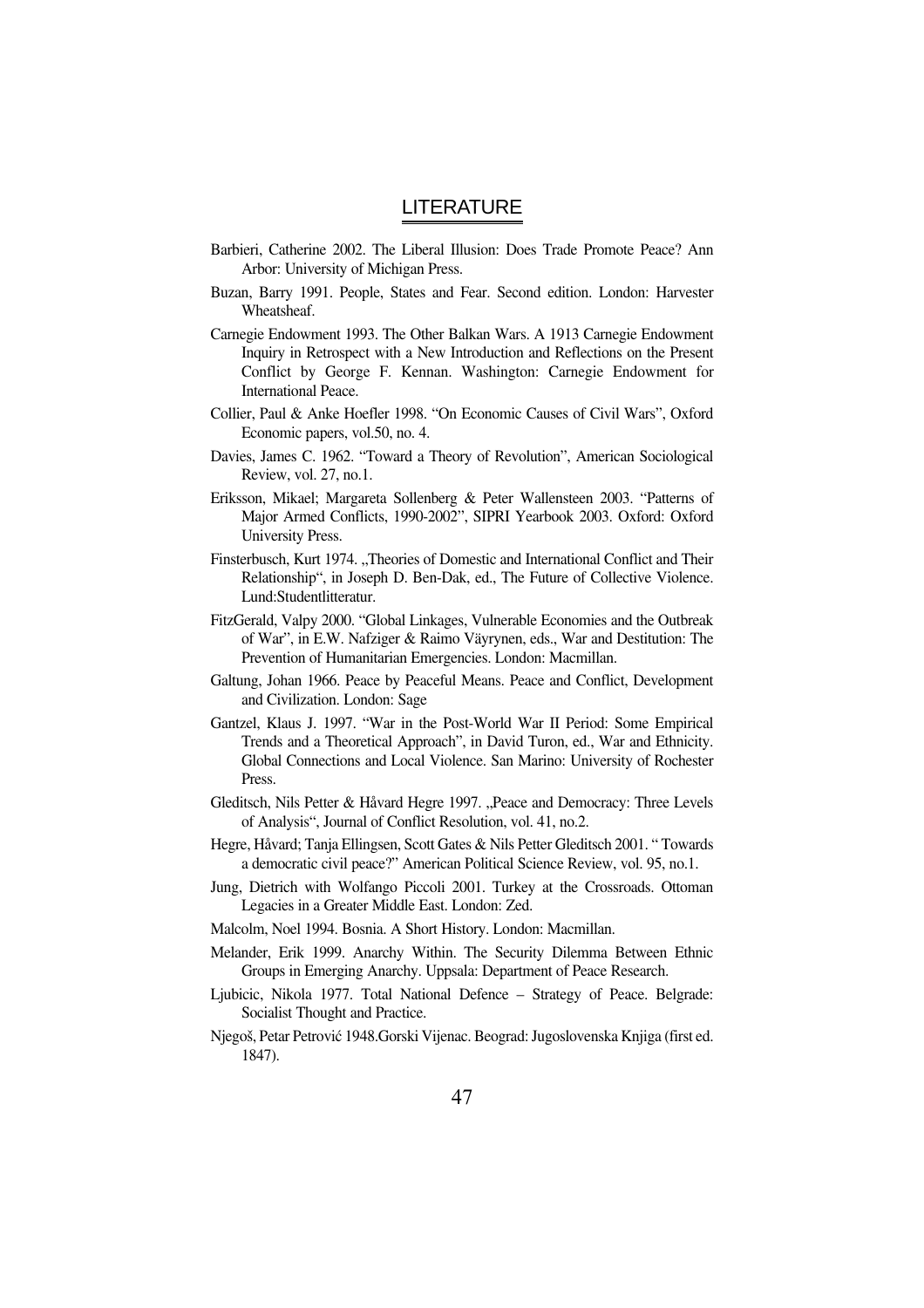- Ramet, Sabrina P. 1992. Nationalism and Federalism in Yugoslavia, 1962-1991. Bloomington: Indiana University Press.
- Richardson, Lewis F. 1960. *Statistics of Deadly Quarrels.* Chicago: Quadrangle Books & Pittsburgh: The Boxwood Press.
- Ross, Michael L. 2004. "What Do We Know About Natural Resources and Civil War?", Journal of Peace Research, vol. 41, no. 3.
- Rummel, Rudolph J. 1979. Understanding Conflict and War, vol. 4: Ear, Power, Peace. Beverly Hills, CA: Sage.
- Schierup, Carl-Ulrik 1990. Migration, Socialism and the Inernational Division of Labour. Aldershot: Avebury.
- Schmidt-Eenboom, Erich 1995. Der Schattenkrieger. Klaus Kinkel und der BND. Düsseldorf: ECON.
- Singer, J. David 1981. "Accounting for International War. The State of the Discipline", Journal of Peace Research, vol. 18, no. 1.
- Smith, Theresa Clair 1980. "Arms Race Instability and War", Journal of Conflict Resolution, vol. 24, no. 2.
- Sorokin, Pitirim A. 1937. *Social and Cultural Dynamics*, vol. III. New York: American Book Co.
- Tanter, Raymond 1966. "Dimension of Conflict Behavior Between and Within Nations", Journal of Conflict Resolution, no. 1.
- Vasquez, John A., ed. 2000. What Do We Know About War? Lanham,MD: Rowman & Littlefield.
- Vrcan, Srdjan 1993. "A European Lebanon in Making or a Replica of Pakistan/India?", in Tonci Kuzmanic & Arno Truger, eds., Yugoslavia War. Schlaining: Austrian Study Centre for Peace and Conflict Resolution & Ljubljana: Peace Institute.
- Wallace, Michael D. 1975. "Power, Status and International War", in Manus Midlarsky, ed., On War. New York: Free Press.
- Wallace, Michael D. 1979. "Arms Races and Escalation", Journal of Conflict Resolution, vol. 23, no. 1.
- Wallensteen, Peter 1973. *Structure and War. International Relations 1920-68.* Stockholm: Raben & Sjögren.
- Walter, Barbara F. 2004. "Does Conflict Beget Conflict? Explaining Recurring Civil War, Journal of Peace Research, vol. 41, no.3.
- Weede, Erich 1973. "Nation-Environment Relations as Determinants of Hostilities among Nations", Peace Science Society (International) Papers, vol. 20.
- Wiberg, Håkan 1983. "Self determination as an international issue", pp.43-65 in Ioan M. Lewis, ed., Nationalism and Self Determination in the Horn of Africa. London: Ithaca Press.
- Wiberg, Håkan 1990. "Arms Races Why Worry", in Nils Peter Gleditsch & Olav Njølstad, eds., ARMS RACES – Technological and Political Dynamics. London: Sage.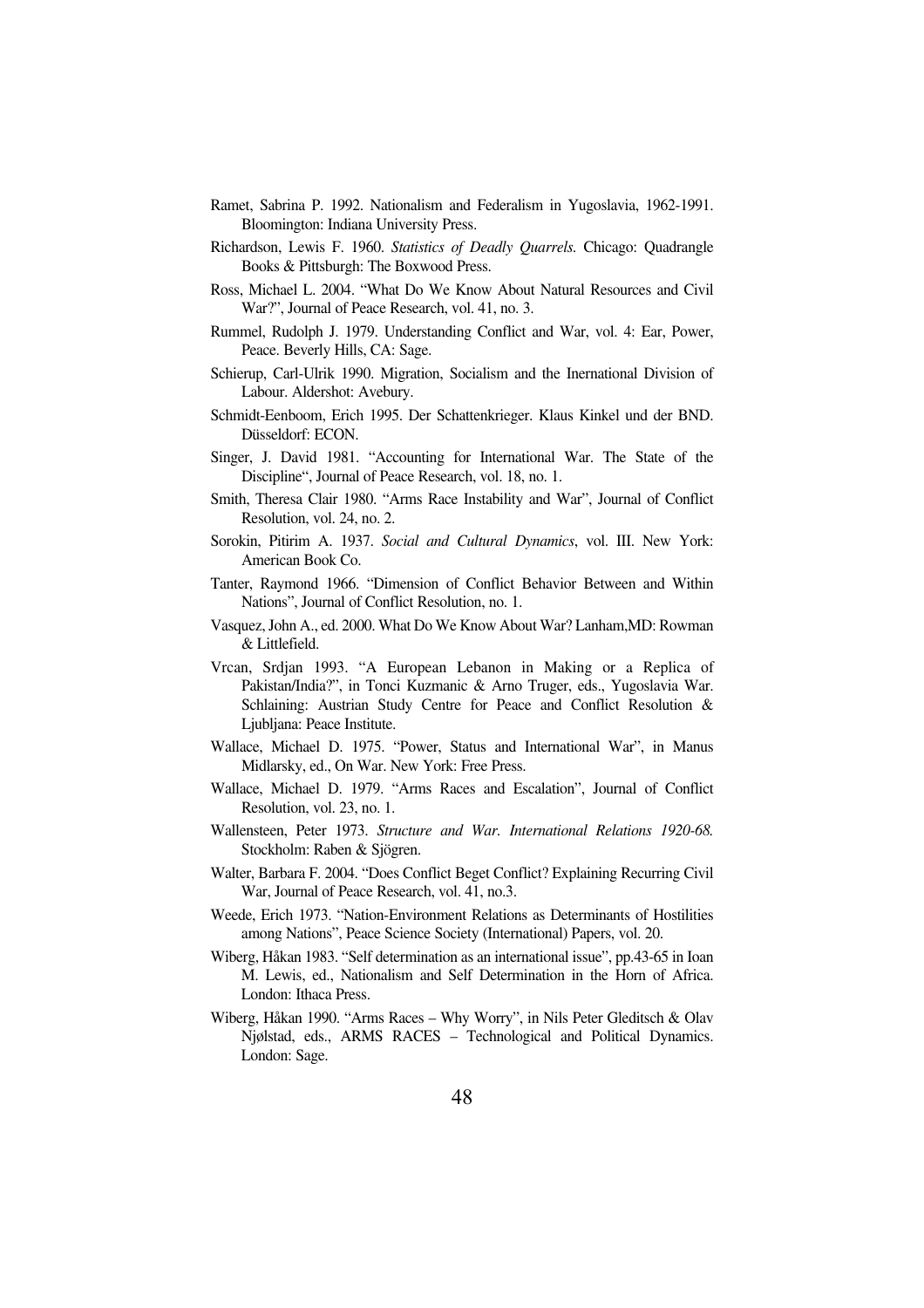- Wiberg, Håkan 1996. "Identity, ethnicity, conflict", in Simon Bekker & David Carlton, eds. Racism, Xenophobia and Ethnic Conflict. Durban: Indicator Press.
- Wiberg, Håkan 2000. "Patterns of War and Peace: How Much Can We Trust Trends?", in Young Seek Choue, ed., Will World Peace Be Achievable in the 21st Century?. Seoul: Institute of International Peace Studies, Kyung Hee University.
- Wiberg, Håkan 2003. "Peace, Security and South Eastern Europe", in Anton Grizold, ed., Security and Cooperation in Southeastern Europe.Ljubljana: Faculty of Social Sciences.
- Wilkenfeld, Jonathan 1973. "Domestic and Foreign Conflict" in Jonathan Wilkenfeld, ed., Conflict Behavior & Linkage Politics. New York: McKay.
- Wright, Quincy 1942. *A Study of War*. Chicago: Chicago University Press.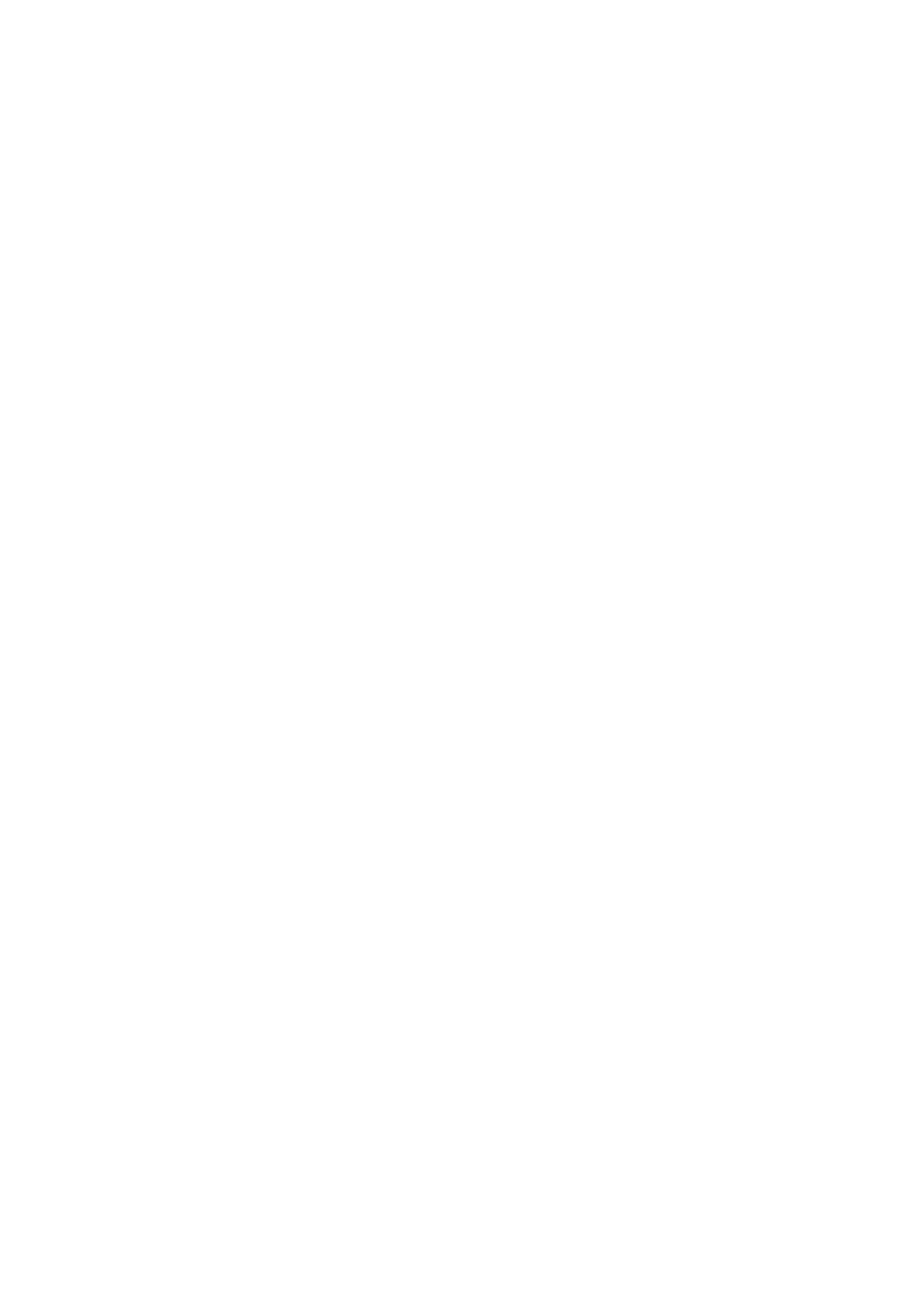II

*DIFERENTIA SPECIFICA* OF WARS IN YUGOSLAVIA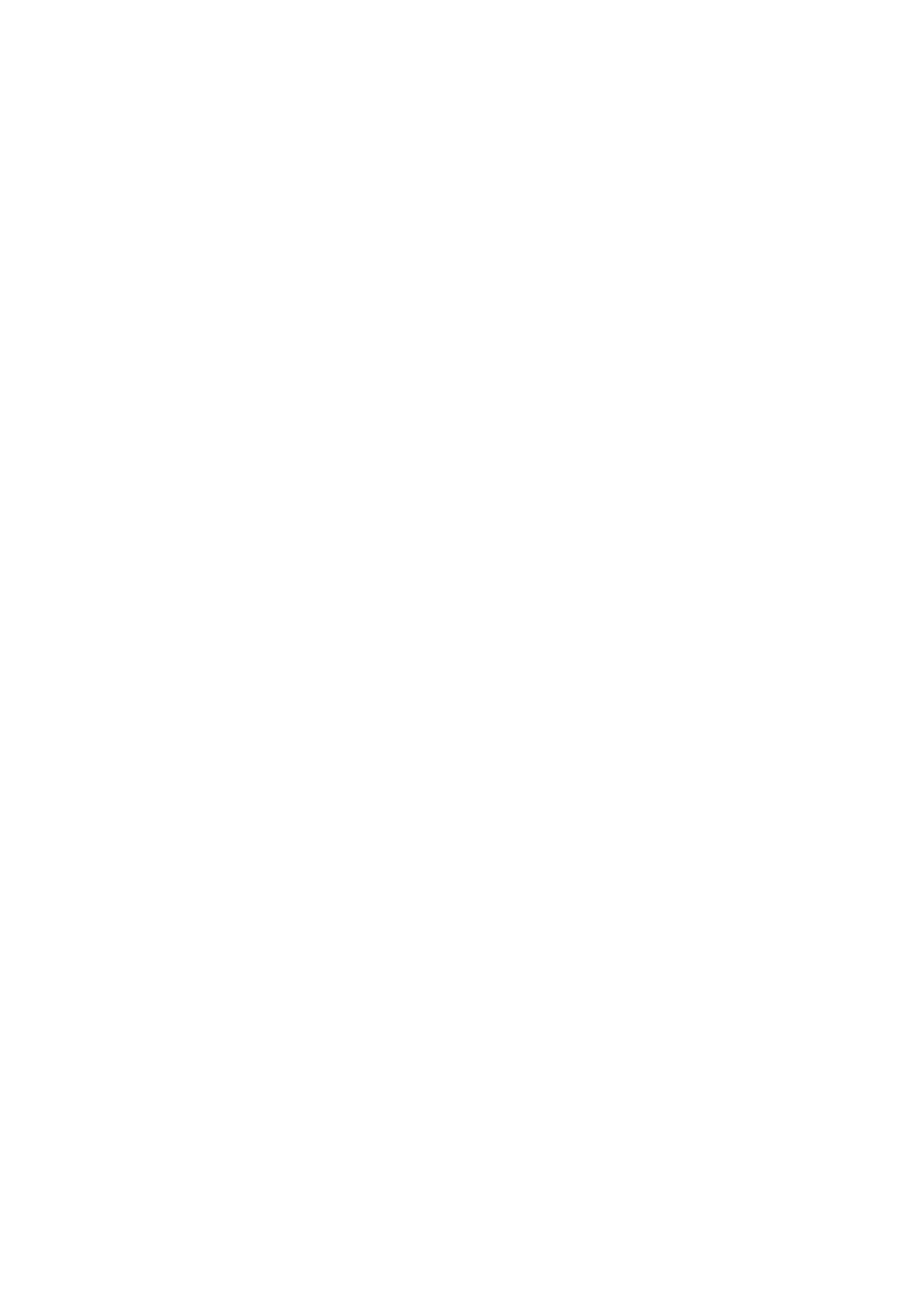# **Alpar Lošonc**\*

# INVITING VIOLENCE AND FRAGILE MANAGEMENT OPPORTUNITIES

## **Preparations for pre-justified violence**

Despite the impression that violence is comprehensively treated in various disciplines, there is a conviction that the analysis of violence is always insufficient in respect to its complexity.<sup>1</sup> The present social-theoretical efforts very much take violence into consideration as an, almost, unavoidable horizon. However, here we are also dealing with something else because, if we attempt to speak out about violence, if we attempt to identify the sources generating violence (from families to other levels), the interrelations and the complexity of relations involved make this analytical objective extremely difficult. As evidence of this, there is a visible fact that the constellation that emerged after the collapse of ex-Yugoslavia generates a discussion of violence. Namely, despite the fact that the example of ex-Yugoslavia cannot be dramatized as a paradigm for global ethnic violence<sup>2</sup>, exercising enormous and massive violence with regard to disintegrating the fabric of a state, it represents a continuing invitation for contemplation. At the same time, we must raise the question whether the disintegration, "the caving-in" of ex-Yugoslavia, has contributed anything new analytically for the contemplation of violence or whether it is just a reiteration of the "thing itself" in a new context – after the collapse of the socialist project. It is a question whether we can only speak of contextual narrations of the "collapse stained in blood" which are merely added to the theoretically established features of violence.

We should recall that "disintegration mediated through violence" occurs in situations when it is clear that it is not possible to find and affirm the capacities

<sup>\*</sup> Professor, University of Novi Sad

 $1$  Of course, one could point to H. Arendt as a key witness of the latest interpretations of violence, *On Violence,* New York, Harcourt Brace Jovanovich, 1970. However, it remains to be confirmed what Z. Baumann noticed about the phenomenon of violence being «overtheorized» or «undertheorized».; Life in Fragments: Essays in Postmodern Reality, Blackwell, 1995, page 139. A very interesting comment in relation to Arendt ca be seen with I. M. Young, Power, Violence and Legitimacy: A Reading of Hannah Arendt in a Age of Police Brutality and Humanitarian Intervention, in: N. Rosenblum (ed.), Cycles of Hatred, Princeton University Press, 2002. Jung's suggestion was that violence always ought to be measured consequentially and in each particular

case. 2 Bowen, J. R., The myth of global ethnic conflict, J. Democr., 1996, 7(4):3.14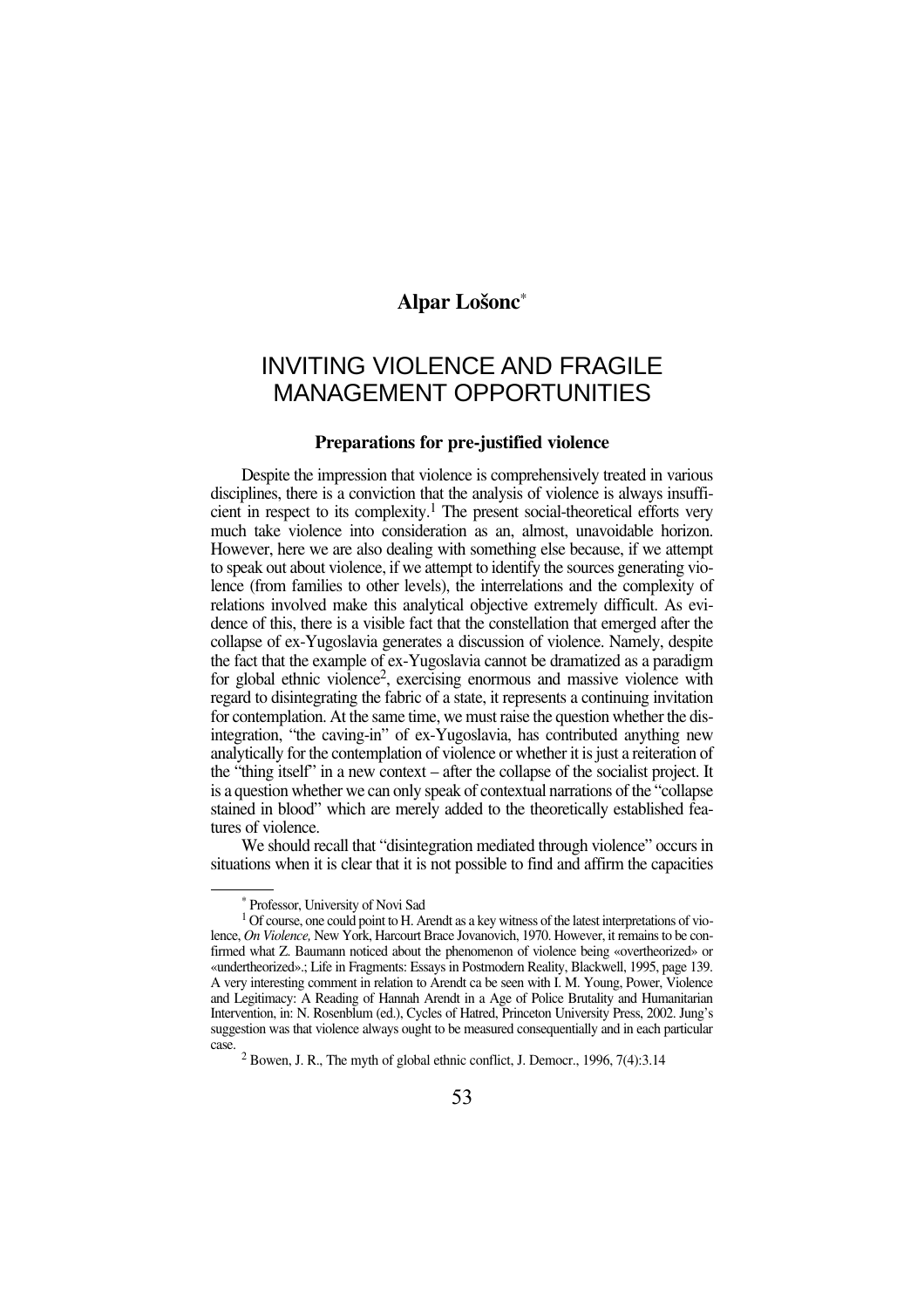of reforming the socialist, ideologically prepared project. In this respect, ex-Yugoslavia found itself on the wave of disappearance of internal principals of the said project at the global level. It was then that it actually lost ground (so-tosay "the mass value" of the middle position) between the two blocks and the possibility to enjoy the specific position within the Cold War, especially as a receiver of foreign donations. From the situation in which it was an international "actor" (Yugoslavia) with a certain kind of maneuvering space, creating its allies, identifying partners in the non-European world, and with voluntaristic self-conceit overlooking the economic limitations, there appeared a new constellation in which the same actor was "shoved" into the necessity to adjust to global trends. The initiated processes of economic reforms and privatization started their course at the end of the 1980's, but it is obvious that controversies of interrelations of the political and economic domain did not allow for transformation of Yugoslavia in a pacified manner. It may be added here that the deinstallment of Yugoslavia, as a structural possibility, existed even earlier, but the issue of the modality of this came to the surface in full power after Milošević's coming to the scene. So, here we are speaking of violence as the *form* of disintegration of Yugoslavia and its far-reaching consequences that can still be recognized today. So, the disintegration was not merely a reality of a non-performing state, as it is treated in certain theoretical literature, but an expression of a complex interrelation of external and internal dynamics.<sup>3</sup>

We may trace cumulative events which *retroactively* come together in a causal sequence:4 The first signs of crisis of ideological production of reality, the signs of disappearance of the *differentia specifica* of the Yugoslav way, can be traced to the conflict with liberalization in the 1970's (with the projections that national orientations may be pacified within monolithic political structures), to the consumption of the previously existing economic opportunities for the wider public, reproduction of conflicts between the centripetal and centrifugal forces, which ended with the de-construction of the central authority which was becoming increasingly void, the competitive "game" played by national elites, the unsuccessful integration of certain elites into the usual track of the Yugoslav project (this refers especially to Albanians, as it became explicit during the 1980's), the division of space according to the constellation of power (inconsequent regionalization which fired-up nationalism), mobilization of populist energy in the context of the end of 1980's with indications of the war environment of the 1990's, the "democratization" of nationalism by transferring the ethnic codes from the labyrinths of political establishment into the streets. It will suffice here to briefly follow up on the last statement, as we discern a paradigm in the manner how Milošević through "non-institutional" means arrived in Vojvodina. His arrival marked the (although, a part of this is an unconstitutional change of the position of provinces) "democratization" of moving the ethnic practices, enabling that in this utterly perverted environment there would merge

<sup>&</sup>lt;sup>3</sup> Milliken, J., Krause, K., State Failure, State Collapse and State Reconstruction; Development and Change, 2002, 33, page 753-774. "The Bloody Breakup" of Yugoslavia can be only understood multicausally and I think that every orientation settling with pointing out to just one factor will ultimately prove to be insufficient.

<sup>&</sup>lt;sup>4</sup> Woodward, S. L., Balkan Tragedy: Chaos and Dissolution After the Cold War, Washington, DC, Brookings Inst., 1995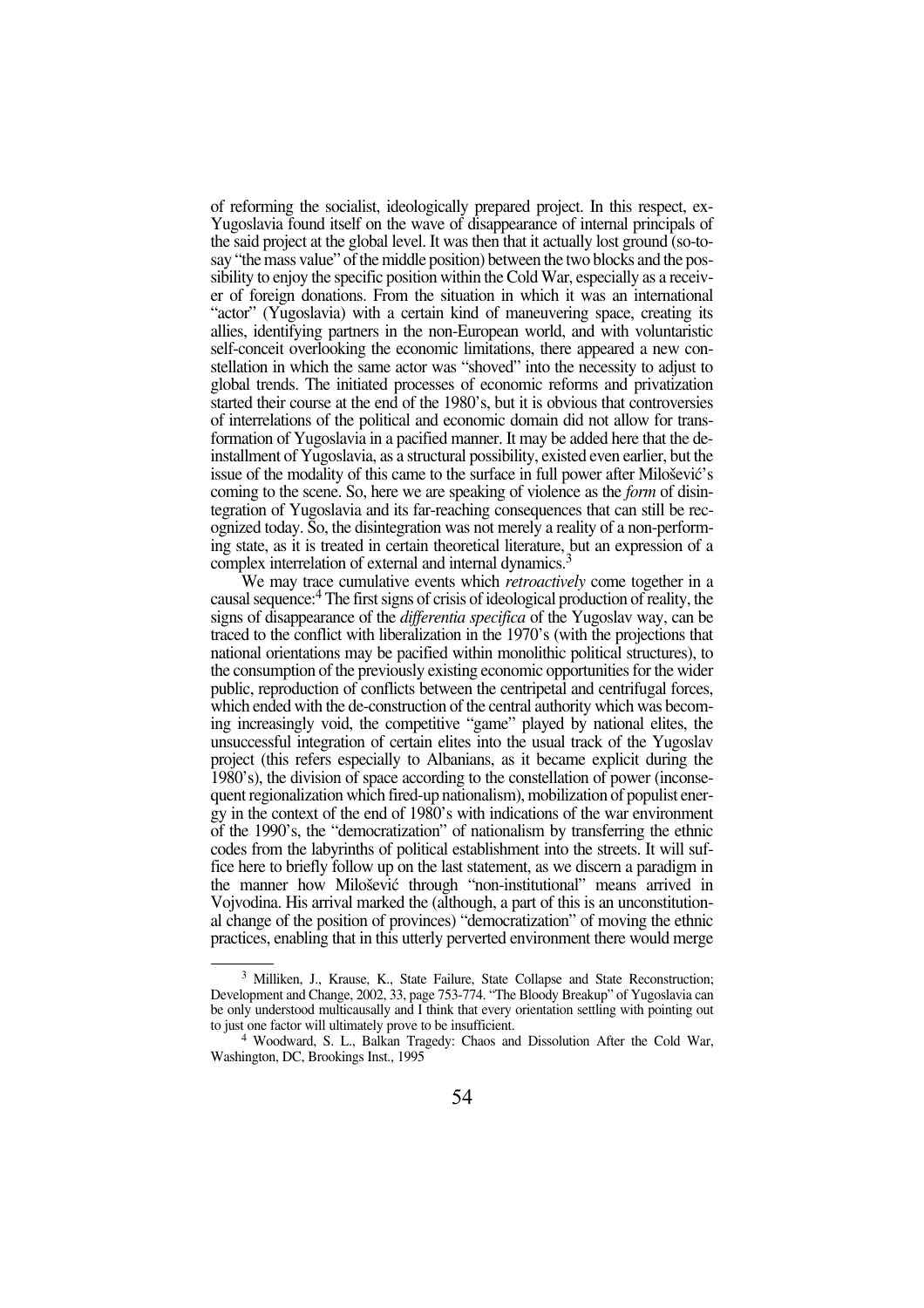the processes of shedding away the previously forcefully installed limitations within the communist milieu, and the upsurge of ethnocentric attitudes.<sup>5</sup>

Any time that such questions are asked, the next question arises regarding the nature of national and ethnic violence. The first moment: as a historical reminder we state that there is a "non-coincidental" link between making a nation and violence, as many examples demonstrate. Violence, therefore, is not an external factor in the dialectics of exclusion and inclusion in the course of creating borders, determining national formations, which are the internal dimension of the process of nationalization, and consequently, we may speak of "structural violence" which is at the same time both "visible and invisible". But this still indi Professor, University of Novi Sad rectly sheds light on the sequence of events that we are analyzing, because it is questionable whether we can be satisfied with the mere reminder. We should beware of declaring all forms of violence equal, as an experience belonging to belonging. The second moment: if we consider the political system, after the consolidation of the polycentric national structure during the 1970's in Yugoslavia, the question arises as to the intellectual production of performance ideological codes. It should be noted that the relevant concept of a nation is the one which speaks of a nation not as a substantial, but rather a institutionalized form, a practical category. Thus, a nation is not an entity, but a certain collection of contingent events. If we look more closely at this assertion, it becomes clear, the constitutive role of manufacturers of performance reality becomes clearly discernable. What becomes especially clear, from the ex post viewpoint, is the legitimate - performance practice which justifies state mediated violence in the name of a nation and territorial-centristic ambitions. It affirms the nation as the owner of an *in advance* justified violence. A creative role in the forming of different dimensions of national identity is played by political, cultural, media elites, state intellectuals, who are generally of great significance in Central and Eastern Europe, and national journalists. They are the ones who send the messages in the media that a certain ethnicity is the object of hate by others, so, they exhibit self-understanding for the said ethnicity as to the objectivity of hatred by others.<sup>6</sup> In other words, they build patterns

<sup>5</sup> This is not to be influenced even by the eventual fact that Milosevic and his crew simply instrumentalized a situation in order to strengthen their grip to power. For one can not forget the genuinely perverted fact that Milosevic's advent interrupted the previous practice of the communist representatives of Vojvodina in a certain interregnum, offering "broader rights" to minorities with "the possibility to express their collectiveness", which represented a breakup with hitherto repressive manners. Nothing in this paradox is changed by the fact that one could trace a short path leading to plebiscitary manipulations of the public opinion, which resulted in the adoption of the Constitution in Serbia (1990) containing serious separate content. Naturally, Milosevic's crew carried the need for a new legal foundation. Here it is more important that «democratization» (which is being linked to Milosevic) has been paradigmically associated with «the national brand». If we speak about war and democracy, it should be mentioned that M. Mann in particular had criticized the «School of Democratic Peace», according to which there is no chasm between democracy and war ". Mann also compared *expressis verbis* the authoritarian situation of Tito's period with Milosevic's post-communism; The dark side of democracy: The modern tradition of ethnic and political cleansing, New Left Review, 1999, No. 235, May-June <sup>6</sup> This mechanism of hate (a performative expression «the other hates me for no reason»

stands at the center of the discoursive strategy of hate) has been already described by Spinoza in "Ethics". Anything can hardly be added to that, even in treating contemporary hate speech. Confirming another's hate of myself transforms me into a victim that justifiably defends itself by certain means. By claiming that "the other hates me" an effect of auto-legitimization is achieved. (Spinoza, *Ethics,* thesis 40-50, part III of ethics).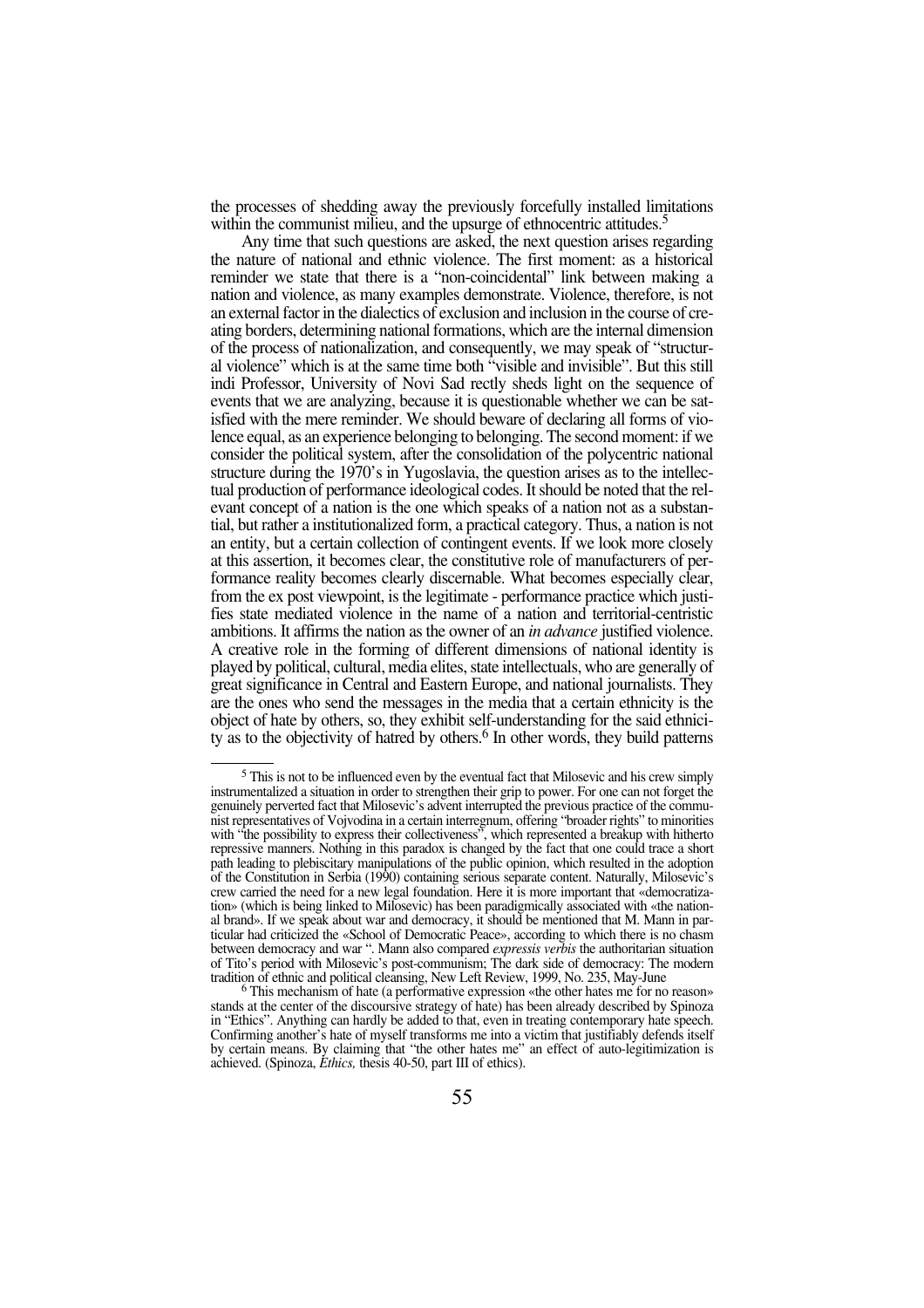of identification, which turn violence into symbols, or which derive from ethnic symbols the potential of violence. Different parts of elites and sub-elites make up a catalogue of existing fears, direct energies towards preparedness for violence, which may crystallize at massive levels. They are the actors, which establish a strong network of "non-government" institutions, the "civil society sector" which mobilizes itself for the protection of the nation. If we recall Anderson's statement of a nation as an imagined community, it is obvious that in ex-Yugoslavia there must have been also another process: building the belief that Yugoslavia as of now is "unimaginable", that this heterogeneous community can no longer be imagined.7 Destruction of "Yugoslavia" as an imaginary entity and reconstruction of a nation through monopolistic activity required a discursive practice by the elites. If we go further, we will see that the political establishment of the then single-partly system easily adapts to new relations, that it creates "grey zones" of informal power centers which practice oversight of the means of production, that they enter the media and determine the perspective in which political issues are shaped. Simply, national policy always happens in the light of the interrelation of institutional norms, beliefs, ideals, economic dynamics and mythic-political elites. Raising expectations among the public, the effects of those who direct events in a favorable or unfavorable direction, makes the different elites the manufacturers of national reality. They are accompanied by the figures of "ethnic entrepreneurs", who use ethnicity as a resource to gain position and who infiltrate media dominated public domains and introduce issues of victim discourse. Their appearance warns us of an unavoidable paradox that is worth noting: on the one hand, the promoters of national rhetoric in their public appearance glorify the nation as an aim of its own, while on the other hand they open up domains in which the nation is instrumentalized as a positional resource in the transition process. The exulted celebration-type of rhetoric continually mix with the contents of instrumentalization, in which ethnicity is exploited as previously said and in which "ethnicity" is used for speculative benefits and costs. This only proves that the national formation should always be viewed as a complex set of economic, ideological and political structural features. It is not sufficient to look only at the ideological performance of elites, but attention should also be paid to the fact how they are *effected* under a given institutional environment. Thus, this awareness obliges us to consider the relations existing between the structures and actors.

The mythical core of the mobilizing discourse about a nation is usually pregnant with the rhetoric of the dignity of a specific nation, of a series of national heroes. This mythical core is always mediated to the opponents of this dignity, against whom sanctions are imposed. Ethnic violence is used against those who do not belong to the holders of this dignity, i.e. against other ethnicities, but also against those within one's own ethnicity who do not support and accept this kind of reasoning. The mention of enemies is important as through it we touch

<sup>7</sup> Hayden, R. M., Imagined Communities and Real Victims: Self-Determination and Ethnic Cleansing in Yugoslavia, in: Genocide, Anthropological Reader (ed. by a. L. Hinton),

 $8$  That point has been well illustrated precisely in the example of Serbia by V. P. Gagnon, Ethnic nationalism and international conflict: the case of Serbia, Int. Secur., 1994-95, 19(3):130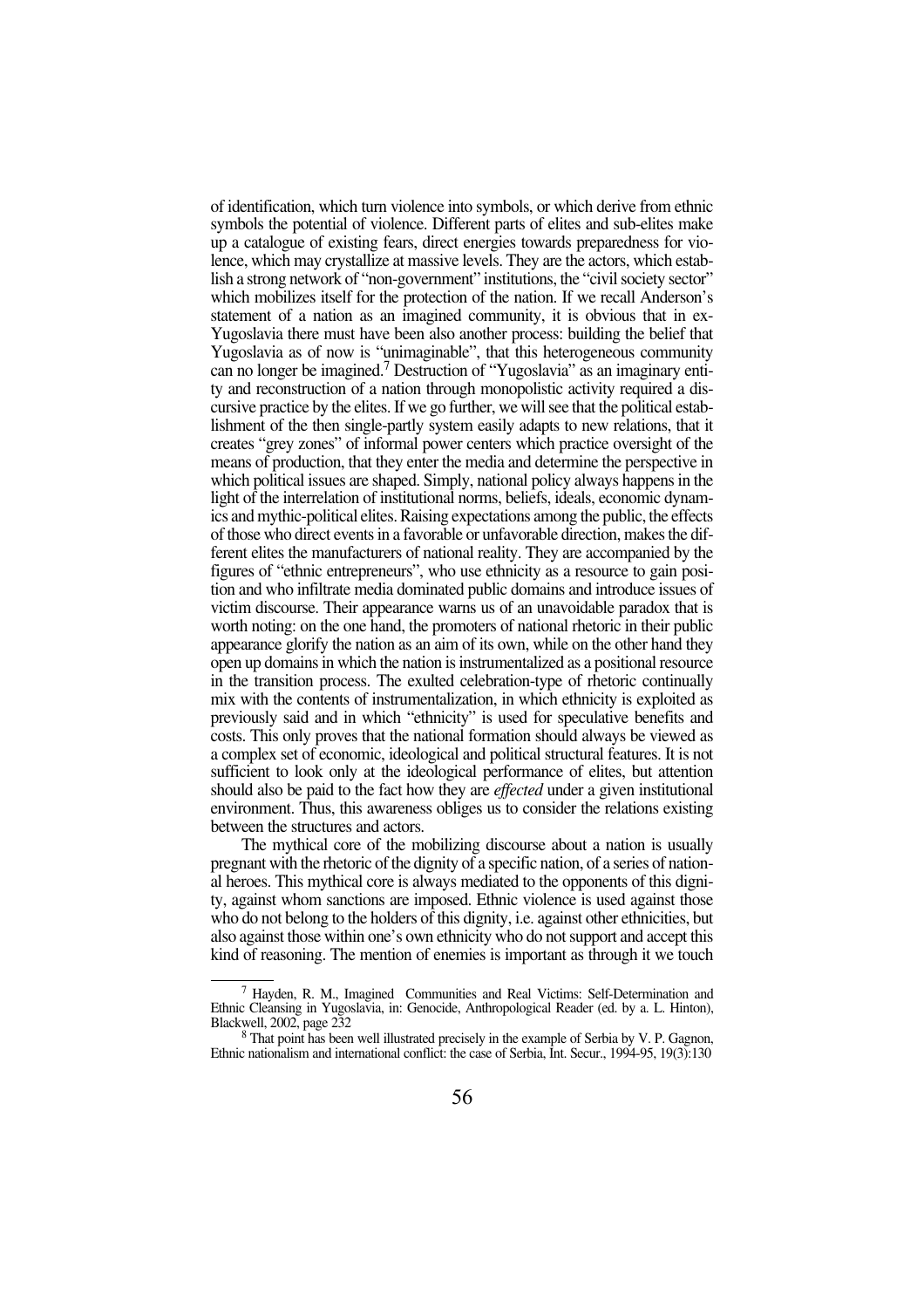upon another important feature – when it comes to ethnic violence, the intergroup relations are always of a determining nature.<sup>8</sup>

However, these well-known facts, which have been accurately analyzed before, cannot be comprehended as a remote control of emotions, or, much worse, as an imposed nationalized perspective, which by channels of manipulation is imposed upon the people. Violence, as has been demonstrated in the case of disintegration of Yugoslavia, can never be fully explained exclusively through vertical communication between different elites and the mob, which wanders in the fog of history, but there is also a certain self-poetic form of violence, which spreads horizontally.

It is necessary, therefore, to analyze also the role of violence as a fundamental matrix of ideological identity of different elites. What matters is when and under which historical circumstances did a given ethnicity become prepared to undertake the *risk of practicing violence* or, when does self-assurance become predominant so that *violence* is an adequate form of ethnic self-formation. Organizing violence manifests numerous by-products that must be taken into consideration. Such an approach, however, requires a much broader look than the one mentioned previously, i.e. it requires a simulation consideration of both vertical and horizontal communication. On the one side, we see the performance-nationalized results of fragmented elites, which sometimes compete with each other, and sometimes are united in unifying the national idea. On the other side, we see vibrant relations among individuals, amorphous forms of their unity, and in certain situations a mob with an affective regime, which acts as receivers of the public rhetoric of the different elites. Only the study of points of contact of communications, the study of interactions between elites and individuals who are willing to be the atoms of the mob, will make analysis possible. Of course, by doing so we join the line of analyzing the converging forms, alliances between elites and a media-centered mob which may be traced to ex-Yugoslavia and predominantly to Serbia. In the context of populist mobilization during the 1980's we certainly have to speak of the fantasy to be the One (Lefort), of efforts for substantial identities, and of the form of state void of divisions or which, in its indivisibility gives the Name. And if we reaffirm that we are dealing with a regime which continually produces massive participation as its fundamental principle, it is clear that here we are dealing with populist representation. It wants a Leader, a Leader with a charisma, to become formed in One Name, which will install unity through the "One".

Thus, we must thread carefully between single-sided interpretations and avoid dangerous traps. On the one hand, we criticize the approaches, which are satisfied with recognizing in the manipulations by the elites the only reason for escalation of enormous violence. Manipulative activities and calculations of interest dynamics of different elites certainly play a role in shaping up the declarations in the name of a nation. We should reiterate their constitutive part in the strategic formation of the national dynamics, especially when democratization opens up an "empty space" that may be filled with national codes. However, that is still not sufficient to view the relations between the elites and the masses in an instrumentalized way. Because the investment by national elites into calculated tactics would not be successful if there were no receptors wishing to hear certain auto-suggestive messages from the manipulators. The investment by elites into manipulative tactics is not successful by itself. On the contrary, they are subject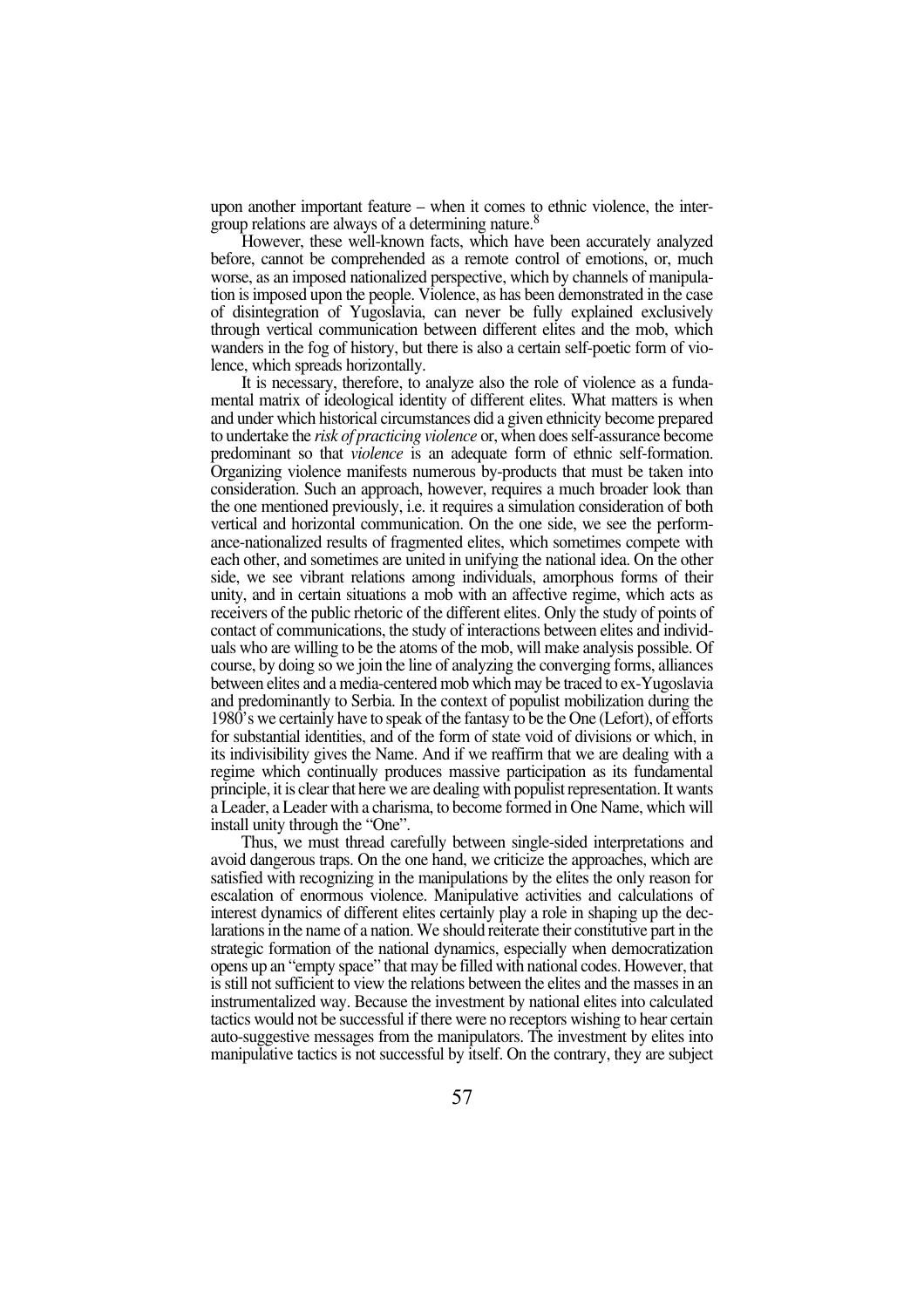to risk, which is evidenced also by the roads of Milošević's regime, because the mandate given by the masses is always temporary and sooner or later subject to verification. The masses that are instrumentalized as the moving force of history, after a while are not certain that their ambitions have been fulfilled.<sup>9</sup> The elite invites the masses to "vote" (in the sense used by Hirshman), but without active receptors. We emphasize that, in a given *structured historical context*, it is not possible to explain the readiness to accept violence as something that is permitted. On the other hand, we should reject the attempts to view a certain ethnic entity as a pre-determined and homogenous collective actor. The very fluid category of "ethnicity", or "ethnic group" is always shaped through mediation of certain collective acts, meaning that only political practice forms "the category" of ethnicity. There is no direct road leading from the "mass" to ethnicity as a collective actor. Thus, we must consider the collective actions through which ethnicities are formed anew. We here reject the static point of view, because an ethnicity is a dynamic entity, subject to interpretation and this fact should not be overlooked when speaking of "ethnic violence".

# *Violence in an ethnic context or the self-poetry of violence*

When speaking of violence, we should recall that it implies physical power and the potential of physical destruction.<sup>10</sup> In theoretical consideration of violence, social theory carefully weighs the distinction between violence, exertion and power. Thus, for instance, Arendt (who, in her considerations of the instrumental understanding of violence follows Hobbs and Clausewicz) makes a distinction between power and violence by saying that practicing power is possible only in collaboration with others (as power is never owned by an individual), whereas violence is like a physical force used to manipulate power.<sup>11</sup> Violence serves certain objectives and, in the political domain, it is subject to calculation. In contrast with aggression, in the case of violence it is necessary to contemplate the mixture of reasons, which precede its manifestation, so it cannot be treated as a *not-inspired* action. Based on this, Arendt concludes that power is without limits12, that it does not have physical limitations as force does. It belongs to intersubjective relations and implies collective action. Its limits are present only in the form of other people, because the one who practices power may implement it only with the acceptance of others and may act in the name of certain groups. Arendt strongly criticizes both theoreticians and practitioners for not making the distinction between power and violence, and for too often treating violence as an extreme expression of power.<sup>13</sup> It is important to note that even totalitarian rulers

<sup>&</sup>lt;sup>9</sup> After a certain time the paths of the leader "with a caesarian mandate" and the people will part. The until then mobilized crowd will become apathetic. It shall still support the leader for some time, but the worm of doubt has already appeared.

<sup>&</sup>lt;sup>10</sup> Muro-Ruiz, D., State of the Art, *The Logic of Violence*, *Politics: 2002 Vol 22(2)*, 109–117. In this article is a spectrum of different theories about violence, starting from the theo-

 $11$  Here we should excogitate the difference between legitimacy of power and justification. of violence.<br><sup>12</sup> Arendt. H., The Human Condition. 2nd ed., Chicago, University of Chicago Press, 1998

 $13$  I am just referring to the fact that by this distinction Arendt disputes the tradition in political thinking. She even claims that violence destroys power.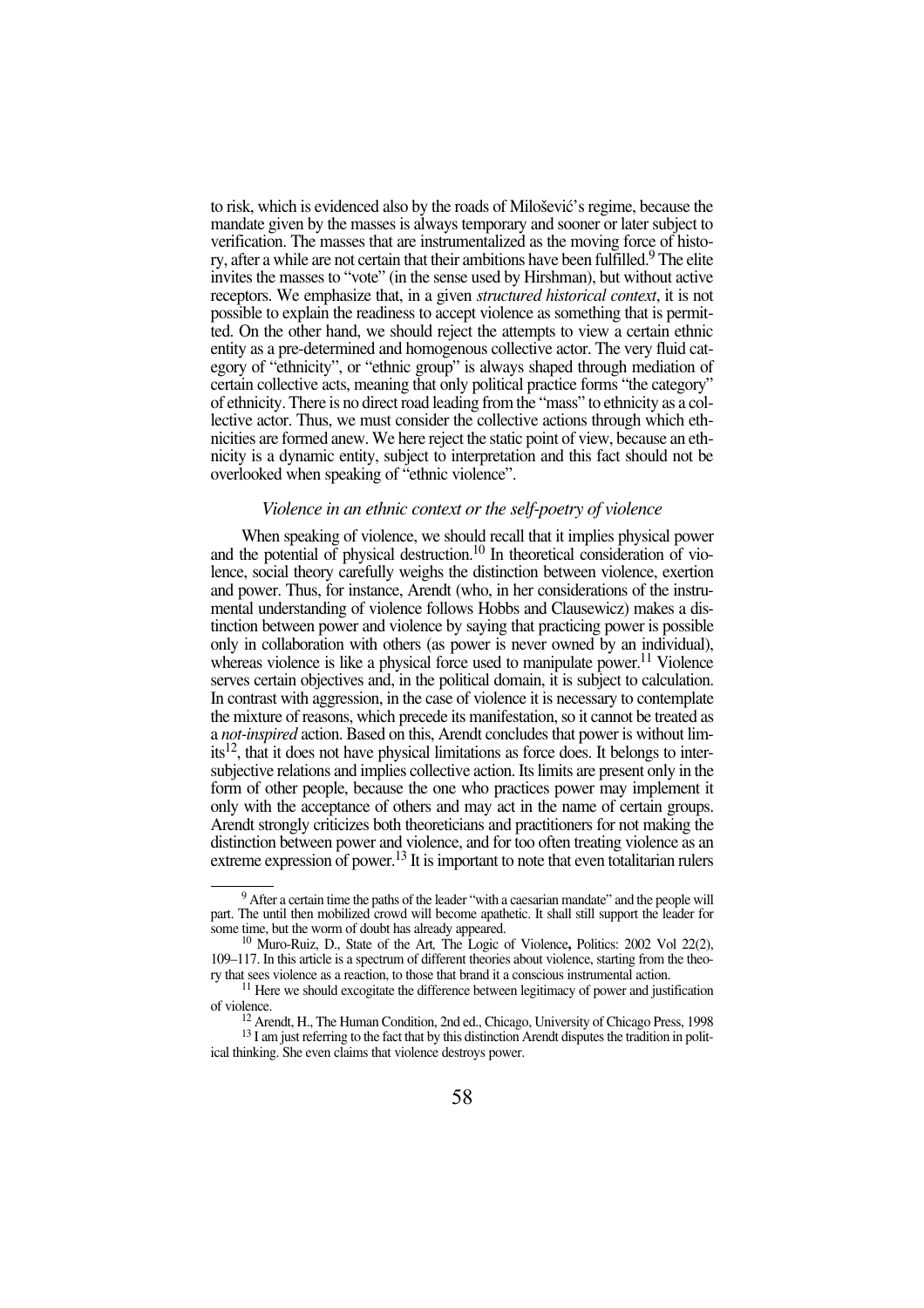(who use torture) require the practicing of power, i.e. violence in its core requires power. Other authors also mention violence as demonstrating itself in the context of direct use of power for the causing of bodily injuries or as coercion to perform certain acts.14 But, when we speak of differences between violence and coercion, we should note that violence refers to *not-structured* coercion, which questions the order of things. Is it not true that those in power even at the present time often claim in reference to different perpetrators of micro-violence that they have broken the rules, that they have stepped out of the order and introduced disorder, chaos and confusion, and misunderstood their messages? Are they not saying that violence is what breaks the norms that they have set? In this disordered manifestation violence spreads beyond order. Its always-unexpected occurrence destroys regularity, brings unplanned consequences to the order. There are unavoidable constraints to the rational calculation of its occurrence, i.e. to regulated violence.15 Violence stands in the light of the difference between order and disorder, the controlled and the uncontrolled, the regular and the irregular, the conceivable and the inconceivable. And, irrespective of the attempts to strengthen the limits between these contrasts, such limits are often very volatile. And it is exactly this dynamics that makes any rational management of violence risky and, above all, difficult to control. This may be an explanation for the fact that, even in systems in which potential violence is marginalized by being placed outside the limits, yet violence may *return* inside the center. This self-returning property of violence, makes it potentially dangerous for those who manage violence, as well as for those who rationally set the limits of violence. Arendt constantly warns that practicing violence may be a threat to power and that self-assured politician, who are convinced that they can manage violence, are susceptible to being unable to predict violence. Thus, violence is a constant danger to the power of the ruler.

We should also not neglect the fact that violence is always susceptible to interpretations. What is seen by certain social agents as violence, may be seen differently by others. Once the established order begins to produce illegitimate violence over others, it then becomes susceptible to outside rejection.

The next issue that we should consider is the relationship between the state, war and violence. We should recall the attempts to strengthen the modern state as a holder of ideal territorial sovereignty, implying that rationalized (in Weberian style) central bureaucracy takes a monopoly over organized coercion over a given territory. The repressive development of the state apparatus plays the role of social pacification in the measure in which there are new relations among citizens, and from this there stems a new meaning of violence. Certainly, the purpose of organized coercion is to promote the making up of a state and to install a strength-

<sup>&</sup>lt;sup>14</sup> Here it is particularly worth mentioning Bourdieu and his theory of symbolic violence.<br>Bourdieu, P., Questions de politique, Actes de la recherche en sciences sociales, 16 June, 1977: 64

 $15$  I am just pointing to the fact that violence can not anthropologically be explained mechanistically, for it escapes utilitarian explanations. For example, prosperity has never been an obstacle to violence, and that still is the case. Clastres, P., Archeologie de la violence, Libre, 1977, 1,

 $16$  Clearly, the borders between acceptable and unacceptable force are subject to interpretation and in that sense H. Beji was right to add that "legitimate force returns as violence when the perpetrators are defeated and the victims sit in the court" and are the ones accusing. Le patrimoine de la cruauté, Le Débat, 1993, 73, 167, Bauman, ibidem, 141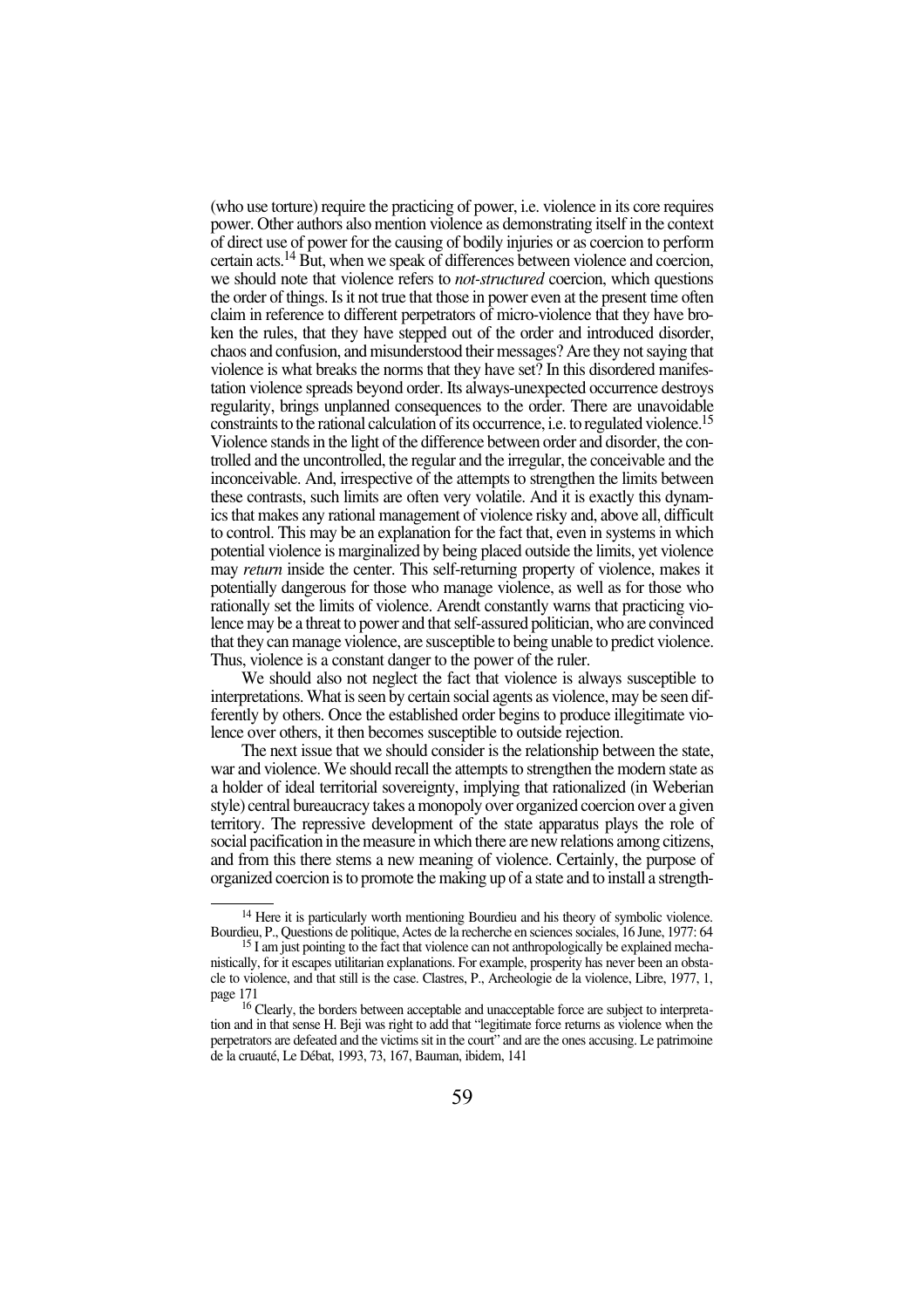ened rule. Apart from this, thanks to the monopoly of the state, coercion is divided in half into acceptable and unacceptable, so violence is often correlated with the latter.16 According to Arendt, the state should be the expression of power and the expression citizens jointly determined. Let us also consider other views. In his explicit statement of historical analysis, Tilly clearly confirms that there is a close link between war and state. It puts the state in a reciprocal position with war: the state makes the war, and the war makes the state.<sup>17</sup> The state secures the monopoly of coercion by war which is at the same time also a process of popular mobilization. Finally, the substance of a nation is also created by war. Namely, earlier wars (religious wars or wars over overlapping sovereignty), the wars of the XIX century, become constellations between national states.

Along with this, as it is becoming increasingly recognized today, the key moment is the *equivocal* character of circumstances relative to the relationship between the state and war. Because war can not be an efficient means of reproduction of a nation, nor a mediator for ensuring national continuity. It can, however, be the cause of its degradation, with short-term or long-term consequences. This equivocal character can not be eliminated and it will be sufficient to cast a glance at Serbia during the 1990's: the state becomes the instrument of the ruling elites, there is a link between the state and the regime and continued interference of administration and the state, extended clientelism, Cesarean codes of conduct, establishment of a financial oligarchy (which increasingly announced its dissatisfaction at the end of the Millennium), and the worsening of the social fabirc. Based on lessons learned from the 1990's, we shall analyze the possibility that a state weakens by generating war. It calls for recollection of all those moments when, weighing the war as a generator and medium of "justifying" violence, we analyze the situation in Serbia at the end of the 1980's and when we express the long-terms consequences of war. Because, at that time, (at least) the potential was being shaped that the war could ensure the "strength" of the nation, at least through a war centered on territory which would lead to delineating territories founded in ethnocentrically inspired maps. If we look at the predator strategy of Milošević whereby he took control over the JNA (The Yugoslav Army) and its supreme commander, the presidency of the state and other federal institutions, we will see that this strengthened the belief of being prepared for the risk of war. In other words, there was a real potential that the existing system could be re-tailored by means of war, because war is, after all, the utmost form of violence. Namely, it is important here to establish a "sponsorship" for practicing legitimate violence (the army).

Also of great significance is the fact that there are tensions between the institutional and functional aspects of the state. The state institutions can survive despite the fact that they fully or partly fail to perform their actions (of course, if

<sup>17</sup> Tilly, Ch., War-Making and State-Making as Organized Crime, in: Evans, P., Rueschmeyer, D., Skocpol, T. (eds.), Bringing the State Back In, Cambridge, Cambridge University Press, 1985, page 170 see: Keen, D., The Economic Functions of Violence in Civil Wars, Adelphi Paper No. 320, Oxford, Oxford University Press for the Institute of Strategic Studies, London. And a more recent publication, Kaldor, M., Nationalism and Globalization; Nations and Nationalism, 2004, 10 (1/2), pages 161–177. Kaldor extensively refers to the experience from the former Yugoslavia.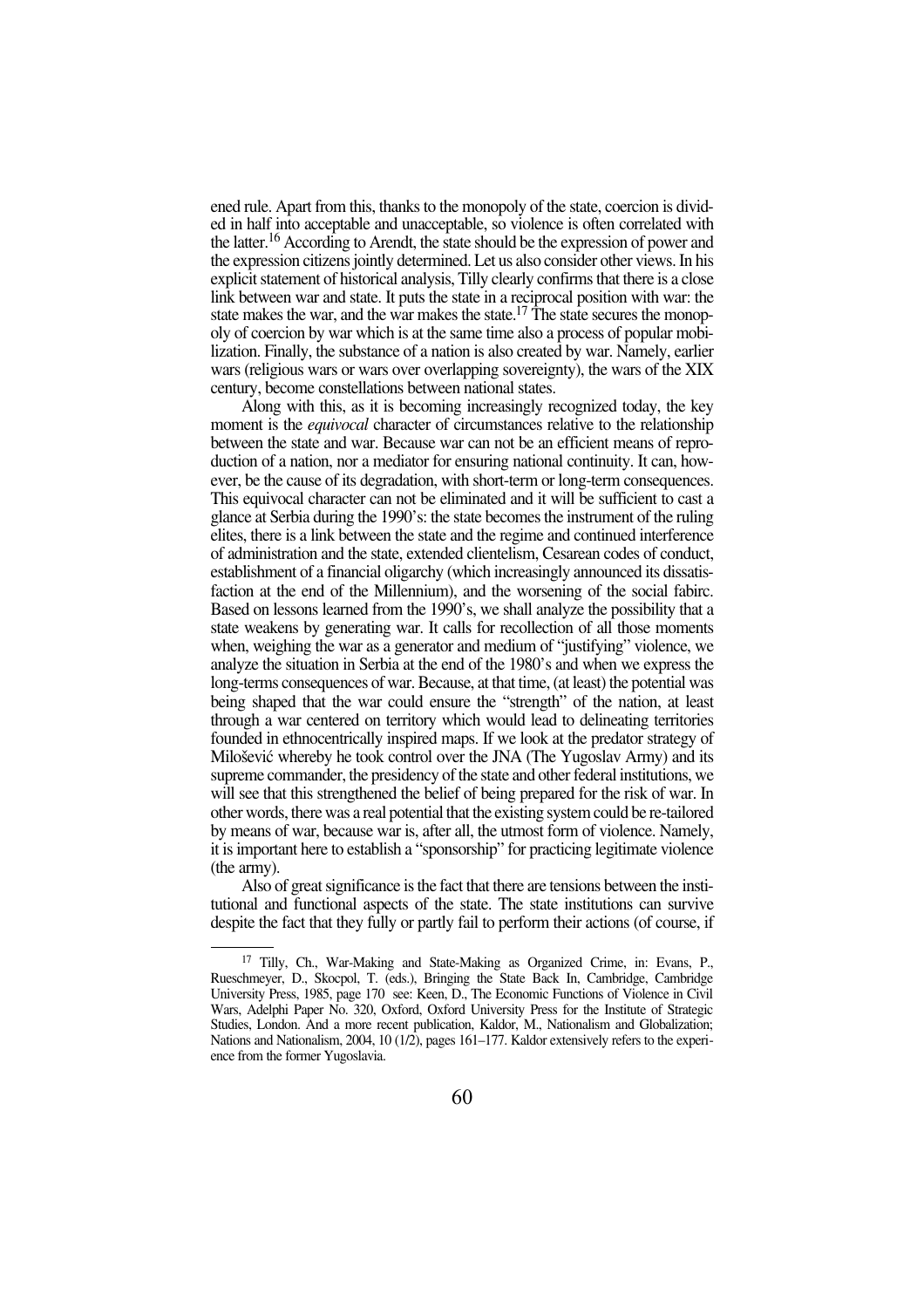we see them in the way just described).<sup>18</sup> Even in situations when we can interpret the disintegration of a state as a cause of violence, we can not disregard the constitutive role of agents of the state which perform functions, which enable the transmission of violence, which provide military means to para-military formations (in territories outside Serbia) and transfer financial resources for armed acts. It is exactly these agents of a state which through their transmission contribute to transform structured violence into a diffuse violence "on the ground". Provided that we can not be satisfied with the abstract denotation "state", but should look at particular elites, parties, and actors responsible for violence.

Gagnon, in analyzing the case of Serbia, pointed to the well-known phenomenon of ethnic bargaining.<sup>19</sup> This phenomenon occurs when there is a possibility of presenting "ethnic projects" to the public and when there is a growing competition based on the "ethnic map". In this, the essence of competition is raising charges against the opponent that he is practicing a too "weak" protection of the ethnicity, that he lags behind in respect to the need for radical advocating of ethnic interests. This author argues that ethnic bargaining does not reflect the situation of the ex-Yugoslavia if, of course, the situation is viewed from the point of view of Milošević's regime. The Serbian elites initiated violence as a possible instrument for resolving the ethnic problem, they framed the "problem" within ethnic antagonisms, says Gagnon, not for purposes of mobilization, but rather for demobilization of the "population". When the elites needed the public's support, they used "sub-bargaining", i.e. they presented themselves as the more moderate representative of ethnic interest. The analysis is of great significance as it sheds light on a moment that is often overlooked, and is important from the point of view of violence. The analysis is accurate, because in the public rhetoric of Milošević's party we can truly recognize elements of "sub-bargaining", as well as targeting of demobilization effects. In this form of addressing the public, we can identify a hidden rhetoric saying "I am less bad that the others", especially in relation to "rightist opponents" in the political struggle, who are *sometimes* stigmatized in the media. Also, the public mention of violence is always a two-edge sword. One should never underestimate the unwillingness of those who are ethnically mobilized, nor take violence with reservations or completely reject it, especially if they are faced with its consequences. This kind of rhetoric used by the Milošević's ensemble, which was dominated from the background by his personality, should be analyzed in the context of a wider dramaturgy. Attempting to cause demobilization effects is possible only after the power is consolidated and is personalized and consolidated through charismatic codes. This, demobilization follows after giving instigating mobilization, because it is believed that demobilization effects may ensure the conservation of power. There is also an open ques-

<sup>&</sup>lt;sup>18</sup> Certain theorists believe that in such situations there is a failure of the state and that the cause of "ethnic cleansing" is not a strong state, but the one that "fails". Esty, D. et. al., The state failure project: Early warning research for US foreign policy planning, in: J. Davis & T. Gurr (eds.), Crisis Early Warning Systems. Boulder, Col.: Rowman & Littlefield, 1998. However, that narrows the horizon for the examination of employing violence from the "bottom". Moreover, previous situations of massive violence on behalf of the state have relied on mass movements from the "bottom".

<sup>19</sup> Gagnon, V. P., Ethnic conflict as demobilizer: the case of Serbia*,* Inst. European Stud. Working Paper No. 96.1, Inst. European Stud., Cornell Univ., 1996. compare with Brubaker, ibidem, 433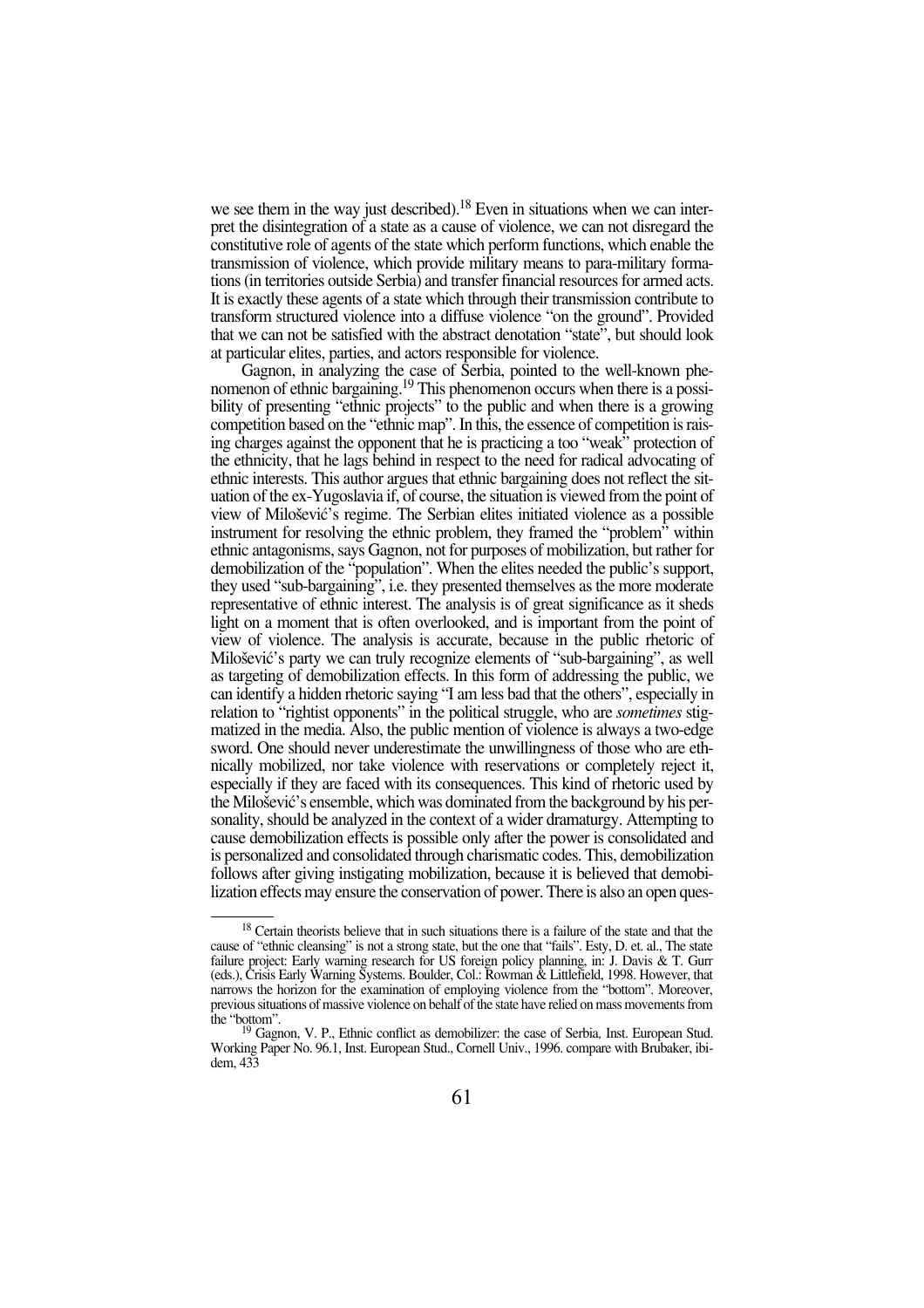tion as to the measure in which we can speak of the bargaining practice in this case, because Milošević's regime had mimicking tendencies to take as his own the territorially centered ethnic projects from other actors in the political arena. The dimensions of the political competition are also questionable because his rightist opponents were too much the objects of his management. This situation led many analysts to believe that Milošević has displaced "the hard core", extremist option of defending ethnic interests to other actors on the scene in order to conserve the existing relationships. Thus, the demobilization effects, as well as promoting the more moderate option of defending ethnic interests, which are doubtlessly discernable, are a part of the regime of managing violence during the 1990's. Finally, the rhetoric of "softer" violence, practiced at home, could be combined with "hard-violence" outside, at least up to a certain time, i.e. up to the moment when, due to international pressure, it became counter-productive.

The experience of the 1990s leads us to confirm that war can no longer be described in the context of battle. The violence has the central position, but there is a special significance assigned to symbolic forms, which carry a message and civilians as objects of violence. The behavior of actors of violence warns us that we are dealing with a dramaturgy of theatrical dimensions.<sup>20</sup> The dramaturgy which comes down on the body of the opponent, who becomes the object of violence played by the actor of violence, is related to the intention of establishing ethnically clean territories and ethnic borders. Violence in the territory of ex-Yugoslavia is also related to executions, massacres, expeditions and "ethnic cleansing", in which no feedback is expected from the opponent. The conquering campaigns and violent practice are usually unidirectional and not interactive. But, here also, we should recall the previous statement that violence is positioned between the system and non-system, regulation and deregulation. Finally, when we look in retrospect at different forms of violence, at the developed infrastructure, we can clearly discern the planned nature of the approach. Effects of violence point to the nature of organization, which are related to much more diffuse, finer forms of daily violence in camps and other places of violence during the war.

As a matter of fact, it is evident that already during the 1980's Yugoslavia was under the aura of violence, whose *potential* forms were different: violent changing of borders by using armed forces, which was constantly debated, providing armaments to para-military formations, designing armed insurgencies, making available instruments for the practice of violence, etc. And, if it is true that there occured a "democratization of violence", it is obvious that there is a need to manage violence. If we move ahead in time, we may ask the following question: Was it not a fact that Milošević's regime during the 1990s, while refusing in its official rhetoric that Serbia was at war, did in the "background", for instance in Vojvodina, maneuver by strategic "management" of violence, sometimes just by being silent about what was happening, sometimes with explicit approval by the political factors, and sometimes instigating violence. Was it not a fact that the continued "*stop and go*" tactics of the regime continually produced a surplus of violence. Did it not happen that violence, which was attempted to be designed by means of controlled para-military formations and others, sometimes also "flood

<sup>20</sup> Kaldor, ibidem, page 170. Juergensmayer, M., Terror in the Mind of God. Berkeley, CA: University of California Press, 2000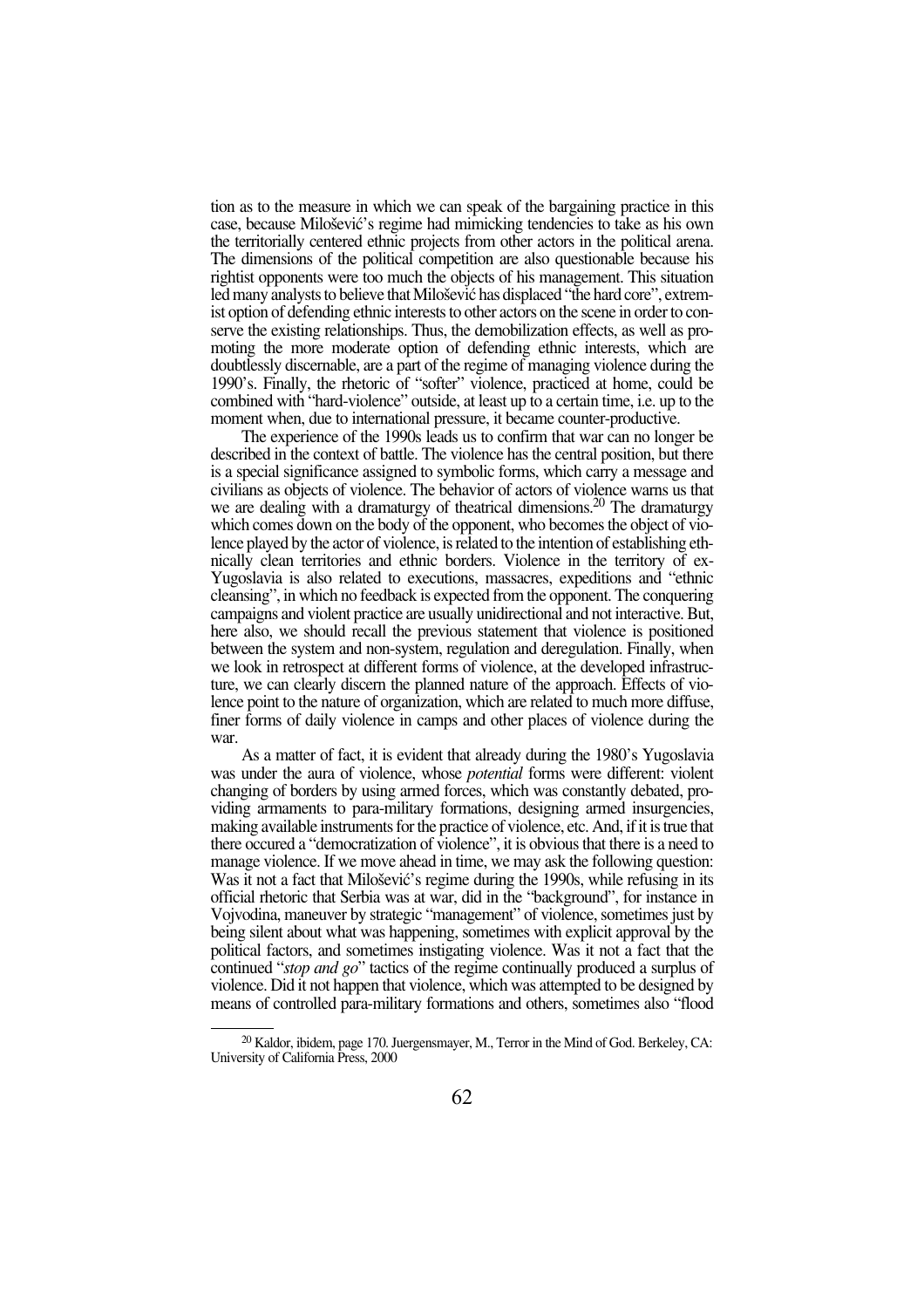over" into other contexts where maybe it was not planned, either in terms of time or in terms of place. Does this not indicate the difficulty to fully integrate violence into any strategy, and was it not a fact that violence which was built into the system, but rather actually continually producing a *non-*system.

We should here speak out also about the national/ethnic violence. The case of Yugoslavia has actually accelerated the contemplation of violence in socialtheoretical discussions, also in terms of focusing on violence and "conflict".21 Of course, due to the dynamics of violence during the 1990s, ethnicity became strongly established in social sciences as a backbone of explanation, so dealing with ethnic violence in Yugoslavia may be seen as a part of a changed orientation. It is important that violence has its own dynamics, meaning that violence is not only a stage in a conflict, but also a generator of the course of the conflict. The reaction to the enormous amount of violence in ex-Yugoslavia was accompanied with the typical patterns, which even called on pre-modern elements and according to which it was a neo-tribal manifestation of closed ethnic communities, and the return of pre-modern sentiments. However, such behavior is questioned by the fact that violent ethno-politics, which aimed at exterminating whole ethnic groups, was in fact highly characteristic of the 20<sup>th</sup> century, and that it can not be "tamed" in the sense that it can be labeled pre-modern.<sup>22</sup> Dislocating ethnicities from specific territories (ethnic cleansing $^{23}$ ), genocide<sup>24</sup> (criminal acst directed at destroying other ethnicities, erasing their cultural existence and memory) and ethicizing political conflicts are truly characteristic of modern narratives.25 It is a question as to whether it wast not ethnic cleansing that in numerous situations of the 20th century produced irrevocable changes, by changing the social reality.

It is known that production of ethnic hatred has its mimetic elements, it is a part of mimetic violence.<sup>26</sup> Parties in conflict often practice similar procedures, but in a different direction. Ethnic violence, in this sense, is a phenomenon that I would term "mimetic adioforization". This last term<sup>27</sup> denotes neutralization of

<sup>&</sup>lt;sup>21</sup> Brubaker, R., Laitin, D. D., Ethnic and Nationalist Violence, Annual. Rev. Sociol. 1998. 24:423.52 I agree with their thesis that "ethnic violence has a complex character and heterogeneous causes; it does not consist of causally identical units of ethnic violence but of different types of actions, processes and events" (page 446). Based on that, they claim that ethnic violence is ana-

 $22$  Wimmer, A., Who owns the state? Understanding ethnic conflict in post-colonial societies, Nations and Nationalism, Vol 3, 1997; Markusen, E. & Kopf, D., The Holocaust and Strategic Bombing: Genocide and Total War in the Twentieth Century, Boulder, Co.: Westview Press, 1999; Mann, M., ibidem; Bell-Fialkoff, A., Ethnic Cleansing, New York, St. Martins Press, 1996. Kaldor (ibidem, 169) believes while examining the situation in the former Yugoslavia that "movements" the members of which have carried memories of atrocities have been both of a modern and anti-modern character. Anti-modernism stems from the desire for the return of the inno-

<sup>&</sup>lt;sup>23</sup> Appadurai, A., Dead Certainty: Ethnic Violence in the Era of Globalization, in: Genocide, ibidem*,* page 286-305. His analysis, which I am only mentioning here, can serve as stimuli for the

<sup>&</sup>lt;sup>24</sup> Denich, B., Dismembering Yugoslavia: nationalist ideologies and the symbolic revival of genocide, Am. Ethnol., 1994, 21(2), pages 367-390

 $25$  Akhbar, A., Ethnic Cleansing: A Metaphor for Our Time, in: Genocide, ibidem, pages

<sup>211-231</sup>

<sup>&</sup>lt;sup>26</sup> Here I don't want to meddle with Girard's theory (René Girard), who is known for having theorized mimcry violence as an instrument of explanation.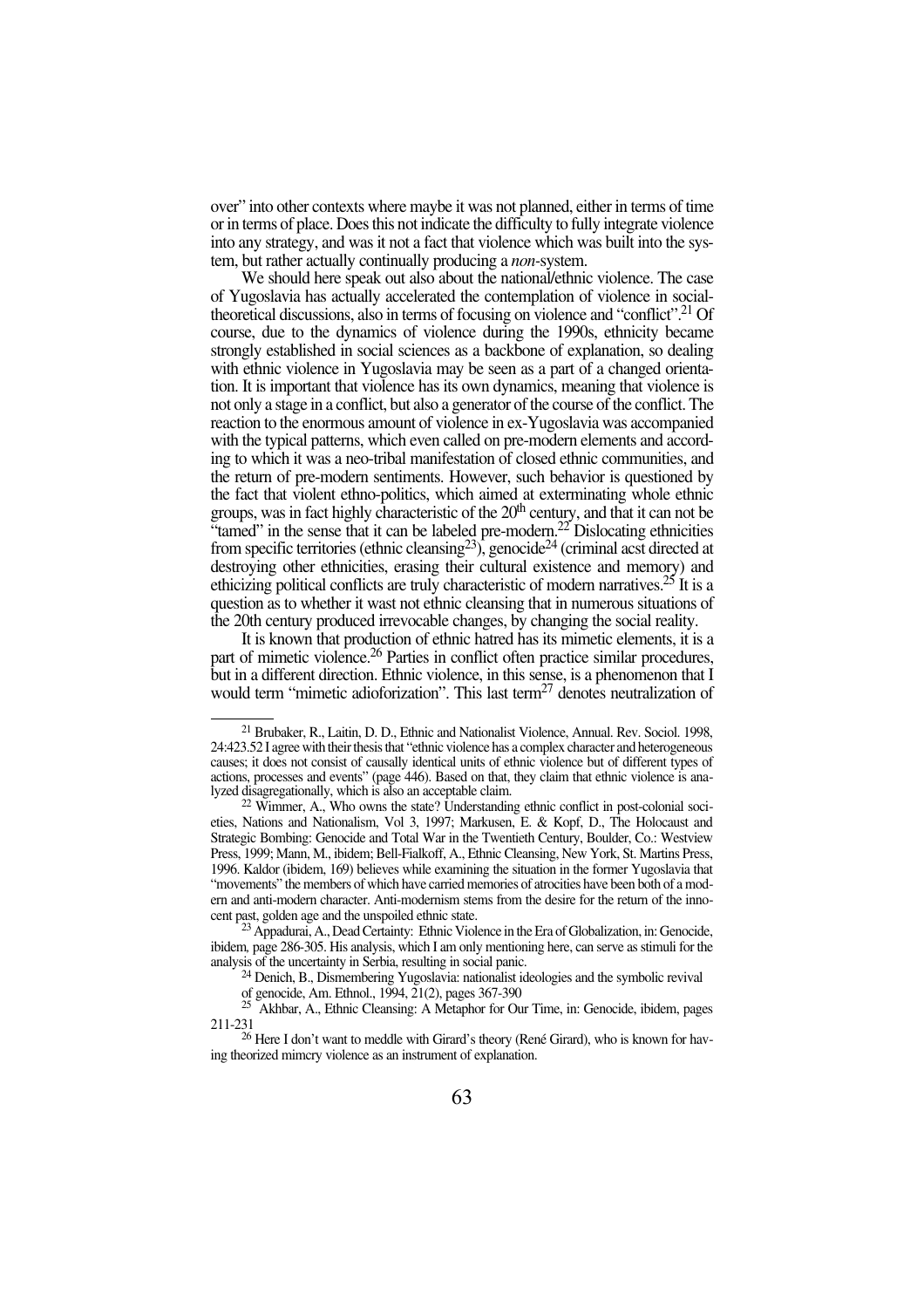certain subjects in an ethnic sense, or, in other words, makes neutral or irrelevant certain subjects in the ethnic sense of the word. In the case of ex-Yugoslavia, the disintegration and shaping the effects of myth-based politics put in motion this "mimetic adioforization".

### **A War that Does not End**

If we want to speak of the unavoidable by-products of war, we should recollect such colloquial dimensions of the issue of crisis which imply that certain values disintegrated but without establishing new benchmarks. In this respect, the post-war situation in Serbia again produces crises. The war does not end, the excess violence keeps flooding over into new forms and conflicts come back in retrospect forms. Fear, the memory of what was lost and hatred which can not be revitalized, remain a legacy.

The state in the stage following myth-based politics can not get rid of actors of the previous regime. It loses every serious chance of getting rid of myths, supports the authoritarian nature of the state, its opens the door to the implosion of violence. If previously we could speak of an explosion of violence, it is now implosion. Geography of the space is continually redesigned through messages of violence, minorities are threatened at macro levels, and violence is reproduced in public opinion. Slogans written in the resentful and impulsive terminology of violence written on the walls and on private houses, is a warning of the continued belief that minorities are an actual and potential sources of trouble. On the one side, there are the administrative-declarative statements of dedication to European values, and on the other there is a discernable intention to avoid responsibility which becomes unavoidable as soon as "Europe" is mentioned. There is an invitation for militarized and authoritarian power which would resolve the dilemma of a uncompleted national state and undefined state borders.

And finally, we will state that Kant in his famous book on eternal peace, although in a *footnote*, makes a recommendation which, in its utopian dimensions, is an eternal reminder. After the war, when peace agreements are made, it is recommended to introduce, apart from thanksgiving day, also a day of repentance. The day when mercy would be asked from the heaven *in the name of the state*, because it is necessary to be aware of the guilt which is a burden. The fact of the expressed , joy during the war for so much human happiness that has been ruined" is the fundamental ethical reason why Kant in this footnote focuses on the issue of war , as a barbarian instrument" used to confirm the right of a state. This indication by Kant, addressed to all parties in a war, and given in a footnote of his text, could be compared with his other acts, but it is certain that it is fully clear to Kant that wars are a sequence of events which do not end with a peace agreement. It is true that Kant does not give us indications of who should be the actor to perform this act, but it implies that the post-war period is a continuation of the war by other means. A war can not end, and Kant writing implies the problem that a war is something that leaves its signs outside itself.

Translated from Serbian by Žaneta Arnautović

 $27$  For the notion of adiophorization see: Baumann, ibidem, page 149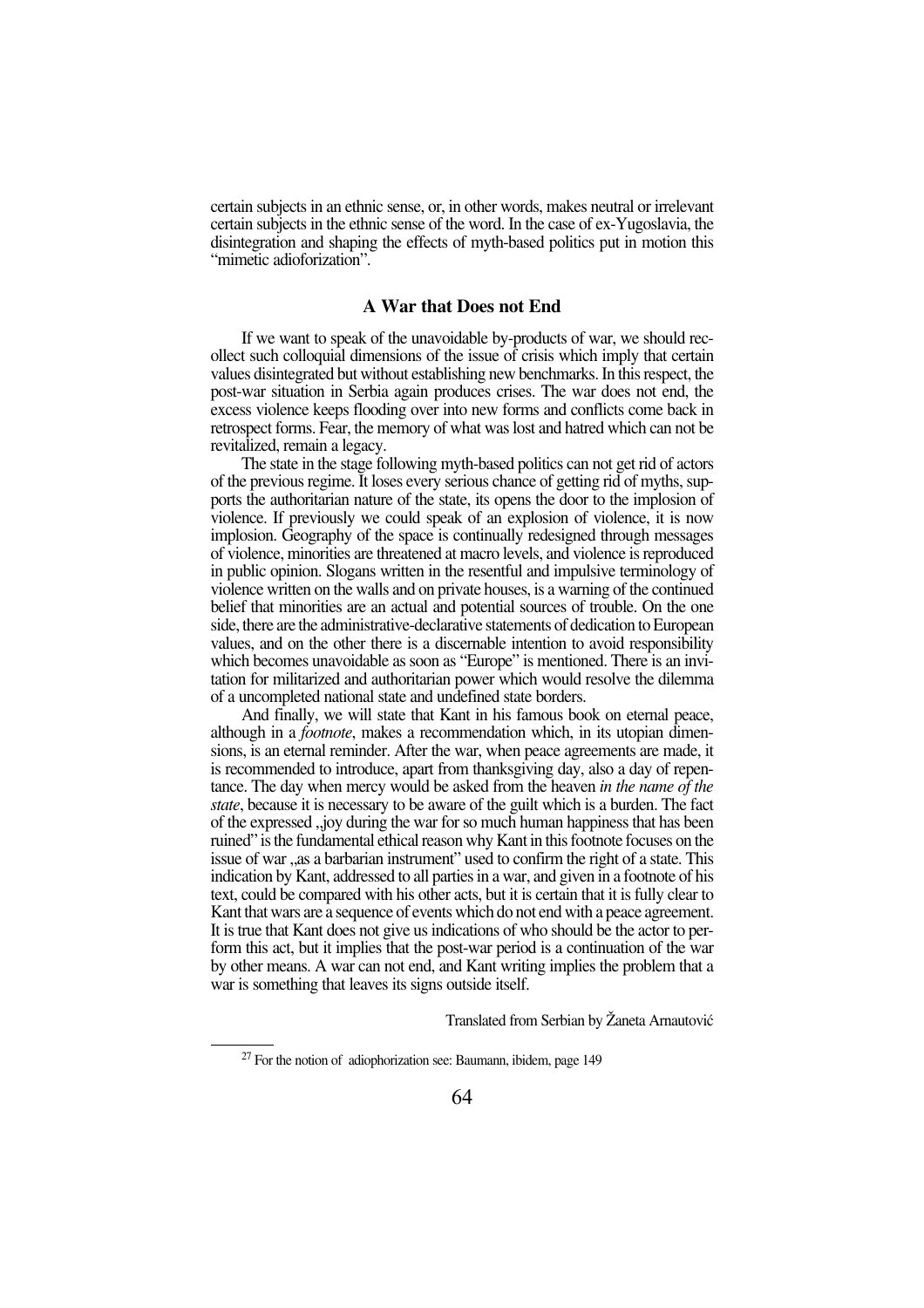# **Ivan Vejvoda**\*

# WHY DID THE WAR HAPPENED?

*To Avoid the Extremes of Suffering...*

*I hate these absolute systems which make all events of history depend on great first causes by a chain of fatality, and which as it were exclude man from the history of mankind... I believe... that many important historical facts can only be accounted for by accidental circumstances and that many others remain inexplicable; that finally chance, or rather this intertwining of secondary causes which we call chance because we cannot disentangle them, plays an important role in what we see as the theatre of the world; but I believe firmly that chance only does what has already been prepared in advance. Previous facts, the nature of institutions, the condition of the spirit, the state of mores are materials with which it composes these impromptus which so astonish and scare us.* 

Alexis de Tocqueville

The best counter-example to the former Yugoslavia is Switzerland. At the peace of Westphalia in 1648 Switzerland's neutrality and security were guaranteed. With 'minor' hiccups (including a brief civil war in the nineteenth century and, most notably in the present century, a long-running dispute over the Jura canton) this Alpine country had 350 years to work out, stabilise and consolidate a multinational, multilingual and multireligious state. The former Yugoslavia was on an historic fault-line with a short-lived history in two parts (of twenty-three and forty-six years respectively) from 1918 to 1991, during which a centralised monarchic authority and later a communist-totalitarian regime in turn failed to sow the seeds of a possible democratic community, but rather engaged in power-preserving strategies. Even with such an 'unfinished state' (Đinđić, 1988), such an 'improbable survivor' (Pavlowitch, 1988), there still seemed to exist the 'possibility of a pluralist (re)constitution of Yugoslavia' (Puhovski, 1989), predicated on 'social change... democratisation (as an) imperative for (it's) survival as an independent and integral community' (Golubović, 1987: 446). The pluralist reconstitution, the democratisation, finally came with the first free elections in 1990 at the republic level. But that spelt the end of Yugoslavia.

<sup>\*</sup> MA, Balkan Fund for Democracy, Belgrade.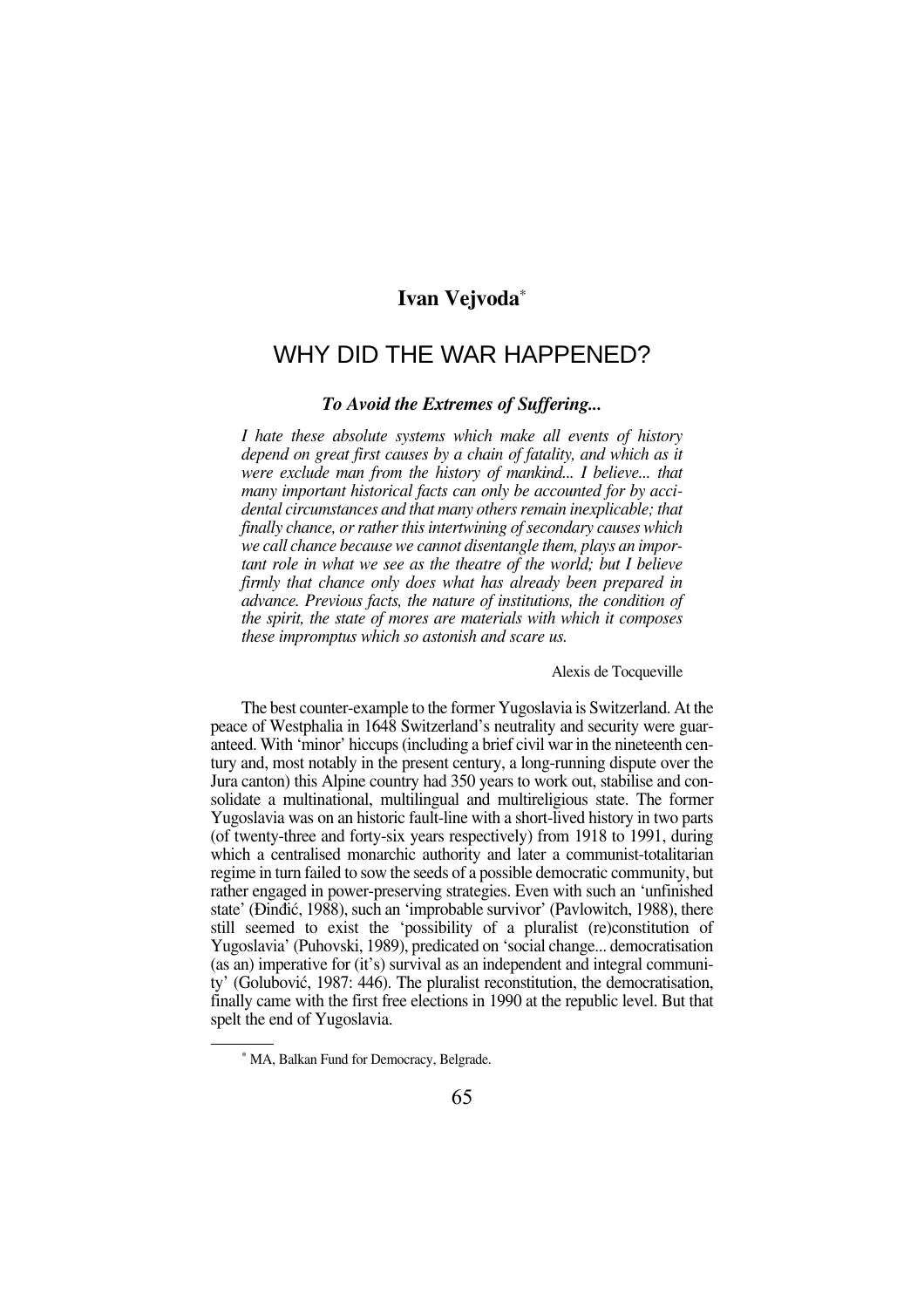#### *State formation theory has identified:*

*two large processes... The first is the extension of power and range of a more or less autonomous political unit by conquest, alliance, bargaining, chicanery, argument, and administrative encroachment, until the territory, population, goods, and activities claimed by the particular center extended either to the areas claimed by other strong centers or to a point where the costs of communication and control exceeded the returns from the periphery. (The second consists) of the more or less deliberate creation of new states by existing states. The carving up of Yugoslavia and Czechoslavakia out of the trunk of the Austro-Hungarian Empire is a relatively pure case.* 

### (Tilly, 1975:636)

Yugoslavia was a country that had been imagined in the nineteenth century by Croat, Serb and Slovene cultural elites alike - a dream (the unification of the South Slavs) that their respective politicians espoused and endeavoured to turn into reality. This internal political and cultural dynamic was forcefully thrust forth by the Versailles-Trianon Wilsonian chemistry made possible by the defeat of empires after the First World War. A unification project had come to frution at a time when the development of the identities of the South Slav ethnic groups was already well-advanced (Pavlowitch, 1994: 205). The ideal of creating a nation-state, composed of Yugoslavs, to be created - in the manner of the Italian Conte Massimo d'Azeglio ('We have made Italy, now we have to make the Italians' $)^1$  - out of the South Slav subgroupings, proved to be a Herculean and ultimately impossible task, in view of the completely inadequate, non-democratic political dynamics that were used in running the newly created (1918) and then (in 1945) revived state.

Yugoslavia was thus seen by many as an artificial construct. On the other hand, its seventy-two-year-long, often stormy, existence created a territorial reality which, especially after the Yalta settlement, cried out for political legitimisation. That legitimisation was provided in the postwar period by a communist ideology that thrust Yugoslavia on to centre stage, as a buffer country between the two Cold War blocs - but without changing its essentially peripheral position. The territorial reality was coupled by the experiential reality of generations being born and socialised in a country that, notwithstanding its communist garb and largely because of its growing international prestige, gave its citizens a sense of belonging to a stable European country. It was a country in which people were brought up to believe - like other Europeans that war was a phenomenom of the past. Never again... This lulled many into the illusion that, for belligerence to be buried once and for all, it was enough to be geographically on European soil and that somehow the invisible hand of progress would do the job, irrespective of the institutional and political realities.

There were others who dreamed of a break-up and the partitioning of the country into a series of new states. They have been particularly prominent

<sup>&</sup>lt;sup>1</sup> The word were spoken at the time of the unification of Italy in 1861.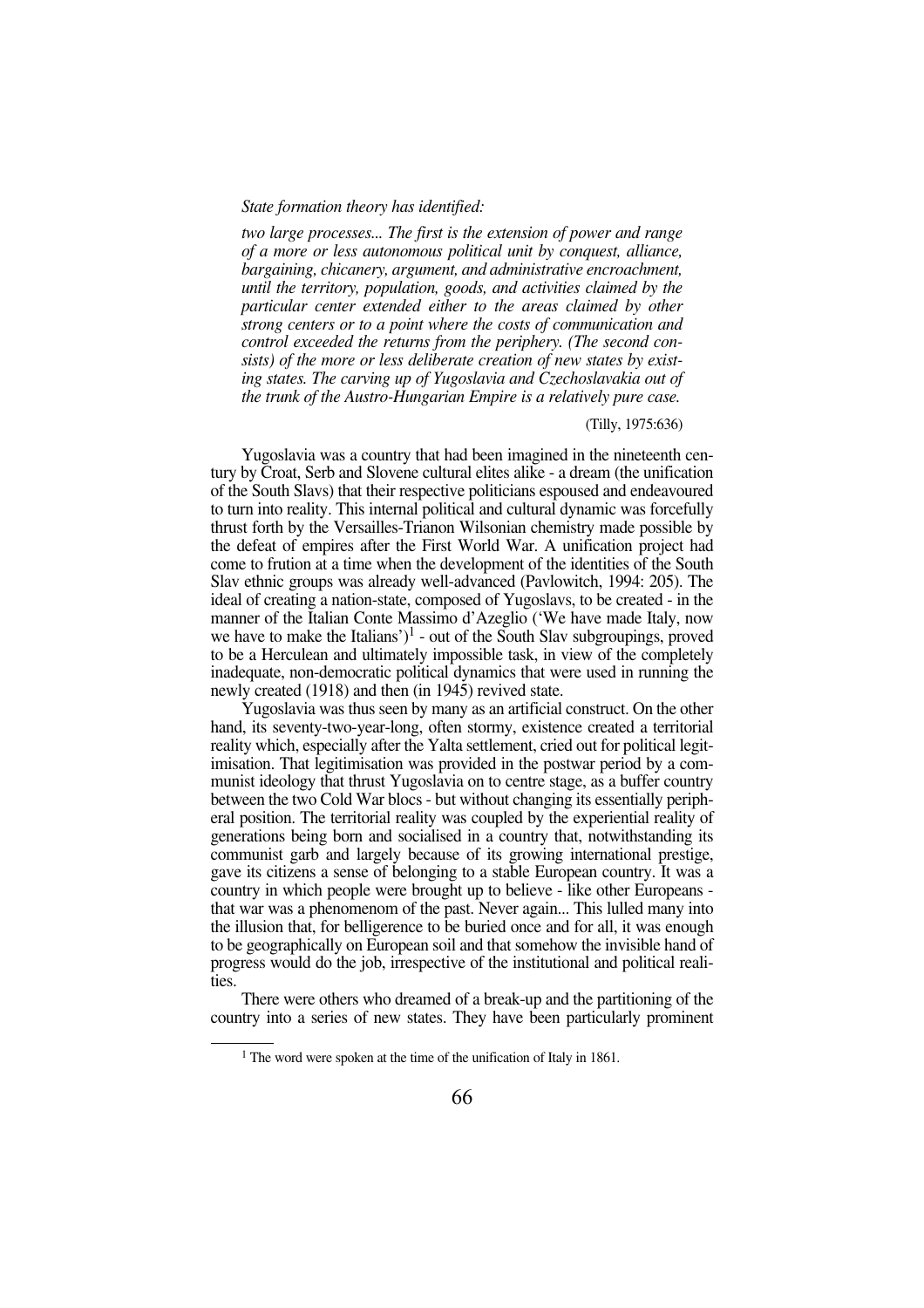among the various diasporas. The phenomenon of the 'long-distance nationalism' (Anderson, 1992), of those who invoke the need for partition from several thousand miles away while peacefully living with their multinational neighbours in the United States, Canada or elsewhere, has been one of the elements fuelling the wars and divisions in the former Yugoslavia. Internally, within Yugoslavia, there were those who did not believe in its viability or its longevity, viewing it only as a transitory construct. Interestingly enough, Edvard Kardelj, the main party ideologue in the communist period, stated in private in 1957 to the carefully selected small working group writing the Communist Party programme:

*Yugoslavia is a historically temporary creation. It is a phenomenon and result of the imperialist epoch and the ensuing constellation of international relations in that epoch. With the development of world integrational processes and the withering away of the imperialist epoch its peoples will be able to go and join new associations and integrations following civilisational and spiritual affinities, and Yugoslavia will thus inevitably be recomposed as a state. In that sense we Slovenes will understandably be with the Italians and Austrians, and the Serbs with the Bulgarians or with other historically close Orthodox peoples.* 

(Ćosić, 1987: 7)

Some thirty years later this co-national, Milan Kučan, now the President of independent Slovenia and then member of the highest body of the Communist Party of Yugoslavia, wrote an article in the main party paper entitled 'In search of a new identity for Yugoslavia' (Kučan, 1988). He evoked a possible future for the country based on constitutional reform, but argued that this was only possible 'on the basis of the 1974 constitution which is still valid today when it comes to the founding principles of the relations within the federation, i.e. the relations between our nations and nationalities and their national states. Competing visions of how the federation was to be recast, and more importantly how the spoils of communist power were to be shared or snatched, defined the contours of conflict over constitutional reform and later over territories and borders.

### **Identity Crisis, Political Crisis**

The continuously 'unsettled state of Yugoslav society and politics' (Shoup. 1968: 265) produced a unique feature in Yugoslav politics, in that the question of the 'sense and justification of its existence' (Samardžić, 1994: 93) was constantly being raised. After Tito's death in 1980, it seemed, in this connection, that a watershed had been passed. The death of the man who had ruled singlehandedly for more than thirty-five years was seen in the West as a possible breaking point, and a cue for the collapse of the federation. This opinion hinged on the simplistic idea that Tito had held the whole country together like a keystone in an arch, and that after the disappearance of the keystone the structure would simply fall down. The fact that Yugoslavia survived for another eleven years laid to rest the worst nightmares of Western foreign policy-makers, but unfortunately it also lulled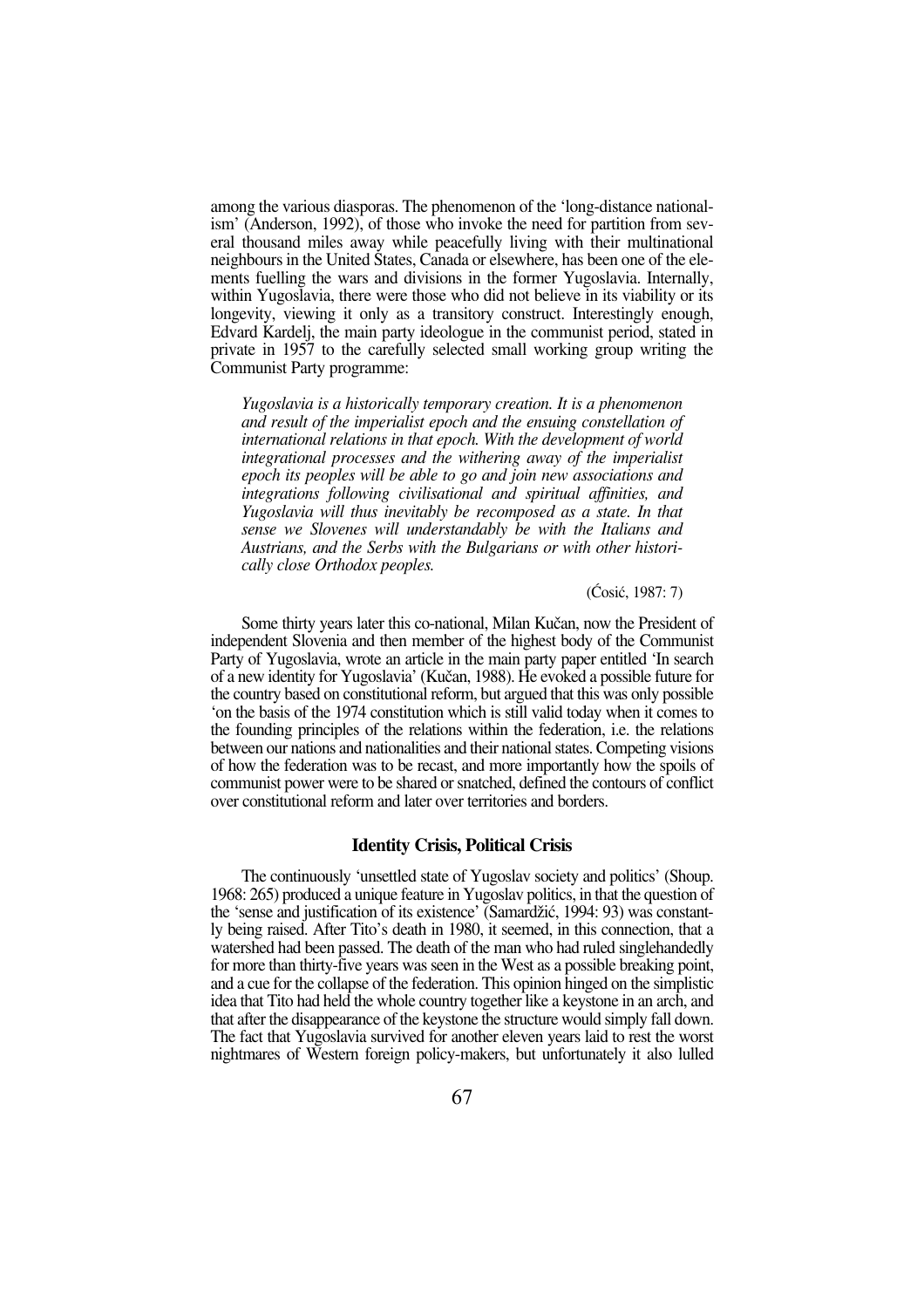them into the false belief that Yugoslavia as a problem had been solved, and that the danger had passed. This 'unpreparedness' (Pavlowitch, 1994: 203) on the part of the West, caught by surprise as the edifice began to crumble, proved to be fatal for the form and content of Western intervention - it came late and clumsily, and simply intensified the endogenous dynamic of conflict (Rupnik, 1992; Rieff, 1995; Danchev and Halverson, 1996; see also Chapter 9 in this volume).

The profound crisis into which the country was sinking had been diagnosed by many an actor and analyst. Milovan Đilas's break with the party and the consequent formulation of his critique in *The New Class* in the mid-1950s presaged what was to follow. In 1971 the critical journal *Praxix* (later banned) devoted a whole issue to a critique of the current state of society (*Praxis*, 1971). But it was only with the ever-worsening economic situation after 1980, with the debt crisis and the ensuing stagnation and decline, that it became apparent once again that a mojor overhaul of the whole political and economic system was necessary. In a closed meeting of a largely symbolic body, the Council of the Federation, in 1984, a liberally minded representative of the old party guard charged that the party leadership and hierarchy was turning a blind eye to the crisis, in fact denying its existence, turning it to personal profit, and only deepening it by seeking to preserve the status quo (Todorović, 1984).

It was clear by the mid-1980s that the chickens of the 'crisis of identity of contemporary Yugoslav society' (Golubović, 1987) had come home to roost. Many authors (Bolčić, 1983; Mirić, 1984; Golubović, 1987; Goati, 1989; and others) produced analyses of the causes of the crisis. But the 'system' (i.e. the top political elite) was unwilling to admit at first that there was anything seriously the matter. Accordingly it was unable to come to terms with the situation, and when it did finally recognise and accept that there was a crisis, it showed itself incapable of reforming itself at the federal level and breaking the permanent stalemate that had developed there. It was hardly surprising, then, that the pressure for change built up and broke through at the level of the republics.

The fact that so many occasions and opportunities for fundamental reform were missed or only very partially pursued, simply produced an accumulation of problems, systematically neglected and therefore running increasingly out of control. Because of its 'independent' stance in international politics, Yugoslavia was flooded with Western financial support. This support artificially bolstered the economic prosperity of the individual Yugoslav, but more importantly 'made it regrettably easy for (successive) Yugoslav governments to postpone decisive action' (Dyker, 1992: 281).

There had been secret offers after the conflict with Stalin and the USSR for Yugoslavia to join NATO (1953-54); there had been advances from the Council of Europe in 1967. But Tito's communist 'reflex', and his continued deference to the 'big brother' (the USSR) meant that any move by Yugoslavia into the Western sphere was simply outside the feasible area. Yugoslavia remained within the 'totalitarian logic' (Lefort, 1979)and within the communist bloc, although independent of it in many respects. Yugoslavia's advantages over other East-Central European countries - the endogenous character of its communism, its iniqueness and 'socialist-market' originality, proved, after 1989, to be simply ingredients of a violent demise, thwarting any attempt to come to terms with its complexities and communist heritage in a peaceful manner.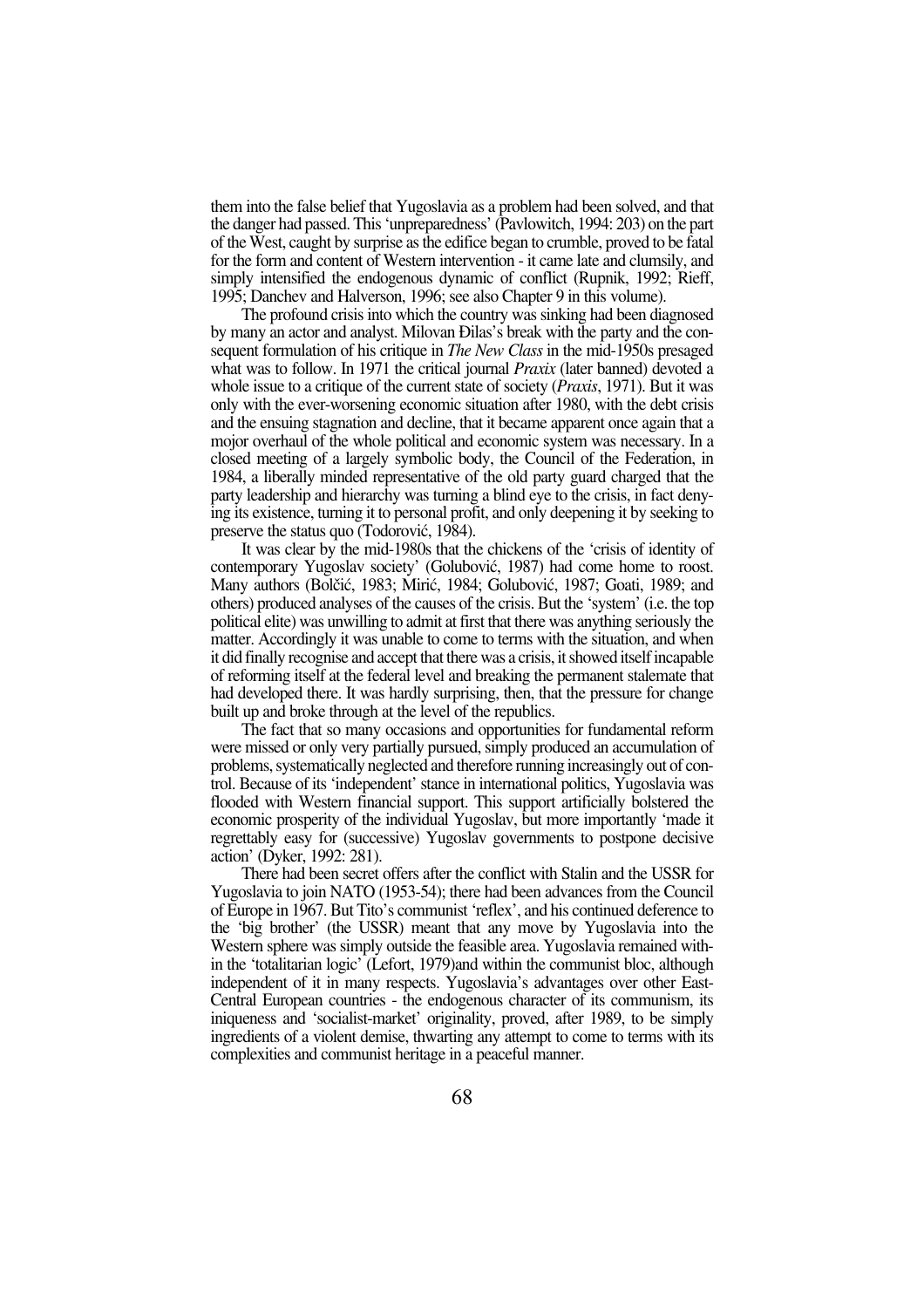The many intellectual debates in postwar Yugoslavia over its future are indicative of the trials and tribulations of Yugoslavia itself and are an important facet of the complex, and often confusing, dynamic leading to the Yugoslav breakdown. We can mention just one such debate - between the Slovene Dušan Pirijavec and the Serb Dobrica Ćosić in 1961 - as a cultural disputation over Yugoslavism, 'unitarism' of the country versus the 'fullest development of the republic of national traditions' (Shoup, 1968: 197-8). The central issue here was whether or not to seek to develop a unitary, national (Yugoslav) identity. The controversy resurfaced repeatedly through the 1970s and 1980s (Milosavljević, 1996: 1), ending finally in a meeting in Ljubljana in 1990. Thus intellectuals were meeting and communicating on these crucial issues across republican borders. But notwithstanding often successful joint cultural endeavours, they, too (with notable exceptions), were tending to be driven back behind national-republican boundaries and compelled to answer the call of the nationalist sirens.

### **Yugoslavia`s Unsuccessful `Revolt against Yalta`**

Eastern Europe's 'long revolution against Yalta' (Feher, 1991) led gradually but decisively to a successful shedding of communist ideology and the espousal of the principle of peaceful regime change. The fact that Yugoslavia had already foud a way to free itself of the Yalta dictate and 'float freely' between the two blocs during the Cold War period - benefitting greatly from Western financial support while remaining communist and even constructing a Utopian 'third way' that would be better than anything yet seen in the way of socialism - in practice simply produced over-experimentation and an overheated polity, society and economy. Most notably, 'the constant tension between center and region in Yugoslav politics... the continuing destructive potential of allowing interregional conflicts to persist long enough to acquire ethnic meaning' (Burg, 1983: 347, 349) had produced, by the end of the 1980s, a situation whereby every issue, however trivial, had 'acquired ethnic/national meaning', as increasingly strong links were forged between the communist elites, intent on preserving power, and the nationalist intelligentsias. In the word of one jounalist, spoken in 1989, one could not say in communist Yugoslavia that a given individual was politically inclined to the right or the left; the only meaningful political label was Slovene, Croat, Serb, Albanian, etc. Allowing nationalist sentiments to substitute for political arguments, allowing the refraction and reduction of all conflicts to national grievances, facilitated the formulation and appearance of a 'logic of final solutions' (Vejvoda, 1992).

As nationalist intellectuals and *nomenklatura* circles drew closer, a new consensus began to emerge that the time had come to 'finally iron out' all inherited problems, to 'resolve once and for all' the Ylugoslav tangle, to grasp the opportunity presented by the fall of the Berlin Wall and the end of communism to 'sort out' interethnic grievances. There was much talk of the impossibility of continuing to live together in one country, in a Yugoslavia which seemed increasingly to have been an 'illusion'. This kind of talk helped foster processes of ethnic homogenisation and tended to marginalise those who were not only advocating a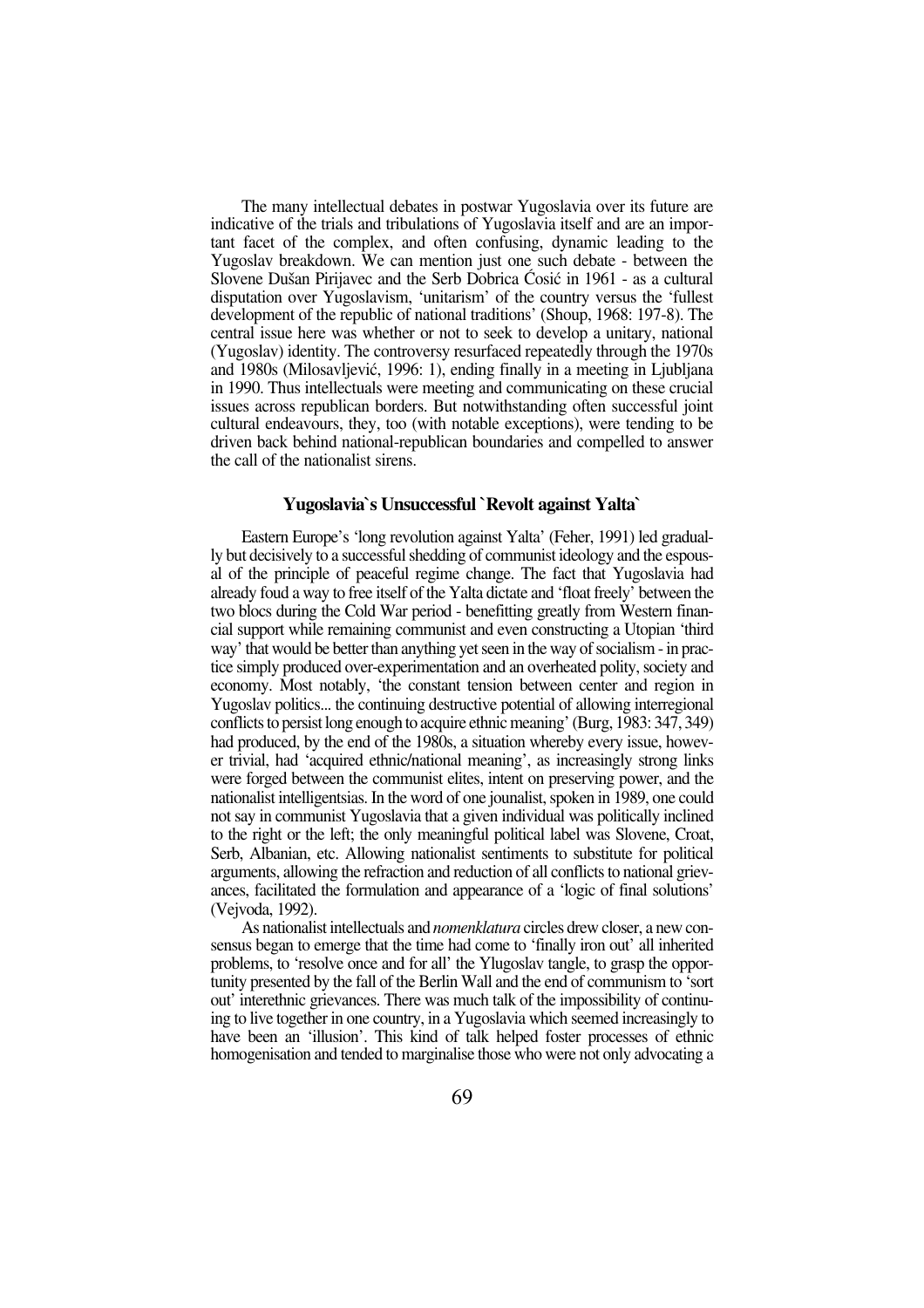possible institutional recasting of Yugoslavia in a democratic, multinational image, but were also warning against the possible escalation of ethnic conflict.<sup>2</sup>

The economic and social crisis, the rising rate of unemployment, the prevalent sense of economic hopelessness, all played into the hands of the exponents of this expansive nationalist rhetoric of the 'us' (our ethnic/national group) being 'exploited by them' (all other ethnic/national groups). *Everybody* had a grudge against Yugoslavia and against each other.

#### **The Great Fear**

This profound economic and social crisis and depression, compounded by the agenda of unsettled scores between the political leaderships of the republics, the endless high-level Communist Party meetings where the future of the country was supposedly being sorted out, but out of which nothing ever resulted, led progressively but insidiously to the appearance of a 'Great Fear' among the population of the whole country. Although emanating from a quite different historical setting, the 'Great Fear' of 1789, and the vivid analysis of that phenomoneon provided by Georges Lefebvre (1971) can help us understand the state of mind of authorities and citizens alike in the Yugoslavia of c. 1990.

What were the leaderships afraid of? They were all afraid of the new postcommunist world of pluralistic politics they were headed for. They feared each other and each others' secret goals. The leadership of Serbia under Slobodan Milošević had, in addressing the very real problem of relations within Serbia, thrown off balance the federal architecture of 1974, 'provok(ing) resistence and strengthen(ing) the aspirations for independence of the other peoples of Yugoslavia' (Perović, 1993: 63). Indeed, when Serbia, territorially the biggest unit, with the most numerous population and also the greatest number of nationals living in other republics, decided to move on the constitutional issue, it sent a veritable shockwave through the country.3 The repressive actions against the Albanians living in Kosovo were perceived, rightly or wrongly (it makes no difference in terms of the Great Fear) as the model of future behaviour of the Serbian leadership toward the other republics. And so the Great Fear spread to the population as a whole. The Albanians in Kosovo were in fear of the Serb leadership, but the Serb minority living within Kosovo had similarly been in fear of the Albanian majority with which they were sharing Kosovo. Once Croatia, the second largest republic, started to make clear moves towards putting forward its own independent agenda, fear started to spread among the Serbs living on its territory. Pronouncements by the newly elected President, Franjo Tuđman, to the effect

<sup>&</sup>lt;sup>2</sup> One notable attempt to prevent the spread of war was the 'Pre-Parliament of Yugoslavia and Round-Table of the Authorities and Opposition Parties", held in the autumm of 1991. It pub-<br>lished its findings (September 1991) under the ominous title 'How to Prevent Total War'.

 $3$  Here is a view from Slovenia of Yugoslavia as a communitarian construct, framed by Serbian policies: Yugoslavia fell apart 'because of intolerance, and even more so of Serbian incapacity to accept Yugoslavia's ethnic and cultural diversity as a reality and a benefit. In terms of the latter factor, one can say without exaggeration that from the Slovenian perspective the Serbs' equation of Yugoslavia with Serbia contributed substantially to the Slovene shift from Herder to Hegel, a move that ultimately led to the emergence of an independent Slovenian state. Serbia had tried since 1918 to turn Yugoslavia into an association of individuals, although it was in reality a community of collective personalities' (Vodopivec, 1994: 44).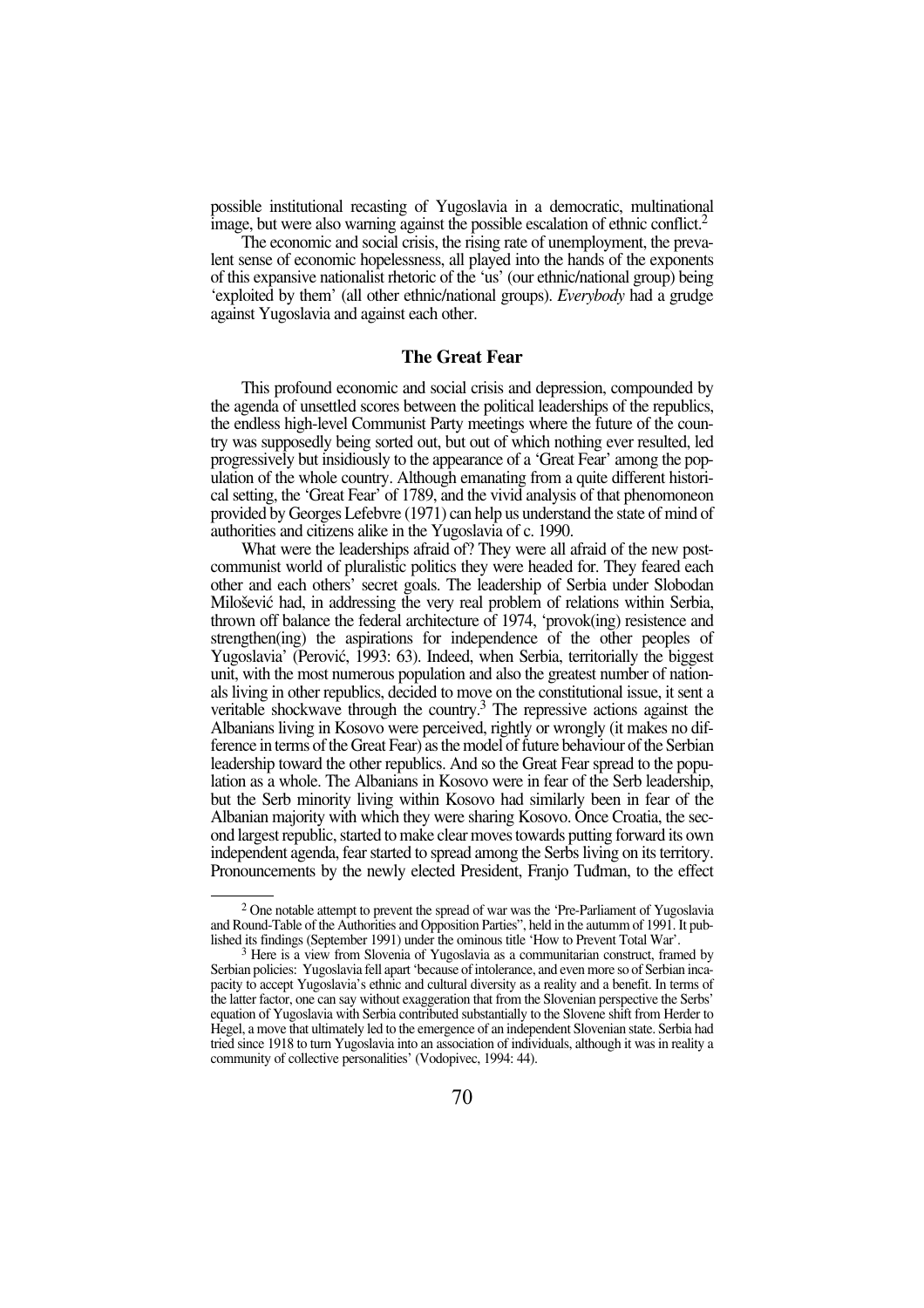that he was happy that his wife was neither a Serb nor a Jew (Rieff, 1995:65) did nothing to dispel this fear.

This cascade of fear, uncertainty, and utter insecurity spread into Bosnia, where three of the six constitutionally (1974 constitution) defined 'constituent nations' of Yugoslavia were sharing one republic in a communist 'consociationalism' (Liphart, 1977) of sorts, with no group having a majority. The fear in Bosnia and Hercegovina was heightened when it was reported that the meeting between Presidents Tuđman and Milošević on 17 March 1991 in Karađodrđevo had focused on plans for for the partition of Bosnisa (Glenny, 1993: 149; Silber and Litle, 1995: 143-4). Against this backround, relations betwen the three communities of Bosnia and Hercegovina, always delicately poised (see Chapter g), became increasingly precarious and vulnerable to the destabilising effect of rumour and hearsay.

The fear thus born way accompanied by and exacerbated by the revival of the bad memories of the period of the World War. And 'where the images of the past and the affections which attach to these (and around which action is organised)... are pulted apart, where human beings have forgotten or no longer agree on ..."the first and last things", there is "opened up a great vacuum in the public mind, yawning to be filled", and men rush in only to exhaust themselves' (Smith, 1985:4). This vacuum is filled with a multiplicity of narratives: historical, real or invented, constructed or imagined, based on experience or heard from ancestors, practical political, instrumental and manipulative, all joining one main current, feedibng apprehensions and purveying black and white interpretarions in which the majority of the positive sides of the past are pushed aside and obliterated.

One could make a hypothetical journey through all of the former Yugoslavia and its republics, spelling out the politicalm,social, economic and existential fear that was slowly building up under the pressure of the acceleration of the dynamics of the crisis. In such a situation and there is no outlook for the future, the identity haven of ethnos/nation seems an ideal harbour for those stricken by stifling fear and discontent. 'Nationalism was the most important such collectivity, promising a happy and healthy world protected against the ruoh of time' (Mosse, 1987:1).

Individuals feared the exit from communism and the protective cocoon it offered. They struggled to come to terms with the risks involved in that exit. They were led by the loss of certainty into a pattern of homogenisation which gave no scope what-soever for alternative action. The role of the media in the build-up of the Great Fear was at all times crucial. There had been a gradual 'republicanisation of the press' (Ramet, 1992:61), a raising-up of media walls inside which each nomeklatura could elosely control the messages it was sending out to its constituency. The content of these messages became increasingly hostile to the 'others' as the war approached.

### **The Consequences and Costs of War the 'High Price of Peace'**

The consequences of war, more specifically of 'new wars' (Kaldor and Vashee, 1996), are seldom what those who engage in them anticipate at the outset. Rarely do wars lead to improvement and even where the public or hiden aims of war are attained, it is generally through the unmeasurable suffering of civilian populations.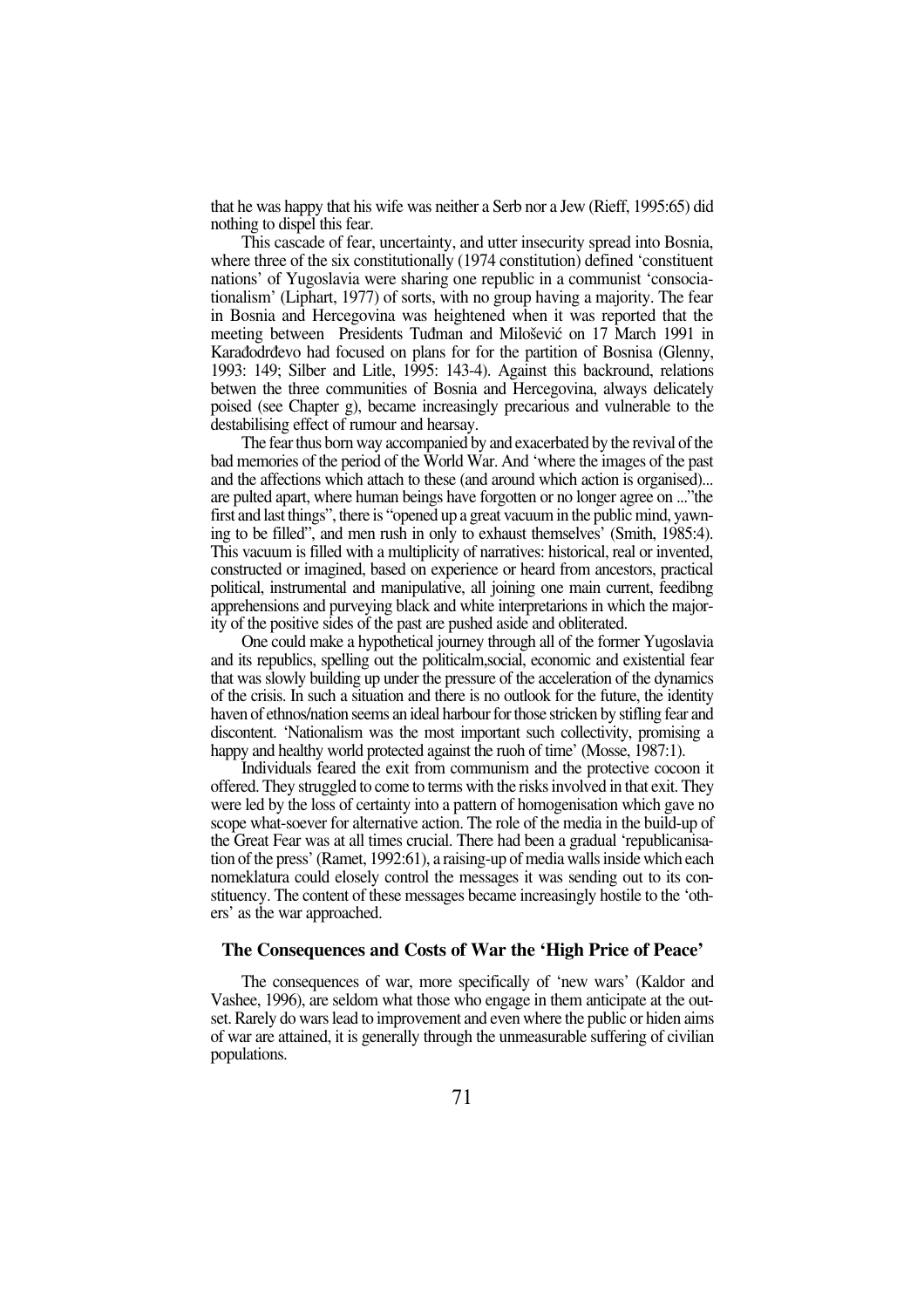The Yugoslav wars have been by overlapping ethnic/national groups over conflicting claims to territory, against a background of confusion as to who has the right to self-determination - the former Yugoslav republics or the nations of the former Yugoslavia. The outcome has in the event brought independence and sovereingty to the former republics without changes of border, a higher degree of ethnic homogeneity in certain republic (Croatia and Bosnia) and a difficult multiethnicity in others (Serbia/Montenegro/FR Yugoslavia and Macedonia). The Yugoslavia that in 1991 had a population of around 24m has been broken down in to five smaller states: Slovenia (2m population); Croatia (4,4m); Bosnia and Hercegovina (composed, for the moment, of two entities: the Bosnisan(Muslim)- Croat Federation and the Serbian Republic) (4m), the Federal Republic of Yugoslavia (Serbia and Montenegro) (10,5m) and Macedonia (2m).

There have been enormous losses to set against the gains. All the new states, with the exception of Slovenia, have been severely set back in economic and social terms. The war has perverted the course of economic restructuring and transition to the market economy. It has indeed led to a widespread criminalisation of the economies at the focal point of the war. War profiters, in league with corrupt politicians, have made immense fortunes, while the lot of the majority of the population has been that of loss and despair. Much of the population of the new states now lives below the poverty line and people are forced into the grey economy to survive. The wages from official jobs simply cannot provide even for bare essentials. Brain drain has been the personal solution for many highly qualified individuals, but this does not bode well for rapid recovery in the economies concerned, because much needed expertise will simply not be there. Those who have stayed behind will continue to be hampered for years to come by the deficiencies of a run-down, vandalised transport and energy infrastructure.

The most serious damage, however, has been psychhological. Individuals have been, in various ways, some more, some less severely, knocked out of their everyday private and profesional routines. When asked by a journalis what was the greatest problem for his business in postwar conditions, a small private entrepreneur in Lebanon answered rhat it was the fact this workers had simply lost the habit of working eight hours a day at a machine.

There has also been a political cost. While the formerly hardline communist eastern neighbours of the former Yugoslavia have already embarked on the road to accession to the European Union, with six years of consolidation of democratic institutions behind them and a successful record of alternation in power, in the warstruck states that have emerged out of former Yugoslavia the political dynamic has been wholly distorted. Those who were and remain in power have managed to throw off balance and marginalise their oppositions. The latter will only now, in postwar consolidations, be able to begin to recover.

The fact that the Yugoslav wars coincided with move towards democracy, that democratisation seemed to have opened them up to war-prone behaviour (Mansfield and Snyder, 1995), will also have relevance to future political developements (Puhovski, 1989: 218-19). Majoritarian democracy has proved fatal in the case of Bosnia and Hercegovina. This former Yugoslav republic, which had functioned politicaly in terms of a three-way power-sharing relationship, should not have been forced by the EU Robert Badinter Commission into majoritarian democratc decision-making (29 February - 1 March 1992). It would have been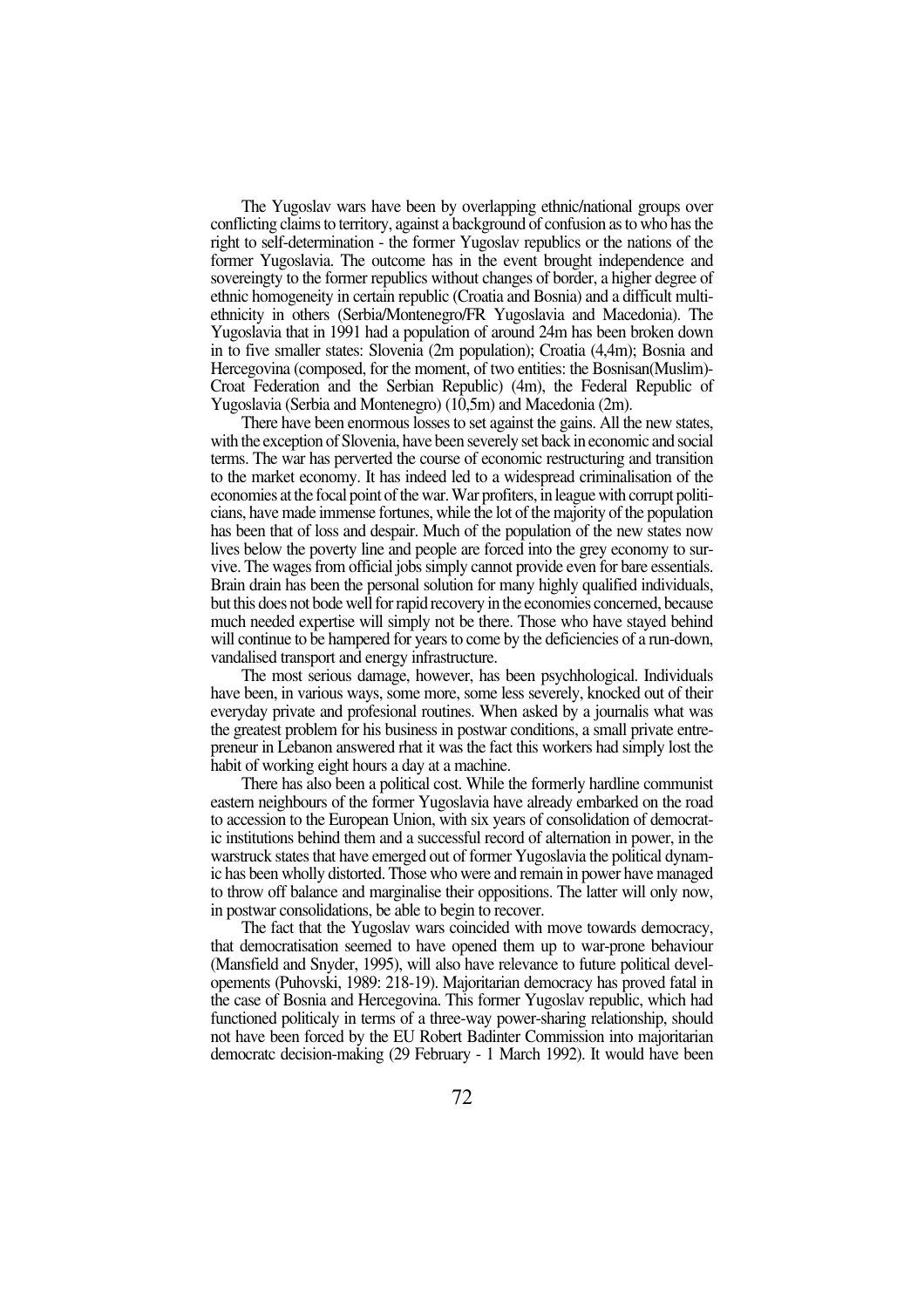much better to develop a consociational democratic model (McRae, 1974; Lijphart, 1977). As in the case of other similar, if not identical conflicts, as in Northerrn Ireland, Israel-Palestine and South Africa, inventiveness and imagination are an indispensable element in the quest for a satisfactory solution for all parties involved. The 'high price of peace' (Crickm 1990: 269) becomes evident with the realisation that there can be no ultimate victory for any one of the parties, that the 'other' (as co-national or as neighbour) will always be there, and that therefore accommodation is unavoidably necessary.

As 'the elusive search for peace' continues, the new states are increasingly in a situation where they can articulate their interests, and thus find common ground with neighbouring new states in the pursuit of stability and prosperity. And although 'national states are not the ... possible form of human government, nor necessarily the best' (Crick, 1990: 275), new institutional solutions will have to be sought within the framework of the newly formed national states on the terrirories of the former Yugoslavia. It is clear to even the most nostalgiec of former Yugoslavija that Yugoslaviy will not be reconstituted in its previous form, as a common state, in any forseeable future. The Yugoslav idea may have only gone into hibernation. But its reawakening is so distant a possibility that it is frankly not even worth contemplating. The stark fact is that five new states, some of them in a precarious condition will have to fend for sthensekces in a globalised world.

#### **Of the Role of Individuals and states**

We can legitimately ask qusetions as to the role of individuals in the breakdown, of elements that go beyound societal and political structures, institutions, 'habits of the heart', customs, norms. The positive or negative contribution of individual actors to the whole dynamic cannot and should not be discounted. The preponderance of politics from above, not only under communism but also under preceding regimes, has given immense power to the power-holders in the region. It has been noted for the nineteenth and early twentieth century period of East-Central European history that 'in each of the countries... certain individuals emerged who had an enormous impact on the outcomes' (Stokes, 1989: 243). In such a context it is possible to imagine different outcomes with different key political actors in the leading roles. Further, what was true of the nineteenth century, namely that 'in the Balkans... (the) introduction of a state on a European model occurred in a social situation that was almost completely unprepared for it' (Stokes, 1989: 245) is equally true of the introduction of democratic institutions, rules and procedures at the present time. The state continues to be used the main political protagonists in most of the former republics as a tool of monopoly, rather than of rational governance. 'It is not surprising, therefore, that they constantly interfere in the day to day operation of politics, (seeking) to create personal regimes' (Stokes, 1989: 244).

The individuals that were elected as heads of the republics at the time of break-up are all still in power, in their presidential roles, six years and several years later. It can be said that Slovenia and Macedonia, the northemmost and southermmost republics, have had the benefit of the more moderate politicians. I rrespective of how we judge the role of Milan Kučan in the lead-up to the unilateral declaration of Slovenian independence and the ensuing ignition (via Slovenia) of the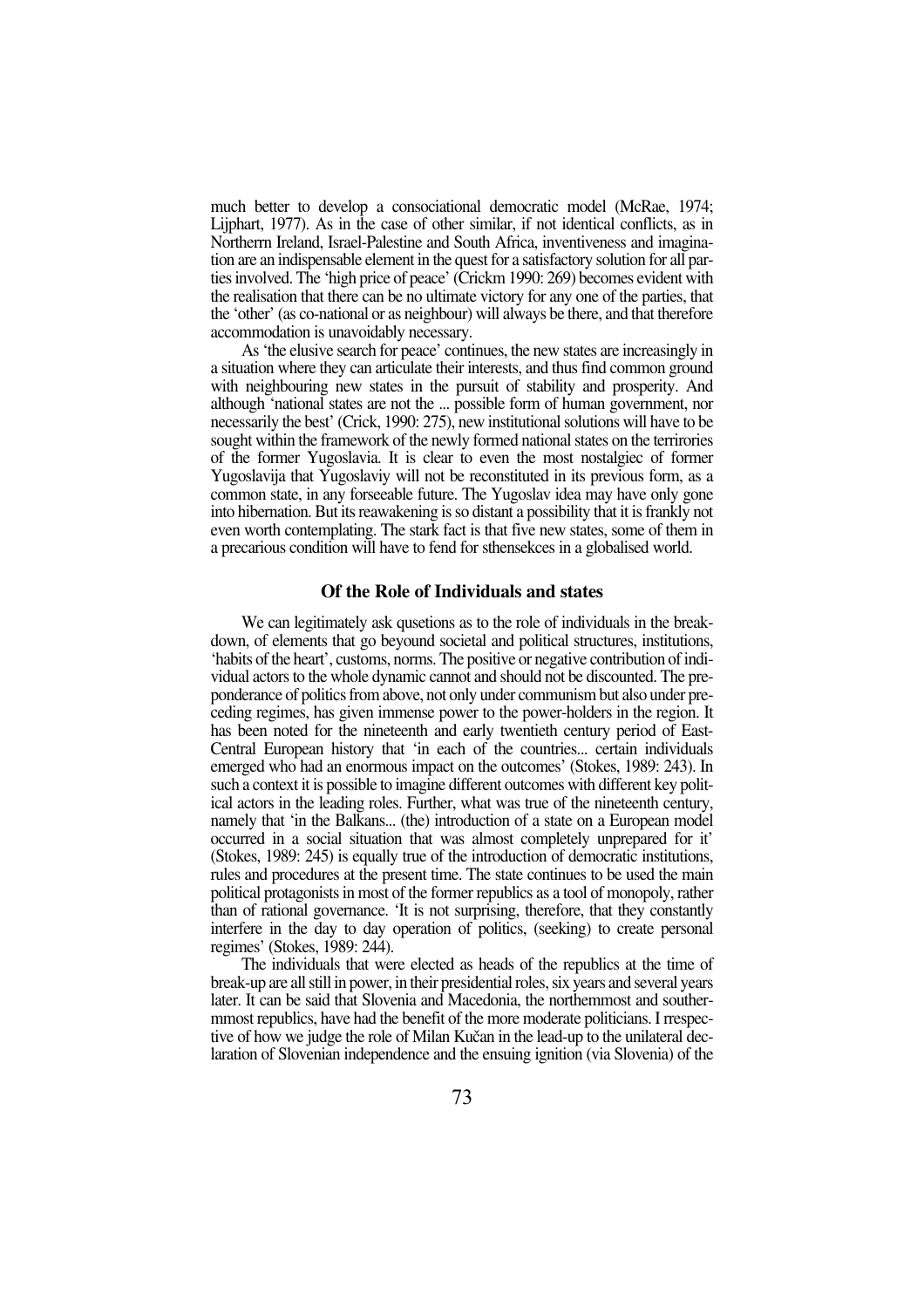Yugoslav wars, Slovenia is one of the success stories of East-Central Europe in transition/while Macedonia, under Kiro Gligorov... str. 257) while Macedonia, under Kiro Gligorov, is the only former Yugoslav republic to have made an exit from the federation (and secured the retreat of the JNA from its territory) without a shot fired or a citizen of Macedonia killed. And Gligorov is now seeking to play a difficult at inernal political balancing internal between the competing political parties on the one hand, and between Macedonians and the large indigenous Albanian population on the other, rather than to estabilish any kind of personality cult of his own. Presidents Franjo Tuđman, Slobodan Milošević and Alija Izetbegović, by contrast, have been heavy-handed in the conduct of internal politics, using all the means at their disposal to maintain their positions, and largely sidelining legislative and other executive bodies by concentrating all power in their own hands. They have largely worked with very narrow inner circles of advisers, in the context of which key decisions have been made without consultation with their legislatures.4

The relevance of all this to the question of whether there could have been a peaceful parting of the ways for the Yugoslav republics and the Yugoslav peoples is brought out by an episeode - one among many such, in varying instances and curcumstances - illustrating the way in which the chemistry of the political dynamics of post-Yugoslavia has worked and the intended or unintended consequences it has brought. The episode in question is the agreement manque between Slobodan Milošević and Alija Izetbegović in 1991. Adil Zulfikarpašić, a liberal of the Bosnian (Muslim) diaspora, brokered the deal and awaited the final go-ahead from Izetbegović. But the Bosnian president backed out at the last moment (Đilas and Gaće, 1995: 203-26). Zulfikarpašić offers valuable insights into the background to this vitally important series important series of developments and seeks to explain the breakdom of post-Yugoslav pattern of interaction between individuals and political grouping. 'However catastrophic it may seem, it was rejected out of consideration of petty party and personal interests' (Đilas and Gaće, 1995: 221). Izetbegović may have been unwilling for Zulfikarpašić to take all the credit for an agreement (although the latter disclaimed in advance any desire to make political capital out of the matter). Milovan Đilas, in his book-lenght debate with Zulfikarpašić, is inclined to lay most of the blame at the door of the Serbs, and secondarily at that of the Croats (Đilas and Gaće, 1995: 223). But Đilas and Zulfikarpašić are agreed that the three 'nationalist, totalitarian parties' in Bosnia 'paved the way for the conflict; they live by it and draw their strength fron it' (Đilas and Gaće, 1995: 223 and 226).

#### **Pax Daytoniana - Ceasefire or Peace?**

Four-and-a-half years after the eruption of the first armed conflicts in 1991 the war(s) in former Yugoslavia have come to an end, or at least to a durable truce. After violence, ddestruction and looting, with 200.000 dead and 2,7m displaced persons, the war stopped , not because one side had won, but through a peace which had been brokered/negotiated/imposed from outside. The warring parties

<sup>4</sup> The character, features and method of Miloševic's rute is well-documented in a recent booke by one of his acolytes, who, after the publication of the book, lost his high-ranking position in the ruling party in Serbia (Jović, 199... see also Đilas, 1993).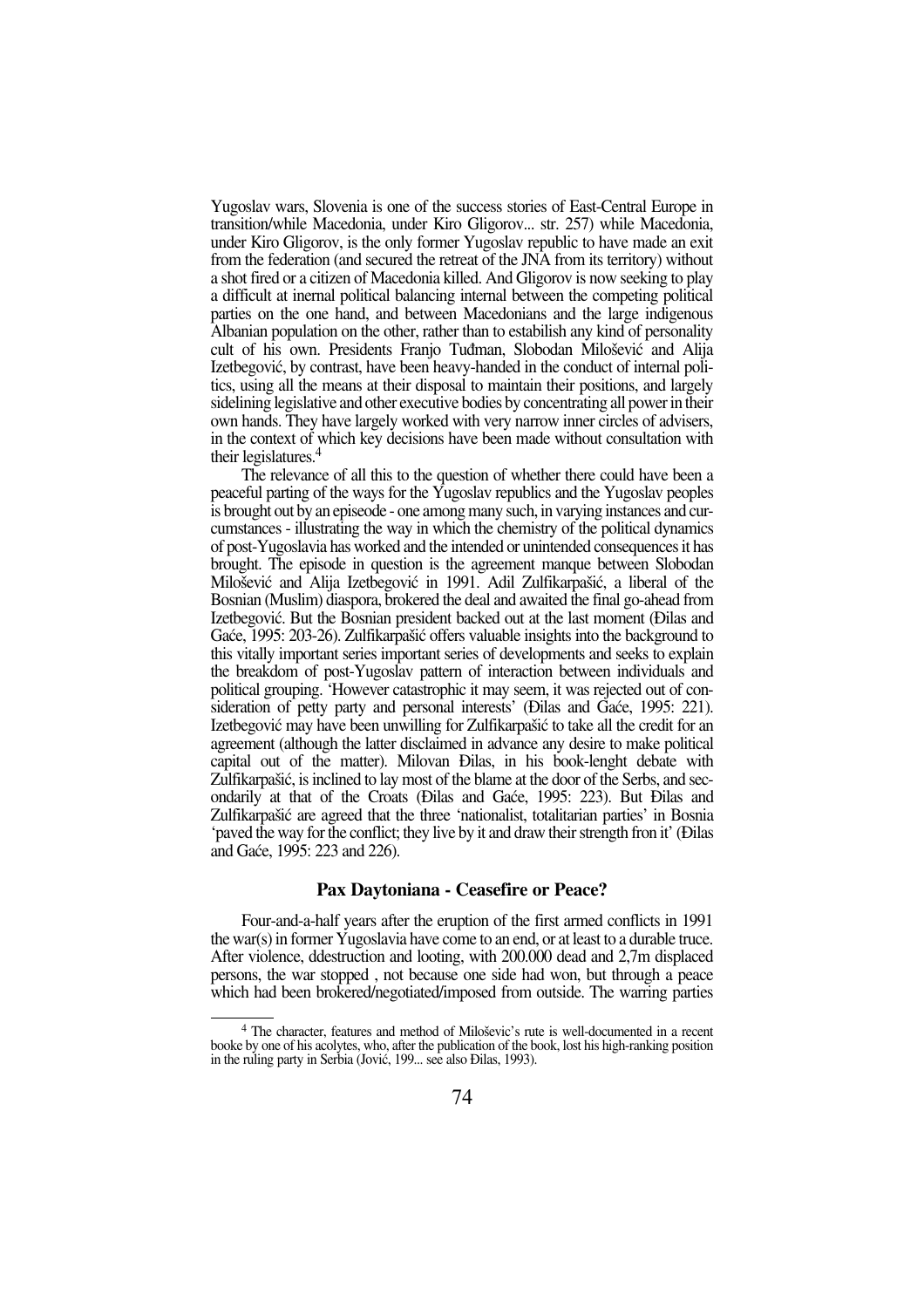were unable to sort it out themselves. In the end, they had to seek intermediares to lead them out of the chaos they had, with varying degrees of responsibility, plunged themselves into. This plea for intervention was, in fact, very much in line with the nineteenth and twentieth century history of these territories. They have always been fenced around in one way or another by the great powers, never left to themselves, always dependent on the broader constelation of the state system prevailing at ther given point in time.

It is easy to be cynical and pessimstic about the Dayton peace agreement (initialled od 21 November 1995 and signed in Paris on 14 Decembar 1995). And, perhaps, we should be: a peace achieved through +proximity talks' involving three intra-Bosnian actors, two key actors on Bosnia's outer perimeter (Croatia, Serbia) and five of the major world powers (the US, Russia, the United Kindom, France and Germany), with three multilateral organisations (NATO, EU, OSCE) also in attendance: an internally contradictory constitution written for one country/state composed of two independent entities, although de facto made up of three entities, written by US State Departmenr legal experts, a document which embodies probably the most generous human rights provisions known to date in any constitution, but gives no indication as to how the military is to be controlled, to be upheld for one year by a 60.000-strong multinational military force under NATO command, after which a plethora of appointed civilian foreign experts are to oversee the proper functioning of the new institutional framework - need we do more than qoute the local proverb that says: Too many midwives make a feeble child?

The ceasefire is precarious, the outcome of the talks reprehensible, unjust and unrealistic to many of the people affected.

But cynicism leads up a blind alley. There was no velvet divorce, no peaceful parting of the ways between the former Yugoslav republics, and it is no use expecting a good outcome after a violent separation. There can only be more or less bad solutions, and the longevity of any given solution will depend on the sincerity and will of the signing parties (internal and external) to implement them. The Dayton agreement is what exists and the players involved have to work with it. It is, like all similar agreements, a compromise to which all parties have adhered in an attempt to save what they can of what they have left - a power game in which all those who were in the leading roles at the beginning of the war are still in power now. Those in whose name this war has been fought - the countless civilians - are the losers and victims, in the worst case, that of Bosnia, virtually wholly dependent on aid, without work, plunged back into darkness, having attained a relatively prosperous standard of living before the war in the 'old' country.

The Dayton agreement has stopped the killing. This is its greatest achievement, critically important in the short term. The construction of peace, through an infinity of small steps at the everyday as well as at the macropolitical level, will be a long, painstaking, precarious process, strewn with as many pitfalls as the countryside is with landamines. The violent interruption in the Northem Ireland peace process occasioned by the IRA'a bomb in central London on 8 February 1996 exemplifies rhe kind of obstacles that stand in the path of any search for the stable settlement of large-scale community strife. We must expect similar interruptions to the peace process in the former Yugoslavia.

The physical reconstruction of Bosnia will require an enormous effort. International commitments have already been made, although not all the money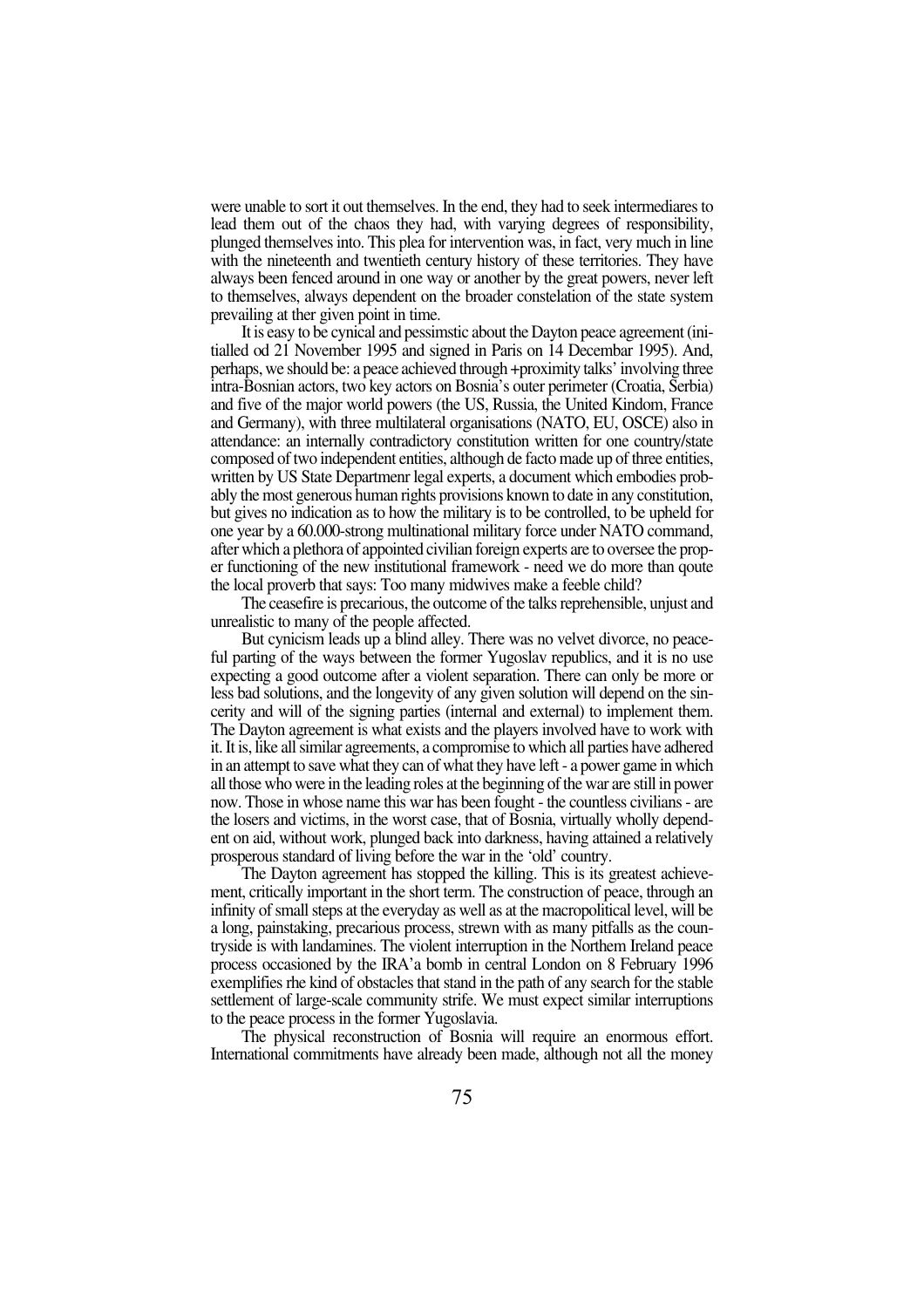from the main contriputors is yet forthcoming. Even more important, it will take repeated concrete and successful examples of freedom of movements, of returned refugees, of freedom of speech and assembly, of chances for work and employment, of media openness, of war criminals brought to trial, of the de-enthnification of politics, before the still pervasive fear, insecurity and uncertainty among individuals passes. Trust and confidence in people and institutions have to be rebult just like the infrastructure and the economy - only this is a much more intricate and complex process.

The top-down nature of politics in post-communist territories means that the rhetoric and signals from the perspective leaderships to each other, and to their populations, will have a profound influence on the overall political atmosphere, and therefore on the prospects for change. The leverage that the United States and other foreign countries have over the internal actors (who have accepted that leverage) is a key tool in the furthering of the search for a lasting peace. The conditionalization of economic and financial aid on compliance with the spirit and letter of the Dayton agreement is a key factor in the quest for a permanent solution.

But the agreeemnt is only a stepping stone. Whatever happens further down the road, peace, trust, confidence, normality requie that those definitely committed to abandoning violence prevail over those who secretly still cherisn it and want to bring it back. A tired, war-weary, disillusioned population must be allowed to recover its energies and recover its capacity to voice its needs and interests. The first condition of all this is guarantees for human rights strong enough to start to rebuild the feeeling of security.

The recovery and rediscovery of the political in a postwar situation, the process of re-estabishing the social fabric and social bonds, of forging plurality and legality, are as important as jobs and social security, once the bare essentials have been satisfield. This is as true of Croatia and the Federal Republic of Yugoslavija (Serbia/Montenegro) as it is of Bosnia. Quite simply, without a return to a normal political dynamic, without the fostering and strengthening of democratic practices in all these countries, there will be no stability in the region and no 'creeping normalisation' such as can lead the new states from ceasefire to peace. The dangers loom large; a return to violent conflict is still possible. All the more reason to ebnforce the Dayton agreement rigoronsly on those who have agreed to act on behalf of the population concerned and the international community.

In 1946 Istvan Bibo wrote:

*the peoples of Central and Eastern Europe must be prevented from constatly upsetting the tranquility of Europe, with their territorial disputes... This means that in every area where some kind of consensus is yet feasible - not a mere political agreement, but a clarification of principles we should implement this with all our force within the framework of the present (1945) peace construct, because unsettled territorial issues represent a grave threat.*

(Bibo, 1991:80)

Fifty years later, we must simply register the fact that Bibo's warning was not heeded. The creation of new nation-states has provoked havoc for more than four years in one former country of South-East Europe. The pattern produced by the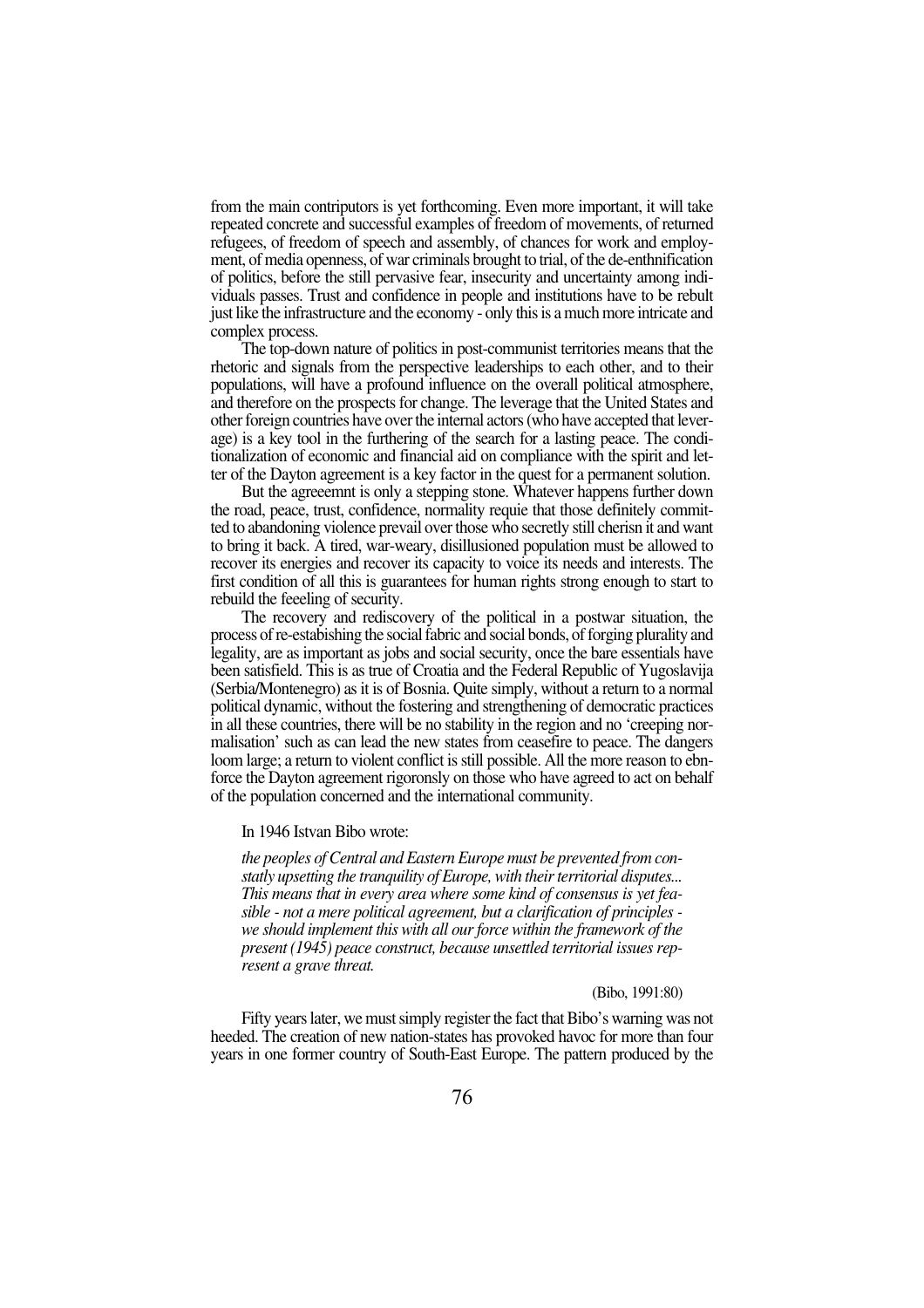exit from totalitarianism coupled with the emergence of democratic institutions has again demonstrated the truth od Tocqueville's adage that societes are most vulnerable and prone to collapse when they embark on a change of regime. That syndrome has led, in the area of the former Yugoslavia, to a return to conceptions of organic society and ethnic homogeneity. The consequent haemorrhaging of pluralism has made it that much more important that the disinct, multiple identities of the individual (all of which are trending to be submerged by the ethinc element) be brought forcefully to the fore. In the end, the 'struggles for recognition' (Habermas, 1994) will have to reconcile all these various identities.

That collective identities exits in this region of Europe is a given. But something must be done to blunt their edge and lessen their grip on the citizenry, through the rooting and guaranteeng of individual rights. The problem is that communism, and before that traditional, patriarchal societies, stifled the developement of any counter-balancing individualism based on an awareness on the part of individuals of their right to have rights, as the 'basic principle of all political modernity' (Arato and Bendahbib, 1994:31). Any awakening to rights and to solutions that do not necessitate a nation state ('Why should we be a minority in your state when you can be a minority in ours?" Gligorov, 1994:87) will demand vision, much institutional imagination, and the will of (emerging) democratically minded leaders and active citizens to begin the ascent from 'selfimposed immaturity' (Kant, 1991:54). Is the fact that this time, and for the first time, the war came from within the former Yugoslavia, a guarantee of calmer historical waters in the future?

*The first public obligation is to avoid the extremes of suffering... The best that can be done as a general rule is to maintain a precarious equilibruim that will perevent the occurrence of desperate situations, of intolerable choices - that is the first requirement for a decent society to which we can always aspire in the light of the limited range of our knowledge and even of our imperfect understanding of individuals and societies. A certain humility in these matters is very necessery.* 

(Berlin, 1990: 17-18)

## **References**

- Anderson, B. (1992) The new world discorder, *New Left Review*, no. 193, May-June, pp. 3-13.
- Arato, A. and Benhabib, S. (1994) The Yugoslav tragedy, *Praxis International*, vol. 13, no. 4, January, pp. 325-38.
- Berlin, I. (1990) The Pursuit of the ideal. In *The Crooked Timber of Humanity* (London: John Murray).
- Bibo, I. (1991) The distress of East European small state. In I. Bibo, *Democracy, Revolution, Self-Determination*, Selected Writings. edited by Karoly Nagy (Highland Lakes: Atlantic Research and Publications).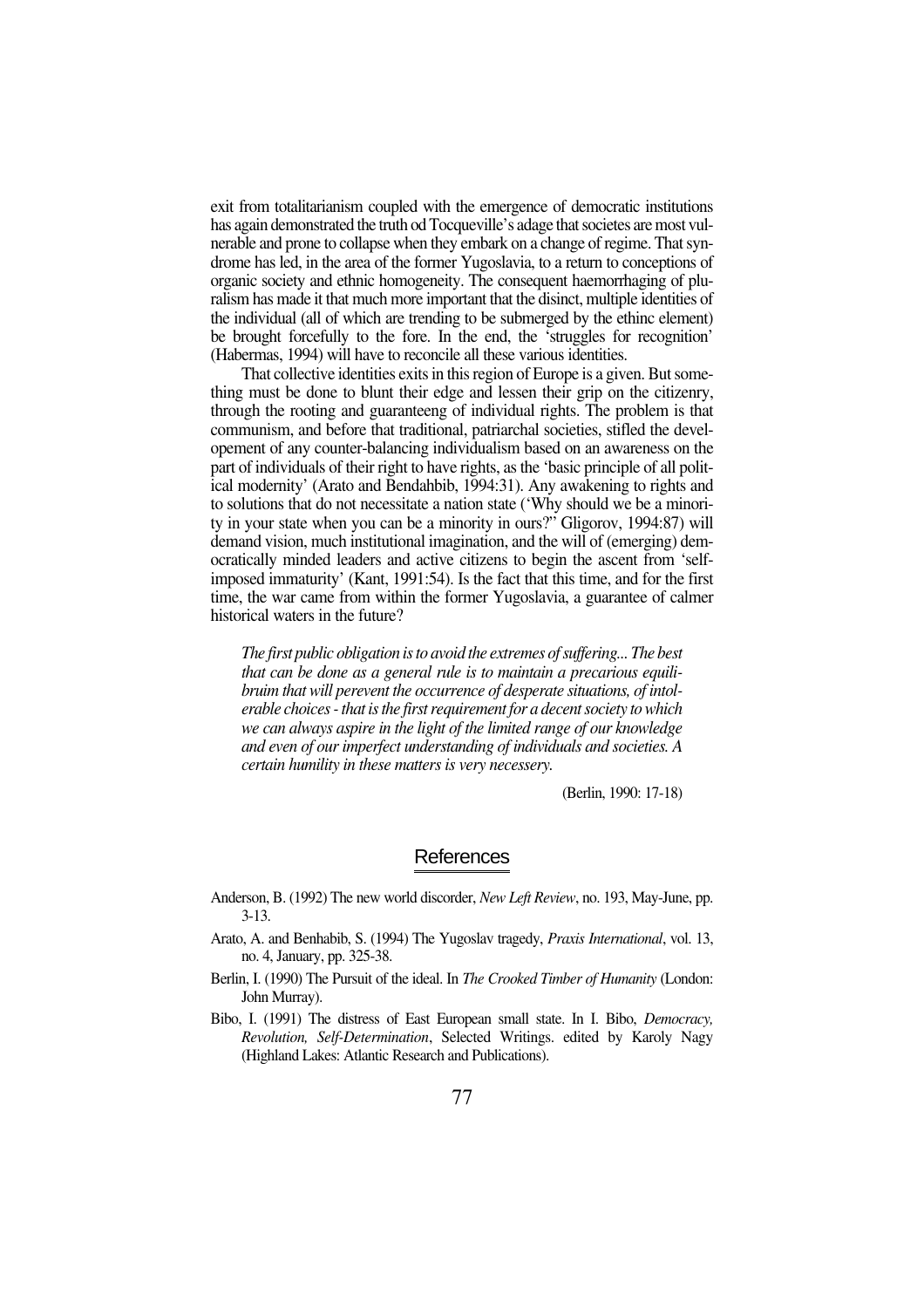- Biserko, S. (ed.) (1993) *Yugoslavia: Collapse*, War, Crimes (Belgrade; Centre for Anti-War Action & Belgrade Circle).
- Bilčić, S, (1983) *Razvoj u Kriza Jugoslovenskog Društva u Sociološkoj Perspektivi (The Developement and Crisis od Yugoslav Society in Sociological Perspective)* (Beograd SIC).
- Bougarel, X. (1996) *Bosnie: Anatomie d'un Conflit* (Paris: La Decouverte).
- Brown, C. (ed.) (1994) *Political Restructuring in Europe: Ethical Perspectives* (London: Routledge).
- Burg, Steven L. (1983) *Confilct and Cohesion in Socialist Yugoslavia: Political Decisionmaking since* 1966 (Princeton NJ: Princeton University Press).
- Burke, A. and MacDonalc, G. (1994) The former Yugoslav conflict (1991 -). In M. Cranna (ed.) *The Time Cost of Conflict* (London: Earthscan Publications).
- Chirot, D. (1989) (ed.) *The Origins of the Backwardness in Eastern Europe* (Berkley, Los Angeles, Oxford: University of California Press).
- Čolović, I. and Mimica, A. (eds) (1992) *Druga Srbija (The Second Serbia)* (Belgrade. Plato, Beogradski krug, Borba).
- Ćosić, D. (1987). Uslovi demokratske budućnosti, *Književne novine*, 15. December, pp. 7-8.
- Cranna, M. (ed.) (1994) *The True Cost of Conflict* (London: Earthscan Publications).
- Crick, B. (1990) The high price of peace. In H. Giliomme and L. Gagiano (eds) *The Elusive Search for Peace: South Africa, Israel and Nothern Irealnd* (Cape Town: Oxford University Press with IDASA), pp. 2611-75.
- Danchev, A. and Halverson, T. (eds.) (1996) *International Perspectives on the Yugoslav Conflict* (London: Macmillan).
- Đilas, A. (1993) A profile od Slobodan Milošević, *Foreign Affairs,* vol. 72, Summer, pp. 81-96.
- Đilas, M. and Gaće, N. (1995) *Bošnjak Adil Zulfikarpašić* (Zurich: Bošnjački Institut).
- Đinđić, Z. (1988) *Jugoslavija kao Nedovršena Država (Yugoslavia as an Incomplete State)* (Novi Sad, Književna Zajednica).
- Dyker, D. (1990) *Yugoslavija. Socialism, Developement and Debt* (London: Routledge).
- Dyker, D. (1992) Yugoslavia a peripheral tragedy, *Journal of Interdisciplinary Economies,* vol. 4, pp. 281-93.
- Elias, N. (1982) *The Civilising Process* (vol. 1 *The History of Manners; vo. 2 State Formation and Civilisation*) (Oxford: Basil Blackwell).
- Feher, F. (1991) Eastern Europe's long revolution against Yalta. In F. Feher and A. Arato, *Crisis and Reform in Eastern Europe* (New Brunswick, New Jersey: Transaction Publishers), pp. 481-512.
- Faher, F. and Arato, A. (1991) *Crisis and Reform in Eastern Europe* (New Brunswick, New Jersey: Transaction Publishers).
- Glenny, M. (1993) *The Fall of Yugoslavia* (Harmondsworth; Penguin Books).
- Gligovor, V. (1994) *Why do Countries Break Up? The Case of Yugoslavija* (Uppsala: Acta University).
- Goati, Vladimir (1989) *Politička Anatomija Jugoslovenskog Društva* (Zagreb, Naprijed).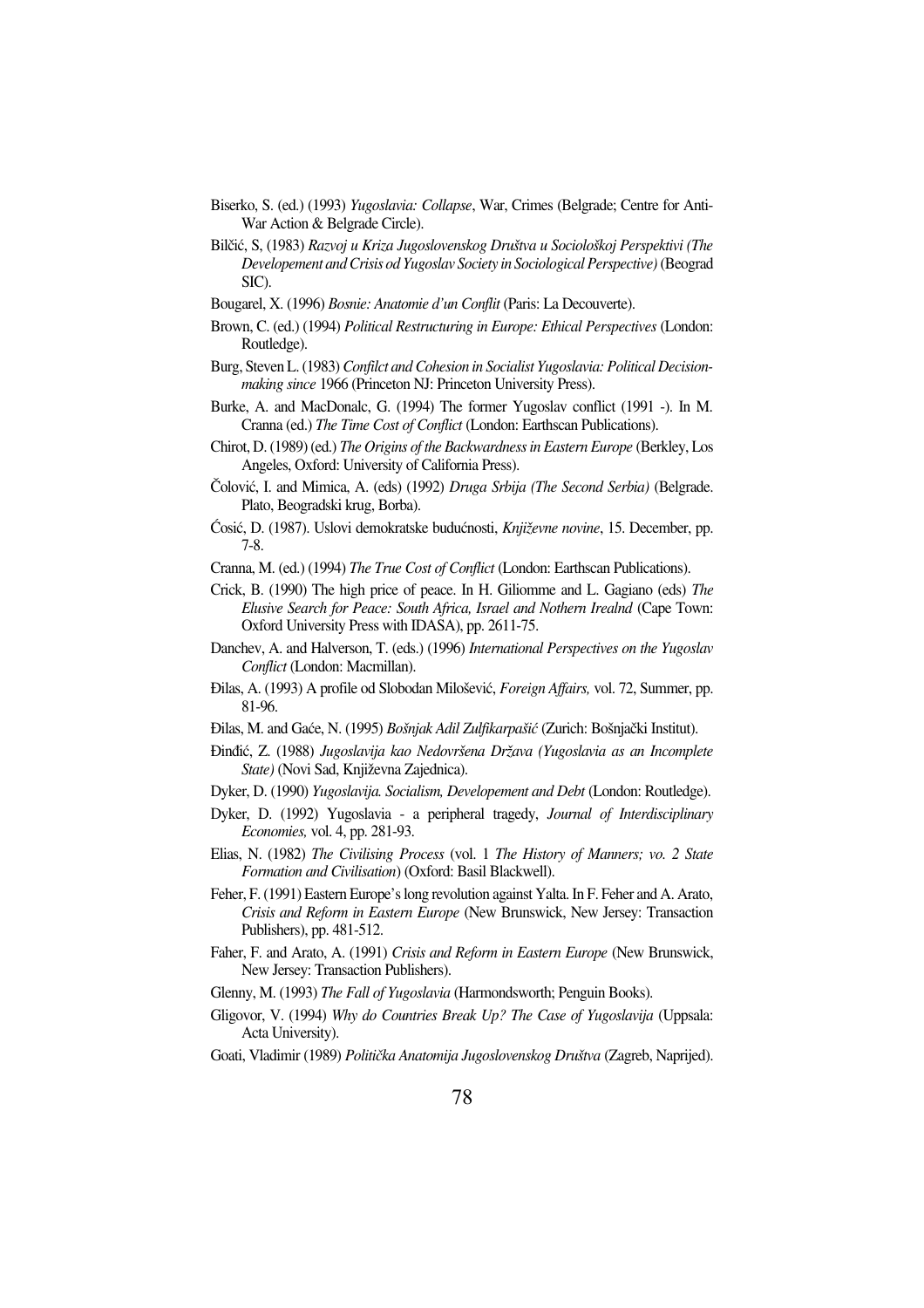- Golubović, Z. (1987) *Kriza Identiteta Savremenog Jugoslovenskog Društva (The Crisis of Identity in Contemporary Yugoslav Society)* (Beograd, Filip Višnjić).
- Habermas, J. (1994) Struggles for recognition in a democratic constitutional state. In C. Taylor and A. Gutman (eds) *Multiculturalism: Examining the Politics of Recognition* (Princeton, New Jersey: Princeton University Press).
- Hayden, R.M. (1995) The Bosnian 'constitution' as a formula for partition, *East European Constitutional Review*, vol. 4, no. 4, autumn, pp. 59-68.
- Janjić, D. (1994) *Conflict or Dialogue: Serbian-Albanian Relations and Integration in the Balkans* (Subotica: Open University, European Civic Centre for Conflict Resolution).
- Jović, B. (1975) *Poslednji dani SFRJ* (Belgrade: Politika).
- Kaldor, M. and Vashee, B. (1996) *New Wars Part I of the Changing Global Military Paradigm* (London: United Nations University, Cassel Academic).
- Kanrt, I. (1991). *Political Writings* (Cambridge; Cambridge University Press).
- Kučan, M. (1988) Traganje za novim identitetom Jugoslavije (In search of a new identity for Yugoslavia) *Komunist,* 116. Decembar, p. 2.
- Lefebvre, G. (19711) *The Great Fear of 1789, Rural Panic in Revolutionary France* (London: New Left Books).
- Lefort, C. (1979) *Elements d'une Critique de la Bureaucratie* (Paris: Gallimard).
- Lerotić, Z. (1987) *Jugoslovenska Politička Klasa i Federalizam (The Yugoslav Political Class and Federalism)* (Zagreb, Globus).
- Lijphart, A. (1977) *Democracy in Plural Societies; A Comparative Exploration* (New Haven CT: Yale University Press).
- McRae, K.D. (1974) *Consociational Democracy: Political Accommodation in Segmented Societies* (Toronto: McClelland). Mansfield, E. and Snyder, J.) 1995) Democratization and war, Foreign Affairs, vol. 74. no. 3, May-June, pp. 79-97.
- Milanović, B. (1992) *Protiv Faizma* (Against Fascism) (Belgrade, Radio B92).
- Milosavljević, O. (1996) Jugoslavija kao zabluda Odnos intelektualnih i političkih elita prema zajedničko državi (Yugoslavia as an illusion - the attitude of the intellectual and political elites to the common state) *Republika*, vol. 8, no. 1135-6, pp. I-XVI.
- Mirić, J. (1984) *Sistem i Kriza (System and Crisis)* (Zagreb, CKD).
- Mosse, G.L. (1987) *Masses and Man: Nationalist and Fascist Perceptions of Reality* (Detroit: Wayne State University Press).
- Mostov, J. (1995) Explaning ethocracy in the former Yugoslavia, *East European Constitutional Review*, vol. 4, no. 4, autumn. pp. 69-73.
- Pavlowitch, S.K. (1988) *The Improbable Survivor: Yugoslavia and its Problems 1918- 1988* (London: Hurst).
- Pavlowitch, S.K. (1994) Who is 'Balkanising' whom? The misunderstandings between the debris of Yugoslavia and an unorepared West, *Daedolus*, vol,. 123, no. 2, Spring.
- Perović, L. (1993) Yugoslavia was defeated from inside. In S. Biserko (ed) *Yugoslavia: Collapse, War, Crimes* (Belgrade, Centre for Anti-War Action & Belgrade Circle).
- Popović, O (1991) Problem državnog ustrojstva Jugoslavije kao fundamentalno pitanje njenog opstanka i uzrok oba njena sloma 1941 i 19911 (The problem of the state construct of Yugoslavija as a fundamental issue in its formation and a reason for both its collapes (19411 and 199111), manuscript.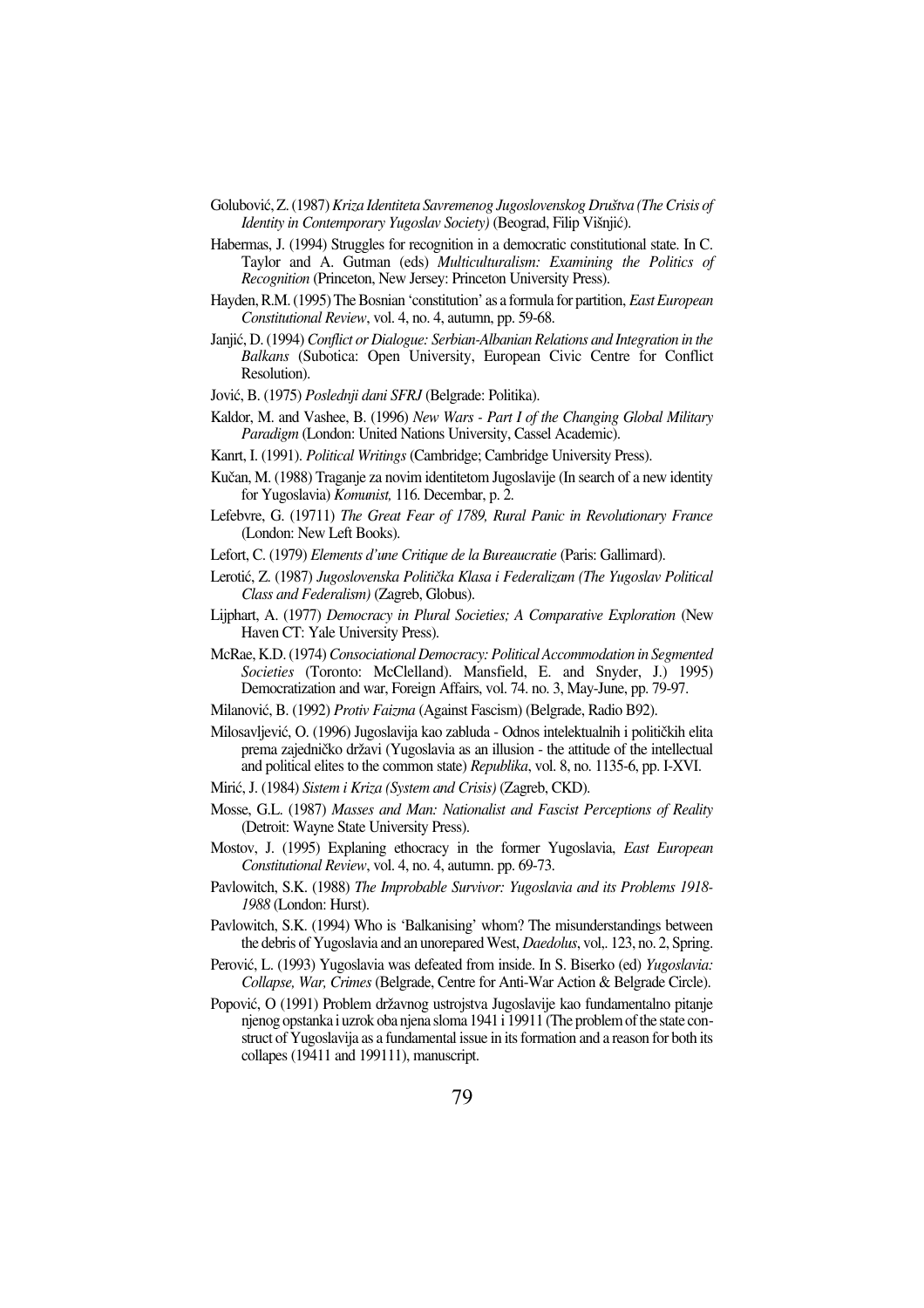- *Praxis* (19711) Special issue: *Trenutak Jugoslovenskoog Socijalizma (The State od Yugoslav Socialiasm)*, no. 3-4.
- Puhovski, Z. (1989) Mogućnost pluralističke konstitucije Jugoslavije (The feasibility of a pluralist constitution for Yugoslavia) *Theoria*, vol. 32, no. 1, Belgrade.
- Puhovski, Z. (1994) The Moral basis od political restructuring. In Brown, C. (ed.) *Political Restrutcturing in Europe: Ethical Pesepctives* (London: Routledge).
- Ramet, S.P. (1992) *Balkan Babel: Politics, Culture and Religion in Yugoslavia* (Boulder, San Francisko, Oxford: Westview Press).
- Rieff, D. (1995) *Slanghterhouse: Bosnia and the Failure of the West* (London: Vintage, Random House).
- Rosandić,. R. and Pesić, V. (eds) (1994) *Warfare, Patriotism, Patrisrcha: The Analysis of Elementary Schol Textbooks* (Belgrade: Centre for Anti-War Action, Associoation MOST).
- Rupnik, J. (1992) Lees enjeux internatiaux. In *De Sarajevo a Sarajevo: L'Echec Yugoslavie* (Paris: Editions Complexe).
- Samardžić, S. (1994) *Prinudna Zajednica i Demokratija, Prilozi o Krizi, Slomu i Upotrebi Države (Enforced Union and Democracy. Essays on Crisis, Break-up and the Purppose of the State)* (Belgrade: Institut za evropske studije, Akademija Nova).
- Shoup, P. (1968) *Communism and the Yugoslav National Question* (New York and London: Columbia University Press).
- Silber, L., and Little, A. (1995) *The Death of Yugoslavia* (Harmondeworth and Londons: Penguin Books, BBC Books).
- Smith, B.J. (1985) *Politics and Remembrance: Republican Themes in Machiavelli, Burke, and Tocqueville* (Prineton, New Jersey,; Princeton University Press).
- Stokes, G. (1989) The social origins of East European politics. In D. Chirot (ed.) *The Origins of the Backwardness in Eastern Europe* (Berkeley, Los Angeles, Oxford. University of Califoirnia Press).
- Tilly, C. (1975) Western state-making and theories of political transformation. In C. Tilly (ed.) The Formation of National States in Western Europe (Princeton, New Jersey: Princeton Znioversity Press).
- Todorović, M. (1984) Izlaganje na sednici Saveta federacije u Beogradu 15. novembra 11984. (Speech at the meeting of the Council of the Federation, Belgrade, 1115 November 1984), maniscript.
- Vejvoda, I. (1992) The logic of final solutions. In I. Čolović and A. Mimica (eds) *Druga Srbija (The Second Serbia)* (Belgrade: Plato, Beogradski krug, Borba).
- Vodopivec, P. (1994) Seven decades of unconfronted incongruities. The Slovenes and Yugoslavia. In J. Benderly and E. Kraft (eds) *Independent Slovenia: Origins, Movements, Prospects* (New York: St. Martin's Press).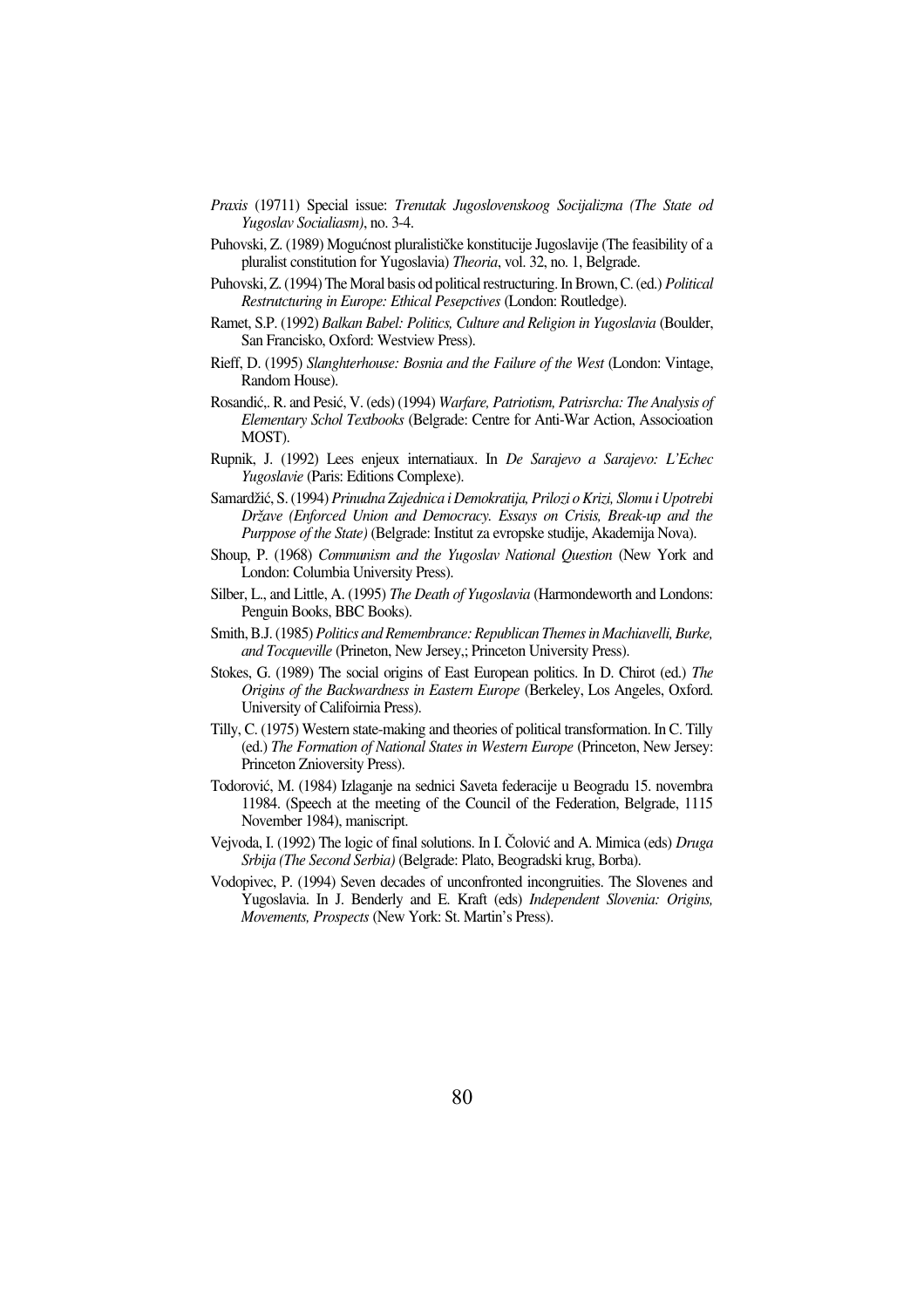# **Tonči Kuzmanič**\*

# DISINTEGRATION OF THE SFR YUGOSLAVIA AND IITS LEGACY: POPULISM – NOT NATIONALISM

In order to achieve even the possibility of a serious understanding and assessment of "our things" – something that was not even close to being offered in advance – one should get away from deafening and intoxicating self-understandability. That intoxicating understandability could be simply described as follows: What haS happened in the former state are wars (or a War) that were caused by nationalisms (or Nationalism). So, we see our task as an attempt to deal with this way of "understanding".

### **More than the War - Radical Evil**

First, a word of warning or qualification of the thing we are dealing "with" in here. This issue, as a question (not an answer!) should begin the developmental process for our opinion. Because, everything that can possibly be said of "our things" will vastly depend on how we begin. We are convinced that the thing we intend to think is not easily accessible – as it seems. On the contrary, it seems that we deal with an extremely "problematic reality", which is not only slippery, in fact, by its definition, it runs away from us. But the problem we are dealing with, certainly, is everything else but superficial. Since it is deep, one should - at least try to – study it deeply.

So, the war or wars: "Our things" – without dilemmas - function in advance as something self-understandable In fact, it acts as if the problem shows itself as something completely clear and unquestionable, therefore easily accessible, as a non-problem. This is what the self-understandable appearance of "our thing" looks like: What has happened may be denoted with the expression War (or wars). With a surprising level of ease in the naming of what has happened, we have here the first self-understanding which we are going to tackle.

In this text, that is true, we talk about War and wars, but with significant reserve and with an important supplement. That is, we are not quite sure that it is possible to denote the events in the former state as war. The thing is more

<sup>\*</sup> Professor, Peace Institut, Ljubljana, Slovenia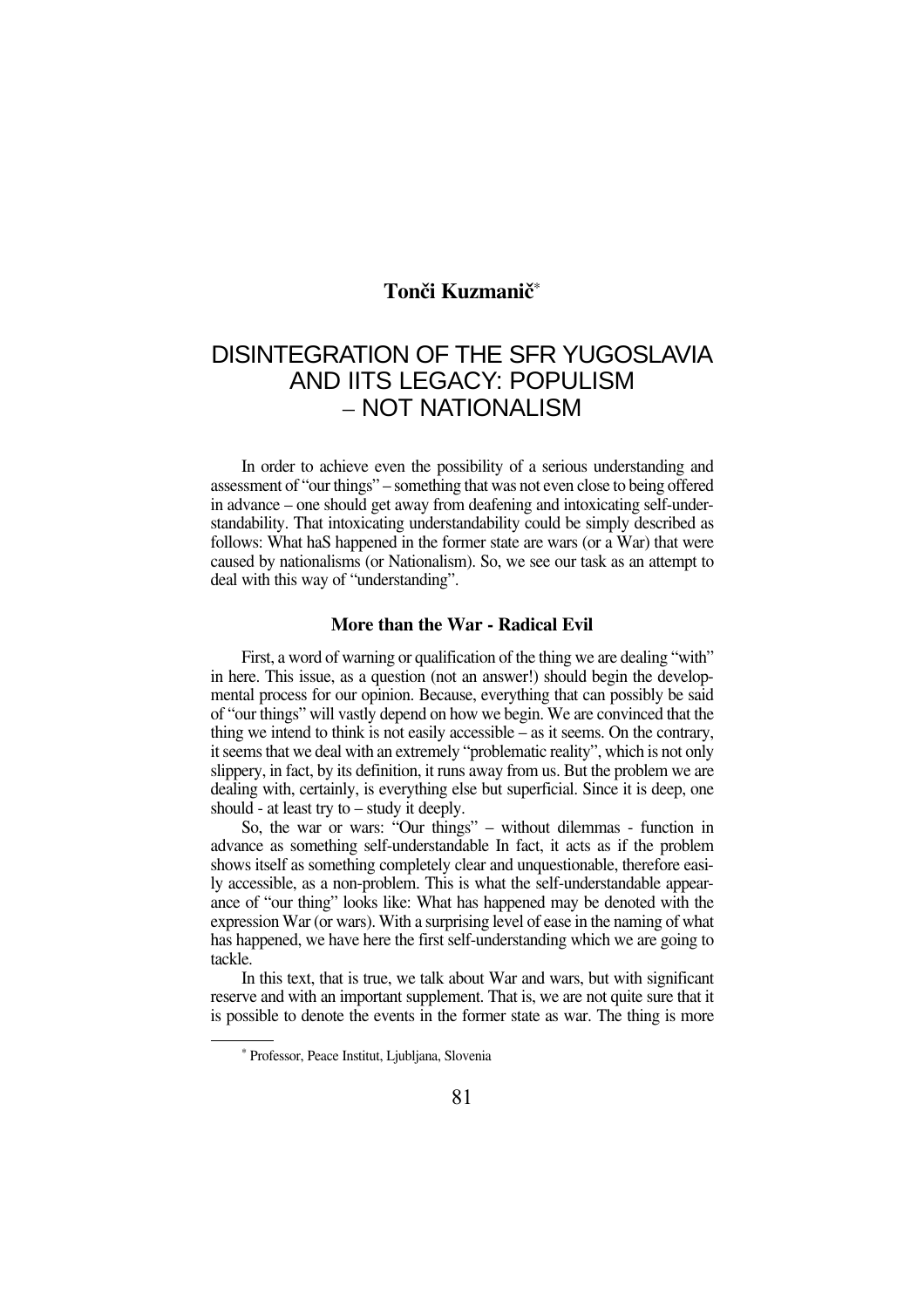complicated and worse, more dangerous than it seems. We are ever more convinced that what we deal with, or what we should deal with, is in fact, something a little bit different, more probably something more than we can understand as the word war, or wars. Therefore, we are afraid that non-critical usage of the words War/wars hides or erases more than it reveals and enables more serious topics.

Here is why, in brief. To say that war has always been something "necessary" or "normal" for humans as a species, represents a typical sign of irresponsible (un)thinking, which almost borders on the assertion that wars never existed or that they are impossible.  ${}^{1}$ Because, talking equally (within the word War) of the Peloponnesian, Thirty-Years and Napoleonic wars, or the First or the Second World War, War or wars in the former Yugoslavia, or wars against drugs and alcohol, represents an exclusive production of thought's darkness in which all the cows are black, in which there are no more wars and things that are possibly connected to them.<sup>1</sup> For us, it is the main feature of what should be named non-thinking.

Of course, we do not say that in "our" region there was no War or wars. There were, there is no doubt about it. But those wars, in our opinion, were in a kind of "minority", so, they are not decisive for understanding our problems. If we try to assess events as a whole, we should take into account that "all together", it was only in its smaller part a War, and in its bigger part it was something, more (or less) than wars. So, we deal here with complexity that is easy to miss if we are in advance satisfied merely with the label War or wars (*reductio ad absurdum*).

The least that should be considered in accordance to the aforementioned, is the so-called modern term of war, adopted from Napoleon's times. In order to denote this type (not sort!) of "violent occurrences" with the term 'war', we necesserily have to have at least one decisive ingredient, and that is a state. 2Within the term "wars", the modern state means, existence of at least one subject of the international law, and that is the state. A "Declaration of War" should be added, and also at the end, the signing of the "peace treaty". However, in our case, even if we "have a state", the most that can be said at the level of definition is a civil war. Because in case of a war-in-one-state, we deal, in fact, with the "disintegration" of the state, and maybe with the creation of two or more states on the battlefield..

<sup>&</sup>lt;sup>1</sup> There is a saying that the first victim of a war is complexity; therefore exclusion of all complexities or their reduction to *pro and contra* relations, division to 'ours' and 'theirs', represents one of the first preconditions of war. If it is really like that, iis the return of complexi-<br>ty exactly one of preconditions of peace. Isn't the task of thinking work for its return?

 $2$  The notion of state is an explicit modern product, and its earliest creators should be sought in the generation of Hobbes and Machiavelli (*commonwealth, lo stato),* not at Acquinus, Augustine, Cicero or even Plato, as it is most often suggested by different sources, by definition a-historic types of non-thinking. In another words, the modern state and the state in the strictest sense are one and same thing. There is no state before a modern one, except in theological scientific dreams, which implant their own products on the "beginning of the history".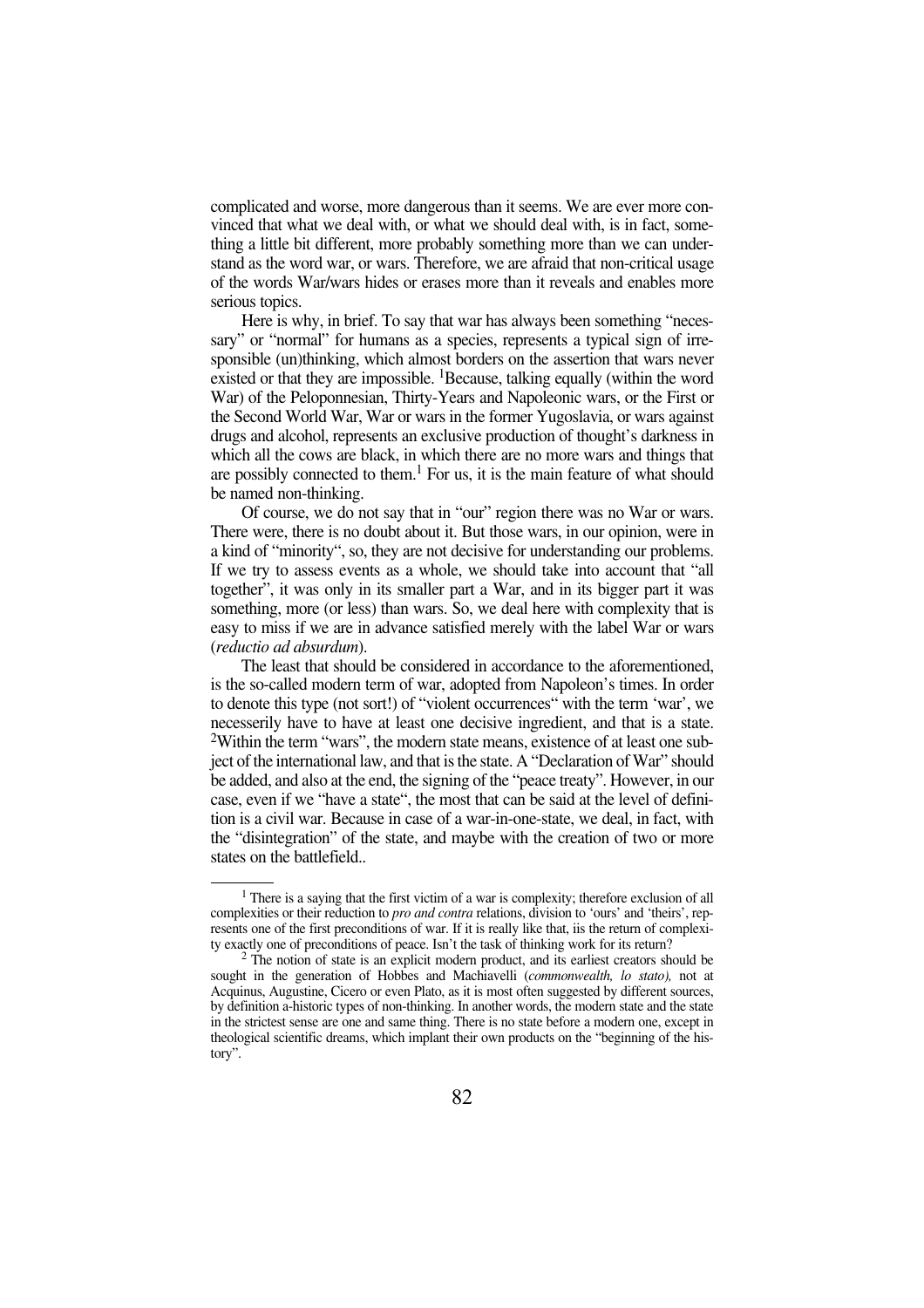We do not know exactly why these modern "ingredients" of war are being discarded as something unnecessary. <sup>3</sup>We are not sure that the basic conditions for the definition of war in the "Yugoslav situation" were met, and even less sure that the high prices that we pay<sup>3</sup> have nothing to do with it, among other things. For example, we are not sure we had declaration of war. There were no peace treaties that would be signed simultaneously by two states. A a rule, one state used to appear in "Peace negotiations" at best, or the state-in-creation, while on the other side there was something like "a company", "a society", certain "rebels" or "liberators", or another "state-in-creation", or "state-no-more". In any case, we had a "relationship" (in fact, Non-relation) between some potential or real states with the "not-yet-state", "state-no-more" or similar quasi-state structure. The only treaty (but that was at "the end") that brought some kind of peace, was the Dayton Peace Agreement, which was not only signed by the "states", "not-yet-states" or "states-no-more" as parties, but was contributed to by the super-state, the USA.

Therefore, an easy and dangerous simplification in *a-priori* denotation - War or wars - should be definitely discarded. One should cease to "behave" at the level of thinking at which it is enough to have well arranged massacres, military and paramilitary, mass murder and perpetrators, to "denote war". Unfortunately (or fortunately) it is not like that. It neither is like that at the level of the law, nor at the level of serious thinking. A lot of casualties, many wounded and refugees, a lot of suffering, that is more than terrible. There is no doubt about that, but we talk about the fact that massacres and similar craftsmanship - manual or industrialized - of killing, raping and expulsion still are not enough to call something a War or wars. In the same way, we are indecisive as to whether the huge number of casualties represents something more or less war (we are inclined to the first option). All that is not enough for a "definition of war", and consequently, one should not just like that, colloquially and easy talk about war without additional references.

That is, if we use the expression and term War unselectively, we do not relieve denotation of respective ocurrences, neither its consideration nor maybe possible sanitation. On the contrary, we fall into the darkness of non-thinking, in which those acting according to principles of strength are always have an advantage. Lawlessness – not only legal, but also the lawlessness embodied in irresponsible thinking – regularly is suited to those with power. Fall into nonthinking, among other things, represents an ideal opportunity for not understanding what has happened from the point of view of the "self-understanding the war" (reduced to war), but it serves well for its possible prolongation, or for

<sup>&</sup>lt;sup>3</sup> The price of what we call wars is not and for a long time will not be paid, because we cannot possibly pay it. That is, there is no explicitly written bill that we could and should formally pay. This is because we did not have a "declaration of war", and consequently, "we did not wage wars". And if we "did not wage them" how can we stop "waging them", i.e. how (and whom) "can we possibly pay the price for them". The problem is the following: These "wars" will not be put in the past for a long time, since we did not and cannot "bury" them and let them stay behind us. A symbolic dimension in signing treaties at the end of war/wars would be of extreme importance for all of us, present and future (not only for the dead and the past), as a document which maybe could enable "to end wars that did not happen." A peace, without legal, meaning or a formal "agreement" at the end of war/wars is not possible.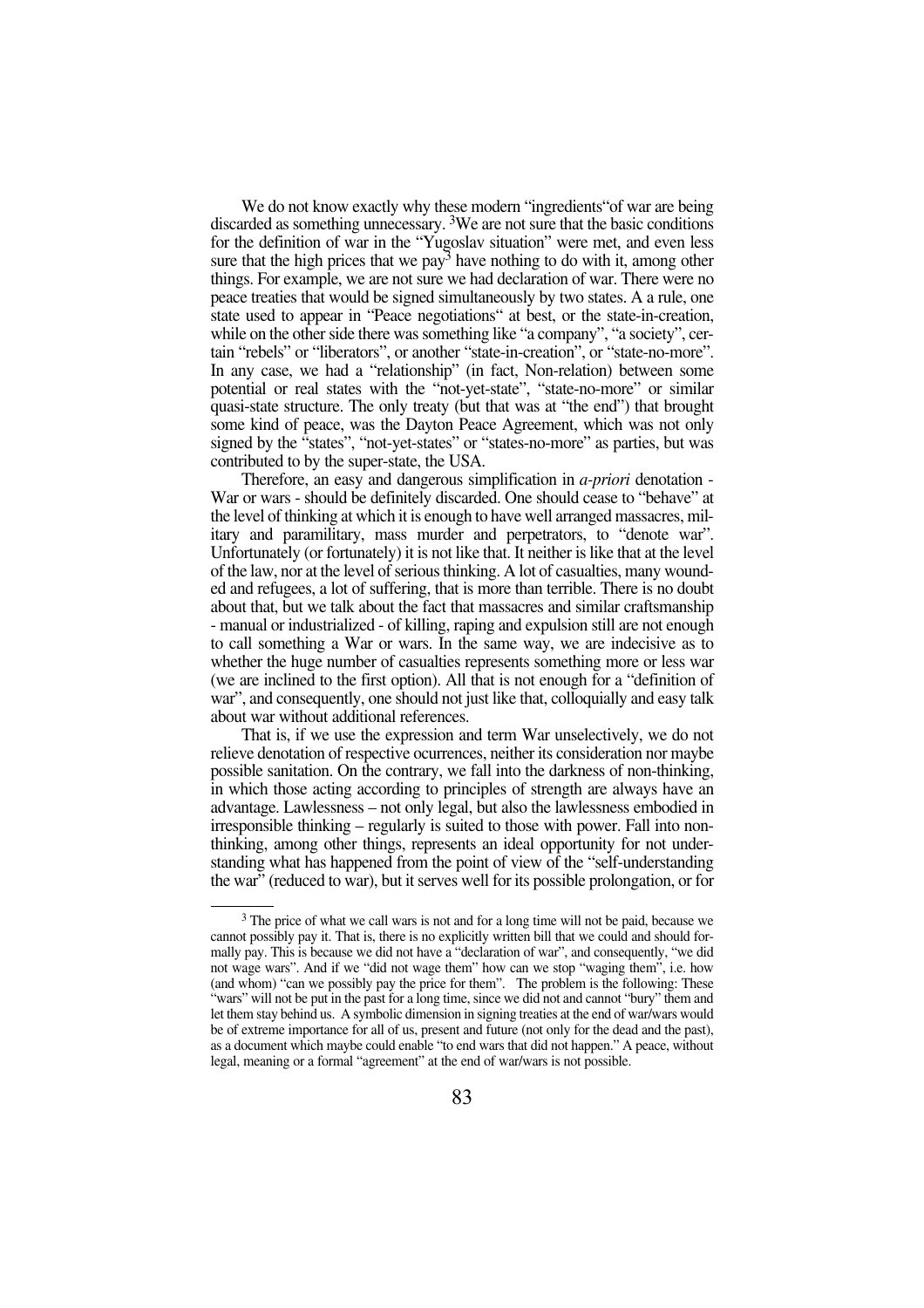its domestication and acceptance *a priori.* And the latter exactly seems to be the biggest danger.

Nonetheless, by "domestication" and "socialization", War and wars are being "naturalized" in an extremely dangerous way. That is to say, out of something difficult to understand, we create something that is shown "in fact", as something easy or simply understandable, usual, or even normal. Consequently, we act as if War is something so domestic that we do not dare question it and therefore we are not able to, since it becomes unnecessary. Through non-critical and the unselective usage of the words War/wars, we close any serious possibility to understand the dreadfulness that occurred in this region over the last fifteen years. What happened – that is our next hypothesis - was more than War. It was much worse than War.

That is, when we pronounce the word War, it seems that we do a favor to ourselves and to others, since we all already "know what it really means". But the thing is, unfortunately, reversed. With that we do a great favor to all those who in the "war" practiced their butchery for which they should be individually (!) responsible, by definition. Taking war, implicitly or explicitly, as something where "everything is allowed" (because that is the point here), means ignoring elementary issues such as numerous international conventions, rights of POW's, refugees and radically annulling each, even the tiniest protection of human values and humanity. In fact, it means radically mixing up at least two different "issues". In other words, not everything is allowed in a war. War is, in a sense, an issue which, it be might said, goes "beyond" rights (even beyond understanding). However, at the same time and in relation to war, we deal with an issue that ground or "jammed" and then put into certain rules and laws, legal order and war legislation. Consequently, this has been relegated to "categorical thinking", or we migh even say to the very possibility of thinking, that we are bound to if not obliged to do. Losing that difference would mean to lose the difference between "a natural" and a "human/civil/conditional state", which means, losing many other specific differences that enable life to be worth living and that are deriving from that. In the case of losing these differences, we are also losing the possibility to try the prosecutors, and what is even more important, the possibility to avoid falling beneath the level of the modern "understanding" of war, which literally "fell" below the level of international (war) law. Negation of that right is, in our opinion, a result we can obtain if we talk about what happened in "our example" uncritically and just call it (only) War or wars. We can place a small thinking dam for this dangerous flood and darkness (installed as gleaming light in the media) if at the initial point we discard undifferentiated usages of the word War or wars.

Nonetheless, War is not the most/worst that can be bestowed upon us, says the "popular voice", spread across the media of mass intoxication and becomes unbearable and literally lethal. There is even worse than War, and that is what happened in these territories. If it seems that we do not have the appropriate words for it, we can use a different, less used and older word. Past generations of scholars, when thinking still was an activity related to severity, knew about similar events. In denoting them, they used the expression "radical evil". We shall do the same on this occasion. By using the expression Radical evil, we will not be very far from War and wars as it may seem. However, with it we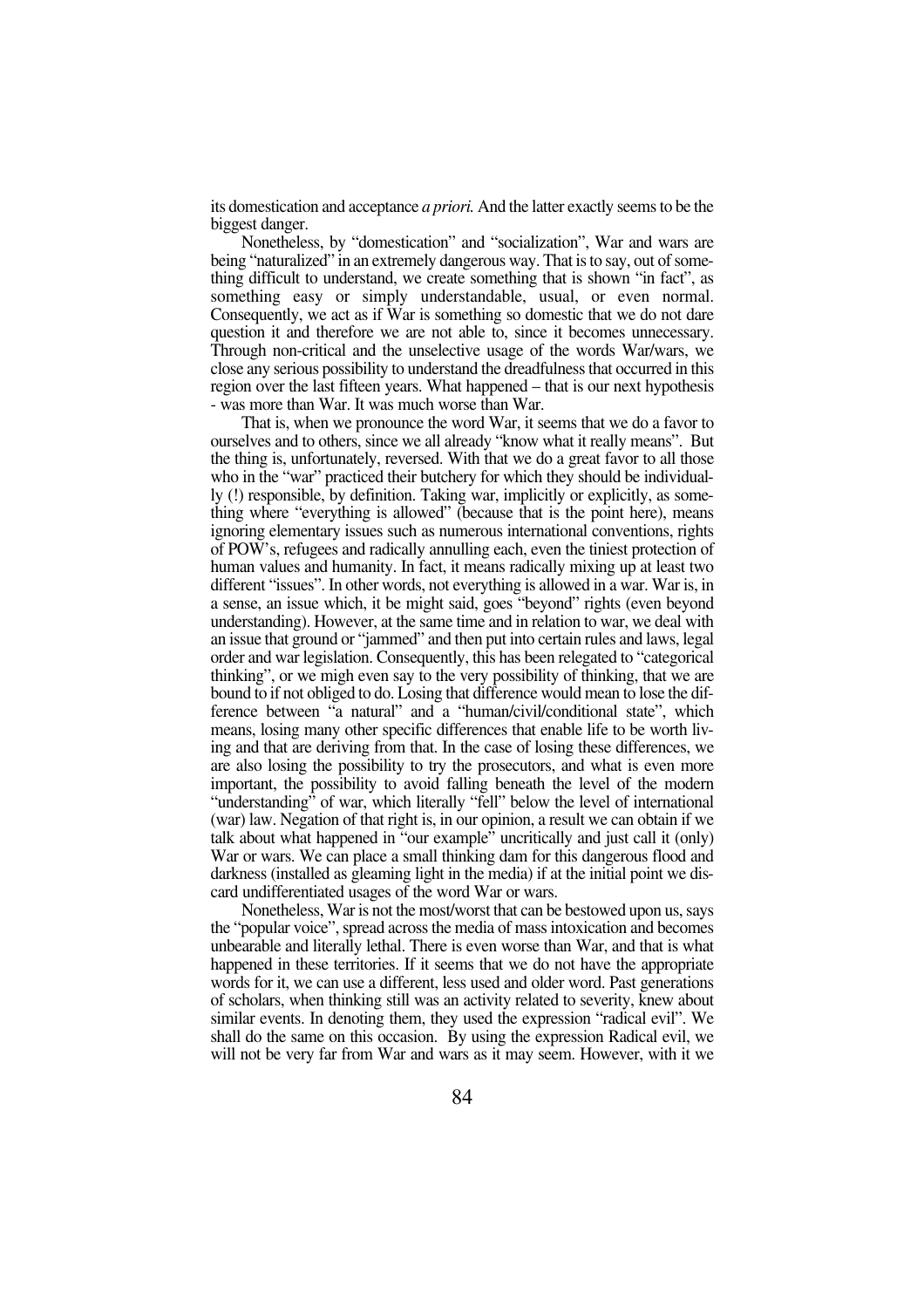only open different themes in which we may be able to speak more accurately of "our events", for which we claim that were something "more than a War". A s<sup>4</sup>imilar example was used by H. Arendt (Hannah Arendt)<sup>4</sup>, in determining the holocaust, when – in relation to Eichmann - she spoke as much about a radical as "banal evil". Our hypothesis would be that what has "happened to us", and what is more than the War could be denoted as a radical evil. 5In its core, it is banal, and it does not contain anything mystic, unspeakable, incomprehensible and even less alleviated<sup>5</sup> - at its level of incomprehensibility.

The difference between War and Radical evil is important, before all, because with its help it is possible to guess more accurately (or to guess it at all) the essence of butchery (eg. Sarajevo, Srebrenica, killing Serbs, Bosniaks and Croats in Croatia, etc.). It is in the sense that radical evil enables the existence of something which is literally beyond, above, out of (or under) the war and what is "more than war"; and of something that enables a different comprehension of events that happened over the last few years. Srebrenica was no "excess", no "accident"! It was and will be the very essence, even the Truth of all those things we must try to comprehend. And Srebrenica – that is the problem we wanted to reach in the first place – cannot be comprehended through the concept of War! This word is definitely too small, too void for understanding what those slaughters signify, what they are and what they will remain. By the help of the expression 'radical evil' it is at least possible to indicate that evil compared to War – which due to its 'state background' already receives an 'alleviated' sense in advance – comprises radical nonsense, or more precisely, Evil and at the same time, it comprises banality which is the very essence of Evil. <sup>6</sup>It is exactly killing without sense, and more, without any reason, that could possibly justify those misdeeds, that represents "something more", that is banal, that one should try to comprehend hoping that thus we enable "closure" of this dangerous abyss. That is exactly what is the issue in our case, radical evil, and not War. To avoid any misunderstanding: We do not say that killing is possible and needs justification through some "sense". We say that maybe it

<sup>4</sup> Arendt, (1992)

<sup>&</sup>lt;sup>5</sup> It is exactly the 'war' that pastes to all banal killings some addendum of "misunderstanding", "incomprehension", and with it also the note of "alleviation", "morality", at the end even of "heroism" and "specialty", not to say "sanctity" and "intangibility". The expression "war" at the thinking level has a power to turn the banality of evil, more implicitly than explicitly, into something sublime (in the meaning of Burke), high, even aesthetic. Anesthetization, de-sacradisation, de-sublimation, the profanization of war is what should be most definitely faced. Living under the burden of the "provincial" (Konstantinovic), one should accept that it attacks us when we do not consider it, when we do not dare to think clearly, strictly and implacably about one's own position. 6 Some, in the meantime expressed excuses related to events on the territory of the for-

mer SFRY, shaped by state leaderships (Serbia, Croatia...) are a good sign, but insufficient. Maybe a solution to the above mentioned problem "we-did-not-wage-war" could be searched in one joint, formally-legally binding statement that would be modeled and signed by representatives of all states created on the territory of former Yugoslavia. That would be a kind of compensation for (impossible) peace treaties, and would refer to events from the nineties. Certainly, with the aim directed into the future, in the sense of a formally and legally binding statement of peace, nonaggression and neighboring relations.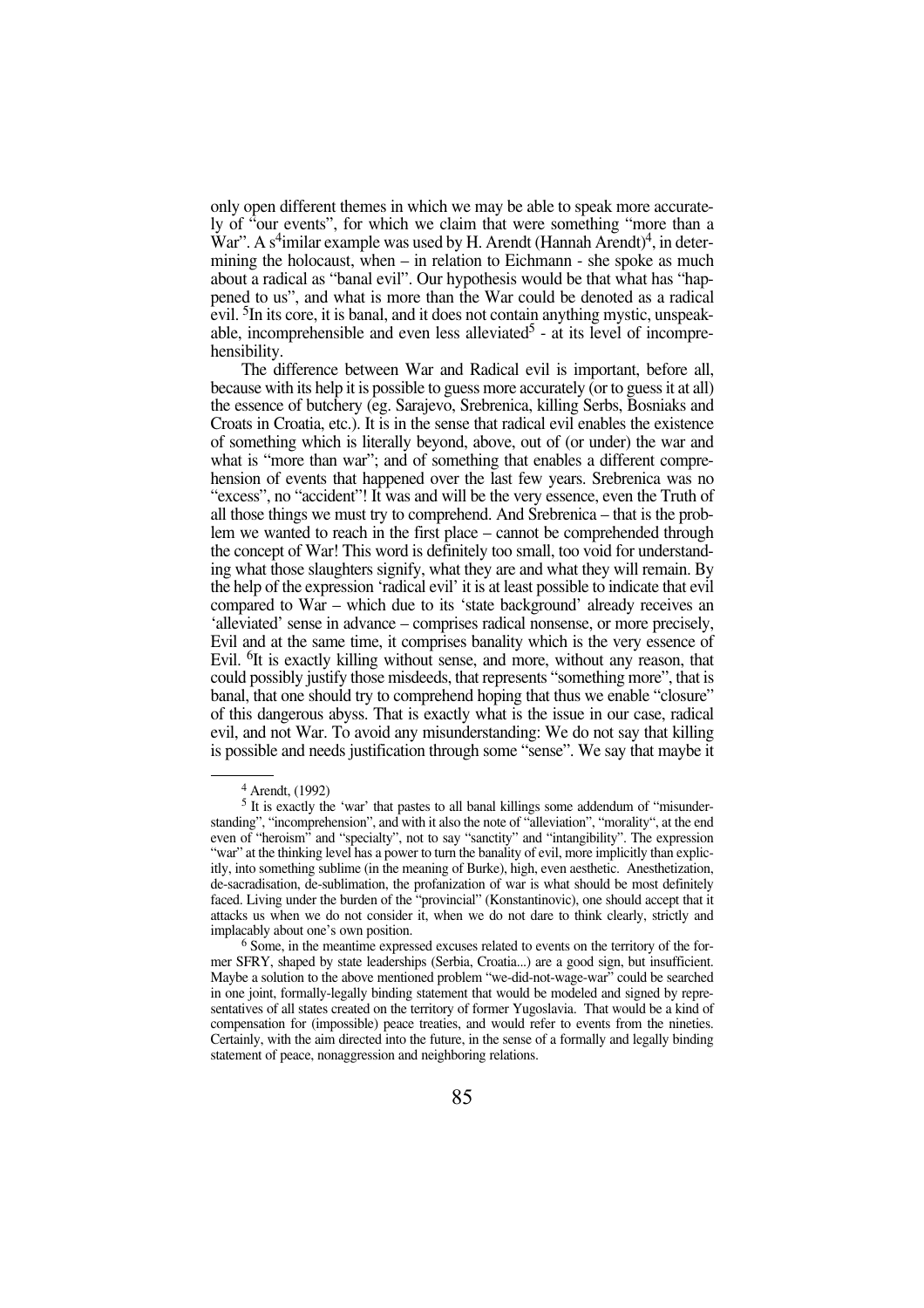would be possible to comprehend killing and suffering in both cases: with or without any sense.

We will try to say it in a more simplified way, in everyday jargon and telegraphically. Initially it is possible to comprehend war as an instrumental activity that is being waged on behalf of a Subject, who is always supposed to be standing behind the activity. In modern circumstances, war is waged on behalf of a state, on behalf of a Subject (who, in principle, rules the war, that is why we talk about 'waging war'), who presumably has certain goals (strategic, territorial, invasive, economic etc.) These goals are achieved by a state through war. All killings, all 'operations' and all casualties in that context are related to the state as a reason and as the (absolute) subject-substance which initially starts the whole thing, wages it and eventually terminates it. The subject-state has (additional) power to step out of the war. Firstly it has a possibility to "step into peace" – signing the peace, meaning, a legal treaty (with other states), and thus to admit casualties and justify that as victims for "real" (state) thinga (within the state, for its citizens). In such a position we have a rather "comfortable" situation - for, understanding and for *post festum* justification - which enables differentiation between casualties (costs, investments - war is as *instrumentum,* comprehended in a bottom line, as utilitarian-economic (calculative and profitoriented), and merits (profit), and even enjoyment related to war. Enjoyment related to war in this situation is at the side of peace and state, and by definition it is beyond the war which is understood as temporary suffering.

One of the larger problems is that in our analysis we have to respect the fact that in the area of the former state, "division of labor" between waging war as sacrificing, and peace in which we will enjoy the "fruits of all our bloody work" was clearly done only partially. The most complete example of this could be found in Slovenia, much less in Croatia and Bosnia, Macedonia, not to mention Serbia, Montenegro and JNA (because it should be counted as well - even if only as an "army without a state" - as a party in conflicts, which is often forgotten. What has happened and what is not very easy to comprehend (in the absence of the state which means in the absence of the idea of state) as a Subject, which by definition, stands "behind the war", we found ourselves in a position in which "butchery" (hypothetical "medium") became and was a goal in and of itself. Since there is no war without state, only butchery (violence in general), it became its own goal and a direct enjoyment, which means, "more than war" – Radical evil which is banal, *per definitionem*. Since there was no "higher" (state) goal (or it persistently and successfully fled), that would come "through" slaughterig, in the function of which all these would be done (with a promise that after the war "reward for deeds" will come), bloodshed as such and for itself followed. Bloodshed became the "surrogate Subject" that lead and pulled the whole thing in accordance to its dynamics of pure killing as pure enjoyment (to be a Master of life and death is the very essence of enjoyment. All the bloody events, all those "inexplicable" and "unspeakable irrationalities" that we "could not" and still "cannot realize", derive from the fact that they were goal for themselves, that they did not have any other goal beyond and above themselves. They did not possess what would "justify" them *post festum,* wash them and make them alleviated, sacred. With it, all those chains of slaughters, massacres, rapes, all those interminable convoys of refugees, were and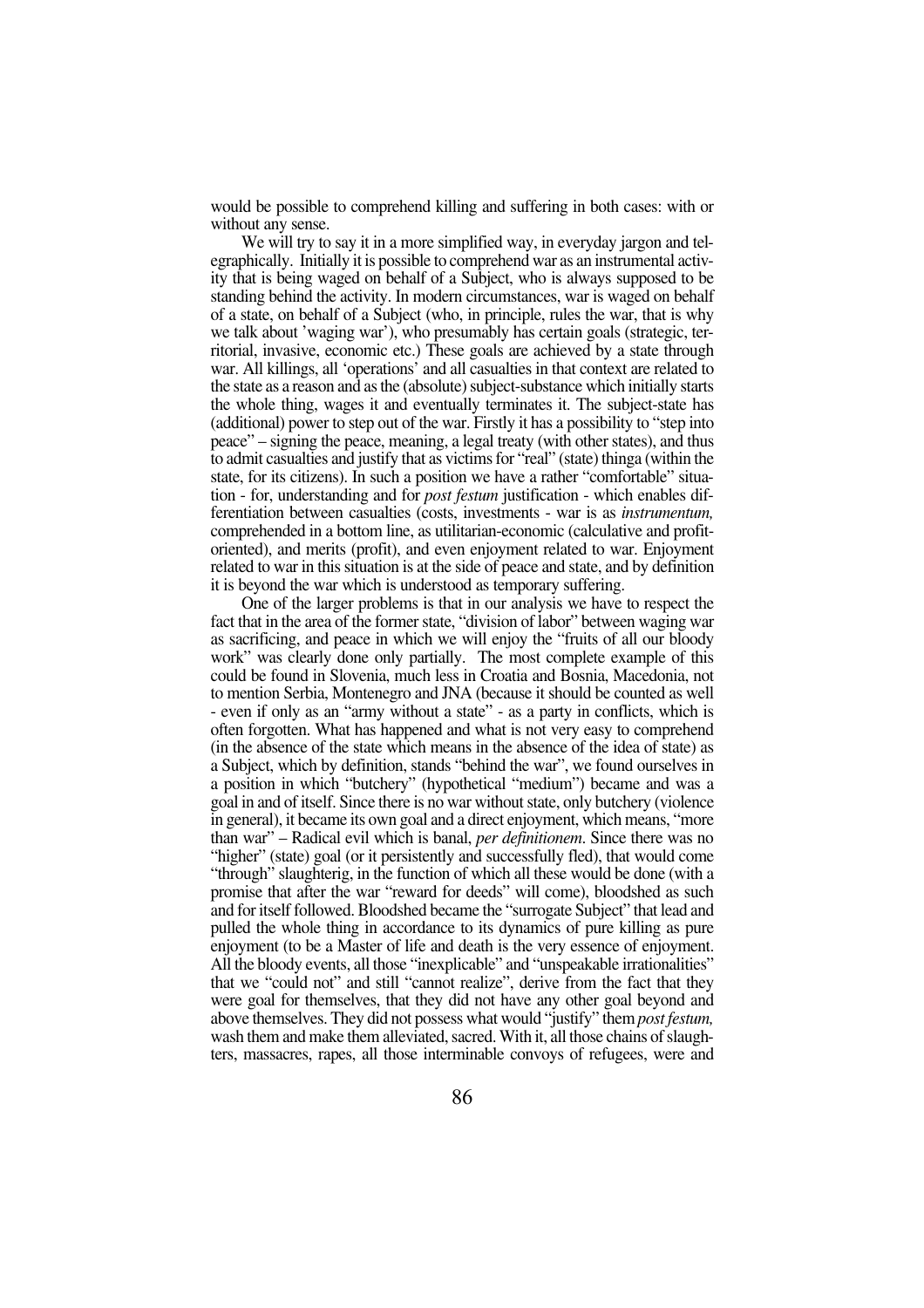remained "without sense". They were, are and will remain the result of banality. In history they will remain written as results of Radical Evil, which, by its essence, is banal and which resists our attempts to schematize it more or less appropriately as War.

That radical evil, in principle, could be "transcended" if there was a state or at least an "idea of the state". Simply - and that is a big part of "our" problem's essence - state would take over responsibility for what has been done, in order to sign a peace treaty at the end and to bring the killers to trial. 7That is what did not exist in "our case", <sup>7</sup> and that missing "element" of the state disables us to use the denotation War adequately. Consequently, what happened at the area of the former SFRY was neither done on behalf of the "goal", nor to "achieve peace" (to "enjoy" in it in the aftermath), nor from the perspective of a state as it is usually falsely presumed. Radical evil was created within the second horizon of comprehension and acting, in a perspective of another and essentially different "Subject" than the state. All that was made, more or less, in the perspective of People, and People is not the same thing as the state. It was this "perspective of People," "People as its own (self)goal" and "regulatory idea" that enabled and even demanded enjoyment in the slaughter itself, or in pure slaughtering and it, consequently, could not and did not "result in a state". Furthermore, it resulted in People, which often meant, 'no-state', 'not-yet-astate', 'nation-state' or even in a disintegrated 'state-no-more'. In brief, above slaughtering and beyond it, there was no (and could not be) a "peace" concept, no real concept of a "state". Even quasi-goals were shaped "along this path", if any. But there was the Idea, there was the very present "concept" of People. 8This idea, however, is radically different from the concept of the state, and it demands a completely different approach and orientation, rather than different understanding and steps.<sup>8</sup> Accordingly, it produces different results. In brief, one should recall that the "definition" of, let us say, a good/real Croat or Serb, Slovene or Macedonian was (and remained) the one which existentially, in Schmitt's meaning, had its grounds on The Other. Consequently, the more (quantitatively!) of the Others you hate, kill, and slaughter, the better (quantitatively) Croat, Serb, Slovene, Macedonian you are. "To-be-a-People-member" is not a qualitative, closed "mark" (eg. closed in state or law), instead, it is a quantitative, open apprehension. It is not something that is self sufficient. It is opposite: It is something radical, dependent on the Other, even dependant on

 $<sup>7</sup>$  If it is possible to transferr the idea of hell in its secular pendant, then it would be our</sup> position exactly. It is a "hell position" because, apart from the enormous number of deaths and suffering, we found ourselves, by definition, in a situation that we cannot even talk about tragedy in the real sense of the word. Because if we could, then catharsis would be possible, but from our position, the Aristotle's *katharsis* is not possible. The good side is, maybe, that

 $8$  Spoken in the language of the idealism of 19th and 20 century, "the idea of state" is coming from this, human, closed world. Qualitative, even final, it is closed inside, completed and perfect, an in a way calmed and/or even dead in the final instance. The state is the notthe place of completeness at which People and individuals "find their peace" – symoblically or literally – including also "eternal peace". On the other hand, the "idea of People" comes from the other "transcendental" world, and compared to the idea of state, it is made of rather different material. It is an idea from a quantitative, mathematic, even divine area at the same time, which, by its definition, openes into infinity, which is alive and open.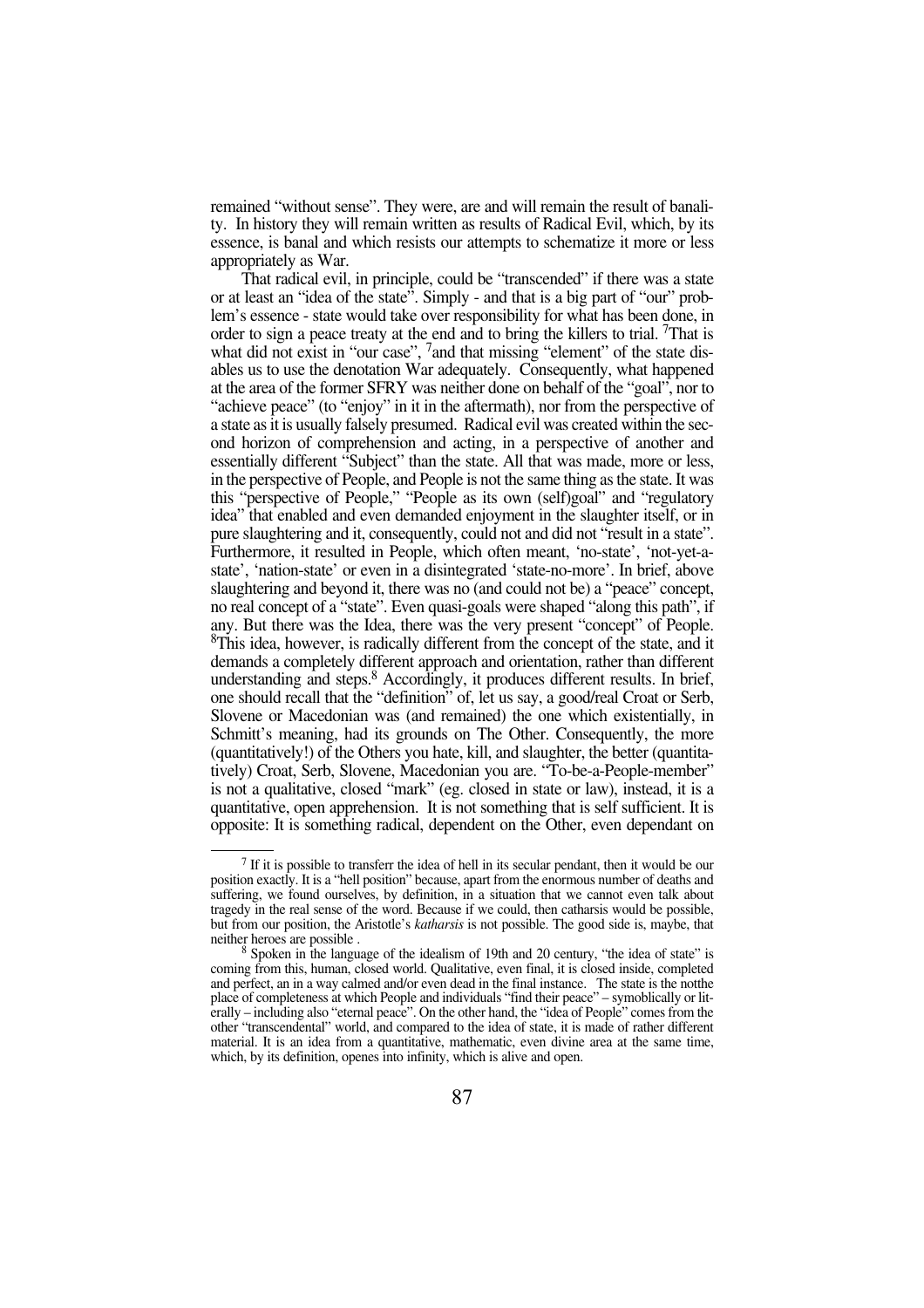hatred and destruction of the Other. Only through permanent destruction of the Other, through *a-priori* and permanent negation of all others, apprehension of People can be alive. To be a member of "one's People" is not the same as being a citizen. If the latter presumes state and laws in the sense of rights and equality of all citizens, the first one presumes "laws" of "our", "national", "domestic, "natural" (sanguinary!) quasi-law, that is being established through permanent negation of all others and all different ones, including the existential negation of the other at the body level and/or level of extermination.

#### **Populism, and not Nationalism!**

In the case of wars on the territory of former Yugoslavia, the issue, before all, was not Nationalism or nationalisms. The issue was – and still is (although in some environments it evolved towards nationalism in the meantime) – something which is similar to nationalism, that is true, but what is different at the same time (and more dangerous), what is at the same time more and less than nationalism. 9 That and such hypothetic comprehension we call the hypothesis on populism. We do not want to say that there were no nationalisms too, some kind of "inclination" towards state, we rather want to warn that nationalism was more or less, (in different cases) in the shadow of populism. Populism was (and stayed) the dominant "process" which dictated tempo and the aims of events.

Over last fifteen years or so, the extremely simplified mass-media stereotype of "events in the Balkans" was very aggressively imposed.<sup>10</sup> It suggests that first we had half a century of socialism, and then, when it fell, its place was taken by nationalism, therefore, nationalism "broke" socialism. The form of this expressive non-thinking reminds us of what Aristotle (in Physics) rejects as thinking of already given "receptacles" which change their contents based on certain external "causes", while they remain as they always (*a priori)* were. On the basis of such a fabricated (not reflective) reflex, Milosevicism, Tudjmanism, Jansism<sup>11</sup> and other populist appearances should be something like "nationalism in its essence", i.e. something

<sup>&</sup>lt;sup>9</sup> We stay within the logic of "searching the cause" on purpose, because we hope that its very destruction will enable a critical distance from the methodic action. 10 The integral part of it is the expression "Balkan wars" which has decidedly cultural-

racist (Malik: 1996) connotations arrived from the depths of the past century, For orientation only, we would like to point to Schevill (1991), and to the language abuse of the verb *to balkanize,* which became not only a part of Anglo-Saxon speech, but also an important "analytical" category. The nineties of the 20th century were the time of rebirth of old discourses about Balkan, Balkans and balkanization. Consulting the literature for writing this paper, we have found more than 120 units (scientific articles and books) containing the expression Balkan or a possible variation already in the title. In a desirable research in the future, literature on the Balkans should be added to the ones writing about "ethnic" and "neo-nationalist" features. In that sense and related to the Balkans, one should take into account the excellent study by Todorova (1997).

<sup>11</sup> Compare: Kuzmanić, (2003)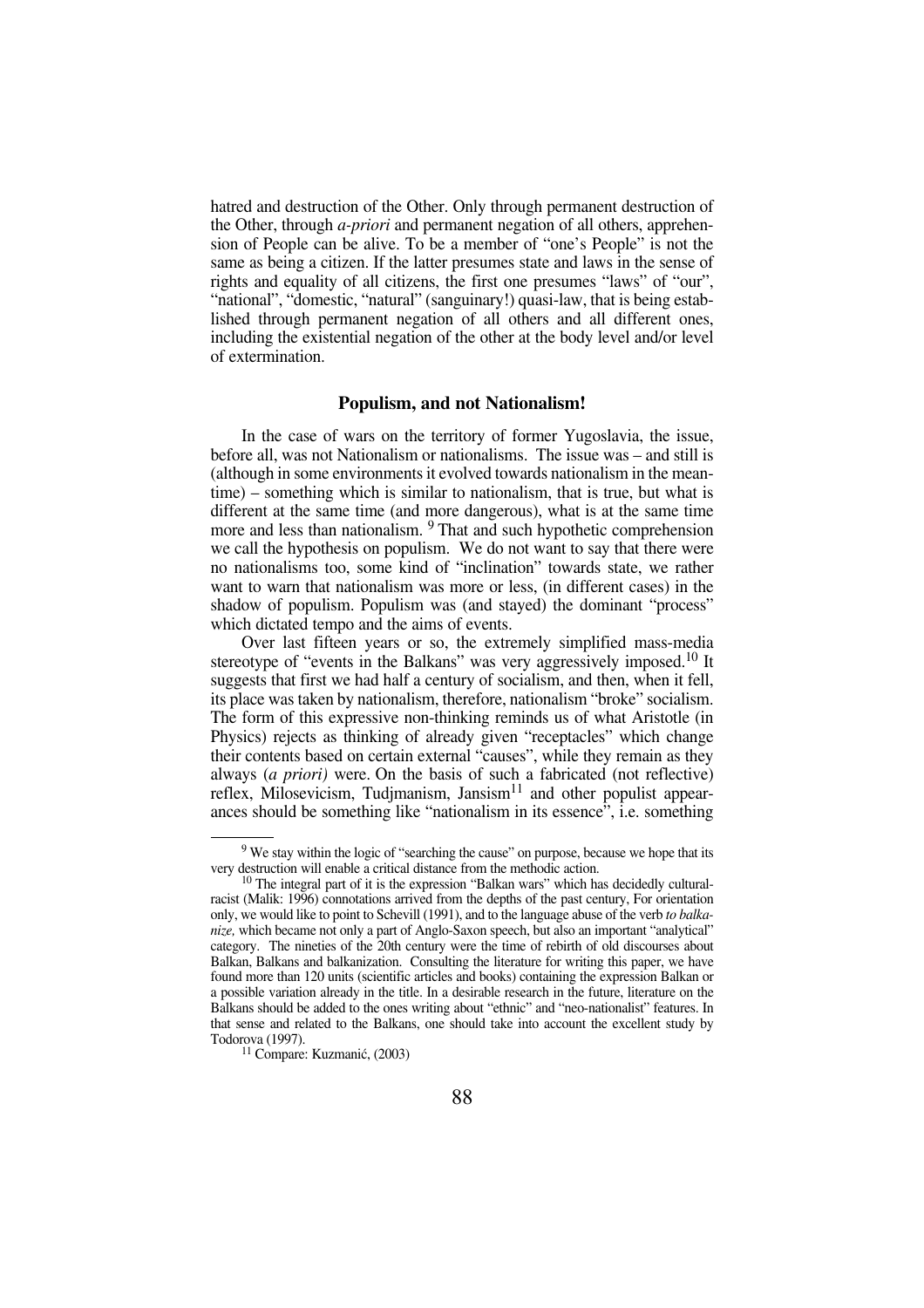that could be classified as one general "sort" without any problem, or put in one or the other "receptacle".12

That is exactly a matrix that is questionable for us, since it disables more accurate understanding of that events that needed to be faced. In order to clarify the "working area", first it is necessary to discard the quasi-nationalist construction *a priori.* If we really want to talk about Jansism, Tujdmanism, Milosevicism, and appearances such as Jelincic in Slovenia, Djapic in Croatia, Seselj in Serbia and a very big number of similar creatues, then we should not even confuse them, and equate them with nationalism, or classify them just like that, under nationalism. Those are specific appearances which, except for an uncritical observation, are not able to be reduced to nationalism without reservation. Therefore, first it is necessary to open the blocked thinking channels and at least generally, to allow for the possibility that at our post-socialist scenes apart from nationalism, with it, under it or through it - there was and there still is something else, additional, different, more complex to understand then the "self-understanding" nationalism. What is it that should be pointed out as their *differentia specifica* against nationalism? For them it was important that those were populist motions, populist structured movements with their specific goals and modes of acting that in no way correspond to nationalism; furthermore, they are qualitatively different from nationalism.

In our region, populism did not appear until the end of the  $20<sup>th</sup>$  century, so it is even less something that existed once and now became only a dead letter. Furthermore, it could be said that populism was the predecessor of "nationalism", maybe even something that might appear after nationalism.<sup>13</sup> At the Balkans and related areas, we know it in rather developed form, as a prenationalistic syndrome, conditionaly speaking. This expressed itself in the form of rather fierce behavior among collective revolutionary subjects — for example in Russia, in the middle of 19th century. We are talking about movements which set the establishment and formation of People as a key goal of their activity. It is due to these reasons that are, in fact, simple, although incomprehensible to us today.

<sup>&</sup>lt;sup>12</sup> Echoes of similar schematic misunderstanding can be found and shown within the difference lines between "nationalists" and "chauvinists". The essence of "diferentiation"is in comprehending it as a qualitative, not quantitative category. Chauvinism is here comprehended as something more "by quantity", by "intensity" and some "extremity", but of the "same" kind and same sort as nationalism.

<sup>&</sup>lt;sup>13</sup> More serious analysis of post-modern situations will not stop at understanding complex movements such as Basque, Scottish, Corsican only as a combination of "nationalism" and "terrorism". It will be necessary to understand what is called here 'populism'. And here we have to talk only within the context of "time continuity", but we talk about a typical issue which is "historically illogical", something that is ancient, and at the same time present and even future. Such an issue would probably be determined by Bloch with the aid of *Ungleichzeitgkeit,* since the matter is something that, *Foucaultly* spoken*,* cannot be closed/hunted, given in advance, "time series" 1989). Because we deal with "nonlinear", nonsimultaneous timeliness, with "pieces" of "other time", with some kind of "non-simultaneousness" which persists, exists in the given period, present "timeliness" and which it will, most probably, persist in the future.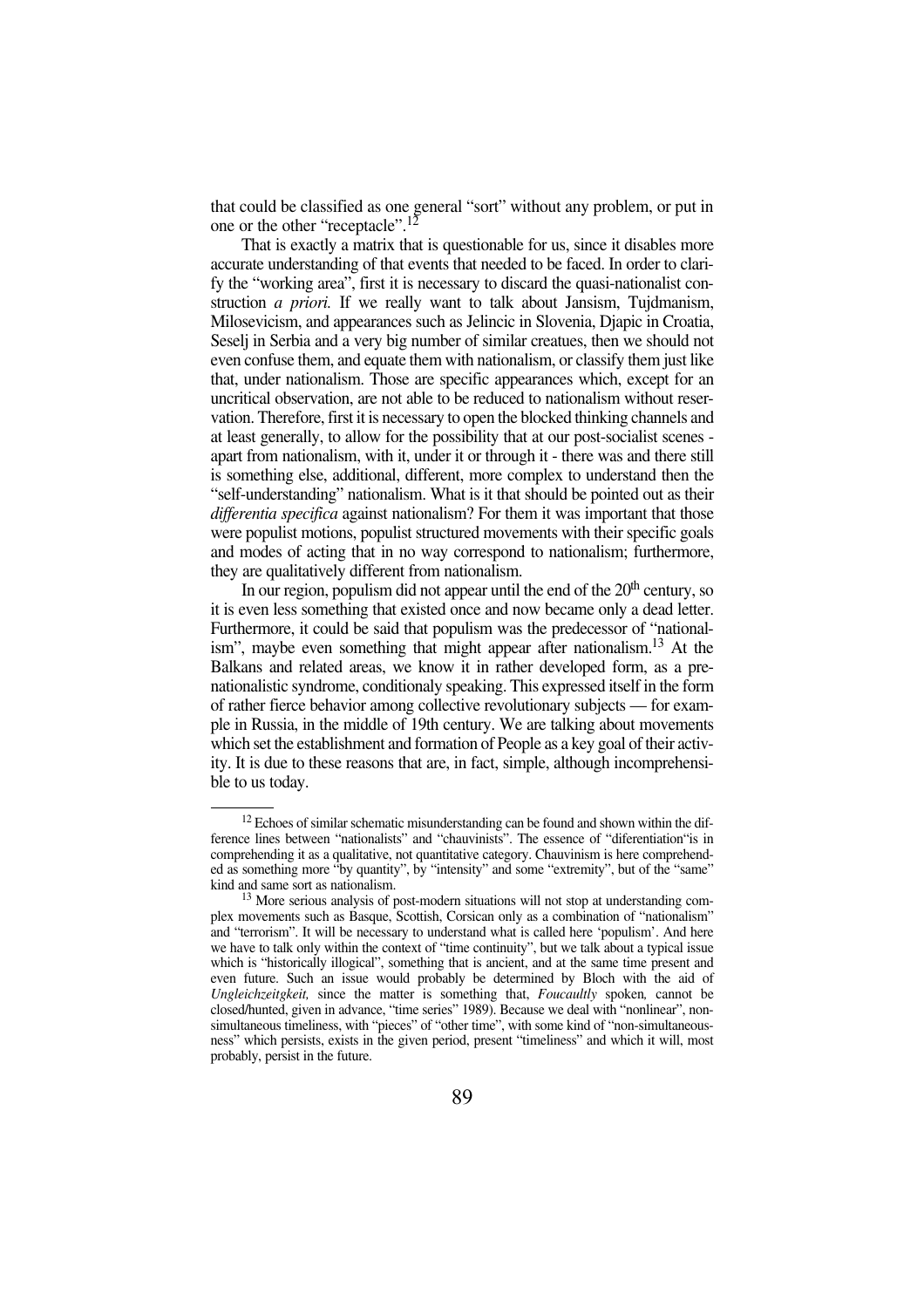Populist motions act in circumstances in which People – in conservative jargon of the 19th century that is revived in our time - as a "Subject of the past" that has not been modelled yet, i.e. was in the phase of "creation". Therefore it needed (re)modeling – certainly, according to populist receipts and principles – into something that could be called afterwards: *die volks Gemeinschaft*<sup>14</sup>. So, the issue is not that populists try to establish a Nation (and through it or over it to establish a modern state), it is rather People as a "basic", or even "natural principle" of life in a certain area and time, that is not only "dissatisfied" with the state, but also considers it as an obstacle and its biggest enemy15. And it is decisive detail: Nation is a concept (and a subject) from which and through which nationalisam "starts", and a movement that has People for its aim of and in a horizon in which populists move, are qualitatively of a different nature. Difference is possibly shown in a very simple way: Populists do not want to establish either Nation or state,<sup>16</sup> they want People and national community ("society" is the furthest target). Compared

 $16$  It is not superfluous to warn that all populist movements on the area of former. Yugoslavia towards a tragic story do not start from the position of the "own state" (form an offensive concept regarding non-existing state), but from an extremely defensive concept of "protection and imperilment of their own people (no matter where)". The idea of "state" in all those populist groups and movements appeared in the nineties, amidst hasty and even forced conflict events, not in the eighties when there still was enough time for sober thinking and planning. More accurate analysis of e.g. appropriate Slovenian, Croatian and other literature would confirm this easily. Furthermore, it would show that populist directed movements were very limited due to inability of any serious abstract comprehension that is an elementary condition for the possibility of "state comprehension".

<sup>&</sup>lt;sup>14</sup> Uncritical and usual equation of fascism and national-socialism ("Nazi-fascism") prevents us from understanding an analytically usable difference between fascist persistence on the "ethical idea" of (Gentile, radicalizing Hegel's idea) state on the one hand, and the national-socialist concept based on the People-state, i.e. People, connected with the expression *Voklish* by the then theoreticians, on the other. The most explicit and most brutal expression of the *Volkish* orientation still can be found in the first volume of Hitler's book *Mein Kampf* (Compare: Hitler, 1999). 15 It is easily understandable for the conditions of an absolute monarchy, empire or other

pre-state structure that more or less violently and (un)successfully tried to play a role of a modern state. It was similar in "our" circumstances when the main target was "state demolition", and not what most often seams to be the case – communist demolition. That is exactly from whence came an extremely paradoxical situation where this "thing" collapsed. Paradoxes for "our" situation are two at least: First, SFRY was not - except with regard to its external sovereignty - a state of citizens. On the inside, it was rather a sum of "Working people", and quasinational societies ("peoples and nations"), whose statehood (republic and/or provincial) was *a priori* disabled. On the other hand, the "joint" (federal) state was in the continuous processes of *a priori* derogation or cancellation of the state. The only "direct" element of statehood was the sovereign (Tito), who was a sovereign in the way of "a monarch" (the last Habsburg, A. J. P. Taylor). According to biological derogation of sovereignty, the whole thing fell into paradox and from there, into a black hole. The paradox was best "incarnated" in JNA, which was an instance of military power, something – deadly sovereign – could not be state outwards any more. It was an army without state, one that not even constitutionally was in charge of "state defense", because the state in the self-government was something strange, redundant and dangerous ("alienated"). JNA was installed as a defender of integrity (but only territories, not the state as a form of political living) and system (self-government). In brief, nobody wanted or dared or even could defend the state as an abstract, general precondition of political equality It was superfluous for everybody, because it was on their way, one way or the other.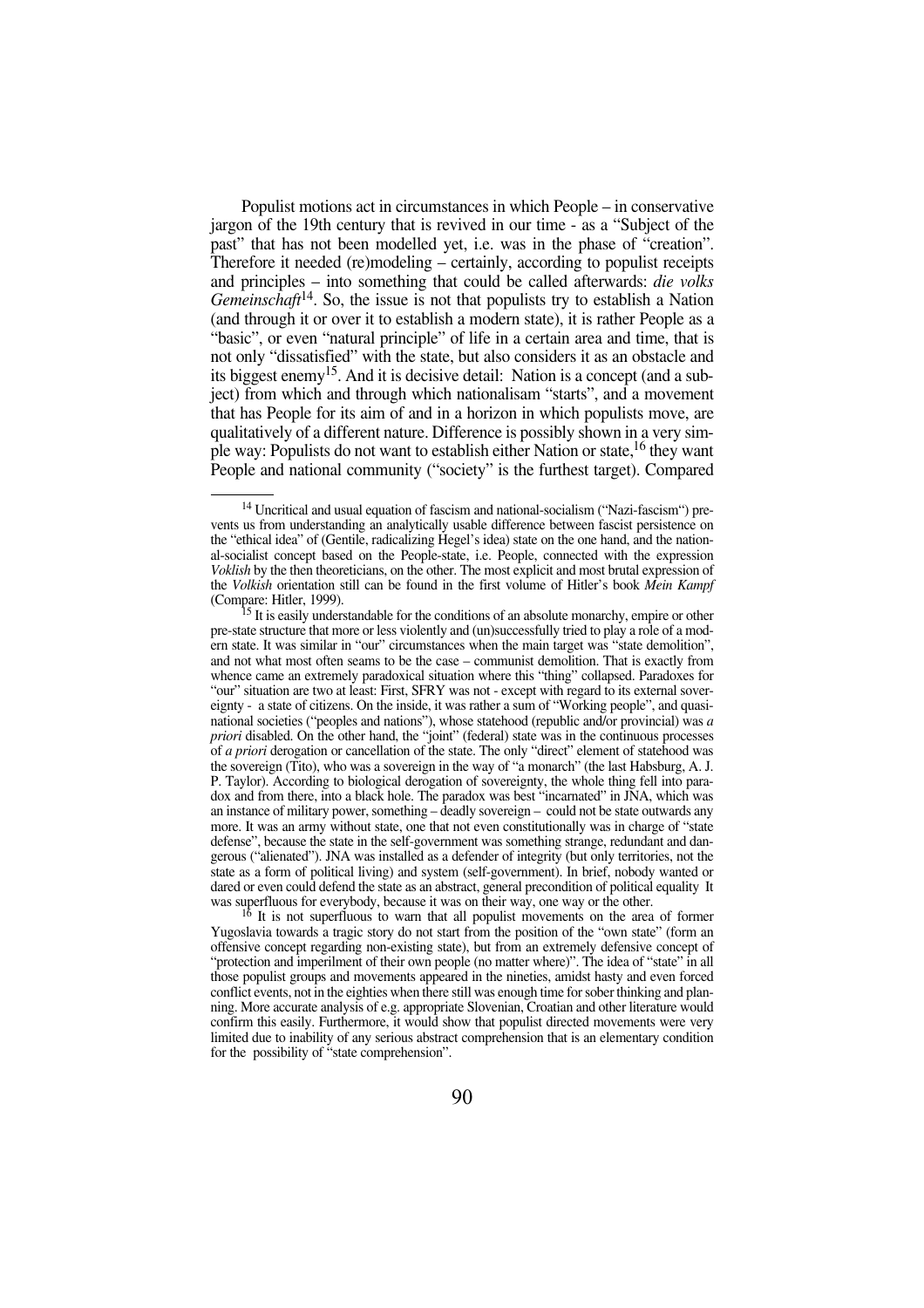to nationalism, populism is simultaneously, in a sense, one step backwards. It happens in a delay, but at the same time  $-$  if we look at todays numerous events – it is something that could follow nationalism and that relates well to "globalization" and anti-state aspirations of post-modern times.<sup>17</sup>

Populists do not have business with People as part of an existing, available matter and material they process but rather with People they "already have". They derive from settings and circumstances where People are not there yet, or where People's cohesion is not there (not as the One/Unique People). Populists, in comparison to nationalists are more thorough, they deal with some "fundamental sense", they make steps "into depth", "steps backward" and dig in something that "precedes People"18, that has to do with its preconditions and assumptions; that establishes it as People in its sovereignty, supremacy.<sup>19</sup> More tangibly said, they deal with something that can be called "folk", some kind of gathered, undifferentiated mass of potentially our people (language, history, blood, culture, tradition, mythology), that has not yet become Integral, United, and that is not Singular. Populists deal with something called "puk" (commons) by Tudjman in Croatia. From that, by populists' perspective, not structured matter, one has to create (forge/produce, therefore *poiesis)* something that will be maybe in the future called "self-conscious People", something that will become a "Single body" and thus "United". Only this "(self)conscious, conscious of itself, (self)structured – integral product, People, may serve as the first and central "Lego cube" for construction of (a long-term goal), a Nation-state and of all appendices of the constructive branch of folk *poiesis*.

Distinctly from the differently constituted and "developed" West, where all the processes of national production and upbringing, as well as appropriate breeding have already well advanced beyond the populists of the 19<sup>th</sup> century in less developed parts of Europe. These less developed part from the very start have other roots apart from nationalism. Superficially, first it seems that populism has nothing to do with West Side Story, that it is an explicitly Eastern (often bloody) story. However, links between the West and the East exist, since populism is really under strong impact of the Western view (shaped around the French Revolution). Populism is a product of the European East (not only Russia),<sup>18</sup>and originated as a more complex movement and occurence in environments that were rather differently structured than the Western ones. Populism, in fact, was different and deficient in a far more demanding and brutal context. Only under the condition where we find a paradigm of "developmental thinking", we might say in a very simplified sentence, that populism is a product of an "underdeveloped" Eastern, or even "Russian environment."<sup>19</sup> For the Russian and similar envi-

<sup>17</sup> More in: Kuzmanić, (2002)

<sup>&</sup>lt;sup>18</sup> One prominent populists was, let us say, F. M. Dostoyevsky, during a part of his life, and also Lenin's brother, as well as many other well-known personalities.

<sup>&</sup>lt;sup>19</sup> Populism is known to all Western democracies, except for the fact that in some of them, populism was not the winning, but the oppressed, limited, marginalized occurrence, "tamed" by the state/statehood.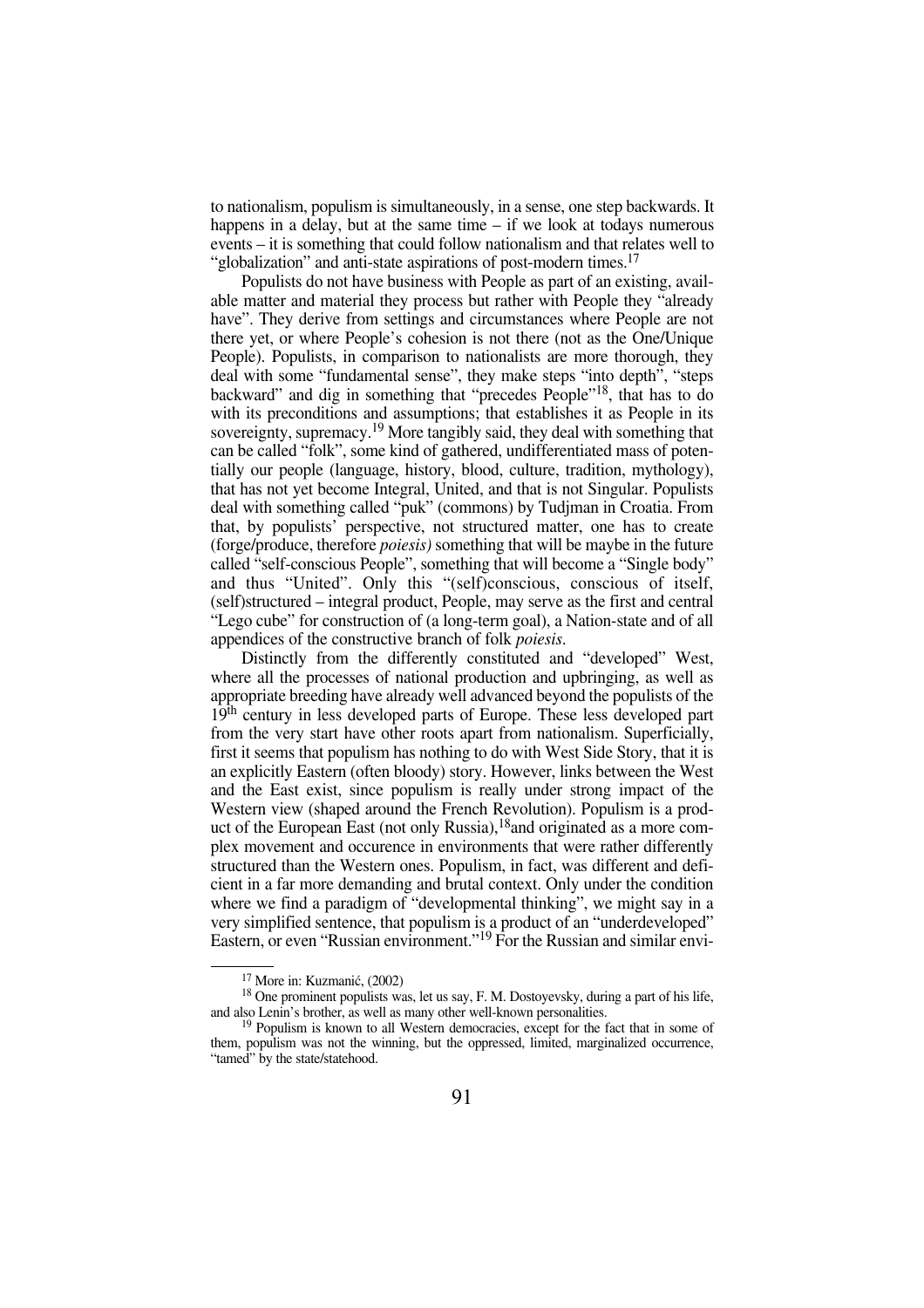ronments, it was characteristic in 19th century to have had, by default, a revolutionary and even violently oriented populist movement.20.

Out of this general context it is not possible to uncover what is specific for the populist behavior, or to show that this "pose" does not occur in direct relation to the "state issue", but rather in relation to the "People issue". If it were different, then the results of such a positione and action would be a "nationalistic" or "state program" of some kind, or the state would stay alone. <sup>21</sup> Since with populists the issue is not and cannot (yet) be the state, but only "the People", we deal with occurrences that have populist, National programs. 22 Populists act, therefore, in circumstances in which the state becomes something that "should be left for later", or the state as a "realistic possibility" was too far, or something existed that was in the shape of a premodern structure (empire, monarchy) that "occupied" the possible area for shaping up the modern state.

Populism, therefore, is an occurrence that exclusively rounds out the "People issue". All their discursive apparatus is exclusively related to People. Certainly, in a specific and impeccable way: <sup>23</sup> By revolutionary cancellation – this is the second key element – of the difference between (poor) folk and its elite; thus establishing the People as the ideal/goal of the "first phase" of the revolution.  $24$  In circumstances in which People still are not formed, the substitute role of the Ideal/goal is placed by the "people's elite" – populists themselves (with their Leader)<sup>25</sup>. Populists do not deal and cannot deal with the external problems of the People. Even if they do, then they see the state exclusively as a "means" in the function of People, for "establishing and creating People" (construction metaphors are the most convenient for understanding this position).<sup>26</sup> If they ever talk about inter-

 $20$  As a time parallel to populist movements at the East, on the West we know the event that has faded today more or less, and was called once the "Radical Party" (in Serbia it was the constant of political life with the exemption of the socialist period). As the word itself says, it was thorough (Fr. radical, from Lat. radix = root; a term that became known in politics before all, after the party of French Radicals) movements, directed towards the fundamental things and parties that in their activities (often out of Parliament) did not have doubts when it was necessary to apply violent means for achieving their goals.

<sup>&</sup>lt;sup>1</sup> Populists can speak of state only indirectly, in general categories and in a further time perspective. Populist positions share the theory on "two revolutions" or "two phases" of revolution with socialist revolutionaries, only they deem the first revolution more important, the

<sup>&</sup>lt;sup>22</sup> For Slavic example, see: Prunk, (1986)<br><sup>23</sup> Despite, (or due to that fact?!) the populists functioned on radically utopiin fuel of cre-<br>ating new. More in: Kuzmanić, (2003)

<sup>&</sup>lt;sup>24</sup> Today, Janez Jansa of Slovenia most explicitly talks about the "unfinished revolution" and "the second phase" of changes at the territory of former SFRY.

 $\frac{25}{25}$  The populist movement is more expressive and more fundamentalist to the extent in which the role of its leader is bigger. Populism without the function of Fuehrer cannot be effi-<br>cient. Compare: Schmitt. (1994)

<sup>&</sup>lt;sup>26</sup> The populist movement is more expressive and more fundamentalist in the extent in which the role of its leader is bigger. Populism without the function of Fuehrer cannot be efficient. Compare: Schmitt, (1994)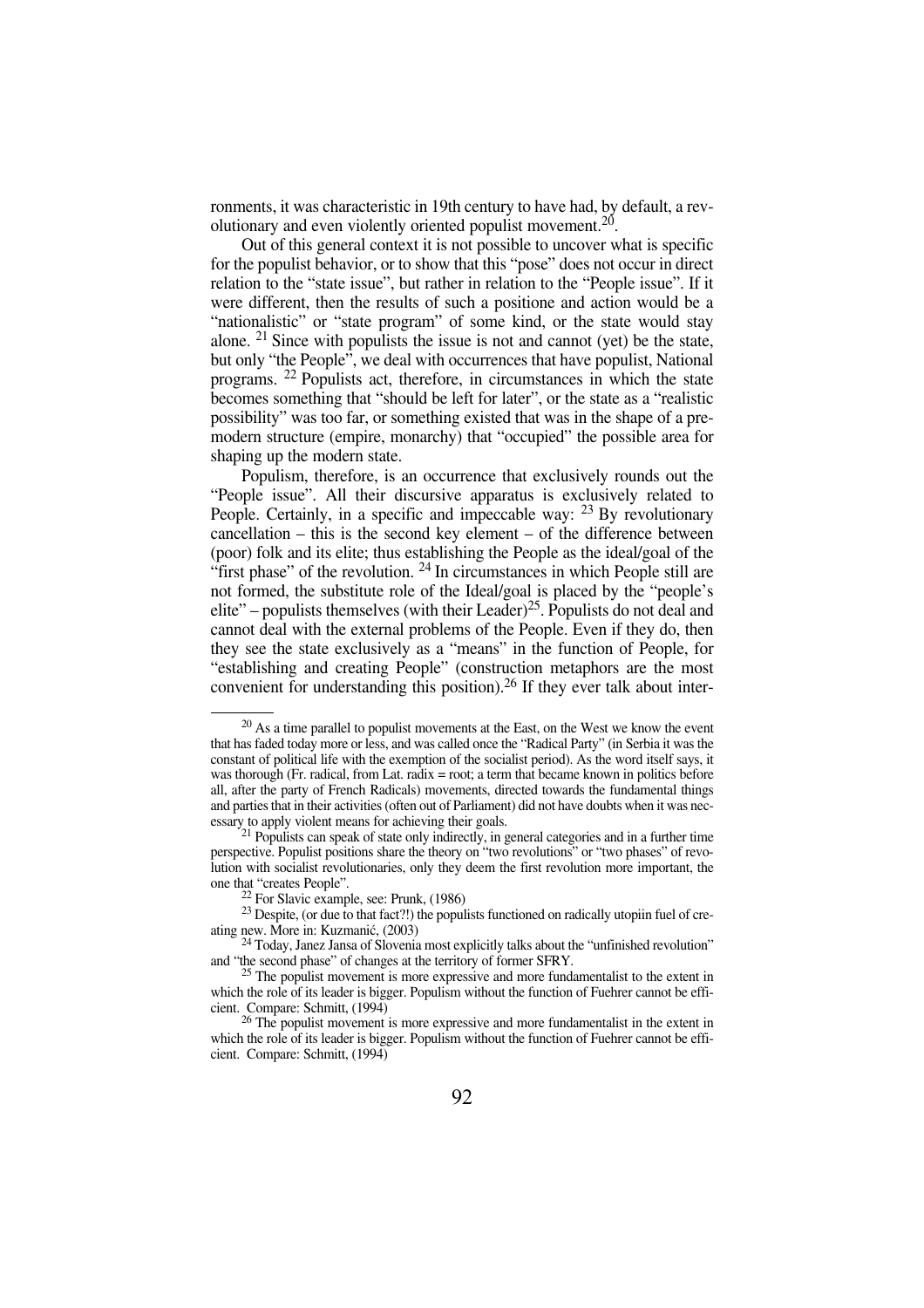state relations, then they talk, in fact, about "international" relations, or relations among peoples,  $28$  not among states. "A unit" of their thinking is not the state, it is the People.

The "People's elite" in the given position sees itself as a "seed" (the cause, the first momentum) of the People, as those that are aware of what and how it should be done (they are the people's midwives, doctors and sheppards at the same time).<sup>29</sup> In Russian and other numerous cases from the middle and the end of the 19<sup>th</sup> century, there was an elite educated in the West.<sup>30</sup> During their studies, its members got acquainted with German, French People, meaning, something that was not found in Russia and other places in undeveloped (not only Slav) Europe – that is, "at home", it their homes. Comparing two different situations, they wanted for their homes the same thing others already had, and called that thing the People. However, what was available to them, was too small: <sup>31</sup> They mainly had their own knowledge ("people's self-consciousness" in the form of a cell $31$ ) and knowledge of the West (Peoples from the west), but they needed something more. For the construction of "their own People" they needed more material. Idea/cell needed matter, and it would be added in a turbulent processes of "populist awakening of the People" by already existing folk, the above mentioned Tudjman's commons, or however it is called in different languages.

 $27$  This issue can be understood through an expressive counter of the well known "Western" position. For example, for the Italian situation in the 19th century it was valid when in 1861, upon "joining of the territories" and establishment of statehood, the first Foreign Minister said the famous sentence: "Here it is, we have Italy, now we have to create Italians!" Any similarity with the e.g. sentence said by Tudjman, "We have Croatia" and its silent continuation is, naturally, accidental.

 $28$  At this spot is seen that even "western" concept of the state is to a great extent of a populist origin, the only difference is that somehow it has been lost during the last two centuries. The speech about organization of the the United Nations is the obvious proof that even in the Anglo-American tradition there is a presence of equating People and the state, or even – what is more precise, in our opinion – lack of concepts of state and politics.

<sup>&</sup>lt;sup>29</sup> We will risk an analgogy, and risk even more numerous complaints: It would be maybe the easiest way to understand the relation of populists towards People through Heidegger's fundamental construction *Der Mensch ist der Hirt des Seins* (Heidegger, 1976).

 $30$  To take seriously the 80s and the 90s in the former SFRY means at the same time to take seriously the role, sometimes decisive (most expressively in Croatia, then in Slovenia, and less in other areas) role of those returnees living abroad (Diaspora), who – differently from situation that I am trying to schematize here – were not educated at elite universities; most often they were not educated at all. They were trainee, pupils of "practice universities" such as "pizzeria management", "waiting tables", "transportation"... Very rarely will you find among them people who have degrees in philosophy, social sciences, some studies of humanity. We can explain the fact that the less they knew about politics and state, the more successful they were in building their own People, with the idea that they did not "build" either politics, or a state, but something else, different, something they were "specialized" for.

<sup>&</sup>lt;sup>31</sup> Hence the impression and reality of radical subjectivism and volunteerism among populists.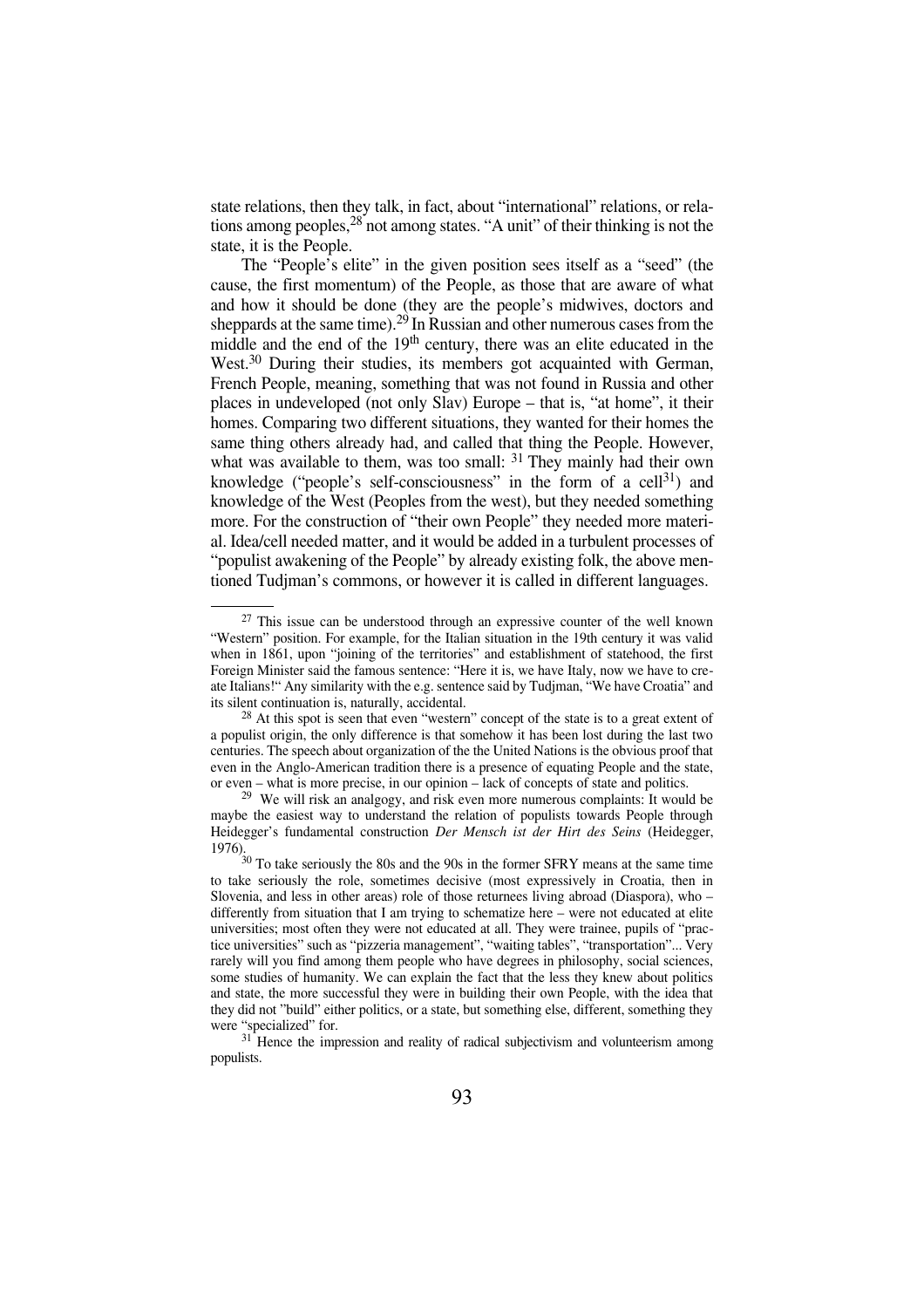Populism is in that context, before all, a revolutionary politically modeled wish, of more or less educated returnees and future people's revolutionaries. Upon return, the populist elite quite clearly see first their own "alienation"<sup>32</sup> from "miserable and poor folk". "Folk", directed towards the heights of the People (whatever is "at the bottom", whatever is Nothing, wants therefore to become All) is understood by populists (similarly like by Marxists) generally, through the simple formula of distinction – the have/the have-nots; that is, through poverty.  $3<sup>3</sup>$  That raw material-poverty is the dough from which populists bake. People in their revolutionary receptacle, were in their own eyes, comprehended as something *in nuce,* very healthy, in fact, extremely potent. Commoners were the substance that is a potential at the same time, something that will "underlie" (sub-stance), that "brings tradition" and therefore, the future itself. Populists relate to People as a possible product-child on whose creation-birth there is still more to be done, as "fathers", but also as midwives-sheppards. $34$  In such an environment, there will be no mercy for those who keep "our folk" in poverty, sickness and ignorance. The task of the populists is, of course, to free People (in creation) of all the bloodsuckers. From there comes a strong pathos of "emancipation" which reminds us of socialism. All that is possible for populists is that under the condition that they literally go "at people". <sup>35</sup> Nevertheless, a real, long term task of populists is to cancel the distinction between the commoners and themselves, populist elite, and in considerably smaller extent, it would be to discard all the exploiters. Canceling the difference is, in fact, the union of the populists with their "own folk". More vulgarly told, People as a goal - from the position of populists as people's initiators/inseminators - is achievable only in the case of literal, but not symbolic copulation with the folk.

That is the point where populists will achieve their goal, and in the language of psychoanalytical pathos - with their "sophisticated mind" (they are

 $32$  This category was, similarly as by their contemporaries, social revolutionaries, very frequently used by people's revolutionaries. Anyway, there is a more narrow connection than is usually thought. The issue was often, at least in the East, the two sides of one phenomenon. one had the working class for the central figure (worker), the others had People (peasant). The common thing is contained in violent revolutionary spirit, in methods and approaches of "con-<br>struction", and in an extreme anti-political and anti-stately attitude.

 $33$  Potential multi-meaning (including the one of importance of natality), that was talked about a lot in past years in all fields that colonized with ideologies of the populist revolutions and which different churches handle very efficiently. All them are mainly joined not only by "anticommunism", as it is usually wrongly thought, but also anti-statehood – as a struggle against secular, secularized state; and related to this, struggle for quite a determined type of non-state which must be identical to the People (Volksgemeinschaft).

<sup>&</sup>lt;sup>34</sup> We should not comprehend as a coincidence the fact that the basis of the discourse matrix among populist revolutionaries are metaphors from the area of *oikos,* home, family (Farther, People, figure..) at one side, and construction, building...*(potezis)* on the other.

 $35$  That is the part of work that social revolutionaries vary about, that great part of the"people's mass" will, in one moment, differentiate from the populists who will, in our circumstances are still pretty sensitive to anti-equalitarian moves – show very quickly themselves as new wealthy ones and producers of poverty, not like the ones who reduce or even cancel poverty.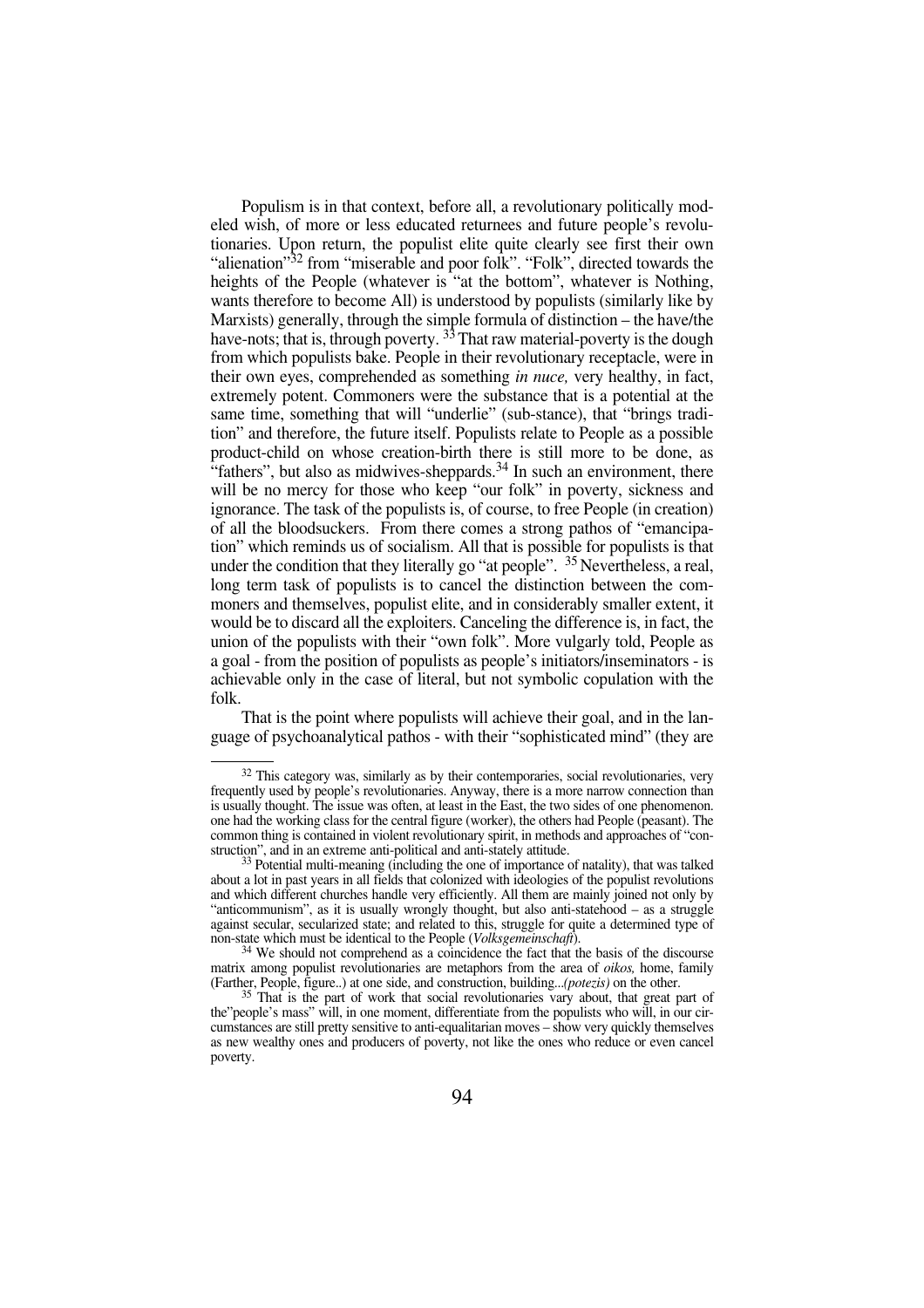the "active" part), they will fertilize the folk (raw-material, matter, passive female) and in that inspired and truthful, even divine act of creation, they will create/make the People. Spoken beyond ideological and populist selfcomprehension, this Event of events ("Occurrence of the people") that is shown as an act of divine creation is (that is why when acting on behalf of People, they do not shrink, no matter what), nothing else but a brutal rape of (their) commonerss.<sup>36</sup> Consequently, it is a creation point of something godly, divine, the untangible son of God, his majesty (supremacy $36$ ), the People itself.

Populism in former Yugoslavia functioned almost in the same way at the end of 80s and 90s of the last century. After People "started" to function according to the pattern shown, from the present distance we can say without hesitancy that the birth of the People, in fact, was not a post-socialist coincidence or a by-product. It was a highly desirable goal and planned and very efficiently created product. The following should be added to what has been said: The birth of the People, there is no doubt about it, was, in fact, the birth of the tragedy from dough-matter, in an extremely brutal way.<sup>37</sup>

Our hypothesis is that at the turn of 80s into 90s and through the nineties, on the territory of the former Yugoslavia, populists (not nationalists) did the populist revolutions<sup>38</sup> through which they, more or less successfully, established "their People" and sold their populist programs as nationalistic very successfully. Broad segments of the populace bought the product, believing they bought nationalism, and consequently "their state", so they were accordingly surprised after realizing that what they bought is, in fact, the People, that is more or less, in conflict, not only with other peoples and states, but also with their own state and even with the very idea of statehood.

<sup>&</sup>lt;sup>36</sup> That is exactly from where we should understand frequent conflicts between populist newly composed "states", between which, more frequently seems that we are on the verge of *a priori* possible new wars. The problem is in the fact that in such relations we do not deal with two-sided "relations between states" Unfortunately, situations are such that, mostly, we neither have states, nor "relations".

 $37$  Maybe the "example" of Serbia is the most appropriate and most obvious for – brutal and literal – a clear distinction between nationalists and populists. The late Zoran Djindjic was a typical nationalist of the nineties, more or less liberal than the others, and his basic conceptidea, maybe even obsession for action was focused on state and citizenship. He was one of the rare ones who appropriately understood a self-governing "state" (state in self-cancellation) as "not-finished". His wish (and the policy he lead) was "completion", establishment of the state and statehood, some kind of normalization and escape from permanent extraordinariness. He was killed: The answer to the question why he was killed is simple, although to someone it might seem a paradox – because he was a nationalist and not a populist. Because he tried to "transcend" (calm down, norm, and normalize) People and to establish the state; because he was "ours", populist, too little, and linked to the strange side, to the 'western' idea of a legal state and a constitution too much, because he overemphasized the meaning of *Verfassungspatriotismus* instead of 'People-patriotismus'

<sup>&</sup>lt;sup>38</sup> The same is valid for other post-socialist environments in which there were no singlenation socialist unity. By the way, former "people's democracies" of the Eastern block already at the level of their appointments had preserved the tradition of populism from 19th century, which was disabled *per definitionem*, in circumstances of Yugoslavianity.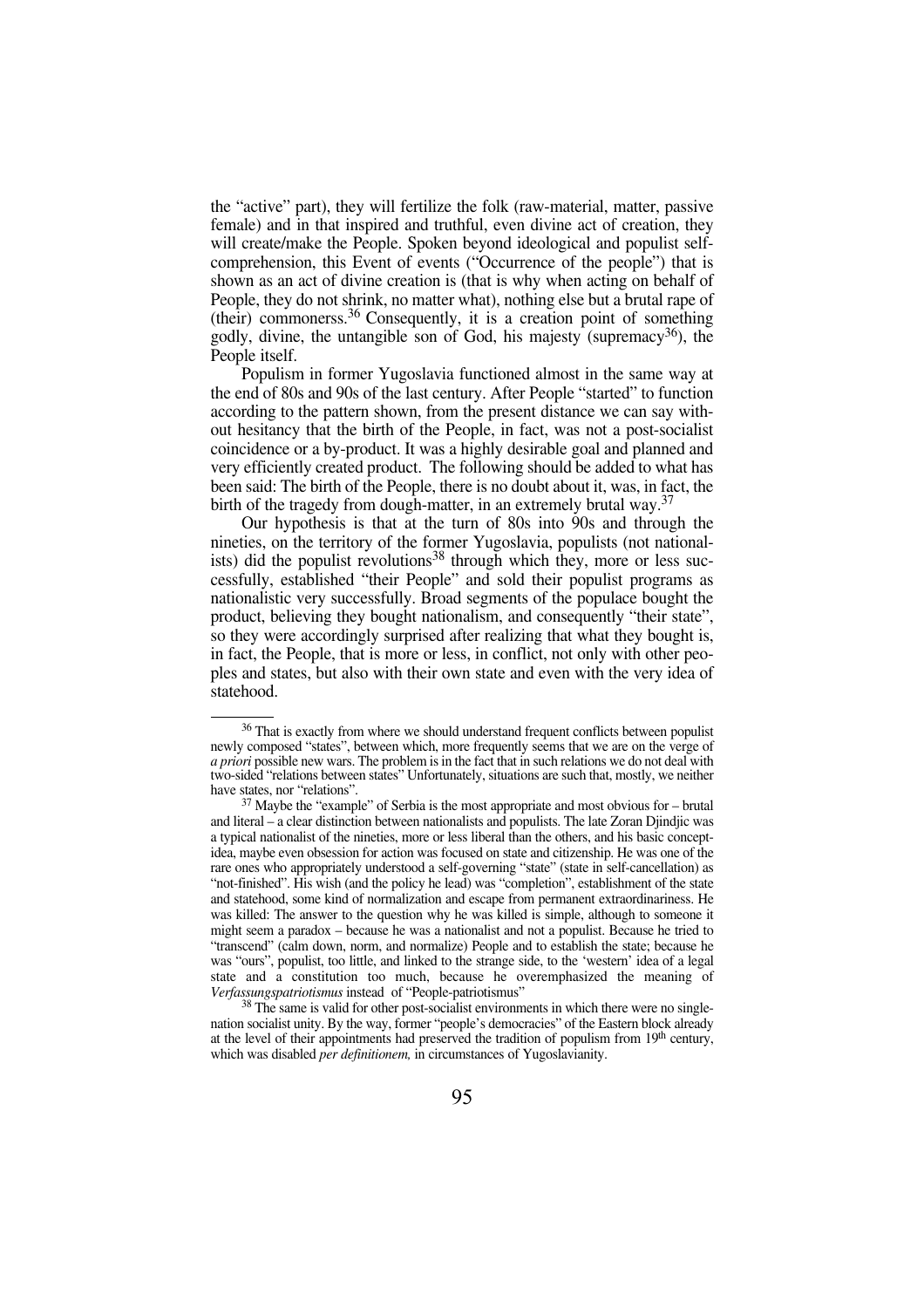Populists masked as nationalists sold the wrong product to "their people" (who became literally the "people's", which means "populist" and "Theirs"<sup>39</sup>). They have been selling and they still sell rather successfully, the new-social, populist *die volks Gemeinschaft*, and people (to a lesser extent) think they have both and buy political products such as democracy and or state. Instead of the political structure that we currently call the state, almost all those on the territory of the former state received sovereign products of social origin, called the People. That People, *last but not least,* with the aid of masquerading warrior's, turned into some kind of independent state, which had very little to do with the state and statehood (oppression: monopoly of power and the exercise of violence, $40$ ) or had nothing in common.  $41$ Instead of a legal and social state, people in this area got radical the populist structures of a non-state or, better told, People-states, which rather than anything else, exercised characteristics of postmodern, cultural-racist seances. In brief, the new populist structuration, that should be a state, does not function according to principles of citizenship, legal equality, freedom, and human rights. On the contrary, it consistently discriminates, harasses, segregates, excludes, disables, erases, hate and if necessary kills. Frequently it kills in an industrial, massive and systematic way. Instead of any "industrial production of things", around which a modern state is organized, and to which it serves, here, we most often deal with no production of things (therefore they are mostly imported) and with hyperproduction of hostility and hatred, if necessary for (potential) "wars". When we, more or less, as "a whole" started to sober-up from the populist hangover in this region, it was already too late. Trains and retailers of popular "baked sweets" (Buldozer) had already moved too far. The seller of a pup, who until yesterday preached from the television, sent trashy dispatches of heart-breaking cheap populist rhetoric, today - being a war profiteer or transition tycoon – he has become a creature which is ethnically and in all other ways superior. He has also become – that is also an issue here – the new master.

After fifteen years of populist orgies and all the things that accompanied the epic populist undertow, millions are slowly coming to their senses. <sup>42</sup>More or less, it becomes clear that what we have received over the last few years of turbulence were not national parties or national states, those were some populist communities, organized as People-states at best, but most often as Peoples that

<sup>&</sup>lt;sup>39</sup> "Denationalization" (in fact, a populist category) that covered millions related to social ownership is something that has at least a double bottom: first, people were deprived of the state/denationalized, and only then it happened with things, land, buildings. When we talk about things, again, we deal with a double process: privatization (a person becomes an owner of former "social" ownership, but in fact, it was "ownership of the state in derogation) and nationalization (persons become a part of the People, not a part of the state). Individuals in those populist processes of a fundamentalist nature do not necessarily become citizens, but they necessarily – by force if necessary – become Croats, Serbs, Slovenes. Compare the example of Slovenia related to "erased" in: Dedić, Jalušič, Zorn, (2003)

 $40$  "Populist state" is being reduced to apparatus of force and violence. Frequent statements by Milosevic from the end of 80s, related to Kosovo, as a rule called for "legal state", while we all knew too well that it meant calling for exercise of power - if necessary. <sup>41</sup> More in: Kuzmanić, (1999)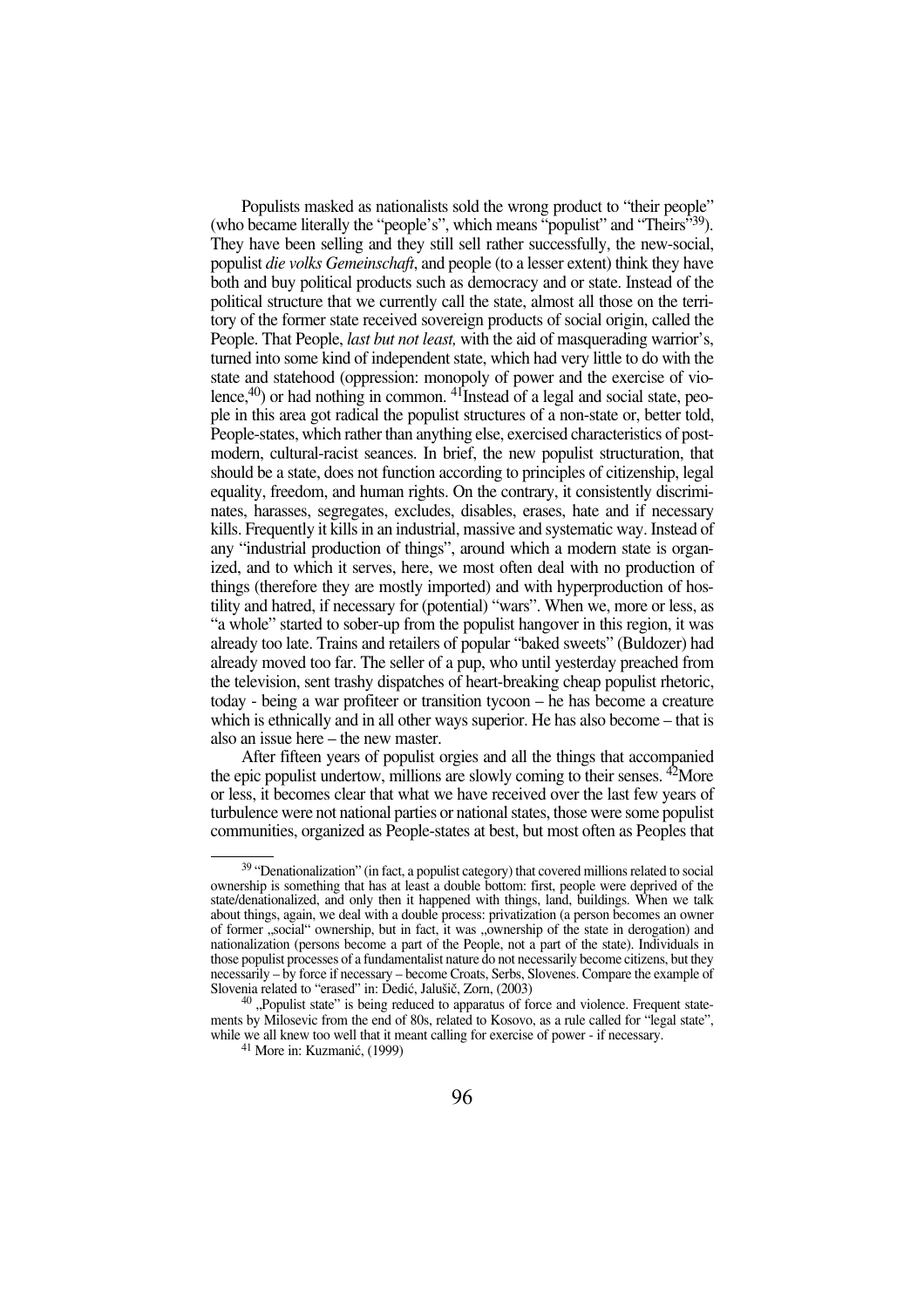are trying to impersonate states rather unsuccessfully.  $42$  At the remnants of the foregone "unfinished state" (Djindjic), the even less finished populist communities appeared (not-yet-states)instead of as an *a priori* political distinction (leftright, liberal, socialist, conservative) that marks each modern state, as a populist (cultural even racist<sup>43</sup>) division established not only on blood and territory, but also on the "bones of deceased" populists.44) In all those quasi-states, we have received also quasi-parliamentary democracies, whose essence is – they convince us – the possibility of "swapping the elites". And it was exactly that (Parethian) reductive way of speaking about democracy as a mechanism of swapping the elites, which was written at the flesh of populists. That is to say, the whole thing is dependant on the (populist) elite. That is exactly what was installed by the populists – after their own image and based on themselves as elite. In that sense we have "societies", people's communities, *Volksgemeinschaft*, that function according to the following matrix: At one side there is – surely still existing, but in fact, only newly established – some kind of community of small, common people (commoners), and on the other, there are elites (populists themselves, joined by newly formed elites). Now those new elites "enlighten" the folks, "pull" them out of poverty and exploitation, mostly from the "communist darkness", and establish some happy presence, called the "People". People in this sense are but a unity of re-establihed, expropriated folks (the more *pauperized the* more it is open for populism), and "enlighted" (in fact dimmed) elite, which leads to Heaven. Furthermore, it should be underlined that it was the deprived, dispossessing and humiliated folk on the one side, and the thin elite of mighty tycoons and recent quacks who became elite, on the other. These people were, in fact, the main product of populist revolutions and wars on "our" territories. What moves these newly created societies into ever deeper gaps between the first ones and the other ones, can be some kind of glue that is grounded on power and that should be already thought of as categories for upcoming conflicts.

At the end, we should warn that we should anyhow avoid the comprehension of populism exclusively as "outdatedness", "backwardness", the "past", which is very simple to paste to such and similar appearances. The danger is especially serious if we look upon this problem from the so called "left perspective" which, by default, may make too great a simplification in valuing everything *a priori* as positive if it is "open", "up-and-coming" and "revolutionary". The problem with populists is far deeper and more dangerous.

 $42$  It is clear that they are impersonating the state and visible to the point where there is no distinction between the "People's interest", and "national interest", and "state interest", i.e. "interest of the state and its citizens". For them all that is, in fact, "one and the same", all that is unknown to them. In the darkness of this ignorance, in which all the cows are black and the People are the same as the state, where there are no citizens and citizenship, not to mention human rights, one should look for causes for ever more dangerous hunting in the darkness, that became by far, the most successful and profitable "sport" discipline headed by populists themselves.

<sup>&</sup>lt;sup>43</sup> Compare analysis of cultural racism as the example of populism in Slovenia in: Kuzmanić, (1999)

<sup>&</sup>lt;sup>44</sup> It could be instructive to compare the writing of Vuk Draskovic, for example, in his novel " Theknife", with his political engagement during the 80s and 90s.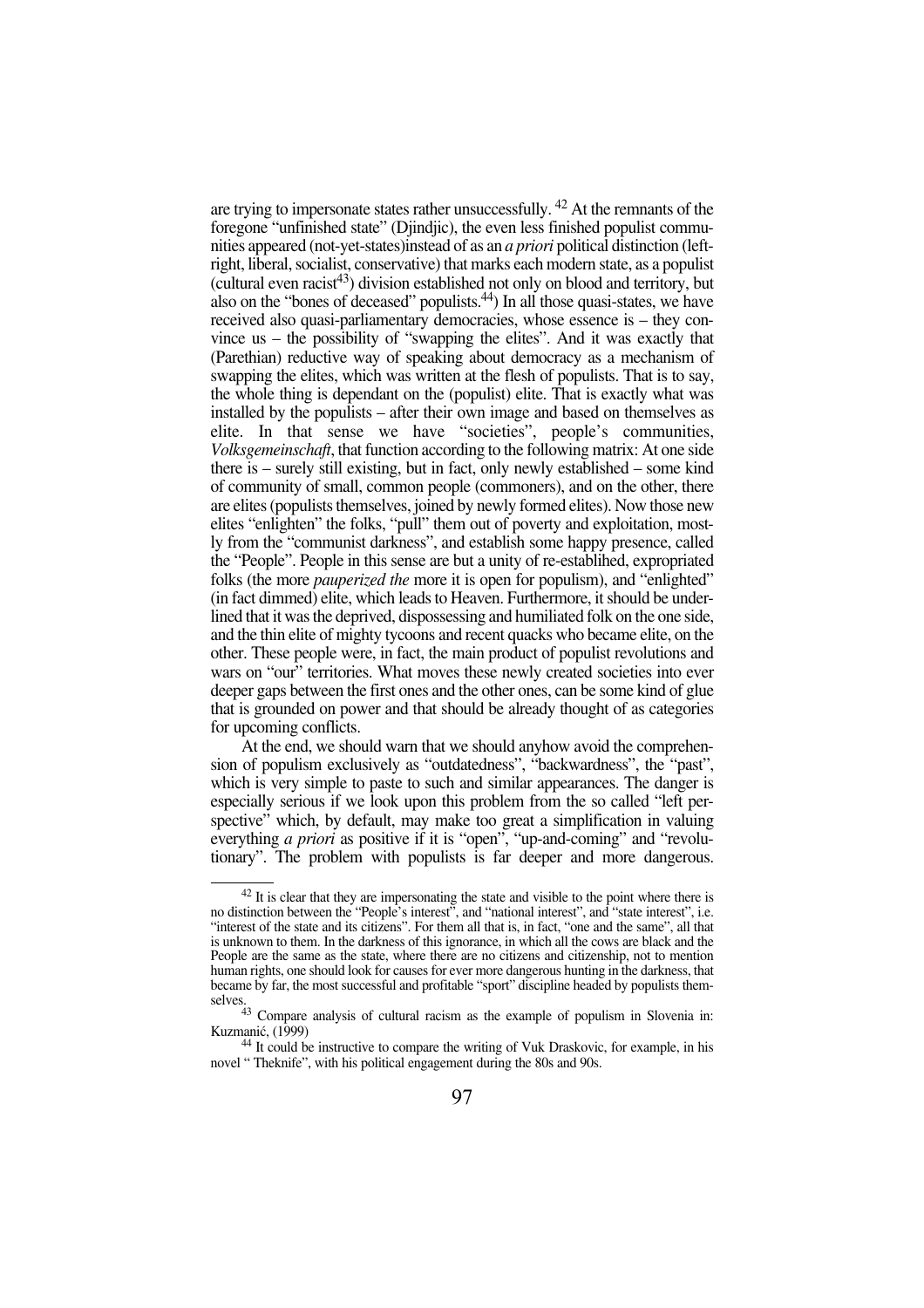Populism is not only a reactionary or revolutionary, conservative or thriving phenomenon. In our case, we deal with something that would be most accurately defined as a neo-conservative revolution, with the ingredients that are conservative or even neo-conservative but also revolutionary at the same time. Anyhow, populism as an ideology of a popular revolutionary act is something that goes extremely well with social revolutionary acts. That is exactly where the essence of our problem should be sought. If we simplify, the "ground" for shaping populism in the region, meaning, the ground of social revolutionary acts upon which the former system was founded, was (and still is) extremely hospitable for populists. Furthermore, the most frequent approach was the fusion of both concepts and mentalities, so it was very difficult to distinguish who is with whom in fact, and even more difficult to explain who is, in fact, against whom. 45Kinship (not only in programs) of social and populist revolutionary acts, their openness towards violence, only produce additional difficulties in attempts to decipher those, not very frequent, historical symbioses.45

Something else should be said. We did not "fall into the abyss" through these concurrencies, as it is often suggested. It is even worse: We fell into the feeble future. "Our wars" were not "medieval", pre-modern. They were rather, and they will remain – if we do not prevent them by our thinking and acting – post-modern wars that anticipated to a great extent, the "wars" of the 21st century. We did not (unfortunately?) fall outside this history, we are in its sad coattails. Milosevic's populist spirit spread in geometic progression and not even Bush Jr. is immune from it. In that sense "our experiences" and "our problems" are not ours only, they are of a universal nature.

Translated from Serbian by Olga Angelovska

## **BIBLIOGRAPHY**

Arendt, H. (1985): *Between Past and Future,* Penguin Books, New York, enlarged edition, posebno The Crisis in Culture

Arendt, H. (1992): *Eichmann in Jerusalem,* A Report on the Banality of Evil, Penguin, London

Dedić, J., Jalušič, V., Zorn J. (2003): *The Erased, Organized Innocence and the Politics of Exclusion,* Peace Institute, Ljubljana

Foucault, M. (1989): *The Archaeology of Knowledge*, Routledge, London & New York

Gaber S. & Kuzmanić T. (ur. (1989): *Kosovo, Srbija, Jugoslavija*, KRT, Ljubljana

<sup>45</sup> One of those was national-socialism. However, it seems it would be too easy to draw the analogy and say that what happened on the territory of the former state is only nationalsocialism. We believe that the whole thing is more complex in the sense of a "breakthrough" and mixture of elements of democracy with what had happened in thr 30s and additionally aggravates denoting and labeling. We would only plead that the appropriate label for what happened here is, in fact, post-fascism. More precisely appropriation of the concept of post-fascism can be found in: Kuzmanić, (2003)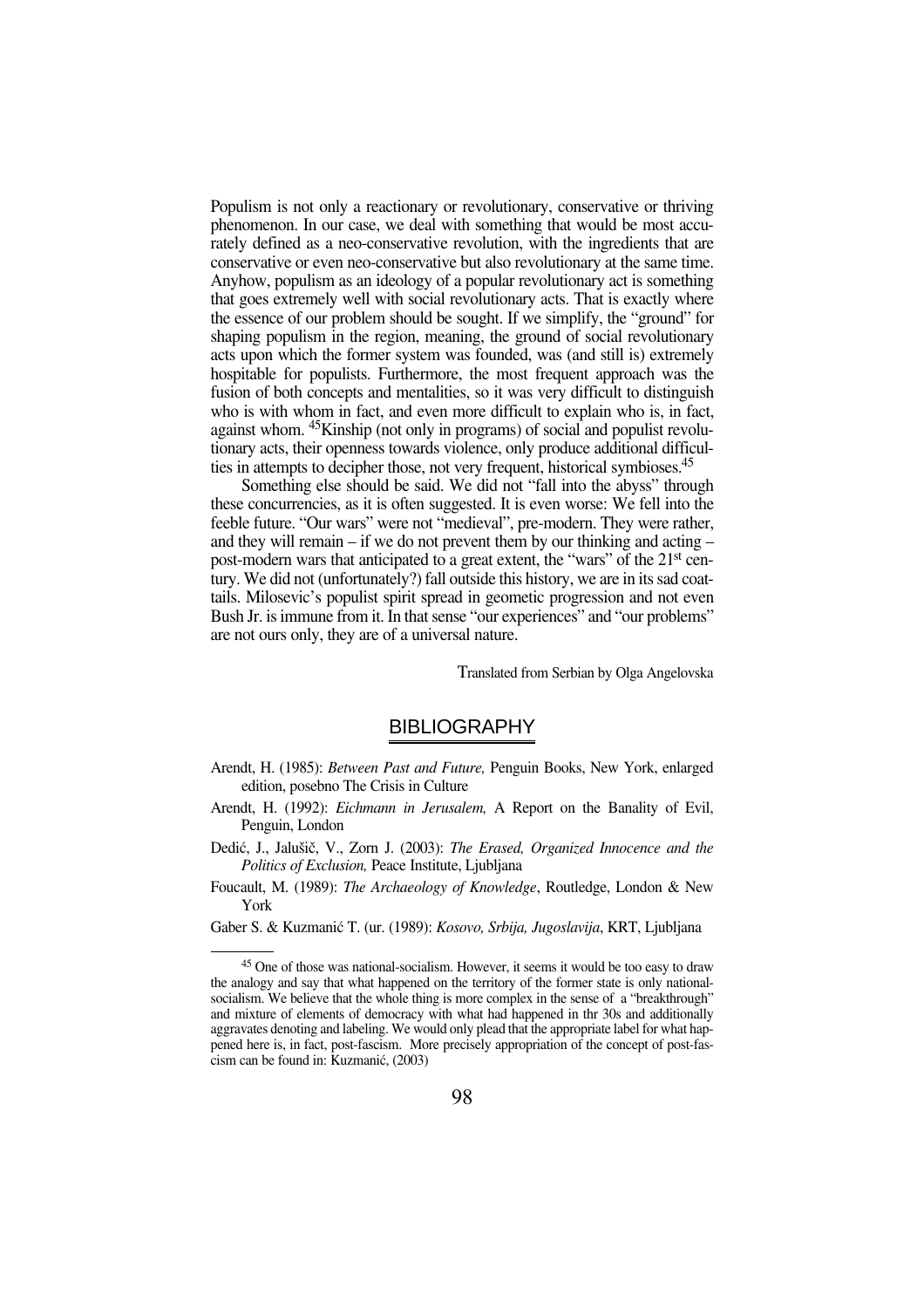- Heidegger, M. (1976): *Brief ueber den 'Humanismus',* Gesamtausgabe, Band 9, Wegmarken, Vittorio Klostermann, Frankfurt am Main
- Hitler, A. (1999): *Mein Kampf, Moja borba,* Croatiaprojekt, Zagreb
- Jalušič V. & Kuzmanić T (1989): *Posilstvo po albansko,* u Gaber S. & Kuzmanić T. (ur.): Kosovo, Srbija, Jugoslavija, KRT, Ljubljana, str. 213-225
- Kardelj, E. (1957): Razvoj slovenskega narodnega vpršanja", II izdaja, DZS, Ljubljana
- Kuzmanić, T. (1988): *Elementi mikrofizike mitinkov solidarnosti, u Problemi,* Ljubljana, 14/1988, str. 22-37
- Kuzmanić, T. (1991): *Yugoslavhood and Subnational Conflicts, u New Challenges for Europe After 1989*, The Consortium for the Study of European Transition, The Center for European Studies, Budapest, str. 49-61
- Kuzmanić T. (1992): *Subnacionalni, nacionalni in konflikti jugoslovanstva,* u Sociologija, Vol. XXXIV, br. 2, Beograd, april-jun, str. 227-242
- Kuzmanić, T. (1992a): *Jugoslavia: una guerra di religione?*, u Religione e Societa, Anno VII, luglio-dicembre 1992, Firenze, str, 107-123
- Kuzmanić, T. (1993): *Understanding the War in Former Yugoslavia* u Kuzmanić T. & Truger A. (eds.) (1993): Yugoslavia, War…, Austrian Study Centre for Peace and Conflict Resolution Schlaining and Peace Institute Ljubljana, str. 183-201
- Kuzmanić T. & Truger A. (eds.) (1993): *Yugoslavia, War…,* Austrian Study Centre for Peace and Conflict Resolution Schlaining and Peace Institute Ljubljana, second edition
- Kuzmanić, T. (1994): *Grdi, umazani(in) zli ali Jugoslaviji na rob,* Nova Revija, 141/142, Ljubljana, str. 116-142
- Kuzmanić, T. (1994a): *La disgregazione della Jugoslavia come disgregazione delo "jugoslavismo",* u Europe, Europe, Cespeco, Fondazione Istituto Gramsci, Roma, No. 4, str. 19-36
- Kuzmanić, T. (1994b): *Guerra e religione nella ex Jugoslavia,* u Mare di guerra, mare di religioni, Forum per I problemi della pace e della guerra, Firenze, Prato, str. 178-189
- Kuzmanić, T. (1999): *Hate-Speech in Slovenia, Slovenian Racism,* Sexism and Chauvinism, Media Watch, Peace Institute, Ljubljana
- Kuzmanić, T. (2002): P*olicija, mediji, UZI in WTC, Antiglobalizem in terorizem,* zbirka Svete krave, Mirovni inštitut, Ljubljana
- Kuzmanić, T. (2003): *Tuđmanizem in janšizem (nacije-države in postsocializmi)*, u Nova desnica, DPU III letnik, Ljubljana, Mirovni inštitut, str. 91-131
- Locke, J. (1965): *The Second Treatise on Civil Government,* u Locke, J., On Politics, Religion and Education, Collier-Macmillan, London
- Malik, K. (1996): *The Meaning of Race*, Macmillan, London
- Prunk, J. (1986): *Slovenski narodni programi*, Društvo 2000, Ljubljana
- Schevill, F. (1991): *A History of the Balkans*, Dorset Press, New York
- Schmtt, C. (1994): *Tri razprave*, Krt, Ljubljana
- Talmon, J.L. (1986): *The Origins of Totalitarian Democracy,* Penguin Books, London

Todorova, M. (1997): *Imagining the Balkan,* Oxford UP, New York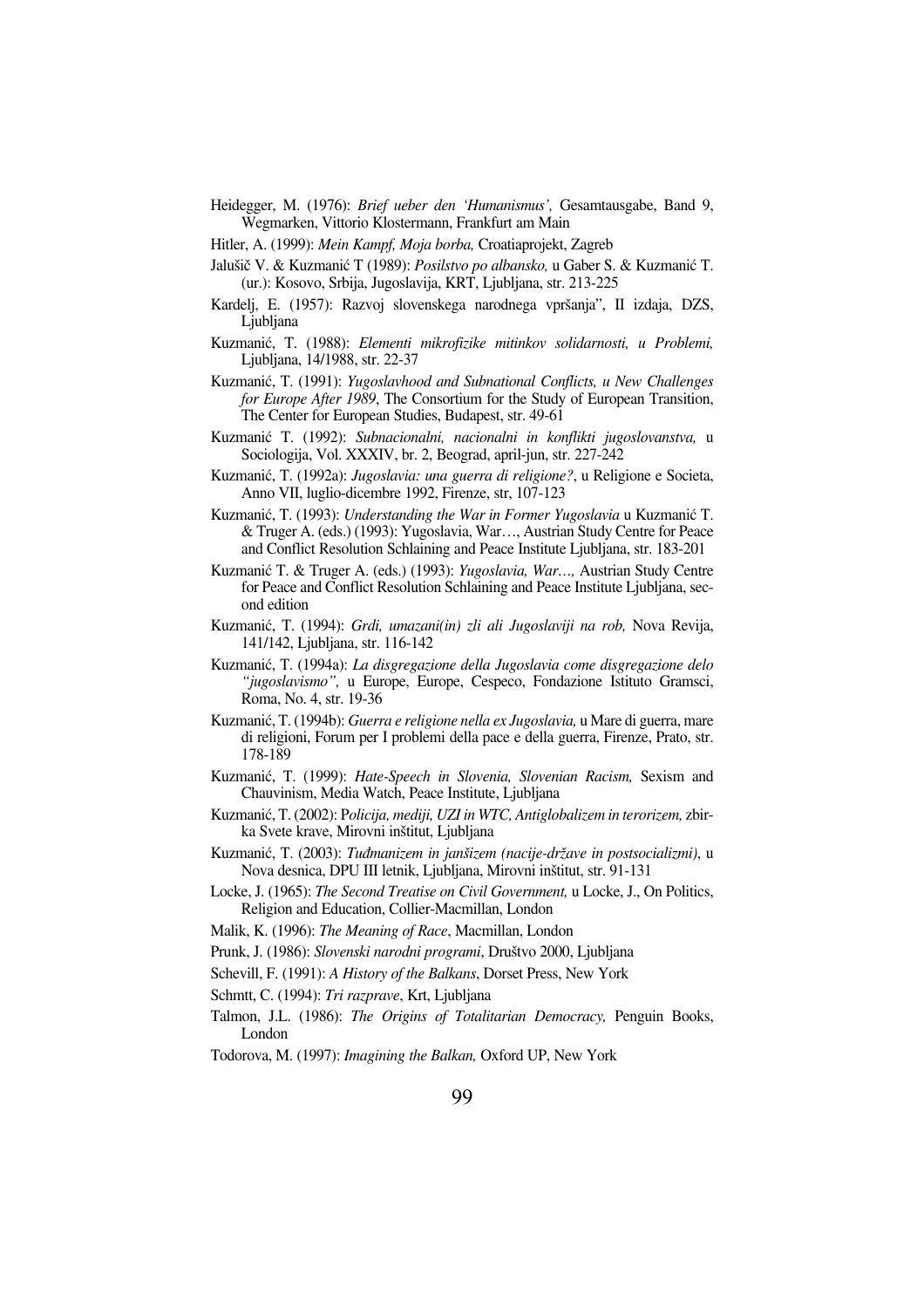#### A Special Section on Nationalism and Yugoslavia

- Akbar, A. Ethnic Cleansing: *A Metaphor for Our Time, Ethnic and Racial Studies*, v 18-1, 1-1995, pp. 1-25
- Bracevell, C. W. *Nationalist Histories and National Identities Among Serbs & Croats, in National Histories and European History*, ed. M. Fuelbrook, London, UCL Press, 1993, pp. 141-61
- Brubaker R. *National Minorities, Nationalizing State and External national Homelands in the New Europe in Nationalism Reformed, nationhood and the Question in the New Europe,* New York, Columbia UP, 1996, pp. 55-76
- Burg, S. L. N*ationalism and Democratization in Yugoslavia*, The Washington Quarterly 09-1991, pp. 5-19
- Caplan, R. & Feffer J. Europe's New Nationalisms: *States and Minorities in conflict,* New York, Oxford UP, 1996
- Cozic, Ch. P. ed. *Nationalism and Ethnic Conflict,* San Diego California, Greenhaven, 1994,
- Denich B. Tragedy in Former Yugoslavia: *Nationalism Berserk,* Dissent v40-42, 12- 1993, pp. 26-34
- Denich, B. S. *Unbury the Victims: Rival Exhumations and nationalist* Revival in Yugoslavia, Chicago IL, AMAA, 1991,
- Diamond L & Plather M.F., ed. *Nationalism, Ethnic Conflict and Democracy, Baltimore* MD, J. Hopkins, UP 1994
- Dragnic, A. N. *The Rise and Fall of Yugoslavia: The Omen of the Upsurge of Serbian Nationalism*, East European Quarterly, v 23, 1982
- Griffiths, S. J. *Nationalism and Ethnic Conflict Threats to European Security*, Oxford UP, 1993
- Hayden, R. H*. constitutional Nationalism in the Former Yugoslav Republics*, Slavic Review v 5-4, 12-1992, pp. 654-74
- Hayden, R. H. Yugoslavia: *From Civil Society to Civil War: "Constitutional Nationalism in Yugoslavia 1990-1991*, Chicago IL, AAA
- Hockenos P. Croats, Serbs Speed up on Nationalist Collision Course, In These Times, 15.5. 1991, pp. 9-10
- Iveković, R. *La Balkanizatione della regione, Il caso jugoslavo, Roma,* Manifesto, 1994
- Janigro, N. *L'Esplosione delle nazioni: il caso jugoslavo,* Milan, Feltrinelli, 1993
- Job, C. Yugoslavia's Ethnic Furies, Foreign Policy, n09, 09-1993, pp. 25.74
- Kupchan, Ch. **A. Nationalism and Nationalities in the New Europe,** Ithaca, New York, UP 1995
- Lampe, J. R. *Nationalism in Former Yugoslavia in Contemporary Nationalism in East Central Europe, ed. Latawsky P.,* New York, St. Martin's 1995, pp. 143-64
- Lane, A. Yugoslavia: *The Search for a Nation-State in Europe and Ethnicity, World War I and Contemporary Ethnic Conflict* ed. Duton, S. & Fraser T.G. London, Routledge, 1996, pp. 30-46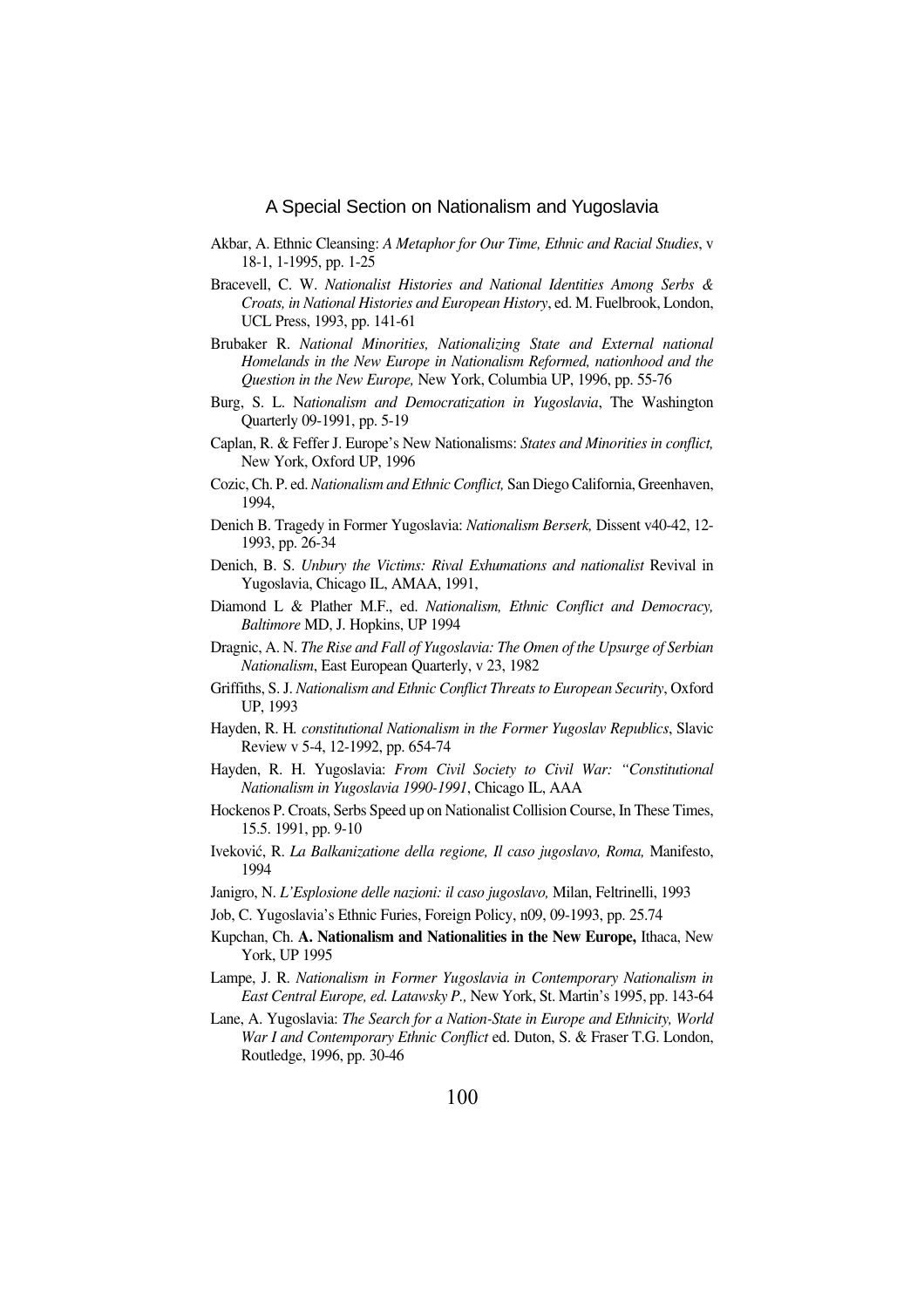- Meier, V. Yugoslavia: *Worsening Economic and nationalist Crisis, in Central and Eastern Europe:* The Opening Curtain, ed. Griffith, W. E. Boulder CO, Westview, pp. 263-82
- Miller, R.F. *The Dilemmas of Civil Society in Yugoslavia: The Burden of Nationalism in the Development of Civil Society in Communist Systems,* London, Allen&Unwin, 1992, pp. 84-109
- Mojzes, P. B. *Yugoslavian Inferno, Ethnoreligious Warfare in the Balcans*, New York Continuum 1994
- Pavković, A. *The Fragmentation of Yugoslavia, Nationalism in a Multinational State,* New York St. Martin's 1996
- Pešić, V. *National Conflicts and the Dissolution of Yugoslavia, national Endowment for democracy,* 19. 6. 1992, p. 5
- Ramet, S. P. *Nationalism and federalism in Yugoslavia 1962-1991* (second edition), Bloomington, IN, Indiana, UP, 1992
- Raufier, X.: *Les chaos balkanique*, Paris, Le Table Ronde, 1992
- Ricciuti E. R. *War in Yugoslavia, The Return of Nationalism,* Alexandria, UA Close up publishing 1993
- Riva G. & Ventura M, *Yugoslavia: Il nuovo medioevo,* Milan Ita, Mursia, 1992
- Sugar, P F. *Nationalism and Religion in the Balkans Since the 19th Century,* Seatle, NY, University of Washington, 1996
- Ronen, D. *The Origins of Ethnic Conflict: Lessons from Yugoslavia,* Canbera, Australia National University, 1994
- Schierup, C. U. *Post Communist Enigma: Ethnic Mobilization in Yugoslavia,* New Community, v 1-18, 1991, pp. 115-131
- Sunić, T. Yugoslavia: *The End of Communism, the Return of Nationalism,* America v 164, 20-o4, 1991
- Udovički, J. & Ridgewa J eds. *Yugoslavs' Ethnic Nightmare: The Inside Story of Europe's Unfolding Ordeal,* Chicago IL, L. Hill 1995
- Walker, T. *War in Yugoslavia: The Return of Nationalism,* Alexandria, UA, Close up, 1993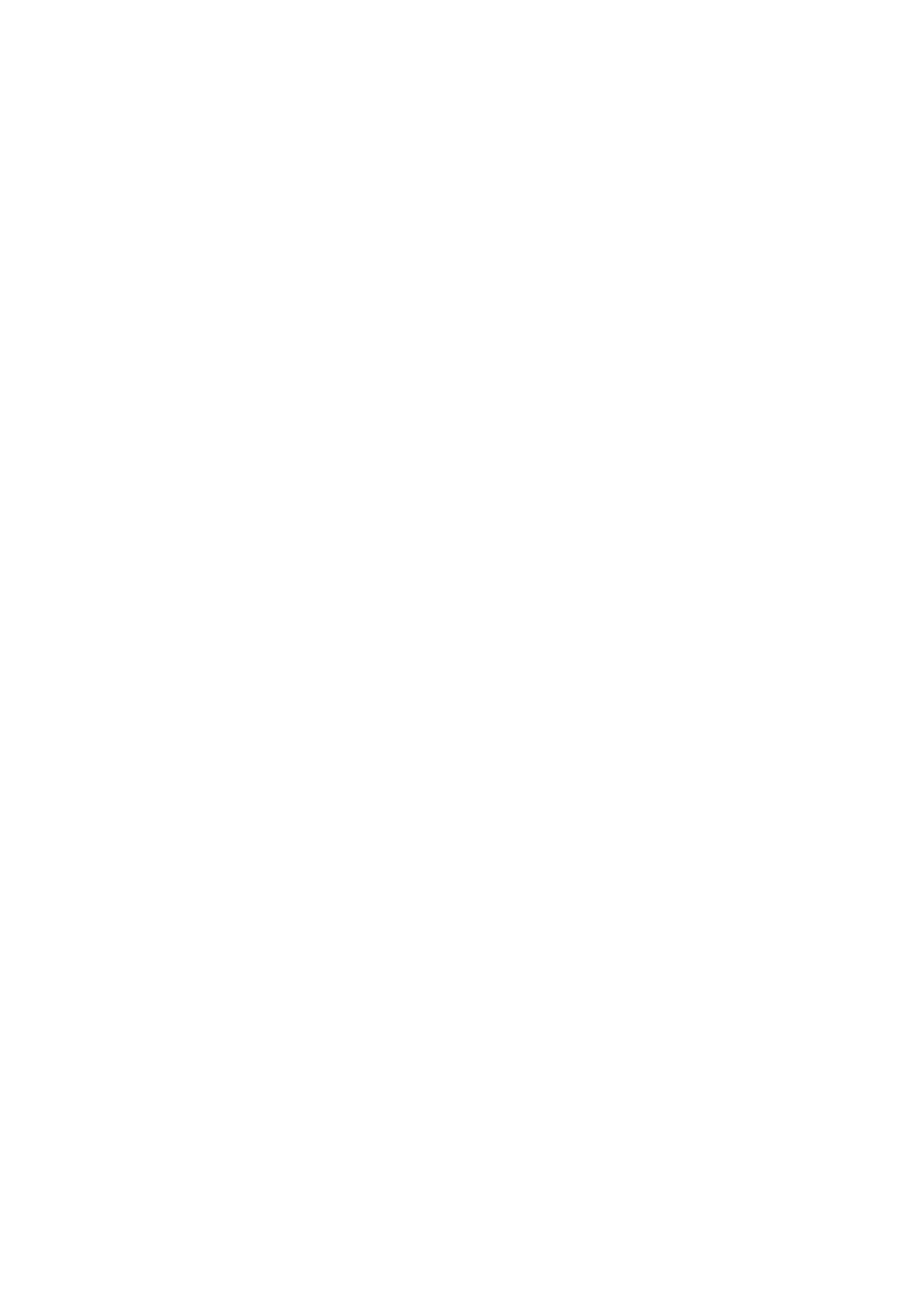# **Carl-Ulrik Schierup**\*

# NATIONALIST RESURRECTION AND ITS GLOBAL CONTINGENCIES

The late 20<sup>th</sup> century's resurgent national movements in the Balkans and Eastern Europe promised, like in the case of earlier waves of European nationalism before them, prosperity through entry into the modern age. However, in most of what was Yugoslavia, as well as in a good many other parts of what used to belong to the realm of 'actually existing socialism' (Bahro 1978), it appears safe to conclude that current nationalist movements have performed no better in sustaining the growth of a flourishing modernity than their nineteenth century predecessors.

During the late nineteenth century's golden age of European nationalism - at a time when the Piemontese champions of the *Risorgimento* and Prussian social engineers managed to construct powerful cohesive nation states out of culturally and politically heterogeneous city-states and petty dukedoms - in the Balkans, processes of nation state formation were still hampered by imperial domination, continued ethno-national rivalry and the nature of indigenous political and economic relations (Chirot 1989). This was all circumscribed by an inferior position of the region within the international geopolitical and economic regime of that time (Tomasevich 1955). The emergence of new nationalist movements in the 1980s and 1990s, has routinely, with this hindsight, been interpreted as a 'return of history' in favour of a better future. The trajectories of *our times'* national movements in the Balkans and elsewhere in The Other Europe are, however, framed by a deep economic, social and identity crises, expounding that the project of the modern national state is today questioned at a *more general* level (e.g., the argument of Albrow 1996). What has emerged in extended parts of the 'Other Europe' after the collapse of programmes for a better modernity through national gathering laid out by local master minds - the ill famed Serbian *Memorandum* among them (e.g. Schierup, 1999) - is a re-traditionalisation of politics, culture, and economy. An understanding of this, in many ways paradoxical, development demands alternative perspectives beyond the horizons of conventional interpretations of contemporary nationalism and the still ongoing post-communist transforma-

<sup>\*</sup> Professor and research director at the National Institute for Working Life, Norrköping, Sweden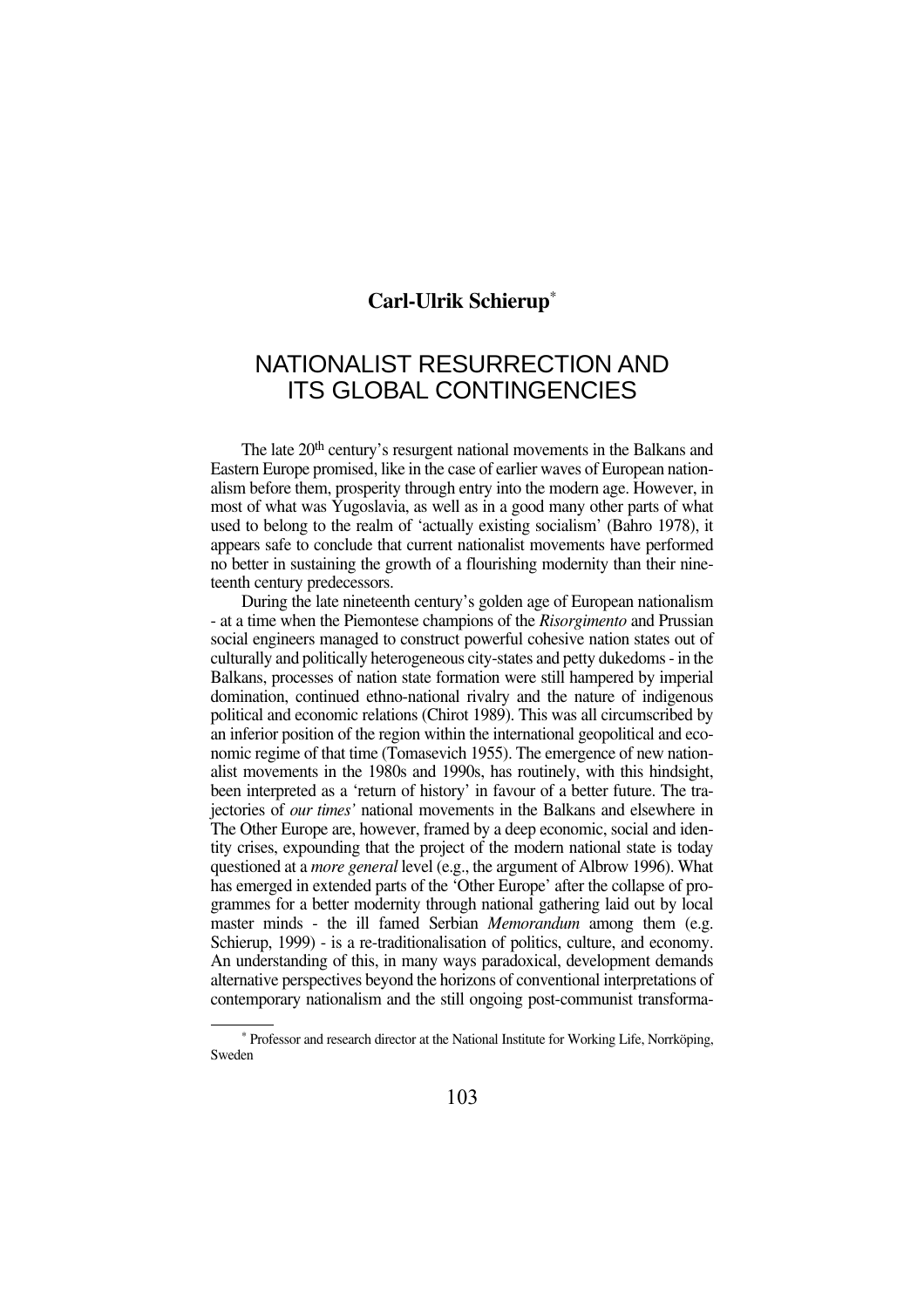tion. It carries with it the dead weight of unsolved dilemmas belonging to the historical interlude of actually existing socialism and depends, as much as ever, on global economic and geopolitical contingencies [e.g. \Schierup, 1999 #306].

## *Realsozialismus:* **Historical Triumph with an Inherent Dilemma**

The 'historical achievement' of Western European bourgeoisies was, in terms of economic modernisation, to develop an advanced industrial society based on science and technology, a proletarianised workforce and an increasingly sophisticated division of labour. This happened through the rupture with feudal bonds as in France, a radical transformation of feudal social relationships as in Britain, or through the eradication of whole peoples as in the case of the genocide that ruined the indigenous populations of North America

Due to the emergence of the world wide hegemony of Western imperialism, modern revolutions in the twentieth century could not possibly have the same agents nor the same historical, social and ideological content.

Social revolutions in Russia, Yugoslavia, China, Vietnam, Albania and Cuba took place in societies on the periphery of the global economy.

Their problem was to make their societies capable of mastering the scientific-technological potentialities already in existence, not – in the first place - to *create* new more advanced ones. A precondition for overcoming underdevelopment was freedom from an unequal integration in the international division of labour (Marković 1979).

The bourgeoisies in pre-revolutionary Russia, China or Yugoslavia were disinclined to carry through a grand industrial transformation. They were, typically, weak and divided (e.g. Mouzelis 1986). There were - as maintained by Robert Brenner (1989), in his illuminating analysis of the historical roots of the continued economic backwardness of Eastern Europe - important 'indigenous' reasons for this. But, once inserted into world-wide structures of domination, the opportunities for action of indigenous bourgeoisies were blocked by their insignificant scale, their subordinate and 'symbiotic' relationship to international capital (Marković 1974), and due to a continued selfish tutoring of their peripheral societies by dominant world-political centres. The economic power of the West, in combination with the successful early construction of strong modern states, forcefully limited the scope of the strategies of indigenous elites in Eastern Europe and elsewhere to fight back (Chirot 1989).

Thus, historically, the ascent to power of centralised and highly disciplined communist one-party elites was not random. Rather, it expressed an historical necessity, understood in the sense of Bertolt Brecht's famous dictum: 'Upheavals take place in dead end roads'.<sup>1</sup> There was a state of society and economy, where the coalitions that communist revolutionaries represent-

<sup>&</sup>lt;sup>1</sup> Quotation in the German original: 'Me-ti lehrte: Umvälzungen finden in Sackgassen statt' (Brecht 1967: 515).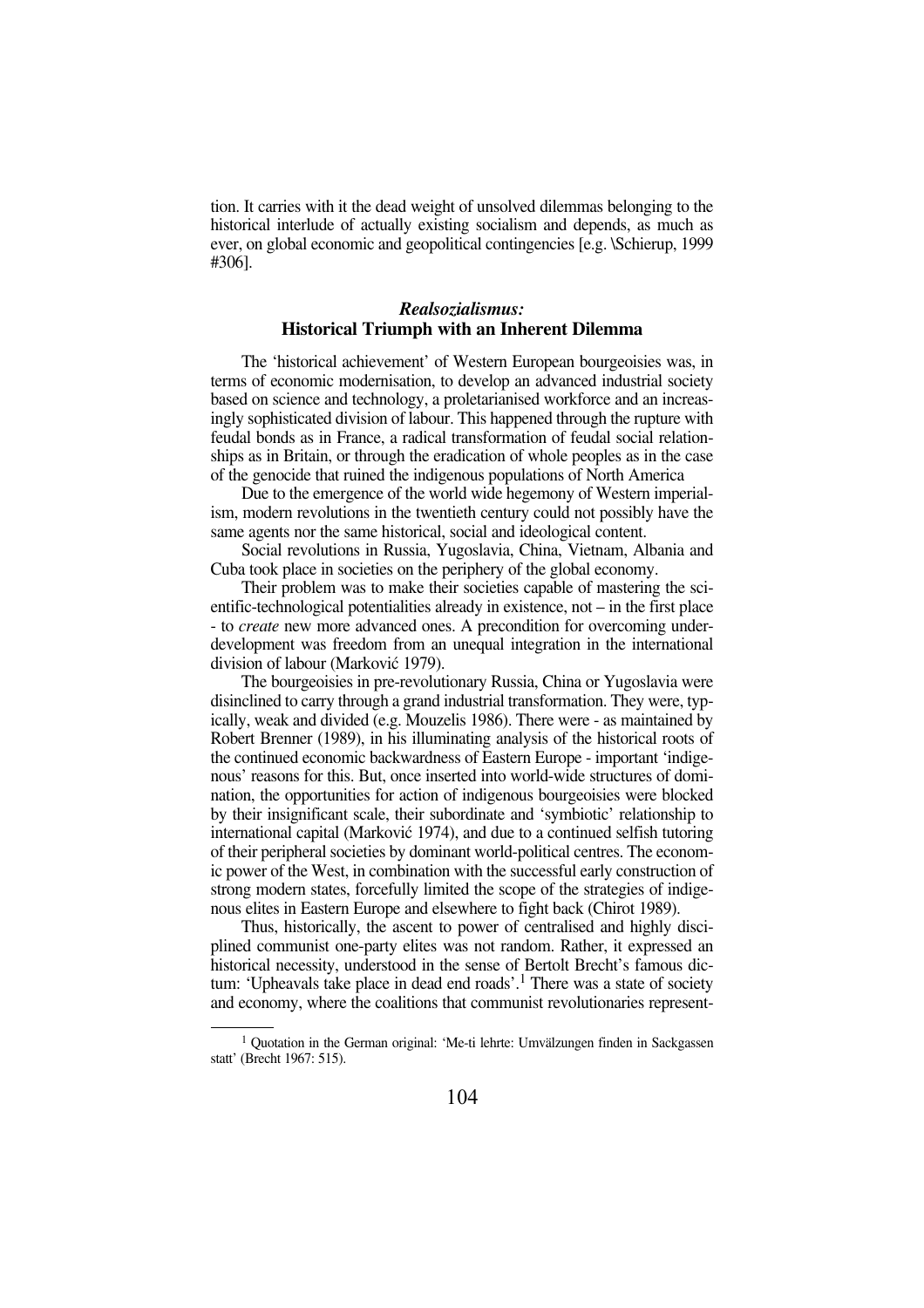ed appeared to be the only powerful alternative. They proved indeed capable of mobilising and concentrating the scattered resources of poor societies on the periphery of the capitalist world. They showed capable of setting up centralised authorities with strength to deal with predatory great powers, discriminatory international organisations and foreign capital, the power of which underscored the convoluted development of underdevelopment together with political 'Balkanisation', corruption and nepotism. There hardly existed, under the historical circumstances prevailing in these parts of the world, any other programme for reform, any other charter for social justice, or any other organised movement that could realistically compete (*in passim*, Schierup 1990).

However, what was in the beginning a victorious concept, would, in the next instance, become a stumbling block for further modernisation. But the conspicuous demise of a projected long-term revolutionary transformation of all spheres of life cannot be deducted solely from the ideological horizon of the communist political elites themselves, nor, simply, from the nature of an inflexible state administrative planning process. Soviet history, from Chrutchev to Gorbachev, as Yugoslavian from Kidrić to Marković, gives, in the face of jeopardising contradictions, witness to will and action to reform the economic and political system of real-socialism from within. But, the incapacity of the post-revolutionary state bureaucracies to lead their nations beyond a certain limit of modernity was politically 'over-determined' by the type of social coalition that lay at the roots of the bureaucracy's political authority. The paralysis of communist reform efforts cannot be blamed simply on the bureaucracy's own taste for power 'in the last instance', nor, plainly on the propensity of an uncompromising 'moralistic centralism's' incapability of 'tolerating partial truth' and to 'absolutise everything' as maintained by Ernest Gellner (1993:2). Rather, it represents an intricate problem of transgressing certain established forms of political consensus and legitimacy. This problematic has, in the case of the Soviet Union, been examined in the work of Victor Zaslavsky (1982). In Yugoslavia it took on a specific character; an issue most extensively discussed by Josip Županov.

#### **Actually Existing Self-Management**

The way in which the new post-war Yugoslavian working class was formed, within a society that was in 1945 still overwhelmingly agrarian (extensive analysis in Schierup 1990), had important consequences. Županov (1977) locates the central dilemma for Yugoslav socialist development in the contradictory relationship between a traditionalist society in the world's economic periphery and a conception of socialism that had sprung from the western labour movement (see also, Katunarić 1988:153). Industrialism made possible, at least for some time, a compromise between the two. The mediating values were an 'egalitarianism' departing from the perspective of equal redistribution, belonging to the modern labour movement, and an image of the limited good pertaining to the heritage of corporate peasant communities.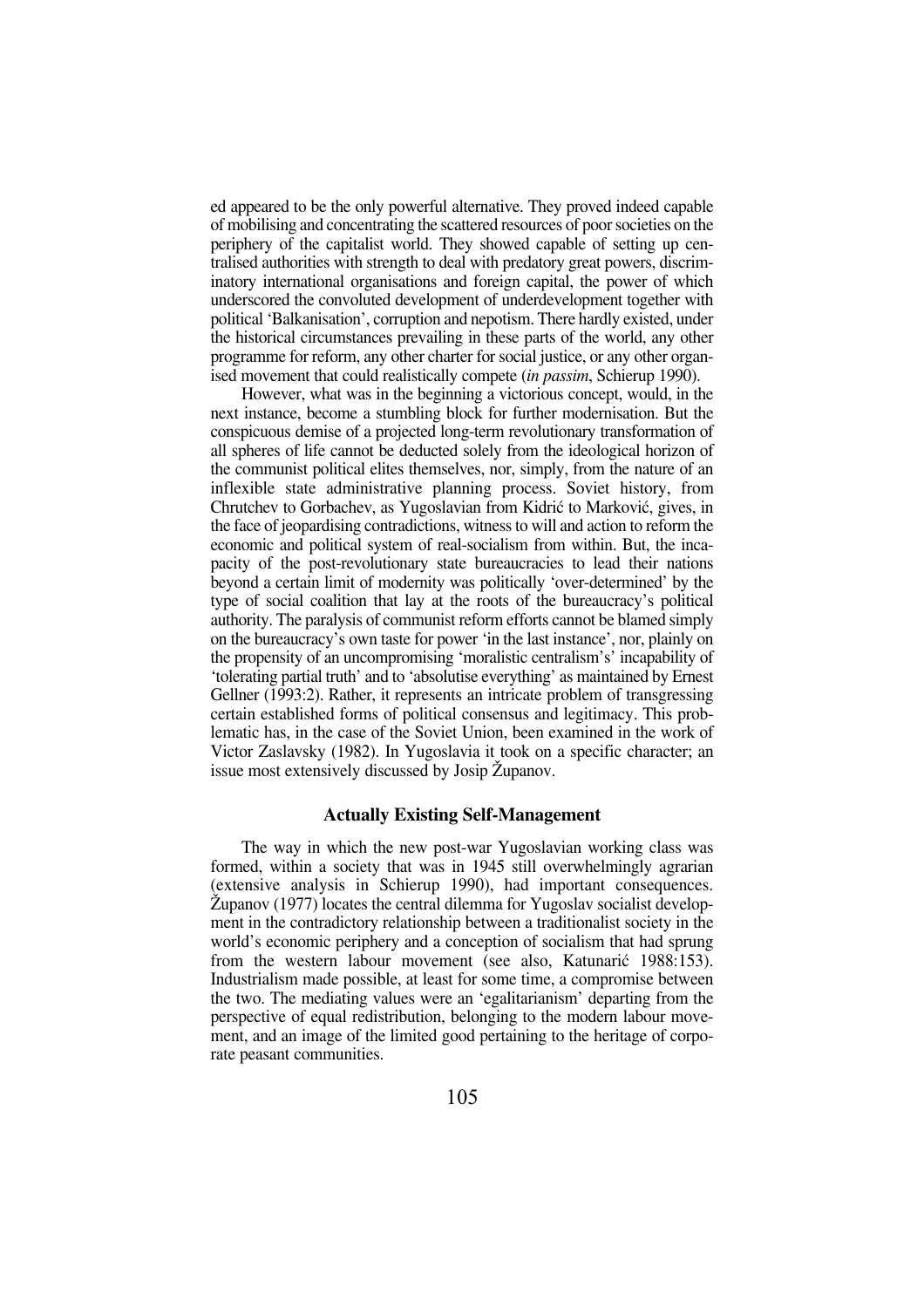This social compact was reproduced and reinforced at the micro level in enterprises and work organisations. The economy was fragmented into functionally disconnected 'segmentary associations' with a dual power structure (Županov 1969), i.e. one derived from the techno-structure and from workers' self-management principles, and one from the power of informal groups. The latter came eventually to predominate, set up as an informal social compact between localised bureaucracies and the quasi-proletarians of a fragmented working class, crystallising around the central values of redistribution and egalitarianism (see further, Schierup 1990).

The ideological world-view of the post-revolutionary political leadership, however, was fundamentally one of modernisation. Its dominant long-term perspective was a technically advanced society. This could not, forever, lean towards the egalitarianist matrix of a proto-peasant manual working class, even if this was the main political basis legitimising the state bureaucracy's dominant position in society in the role of redistributing the limited good. At a certain stage influential party-elite factions were to push forcefully for methods of economic management based on the allocative functions of the market, income differentiation, reliance on highly educated cadres and entrepreneurship.

Radical market oriented reforms in the 1960s were staged as an attempt to realise the preconditions for a more skill- and education-intensive economic development, which had been made possible due to the two preceding decades' extensive investments in education and technical research and development (Schierup 1990). As such, the reforms also represented an attempt to become integrated into the international division of labour on more equal terms. It meant a rupture with earlier extensive industrial development and with egalitarian values in a society where unskilled industrial labour occupied a central position within the accumulation scheme. This represented a radical rupture with state bureaucratic hegemony and egalitarianist socio-political matrixes to the political benefit of directors of large firms, the technical intelligentsia and highly skilled and urban groups. It meant toppling the weight of a delicate economic and socio-political rural-urban balance in favour of the urban based segments of the population, but in a society where the unskilled/semi skilled, rural/semi-rural population segments would still represent an indispensable source of legitimacy for any stable political regime.

#### **Bureaucratic Backlash and New-old Liaisons**

Reforms of the 1960s were to become an *interregnum.* Rather than leading to the expected great leap ahead, they brought economic, political and social anarchy and fragmentation. Large sections of the manual labour force were heavily marginalised, among them the numerous so-called 'peasantworkers' (see further, Schierup 1990:82ff and 158ff). This was to undercut the reforming elite's legitimacy among the manual working class while, simultaneously, the elite found it increasingly difficult to control new social and cultural forces unleashed by reforms. Exacerbating this jeopardy, by the advent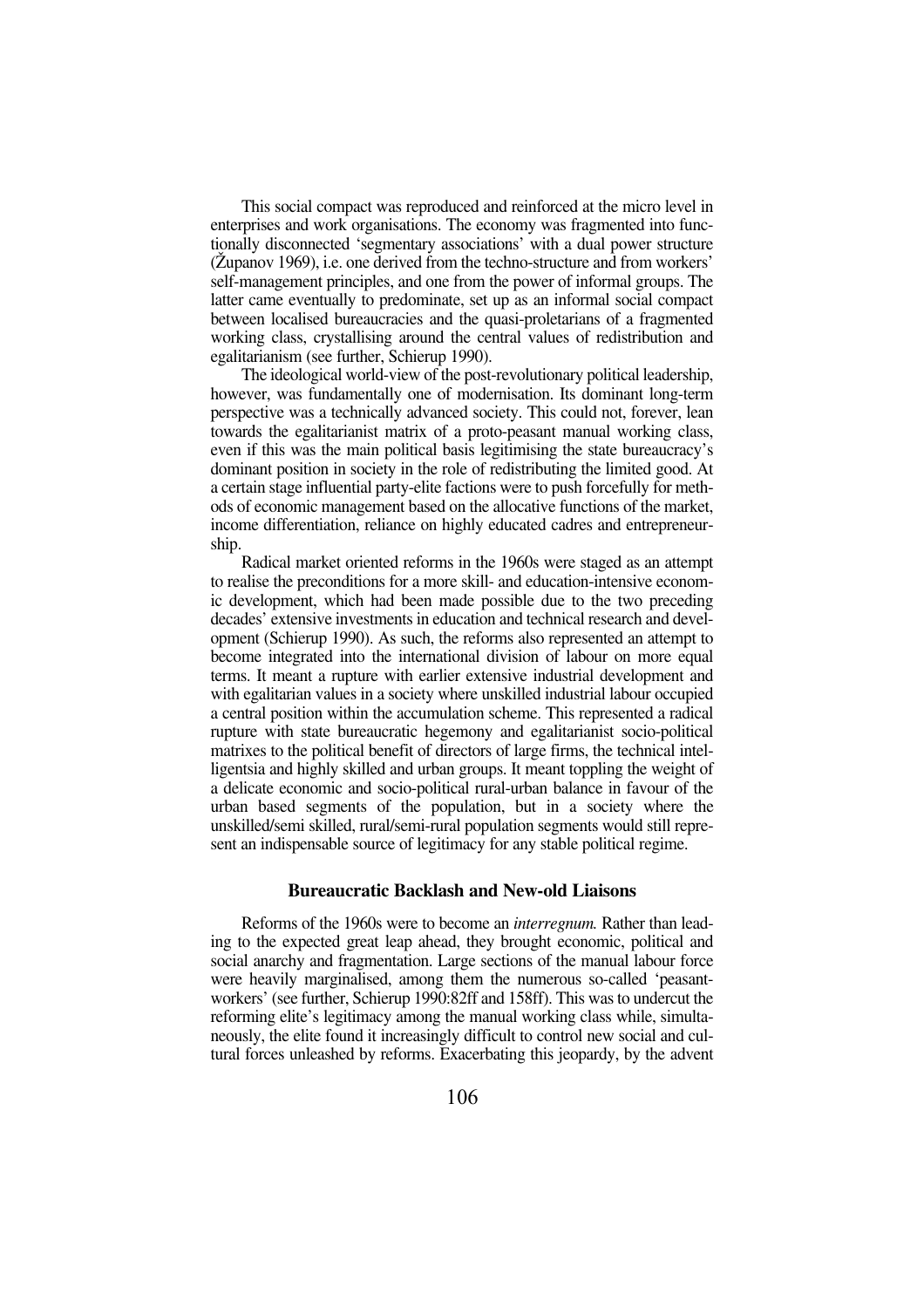of the 1970s student revolts and numerous strikes by skilled workers started to coalesce with THE centrifugal forces of resurrected nationalist claims.

The response became, during the early and mid 1970s, a peculiar combination of authoritarian repression, permissiveness and new pervasive reforms from above. The proclamation and institutionalisation of a new phase in the development of 'self-management' should, on the one hand, act to harness popular protest and claims for social change to a common socialist cause under the guidance of the established elite. On the other hand, this new reform wave was geared to curtail unwanted tendencies towards economic anarchy and so-called 'technocratic' dominance, which had resulted from the haphazard manners in which the economic reforms of the 1960s had largely been conducted (Platform 1973), and which, allegedly, threatened to bring back the reign of a socially and politically disruptive peripheral capitalism, pre Second World War style (see further, Schierup 1990).

But rather than effecting the alleged new era of popular democracy and economic progress the reforms of the 1970s carried with them a pervasive rebureaucratisation. This paved the way for a forceful political backlash. Županov (1983) speaks of a realignment of the old coalition between the manual working class and the political bureaucracy. This reaction was, however, to cast Yugoslav society in a mould qualitatively different from that of the 1950s and 1960s. It meant a profound re-traditionalisation of society. Bureaucratisation during the 1970s took place mainly at the level of the republics, and became dominated by local bureaucracies without grandiose visions of internationalism, popular democracy, or economic and technological self-reliance. It exploited the opportunities a transformed 'self-management system' offered for a bureaucratisation of all social relationships and could take on a profoundly localised form against the background of constitutional amendments that granted individual republics a large measure of political and economic autonomy (Županov 1983).

It was a coalition of unequal partners, in which the elite would 'protect' the working class by guaranteeing existing jobs, a minimal income and extensive social privileges, while the 'protected' would guarantee the elite its social legitimacy (Županov 1983). Labour would accept the official ideology, while the elite accepted the values of radical egalitarianism. This 'social compact' provided a basis for social stability in the face of a deepening economic crisis (Županov 1985). It was profoundly authoritarian in character. All that ever existed in the way of genuine workers' self-management at the enterprise level largely died out in favour of the voluntaristic regulations of a ramifying bureaucratic apparatus.

The new bureaucratic elites of the republics and autonomous provinces entrenched themselves within what came to look like new local 'national states' with important features in common with pre Second World War Yugoslavia. Under the shadow of economic subordination, essential features of a pre-war neo-colonial *ancien regime* - the reproduction of state power through political clientilism and a network of primordial loyalties (Mouzelis 1986, Tomasevich 1955) - were from the early 1970s to blend with the most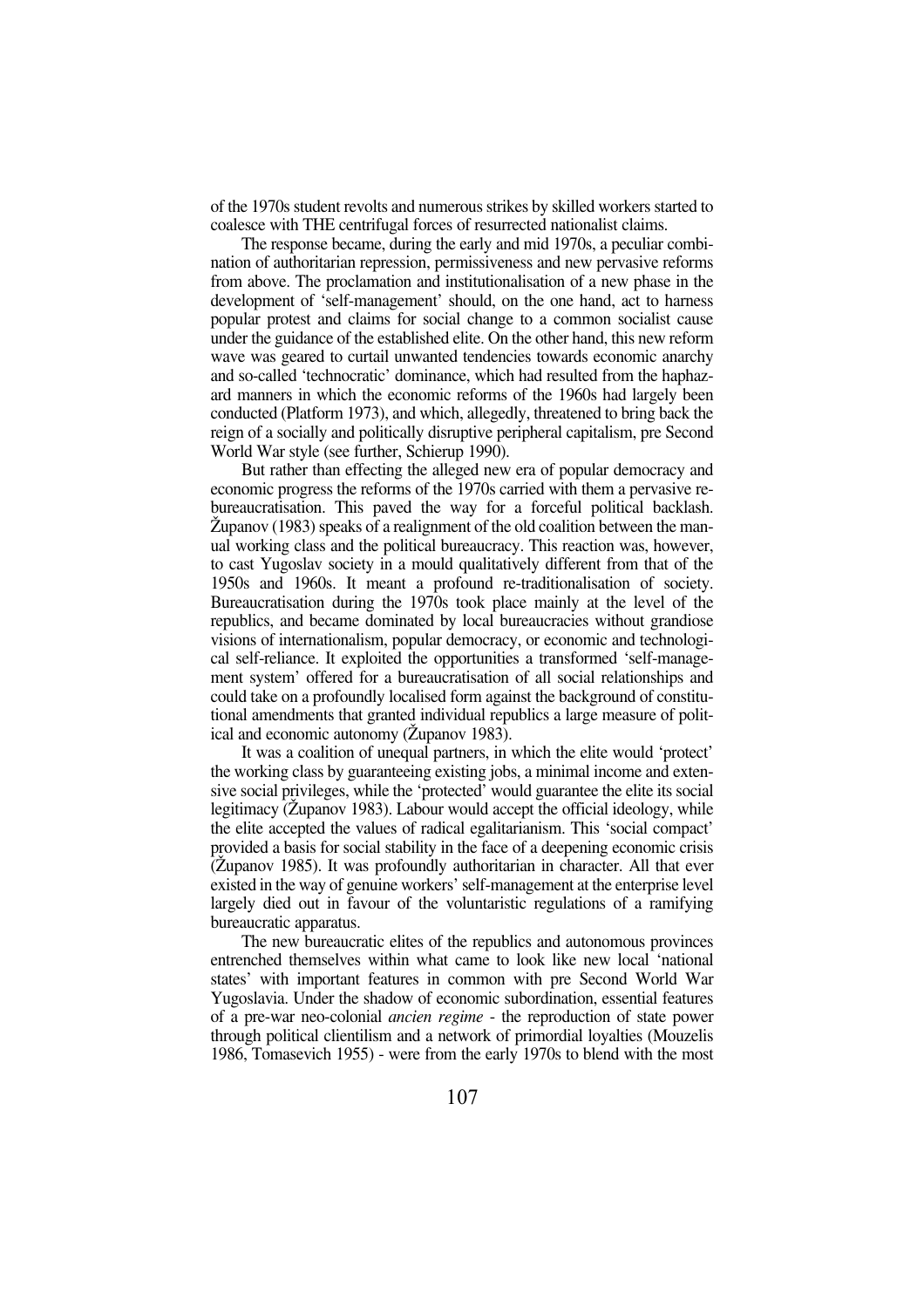authoritarian features of the social and political relations of real socialism. Local party elites and the 'national' working classes of the single republics and autonomous provinces were to be bound together by innumerable clientelistic ties of kinship, friendship, locality and ethnicity. They took the form of a network of reciprocal favours, pervading the entire society (Schierup 1990; cf. Sampson 1985, discussing other socialist countries). Patron-client relationships and nepotistic networks rooted also within a widely ramified underground economy came to penetrate society. During the 1980s and 1990s these types of local alliances were transformed into the broader nationalist-populist movements that lead Yugoslavia into collapse and civil wars.

#### **A Systemic Paradox**

In their central theoretical work on Soviet society from 1979, *Diktatur uber die Bedürfnisse* (Dictatorship over Needs), Ferenc Féher, Agnes Heller and Georgy Markus (1983[1979]) point to underlying centrifugal social forces built into the practices of Soviet state bureaucracy. These ideas were, however, not introduced by Féher *et.al.*. Intellectuals in former Yugoslavia had exposed similar problems long ago through in-depth analyses of their own political and economic system.

In his theory of 'state capitalism', dating back to the early 1950s, politician and economist Boris Kidrić (1952 and 1969) maintains that state socialism was characterised by contradictory forms of governance. Apparently centralistic, state-controlled planning systems contained impelling fragmenting forces. Local economic monopolies were defended in the context of ongoing political power struggles against competition from other regions and local communities and confronting higher levels in the state-bureaucratic pyramid. The consequences were dire in a society, which could not, at any level, integrate alternative social forces, be they functional markets, autonomous trade unions, political parties, or independent social movements cutting across ethnic boundaries.

This built-in contradiction between centralism and localism was common to all the socialist countries but, in Yugoslavia, factional localism was particularly marked. Local bureaucracies knew how to take advantage of the decentralisation of government self-management socialism (Schierup 1990:210ff.). Self-management did not affect the underlying state bureaucratic character of the system, but rather amplified its segmentary and potentially anarchic features. The Yugoslavian economist Časlav Ocić (1983) builds on Kidrić's heories in his analysis of the development of local 'national economies' in the 1970s. Most pronounced and by far most threatening for the social cohesion, maintains Ocić, was 'bureaucratic particularism' at the level of the republics. Changes in the social and economic system and in the federal constitution (1974) made the republics' the most potent vehicles for centralising political power at a sub-federal level and for publicly legitimising local monopolies by appealing to latent ethno-national loyalties. The local party organisations of the republics were set free to dominate almost all aspects of local social life: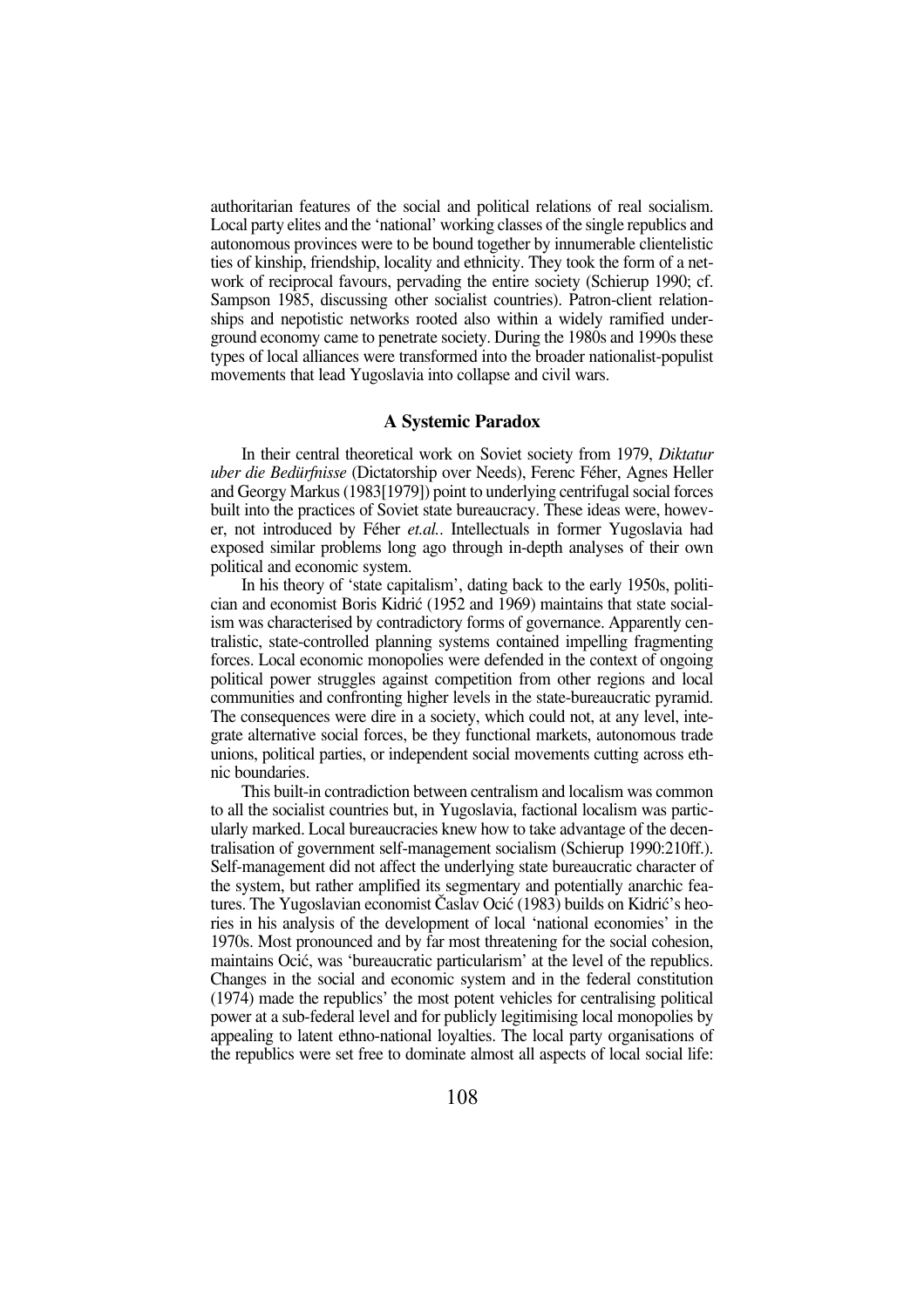the economy, political representation, social policy and education. Step by step the federal elite with its roots in the struggle against Fascism during the Second World War disintegrated. The authority of the central state was challenged by a new generation of political elites in the republics.

Political power accrued to the eventually independent communist party organisations and bureaucracies within the republics, who, on the ideological platform of 'workers self-management', formed corporate coalitions with segments of the local working classes. This exacerbated competition between local 'national economies' and between ethno-national groups for jobs, housing and positions within local state apparatuses (see also Schierup 1990:241ff). The eventual absence of alternative political identities rendered ethno-national identity its supreme status. An atomised federal structure, combined with continued communist party monopolies, meant that the only legitimate conflicts became those that followed ethnic lines (cf. Magnusson 1988). The legitimacy of the new 'national' elites in the republics rested on the Leninist-Stalinist idea of 'the nation', perceived as a primordial ethno-cultural collective with special rights to a certain territory. This interpretation was perfectly fitted to the efforts of the increasingly 'national' bureaucracies to legitimise their local hegemonies. The Yugoslavian federation was transformed into a loose and exceedingly conflict-ridden *de-facto* confederation.

Radical reforms in education towards the end of the 1970s were directed entirely at the level of the republics. The federal educational system had been dismantled. This exacerbated the development of separate ethnic-national identities. At the same time, higher education at the university level was given lower priority than vocational education at the high-school level. Parallel to these events, tens of thousands of highly educated people emigrated because job opportunities were scarce in an industrial sector, which regressed into a marginality reminiscent of the recent past (see further, Schierup 1990). It was primarily this section of the population that had embraced pan-ethnic (Yugoslavian) and cosmopolitan values. Therefore, emigration and reforms in education supported the general division of society along ethno-national lines. As the economic crisis deepened during the 1980s a fragmented communist state-bureaucracy should become the single most important midwife to blatantly absolutist ethno-nationalist ideologies and movements. A communist movement and a system which originally gained power primarily because it represented the only political alternative capable of uniting the population across traditional ethno-national divides, had shown itself capable of intrinsically transforming these antagonisms whilst simultaneously elevating them to become the all pervasive issue in the political and ideological arena.

### **International Subordination and Technological Breakdown**

Ocić (1983) uses the idea of intra-bureaucratic segmentation to explain the specific terms on which Yugoslavia became again, since the early 1970s, a subordinate adjunct to the world economy, as this Balkan region had for so long been historically. A protracted economic and social crisis, latent during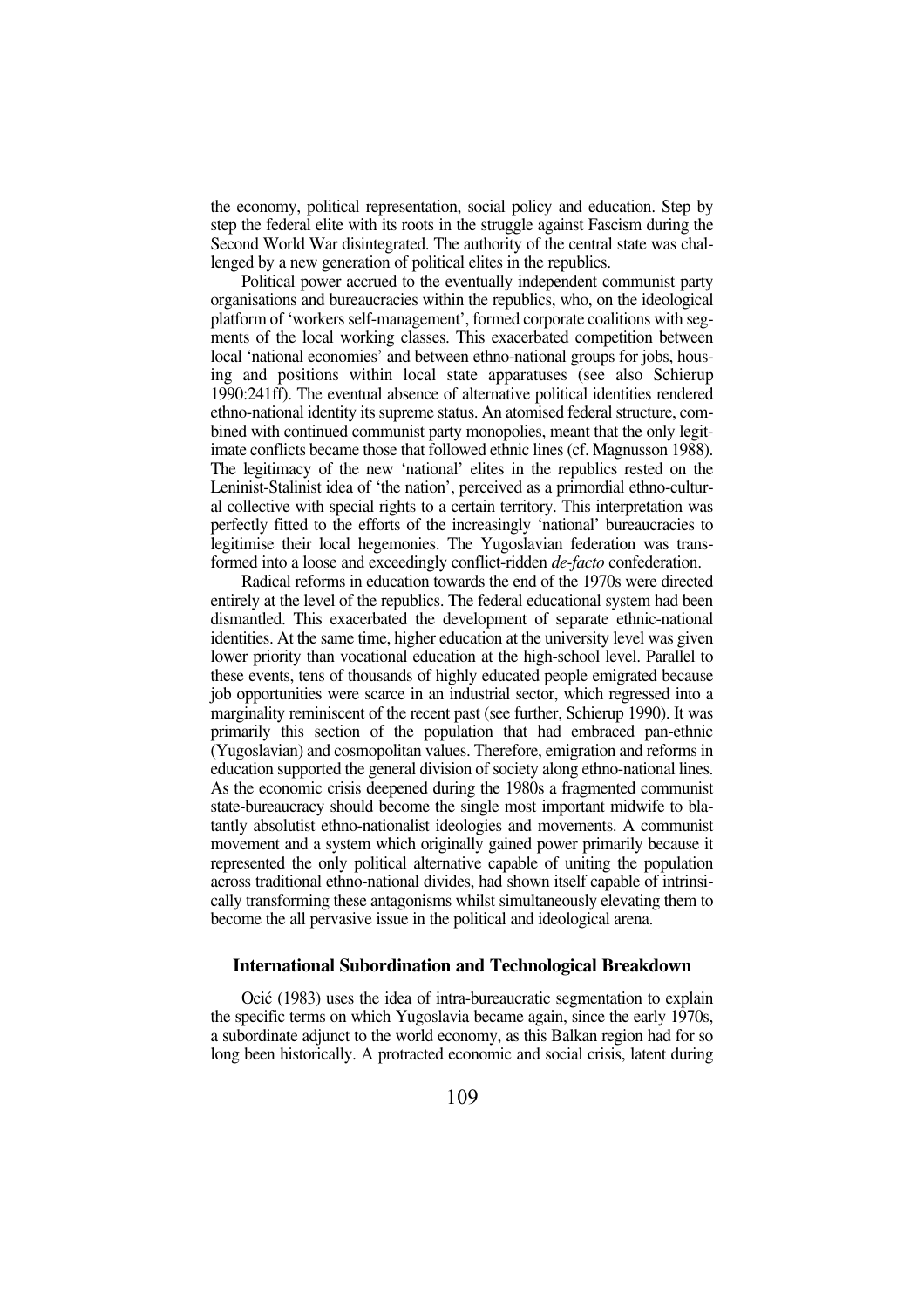the 1970s, but coming into the open during the 1980s, led, in conjunction with the centrifugal dynamics of state bureaucratic rule, to a escalating disintegration of the economic system (see also Mihajlović 1981; Bilanđjić 1981; Horvat 1985). Despite the Yugoslav constitution's emphasis on a unitary Yugoslav market, closed separate 'national' sub-economies (corresponding to territories of single republics and autonomous provinces) developed (Ocić 1983). This territorialisation of single autarchic economies within the federation was defended through 'visible and invisible' means by 'national' interest groups located in the individual republics and autonomous provinces. They produced their own legitimacy through the fabrication of still more openly populist-nationalist ideologies (see also Bilanđjić 1981; Katunarić 1988).

The economic fragmentation, of which Ocić speaks, became increasingly evident during the 1970s and 1980s, and translated into open rivalry between mutually opposed local elites mobilising around national symbols. Republics and autonomous provinces developed separate power structures and institutions, which favoured economic autarchy. Capital investments would increasingly take place within single republics, while inter-republican transfers of capital dwindled. Through informal means republics and provinces fiercely guarded their own 'home-markets' while they fought and undercut one another trying to sell similar products on the world market (Ocić 1983; Korošić 1988). Patterns of trade were either locked inside the borders of each single republic or, increasingly, flew from each republic in the direction of the world market (Ocić 1983). Patterns of internal (intra-Yugoslavian) migration and urbanisation processes became, in the process, increasingly 'ethnocentric': Serbs migrated from Croatia, Bosnia-Herzegovina and Kosovo to Belgrade, Croatians in Bosnia-Herzegovina or Voivodina towards Zagreb, 'Muslims' from Serbian Sandjak and Montenegro towards Sarajevo, etc. This all contributed to a progressing ethnic homogenisation of would be 'national territories' and labour markets.

Yugoslavia's political and economic fragmentation ran parallel with integration on unequal terms into the international division of labour. New assymmetric economic ties developed in relation to transnational capital. The most important was discriminatory conditions for the transfer of technology. This was contingent on the collapse of previous long-term efforts at domestic technical research and development (Đurek 1981). Federal institutions for technical-scientific education, research and development were dismantled in connection with the profound decentralisation of the political and institutional system. The corollary of a growing autarchy of republics and autonomous provinces became that of single units forging individual bonds with western partners. Production equipment, industrial licences and spare parts were bought from foreign partners without co-ordination or co-operation (Mihajlović 1981; Ocić 1983:110ff.). The existence of a multitude of different technical conceptions and systems, licenses and standards impeded co-operation among Yugoslav partners and made Yugoslav plants increasingly dependent on foreign partners, but on unequal terms. Parallel to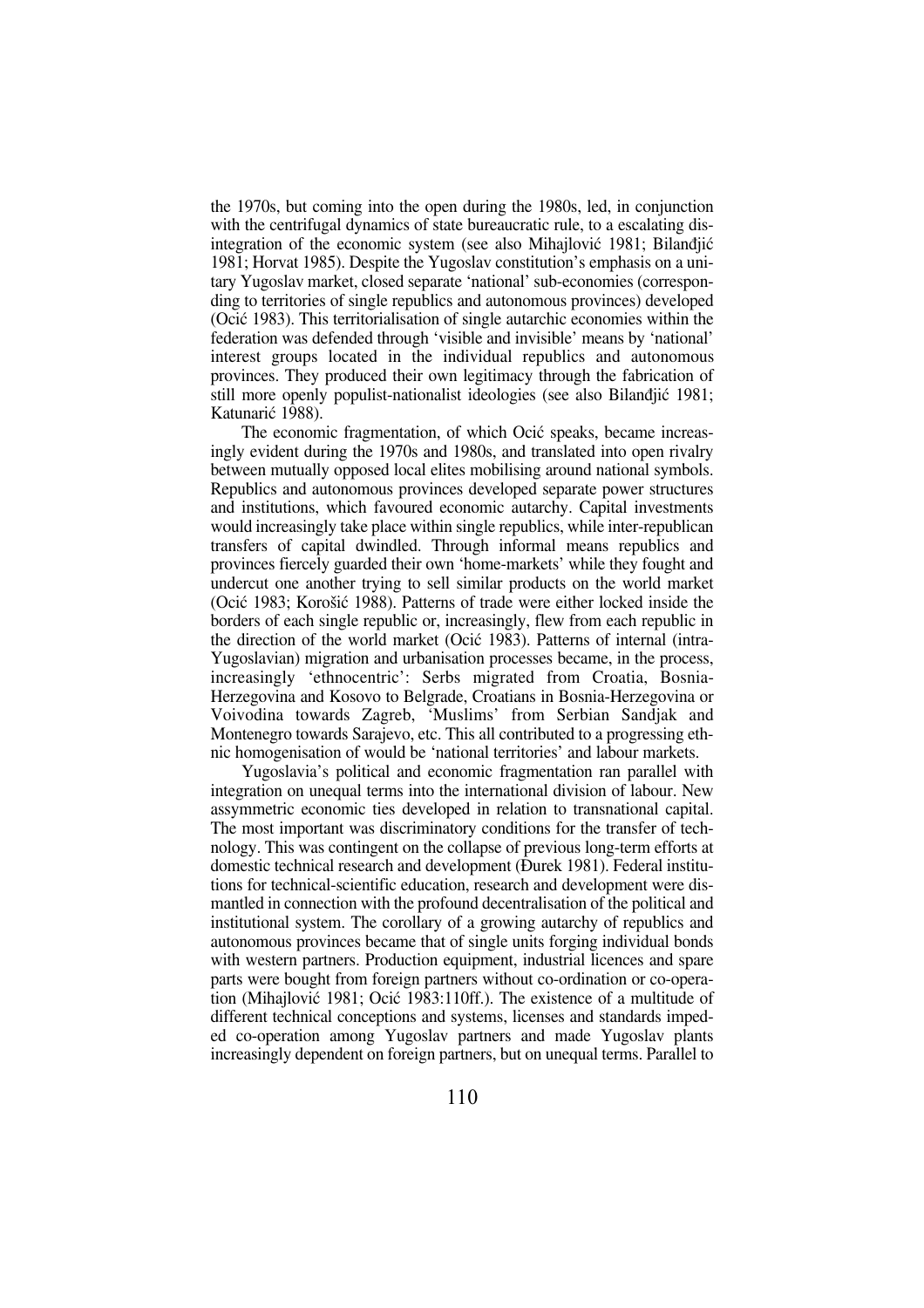the disarticulation of the joint economic infrastructure in general, facilities for research and development became fragmented and marginalised in the wider international context (see, further Ocić 1983, Đurek 1981).

#### **Re-Traditionalisation in Re-Peripherialisation**

From its position as one of the most promising Newly Industrialising Countries in the early 1960s, Yugoslavia slipped back to its former position as an economically stagnating and politically unstable European region. Republics and autonomous provinces had come to constitute disconnected 'national economies' dependent, on unfavourable terms, on transnational capital, know-how and technology. While federal economic structures were being pushed into the background and the economies of the single republics increasingly isolated from one another, Yugoslavian enterprises became unilaterally coupled to the world market as the last and most subordinate link in transnational chains. Through the faculty of an inflated petrodollar market, following the 'oil crisis' of the 1970s and assisted by Tito's international authority, the national debt had grown to threatening proportions. The situation was further complicated by extreme and growing disparities in levels of economic development and rates of growth between different parts of the federation (cf. Schierup 1990:155ff. and 189-215).

This 're-peripherialisation' (Schierup 1992) of Yugoslavia acted, in its effects, to marginalise a numerous intelligentsia. It created a retrograde deterioration of the educational system, and it spawned a general re-traditionalisation of society running along the lines of new types of 'symbiosis' between its rural and urban domains.

Originally, propelled by socialist visions of a technically advanced social era, an unprecedented expansion of institutions for higher education took place after the Second World War. By the 1960s Yugoslavia witnessed an eruption of social and professional aspirations among young people. The result, under the conditions of 'reperipherialisation' from the late 1960s, became, however, a 'hyper-production' of young 'experts' and intellectuals, which a stagnating economy was unable to absorb (cf. Županov 1981). As expressed by Korošić (1988:147) the articulation between a segmentary state bureaucratic management and the forces of an unequal international division of labour gave the economic and social crisis of the 1980s the character of a 'crisis of innovation'. It implicated the continued predominance of unskilled or semi-skilled manual labour in 'peripheral' labour processes. During the 1970s and 1980s a huge, but eventually largely structurally superfluous, technical intelligentsia was becoming matched by an ever decreasing number of international patents (Korošić 1988:147, Đurek 1981). Efforts to promote advanced research and development floundered (see Đurek 1981; Horvat 1985), no new long-term conception of an integrated education of technological cadres was conceived. Under these conditions, the existing technical intelligentsia was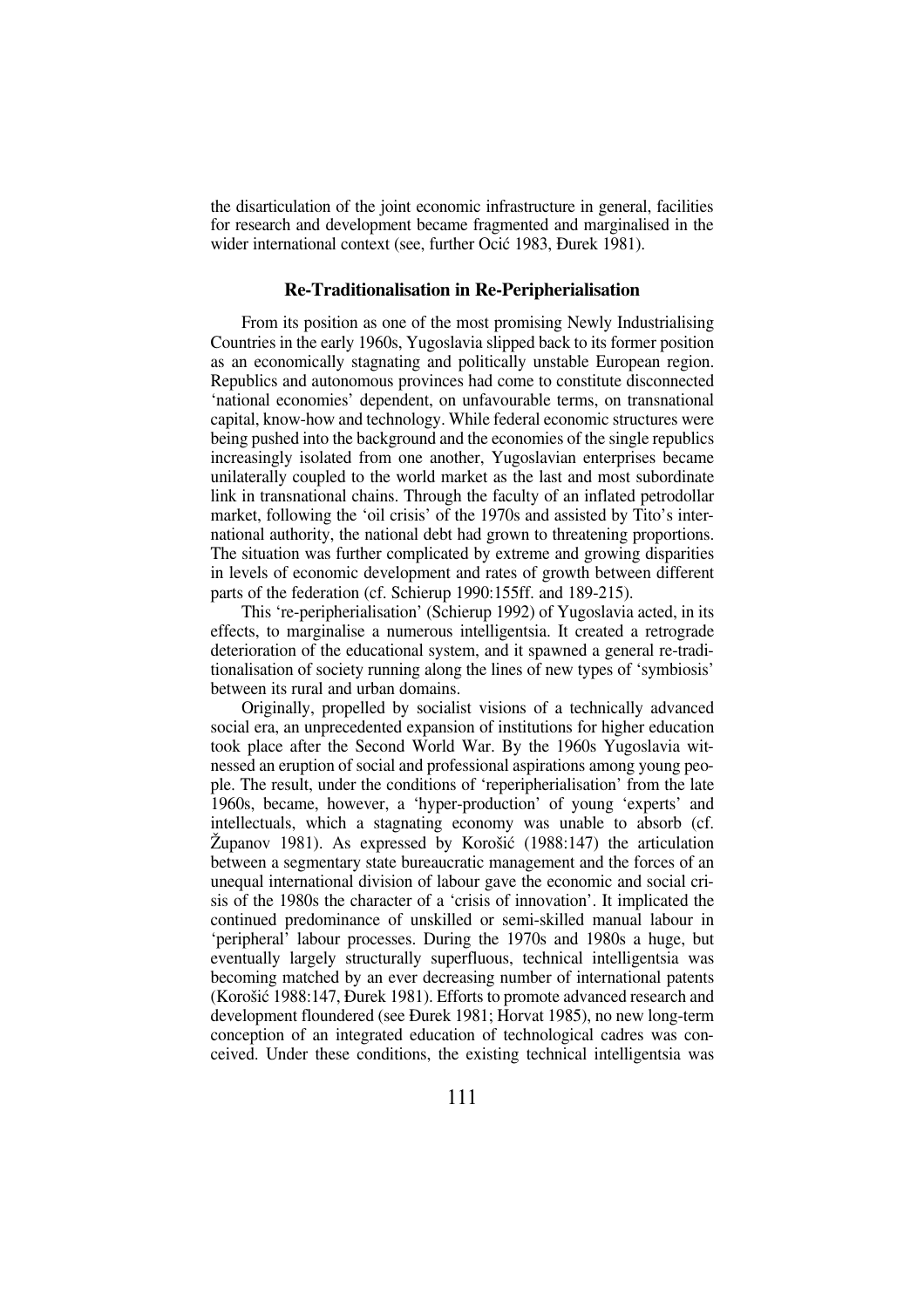most liable to be either 'exported', disciplined according to the criteria of a conservative management, or to remain unemployed.

Secondary school reforms from the late 1970s were to reproduce this situation, setting the stage for a more long-term re-traditionalisation of society.

A skilled and highly educated army of unemployed had by the 1980s become a permanent feature of society (Davidović 1986; see also, Schierup 1990). The school system ceased to be a channel for social mobility. To make a living, young people were driven into the informal veins of a large shadow economy or were forced to sustain themselves as parasites in a familistic process of barter. 'Just like his peer 200 years ago', writes Županov (1981:1953) 'a young person cannot lean himself towards any other institution than his own family-background... Other institutions let him down - and if he has no rights to expect and realise through the institutions of society, then he must get them by barter and blackmailing; and here the family is his main support'.

This was exacerbated by the political leadership's conception of extensive industrial development as the strategic option (Korošić 1988:146), which guided a radical reorientation of the educational system in parts of Yugoslavia during the late 1970s. An industrial labour force was formed, which fitted Yugoslavia's retrograde position in the international division of labour. The number of students accepted to higher academic education decreased. Priority was given to short-term education directed towards skilled industrial employment and other skilled occupations. The secondary-school system's stress on versatility and general knowledge was supplanted by early specialisation in narrowly delimited subjects.

The explicit goal of the first educational reform along these lines, which was undertaken in Croatia in 1978, was to curtail 'elitist tendencies' in the old school system (Podrebarac 1985). By forcing about 70 per cent of the primary school-leavers to enrol in schools leading to extremely narrowly specialised working-class professions, the educational system effectively ceased to promote inter-generational social mobility (Županov 1981:1950). The reforms were constructed so as to systematically hamper inter-regional mobility (Županov 1981:39). Linking contracts to employment in particular enterprises and organisations obliged students to work in the same local areas in which they started their education. This was exacerbated by the clientelistic character of society in general, as outside their own local area, without kinship, friendship, ethnic and other informal relationships, it proved practically impossible to obtain such contracts (Županov 1981:39). In a situation where any indigenous scientific-technological development of importance had ceased, an extensive semi-industrial and industrial production came to function as the basis for a primitive accumulation of capital and, as long as it lasted, consolidated the rule of a primitive bureaucracy dependent on excessive foreign loans (Strpić 1988). The reformed educational system acted as a systemic mediator 'procuring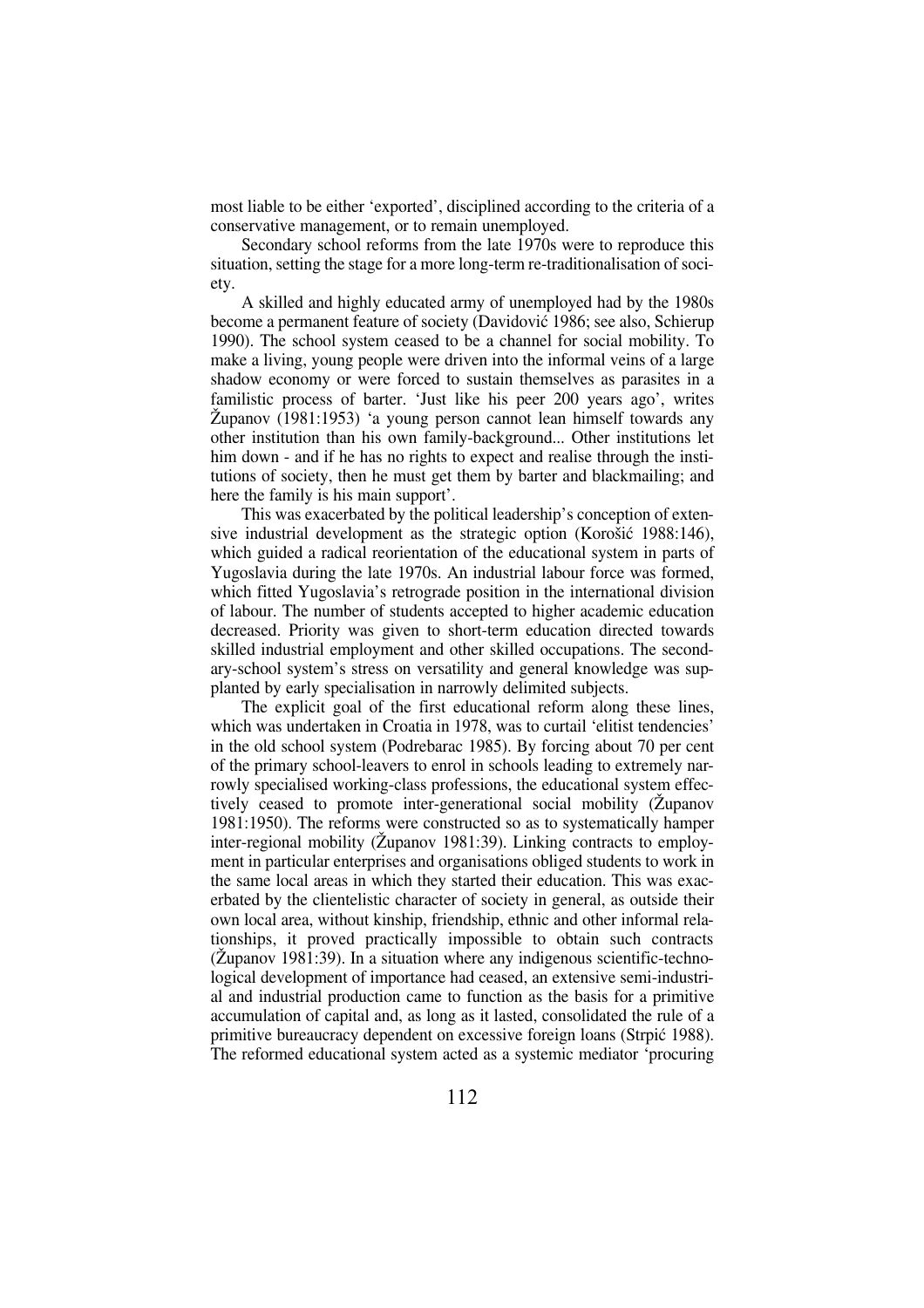suitable servants and subjects - non-creative, uncritical, unfit for high-productivity, self-organisation and social action' (Strpić 1988:39-40).

This development was interlaced with a 'rural-urban symbiosis' that should remain a basic structuring feature at the heart of Yugoslavian society and the successor states during the 1980s and 1990s. It became the backbone of those social compacts – of a semi rural manual working class and petty bureaucrats in villages and provincial towns - that would carry up the rule of populist tribunes like Slobodan Milošević and Franjo Tuđman.

Initial industrialisation in socialist Yugoslavia had rested on the socalled 'peasant-worker' strategy (Kostić 1955, Cvjetičanin *et.al.* 1980, Schierup 1990). With a partial reproduction of a large labour force within a subsistence oriented peasant economy, wages in the socialised sector of the economy could be kept low and 'free rent' harnessed; a source of 'primitive accumulation' for socialist reconstruction. The genuine peasant population decreased rapidly. But both in villages and towns there continued, into the 1980s, to exist categories of the population, who were 'situational' peasants (Korošić 1988:91); in the village a sort of 'proto-peasantry', for whom the land remained an indispensable source of income; in urbanindustrial areas widespread dependency on this spurious peasant economy.

The crisis of the 1980s restored the importance of small-scale private agriculture. It was to become an important 'shock-absorber' as the Yugoslavian economy was shaken up after having been 'doped' by excessive foreign loans and migrant remittances during the 1970s (Puljiz 1987:15). Economic reforms and incipient prosperity for certain urban groups in the 1960s and the petro-dollar boom that had broad distributive effects in terms of rising living standards during the 1970s, faded out as historical intermezzos, when a latent economic crisis burst openly the 1980s. At this juncture peasant agriculture became again, as during the great depression of the 1930s (see Tomasevich 1955, Schierup 1990), the main bastion of retreat for substantial population groups. A cultural backlash and 're-traditionalisation' went hand in hand with this reaffirmation of a 'ruralurban symbiosis'. Those who were the most exposed were those among the urban population living exclusively on their wages or pensions.

The crisis also meant a reaffirmation of the 'peasant-worker' as an important social category. But the basis was no longer 'primitive accumulation' directed towards domestic industrialisation as in the two decades following the Second World War. 'The free rent' from subsistence-oriented agriculture was now *sifted off by transnational networks*. The most important mechanism was *sub-contracting*. Foreign companies subcontracted existing production facilities of Yugoslav firms, while exploiting village-based labour in return for sub-minimal wages. An example was the development of the textile and clothing industry during the 1980s (Chepulis 1984a); a 'historical rebirth' of foreign dominance in that industry, first established during the period between the two world wars (Chepulis 1984b). Textiles were exported at prices way below the cost of production,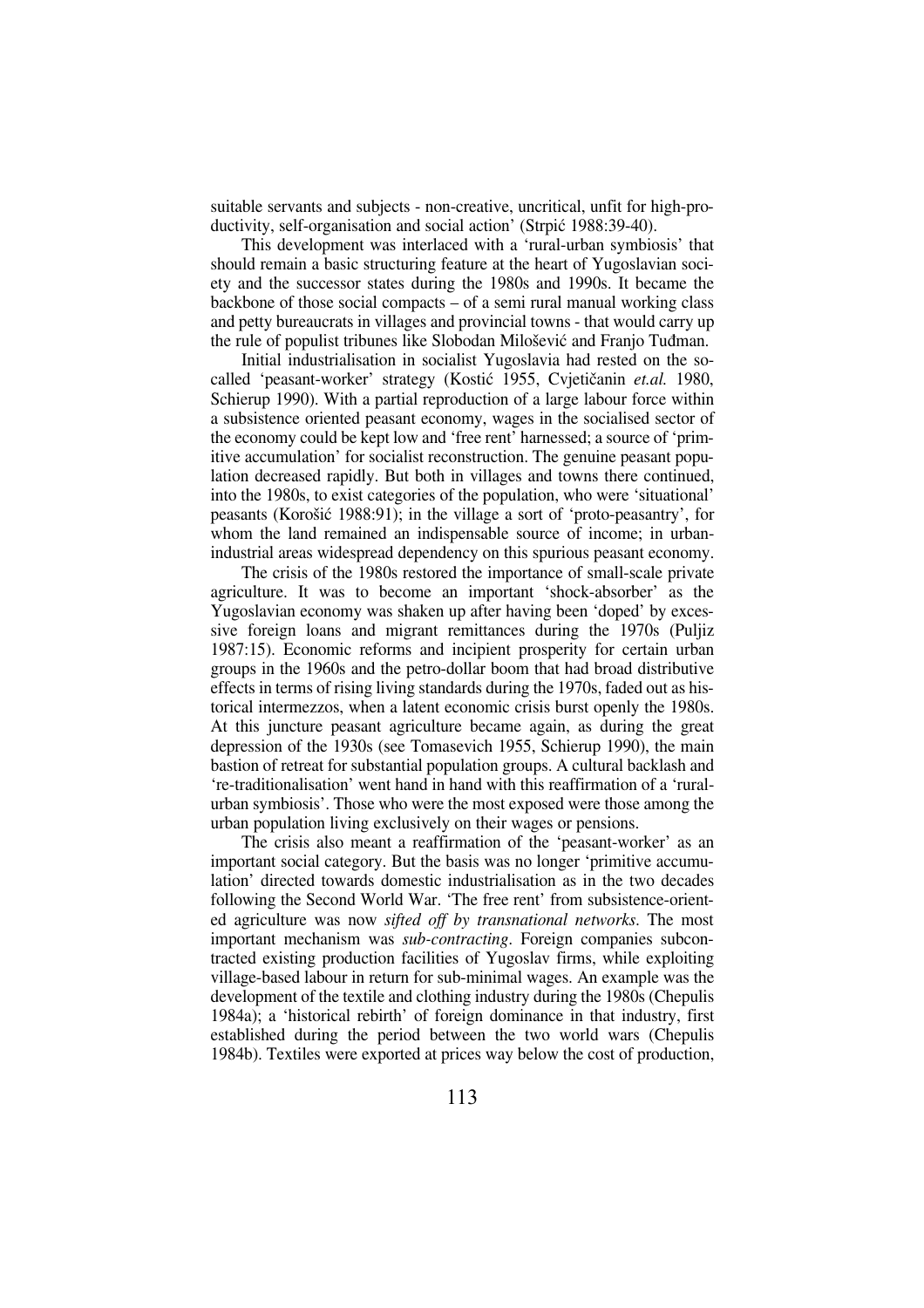and export itself became 'an economic sacrifice and necessity for maintaining production' (Chepulis 1984a:12). This was effected by federal economic policies during the 1980s, which enforced 'export at any price' (Chepulis 1984a:12) trying to cope with austerity measures imposed by the IMF. The Yugoslavian textile industry paid lower wages than any other industry and became renowned for having the 'highest level of exploitation in the world' (*Ekonomska Politika* 1989:15ff.), with wages below those in countries such as Indonesia, Taiwan and South Korea; some of Yugoslavia's main competitors on the world market.

#### **'Identity Seekers' or Predatory Survival Strategies**

Reactions resulting from this new-old 'dead end road' - of protracted economic and social crisis, of soaring poverty, of political fragmentation and clientilism, of cultural segmentation *cum* re-traditionalisation – became Milošević's 'anti-bureaucratic revolution', Tuđman's final solution in the name of the Croatian millenarian dream and, in effect, civil wars and 'ethnic cleansing'. The new populist movements started up with promises for fast tracks into modernity. Serbia was to be transformed into a prosperous modern Switzerland of the Balkans, Croatia to retake its just place among the modern European nations, sheltered from Oriental backwardness by unambiguously Catholic *Antemurales Cristianitatis*, which definitely did not include Serbs.

Cynically understood, the new nationalism may be seen as just another phase in the creation of modern culturally homogenised national states (e.g. Gellner 1992), taking on notably bloody features in this part of Europe with its 'uncompleted' national projects. But, on the ground, it was difficult to discern any fulfilment of the spuriously modern logics of nationalist master-programmes. At work, we came to meet neither the spirit of a rationalist enlightenment, nor any contemporary manifestation of a Weberian Protestant ethic style modernity (e.g. Gellner (1992). Nor will the historical image of the *Holocaust*'s rationalised and hyper-perfectionist modern mass murder do [e.g. \Bauman, 1989 #2595]. Rather, the generalised violence following ethnic-nationalist mobilisation across former Yugoslavia appears to correspond to Hans Magnus Enzensberger's (1993) axiom of the triumph of irrationality in contemporary civil wars; a pandemonium of 'losers fighting losers' without any kind of orderly conception of the present, let alone a vision for the future.

The seemingly unbounded nature of current 'ethnic cleansing' cannot be explained with reference to an elaborate and relatively coherent ideological system. It has to do, rather, with the particular character of the 'reborn' nationalism, which, Kaldor (1993) argues, could best be identified as 'a primitive grab for power' based on an anarchic 'war economy'. The new nationalism became de-centralised and fragmenting in contrast to ear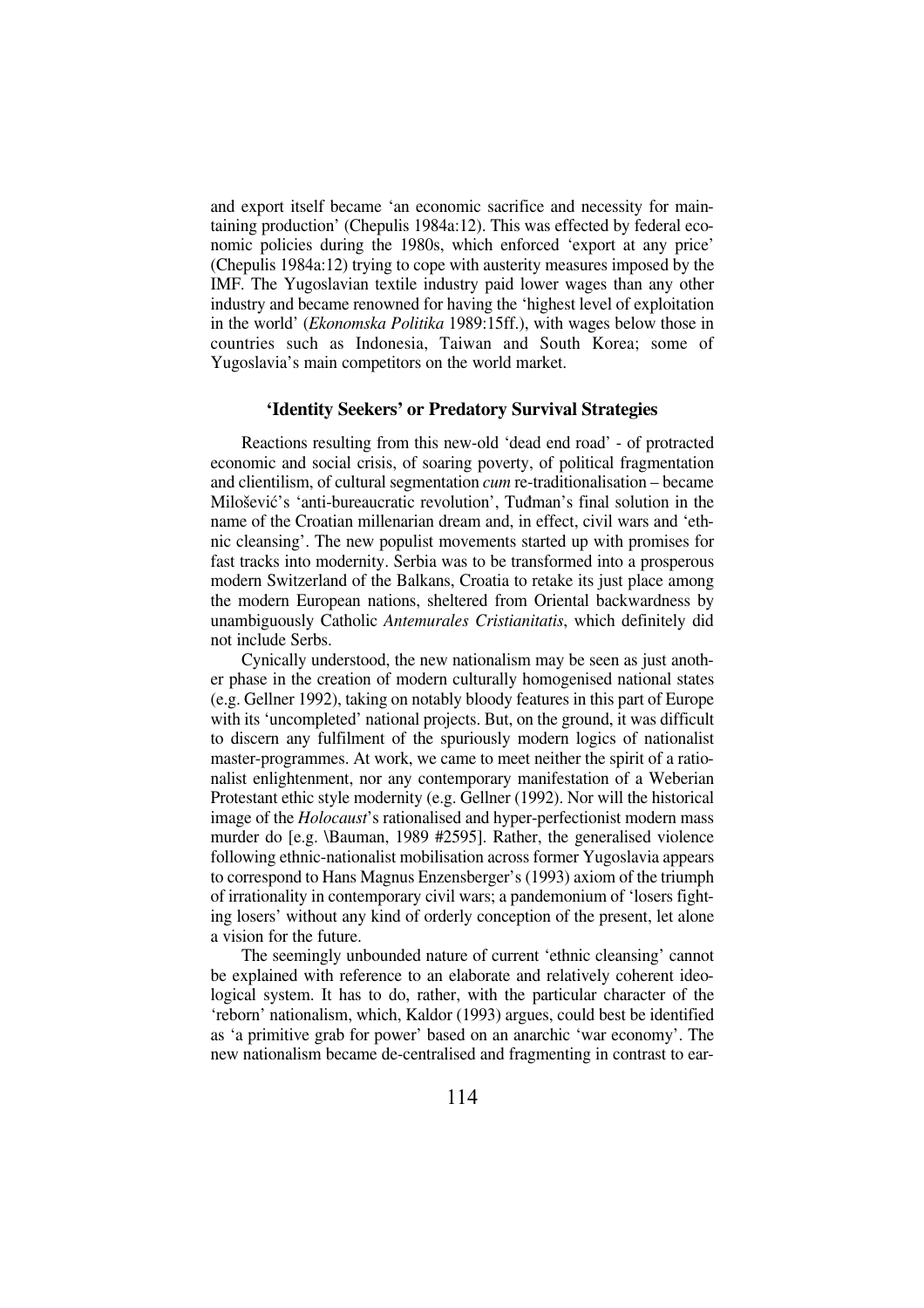lier nationalisms, which were centralising and unifying. Its ideological legitimacy was to become that of trivial and *ad hoc* identity claims. This is a far cry from the modernist horizon of the *Memorandum* of the Serbian Academy of Sciences or, for that matter, any other local intellectual master programme for national reconstruction in ex- or post-Yugoslavia. But the scenario corresponds to the visage of a range of other crisis ridden trouble spots in the contemporary world like the post-Soviet Trans-Caucasian region, Cambodia, Afghanistan, Africa's Horn, Angola, Rwanda, the Congo, to mention only a few. It keeps up with a (post-)modern global process, marked by the return of neo-traditionalism in the contexts of 'political economies of internal war' (Duffield 1994).

We may see contemporary populist-nationalist movements as 'seekers of solid identities' in a contemporary world of contingency and flux (Peterson 1994). But, on the periphery of the transnational world-system this appears to express something existentially different from the identitarian manipulation of the modern media 'image space' (Peterson 1994:6) in the post-modernist West. It is about the cultural accomplice to the fabrication of new local shadow economies, structured around *a reason of survivalism and fast spoils*, woven intricately into the tissue of very real traditionalist social relationships (kin, clan, friendship, locality, ethnicity). We encounter an ethos belonging to *Mafia-like* patron-client networks and informal economies; configurations induced and made imperative by transnational relationships that turned these parts of the world into the last link in a chain of complex interdependency structured along the lines of political dominance and an uneven international division of labour.

Their particular background in the 'Second World' are unequal conditions in confrontation with a global capitalist economy undergoing profound re-structuring. The social and economic systems of actually existing socialism proved incapable of commanding forms of organisation contingent with the demands of the third industrial revolution on increased 'just in time' flexibility and decentralised institutional autonomy harnessed to an intensified accumulation of capital (cf. Castells and Kiselyova 1995). At the same historical juncture, transnational capital's vastly expanded integration of selected formerly 'third world' regions into their economic orbit meant that the stagnating and increasingly world-market dependent economies of The Second Europe were abruptly exposed to new sources of competition. In extended parts of the Second (Communist) World' the results became exclusion of intellectual and skilled labour, an extended brain drain and forced full or partial reproduction of the majority of the remaining labour force within informal shadow-economic networks and, like in Yugoslavia, the revival of a rural-urban symbiosis. Re-traditionalisation became the elementary cultural kit of a day-to-day social life revolving around regional-local networks of self-help and clientelism.

Imperatives of the transnational micro-electronic world order left modernist reformers little other choice than one of combining their efforts at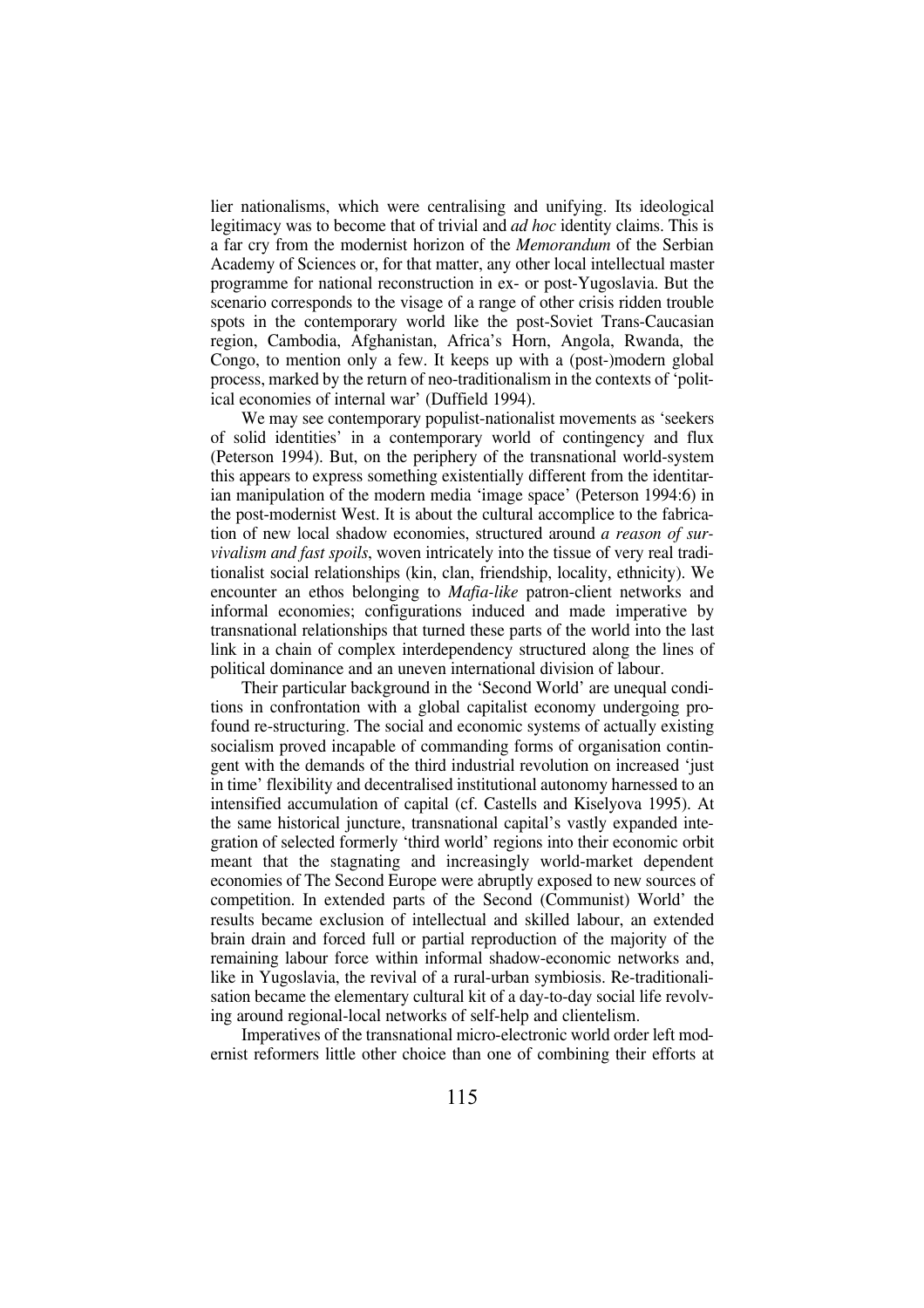economic, political and cultural change with some transformed version of habitual legitimacy policies. A hyper-radical modernisation project, like that of Ante Marković was, in the process, with unanticipated speed, devoured by its own unwelcome offspring: immanent industrial closures, public sector shrinkage and threats of mass unemployment. But, once leaning towards well-worn matrixes of populist legitimacy, reminiscent of a late edition of real-socialism, new local nationalist regimes were caught in a dynamics, which they themselves were not able to control. For, in a part of the world where international super-austerity measures and isolationist containment policies make no social compromise possible, the most obvious exit for ship-wrecked elites, as well as the only immediate avenue to the boons of modernity apparently still open to the common man, appeared, in the last instance, to be that of internal war, 'ethnic cleansing' and an anarchic economy of pillage, all couched in a massive cultural exodus into a more glorious past. This is the critical historical memorandum of Yugoslavia.

Proofread by Dušica Vujić

### REFERENCES

- 'Platform for the Preparation of Positions and Decisions of the Tenth Congress of the LCY', *Socialist Thought and Practice* No. 53, 1973:3-178
- Albrow, Martin (1996) *The Global Age* Cambridge: Polity Press

Bahro, Rudolf (1978) *The Alternative in Eastern Europe* London: New Left Books

- Bauman, Zygmunt (1989) *Modernity and the Holocaust* Cambridge: Polity Press/Basil Blackwell
- Bilanđžić, Dušan (1981) 'O osnovnim tendencijama društvenog razvoja' (On Basic Tendencies of Social Development), Naše Teme 25 (12):1859-70
- Brecht, Bertolt (1967) *Gesammelte Werke* 12, Frankfurt am Main: Suhrkamp Verlag
- Brenner, Robert (1989) 'Economic backwardness in Eastern Europe in light of developments in the West', in Chirot, Daniel (ed.) *The Origins of Backwardness in Eastern Europe: Economics and Politics from the Middle Ages until the Early Twentieth Century* Berkeley, Los Angeles, and Oxford: University of California Press
- Castells, Manuel and Emma Kiselyova (1995) *The Collapse of Soviet Communism: A View from the Information Society* Exploratory Essays, No. 2, Berkeley: University of California
- Chepulis, Rita L. (1984a) 'A New Form of Seasonal Labour With Particular Reference to the Textile/Clothing Industry in SR Croatia', Research paper, Oslo University.
- Chepulis, Rita L. (1984b) 'The Economic Crisis and Export-Led Development Strategy of SFR Yugoslavia: In Between Possibilities and Limitations.' Paper for the: Mediterranean Studies Seminar: Models and Strategies of Development, Dubrovnik, IUC, April.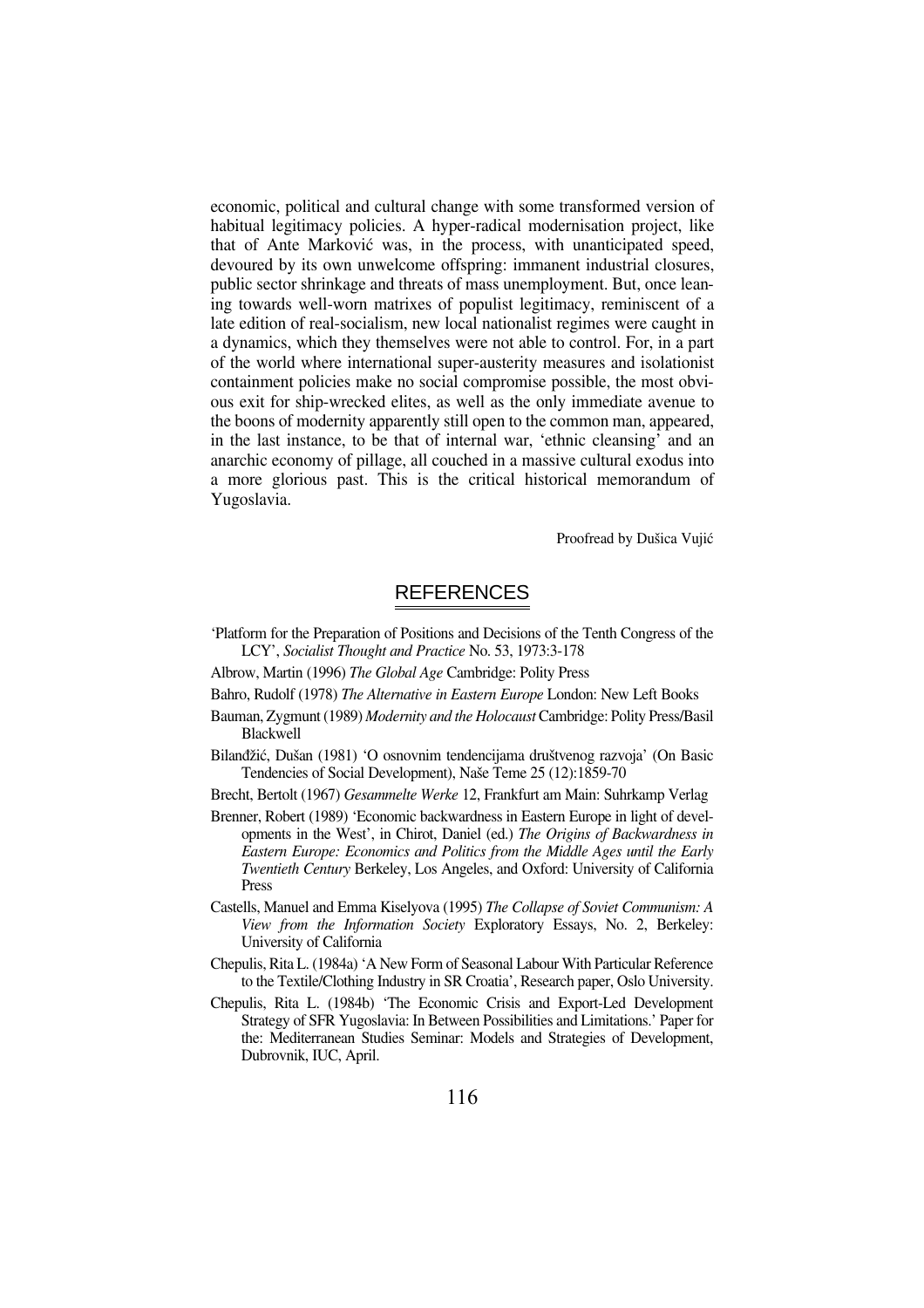- Chirot, D. (ed.) (1989*) The Origin of Backwardness in Eastern Europe. Economics and Politics from the Middle Ages until the Early Twentieth Century* Berkeley: University of California Press
- Chirot, D. (ed.) (1989*) The Origin of Backwardness in Eastern Europe. Economics and Politics from the Middle Ages until the Early Twentieth Century* Berkeley: University of California Press
- Cvjetičanin, Vladimir et. al. (1980) *Mješovita domačinstva i seljaci-radnici u Jugoslaviji (Mixed Households and Peasanta-Workers in Yugoslavia)*, Zagreb: University of Zagreb
- Davidović, Milena (1986) *'Nezaposlenost i društvena nejednakost u Jugoslaviji'* (Unemployment and Social Inequality in Yugoslavia), Gledišta, 27(7-8):3-35
- Duffield, Mark (1994b). 'Complex Emergencies and the Crisis of Developmentalism.' *Institute of Development Studies Bulletin: Linking Relief and Development* October, 25:37-45
- Đurek, Danijel (1981) 'Tehnologija borbe za dohodak' (Technology of Struggle for Income) , Naše Teme 25 (12):1966-71
- *Ekonomska Politika* (1989) 'Tekstilna industrija: Više od štrajka' (The Textile Industry: More than a Strike), No. 1926:15-17
- Enzensberger, H. M. (1994) *Civil Wars: From L. A. to Bosnia* New Press
- Féher, Ferenc, Agnes Heller, and György Markus (1983[1979]) *Dictatorship over Needs. An Analysis of Soviet Societies* London: Basil Blackwell
- Gellner, Ernest (1992) *Postmodernism, Reason and Religion* London and New York: Routledge Horvat, Branko (1985) *Jugoslavensko društvo u krizi*, Zagreb: Globus
- Gellner, Ernest (1993) 'What do we need now? Social anthropology and its new global context', *Anthropology* No. 5: 2-4
- Kaldor, Mary (1993) 'Yugoslavia and the New Nationalism', *New Left Review* No. 197:96-112
- Katunarić, Vjeran (1988) *Dioba društva. Socijalna fragmentacija u američkom, sovjetskom i jugoslavenskom društvu (Division of the Society. Social Fragmentation in the American, Soviet and Yugoslav Societies)*, Zagreb, Sociološtvo Društvo Hrvatske
- Kidrić, Boris (1952) 'Govor na VI kongresu KPJ' (Speech at the Sixth Congress of the CPY), in *Borba Komunista Jugoslavije za socialističku demokratiju* (VI kongres KPJ/SKJ), Belgrade: Kultura.
- Kidrić, Boris (1969) 'O nekim principijelnim pitanjima naše privrede', in Kidrić, Boris, *Sabrana dela knjiga III*, Belgrade: Kultura.
- Korošić, Marijan (1988) Jugoslavenska kriza (Yugoslav Crisis), Zagreb: Naprijed
- Kostić, Cvetko (1955) Seljaci industrijski radnici (Peasants Industrial Workers).Belgrade: Rad
- Magnusson, Kjell (1988) 'Jugoslavien: Inför centralkommittéens möte', *Nordisk Øst-Forum* No. 3-4:83-6
- Marković, Luka (1979) *Klasna borba i koncepcije razvoja (Class Struggle and Concepts of Development)*, Zagreb
- Marković, Petar (1974) *Migracije i promene agrarne strukture (Migrations and Changes in the Agrarian Structure).* Zagreb: Zadružna Štampa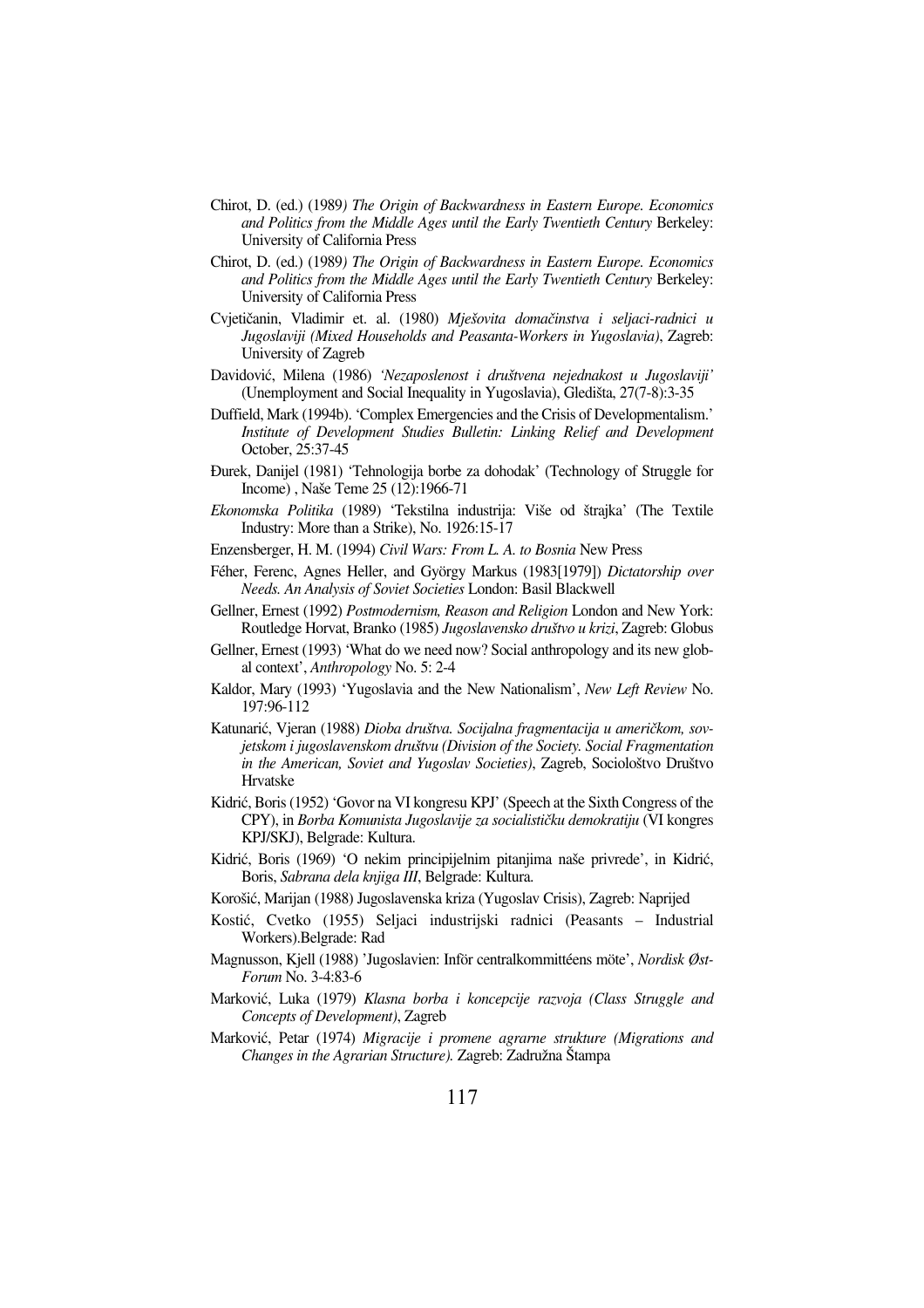- Mihajlović, Kosta (1981) *Ekonomska stvarnost Jugoslavije (Economic Reality of Yugoslavia)* , Belgrade
- Mouzelis, Nicos P. (1986) *Politics in the Semi-Periphery: Early Parliamentarism and Late Industrialisation in the Balkans and Latin America* London: Macmillan
- Ocić, Časlav (1983) *Integracioni i dezintegracioni procesi u privredi Jugoslavije (Integration and Disintegration Processes in Economy of Yugoslavia)*, Belgrade: the Central Committee of the League of Communists in Serbia
- Peterson, Abby (1994) 'Racist and antiracist movements in postmodern societies: between universalism and particularism.' Paper prepared for: XIII World congress of Sociology, Bielefeld, July 1994 (draft)
- Podrebarac, Vladimir (ed.) (1985) *Socialistički samoupravni preobražaj odgoja i obrazovanja u SR Hrvatskoj 1947-1984(Socialist Self-Managing Transformation of Education in SR Croatia)*, Zagreb: Školske novine
- Puljiz, Vlado (1987) 'Ruralno-sociološka istraživanja i glavni trendovi promjena u našem selu'Rural-Sociological Research and Major Trends of Changes in our Village), *Sociologija Sela*, 25:9-18
- Sampson, Steven (1985) 'The Informal Sector in Eastern Europe', *Telos* No. 66 (6):44- 66
- Schierup, Carl-Ulrik (1990) *Migration, Socialism, and the International Division of Labour: the Yugoslavian Experience* Aldershot: Avebury
- Schierup, Carl-Ulrik (1992) 'Quasi-proletarians and Patriarchal Bureaucracy. Aspects of Yugoslavia's Reperipheralisation' *Soviet Studies* 44(1):79-99
- Skocpol, T. (1979) *States and Social Revolutions: A Comparative Analysis of France, Russia, and China* Cambridge: Cambridge University Press
- Strpić, Dag (1988) 'Obrazovanje, tehnološki i društveni razvoj i društvena infrastruktura'Education, Technological and Social Development and Social Infrastructure), *Naše Teme* 1-2, 32:24-42
- Tomasevich, Jozo (1955) *Peasants, Politics and Economic Change in Yugoslavia* Stanford and London
- Zaslavsky, Victor (1982) *The Neo-Stalinist State: Class, Ethnicity and Consensus in Soviet Society* Armonk: M.E. Sharpe Inc
- Županov, Josip (1969) 'Samoupravljanje i društvena moć' (Self-Management and Social Power), Zagreb, *Naše Teme*
- Županov, Josip (1977) *Sociologija i samoupravljanje (Sociology and Self-Management),* Zagreb, Školska knjiga, 1977
- Županov, Josip (1981) 'Aktualni društveni trenutak'(Current Social Moment), *Naše Teme* 25(12):1945-56
- Županov, Josip (1983) 'Znanje, društveni sistem i 'klasni' interes' (Knowledge, Social System and 'Class' Interest), *Naše Teme*, 7-8:1048-54
- Županov, Josip (1985) 'Radnička klasa i društvena stabilnost' (Working Class and Social Stability), Kulturni radnik No. 5:1-20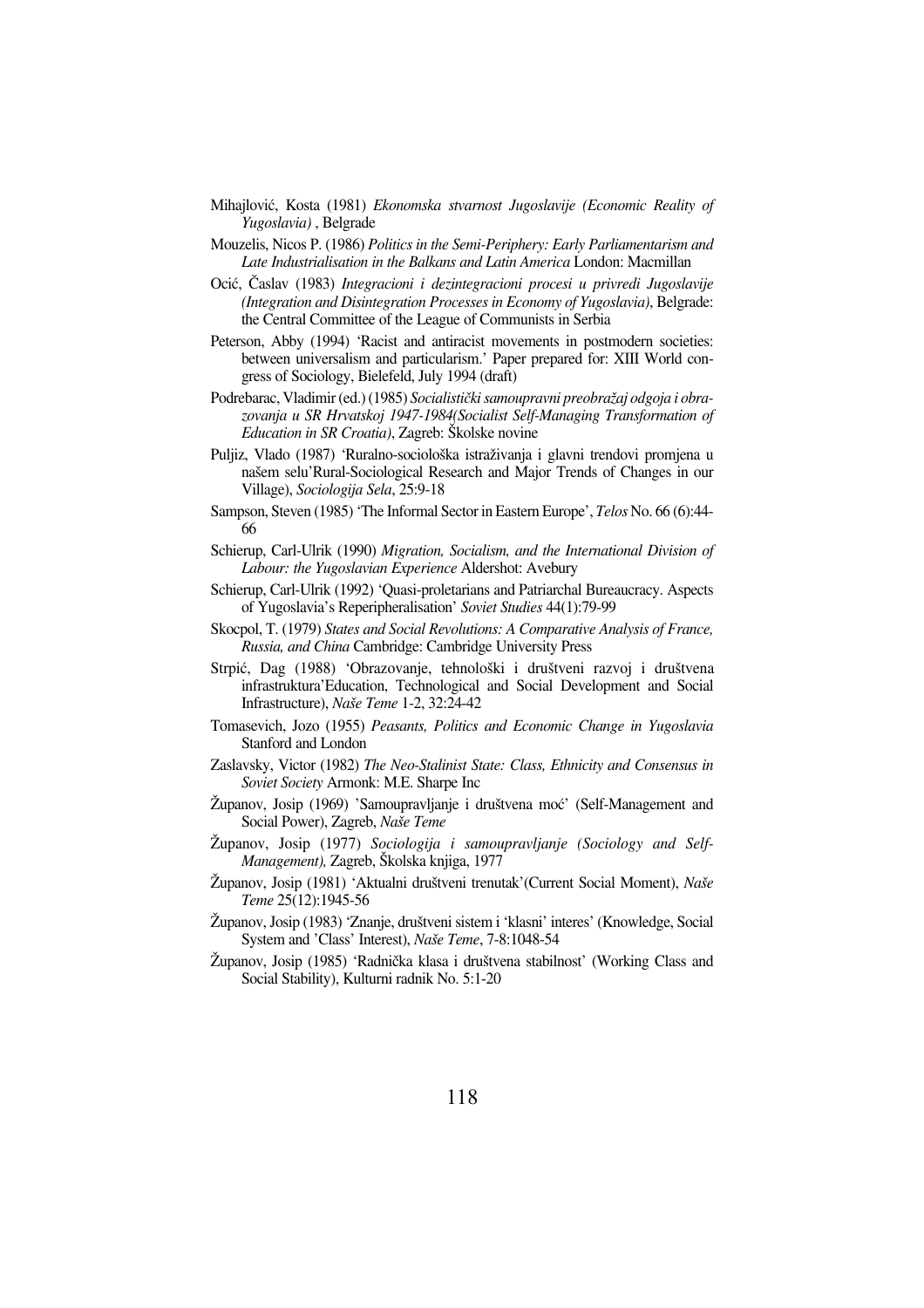III

# CAUSES AND DYNAMICS OF WARS IN YUGOSLAVIA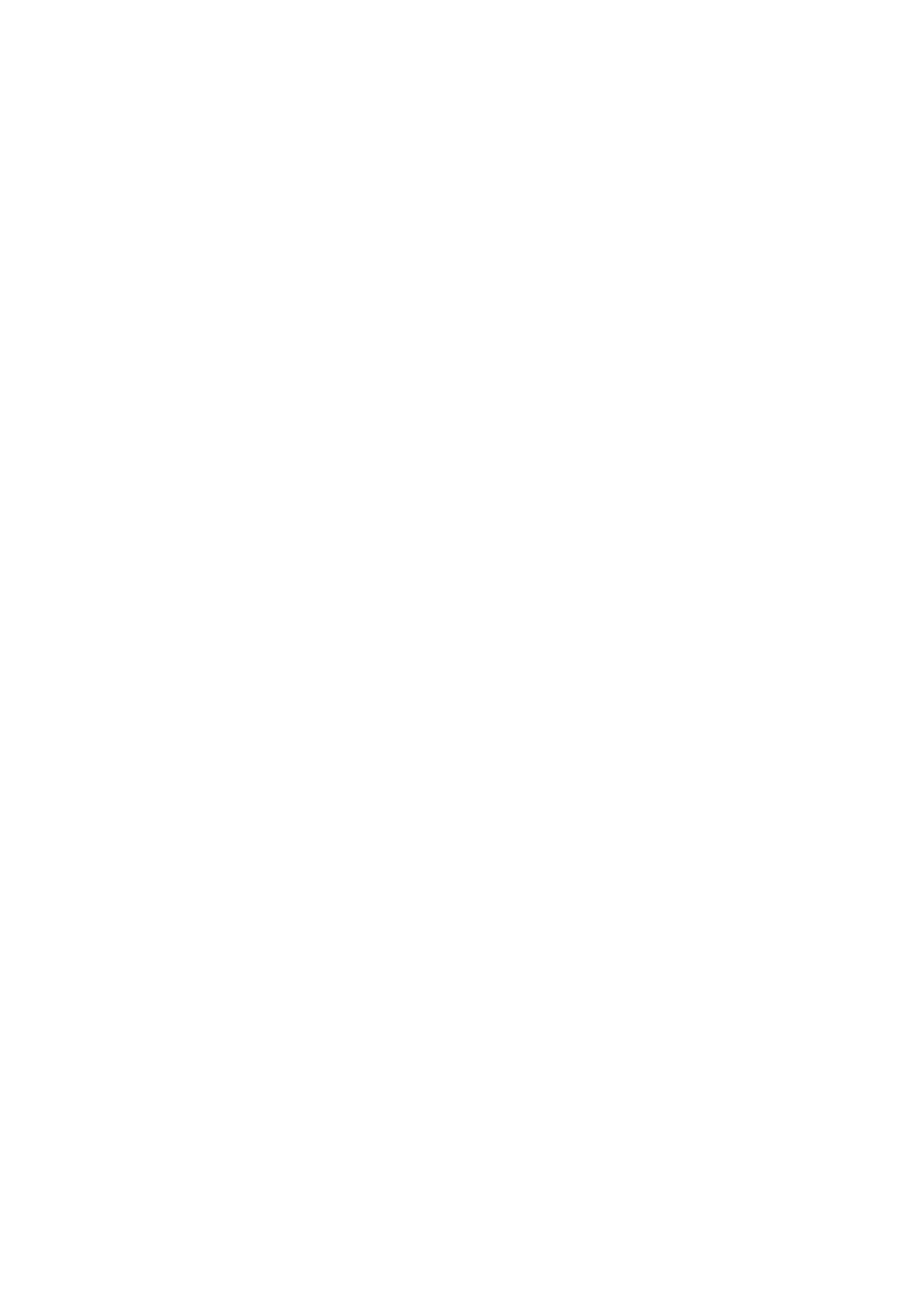### **Latinka Perović**\*

## THE SOCIO-POLITICAL AND ETHNO-RELIGIOUS DIMENSION OF WARS IN YUGOSLAVIA

*"In practical life, as well as in history, final decisions are made only by real reasons"*

Stojan Novaković

The disappearance of the Yugoslav state in wars that were waged during the last decade of the 20th century is a fact that concerns all former Yugoslav nations equally. If nothing else, their historical situations are different and should be studied as such. Any different approach would deepen old misunderstandings and create new ones, but above all, it would not lead to an assessment and explanation of the real reasons for the disappearance of the Yugoslav state.

The Serbian people, who for the first time in history lived together in the Yugoslav state, found themselves living in the ruins of that state at the end of the 20th century and back to where they had already been at the of 19th century. The question is how did this happen? The answer to this question is not possible without the help of history.  ${}^{1}\text{However}$ , history cannot be limited to the last fifty years, i.e. to the formula offered by the then banned Communist Party of Yugoslavia in the nineteen twenties, which normatively set and accomplished the formula during World War II and its aftermath.

Among different interpretations of the reasons for the disintegration of the Yugoslav state, when we talk about Serbian historiography, two dominate: 1) Great powers, whose will created Yugoslavia in the first place, did not find any reason for its further existence after the Cold War and 2) Yugoslavia disintegrated due to the separation of Slovenia and Croatia, and other republics that followed their example.

Domination of national themes was a joint feature of historiography in all states – that is successors of the former  $SFRY^2$  Although not different from historiography in all Eastern-European countries, domination of national themes in historiography of Yugoslav nations mainly was an expression of their need to

<sup>\*</sup> Higher Scientific Associate, The Institute For Modern History, Belgrade

<sup>1</sup> See: Latinka Perović, *From Centralism to Federalism, Zagreb, 1984*

<sup>&</sup>lt;sup>2</sup> This was ascertained also by Međunarodni znanstveni posvet (International Scientific Council) Zgodovinopisje v drzavah naslednicah SFRJ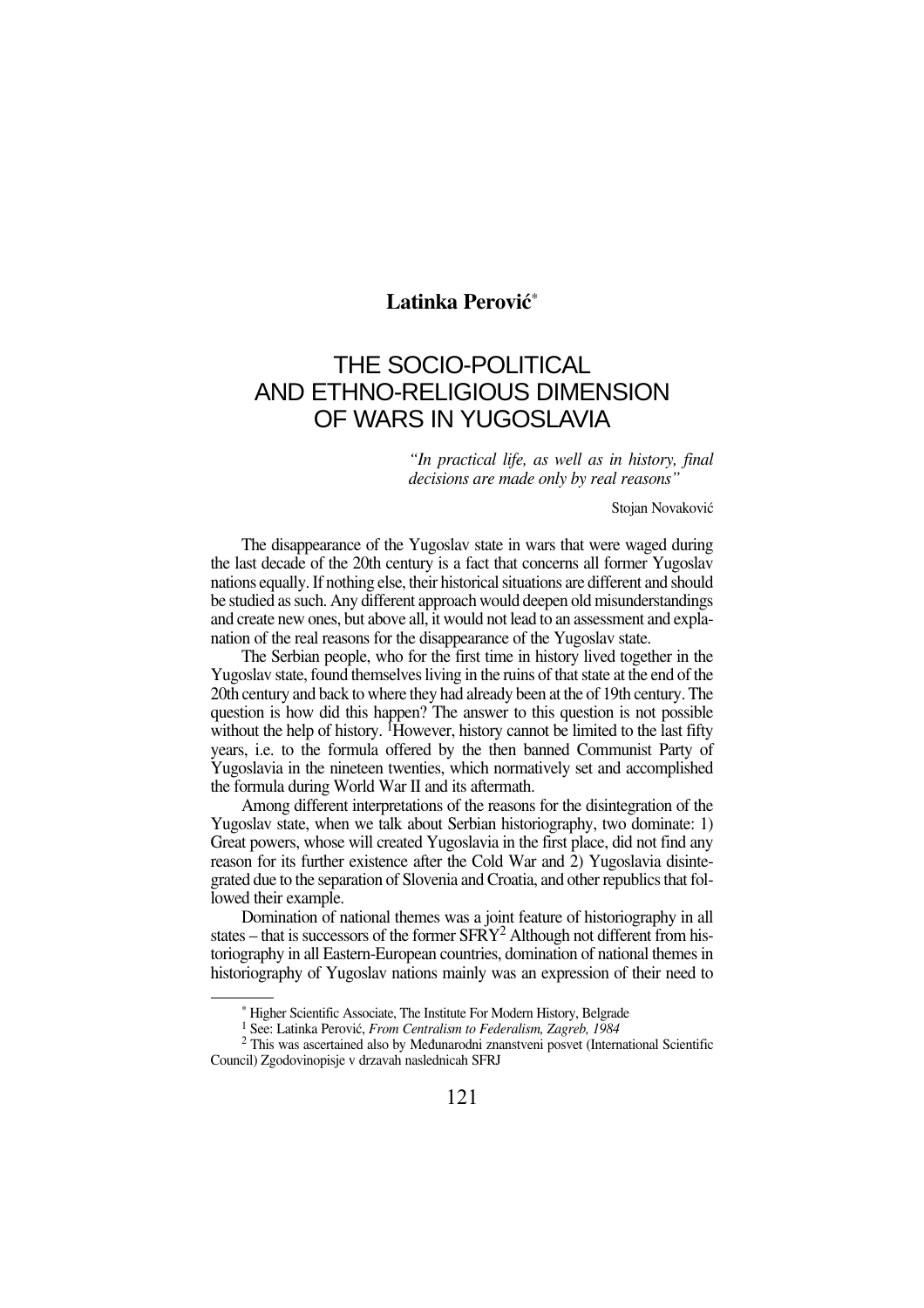uncover the deeper roots of disintegration of Yugoslav state, i.e. long lasting processes that were leading to their development into modern nations. At the same time, that was a consequence of instrumental zing the past. Objectivity about the past, which presumes a non-emotional approach by historians in the use of professional ethics, still stands as a target which historiographies of all South Slav nations face, to a greater of lesser extent.

In Serbian historiography, even Stojan Novakovic (1842-1915) raised the issue regarding the consequences of *unconfident and lying history.* He emphasized that such history only pointed out new sins and that this was not needed by the Serbian people. Rather, only the history that would serve as a basis for new lessons was necessary.3 That approach has never been realized, today more than ever. In fact, the explanation of the position in which the Serbian nation found itself after two centuries of its modern history put Serbian historiography to the test: how to identify and analyze this tendency in its development which proved, during two centuries, to be incompatible not only with the Yugoslav state in all its variants - monarchic and republican, unitary or complex - but also with the modern Serbian state. Of course, here we talk about a *people's* state in which both the religious and social component of Serbian patriarchal issues are embodied. The bottom line is that these two components are closely related. However, authors of ever more numerous papers about the disintegration of the Yugoslav state and wars do not establish this connection or they do it very rarely.

The ethno-religious dimension of wars is emphasized more than it was earlier. That can be explained through the notable role of the Serbian Orthodox Church in the final two decades of the 20th century, a role that was more national-political than religious. "Even the highest dignitaries were unambiguous in that sense. Explaining why Serbs know so little about 'their religion', Patriarch Pavle noted that in its history, the Serbian Orthodox Church was less occupied with religion and more with the state and politics. Without questioning that fact, the Patriarch notes that during its entire history, including the 20th century, the Church had to "leave its primary duties aside", in order to participate actively in the struggle for 'Serbian Unity' in which each "priest had to be both a teacher and a judge and even to take up a rifle in order to defend himself and his family". In expressing this, the Patriarch neither expressed reservations with regards to the latest wars, nor did he offer his position".4 The logical conclusion that is derived from this is that the Patriarch's "legitimate neglect of spiritual tasks in the interest of the creation of a state, which logically called for war to achieve such an end, meant, even indirectly, legitimizing the support that the Church gave to the Serbian wars for the state during the last decade of the  $20<sup>th</sup>$  century. It was also an implicit message that the Church will continue to deem this posi-

<sup>3</sup> See: Mihailo Vojvodić, *"Great Serbia" in Comprehension of Stojan Novakovic.*Digest from International Scientific Forum held in Serbian Academy of Sciences and Arts, October 24-26, 2002. Editors: Vasilije Đ. Krestić, Marko Nedić; Serbian Literary Guild, Special

<sup>&</sup>lt;sup>4</sup> Olga Popović-Obradović, Church, Nation, State – Serbian Orthodox Church and transition in Serbia. Between au thoritarian regime and democracy, Serbia, Montenegro, Croatia. Book II – Civil society and political culture. Editors, Dragica Vujadinović, Lino Veljak, Vladimir Goati, Veselin Pavićević, Belgrade, 2004, p. 143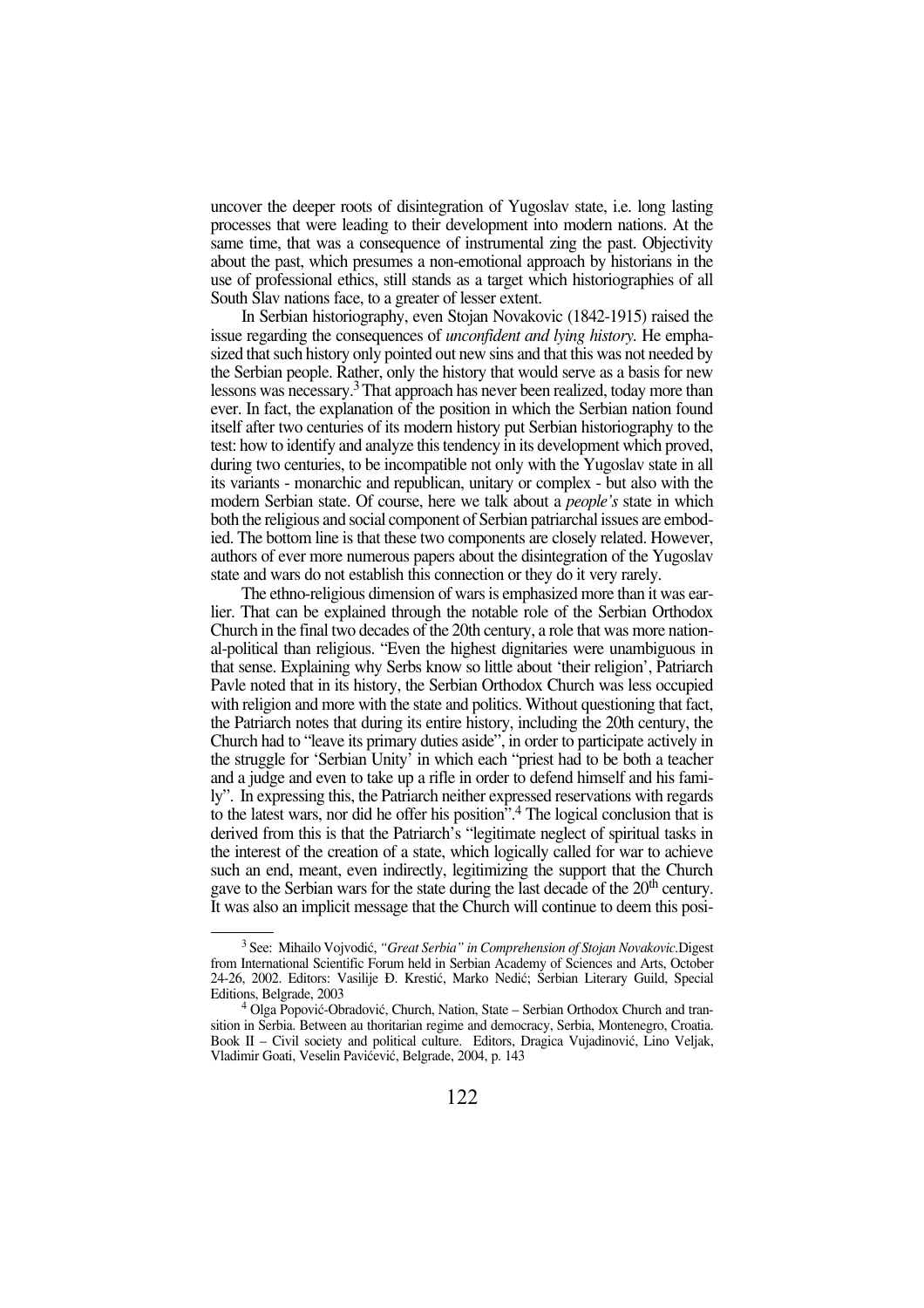tion legitimate and to 'put its primary duties aside' in the future so that it can deal with politics and if needed, with war, until all the Serbs are in the same state." <sup>5</sup>.

Such a role for the Serbian Orthodox Church becomes understandable when one looks at the relations between the main trends in Serbian development during last two centuries: the relation between the patriarchal and modern approach, which is a central difference between newly formed ideologies, formulated political programs and determined priorities of development. However, from the perspective of history over the two last centuries, two tendencies in the development of Serbian people are noted: s*rbijanska,* the development of a real modern Serbian state, *ipso facto,* by models of West-European states and as a seat of cultural unity for the Serbian people; and *Great-Serbia, the* political unity of Serbian people through the extension of the Serbian state to all territories populated by Serbs.

These two tendencies were incompatible. However, it was necessary that the latter tendency come full circle in order that the "relief" of history be noticed first. "Serbia, as a "state of Serbian people" existed less than 40 years (1878- 1912), and then, during the whole  $20<sup>th</sup>$  century, it was a part and an axis of multinational states - Kingdom of Serbs, Croats and Slovenians, Yugoslav Kingdom , Federal People's Republic of Yugoslavia, Socialist Federal Republic of Yugoslavia, Federal Republic of Yugoslavia, and finally, in the 21<sup>st</sup> century it became part of a specific state union – the State Union of Serbia and Montenegro – with a realistic chance to become only Serbia, again, in case of separation by Montenegro. A  $t^6$ wo centuries long cycle – from the First Serbian Uprising until today – was filled with social and political achievements and failures, with searches and experiments, whose roots should be traced in a period between the forties and nineties of the 19<sup>th</sup> century; when consolidation of the Serbian state was done and when concepts of its further development were determined".<sup>6</sup> In any case, the point is that we do not talk about one development *concept* but about *concepts*.

The foundations of the Greater-Serbia concept rely on the tradition of the Serbian medieval state, which was the organic comprehension of a nation as an indivisible unit, as a single personality. The Serbian Orthodox Church, as one of the churches of the East, was also based on this organic principle. It appears as a bearer of national identity and is linked with the state; a triad nation-churchstate is, by definition, opposite to the constitution of a modern nation as a community of citizens, i.e. a liberal and secular state. Realization of an ethno-national state goes hand in hand with constant wars for territories and ethnic cleansing. But no state that was projected by the elite (not very different from the people), during the key time frame of the  $19<sup>th</sup>$  and  $20<sup>th</sup>$  century, was considered a completed state.

In its widest perception, Yugoslavia was also a Serbian state, populated by both Croats and Slovenes as well, and that is why it is imaginable only as an uni-

<sup>5</sup> Ibid

<sup>6</sup> L.V. Kuzmich, Serbia mezdu Zapadom i Vostokom (Serbia between West and East) (Poiski gosudarstvennogo stvoitel'stva v XIX veke). (Actual problems of Slav history of 20th and 21st century). K 60-letiju professora Gennadia Filipoviča Matveeva. Olvetstvennyj redaktor Z. S. Nenazeva, Moskva, 2003, str. 65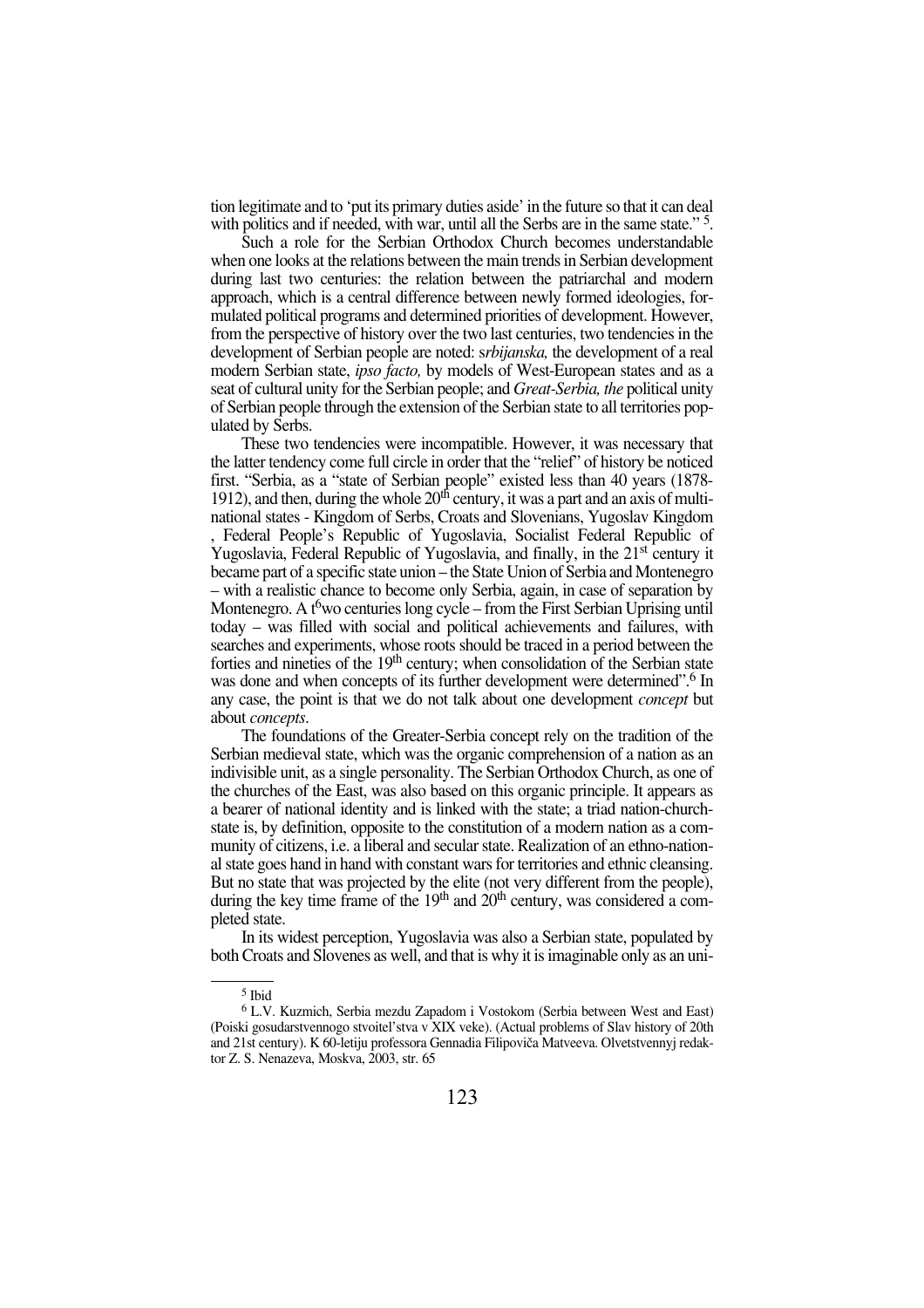tary and centralized state. Federalism, even in its administrative-cultural form, and especially con-federalism, was considered more or less, an open separatism. Each attempt of constituting the Yugoslav state as a complex state opened the issue of the Serbian body within ethnic borders that were difficult to determine.

Archbishop Nikolaj Velimirovich said to Professor Mihailo Konstantinovic, who worked on the Agreement between Serbs and Croats for proclaiming Banovina Croatia in 1939, "that he had always thought that Serbs should have their own state and not to mix with others".<sup>7</sup>. He saw Agreement with Croats exclusively as a political tool to preserve the state, not as a principle that would be a foundation for that state.  $8"$ One should not go on and create some Banovinas."8

In the second half of the  $20<sup>th</sup>$  century, the Serbian Orthodox church was reduced to its basic function. Even that function was reduced itself, and the Church was monitored in exercising it. When the Communist project, within which the model of revolutions across Eastern Europe was shaped in 20<sup>th</sup> century, entered its final stage of crisis, the Serbian Orthodox Church engaged in politics. In order to prevent modernization of society, i.e. further development of the Yugoslav state as a complex state, the religious elite reaffirmed the ideology of a ethno-national state. Besides religion, intellectual, political and military elite stood with a slogan – all Serbs in one state.

Factual defeat of the ethno-national project did not lead to its reassessment. On the contrary, its defense is underway, and more or less open. When Europe becomes tired, "Serbs should be ready for a revision of their defeat". <sup>9</sup> An assessment that the moment has come for the revision, created in society the state which professor Vojin Dimitrijevic recently described as a bizarre counterrevolution. But, if counterrevolution is immanent to revolution, then the root of counterrevolution and in the Serbian people is in the revolution that took place at the very beginning of the 19<sup>th</sup> century.

Summing up the Serbian people's history of last two centuries, Zoran Djindjić expressed in 2001: "Since the First Serbian Uprising, Serbia has continuously been on a seesaw. This is true of almost every individual and the nation, as a whole…If we look at Serbian history since 1804 until today, all big disputes happened between modernists and anti-modernists, reformers and those afraid of any kind of change. 10Unfortunately, up to now, reformers usually suffered."<sup>10</sup>

Explanation of this fact followed. Reformers focused on development of the society in order to reach the state, and their opponents focused on the state, i.e. the union of Serbian people, without differentiating the state and the society: "During the last hundred years, we have always dealt with state issues but beneath the surface, we have an outdated inefficient society with archaic institutions. We are constantly improving Constitutions and living in the Middle Ages in many social areas. Instead of saying now: Our aim is modernization of soci-

<sup>7</sup> Mihailo Konstantinović, Policy of agreements. Journal notes 1939-1941. London notes1944-1945, Novi Sad, 1998, page 196<br><sup>8</sup> Ibid, 197

<sup>9</sup> Srđa Trifunović, *Danas*, November 16-17 2002, XVIII

<sup>10</sup> Zoran Đinđić, *Serbia in Europe,* Belgrade, 2003, p. 299- 300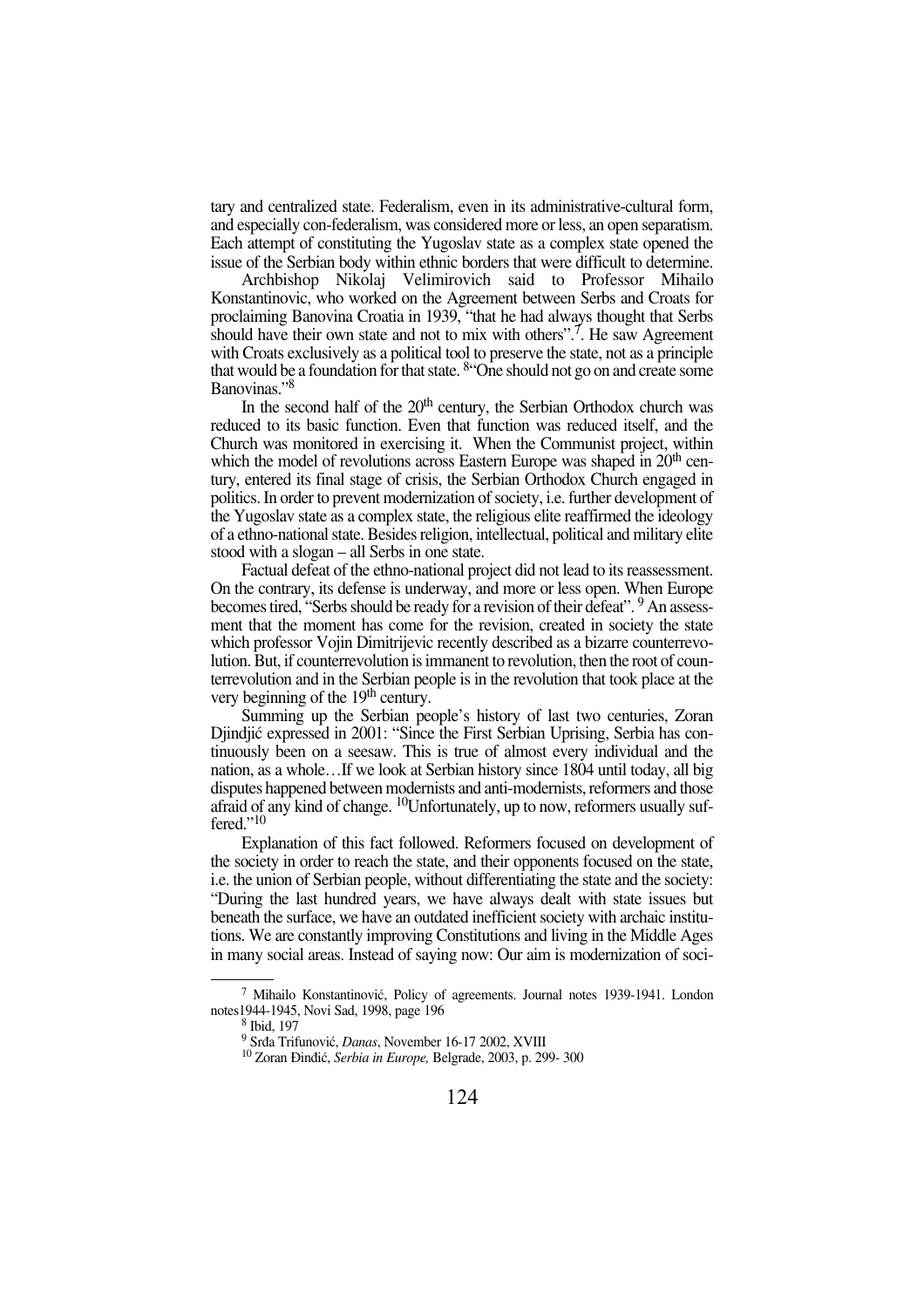ety. The World is in an institutional transformation. Who will have sovereignty, how sovereignty will look in ten years, it does not depend on us... <sup>11</sup>The world is facing new challenges deriving from globalization, from environmental issues, from technological processes." <sup>11</sup>

Zoran Djindjic based the modernization of Serbia at the turn of centuries on understanding the essence of Serbian history, but also on a grasp of the processes the modern world is passing through. He saw illegitimacy of the party state as a direct objective of that strategy. Anyway, all Eastern European states, as well as all the republics from the second Yugoslavia faced that objective. Only Serbia reacted to it with the anti-bureaucratic revolution, in which it, in fact, obtained the authoritarian leader. He fermented the disintegration of Yugoslavia and closed Serbia for changes.

The long-term goal of Zoran Djindjic's strategy was Serbia's rapprochement to the values of West-European civilization. That means to adjust "its economy, legal institution, environmental protection to European norms", or otherwise, stay a "bankrupt Balkan mass," "on the sidelines of the future", always ready to reignite ethnic and regional conflicts. <sup>12</sup>

Out of reasonable fear based on the knowledge of historical experience and fear that Serbia will loose time once again, stay on the margins of development, stuck in the *mud*13*,* Djindjic insisted on fast changes by radical means: "If we want this objective, we have to accept the means leading to it", "to pay a price for objectives we have accepted… and the price is the same for all the world's nations." In other words: "Let us grow up as a nation and as a people."<sup>14</sup>

Growing up requires a reassessment of past. <sup>15</sup>Inevitable questions are: "How could all these wars happen?", "Who is to blame, who are they?" <sup>15</sup> There is no *maturation* of either individuals or nation, there is no credibility without it. But regaining credibility is not only a condition imposed from the outside, but also an internal existential need. "We need justice as a consciousness that perpetrators have been identified and punished. There is no future without it. Either they will regain the power and close the process, or the process will carry them away. There is no third option. It is not possible, after these ten years of enormous robbery, misuse, murder, to say now, 'we are at the zero point and we are starting from scratch."16

It is necessary to polarize a mentality consisting of both Eastern and Western elements. Zoran Djindjic did it with his European strategy. While still in opposition to the regime of Slobodan Milosevic, he unambiguously outlined his stand: "My choice is clear: I wanted to be seen as a pro-Western politician."<sup>17</sup> That is how he saw the orientation of the Government at the head of which he was, as well. "Luck for this government is that we found ourselves on the right side of history, and history is European integration." That is the "spirit of an epoch"<sup>18</sup> which is dangerous to dispute.

 $\frac{11}{12}$  Ibid, p. 397

<sup>13</sup> Ibid, p. 168<br>
<sup>14</sup> Ibid, p. 139<br>
<sup>15</sup> Ibid, p. 207<br>
<sup>16</sup> Ibid, p. 139<br>
<sup>17</sup> Ibid, p. 204<br>
<sup>18</sup> Ibid, p. 322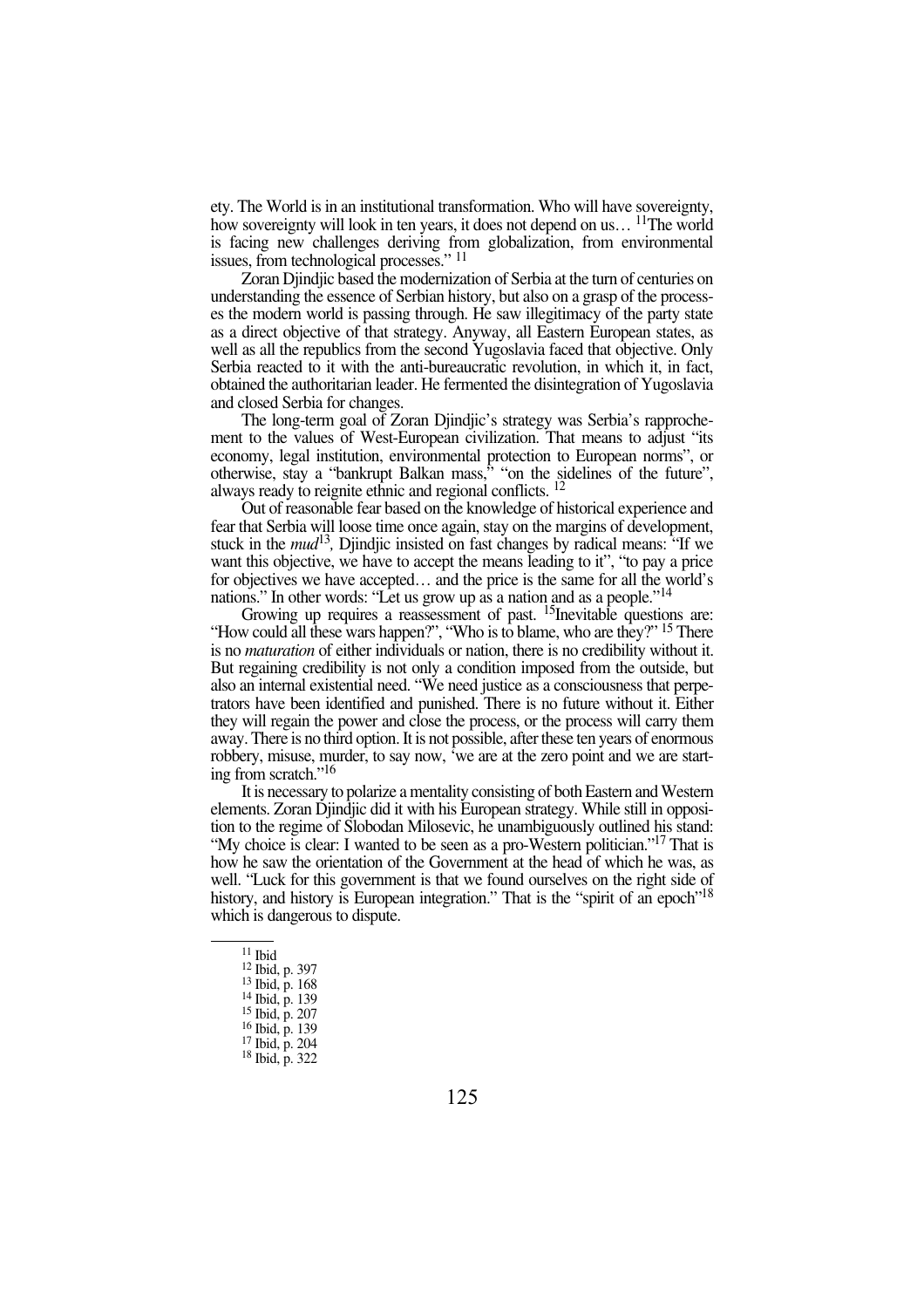European strategy is not ideological. On the contrary, it is an alternative to the union of ethnic nationalism and state socialism through which Serbia reacted to changes at the end of  $20<sup>th</sup>$  century. One can also understand the SANU Memorandum within that core idea. In critiques of this document, especially in numerous political attacks, its very ideological essence was losing attention. The exception is the essay by Prof. Ljubomir Madzar, *Who exploits whom*19. Not contesting the description of the situation in Yugoslav state and society, Madzar saw the Memorandum, before all, as an amalgam of state socialism and nationalism, two ideologies that dominated in Serbia over the  $19<sup>th</sup>$  and  $20<sup>th</sup>$  centuries. So, it was an anachronous program which did not seek an exit "in determinate and definite emancipation of the economy from politics and in transferring the economy to a solid path toward a market economy".20 The collectivist form of property was favored, which assumes "political monopoly as logic dependent and inevitable precondition for global stability in a socio-economic system in the widest sense of the word".<sup>21</sup> The call for national interest, i.e. for returning to the 19<sup>th</sup> century, ensured that the price of resistance relative. This call still lasts, so not even today are there data on human and material casualties, as well on all other consequences (social, demographic, cultural, health) of the longest war in a long history of wars that Serbia participated in during 19<sup>th</sup> and 20<sup>th</sup> century.

Alternative to this program, has been a crystallized based of knowledge on minor groups that wars waged over the last decade of the 20<sup>th</sup> century brought Serbia "according to all criteria, especially economically, among the worst rated (countries) on Earth".22 Then, based on the knowledge that, due to an ideological project that prevailed at the end of the eighties of the  $20<sup>th</sup>$  century, Serbia conflicted with the spirit of the time and missed the real chances presented after the Cold War in breaching the ruling ideology in all countries of Eastern Europe (large investment cycle after the fall of the Berlin wall; IT trends, a period of recovery for the world economy). At last, based on the admittance of a factual defeat of great-state ideology.

The strategy resulting from the above mentioned knowledge remained minor, but has created a polarized mentality. After the defeat of the project which in Serbia at the end of 20th century was a reply to the biggest challenge in its modern history, this strategy was the most comprehensive alternative strategy that Serbia ever had. Its aim was the creation of a European Serbia. But all the conditions were fulfilled for this aim not to remain only a declaration:  $23$ Respect for the constants in the development of the Serbian state and society over the past two centuries; knowledge of the modern world; insight into the real position of Serbia and its possibilities; readiness to take over responsibility for its own development, i.e. abandoning the idea that the country is "a part of a world conspiracy" and instead adopting that it is "simply…a part of very complex world."23

<sup>&</sup>lt;sup>19</sup> See: *Serbian side of war. Trauma and Catharsis in Historical Memory*. Prepared by Nebojsa Popov, Belgrade, 1996, second edition 2002.

<sup>&</sup>lt;sup>0</sup> Ljubomir Madzar, *Who exploits whom*. Serbian side of war. Trauma and catharsis in historical memory. Prepared by Nebojsa Popov, Belgrade, 1996, second edition 2002. 223<br><sup>21</sup> Ibid, p. 224<br><sup>22</sup> Zoran Đinđić, *Serbia and Europe*, p. 279<br><sup>23</sup> Ibid, p. 206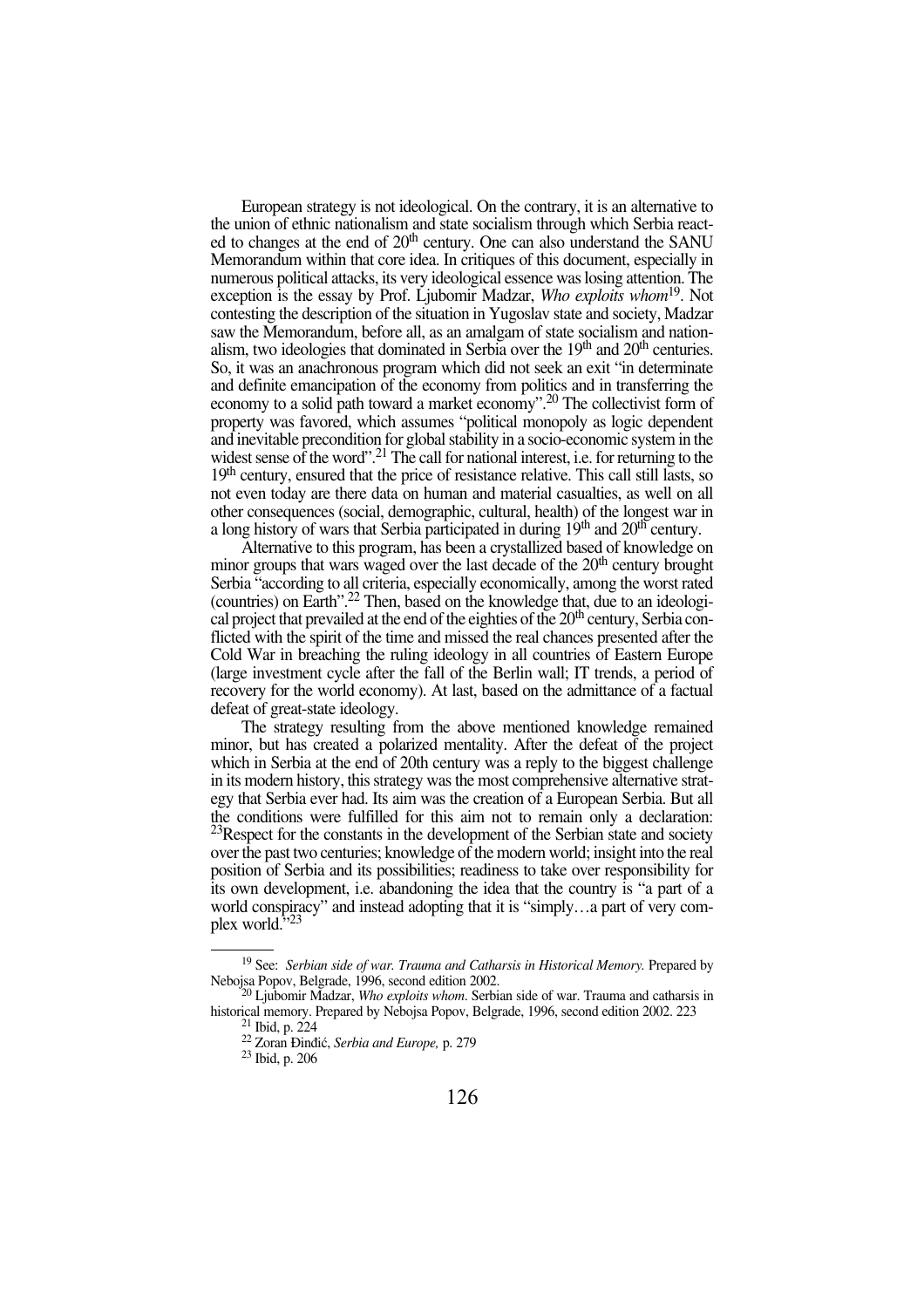Reactions to the strategy for a European Serbia proved that there was a polarization of mentalities. The reflex for closing up and self-isolation is very strong. Refusal to see wars as a main reason for impoverishment and general degradation in the society, to admit and sanction committed crimes, represents in its essence the expression of continuity of an archaic ideological project, which had a decisive role in the Yugoslav state's destiny. The outcome of conflicts of the patriarchal project that degenerates and the strategy with the aim to have a European Serbia is not finished.

On the eve of the presidential elections in Serbia in 2002, Zoran Djindjić stated that: "Even if Kostunica wins, he would still be far away from winning the battle for Serbia. Only then the battle would really start."<sup>24</sup> However, the question is whether the fact that Zoran Djinjdic physically is not here, means that the battle is finished for Vojislav Kostunica.

It's worth recalling Zoran Djindjic again. In one of his lectures held in Berlin in 1992. he said: "the destiny of Serbia is less and less in the hands of the political system, and thus of the parties, and ever more dependant on autonomous social processes. Behind all inter-party and personal disputes, at the end, which means very soon, the basic dispute will be crystallized, a dispute between modernists and anti-modernists. That is, between those who want normal European development for our country, with all appropriate rules and institutions, and those in favor of a special road for Serbia<sup> $\frac{1}{25}$ </sup>

The division between modernists and anti-modernists and the tension it brings in Serbian society does not derive from the personal differences of the two men. Therefore it will not disappear with the assassination of Zoran Djindjic, to the same extent in which the electoral victory of Vojislav Kostunica could not be a definite victory.

Translated from Serbian by Olga Angelovska

 $^{24}$  Ibid, p. 55<br> $^{25}$  Ibid, p. 55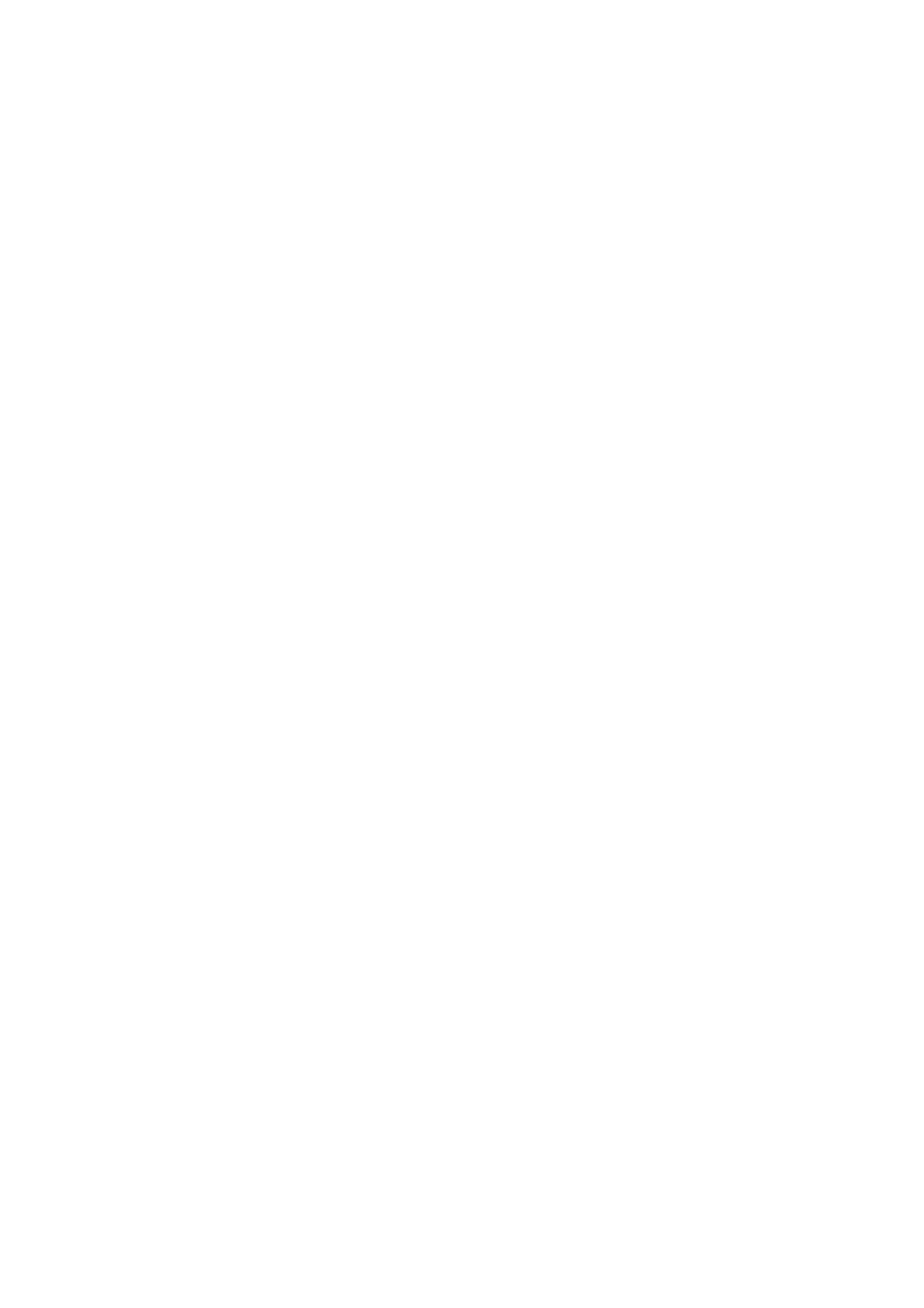## **Milan Vukomanović**\*

## THE RELIGIOUS DIMENSION OF THE YUGOSLAV CONFLICTS

If we adopt the premise that religious wars are only those wars that are waged about religious disputes and unresolved issues, then the Yugoslav wars of the 1990s were not religious wars (at least not in a narrow sense), because they were not instigated by religious problems. In that way, they differ from religious wars of the past. For example, the religious wars of 17th century Europe would not have been possible without the Protestant Reformation, which *de facto* represented an act of a *religious* reform and transformation. Furthermore, if we accept that the importance of the religious dimension of a conflict increases in proportion to the extent to which the religious structures within a state coincide with the power structures (the thesis of the German theologian Heintz-Günther Stobbe)<sup>1</sup> then the former SFRY is definitely not a good example of that. Secularization was a predominant process until the late 80s, while an increased religiousness mainly coincides with the transition from one quasi-religious system (ideology of Communism) into another (nationalist ideologies).

Communism and nationalism, as well as religion, are the symbolic systems on which any broader, functional or symbolic definition of religion, could probably be applied. Take, for example, the functional definition of Milton Yinger from 1970:

"Where one finds awareness of and interest in the continuing, recurrent, permanent problems of human existence – the human condition itself, as contrasted with specific problems; where one finds rites and shared beliefs relevant to that awareness, which define the strategy of an ultimate victory; and where one has groups organized to heighten that awareness and to teach and maintain those rites and beliefs – there one has religion".2

In his approach to religion, Yinger rejects the need to discuss the supernatural as an essential element of religion, while other authors contend that there is no religion without the belief in the supernatural. At any rate, this definition is too wide and may include some forms of quasi-religiosity that, in turn, also represent the systems of belief and activity providing the answers to fundamental

<sup>\*</sup> Professor, Faculty of Philosophy, University of Belgrade

<sup>&</sup>lt;sup>1</sup> See Heintz-Günther Stobbe, "The Religious Implications of the Conflicts in Central and Eastern Europe", in *Steps Towards Reconciliation*, Ecumenical Council of Churches in

<sup>&</sup>lt;sup>2</sup> Milton Yinger, *The Scientific Study of Religion*, New York, Macmillan, 1970, p. 33.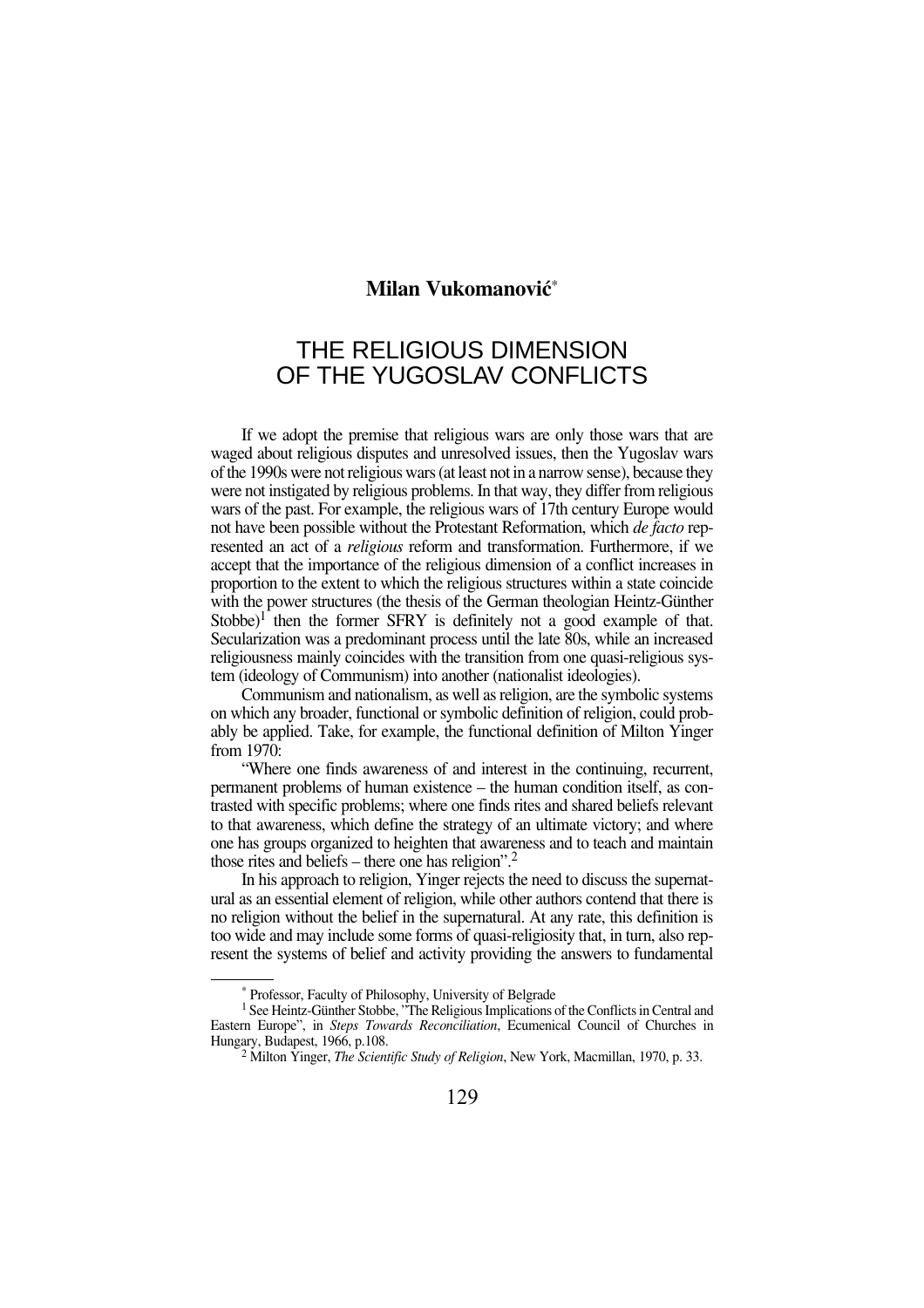questions about the meaning and sense of life. Yinger's main problem is how to precisely distinguish religion from other forms of belief: faith, indeed, may be religious, as well as non-religious in its character.

A similar dilemma is implied by the well-known and detailed definition of religion formulated by Clifford Geertz in his work *Interpretation of Cultures*:

"Religion is (1) a system of symbols which acts to (2) establish powerful, pervasive, and long-lasting moods and motivations in [people] by (3) formulating conceptions of a general order of existence and  $(4)$  clothing these conceptions with such an aura of factuality that the moods and motivations seem uniquely realistic". $3$ 

I think that the former two examples aptly illustrate the difficulties related to defining religion in theoretical terms. Today, the boundary between the religious and the quasi-religious is very thin. For example, the web site www.adherents.com, often used by religious scholars for obtaining information on the number of religious adherents in the world and other statistical data, regularly mentions Scientology and "religion" *Juche* in North Korea, i.e. a form of "Kimilsungism" which is more of an (atheist) ideology than religion. If beliefs and rituals are the major elements of any religion, one could claim that the quasireligious systems, such as Communism and nationalism, include those elements as central for both ideologies. On the level of belief and dogma one may clearly recognize the utopian-eschatological patterns that, in fact, represent religious heritage, especially one derived from the "Abraham tradition" of Judaism, Christianity and Islam. In the area of ritual one identifies, at least on the syntaxlevel, a parallelism between religious and political rituals, i.e. the initiation rites patterns, the rites of passage or the glorification of a religious, military, political leader in his earthly and posthumous existence. It is certainly not an accident that the military hierarchy of the former socialist Yugoslavia, at least ideologically, relatively easily and painlessly survived the transition from the Communist into the nationalist quasi-religious pattern.

However, despite the similarities between the religious and quasi-religious systems, the conflicts in the former Yugoslavia could hardly be characterized as inter-religious. After all, the religious communities issued various appeals to reconciliation and joint prayer even during the war. In this respect, the Yugoslav case was specific in comparison with other modern wars.4 On the other hand, a great number of temples and religious facilities were destroyed in these wars, while priests were also mistreated or killed. Some members of the high clergy even appealed to the continuation of conflicts when it was possible and realistic to make truce, or adopt a peace plan. Viewed from this perspective, at least some religious communities could not be easily amnestied from their responsibility for war.

However, if the religious element were more important in this context, religion should have been singled out, as a significant factor, in the process of sta-

<sup>3</sup> Cliford Geertz, "Religion as a Cultural System", in *Anthropological Approaches to the*

This was aptly pointed out by Thomas Bremer in "Why is the Reconciliation among the Religious Communities in South-Eastern Europe so Complicated?", *Regional Contact* XII, no. 13, 1998, pp. 30-39.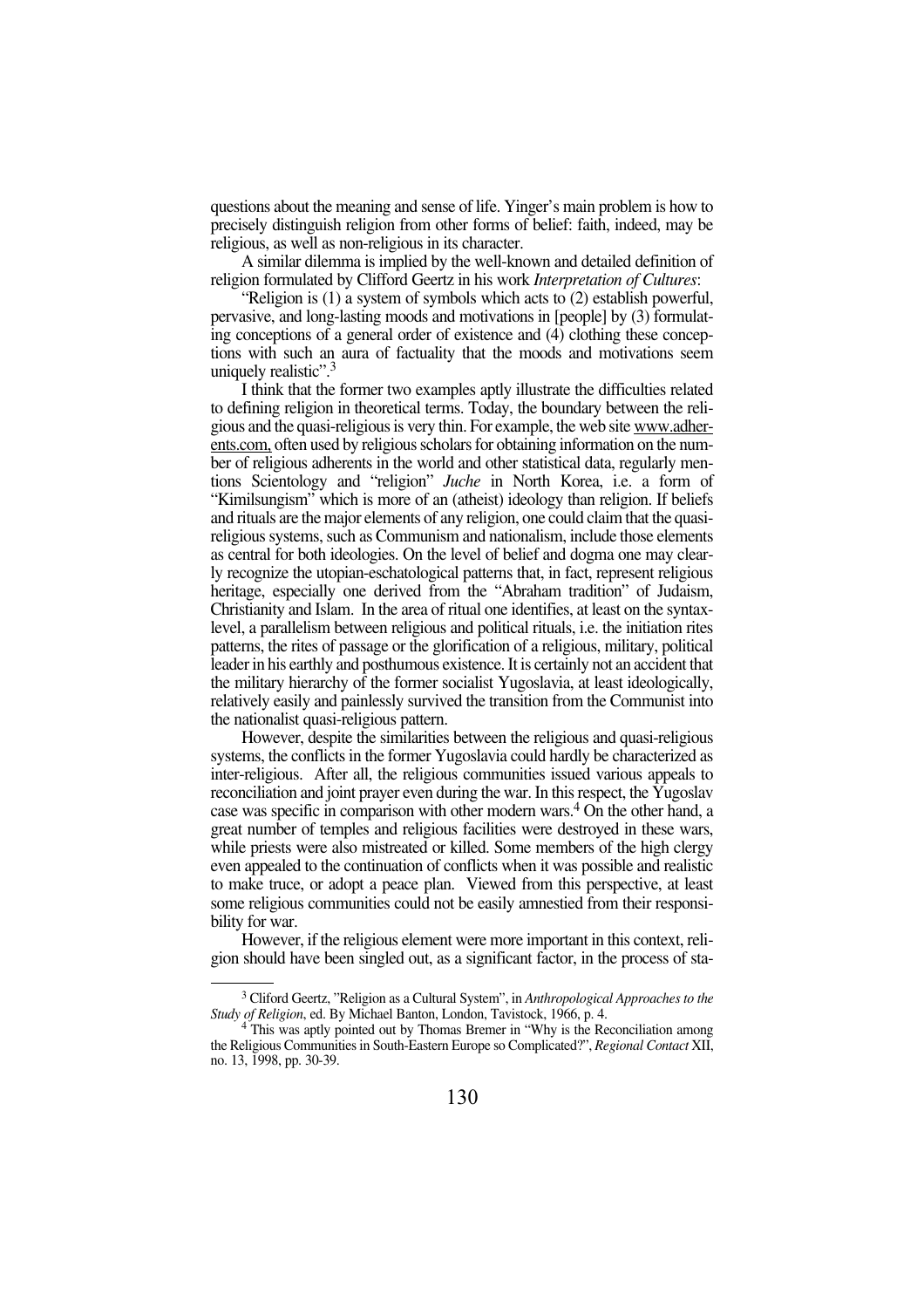bilization of South Eastern Europe. This would, at least, apply to official documents, such as the Dayton Agreement or Stability Pact for South Eastern Europe. Interestingly enough, religion is mentioned only a few times in the Dayton Agreement (in a rather general context) in the Constitution and Annex on Human Rights, whereas in the Stability Pact religion and churches are not mentioned at all.

In order to clarify this dilemma regarding the role of religion in the Yugoslav wars, let us note that the majority of conflicts in the world, in which religion represents a significant factor, are not waged for religious reasons. This is primarily the case with so-called "identity conflicts", where religion may serve as an appropriate *differentia specifica* that perhaps more easily articulates much more complex reasons for the conflict, including warfare. This, I would contend, was the case with the Yugoslav wars in the 90s.

The highly secularized society of the 1960s and 1970s, in which the Communist, atheist ideology left its mark on the political, as well as cultural, national and religious levels, suddenly faced, in the late eighties and early nineties, a massive ethno-mobilization, ghost of nationalism and the politically imposed identification of religion and nation. This society also faced its own semi-literacy regarding religious matters, providing, thus, a secure refuge for an ecclesiastical nationalism and nationalist populism. Therefore, it was possible that in this region, under the conditions of a fratricidal war and long-lasting politicization of religion (first in the communist, and then in the nationalist key), one witnessed a subsequent, secondary "religization" of politics and interethnic conflict. This, of course, has found its expression in the theories concerning the religious roots of the Yugoslav conflicts. The war in the former Yugoslavia from 1991-1995 was, however, primarily a result of political and inter-ethnic conflicts. Religion, however, appeared as a significant element of ethnicity, and this is probably the reason why the war itself, in this context, has been experienced as an inter-religious conflict.

Speaking of the temples destroyed during the war, let us have in mind that this was primarily a *symbolical* act: the temples were not destroyed so much as religious facilities, but rather as the national and ethnic symbols of a community's presence on a certain territory. In the perception of some churches, the war was also experienced as a *territorial issue*. As such a perception, it gained legitimacy, because it was necessary to defend, as it were (unfortunately, at the cost of war-crimes), one's presence, one's physical and spiritual survival in the "fatherland".

In order to support and illustrate my thesis, let me quote a sufficiently characteristic, sufficiently official and sufficiently general document released by the Serbian Orthodox Church in the summer of 1994. The *Appeal to the Serbian People and World Public* of the Bishop's Conference of the SOC (July 5, 1994) reads as follows:

"With full responsibility before God and our people and the history of mankind we invite all Serbian people to take a stand in defending the centurieslong rights and freedoms, its own vital interests necessary for itd physical and spiritual survival in its fatherland and grand-fatherland... as the people and the Church, deeply rooted in the martyred country Bosnia-Herzegovina, today we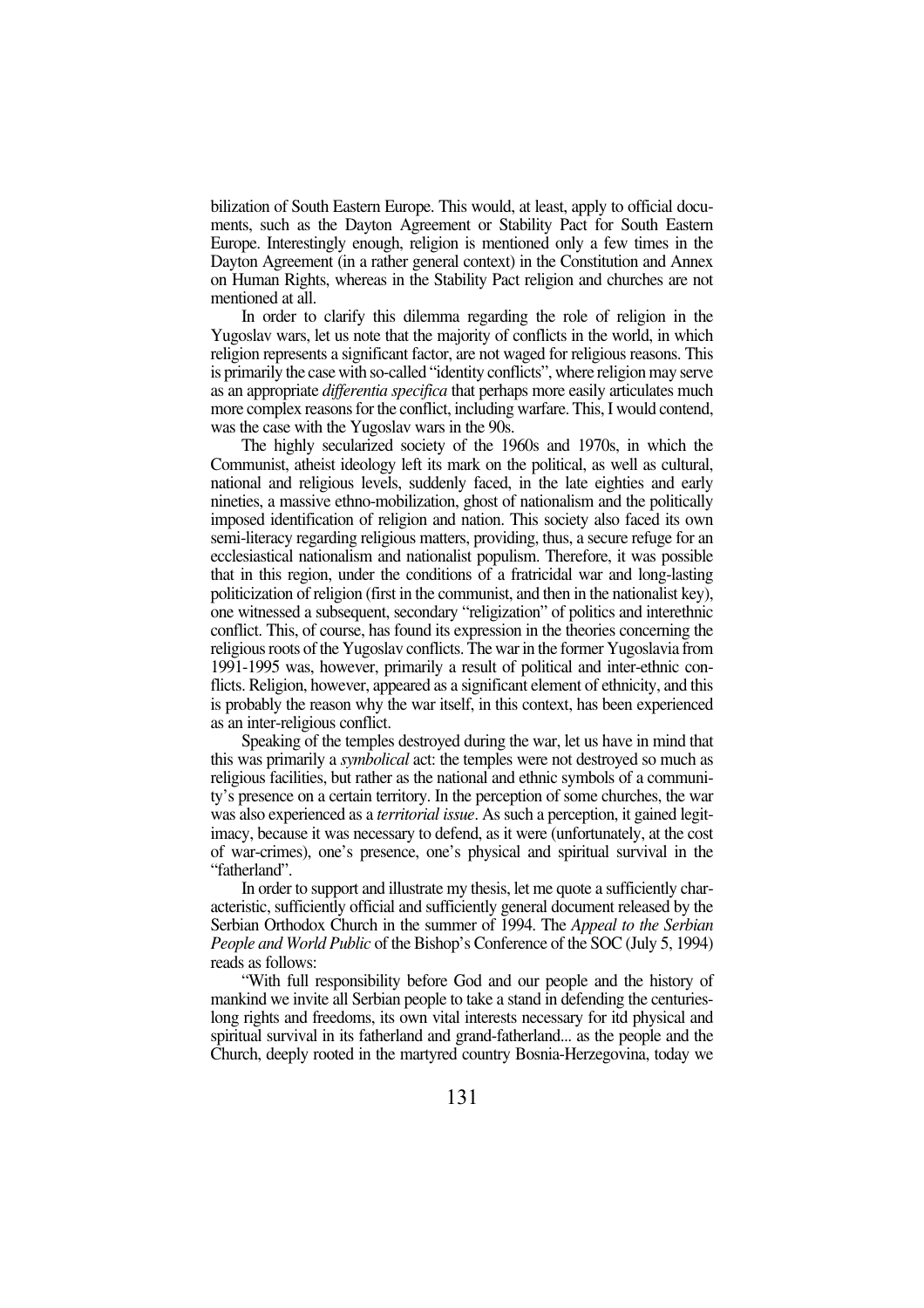may not accept the Geneva imposed decisions on percentages and maps and, thus, remain without our: Žitomislići on the Neretva, or Synodal Church in Mostar, or Church Sopotnica on the Drina, Monastery Krka, or Krupa in Dalmatia, Ozren and Vozuća in Bosnia, Prebilovci in Hercegovina or Jasenovac in Slavonia".5

In this appeal, the Church, therefore, invites "*all Serbian people* (emph. M.V.) to take a stand in defending centuries-long rights and freedoms, its own vital interests necessary for the physical and spiritual survival in its fatherland and grand-fatherland".6 This actually meant that all Serbs, both in Bosnia-Herzegovina, and beyond it, should have taken arms in order to avoid the implementation of the Contact Group peace plan. This was, in fact, an open invitation to continue the war that, fortunately, this time did not find a response among the Serbs.

Tragically enough, what wasn't clear to the representatives of the SOC in 1994, became clear only after the war, in 1996:

"Notwithstanding the dissolution of Versailes Yugoslavia, i.e. the Socialist Federative Republic of Yugoslavia, the jurisdiction of the Serbian Orthodox Church still extends to all the Orthodox in that territory".<sup>7</sup>

In other words, the *ecclesiastical* jurisdiction does not necessarily imply the *state* jurisdiction on a given territory. After all, one of the greatest Serbian sanctuaries, the Hilandar Monastery, is not on the territory of Serbia, but Greece.

In the light of these reflections and examples, it is clear, I think, that a war should not be directly waged about religious issues, in order to acquire, in any of its phases, its religious dimension. It seems that the role of religious aspects of the conflicts in former Yugoslavia should be viewed in such a context. Although the religious structures did not essentially coincide with the political power structures (as was the case, for example, in the aftermath of the Iranian revolution of 1979), in some of its phases, the war indeed acquired religious characteristics. On the one hand, this was manifested by the mistreatment and killing of priests, as well as in the destruction of temples and other religious facilities as the recognizable symbols of presence of an ethnic, national or religious community on a given territory. On the other hand, as we have seen, the religious communities themselves experienced the war as a territorial issue that could have affected the jurisdiction of a religious community, especially in those cases where the territorial organization was inherent to the church organization, as is the case with the Serbian Orthodox Church.

It is, however, in the spirit of Jesus' message that holiness is not to be sought in the desolate *territories*, but rather in the *relationships* between the people who share the same land.

<sup>5</sup> *Glasnik SPC*, October 1994 (in: Milorad Tomanić, *The Serbian Church in War and at War with Itself*, Belgrade, Krug, 2001, p. 123.) <sup>6</sup> *Ibid*., p. 120.

<sup>7</sup> *Glasnik SPC*, June 1996. *Ibidem*, p. 123.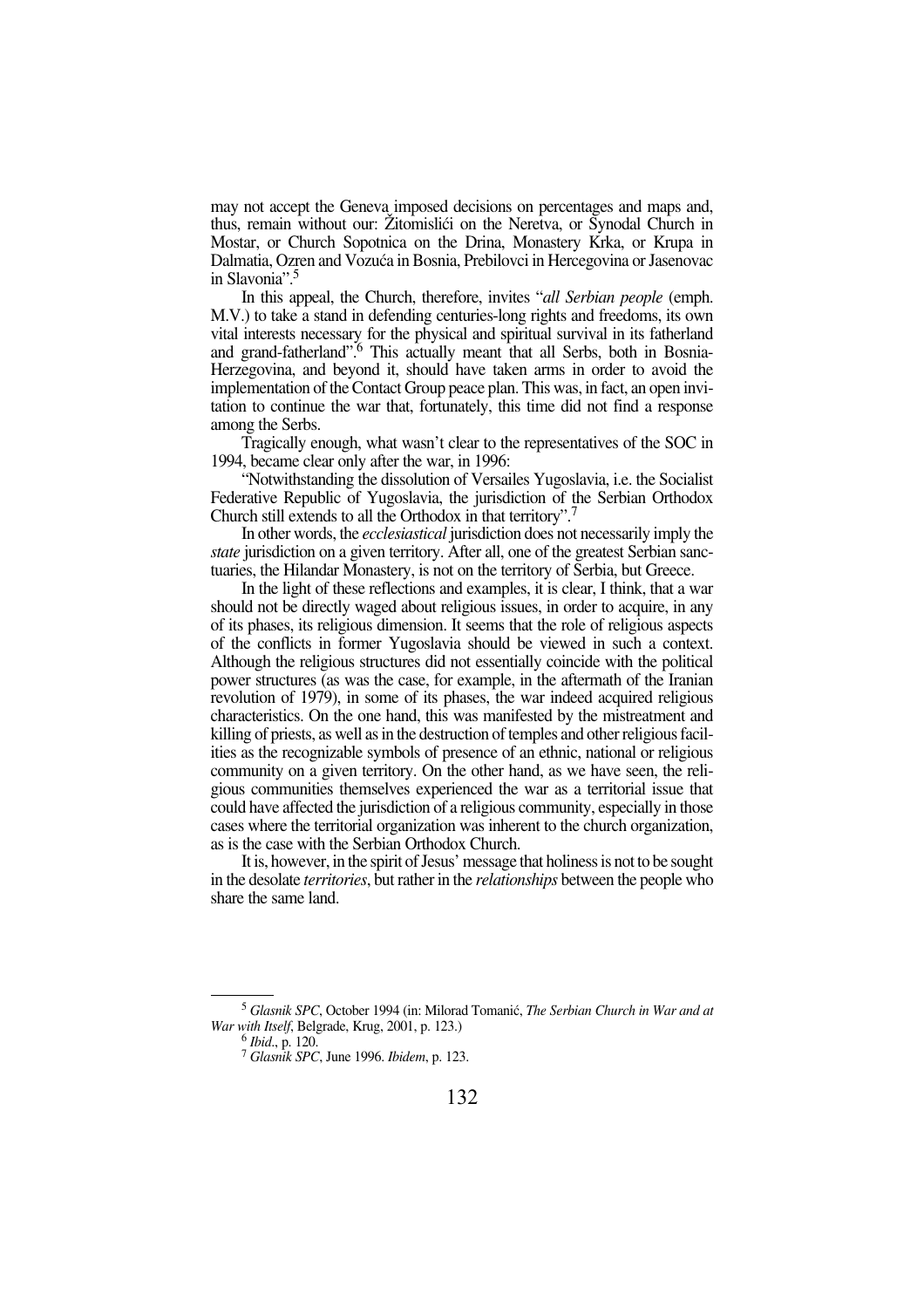### **Miroslav Hadžić**\*

## THE MODERATORS OF VIOLENCE – THE HIDDEN SIDE OF THE YUGOSLAV WAR

Researchers still cannot agree about the real nature and essence of the Yugoslav war (wars).<sup>1</sup> Difficulties in its understanding and interpretation thus remain. After that, follows problems with naming and classifying it into one of the (traditional) war categories. It is clear that there is will to construct a theoretical research paradigm on the war which during last the two decades of  $20<sup>th</sup>$ century spread over the territories of former Yugoslavia. With all the differences among participants, the common ground for these debates is that they start from the conviction that there is sufficient knowledge about the dynamics and relevant facts regarding the Yugoslav war.Let us put aside that the few reliable facts are subjected to diferrent (daily) political and ideological interpretations, i.e. that is reading-into things (Hadzic, 2003: 16-24).

Therefore, there is an open question as to whether it is possible to construct, a theoretically and empirically sustainable paradigm for understanding this war without additional and systematic research on the hidden issues regarding the wars inception and self-perpetuation. It is justifiable to question the validity of findings we have on the key actors involved in the Yugoslav war. After that, we must question their role in preparing and inflaming the war and spreading it to all levels. And also numerous unknown facts about the methods and means they applied in perpetuating war violence. Above all, a precise list of perpetrators - inspirers and bearers – of violence is missing, as well as a list of their primary motives and interests.

Today it can be determined without mistake and without visible benefit – which was also possible at the end of 80s - that the violent disintegration of the second Yugoslavia was a real civilizational measure of people, gathered in an undesirable and unsuccessfull state union by the (evil) will of the history. That is bloody proof of their historical inability and will to rearrange (or disintegrate) a complex state union and the accompanying authoritarian regime in a demo-

<sup>\*</sup> Professor of Political Sciences, Faculty in Belgrade, President of the Center for Civil-

 $1$ <sup>I</sup>No entering here the dispute as to whether we talk about one or more separate wars, in the further text we will mainly use singular, having in mind that we refer also to the series of war which, independently from the fact that they can and should be differentiated, derive from the joint (YU) source.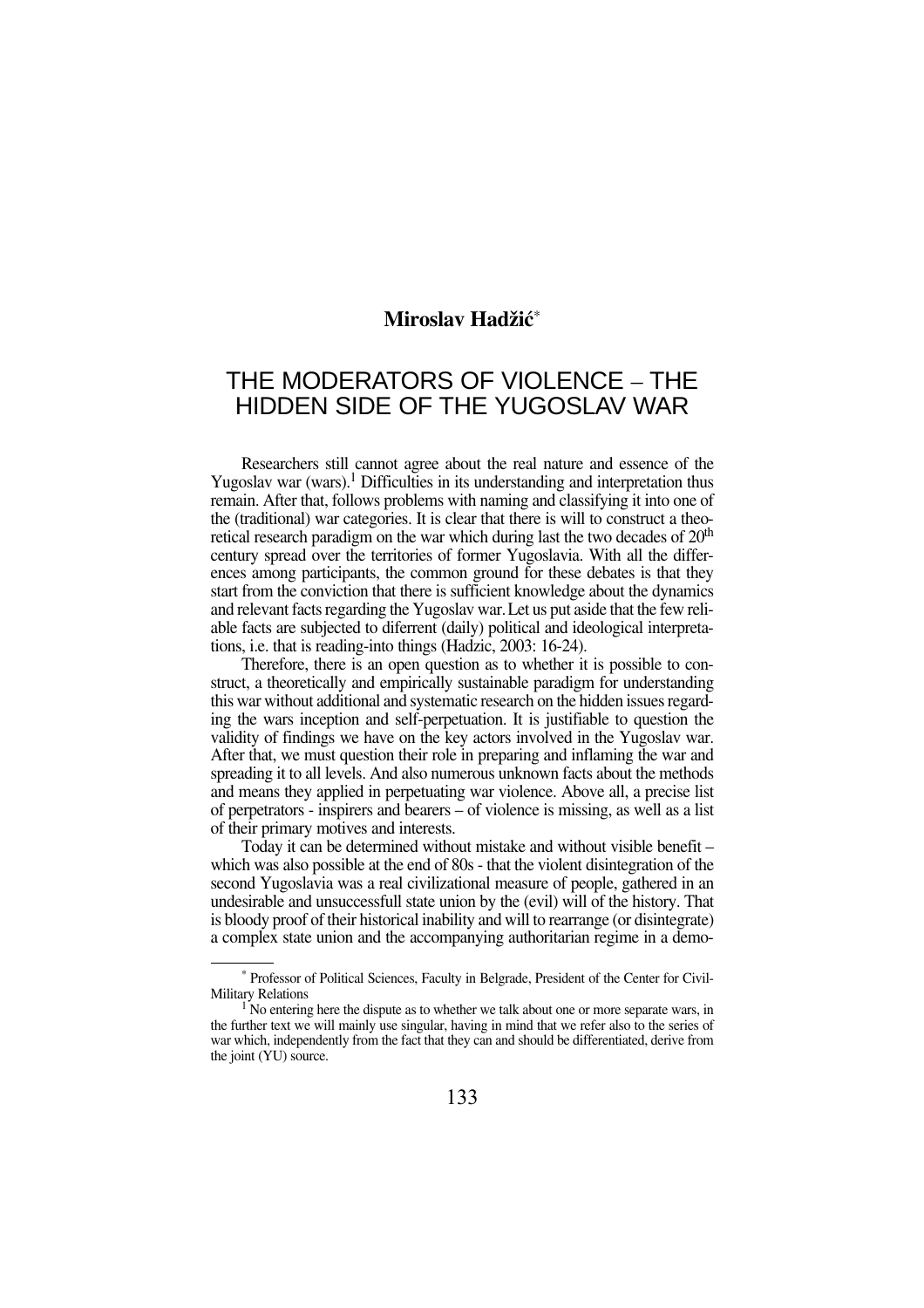cratic way. Though, however right it may be, the self-comprehension of this assertion is also seductive and lethal for the truth. It offers a way out and justification to everyone.  $I<sub>f</sub>$  the truth looks (only) like that, despite the victims, then there is no one to blame — or at least, not (many) among us.

The prevailing interpretation of the last wartime period in Yugoslav history is mainly built on a black-and-white matrix. This bloody period has been even personalized for that purpose. The main warlords and their army leaders are known. Each of them had their own "Stalingrad".2 This was done all in the hope that it would be big enough to cover and justify all those small and big "Jasenovac" camps. It seams that all armies of that time are preliminarily listed, but not the paramilitaries. Everybody has their own bade elements in them.

Hence, current interpretation – judicial, biographical and even investigative – of the Yugoslav war dealt with national (war) leaders and their entourages, their public and secret trade with people, territories and absolutions. It does not lack even ideological creators of ethno-religious violence (extermination), decked in poems and incense. Its (para) military protagonists are also in reach. There is also quite a bit known about the ways the public and media efforts in the Yugoslav nations drove entrane into the war (Thompson, 1995). Comparative analysis confirms the manifestion and dynamics self–perpetuation of this internal war.

In spite of all this, it seams that the reliability of available knowledge on the real causes, essence, dynamics and consequences of the violent dissolution of the second Yugoslavia should be verified once again. So much more, since primary sources still lay beyond investigators' reach.<sup>3</sup> To make it even worse, today in the newly created states, there is insufficient political and professional interest for scientific explanation of the YU war, based on a valid empirical material. It seems that there is a path into oblivion, built upon a deliberately ensured ignorance or half-knowledge about the most recent turns in Yugoslav history. 4As a result, we now witness the fact that, for example, in Serbia, instead of

a consideration of the unfinished (forbidden) Yugoslav war, there is a (daily) political and ideological debate about the Second World War, through which a delayed change of its results is desired.<sup>4</sup> No wonder then that a renewed search for winners in a civil war is prepared during fascist occupation. Today, the less informed reader of the newer history could think that the war in Serbia has not been finished yet, and that the name of the winner is still to be determined.

Even if it is true that history is still written by the winners, those who would like to be winners did not. Especially if they want to justify or cover their former and recent defeats. Hence, the current dealings with Partizans and Chetniks in Serbia have at least a double purpose. With this the South Slav wars of the last generation are shown as a natural and necessary continuation of mutual exter-

<sup>2</sup> Sieges of Vukovar and Sarajevo, therefore, cannot be comprehended in military cate-

gories<br><sup>3</sup> Hence, paradox is the fact that state bodies of e.g. Serbian and Montenegro, or Croatia send daily their parts of secret war archives to the Tribunal in The Hague, only under pressure, and local public does not know anything about its contents.

<sup>&</sup>lt;sup>4</sup> Additional legitimate reasons for war and violence against all other and different were drawn from the similar *mizanscen* during presidency of Franjo Tudjman in Croatia.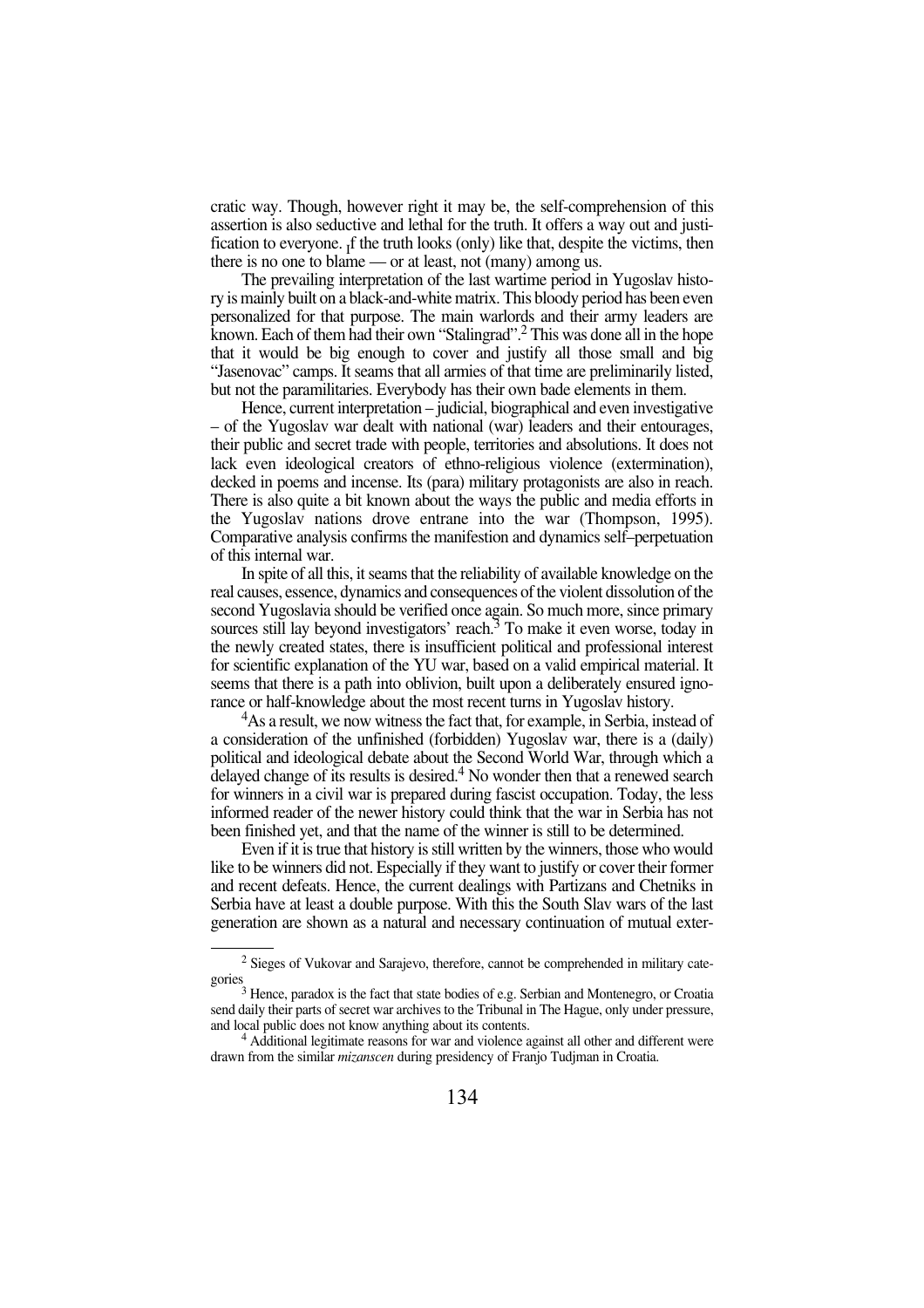mination that started *anno domini* 1941. At the same time, the attention of (expert) the public is drawn from wars forbidden and stopped only after intervention from the outside, to the archived war. <sup>5</sup>

With the allegation that only now there are enough conditions for serious study of the previous war, the intention is, in fact, to avoid debate on wars with whose lethal consequences we live; i.e. the debate on the contribution of Serbian warlords and their followers to the violent collapse of the second Yugoslavia. Hence, the intention is to prevent any discussion about the basic reasons for the newest, historical, but also civilizational defeat of the Serbian people. Above all, the simultaneous intention is to avoid determination and sanctioning of individual responsibility for Serbia's collapse during the last war and its return to position it was in 1804.

### **Visible Perpetrators of Violence**

It is possible, without reservations, to make and complete the list of the main, public perpetrators of the Yugoslav war. The central position on the list belongs to the JNA, especially in the initial phase of the war. Arm in arm with JNA, were the armies of the future states then in creation. The list is finished by numerous paramilitary and private armed formations. Even a superfluous insight into the literature shows that the main actors in the Yugoslav war remained mostly at the margines of contemporary investigations.

For example, the basic reasons for and hidden flows of JNA inclusion into war have not yet been confirmed (proven). <sup>6</sup>The whole story about JNA was shaped around Slobodan Milosevic, and in it, the abuse of the army for the greater-state goals of Serbian power elites is used as a premise, but not as a conclusion. In this procedure, the first (pre)war product of the crisis – the link between Milosevic and the JNA Generalstaff - shows itself as an inevitable and fatal cause of war. Thereby, other pushers of Yugoslav nations into mutual war were excluded from the analysis, and their contribution to the Generals' alignment with Milosevic remained unnoticed.<sup>7</sup> And all (quasi)investigative efforts stopped at the gates of JNA, therefore we are deprived of serious insights into its internal, pre-war, wartime, social and political dynamics. All that aggravates discovery of the basic reasons for mass and massive violence by (parts of) JNA against their former citizens.

It is then no wonder that the activity of JNA is mostly understood and interpreted within a given and local – political, religious, national – Yugoslav context. We are, thence, deprived, of previous or final and comparative answers to the dilemma as to whether any army, in this case JNA, even if it wants, can prevent,

<sup>5</sup> Illustration of that is the recent initiative by Vuk Draskovic and the SPO that members of Chetniks (allegedly anti-fascistic) formations should be retroactively equaled in their status

<sup>&</sup>lt;sup>6</sup> James Gow didn't fall into that temptation; see: "*Legitimacy and the Military, The Yugoslav Crisis*", St. Martin's Press, New York, 1992.

 $<sup>7</sup>$  For such intentions there are always willful foreign sorters with their investigations</sup> matching given results: compare the example: Sabrina P. Remet, *UNDER THE HOLY LIME TREE: The Inculcation of Neurotic & Psihotic Syndromes as a Serbian Wartime Strategy, 1986-1995*, Polemos br. 9-10, Novi Sad, 2002, page 83-97.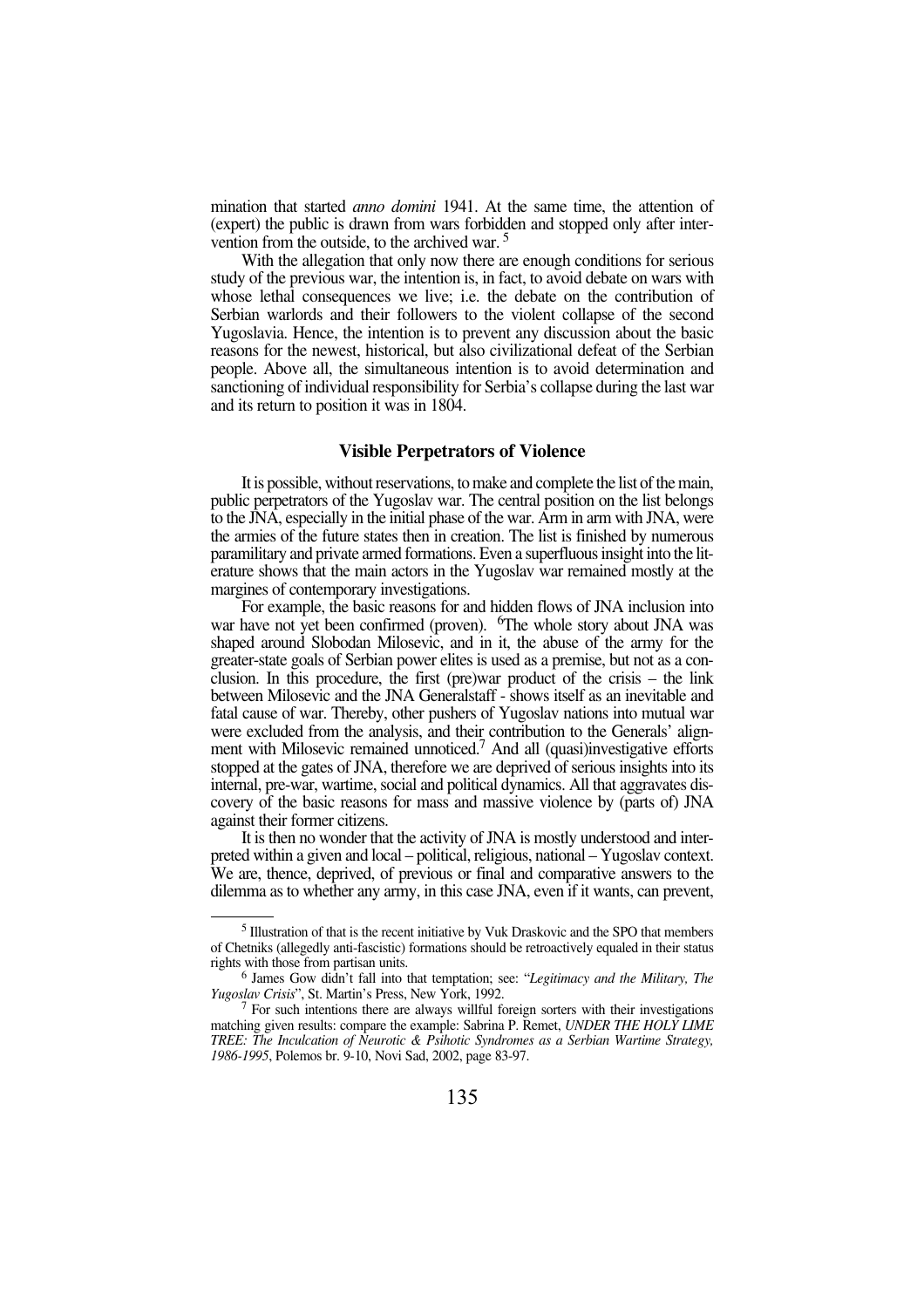stop, terminate and/or resolve internal armed conflict of an ethno-religious nature. And if it can, how?

Due to that, it is not bad to recall some vital features of the internal (civil) war in a multinational and multi-confessional Yugoslavia. This war emerged from the long lasting influence of numerous and diversified internal, cumulative and situational causes and motives are variable and inequal rank (Hadžić, 2003 : 165-187). In action were those nullifying political, economical, state, territorial and national goals of parties in conflict. The relation between war causes and war goals was multi-sided, and subject to modifications, as well as to permanent transfer. All this was happening in the circumstances on war (political) battlefield, packed with emotionally-psychological motives of an ethnoreligious origin. Thus, the war and its actors were very susceptibale to (ideological) instrumentalization and induction, in the same way that the present and final results were also situationally conditional. No wonder that the Yugoslav war after emergin, began to self-perpetuate so as to evade the efficient control of their main protagonists.

We are, therefore, convinced that the present knowledge about the Yugoslavwar and the JNA role in it confirm sustainability. They may even demonstrate a wider importance, i.e. several summarized insights: (1) internal ethnic-religious conflict cannot be solved thoroughly and permanently through the use of state force – the army; (2) any army, due to its inherent features and limits, is unusable for resolution of inner conflicts, $8$  since with the passing of time, it reaches ever less results with the growth in scope and intensity of destruction; (3) the regular army, in most favorable conditions, might only prevent growth of a political conflict into its armed phase, or maybe stop the initiated conflict in its early manifestion; and (4) each internal (civil), and especially ethnic war is an insoluble riddle and the biggest challenge for any army, which, sooner or later, might (must?) disintegrate according to the war-drawn lines (ethnic, religious, ideological) of division (conflict).

Less is known about the origin and nature of (para)militaries in the "political finish" of the Yugoslav crisis, from which the regular armies of newly built states of YU origin were created.9 The qualification of the Yugoslav war will highly depend on the way we interpret their legality. Supporters of their legality easily interpret the war from that basis, as the non-provoked aggression of Serbia and JNA, while their opponents comprehend it as a logical product of armed revolt against the then valid system of SFRY, i.e. allegedly legitimate will of the incomplete state Presidency and JNA top to preserve it (by force). Keeping the debate at the level of legality, the aim is to avoid questioning and measuring the part that these formations and their political fathers had in provoking and flaring the Yugoslav war. From that point it is not difficult to unveil the morphology of Yugoslav war violence, and determine who, and to what ends they urged and practiced it. So, no wonder that there are still no valuable insights into the flows of the (pre)war, interest merging and nationalist monolitization of the (para)mili-

<sup>&</sup>lt;sup>8</sup> Here are several reasons: Organizational-formational dimensions of the army (systemmastodon), high dependence on fight technique and technology, contents and goals of fight training, different timing and different meaning of space.

We remind you that the Slovenian Army derived from Territorial Defense, and the Army of Croatia from the National Guard Detachment, formed within the Ministry of Interior of Republic of Croatia.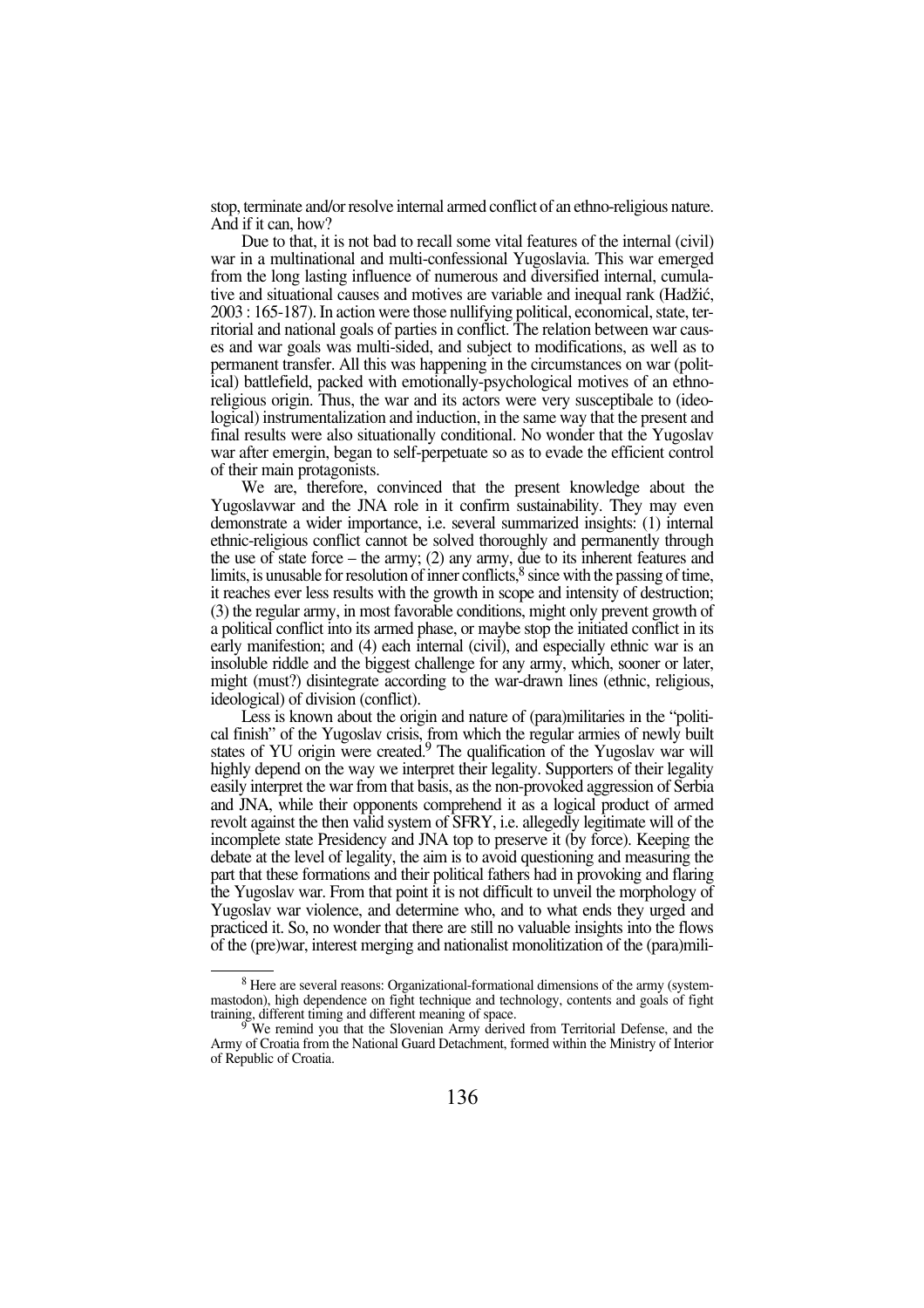tary and political elites in states that successfully extricated themselves from the second Yugoslavia. To the same extent, there is insufficient understanind about the sources, substance, scope and reach of their victorious power over their communities (see, for example: Zunec, 1998 : 143-177).

Above all, numerous and diversified YU paramilitary formations - private and party armed groups — remained completely outside of scientific scrutiny. *Post festum,* it is relatively easy to grasp their basic purpose. Their primary task was to apply unmeasured violence in nationally mixed micro-territories and thus eliminate the last prospects for a compromise and peaceful resolution of the state and social crisis in Yugoslavia. Then, through these produced effects, to enforce the pro-war rhetoric of their national leaders and decisively help the realization of their strategy of violence, thus accelerating the accomplishment of an ethnically clean state. For that purpose, they were supposed to produce additional and irrefutable reasons for acceleration of the Yugoslave war on all levels. As it is well known, both jobs were done more than successfully. However, it is not known with certainty how these formations were made.<sup>11</sup> According to available data, it is difficult to differentiate – verify and determine – which were made upon directives from the center (supreme command), and how many of them were products of situations and micro war circumstances, personal or group – revenge and/or robbery – motives of local warlords. Therefore, we lack sufficient reliable findings for the reconstruction of ways and flows of the production and orchestration of violence between: (a) nominally legal armies and paramilitaries, and (b) central and local paramilitaries. During this procedure, naturally, it would be interesting to discover and determine what were the modalities and contents of (military-criminal) cooperation between hostile paramilitaries.

### **The Hidden Perpetrators of Violence**

The real nature of the Yugoslav wars, however, cannot be unveiled only by relying on hunches or allegations of someone's planned and/or rhetorical ethnocide. It is even less possible to rely on partial findingsabout its armed perpetrators. The allegation that states mostly appear or dissapear through war, i.e. more or less planned and higher goals which justify violence are not of any help. Consequently, that militaries and paramilitaries are the key and most efficient instrument.

At this point, additional questions for understanding the violent disintegration of Yugoslavia have been posed. We have no doubt about the main issue – the Yugoslav really was not inevitable. However, it does not remove our need to verify who expected something from the war and who had the most benefits. The general benefit derived from obtaining an ethnically cleansed state, of course, cannot compensate for the immeasurable losses of inhabitants who were forced into and then willingly engaged in warfare. This general benefit is always used

 $10$  We are not aware of a single existing systematic study of this phenomenon. Initial insights may be obtained only from secondary sources  $-$  local and foreign media.

 $11$  It is not apperent that any systematic study of this phenomenon has been done. As a beggining we might start from secondary sources-local and foreign media.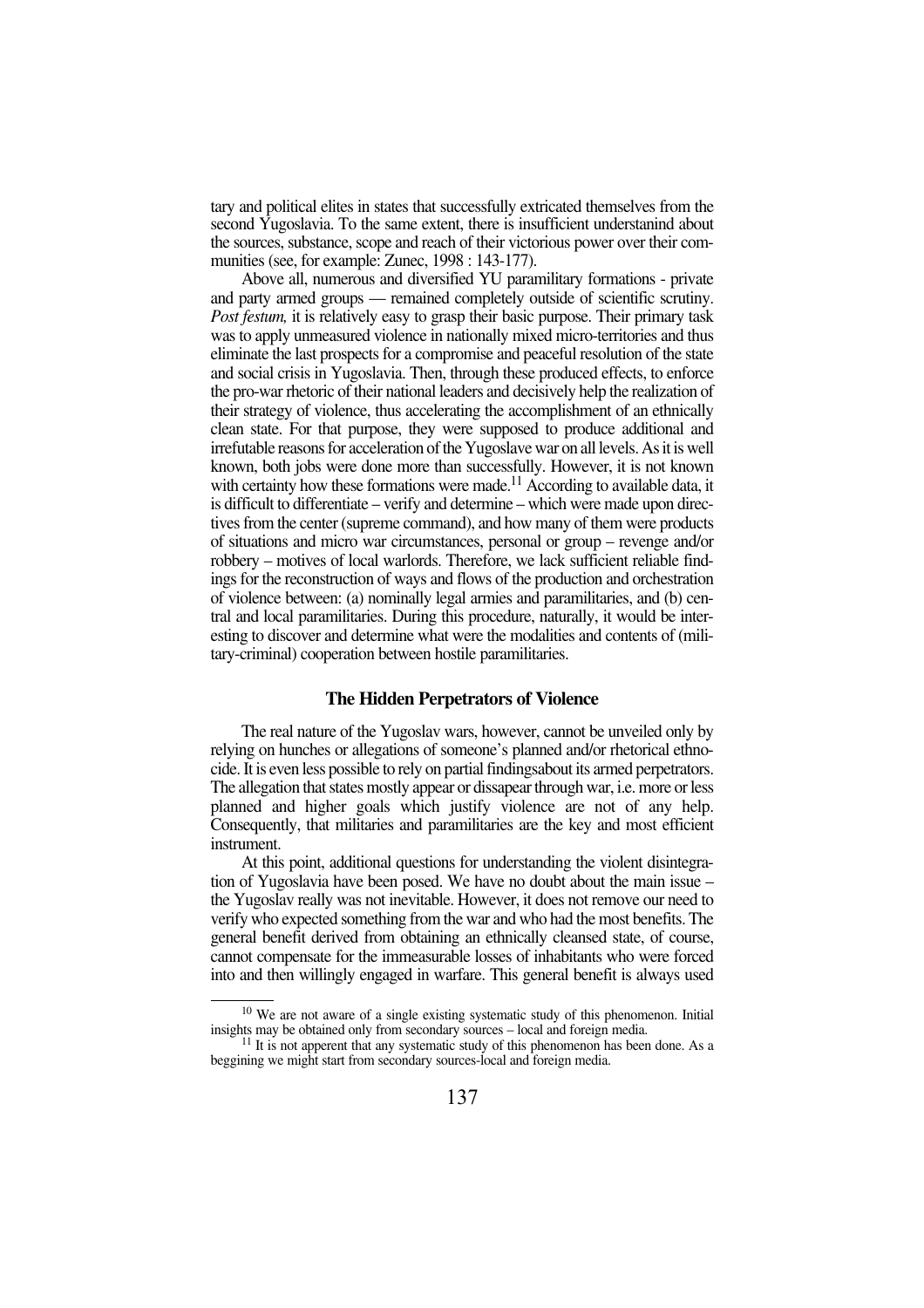when there is an intention to cover-up a measurable and materialized war profit for national military-political elites and their ideological cohorts.12

Therefore, it seams necessary first to additionally investigate the patterns of violence in the Yugoslav wars. If we put aside topics and dilemmas which belong to philosophers, psychologists, social psychologists, anthropologists and cultural workers, it is upon us to ask ourselves:

- Did those national-republic (war)leaders and elites calculate armed and other violence within their state plans, and if yes, when and why?
- To what extent, after that, did they estimate that the quantity of organized violence outwards and inwards, was profitable for themselves, their nation and state, and bearable for the others?
- Did they also believe that, alone or together with their opponents, they could control, regulate, orchestrate and target violence?
- Did they, then, have any idea or ability to predict all those final consequences of athis llegedly targeted violence and
- Did they, and at which point willingly or not lose the power to control the violence and its perpetrators? In other words, are we able to determine whether and when the war started to self-perpetuate uncontrollably and to feed itself with the autonomous reasons and motives created by war?

No matter how we qualify the YU war - as an aggression, or a legitimate armed defense, it is proper to wonder again whether and to what extent the war in Slovenia was (silently?) agreed upon, and the one in Croatia regulated. That is, whether due to those two facts, their derivate in Bosnia-Herzegovina had inevitably to be inhumane and brutal (Hadžić, 2003: 132-147).

Independently from answers to the above dilemmas, there is the irrevocable allegation that (apparently and initially) the stronger actor had built his strategy on force, i.e. on violence. We are convinced that, at the same time, it was the main handicap of Serbian military-political elites. It is clear that their strategy, if there was any, relied on the illusion of possessing enough power and force to impose solutions, i.e. to achieve their goals easily and quickly. This illusion was generously supported by JNA Generals, who misused their subordinates for that purpose (compare: Jović 1995, Kadijević 1993).

All that, of course, demanded that we previously check, and if possible, measure, whether and to what extent the violence against others and different persons, was a part of the dominant political culture in the second Yugoslavia. That is to say, how and why was it easy to make a pretext for immense violence, and did it (violence) draw its initial and destructive force from the combination of instrumented historical traumas, ideological and political sects, mass and massive indoctrination, based on exclusivity, combatt aggressiveness and intolerance.

We believe, however, that the internal dynamics of mutual extermination, simultaneously and additionally legitimized by ethno-religious and historic rea-

<sup>&</sup>lt;sup>12</sup> Already the fact that enormous majority of their members is, for now, exempted from any responsibility, i.e. that still enjoys war royalties, represents and immeasurable war profit for them.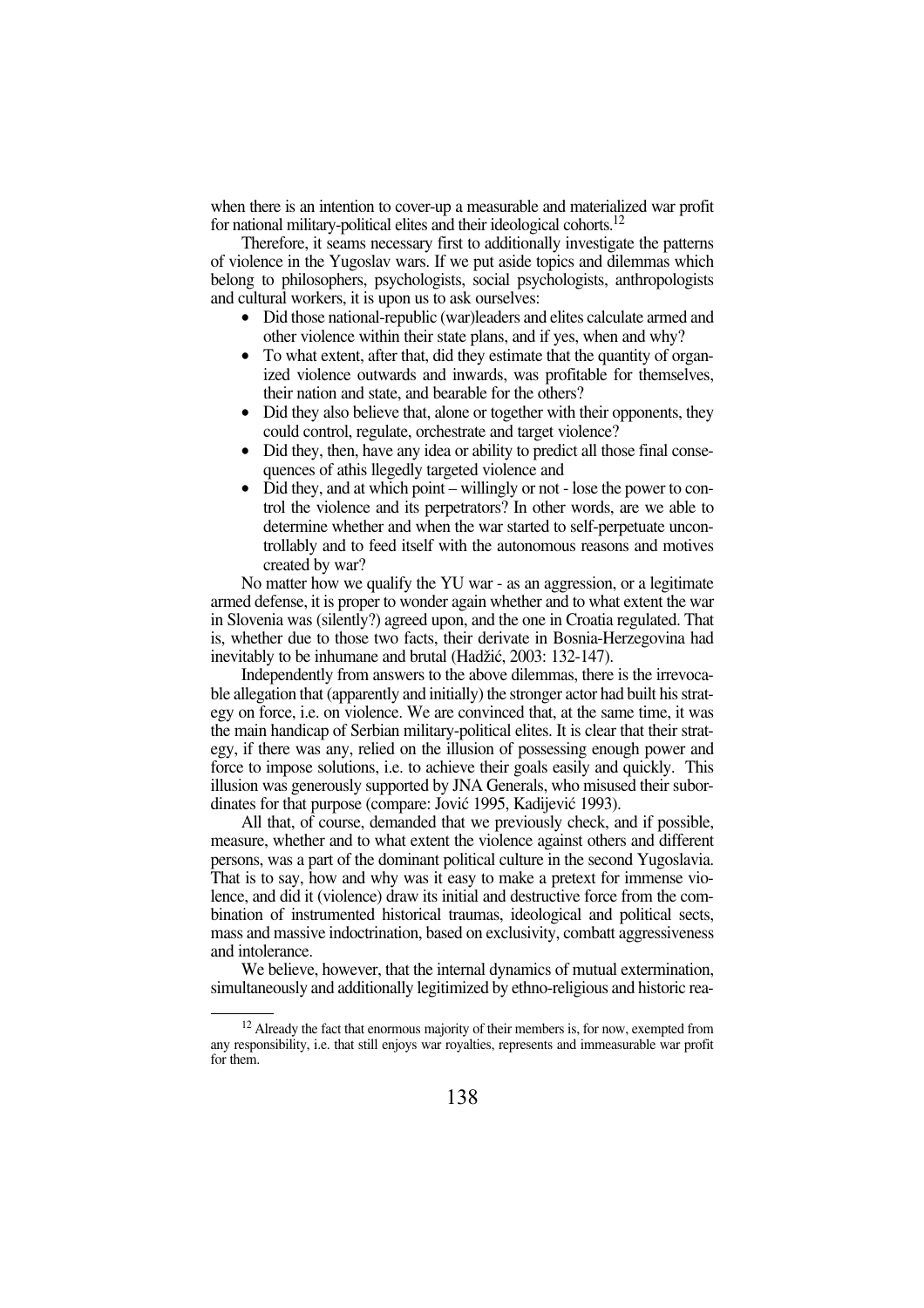sons, cannot be reliably recognized without drawing the hidden chain of command. In a rough model construction, this chain seemed to have three main instances: Commanders – Moderators - Perpetrators This subordinately arranged triad of violence had its replicas at each next, lower hierarchy level.

If there is at least a minimum of initial proof for this thesis, our search for answers necessarily leads us to the hidden planners and moderators of violence. That is, of course, if we agree that JNA and other armies, especially paramilitary formations, were the primary an immediate, though willing, executors of violence. With the risk to slide into conspiracy theory, we are convinced that the above said planners and moderators were placed in secret - military and civil – intelligence services. To testify to this, we give three initial and summary arguments:

First: These services in the second Yugoslavia, gained enough power and knowledge for violent "crisis management"<sup>13</sup>. They, of course, did neither lacked the will for that, nor scruples and morality. Not only did they act within all the system's institutions, but also permeated the whole society, and no actor or event could be missed or omitted (Žunec, Domišljanović 2000: 41-49). In a party state, Services were, among other things, the main selector and creator of the personnel map of power and verifier of their bearers' suitability.<sup>14</sup> At the same time they were the central personnel base for renewal of the old and creation of the new party and military - elites. Thanks to all the above, these services eventually used their knowledge for warfare purposes, and thus realized and additionally capitalized on it.

Second: Only these services survived the Yugoslav wars untouched.<sup>15</sup> The State's heirs have not so far, at least not publicly, disputed the exisitence of the secret services, their networks and archives. Moreover, a majority of their members readily and timely joined to serve their new political masters. Today what keeps them together and in safety is the power of knowledge, i.e. the fear that they know ways to induce the Yugoslav nations into war. The masters and guardians against publicity are additionally protected by the monopoly of knowing enough (inaccessible) information about their former and present fellow citizens.

Third: Their hidden influence on wars increased and multiplied the power of these services and/or their renamed heirs over their general society and state, and today they make a firm core of resistance to reconciling and sanctioning the Yugoslav war. (84–93). To the same extent the current, although already forgotten, demands for punishment because of (political) breaches of human rights remain only a surrogate of compensating justice. No wonder then that the hidden moderators of violence and warfare were and remain the main obstacle to post-modern reforms in their societies. It is evident that without their disman-

<sup>&</sup>lt;sup>13</sup> For that purpose, the so-called strategy of a special war was designed, with the emphasis on so-called internal enemies; compare: *Special war,* GS JNA, 1981.

<sup>&</sup>lt;sup>14</sup> It is illustrated also by the fact that, for example, two most influential politicians in Slovenia, especially during its path towards independence, but after that, as well, Stane Dolanc

 $15$  No wonder then, that in one of scientific versions (A. Savić, M. Delić, M. Bajagić, *World Security From Secrecy To Publicity,* Security Institute, School of Internal Affairs, Police Academy, Belgrade, 2002) on secret services, there is no word about activities of Serbian SDB (State Security Service) in YU wars and in the aftermath (compare: 535-543)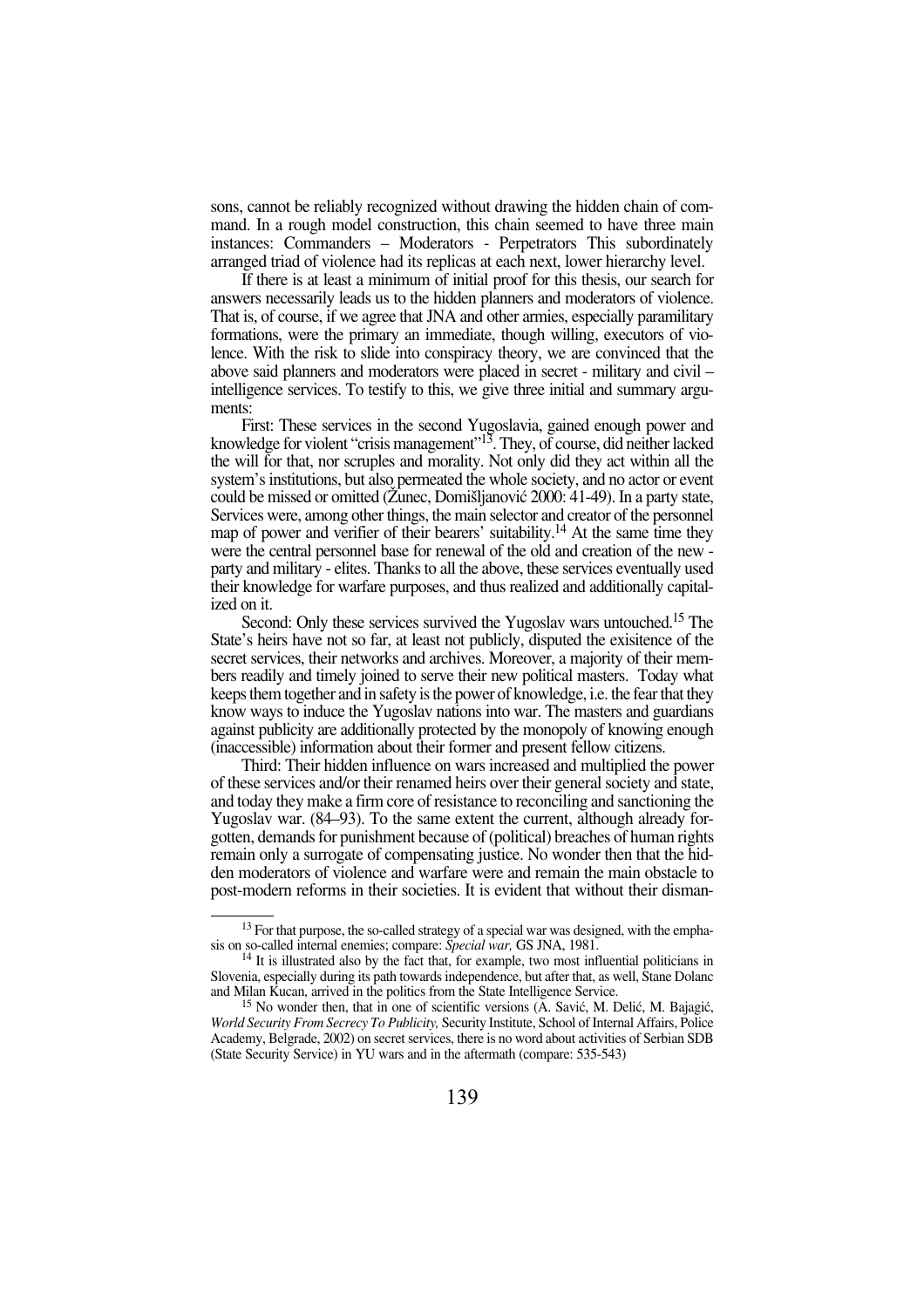tling, it is not possible to exit from the war and authoritarian system, still hidden behind a façade of a pseudo-multiparty and parliamentary system.

Let us add to the abovesaid another reason for investigating the war role of the secret service's moderators of violence. Their constitution, as well as the quantity of existing and "in war" increased power, justifies the assumption that, apart from all else, they are the only proprietors of reliable knowledge on hidden processes of preparation, waging and completion of wars. And we also presume that in their possession is vital evidence for the creation, origin and use of numerous paramilitary and private armies.16 It seems a reasonable assumption that they crucially induced, controlled and directed the criminalization of the war. They were also the key intermediaries in the wartime linkage of political, military and police elites, and in attracting war profiteers.17

Therefore it is justifiable to revise the war contents and scope of powers of wartime ruling national leaders and their public chief assistants. There is no doubt that the secret services were, nominally and/or factually, subordinated to local warlords all the time. It is probably also indisputable that the above leaders, publicly and secretly used them for their (state and/or private – party) purposes. One should not have any doubts about their intimate conviction that the services (were) loyal to them and fully controlled by them. However, it would be necessary, especially for our topics, to investigate carefully whether somebody (mis)used anybody in that connection, and if yes, how and why. For such a purpose, we offer one possible circle of power and will for violence in the hidden circle.

It has been shown that the middle positon of the secret services as moderators of violence, at the same time was the central positon, and thus they were the mediators and the headquarters. Moderators were a central relay through which information (desirable, processed, directed) was forwarded in both directions: upwards - from the society, through executors to commanders, and vice versa, from commanders to joint and individual executors and the perpetrators of violence.

Moderators had or could have decisive roles in both ways: they determined which information and in what shape it would reach the commanders. Moderators were also, even if only indirectly, included in the planning of (non)combat actions and in suggesting military and other measures. In other words, planning, regulating and targeting violence, in its final instance, was their competence. Certainly, it did not prevent lower commanding and executive players in giving their creative contribution to the specific acts of violence. Even worse, moderators have always been middlemen, so they could

<sup>16</sup> This is the idealistic picture that Zoran Mijatovic *(Requiem for Top Secret,* Pharos" d.o.o, 2004), former Deputy Head of Security Service of Serbia offers about the service and its leaders – Jovica Stanisic, and Franko Simatovic, linked for the creation of Special Operations Unit – "red berets". Judging by allegations of the author, one could think that the abovementioned, and the entire service, was all that time, only a group of professionals and heralds of present will to put it under democratic civil control.

 $17$  New, clear evidences of this are offered by the author of the TV show "Insider", RTV B92, part I, 15. November 2004.g.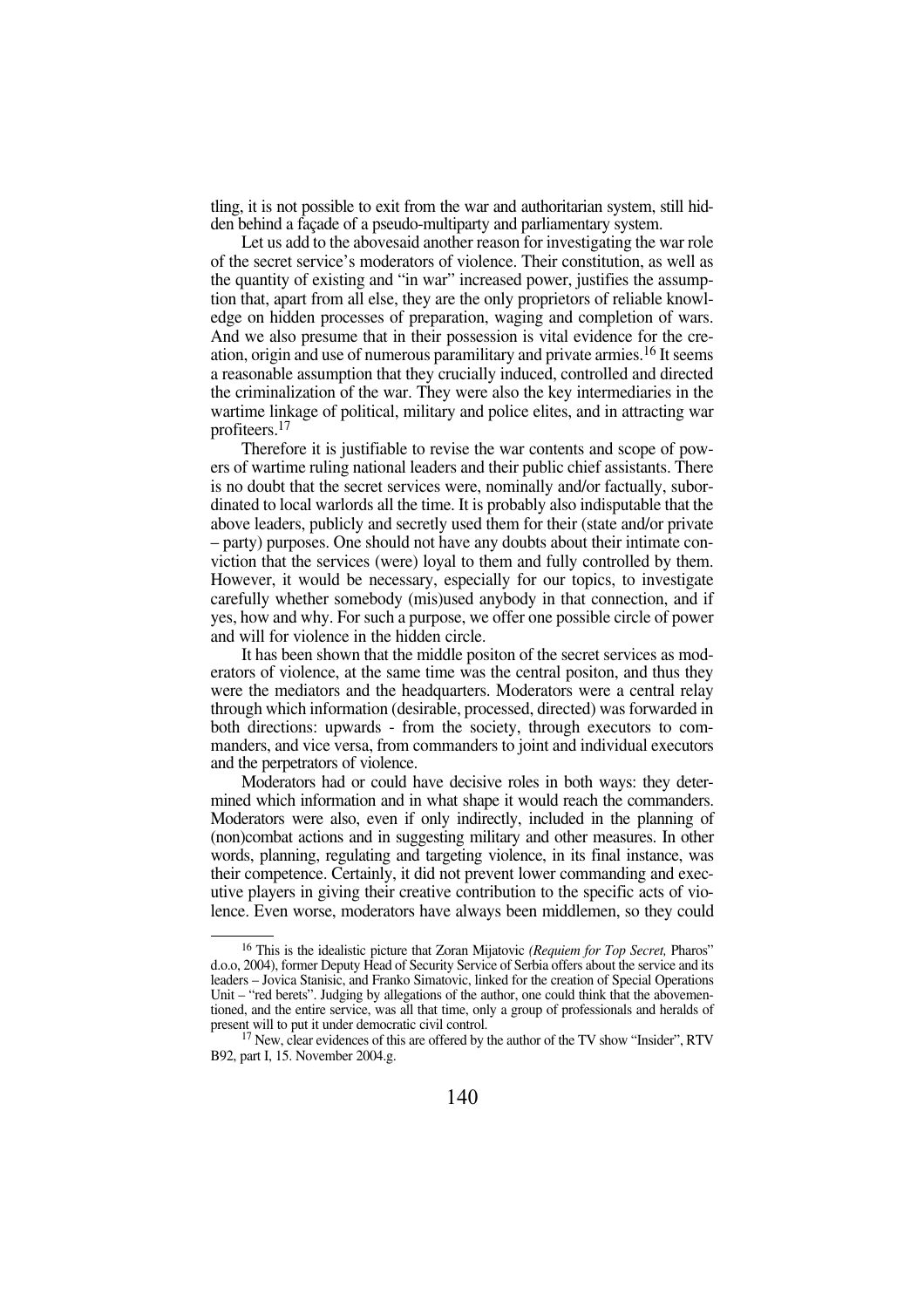(re)shape the initial commanders' orders. Above all, they were also the main, although unofficial, verifiers and supervisors of efficiency, and thus of ideological (patriotic) suitability and commitment of the final executors. That enabled them to induce, or if necessary to force their own and others' subordinates to commit violence.

If it is like that, then the search for answers to some other important questions follows. Open is the question as to who found and elected whom on the eve of the Yugoslav war – leaders (communist ones) found moderators, or moderators considerably contributed to the election of the most desirable masters. Then follows the list of equally hard questions: Who induced and renewed the need for violence before and during the Yugoslav war? For whom, how and why did they do it?

Possible investigation of the role and power of the moderators of violence would require drawing, at least roughly, beforehand, a social, professional and ideological profile of the former and present secret services on the territory of the former Yugoslavia. In such a framework, it would be useful to determine, among other things, from which social levels and groups, and in what way were the members of these services recruited. At the same time, was the role of the main but hidden ideological priest of the service immune to ideology; i.e. did it make him responsive to all ideologies and thus suitable for all regimes and systems. In accordance with that, whether or not and to what extent did the unlimited and 'beyond-system' power makw them receptive to the orchestration of violence.

### **The Extended Existence of Moderators**

Unveiling the wartime role and scope of power of the moderators of violence supersedes the requirements for gathering valid facts as an introduction of a scientifically sustainable interpretation of the Yugoslav war. At issue is the need to discover what has happened with local secret services after the termination of the Yugoslav war based on those facts. Such a need is contained in the key dilemma of post-conflict and post-authoritarian states of Yugoslav origin which is: whether real democratic transformation is possible without finding and sanctioning the outcome of all the war and violence actors, especially all secret services, both inherited and taken over. We must also look at whether the inherited security services can be a reliable support to new authorities. It would surely demand first that we determine the source, content and scope of their current power. Only then it makes sense to wonder if and how the sources of renewal and/or strengthening of their hidden power over the society can be disconnected. All that would require a check whether the new elites in power have enough interests, will, knowledge and courage to reform these services radically and use them for the real needs of citizens (society) and put them under the rules of a democratic system. <sup>18</sup> If, instead, the radical reform of these

<sup>&</sup>lt;sup>18</sup> Initial insight into events behind the scene, e.g. at the army top can be found in: Vladan Vlajković, *Military Secret*, Helsinki Board for Human Rights in Serbia, Belgrade, 2004;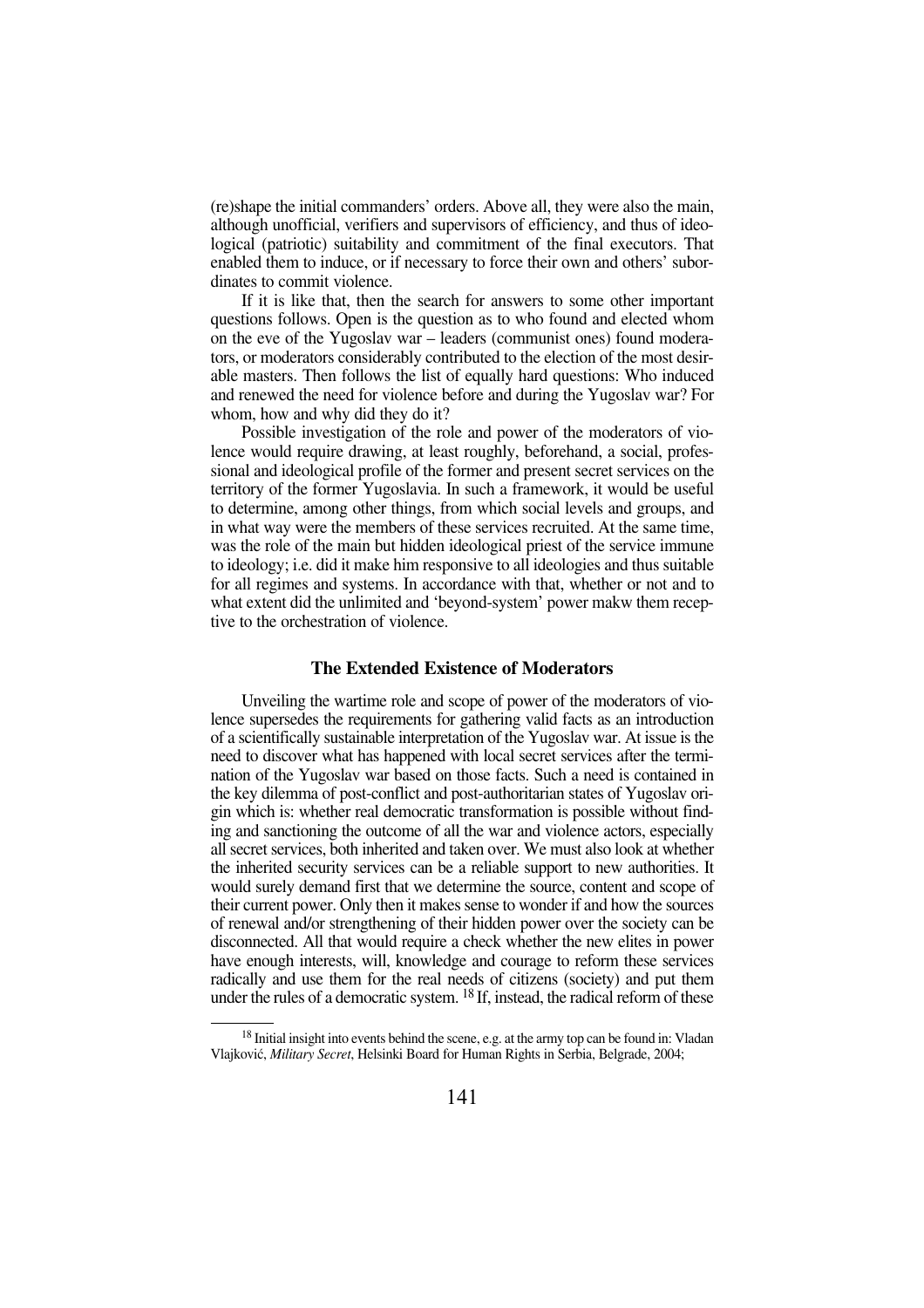services fails, as it is the case in Serbia (but also in Montenegro), then the difficult search for real reasons of failure will follow.19

The relationship betweent the inherited secret services and the post-October power elites in Serbia is, moderately speaking, not transparent. This state continues despite the daily public eruptions of different scandals in this area by the tabloid press. Still, at the beginning, it is possible to note a few doubtless facts. On October 5, military and security services refused to defend the regime of Slobodan Milosevic. One can only guess the real reasons and motives for their willful (peaceful) re-subordination to new authorities. And new authorities, opposite to their previous announcements, readily accepted the new loyalty of the old regime's central subjects. Furthermore, they seemed to believe that with such an act, they gained control over these services. At that very point, the leaders started to use them for their own party and/or personal needs. Consequently, even the replacement of the first personnel echelon fell behind, not only in the secret services, but also in the army and the police (Hadžić, 2004: 65-89). In continuation, instead of radical reforms, their followed only reappointments and reorganizations of these services (Milosavljević, op. source). To tell the truth, the installation of mechanisms and procedures for parliamentary and public control over secret services was initiated in SaM and Serbia.20 However, the first visible thing is that the war legacy of the services remained unsolved. There are no valid proofs that the actual authorities have operative control over them. Furthermore, there is reasonable doubt that, although not identified, parts and/or members of these services were actors and participants of many military-police affairs involving criminal activity. This series of scandals was, unfortunately, topped off with the assassination of the prime minister of Serbia, Zoran Djindjić on March 12, 2003.

Hence the incidents can be comprehended as a (dangerous) sign of more or less joint and/or coordinated – resistance within the layers or parts of the (para)military forces, criminalized in war, to social and security reforms. Nonetheless, with the given assumptions, it is not possible to determine with certainty whether, how and to what extent there is involvement of war violence moderators, i.e. present renamed security services.<sup>21</sup> If there is, then it is probably motivated by their wish and the will of their political protectors, to avoid any (political, moral, judiciary) sanctions for their war deeds.

However, due to the postponed reform and unfinished dismantling of the old regime in Serbia, consolidation (normalization) of the society in Serbia has been prolonged, and a number of new (modified old) internal challenges, risks and threats to the security of citizens, society and the state appeared and

<sup>&</sup>lt;sup>19</sup> Fast reacting journalists already in November launched a story about crucial contribution of services, i.e. their units (JSO) in peaceful outcome of massive citizens' protest (Bujošević, Radovanović, *October 5, Twenty-four Hours of Overthurn,* Media Center, Belgrade, 2000, esp. p. 47-50, 85-89 and195-198). To tell the truth, leaders of DOS later var-

 $^{20}$  More in: www.ccmr-bg.org  $^{21}$  The impression is imposed that cores of these services have increased their abilities of absorption and mimicry use of democratic phrases, and that for each new set of authority they have prepared a reform team, which should preserve the substance (of power) of the Service, feigning loyalty and reformist orientation.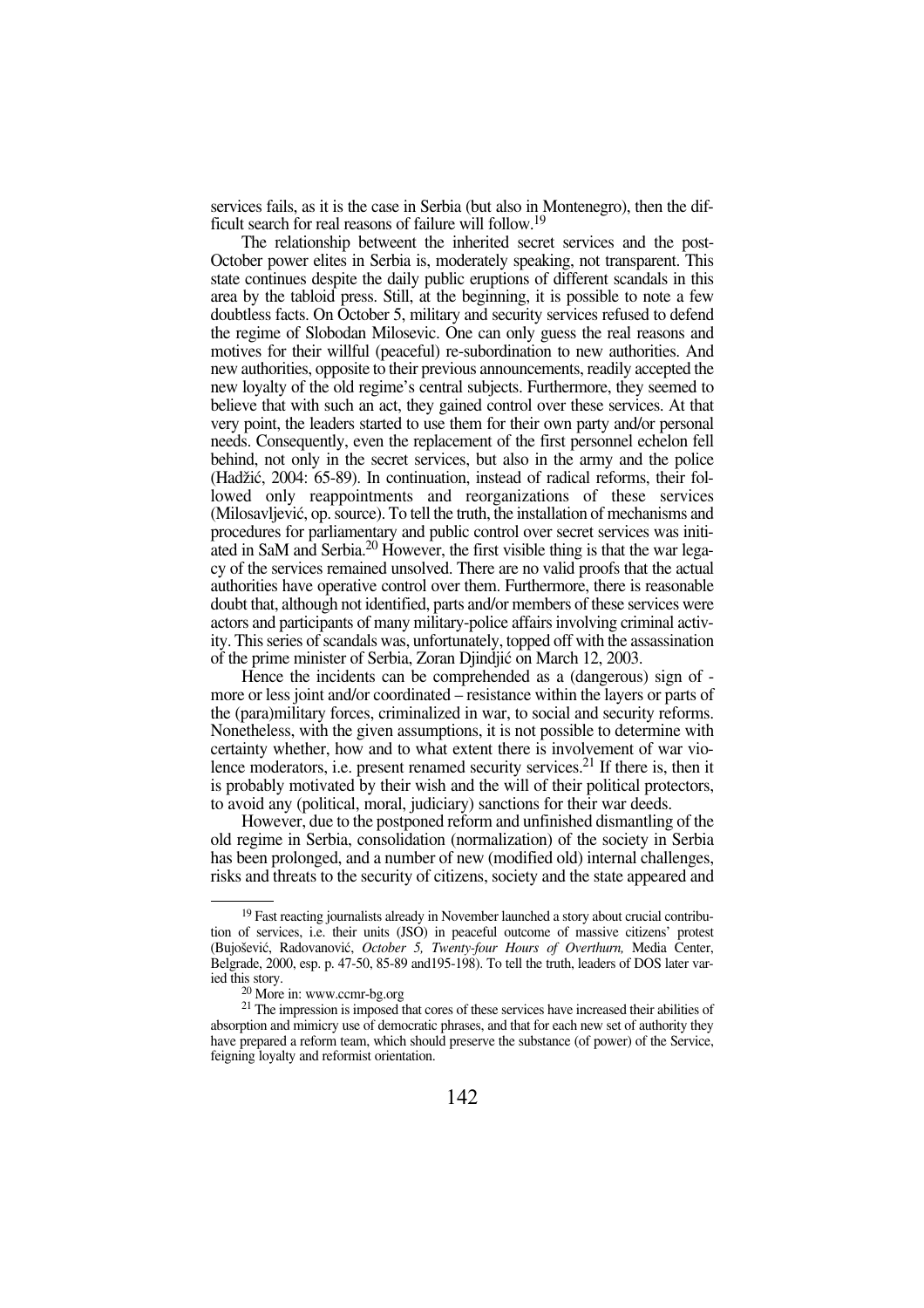started to flourish. So much more, since it has been ever more evident that authorities from DOS did not gain enough power for the reformist modernization of Serbia. But obviously they have it (the power) in sufficient quantity to be able to block and delay thorough changes. More and more we see evidence that they really want to make those changes. Among other things, they failed to measure and present to the public the economic, political, destructive and lethal power of the old war-time and criminal lobby in Serbia. Hence they have lacked the radical breach with thir own wartime and authoritarian inheritance in politics and values. Thanks to that, there is remaining and often increasing discord between the verbal and operative will of ruling elites to transform Serbia and reform the security sector, that is, the an armed forces shaped by war. No wonder then, that they have the will to enter NATO and the EU, but without fulfillment of key preconditions (cooperation with The Hague Tribunal). In the same manner the current re-organization of the armed forces is being shown as radical reform. It is visible, though, that there are no signs that beforehand, it will be determined reliably what happened in the meantime with numerous paramilitary formations created during the Yugoslav wars – were they disarmed, or are they staying alert, outside the mainstream.

It is therefore, justified to assess preliminarily that (pro)democratic transformation of society in Serbia faces new and additional security challenges, risks and threats. We should add also the presumptions according to which the biggest number of the above said challenges, risks and threats derive from the local sector of security and the inherited (wartime) armed forces. Thus far, the example of Serbia proves the need for special investigation on the origin, nature, reasons for creation, contents and forms of manifestations of internal security challenges, risks and threats to (pro)democratic transformation of the post-conflict and post-authoritarian society. For that purpose, it is necessary at the same time, to identify their bearers, methods and means at their disposal. Based on this, it would be possible to predict the direction, intensity and scope of (un)predictable security consequences. Therefore, there is a need to determine the inner key points of security in Serbia (SaM). The aim would be to offer additional questioning of available strategies for reforms in society and the security sector and to make note of the reasons for their optimization and further development.

Only empirical findings and generalized insights would allow additional discussion about the unknown in the reforms of society and security sector in Serbia:

- Scope and level of connection, and dependence between the reform of society and the reform of the security sector (armed forces and especially, secret services); It should be rechecked whether it is feasible to reform first the one (society), then the latter (security sector), or whether simultaneous transformation is necessary, if possible;
- Whether and to what extent are stoppages in social reform and security sector reform caused by the disappearance and (re)generation of internal security challenges, risks and threats;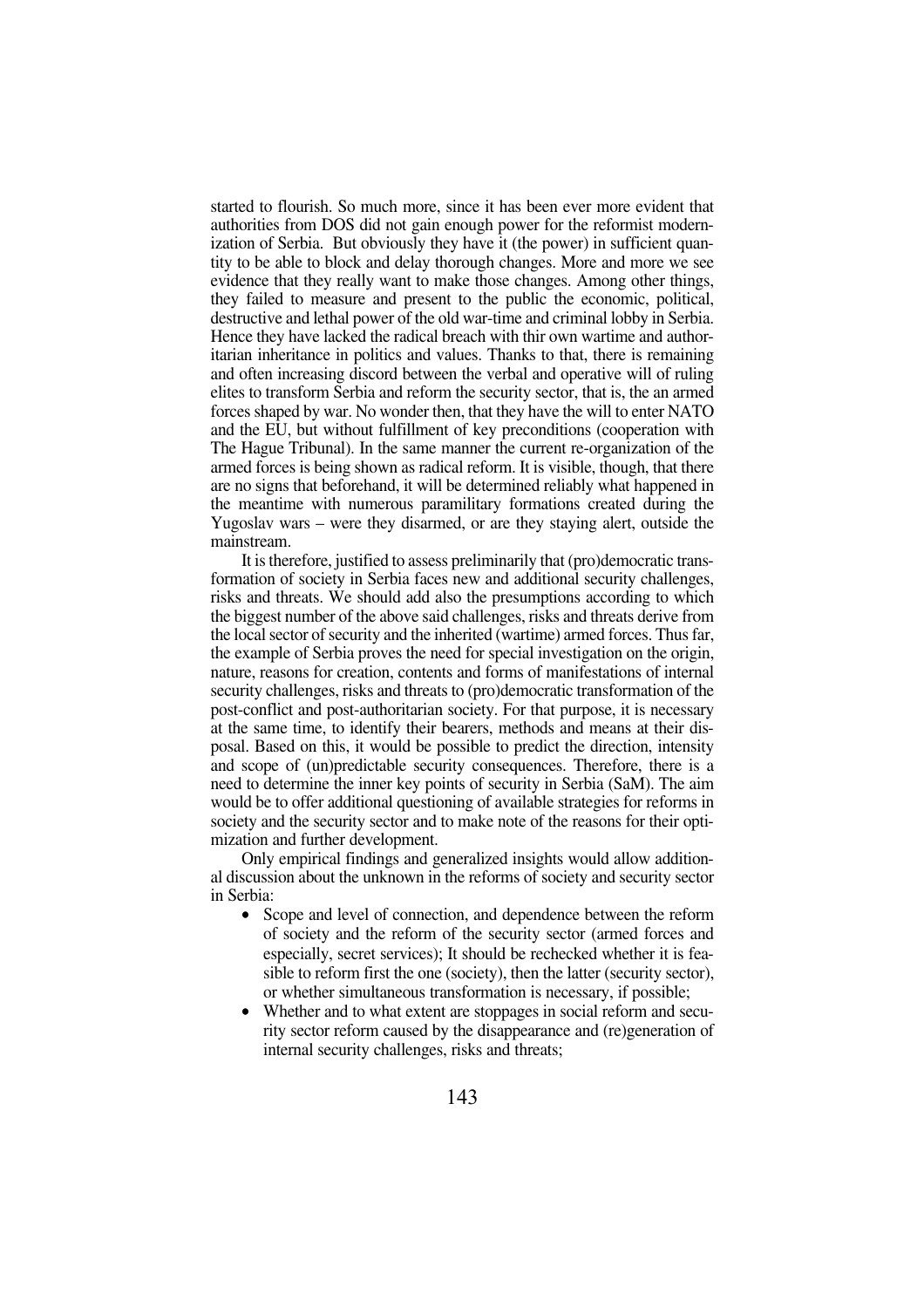- Whether, and to what level are the objective challenges, risks and threats, only indirect forms of synthesis and crystallization of inherited and newly formed contradictions and conflicts of interest, and also the final product of the major unreadiness of citizens, supported by elites, to pay the – economic, social, political – price for the desired (pro)democratic transformation;
- Whether, when, how and why the possible growth of internal security challenges, risks and threats can disconnect initiated (pro)democratic changes, $2^{2}$  and whether this growth necessarily leads to a retrograde involution of post-conflict and post-authoritarian society, and
- Whether, and to what level the possible evolution may increase the security challenges, risks and threats, not only for Serbian citizens, but also for their first neighbors – the Western Balkan region (SEE), and indirectly for the Euro-Atlantic community.
- Valid answers, certainly, can only be reached by a comprehensive analysis of the above said challenges, risks and threats in the context of tough normalization and stabilization of the post-conflict and postauthoritarian society in Serbia and Montenegro.

Translated from Serbian by Olga Angelovska

## QUOTED SOURCES

Hadžić Miroslav (2003), *The Yugoslav People's Agony*, Ashgate

- Hadžić Miroslav (2004), *The Search After Security-the Case of Serbia,* Dangraf, Belgrade
- Jović Borisav (1995), *The Lat Days of the FSRY,* Politika, Belgrade

Kadijević Veljko (1993), *My Prospective on the Dissolution,* Politika, Belgrade

- Milosavljević Bogoljub (2004), *Police and Security Service Reform in Serbia and Montenegro,* In: Thoughts on Security Sector Reform, CCMR, Belgrade
- Popov Nebojša (ed) (2002), *The Serbian Side of the War, Volume I and II,* Samizdat B92, Belgrade
- Tompson Mark (1995), *Producing the War,* Medija centar-Radio B92, Belgrade
- Žunec Ozren, Domišljanović Darko (2000), *Intelligence Security Services of Republic of Croatia*, Naklada Jesenski i Turk, Zagreb
- Žunec Ozren (1998), *War and Society,* Naklada Jesenski i Turk, The Croation Sociology Society, Zagreb

<sup>&</sup>lt;sup>22</sup> Proof of that was the public protest and demonstration of the Special Operations Unit.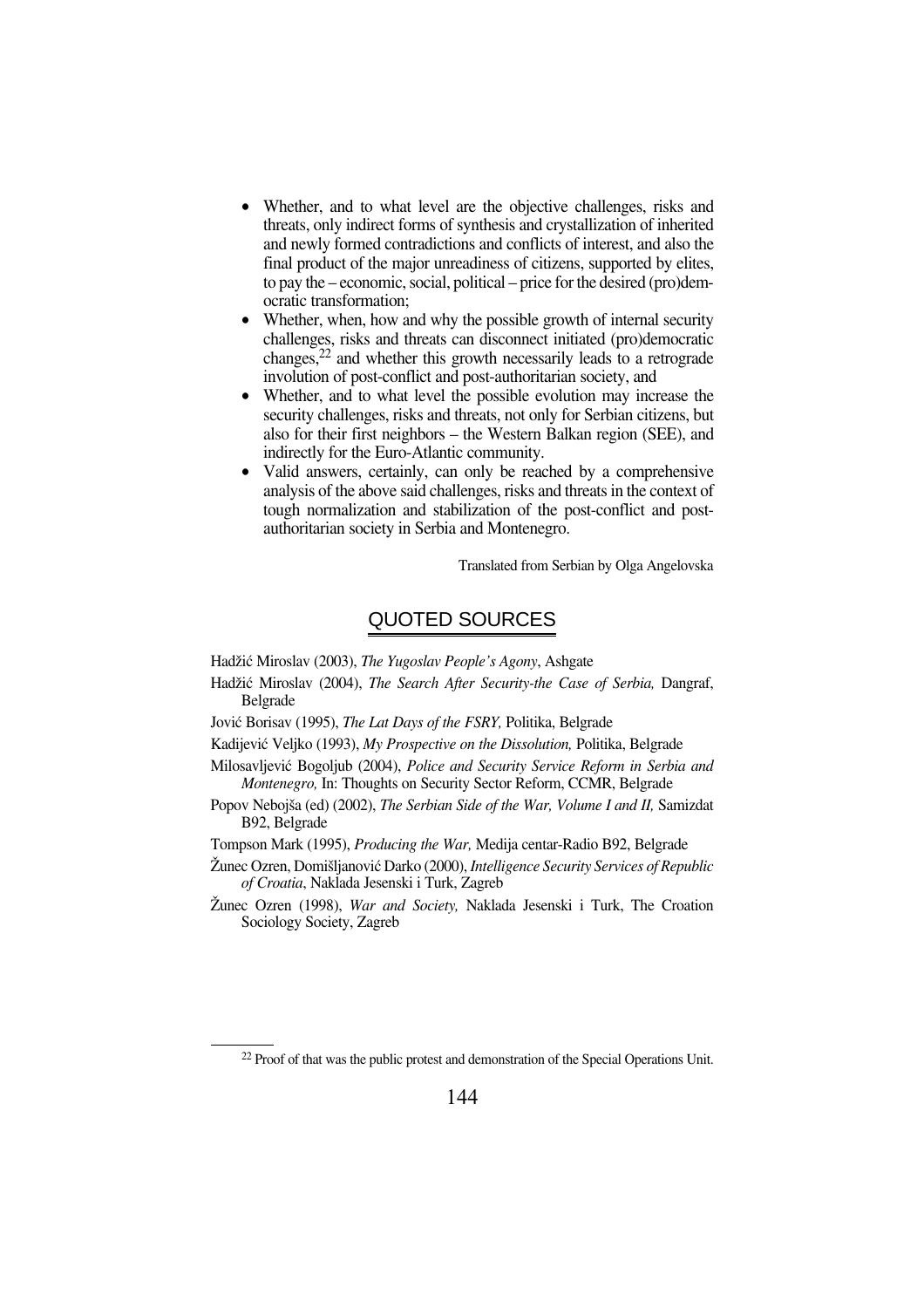## **Vlasta Jalušič**\*

# GENDER AND VICTIMIZATION OF THE NATION AS PRE- AND POST-WAR IDENTITY DISCOURSE

## **Introduction**

An often-asked question regarding the situation in the former Yugoslavia is: Why is it so difficult to assure stability and peace there? Why is there such a fragile democracy in those countries and why is there still so much hatred and such a high degree of nationalist emotions and violence? Is it because the crimes of war have not been punished yet? Is it because there has been no reconciliation process and because there are still too many open wounds? Another often asked question is: How was it possible that people succumbed to aggressive nationalism? This question is to a large extent misleading, since there existed no "aggressive" nationalisms as given identities to which people could "succumb". Instead we should ask: Why did violent solutions prevail and why did they become acceptable and how did violence become collectivized? I suggest that some important elements of collective violent identities started to develop in the course of a long process of constructing what I call a victim identity in the former Yugoslavia. This victim identity has been based on intense sexualization, genderization, and the (re)construction of the self through the Other, a creation of myths, mythical re/interpretations, and an increasing belief in the creativity of violence and the impotence of peaceful means<sup>1</sup> for conflict resolution. In this process, which became more intense after Tito's death when every ethnic group started to believe – and still believes– "that it was the major victim of the communist system and that the rival group itself was the beneficiary of it" (Puhovski 2000: 42), "national" identity has been constructed as a victimized identity and this is still going on today.

A number of Yugoslav and other authors mentioned and analyzed the process of victimization before and during the war in the former Yugoslavia2**.** Many of them devoted special attention to questions of sexualization, of

<sup>\*</sup> Senior Research Fellow, Peace Institute, Ljubljana, Slovenia

<sup>&</sup>lt;sup>1</sup> For example, the repetition of the well known saying that Serbs "lose in peace and win in wars".

<sup>2</sup> See Puhovski 2000, Papić 1996, Nikolić-Ristanović 1996, 2000, Milić 1993, Žarkov 2000, .Blagojević, 2000: 235, Zakošek 2000: 113, Popov 2000: 11, Marković 2000, Kašić 2000, Spasić 2000, Mertus 1999a, and Wilmer 2002.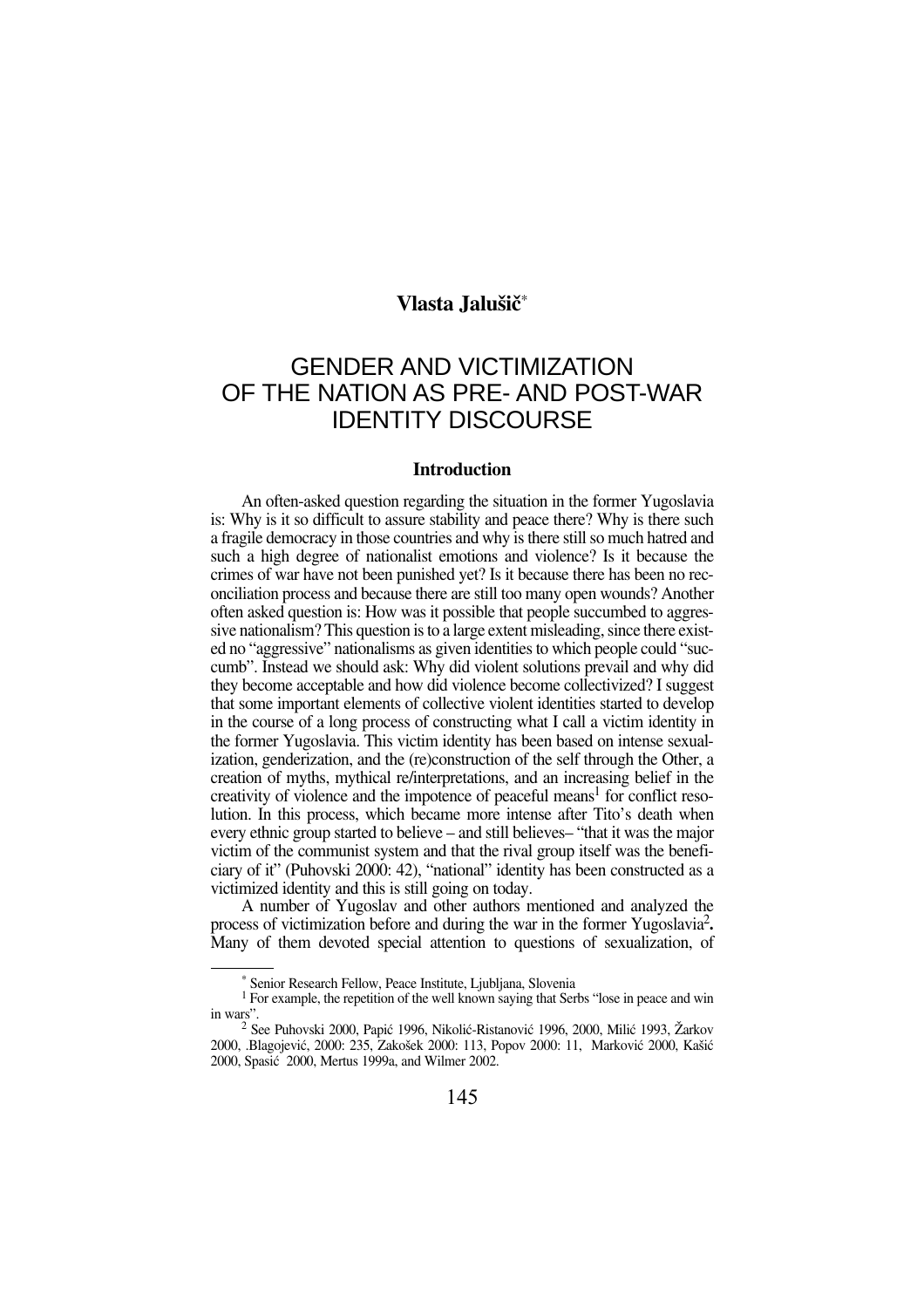women, and of violence and rape. However, only a few of them connect their analyses of victimization of nations/ethnicities with the question of how victimization, rape, nationality, and gender identities were interconnected as the conflict escalated, and what consequences this had for post-war political developments. They either analyzed victimization without taking gender into account (Puhovski, Zakošek, Blagojević, Mertus 1999a) or they wrote about gendered consequences without pointing to the overall political outcomes and processes (Kašić, Žarkov, Spasić). In feminist analyses, there are still two main lines of interpretation. Both maintain that the issue of rape is connected to victimization. However, they do not connect it to the origins of war.3 Instead they see rape as mainly functional in war. Other approaches assume that women are raped in all wars; still others point to the problem of the "politicization of rape" for the sake of war propaganda; others underline the specifics/novelty of the situation in the war in Bosnia, where the "strategy of rape" was obviously used as an instrument of war, especially against the Muslim women/population<sup>4</sup>. Skjelsbaek summarizes four purposes of rape in wars (Skjelsbaek 2000): First, as an inherent part of warfare, as an element of male communication (symbolic humiliation of the enemy); second, as a way of reaffirming masculinity; third, as a way of destroying the culture of the opponent; and fourth, and as an outcome of hatred against women<sup>5</sup>. However, there are still some additional aspects to be analyzed. In particular, the connection of rape with the ideologies of war and the preparation of war and with engaging individuals to become involved in war and participate in the annihilation of the other is at issue. It seems that these aspects might show much greater division between gender as a cultural construction and the behavior of concrete men and women in conflict situations as it is usual assumed.

## **Blaming and Victimization**

In the following, I will outline four gendered processes, which, in my opinion, were central to the developments in the former Yugoslavia and which promoted, legitimized and facilitated the war. Moreover, they contributed to producing an uncertain power structure, to building exclusive homogeneity instead of cohesion, and to sustaining problematic legitimacy and 'stability' in the new political units in the region. The main gendered components in these processes were:

a) First, a process of self-victimization of ethnicity/nation through gendered nationalist-racist stories of rape thus creating a pre-war discourse apt to mobilize the population (see for instance Luci in this volume).

 $3$  Except in quoting Brownmiller, who says that "as propaganda, rape was remarkably effective, more effective then the original German terror. It helped lay the emotional groundwork that led us to the war" (Brownmiller 1975: 44, Nikolić-Ristanović 2000: 155)

<sup>&</sup>lt;sup>4</sup> Such are the differences between Nikolić-Ristanović 1995, 2000 and Kesić 2000 on the one hand and Magaš 1999 on the other.

 $5$  This is based on Ruth Seifert's categorization (Seifert 1999). Some others mention rape as a means "to terrorize civilian populations and induce civilians to flee their homes and villages, to humiliate rival armies by showing control over 'their' women and as a 'perk' for soldiers, and an inducement to courage on the battlefield". (Goldstein &Tierney 1998: 5)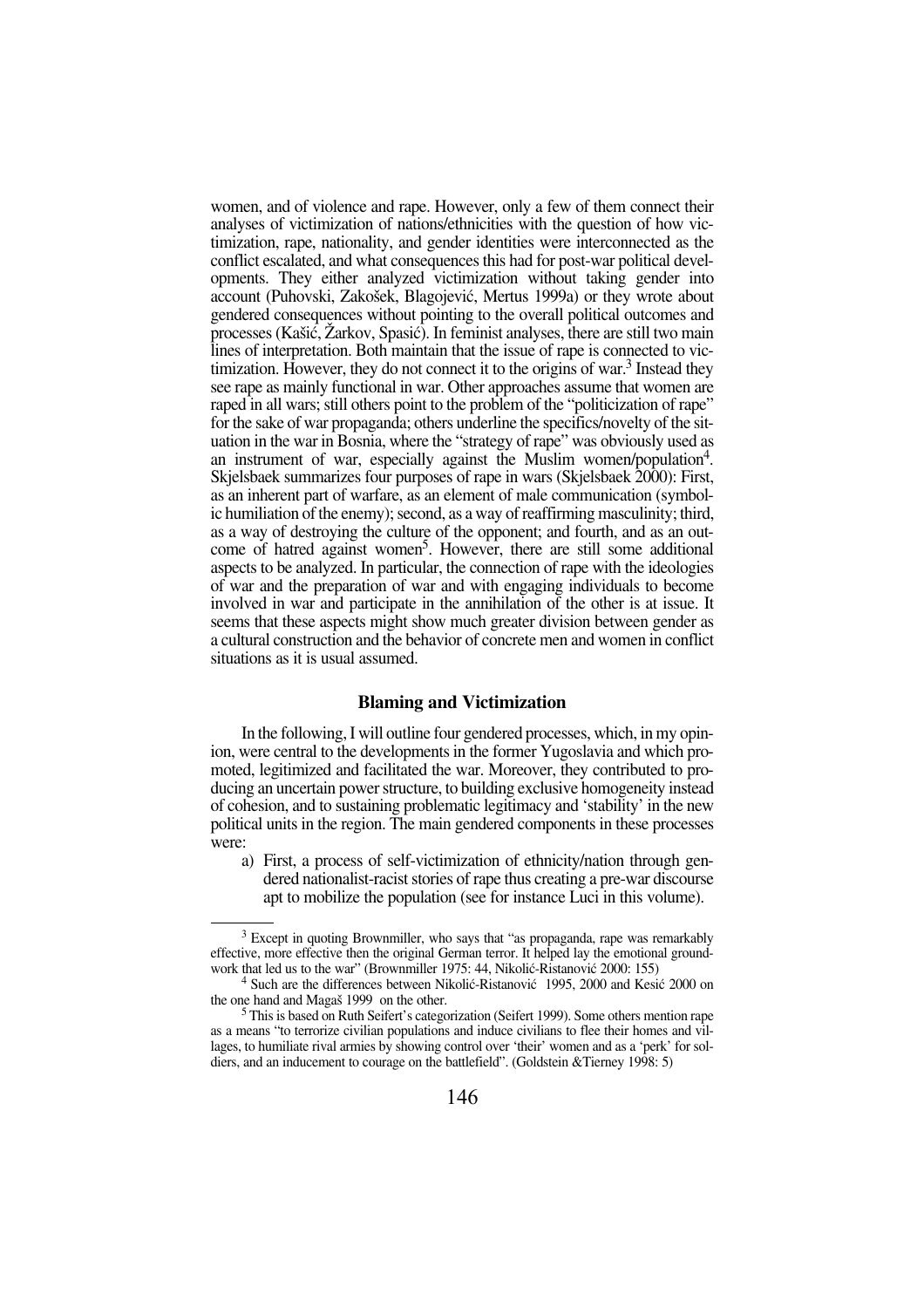- b) Second, attempts of annihilating and discrediting plurality. This went hand in hand with the actual annihilation of the Other (through ethnic cleansing and rape).
- c) Third, a fascination with violence, which was also used as a source of legitimization in the new political units.
- d) Third, what I call "organized innocence"*.* This was used as a strategy against inclusive or post-ethnic citizenship having long lasting effect for the newly built identities.

These processes and discourses – which I will examine in more detail below – survived the war and were transferred and translated into post-war societies. They persist even today and maintain old sentiments, myths and fantasies within the newly founded political bodies. They remain a mobilizing source for ethnic and racist forces in some segments of civil society also influencing discourses on European integration and attitudes towards globalization<sup>6</sup>. All four strategies make use of the interconnections of nationalism, ethnicity, racism, gender politics and body politics.

## **The Politics of Truth: Collective Victimization, Sexualization, Genderization**

The victimization discourses in pre-war Yugoslavia have drastically stimulated the formation of ethnic conflicts and substantially contributed to various extremely violent "solutions". These processes culminated in a real rivalry between different ethnic groups over who is going to acquire the status of a victim and who will prevail as a greater victim7. This strategy was not an invention of the late  $20<sup>th</sup>$  century Europe. Already in Nazi-socialist Germany in the 1930s, Hitler's approach to "German suffering" after the Great War was a crucial feature in forming a collective German victim identity. Victims´ discourses and images were/are also central to preoccupations with national identity in Poland, Russia, Romania and elsewhere.

Victim discourses are gendered. In the case of many East European socialist and post-socialist countries (as Verdery has detailed shown for the Romanian case), one could speak of a genderization of territorial boundaries which makes these boundaries "like the skin of the female body, fixed, yet violable, in need of armed defense by inevitably masculine militaries" (Verdery 1996: 78). The same tradition existed in the South Slavic nations and it became part of the victimization discourse. In post-Tito Yugoslavia one of the characteristic gendered discourses coming up in the mid-80ies was the topic of demographic policies, extensively addressed in Serbia, Croatia and Slovenia. Central to these debates was the question of the 'biological' survival of, first, the Serbian and Slovenian, and then all

<sup>6</sup> Regarding racist civil societies see Alexander 1992. Boris Buden wrote about the ambiguous attitude of (Croatian) politicians towards Europe (Buden 2000). In Slovenia, these attitudes were analyzed by Jalušič 2001, Kuzmanić 1999 and Močnik 2002.

<sup>7</sup> For more, see Puhovski 2000 and also Blagojević 2000: 235f, Zakošek 2000: 113, Popov 2000: 11.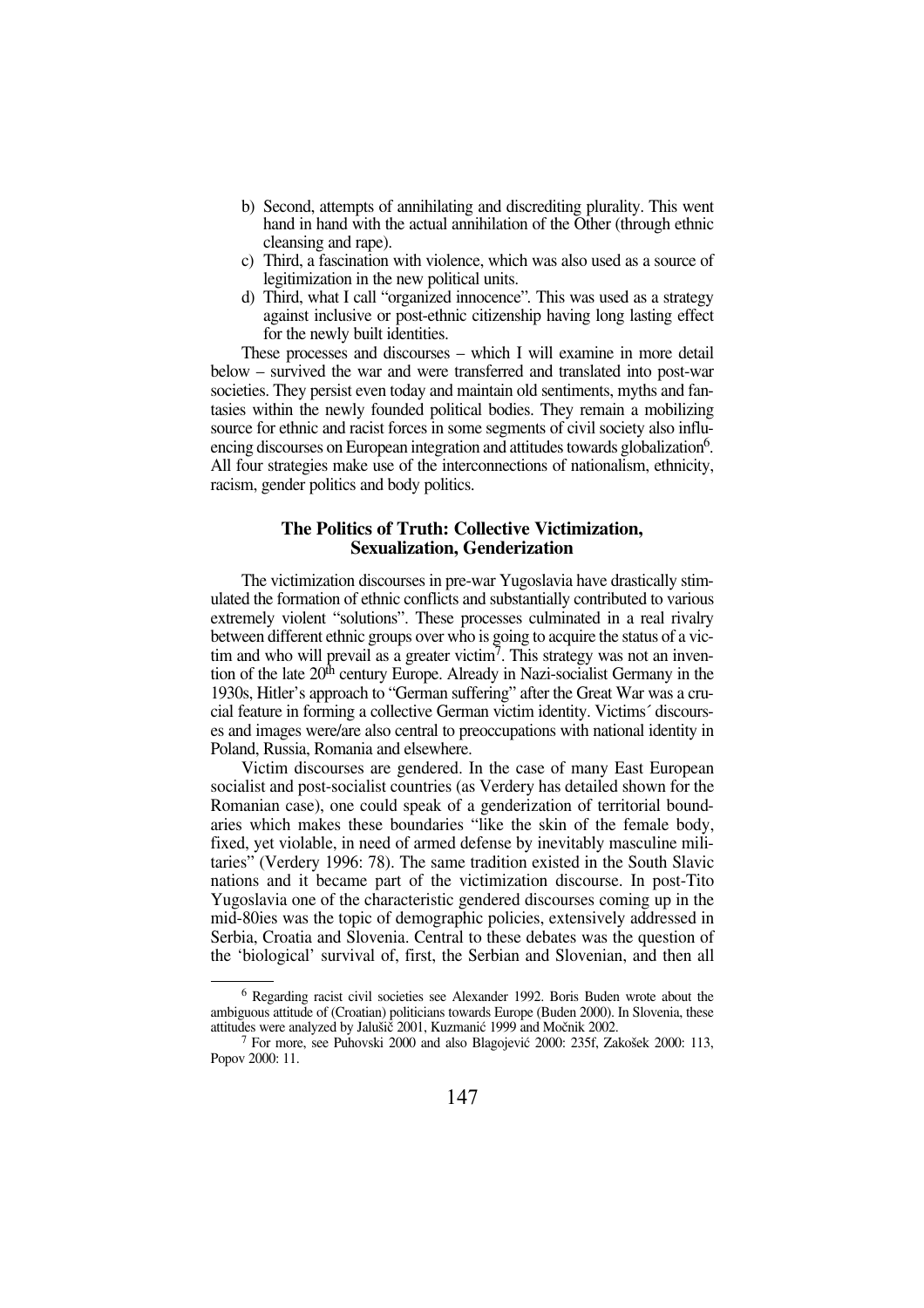other South Slavic nations. In the media the following slogans were rampant: 'Two Children are not enough'; 'Family Planning, what about Survival?'; 'The High Birth Rate among Albanians'; 'The Kosovo Birth Rate as a Record and Taboo Subject'; 'Demographic Bomb im Kosovo' and so on.<sup>8</sup> The high Albanian fertility rate in the autonomous province of Kosovo was merged with the so called 'female question'. In the words of a Slovenian demographer, Albanian men used their women as 'birth machines' thus strengthening the Albanian separatists´ strategy in Kosovo by a conscious pro-natalist and separatist politics (see also Drezgić 2000: 217-8). Metaphors such as "white plague" for the less fertile (Slavic) ethnicities and "demographic explosion" for Albanians were employed at the same time with a clear racist theme alluding to a wild and non-normal Albanian sexuality, both male and female<sup>9</sup>.

Almost at the same time, politicization of the issue of rapes (mainly the debate about the allegedly attempted separatist rapes) in Kosovo started in the media10. Significantly, rape in those discourses was not discussed as a legal or criminological problem, but as an act perpetrated out of separatist and nationalistic motives and the wish for a Greater Albania. In spite of no proven cases of interethnic rapes and the lowest Yugoslav rate of rape incidents in  $Kosovo<sup>11</sup>$ , public opinion in Serbia maintained that the goals of Albanian separatists were put into practice not only with enforced exile of Serbs from Kosovo, but also through atrocities such as "raping of Serbian women, murder, robbery, desecration of Serbian graves..." (Pešić 1996: 33)<sup>12</sup>.

 $\frac{10 \text{ It}}{10 \text{ It}}$  was actually quasi political since it was a mass mobilization issue and not a political issue in the sense of politicizing rape as a gendered problem (Mertus 1999a).

 $11$  My analysis of the statistical data and interviews from 1987 showed that there were negligible interethnic rapes in Kosovo in 1987 and afterwards. See Jalušič-Kuzmanić 1988. The same view is expressed by Vesna Pešić in her analysis of the reasons for the war in former Yugoslavia; she says that there was not any such official data except about some minor cases (of 134 reported rapes from 1981 to 1987, 17 were reported to be committed by persons of Albanian nationality on the women of Serbian/Montenegrian nationality, see Jalušič-Kuzmanić 1988). See also Pešić 1996: 60.

 $12$  Pešić is underlining that there were "also other reasons for the Serb migration" from the autonomous province of Kosovo (ibid.) However, "anyone who dared to mention those other reasons (economic, educational, employment-related), especially if this came from another Yugoslav republic, was ruthlessly attacked and declared a Serbian enemy (ibid.)… Repression of the Albanian rebels (demonstrators), the military occupation of Kosovo, and the presence of hundreds of Albanians in prison did nothing to change the estimation that in Kosovo an incredible ethnic threat was present" (ibid.).

<sup>&</sup>lt;sup>8</sup> These are mainly titles from the Slovenian media in the mid eighties. On Serbian "demographic nationalism," see Drezgić 2000, and on the Croatian see Pavlović 1999.

The sexuality issue is one of the most important within the racist imagery. Racist ideologies and movements do problematicize the "Other's sexuality" and its assumed dangers throughout the whole (Western and Eastern) Europe. A parallel Western example is Le Front National in France which also points to 'questionable' Arabic sexuality, seeing it as animalistic, violent and radically 'other' in relation to the French civilization. Arabic men are seen as rapists, threatening domestic women. Meanwhile, the stereotype of North African woman is that of a passive subject who 'breeds like an animal'. At the same time within the racist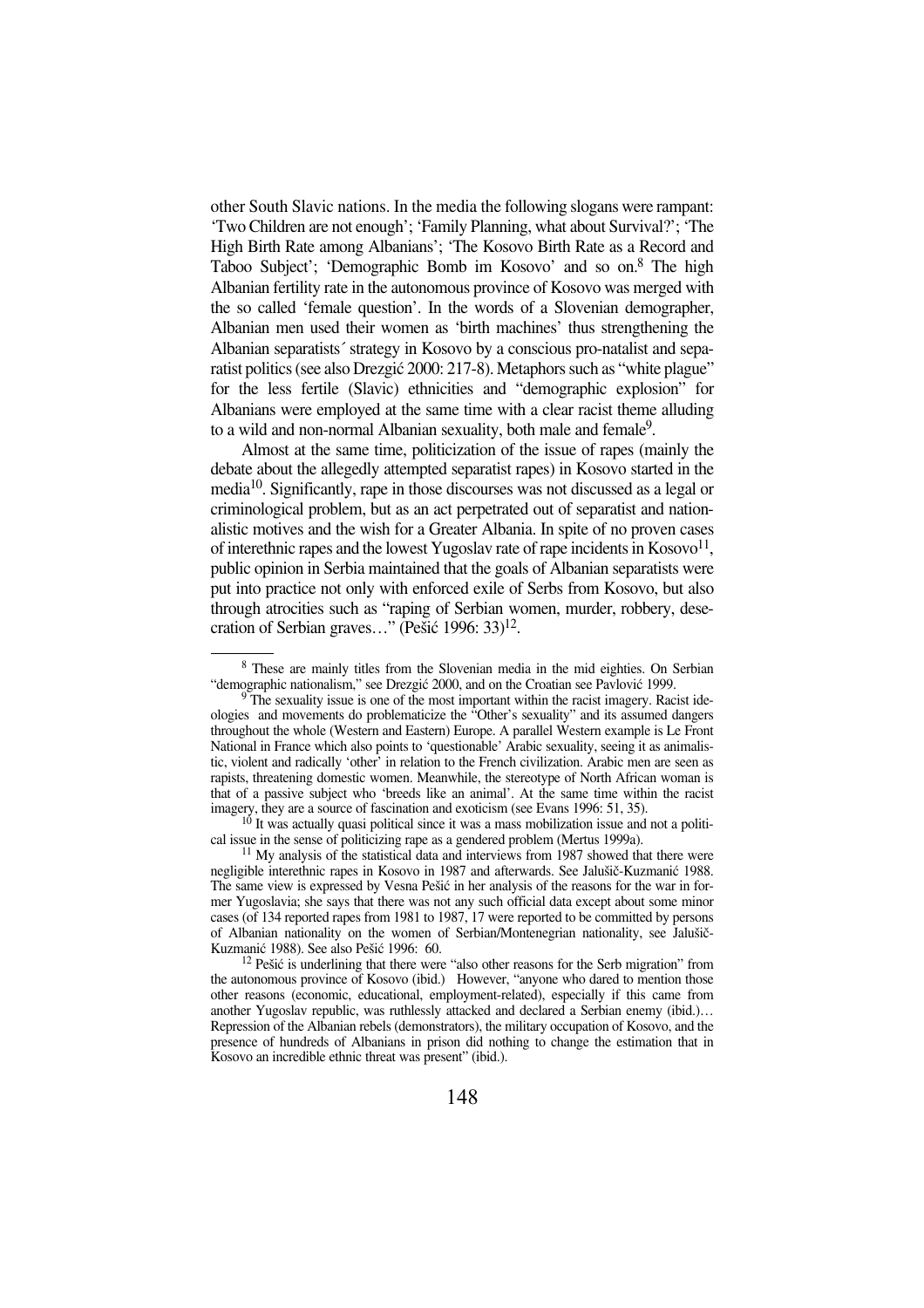Thus, the rape issue was through a series of inversions made part of the national/interethnic imagery both in the media and also on the political and legal level (including the criminal code).13

Regarding rapes in general, in the typical case there is no comparison in criminal procedure with other cases in the point where the normal procedure is not just identification of the motives of the rapist but of his victim as well. Usually, the media discourses take an interest in the behavior of the victim as well as that of the perpetrator and almost always produces two kinds of rape victims: Innocent victims (presumably non-promiscuous, too old, unattractive or too young) or guilty victims (prostitutes, 'easy' women, 'provocative' dressers, the unmarried, and so on**).** As a consequence, the rapist can also acquire two images: that of a beast attacking innocent victims or that of a rightful avenger punishing 'whores'. Within the legal discourse, a rapist is defined as a man who falsely recognizes the specific individual on whom he can exert his sexual purpose.<sup>14</sup> Rape of a wife or a woman of "lower" morals is traditionally in many countries still not considered rape (in all the criminal codes in the former Yugoslavia – except in Slovenia – rape in marriage was not considered a crime). Paradoxically, the discourse on nationalist-separatist rapes in Kosovo de-sexualized the alleged perpetrator – the Albanian man. The logic of this was as follows: First of all the victim of rape was no longer an individual woman (with female attributes) but a woman of a certain nationality (usually of Serbian and Montenegrin nationality), i.e. a national woman. Her femininity was thus subordinated to nationality. He was seen as raping because something other than sexual motives (thus his sexuality was questionable). She was seen as an innocent, if not heroic victim. Through these inversions, rape became a main signifier of inter-ethnic (and not inter-gender) violence, and through this ethnicities were (among others) gendered. Thus, reconstructed and imagined rape was not only made a national and public issue, but at the same time became a signifier for the greatest violence and humiliation and could thus be used as a perfect tool for the victimization of the nation which was in need of strong, masculine protection.

The public discourse about rape and the fact that rape was used as a metaphor of violence against the (feminized) nation produced the image of a

<sup>13</sup> On this, see Jalušič-Kuzmanić 1988. In the Socialist Republic of Serbia, a specific type of rape was dealt with in the section entitled "Endangering of the security of citizens belonging to another nation, nationality or ethnic group by way of attacking their full freedom" (Art. 61 c); it was defined as "rape, forced intercourse, intercourse with a helpless person, intercourse or perversity with a person who has not reached 14 years of age, intercourse of perversity by abusing position, sexual abuse or perversity, in a way or under the circumstances provoking or due to provoke disquiet or a feeling of uncertainty in citizens belonging to another nation, nationality of ethnic group". The punishment was twice as high as for the 'common rape' defined in another chapter (Criminal acts against personal and moral dignity). These were amendments to the Criminal code or SR Serbia after 1981 that were in force in the whole area of the Socialist Republic of Serbia, including the two provinces (Zbirka krivičnih zakona, Official Gazette of SFRY 1988).

<sup>&</sup>lt;sup>14</sup> These descriptions partly draw on an article by Dumaresq (1981), regardless of the differences in the legal definition of rape in the British and Yugoslav criminal law. In spite of differences, the investigation procedures in rape cases have the same common principles.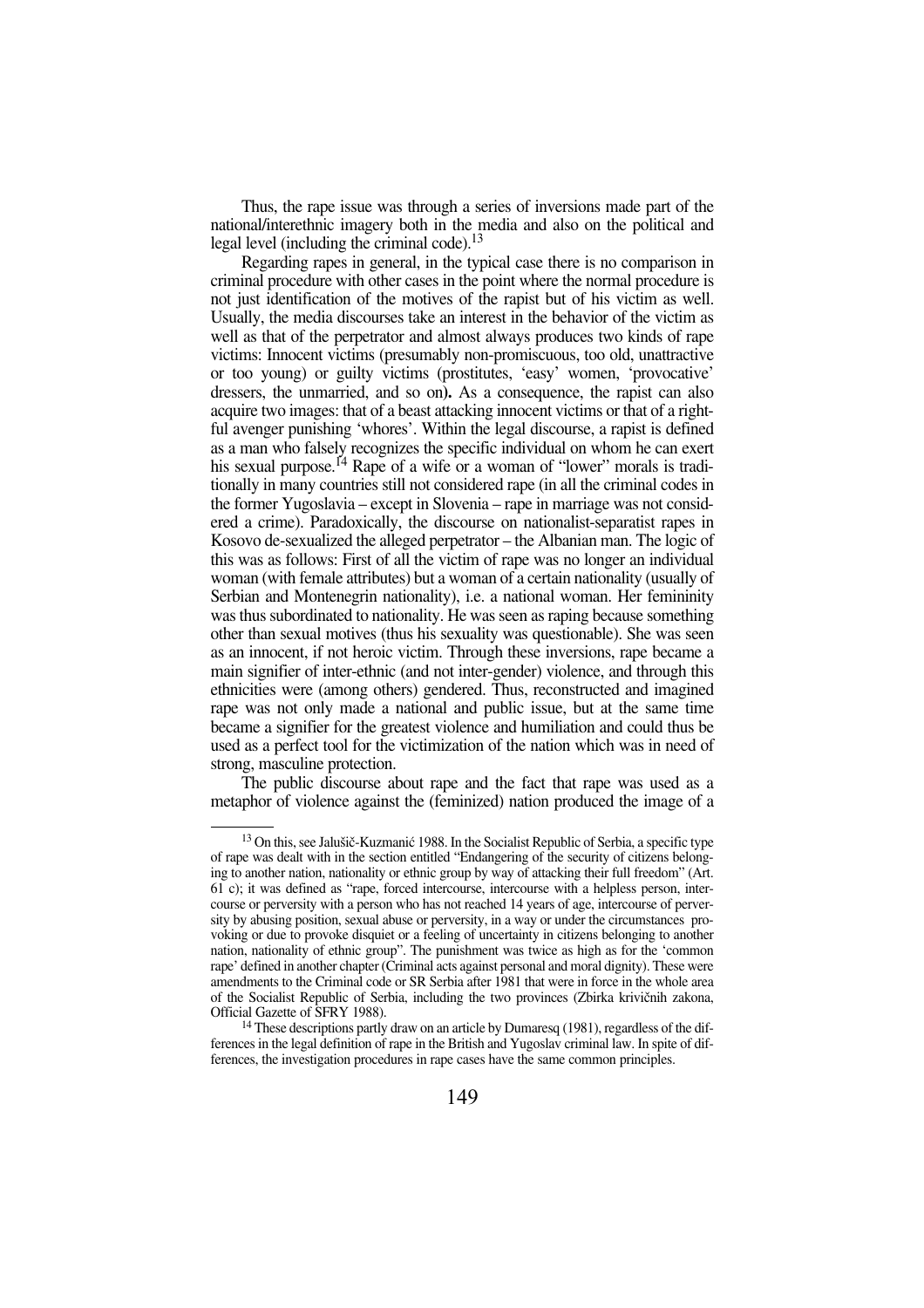homogenized ethnic woman-body needing protection. This was the turning point where ethnic hatred started to be a very concrete endeavor and not an abstract idea of community any more. All ethnic women (and potentially also non-warrior men) started to represent the national body and became thus a potential object of protection or assault. Vice versa, the nation became a woman who needed a protector at the political level. This was the opening of the door through which Milošević and all kinds of protectors and warriors could jump in and form their rules of comradeship<sup>15</sup>.

The fact that each nation revealed the "Truth" of being a victim could legitimize all sorts of action. All groups claimed yet uncovered "Truths" that were necessary for understanding and acknowledging the situation and for feeling compassion with the victims<sup>16</sup>. The fight for "Truth" about past wrongs has occupied people in all former Yugoslav republics pushing existing commonalities into the background and making it difficult to construct a common future and to find a viable political solution. First in Serbia and then elsewhere many so called "meetings of truth" were held in 1988 and as "truth" became the main issue in politics the logic of "fiat veritas pereat mundus" was not far away17. Concerns about "Truth", not politics, has dominated and created mass mobilization movements and especially the media played a crucial role in "promoting the Truth" (see Marković 2000: 592ff). It was Milošević who, together with his supporters, was the first to apply this "politics of Truth" with great success<sup>18</sup>. While happened was that a strong and obvious bond between gender identity and national identity was constructed, which developed enormous symbolic power and gave a special legitimization to the possible violent "defense" (but in fact aggressive attack) against the other groups.

Victimization through rape was only one part of the intense discursive, ideological and symbolic public mobilization *before* the real violence began, but one of the most pervasive ones. Rape remained of utmost symbolic importance in all parts of former Yugoslavia and appeared everywhere as a main tool of victimization. It represented the keystone in the creation of a new, consistent symbolic universe<sup>19</sup>. Simple and unambiguous Truths about victims and perpetrators were generated in the media, in popular culture, especially pop, rock

<sup>&</sup>lt;sup>15</sup> On the rule of comradeship in the wars see Gray 1959.<br><sup>16</sup> Julie Mertus wrote the following about the "truths": "Much has been said about the recent rise of Balkan nationalisms, and particularly of virulent, anti-liberal Serbian or Albanian nationalisms. But few commentators have focused on the Truths that are the fodder of powerhungry nationalists, nor have they explored the processes by which these Truths are perpetu-

ated in preparation of War". (Mertus 1999a, 7).<br>
<sup>17</sup> Some three million people attended the Milošević-sponsored meetings in 1988<br>
(Mertus 1999a, 295). On the dangers of politics of truth, see Arendt 1972.

 $^{18}$  As it was expressed by D. Rusinow: "Kosovo provided the time-fuse, and Slobodan Milošević provided the detonators for a chain reaction of explosions in which first Serbs and then Albanians, Slovenes, Croats and others came to believe, often to the point of obsession, that part or all of their nation was already or could be faced with extinction" (cit. after Mertus 1999a, 8).

 $19$  On the creation of such a symbolic universe in Croatia and Croatian media, see Zakošek 2000: 109ff.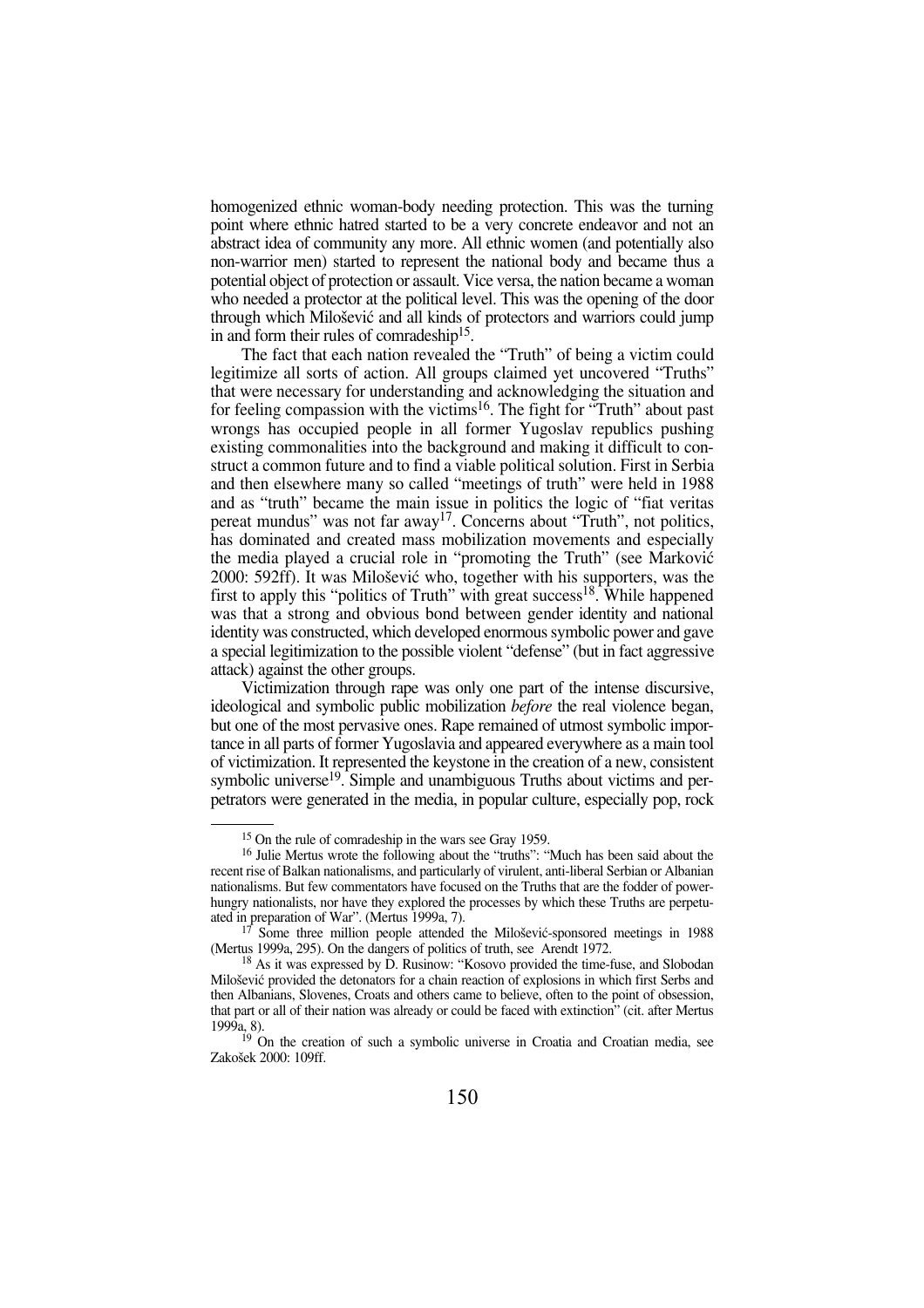and folk ("turbo") music, in other revivals of "traditions", and football hooliganism. They were marked by both victimization of oneself, the projection of evil onto the other, and creation and dehumanization of the supposed enemy.

### **Creating Targets: The Civilized Against the Uncivilized**

Using violence demands legitimization and quite a high degree of rationalization<sup>20</sup>. Before brutalizing and annihilating the other, the other has to be excluded from the community that is entitled to human rights and this is generally done by bestowing on him or her non-human or pseudo-human characteristics.

In the former Yugoslavia there existed (at different times and under different circumstances) discursive attempts of symbolically dehumanizing supposed others, which were already then marked as those who did not deserve inclusion, not even life. In these discourses, the other acquired features of a strange and queer identity. Usually the groups that were targeted were depicted as not being men (= human) enough to be treated as equals, i.e. they were feminized (in the Yugoslav case the Albanians and to the certain extent also Slovenes); as being close to animals (Albanians: their demographic "expansion" was often described in terms of "breeding like rabbits"); and as being childlike creatures (non-responsible and not capable of taking care of themselves such as the economically under-developed or those seen as "the Balkans"). This categorization shows the racist content in the construction of gendered cultural differences. Contrary to the many observers and analysts of the Yugoslav conflict who think that racism was no feature in the conflict, I think that there were obvious racist elements, and that we are dealing with a combination of nationalist and racist patterns<sup>21</sup> that worked through biological/sexual metaphors.

Already in the eighties, one could see derogatory images of a presumed Balkan and uncivilized enemy throughout Yugoslavia: on the one hand the "Balkan man" was depicted as lazy, indifferent and violent; on the other there were images of a diligent, hard working, honest, civilized *non-Balkan*man. Westeast and north-south divisions played a very active part in these boundary drawings within former Yugoslavia and paved the way for the Europe-Balkans division line, which divided Yugoslavia itself. This division, too, was gendered, showing masculine and feminine features. The Slovenian and Croatian media and the cultural elites tried to classify themselves as more civilized than the others and to mark the line between Europe and Yugoslavia putting themselves on the

 $^{20}$  Hannah Arendt argued very convincingly that there is nothing irrational about violence and that it always requires legitimization (Arendt 1987).

<sup>&</sup>lt;sup>21</sup> The wild other, dehumanized to a degree of a "beast", became a possible monster and evildoer and thus a legitimized target. Albanians were the first to represent such a target: "[A] sexualized imagery of Albanian men and women was adopted. In the mainstream Serbian and Yugoslav presses, Albanian men were declared to be rapists, although Kosovo had the lowest reported incidents of sexual violence in Yugoslavia. Albanian women were portrayed as mere baby factories, despite statistics indicating that the childbirth rates of urban Albanian women and those of other urban women in Yugoslavia were nearly identical. Accused in the past of being culturally inferior, Albanians increasingly were depicted as genetically inferior as well. This is racism of the purer sort" (Mertus 1999a: 8).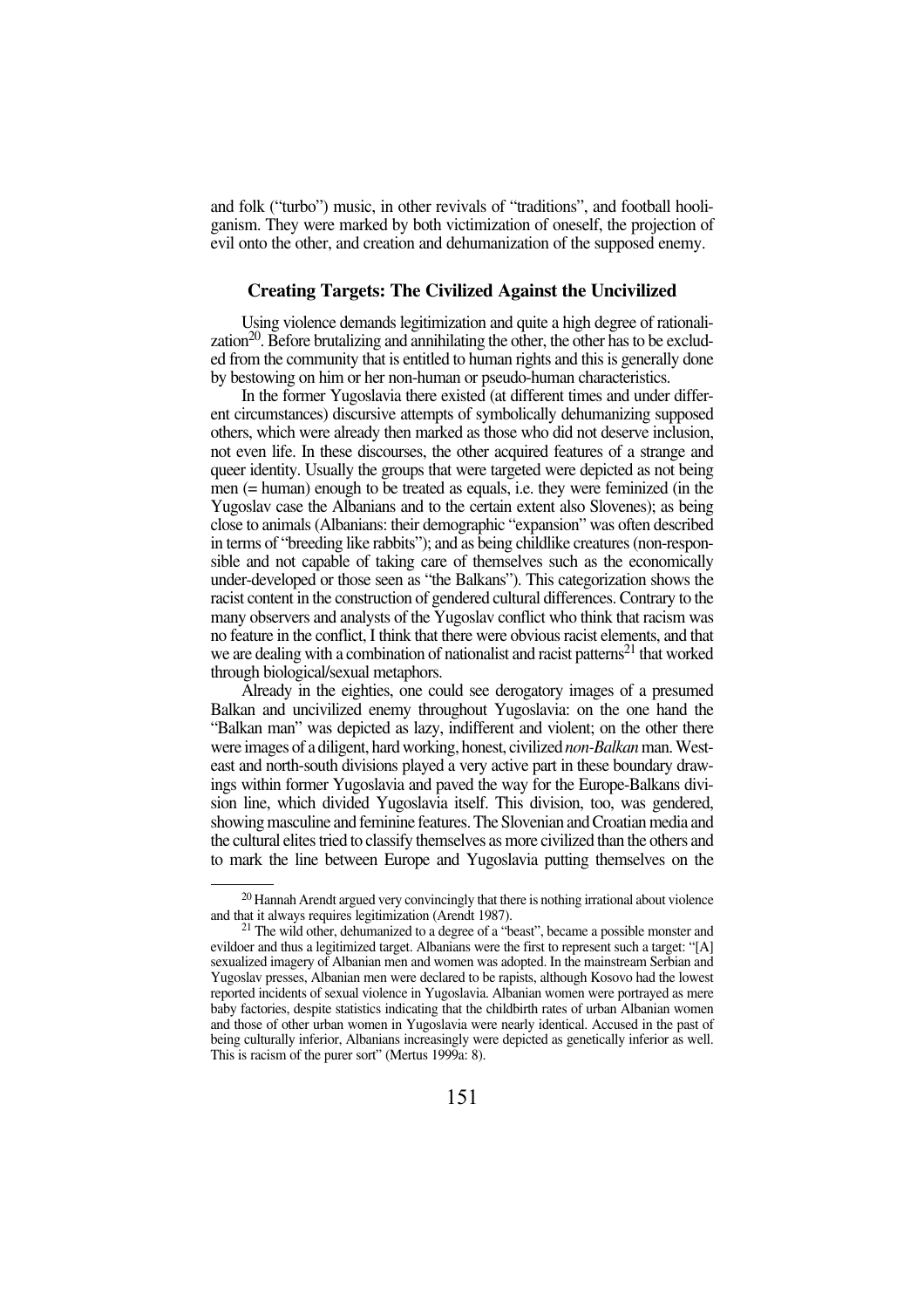"European" side. They did this by enforcing an image of the "Balkans" as violent and macho, lazy and 'backward', fatalist, fraudulent and cunning. The Balkans has, as Maria Todorova put it, "served (and still serves among the political elites of post Yugoslav republics, rem. by V.J.) as a repository of negative characteristics against which a positive and self-congratulatory image of the "European" and the "West" has been constructed" (Todorova 1997: 188). As a Croatian politician said in 1991: "[T]he Croats are not an aggressive nation. They are in general industrious, honest, diligent, people who are bound together by their strong feelings for their homeland". And: "[W]e do have our president Tudjman who has stressed that the difference which separates two worlds on the territory of Yugoslavia: two politics, two ideas and two irreconcilable Weltanschauungen, democracy and Bolshevik dictatorship". (Cit. after Buden 2000: 56).

The "North" or "West" saw itself as defending and savoring European culture against the black spot of the wild and dark, orthodox and oriental Balkans. Yet the "eastern" part of the country, on the other hand, was worshiping her own putative ancient, traditional, hospitable and "anti-fascist" values. From their perspective, Slovenians were seen as feminized, weak, exploitive, cunning, selfish and calculable whereby Croatians were illustrated as more Western but Nazi-followers and the evil and bellicose traits of the supposedly similar Croat and German characters were underlined (see Wilmer 1999, 168). Albanians, Muslims and Roma were in the worst position. Especially to all those who shared a Slavic language, Albanians represented the "Other within" (see Drakulić, 1999, Wilmer, 2002: 101).

The patterns of war, genocide and rapes were present long before the real violence and the war started and facilitated the extreme use of violence finally resulting in "ethnic cleansing". The fact that rape was an act of violence with an extreme symbolic meaning (the violence of all violences) explains how it could be made an instrument of ethnic cleansing spreading utmost terror. In a process of ethnic revival, the described genderizaton and sexualization of the interethnic relationships also contributed to (re)creating one's own identity through violence.

#### **Gender and the Annihilation of the Other**

One of the most problematic practices of the wars in the former Yugoslavia was what some analysts considered a very "innovative" strategy of rape with forced impregnation. After the rape many women were told that they had to give birth to little Serbs, Croats or Muslims i.e. children of the different ethnic group. Rape victims reported that the perpetrators aimed at 'making babies' (see Nikolić-Ristanović 1995: 59-60 and Thomas & Ralph 1999: 208). Often pregnancy in war rapes is seen as an 'inevitable byproduct' of rape. Therefore, the "function" of impregnating women has not been closely reflected. Using rape in war the way it was used in the former Yugoslavia obviously originated from the previous preparation for war through a sexualized, genderized and historicized construction of the enemy. To some it is not plausible that rapes in war, especially if accompanied by forced impregnation, can represent a strategy of 'ethnic cleans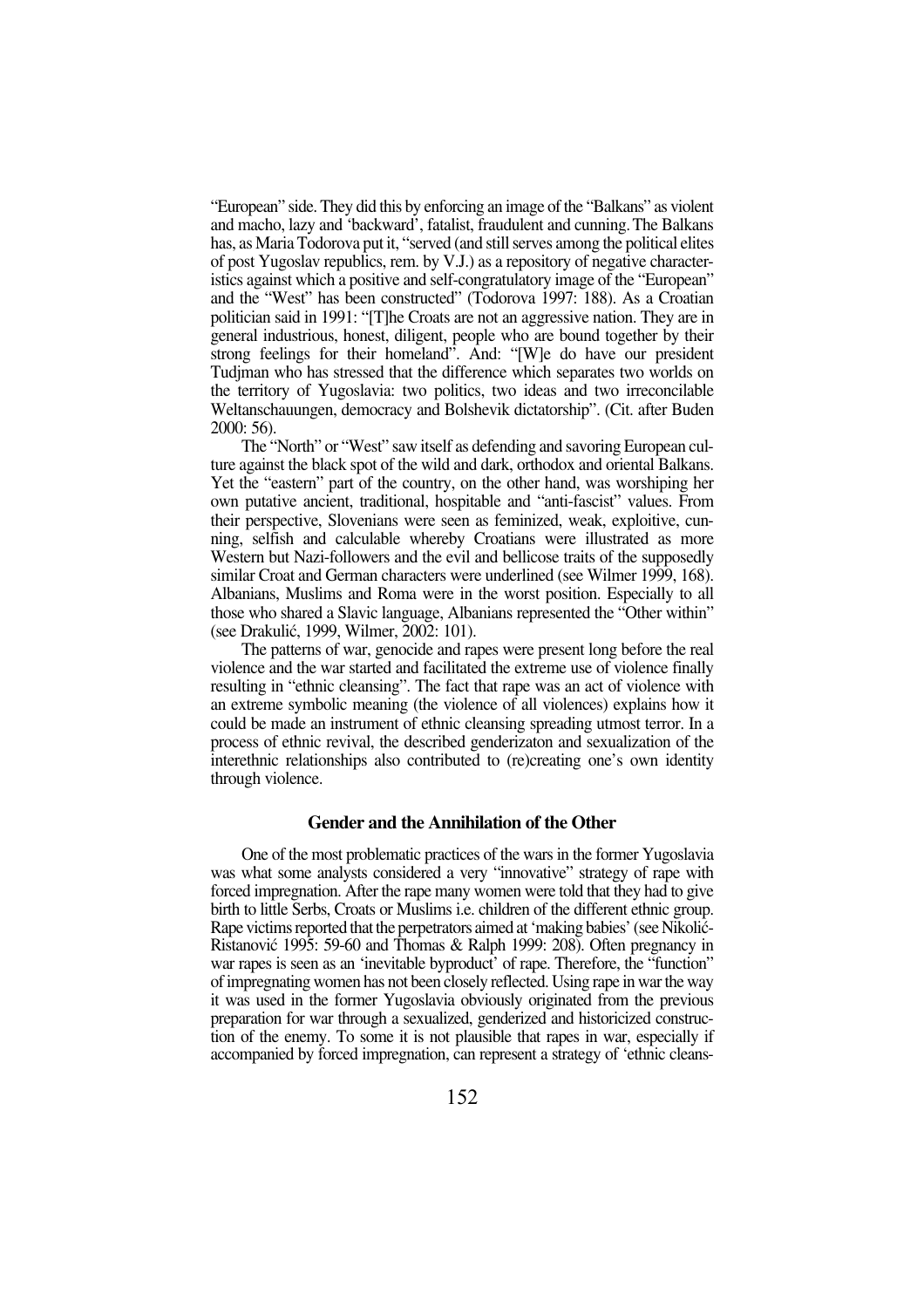ing'.22 In her detailed study, Nikolić-Ristanović rightly concluded that from the point of view of ethnicity rape, if it results in a forced pregnancy, amounts to ethnic mixing and not 'cleansing'.<sup>23</sup> Nevertheless, rape clearly functioned within the strategy of ethnic cleansing as a pattern of annihilation of the other. Rape and forced impregnation in a way made a woman superfluous, negated her as an autonomous being and made her a means for the 'production' of the rapist´s child and his ethnicity. Women were thus nothing but a vessel for the other. Impregnation was clearly seen as a cultural production of one's own national identity regardless of the biological facts. The power of this symbolic and mythical (patriarchal) interpretation was much more real and effective to those concerned than any power of biological 'facts'.

This example shows clearly that ethnic "cleanliness" and "homogeneity" always represent an artificially created 'cultural' and gendered interpretation/construction of facts and that they are not 'naturally' given (cf. Malik 1996, 149ff; Kuzmanic 1999). In order to eliminate a group it must first be symbolically created, unified and homogenized. Only afterwards is it possible to identify and annihilate it. Rapes together with forced impregnation did not only "destroy the physical and psychological existence of the women concerned" (Seifert 1996) - they also embody an extreme attempt toe annihilate plurality: of gender plurality and of ethnic plurality. Rape and forced impregnation aimed at the total annihilation of the other (without killing her) through the negation of the other's body which is not more than a womb, a vessel for one's own racial or ethnic (re)production. This strategy amounts to an extreme collective homogenization, where men act as one unified collective subject, one Man. In this act, plurality and difference are annihilated and responsibility and guilt are blurred within the collectivity. As the American philosopher Glenn Gray (who was fighting in WW2 in France and published his reflections later) observed, in war it is not an abstract ideology or abstract emotions which push warriors to kill and slaughter, but the very concrete feelings of comradeship, "loyalty to the group" and collective action. (Gray 1959: xviii).<sup>24</sup>

The attempt to "produce" ones own ethnic 'copy' through the body of the Other, can and should be understood within the framework of the specific 'concept' of rape as creative violence and as a group/collective action. Rape and enforced pregnancy are nothing less than enacting the myth of self-reproduction of a unified and homogenized Man, who does not need diversity and plurality for his existence and can re-create himself through a violent act. Violence (rape) is seen as an act of self-recreation, which is performed through the annihilation of the other (gender) as an autonomous being. The annihilation of the other, the annihilation of her/his basic autonomy and agency is thus a gendered and a two-way

<sup>&</sup>lt;sup>22</sup> The term that has acquired its meaning in the war in Bosnia, originates from the military expression to "cleanse the territory" of the enemy but at the same time symbolically shows the distinction between 'dirtiness' and 'cleanness;' clean and pure is creating the symbolic

 $^{23}$  Nikolić-Ristanović shows how war rape started to represent a 'means' of interethnic communication at several levels, as a means for vengeance upon men, and as a vengeance upon unsuitably behaving women, as a part of the war strategy (prosecution), and as a violation not only of women's autonomy but of their 'reproductive rights' (Nikolić-Ristanović et al. 1995: 59).

 $^{24}$  Ivan Čolović has brilliantly described how "the Warrior's" violent identity, emphasizing its allegiance to Serbia and its leader Miloševič, developed through hooliganism and football comradeship, and how it was quickly mobilized for the war and killings (see Čolović 1996, 2000)..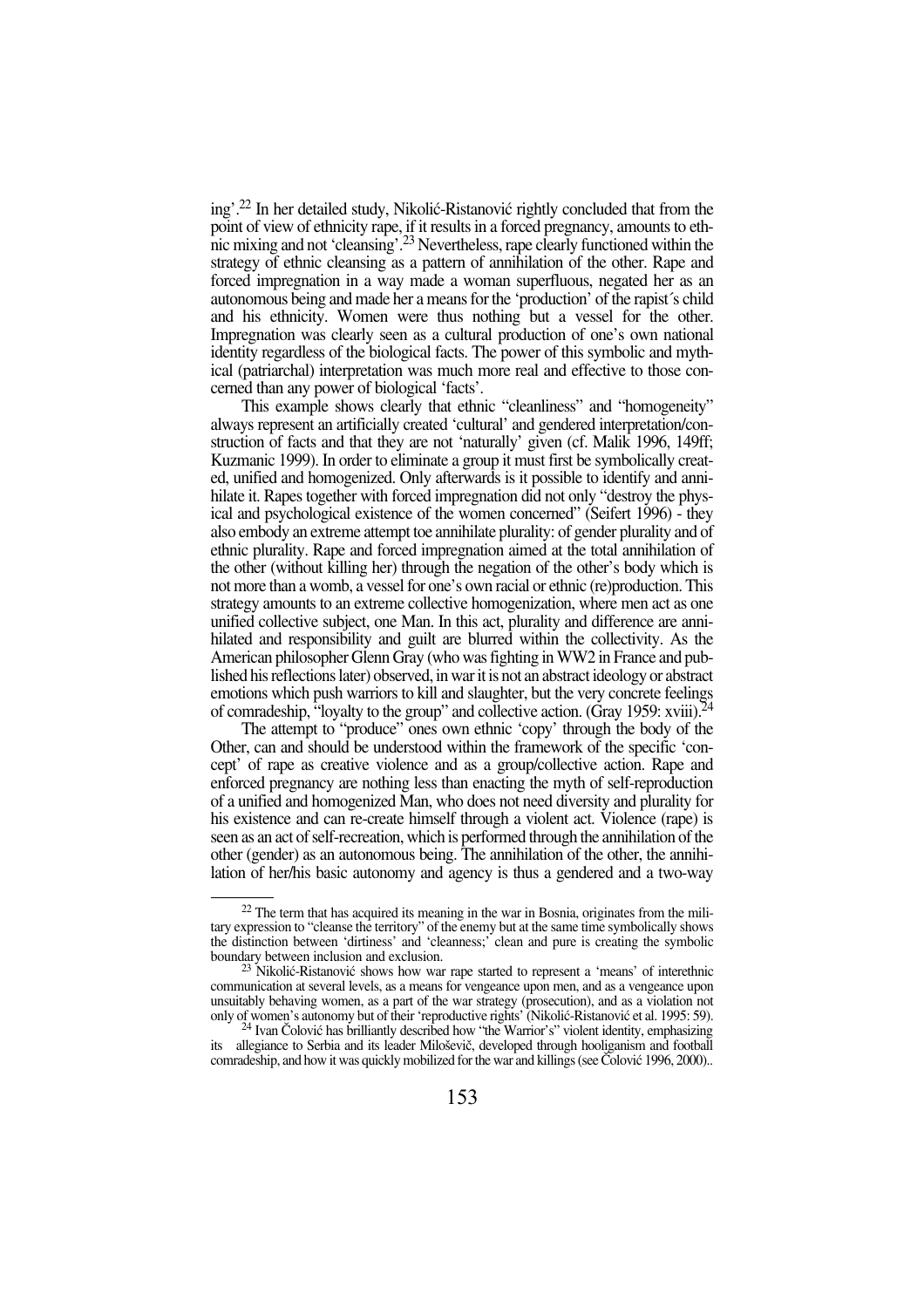process. It not only involves destruction; before destruction to be able to be effected, the violent construction of gender difference/separation and identity is necessary. Gender identities are first extremely dramatized in order that difference and autonomy be totally destroyed later.<sup>25</sup> Persons are destroyed through the destruction of their individual (gender) identity, not as 'human beings in general'. This is why rape (symbolically and practically) fulfills such an important "function".

The very first step in the annihilation, killings, prosecutions, humiliation, and degradation was the physical separation of males and females (and children) into two gender groups. One of the most obvious phenomena in the mass killings (especially in Srebrenica in 1995) was what you could call gendered manipulations, i.e. people became in the first place an element in the gendered-ethno racist series<sup>26</sup>. Women were degraded by making use of a tradition of seeing them as less human; Men were degraded by making them childlike and non-male through various practices of feminization. Both were excluded from humanity and thus from those who deserve to be treated as humans and to have human rights (this inevitable dehumanization has been described in detail by Rorty 1999, 68ff).

In her analysis of the elements of totalitarianism Arendt described (Arendt 1986) how plurality and individuality are usually destroyed by robbing human beings of all their personal attributes and by rendering them human only (thus they are reduced to the "Menschengeschlecht", so to speak naked human species, mere humanity). Especially under the extreme circumstances of the concentration camp, humans thus lose all their distinct characteristics as well as the private space around them. These 'naked beings' at the same time lose and acquire gender or any other inscribed identity. They lose it at the individual level but acquire it anew, so to speak. by becoming a part of the larger ethnic/race body. They are wiped out as individuals and only exist as representatives of one gender/race'. Only from this perspective is it possible to think about the re-production of one group through the annihilation of the other: Women's and men's bodies become literarily the bearers of ethnic symbols and messages. Sometimes they willingly accept this; sometimes they are forcibly inscribed in their own bodies. Ethnic and gender messages are written on the bodies<sup>27</sup> and once this has been done can be annihilated as ethnic, national and gendered bodies.

#### **Self-Re-creation: Violence and Heroism**

All political communities are built upon myths of foundation. The founding myths are usually marked by narrations of a common identity. Many of them have a violent origin and many of them explicitly or implicitly include transgres-

<sup>25</sup> Slavenka's Drakulić's book about the women's experience in the concentration camps in Bosnia with the significant title "As if I do not exist" narrates the story of a young woman, a concentration camp survivor. She had been in the group of women continuously raped by the soldiers. Drakulić describes the loss of her self and the reduction of the person/s to the homogeneous series of women and men of a certain nationality (Muslim and Serb). (Drakulić 2002: 81). <sup>26</sup> For the term series, taken from Sartre and used for the analysis of gender, see Young

<sup>1990.</sup>

<sup>&</sup>lt;sup>27</sup> Many such cases were seen in the wars in former Yugoslavia where women were literary imprinted ethnic symbols. Cf. also Brownmiller (1975, 54 ff.) and her accounts of symbolical markings on women´s bodies in relation to war rapes.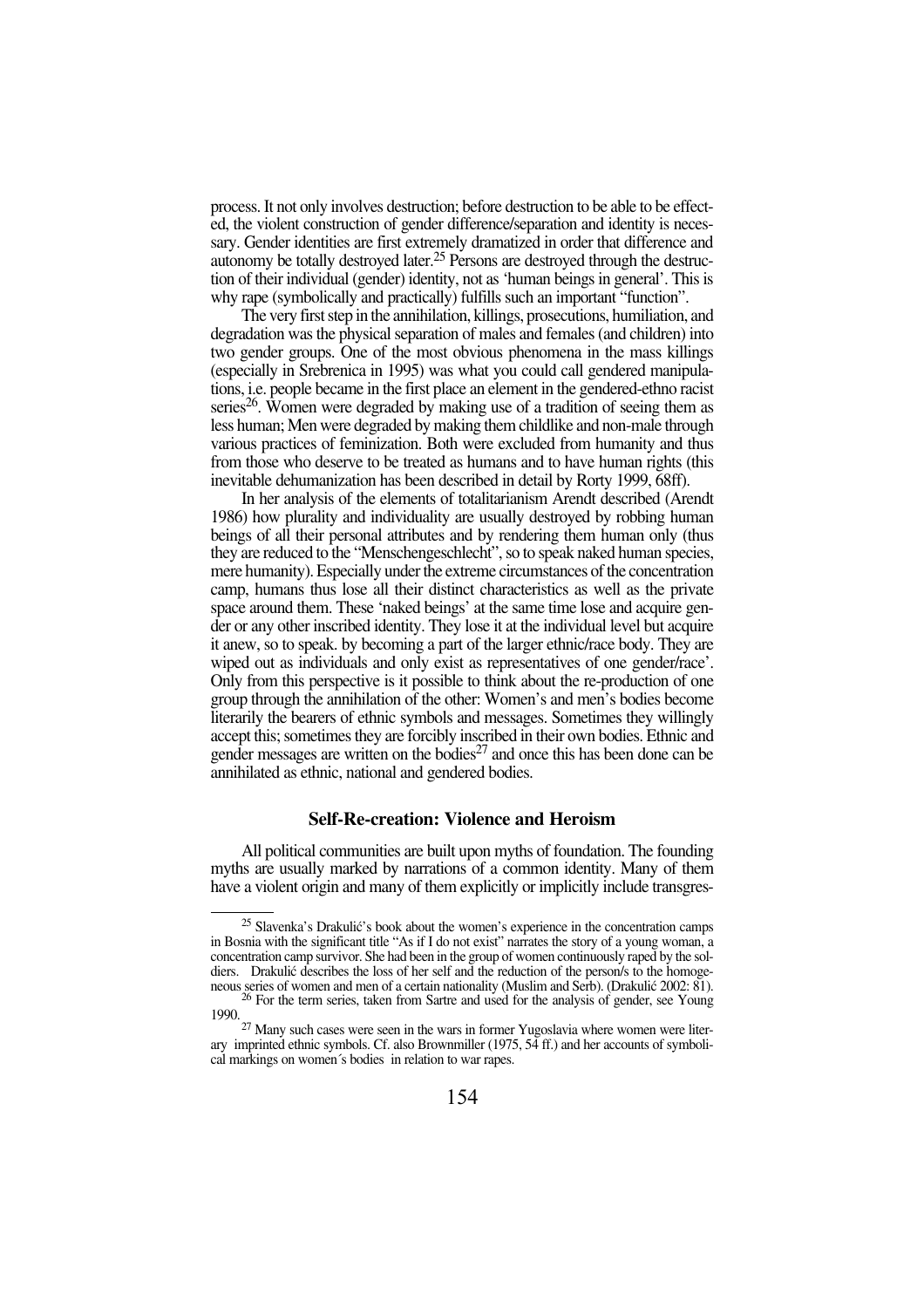sions (improved and rationalized through the narrative itself) and a call for homogenization. In his 1989 speech on the occasion of the six hundredth anniversary of the battle against the Turks in Kosovo, Milošević evoked such a myth claiming that it was difficult to determine the historical truth, but that this was no longer important and stating that "the lack of unity and betrayal in Kosovo will continue to follow the Serbian people like an evil fate through the whole of its his-<br>tory" (cited after Wilmer  $2002:137$ )<sup>28</sup>.

Most of the cases in the series of the Yugoslav wars<sup>29</sup> ended up with either a creation of a new political unit (Slovenia, Macedonia, Croatia, The Federation of Bosnia and Herzegovina after Dayton agreement) or with the attempt of the restoration of the old ones (Serbia and Montenegro, Kosovo). Due to the fact that in the post-1989 Central and Eastern Europe democratic transitions a very homogenized liberal model of the state-building, namely the Hobbes-Schmittian concept of re-establishing of the modern state( $\overline{s}$ ) as political unit( $\overline{s}$ ), prevailed, it is no wonder that this represented an (even more expressed) model for the rest of Eastern Europe.

Such a model demanded a significant degree of homogeneity and tried to suppress differences among the potential consumers of new democratic institutions. Within a Hobbesian framework the state works as an "exchange" between individuals and state power, whereby the individuals give away part of their autonomy and hands over certain rights to the state which, in turn, protects them against "Others". This idea, which was at the basis of state building in the East, merged well with the belief in the creativeness of violence and fascination with violence as a politically creative force (not at all only Yugoslav but also in the West and also among theoreticians wide spread fascination). In all the myths of foundation or restoration in the new post-Yugoslav states homogenization, war and violence played the role of the almost ultimate source of power, politics and political authority $30$ .

After the war, the warrior's narrative about the victory over the Yugoslav People's Army (Slovenia) and the violent acquisition/restoration of territory (Croatia) started to play a significant role. In Croatia, war veterans became an important mass mobilization force and guaranteed the cleanliness and heroism of the Croatian war efforts. Likewise, in Slovenia, where the war was shortest and armed conflict itself only took ten days altogether, heroism, warfare and the defense of the homeland were strongly emphasized feeding into the founding myths of the new, independent state. Before the war everyone knew the Serbian proverb that Serbs "lose in peace and gain in war only". After the war, there was almost no Yugoslav ethnicity which would not have – in one way or another – claimed the same. The fact that Albanians in Kosovo took up arms after the years of non-violent resistance, shows the still remaining working link between the creation of a new political unit and the assumed amount of "necessary" violence.

 $28$  However, not all of them necessarily have violent character, although there are not many of those who's " deus ex machina" would not have used at least certain amount of violence for creating the new political unit and would thus be particularly concerned about the possible plurality of the factual funding .<br><sup>29</sup> In my opinion, one cannot speak about one war, since there were at least three if not four

<sup>(</sup>including Kosovo) wars in the former Yugoslavia. 30 Post-Dayton Bosnia might seem an exception here, since it does not really have a myth:

as a state, it has been created by the international community.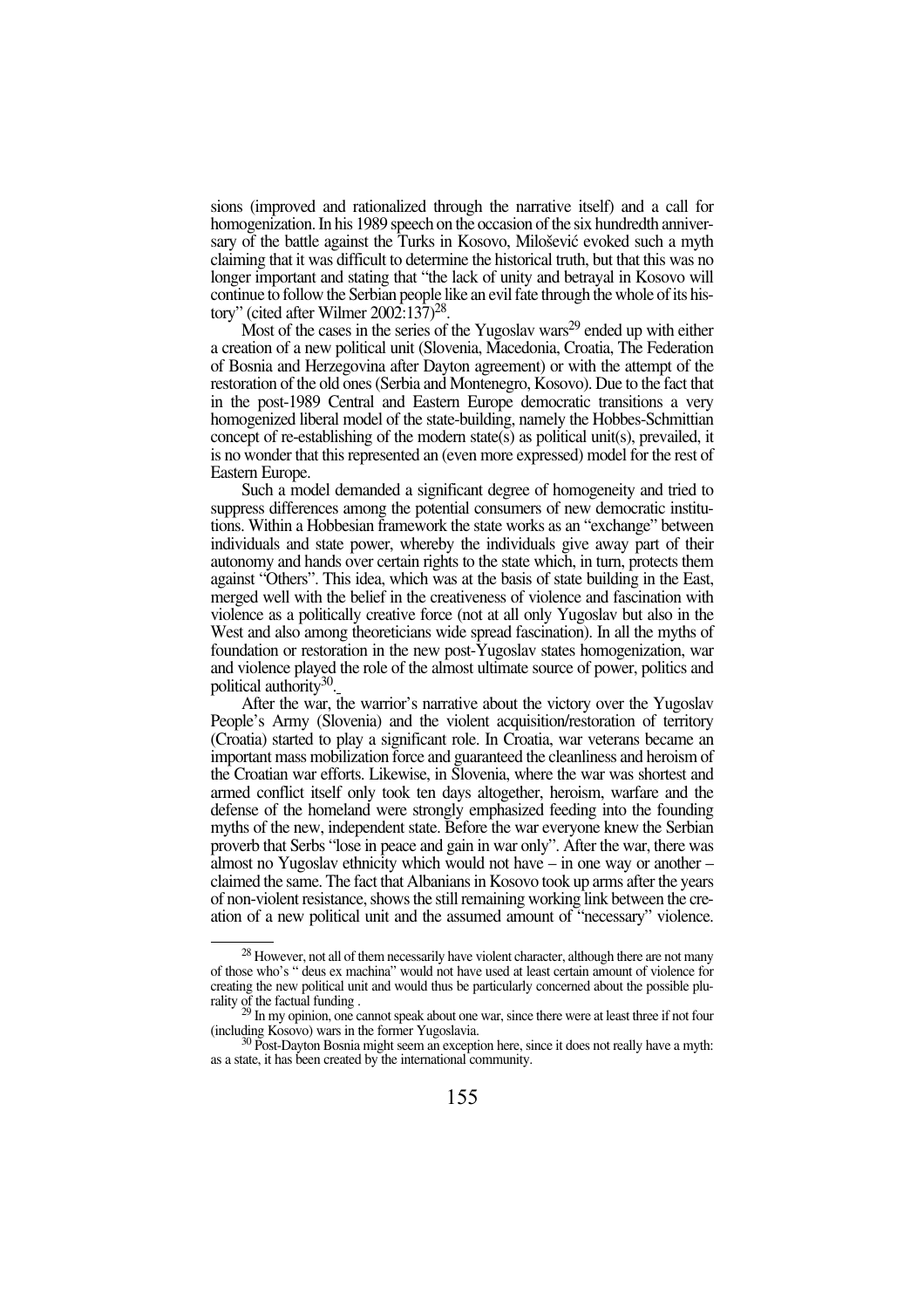Also, sustaining a warrior's and a heroic identity was a means for the "re-masculinization" of men (feminized under Communist rule). Second, a sometimes weaker, sometimes stronger source of authority was democratic legitimization and identification with (belonging to civilized) Europe and the claim that the newly-founded political institutions automatically rest on human rights. Thus Europe itself, which was seen as "civilized and peaceful" served as a source of authority, There is an inherent and obvious contradiction between these two legitimization forces (war and peace, force and human rights etc). On the other hand, due to the re-masculinization of politics in all Eastern European systems, the new defense and protection ideologies tended to build on the new, homogeneous identity and exclusionist citizenship practices.

In those Yugoslav countries which defended themselves against the aggression of the Yugoslav People's Army and which saw themselves as victims of Serbian domination and aggression and strove for international recognition, this endeavor had several aspects. As Boris Buden observed in his analysis of Croatian attitudes towards Europe, the endeavors for recognition were not only legal endeavors but at the same time aimed at social, cultural and individual inclusion (see Buden, 2000: 53ff). The formation of the new states and their re-constitution were accompanied by ethno-national and patriotic political ideologies. In these processes, identities were and are the most contested terrains, identities meaning ethnic, national, gender and social identities and also citizenship. The manner in which these identities become homogenized and included into a unified state was dependent both on the psychological traits shaping these identities as well as on outside forces that took an interest in accompanying these processes. The transformation of former political communities into new political entities can take different paths; it can proceed in non-violent ways, as some of the East European velvet revolutions have shown; it can be inclusive (for some), and exclusive (for others), and its long-time legitimacy, durability and efficiency also depends on these features. The way in which members or non-members are included and/or excluded is decisive for the question of democratic transformation and of political equality. Regarding the question of citizenship, after the secessions and processes of ethnic cleansing in some parts, all legal arrangements in the former Yugoslav states – with the exception of post-Dayton Bosnia<sup>31</sup> – included discriminatory procedures for those who were not considered citizens according to the *ius sanguinis* principle. The principle of *ius soli* was applied only in part (Dedić, Jalušič, Zorn 2003**).**

Frequently, exclusions seemed to be entirely 'innocent' and nothing but an urgent bureaucratic 'measures'. One such case was the so called "erasure" in Slovenia which is considered to be the most successful transitional state. In 1992, Slovenia erased from its registers the individuals from other republics of the former Yugoslavia who had not applied for Slovenian citizenship (see Dedić, Jalušič, Zorn 2003). This erasure (i.e., the sudden removal of the resident data from the register of permanent residents and with this the complete loss of their legal status) was a co-ordinated action on the part of the executive, legislative and judicial power, the police and of administrative authorities and laid the ground for massive and systematic human rights abuses. The erased were almost exclusive-

<sup>&</sup>lt;sup>31</sup> The Serbian Republic of Bosnia, however, functions differently.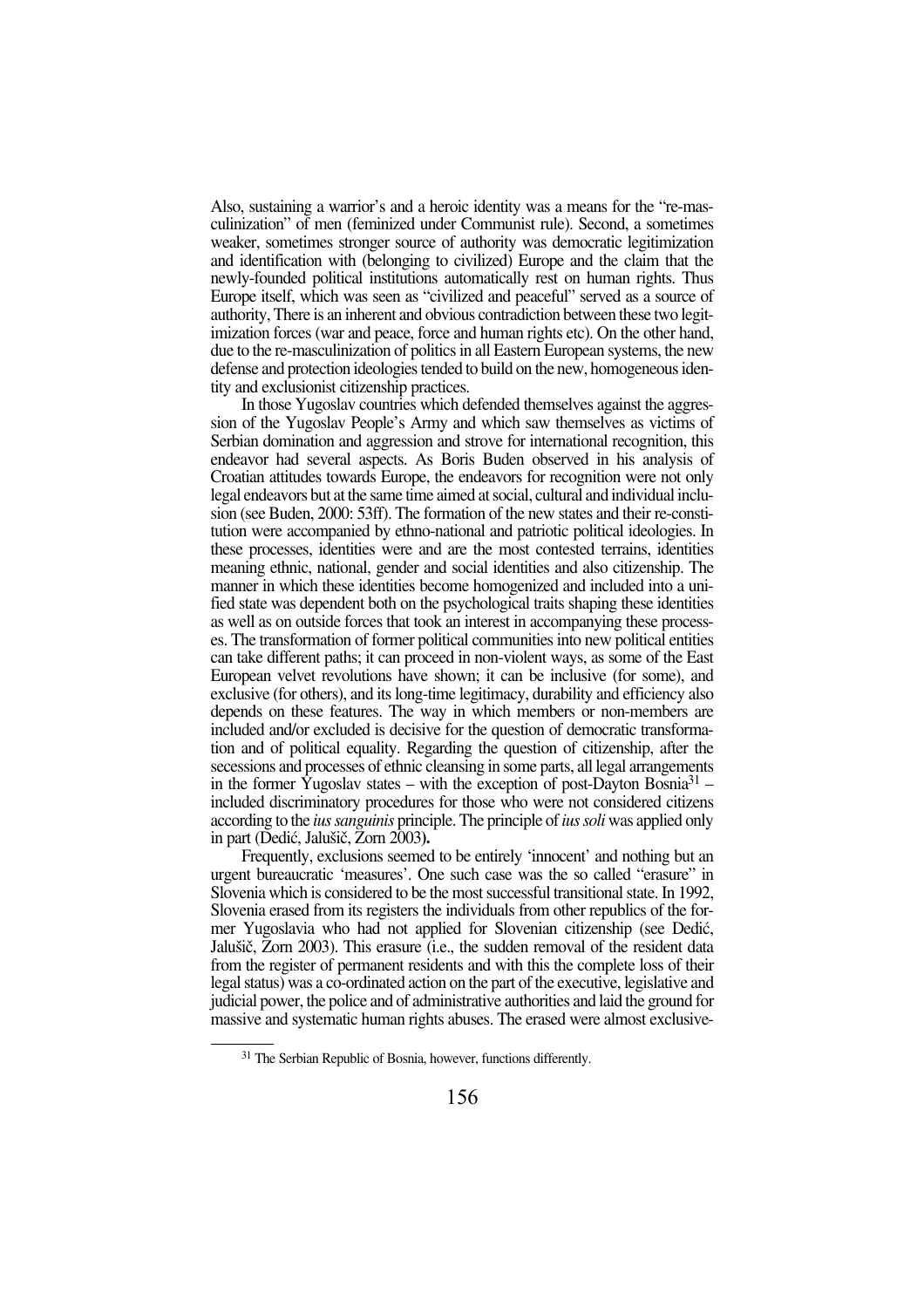ly ethnic non-Slovenes (i.e. Albanians, Bosniaks, Croats, Macedonians, Montenegrins, Roma, Serbs etc.) thus the act of erasure contained elements of ethnic cleansing, which has been carried out through administrative procedures and in accordance with law (see Dedić, Jalušič, Zorn 2003). In spite of the fact that the highest political authorities of the Republic of Slovenia were informed about the problems of the erased persons already in 1993-1994, and in spite of the two judgments of the Constitutional Court in favor of repairing the wrongs done to the erased, throughout the past 10 years no concrete step has been undertaken to redress the injustices arising from the erasure.

The problem with state nationalisms in the newly emerging post-Yugoslav states that have built their ideologies and identities upon the "West" and "Europe" was that in spite of the formal, international recognition, they felt (either partly or fully) misrecognized by "the West" after the war. Neither their merits nor heroic endeavors in fighting against evil in the Balkans, nor their innocent, just, honest and civilized identities were recognized in a way that paid tribute to the important features of their identity. This perceived 'misrecognition' gave rise to a certain resentment against Europe and the West resulting in a wavering between pro-and anti-European positions (cf. Buden, ibid. 60). On the other hand, the fact that the type of identity (nationalism and racism) in which these states have enacted their independence has been "misrecognized" by the West was partly a product of the Western projection of the ancient hatred towards the Balkans.

## **Organized Innocence and Identity: The Strategy of Blaming the Other**

Many collective national movements and nation-states show that a victim identity that cherishes its own ill-fate and vulnerability is not only dangerous but also hampers the development of an independent political community that could accept responsibility for itself or others. Israel, where the political elite, despite the horrible experience of the Jewish people, is not yet capable of assuming political responsibility but continues to pursue a politics of war that is legitimized by a victim identity and by a presumed, a priori collective innocence, is a case in point.

In the former Yugoslavia, the war and its roots have affected different parts and groups in different ways and to different degrees. The immediate violence, terror and killings, resulted in a high death toll. Moreover, there were immense material consequences and suffering as well as post-traumatic syndromes and experiences of loss and degradation. However, there were also other consequences of war. Another outcome of many years of self-victimization, blaming the Other and strictly denying nationalist and racist fantasies, a syndrome I call "organized innocence" emerged. It is something that sprung up and developed in all post-Yugoslav states, in Serbia and Montenegro, in Croatia, Bosnia and Herzegovina and even in Slovenia.

Organized innocence is a phenomenon which actually emerged in the whole of Yugoslavia from the above described processes of self-victimization and of constructing nations as innocent and truthful. We encounter the same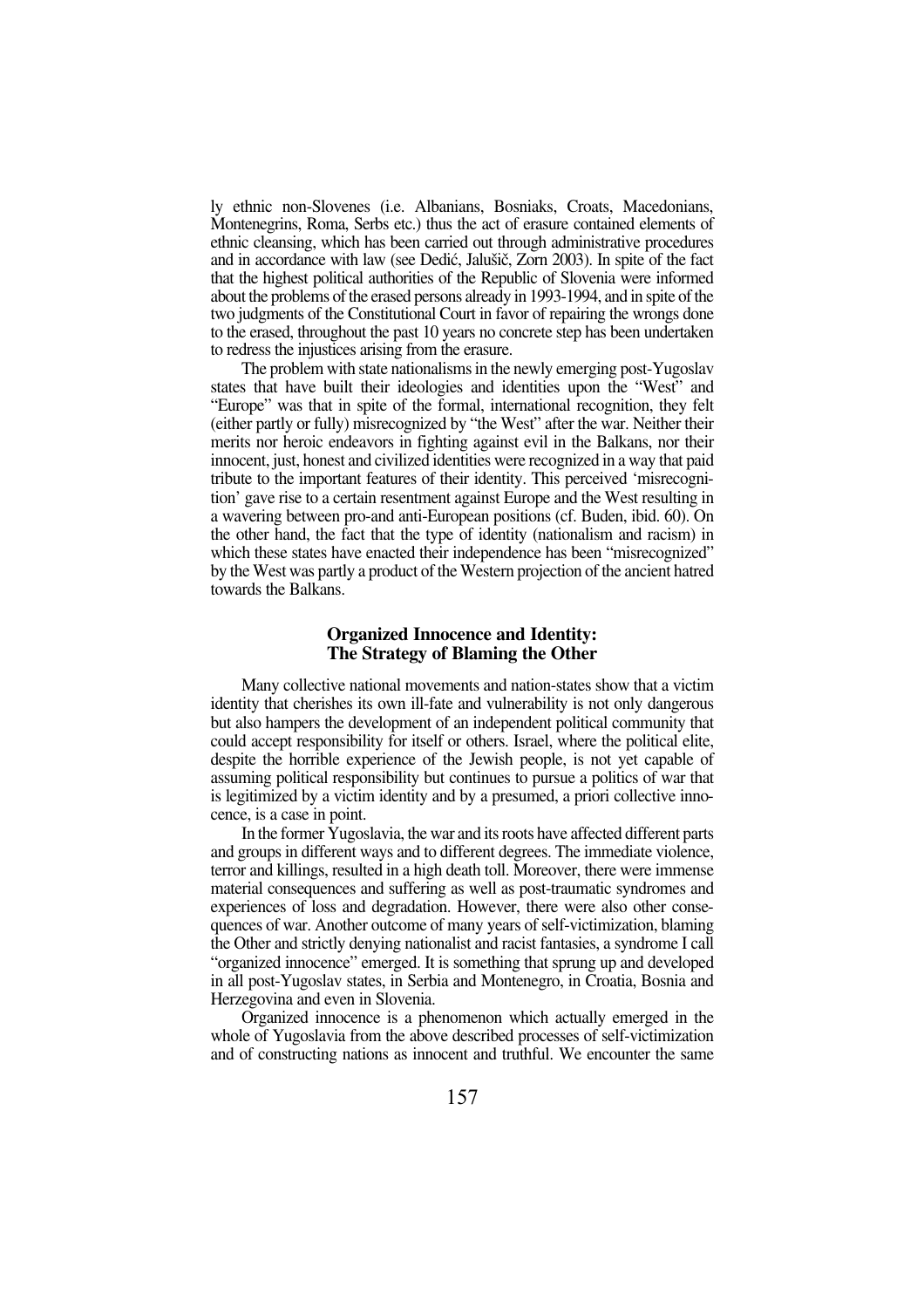language in all parts: from Macedonia to Montenegro and from Slovenia to Serbia (take for instance Milosevic speech in Kosovo cit. in Wilmer, 2002: 136; cf. also a Croatian politician cited in Bude 2000,56). Facing such attitudes, the problem which is still to be faced after the war and after the crimes and injustices done in many parts, is how to think about the question of guilt and responsibility, before, in and after the war in the former Yugoslavia. Without pretending to have an answer to this question I would like to point out the following.

In Serbia, where the question of guilt and responsibility was put on the agenda and Milošević used a strategy of collectivizing guilt at his defense in The Hague, the syndrome of organized innocence took a form of almost total rejection of responsibility for the war. The strategy of blaming the other was used as a strategy to reject any responsibility for starting the war, participation in the war and war crimes done by the army and paramilitary forces on the Serbian side. Besides, other forms of disavowing crimes and responsibility were at work such as the idea that everyone, every nation in the former Yugoslavia was equally responsible or guilty for what happened; that "they are no better", since they committed crimes, too; that the country had suffered enough (including the NATO bombing in 1999); that mainly the ordinary and thus innocent people were victims of the regime; or that the international community was primarily responsible for what happened. The dialectic between collectively demonizing Serbs as natural evil-doers, making them the only evil source of all crimes and the ensuing rejection of any responsibility worked perfectly well, since the collectivization of guilt can only result in its rejection (cf. Jaspers 1965; Arendt 1994). This phenomenon has been described by some intellectuals and NGO's in Serbia that have dealt with the question of guilt, responsibility, truth and reconciliation in some depth.<sup>32</sup> They spoke not only about "organized efforts... to relativize the crime", but also about attempts "to de-ethnicize" $33$  it in the sense that "the way this new Truth is placed has the same totalitarian characteristics as nationalism which in times past has propelled the war machinery" (Biserko 2002). This "totalitarian way of thinking" has been considered the main obstacle to democratization. It has been primarily put forward in the new authorities´ interpretation of the recent past who, instead of establishing the responsibility for the crimes, were trying to relativize them by invoking the broader historical context, by laying the blame at the door of the others. In Croatia, the main argument has been that, since the Croats fought a defensive war, their violence was different than the Serbian one and that the war crimes committed in retaliation were different from those committed as

 $32$  At the international conference "In Search for Truth and Responsibility – Towards a Democratic Future", organized by B92 TV station in Belgrade in May 2001, many opposition critiques of the Serbian president Vojislav Kostunica's Truth and Reconciliation Commission were especially underlining the fact that the president's commission was established as a Serbianonly body and could thus be aiming only at the question of responsibility for the crimes and reconciliation within Serbia, as well as the fear that such commission could only compromise the idea of truth and reconciliation. If the Serbs only reconciled among themselves, that could aggravate the reconciliation with others.

 $33$  The problem here was that neither the victims' nor the perpetrators' ethnic origins were mentioned. This "de-ethnification" amounted to hiding the genocide already proven at the Hague tribunal. (cf. Biserko 2002:,3).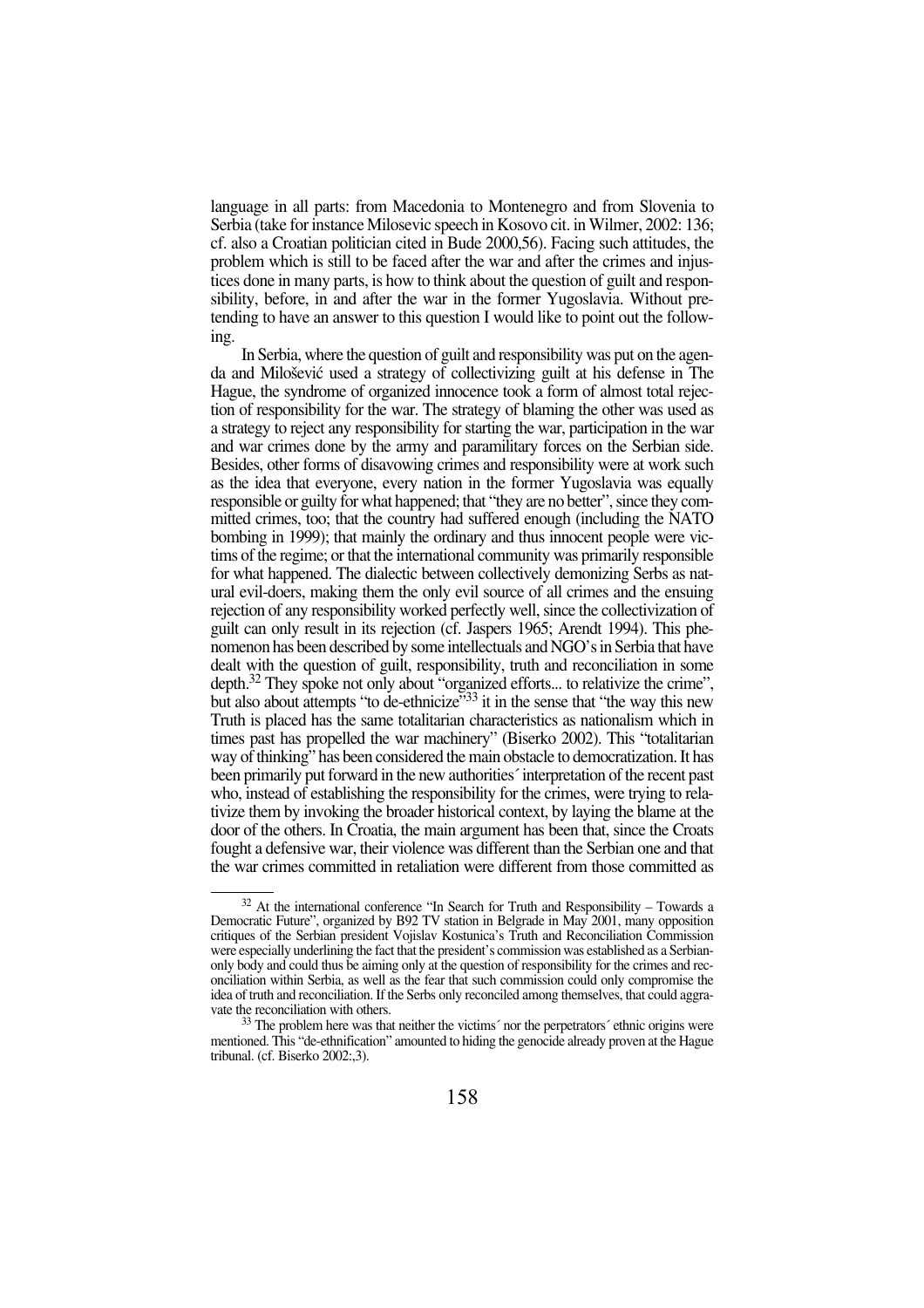aggression (see Wilmer 2002: 84). Thus some parts of the population collectively opposed the extradition of the war criminals to the Hague tribunal.

However, maybe the most interesting phenomenon of the "organized innocence syndrome" is the case of Slovenia which was the country least involved in the conflict and which has been regarded by the international community and others as the most democratized, developed and successful of all the post-Yugoslav states. What does this syndrome in Slovenia look like?

Thanks to numerous democratic movements that emerged in the 1980s, the newly formed state of Slovenia had the positive image of a community expressing solidarity with the victims of discrimination (for example Albanians in Kosovo). Indeed, there was a chance for the country to reaffirm itself as a state truly based on human rights and civil responsibility, rather than on the idea of a victimized national/ethnic identity. But even Slovenia, the most successful transitional country, let this chance slip by. In the 90s Slovenia experienced numerous examples of exclusion, tolerated xenophobia, hostility towards strangers and public intolerance that were comparable to situations in many other European states (see Pajnik 2002). Still, the main problem was the ignorance of the political elite regarding this and the above described problem of the erasure which was, given the number of persons affected by it, the coordination of action on the part of the executive, legislative and judicial power, of the police and of administrative authorities, unprecedented in Slovenia. The main question regarding this case is, of course, how it could happen and why there was no repair of the injustice for such a long time, why there was a systematic denial of the violations. I have no simple answer to that, but here I would like to point out especially the interconnections among the foundation of the new state, the definition of "citizenship" and "resident" and "organized innocence syndrome".

In Slovenia, the "organized innocence syndrome" approximately reads as follows: Slovenians never oppressed anyone and never did wrong to anyone; moreover, throughout history Slovenians were the victims of foreign peoples, totalitarian regimes and so on. If they happened to be violent, they took to killing their fellow Slovenians (under the pressure of external totalitarianism). The (often essentialized) identity of the people is described as that of a trusting nation, which is (usually) the victim of global politics that descends on it like a natural disaster. Slovenia has suffered economic exploitation and cultural oppression in the former Yugoslavia and was, in addition to all this, violently attacked by the Yugoslav People's Army under Milošević's command. Hence the new state is by definition free of any responsibility for the past and those who created it are innocent and untouchable (the underlying implication is that its citizens have only recently shaken off the yoke of discrimination, so the state's primary task is to protect "Slovenianess"). At the same time, the traditional kindheartedness, humanity and tolerance of its people are seen as a guarantee that people will be treated kindly. Those who do not go along with the state or do not recognize its kindness are labeled as enemies or opponents. Another variation of the same tune is the viewpoint that those who call for respect for law and justice are actually making fun of "our country," abusing "our" laws for their own interests, and are "toying" with the rule of law, while others – the imaginary "we", the majority – will pay the bill. And all this produces the belief that evil things happen (can happen) only in our neighborhood, down there in the Balkans, in those horrible wars.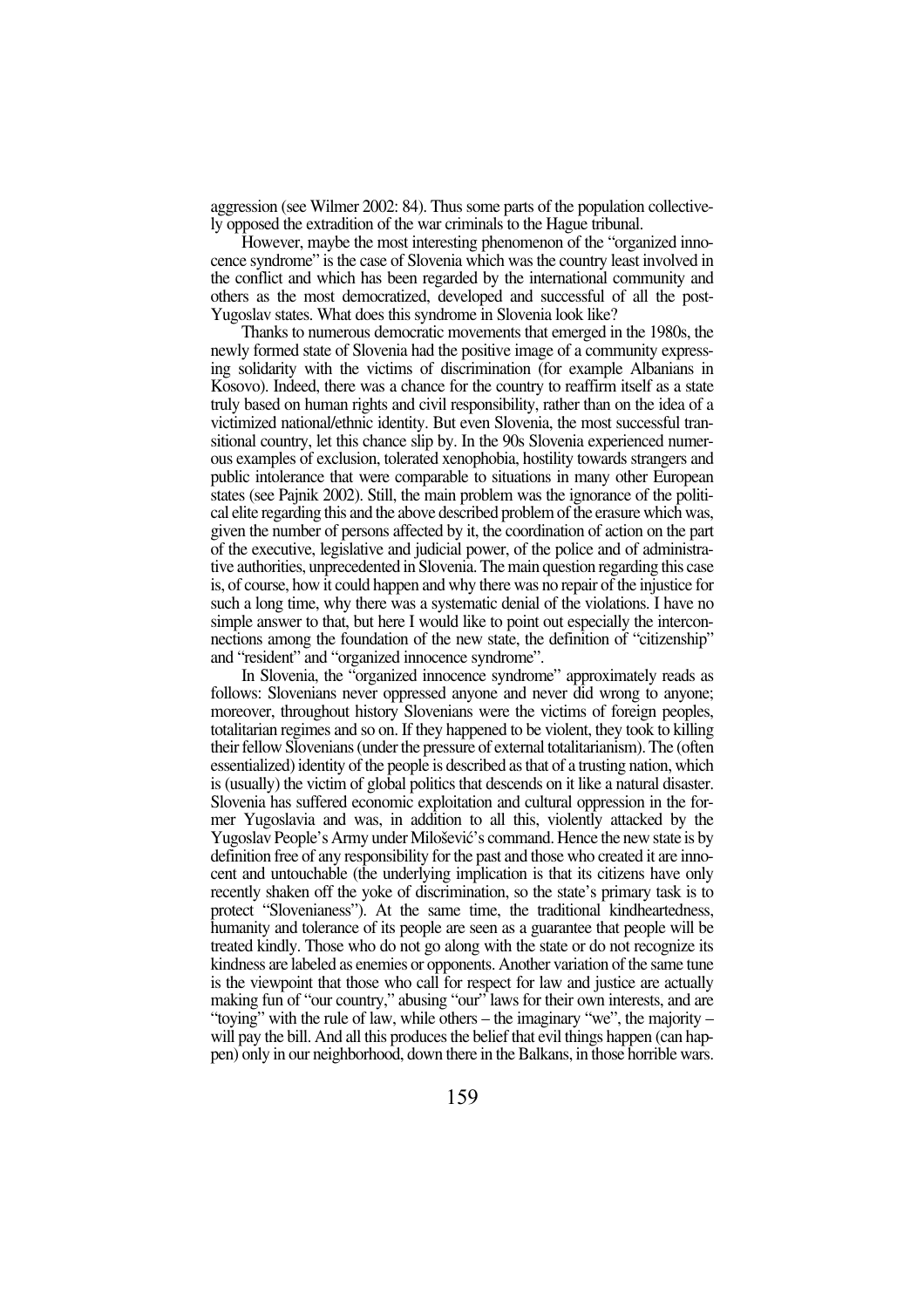The proximity of not only horrendous violations of human rights but also mass slaughter suggests the conclusion that what happens in Slovenia is a "lesser evil". This creates the impression that the violations occurring in Slovenia are rather administrative errors and are negligible compared to what happened "there" (ethnic cleansing). When compared to the atrocities committed in Bosnia, nothing is really evil any more. What indeed are 18,300 administratively "erased" people compared to 9,000 killed in Srebrenica?

This presumed innocence, the self-image as an eternal victim and the radical distancing from the Balkans created a condition for non-responsibility to spread and paved the way for a politics of blaming. As the case of Slovenia shows, exclusionary politics can have a long lasting effect on the described victimization processes. It resulted in a kind of identity, which divides people into those who have the right of social inclusion those who are excluded (Alexander 1992: 291).

#### **Conclusion**

Trying to answer the initial question of this paper why there seems to be no stability in post-war former Yugoslavia (although, if we to compare the region with other post-conflict regions, the situation here is quite stable), I tried to elaborate on how gender relations and gender identities were mobilized and re-constructed within a discursive practice of victimization that contributed to a violent solution. I tried to show that gender represented one of the most important focuses of identification and that by making use of gender, identities were produced that were ready to invest and engage in a violent, but in their view justifiable, cause. Summarizing what has been said before, four features of the development towards violent solutions can be identified in the separated political units: First, genderization and self-victimization through blaming the other: second, the annihilation of the Other through means and practices that differed in their degree of violence; third, a fascination with violence as a "creative" force; and fourth, "organized innocence" as an important part of the foundation of the nation-state's self-consciousness. Finally, I claimed that the so called "organized innocence" syndrome represents a very problematic foundation of the state and democracy, since it promotes self-justification, blaming of the other, rejection of responsibility and constant demands for homogenization.

In my view, all four elements sprung up in all parts of the former Yugoslavia, even in Slovenia, which generally is presented as a model for successful transition, where there was no serious fight or material damage, which experienced the least violence and had almost no victims to deplore in the process of separation from the Yugoslav state. Still, the example of the administratively "erased people" shows that the collective attitude was similar to other republics and made use of similar sources for building a collective identity. At least on the administrative level, the results were also similar to those in other republics, albeit less violent.

It must be concluded that xenophobic and racist feelings supported the building of a new Slovenian state and identity as well, and influences its asso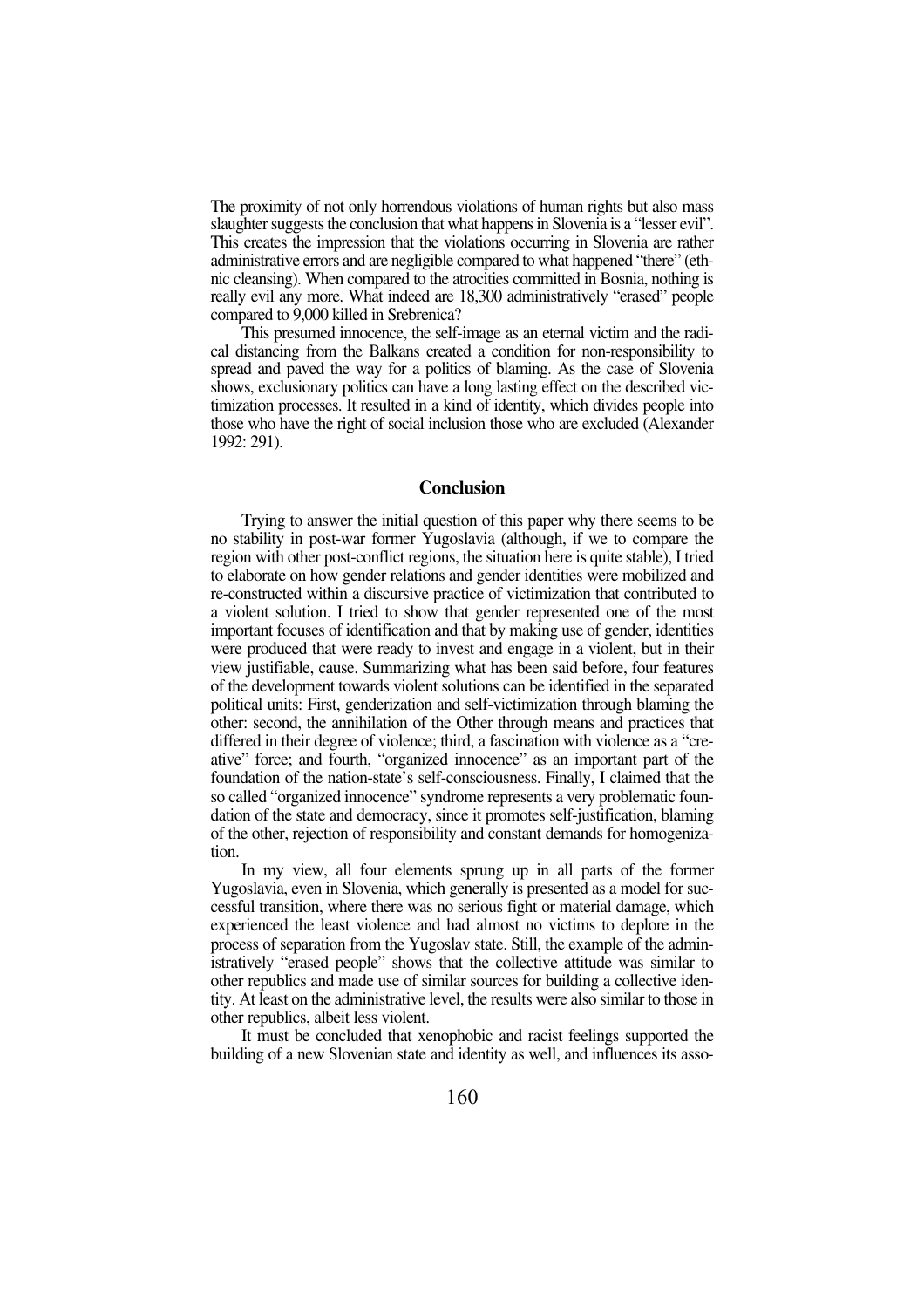ciation with the EU. In Slovenia, too, the "Other" is confronted with hatred, primarily focusing on the supposedly wild Balkans, meaning the other formerly Yugoslav republics. Important elements in this process are: emotionalization (a policy of creating crises and scaremongering in the public arena); laying blame on immigrants and the state; self-victimization of the "indigenous" local residents (emphasizing the excessive rights of the immigrants and sympathy towards immigrants as a problem); hatred of the state; legitimization of possible "defensive" activities, and a process of normalizing xenophobia and racism normalization and making it part of everyday life.

The case of Slovenia shows that we cannot understand the logic of identity and conflict if we fall into the trap of what I would call "reduction ad Balkanis" in the sense that we see the Balkan war and its consequences as a result of an ancient hatred which cannot affect the "more developed, progressive, liberal etc. democracies". As a matter of fact, the narrative of victimization of a group is a very frequently used practice in contemporary Western democracies, as the examples of not only Austrian Freedom Party leader Jörg Heider, French Jean Marie Le Pen or the Dutch Pym Fortyune. but also some newly adopted international politics discourses and practices after September 11, 2001 show.

The creation of new national and states´ identities and new ideas on citizenship in the post conflict Yugoslav region were very much connected to the construction and annihilation of otherness, foreignness, and a racist hatred that was additionally nourished by war experiences. All this contributed to new discourses of homogeneity and many new potential problems (instability, conflict). The victimization discourse introduced what you could call "the hegemony of the victim" and it also introduced a dialectic between the feminized victim/people and the masculinized leader presenting it in terms of a love relationship. Thus, politics was charged with (gendered) emotions and those emotions contributed to provoking war. They also contributed to the idea that at the end of the war homogenous identities should result. Thus, gender and sexuality played the crucial role in the process of establishing these identities.

I also claim that no ethnic or gender identities that could have been mobilized for the war pre-existed in a primordial sense. To be sure, certain stereotypical identities existed before the outbreak of violence and were used for mobilization. However, I do contend that these identities were no more problematic than in other (peaceful and democratic) societies and did not live up to the typical Western or European prejudice about the "mobilization of the ancient hatred" in the former Yugoslavia which contributed to the building and continuation of the (dangerous) stereotype of "Balkanization" together with a belief that the old European nations are far above such "barbaric" practices and that they represent something typical for the "other" regions which reinforces European mythology of higher civilized space and historic development. Also the typical Western stereotype of the "masculinized" and especially sexist Balkans is to be viewed with caution. The view of the predominantly violent macho Balkans has been reinforced even by some feminists who attributed the violent tradition to the traditional Balkan family patterns and the exploitation of women, the long years of socialist emancipation notwithstanding. Also, the pre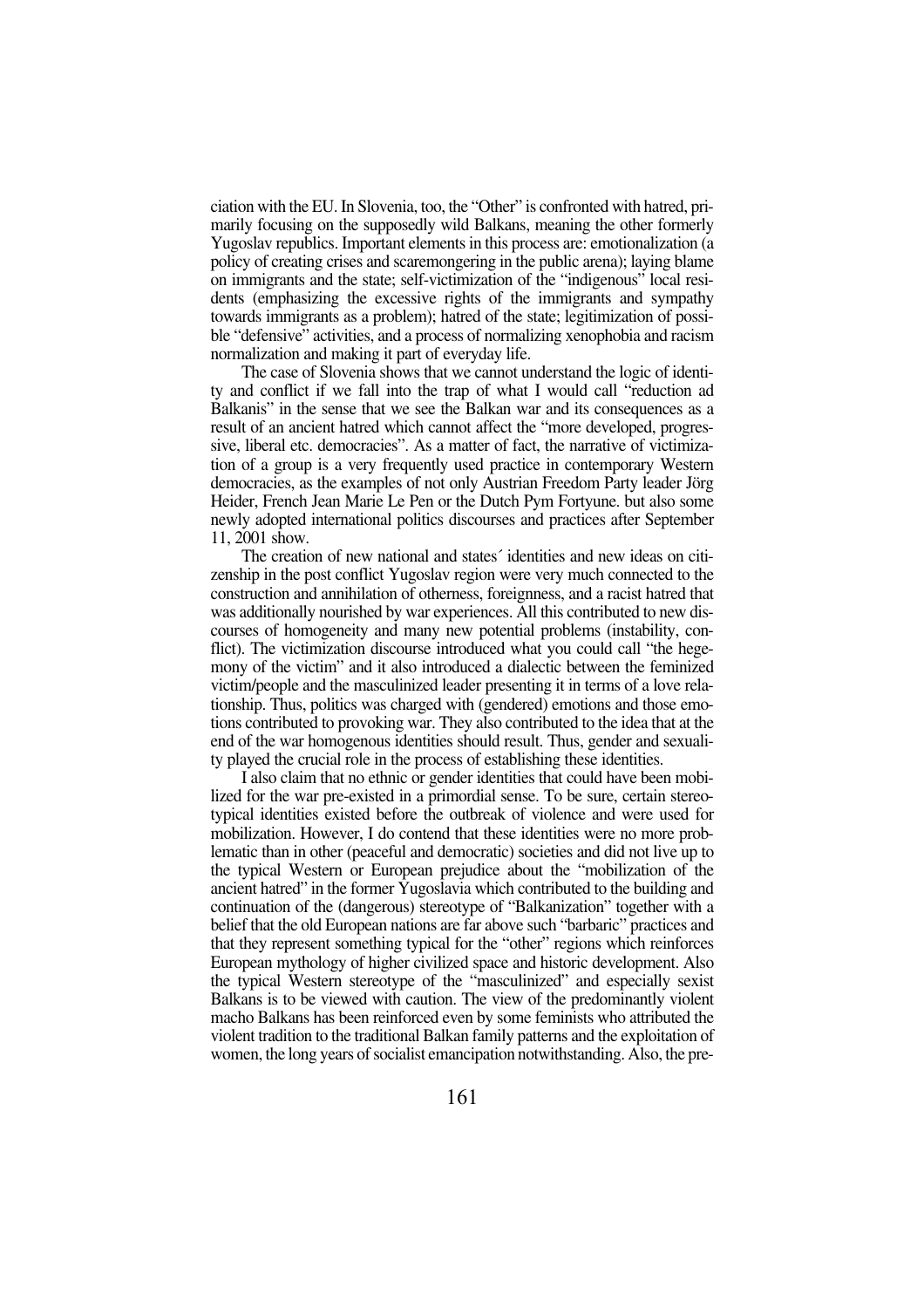dominant assumption that the reason for most rapes committed by Serbs in the war in Bosnia was the Serbs´ natural aggressiveness and not the fact that they were the most powerful and winning side, was very similar to the earlier conviction that separatist Albanians were professional rapists<sup>34</sup>.

At the end, I would like to emphasize again that gendered images of politics and international relations are by no means unique to ex-Yugoslavia. A case in point is Fukuyama, who states in one of his famous articles that a masculinized South might decide the pace of world politics in the future, since the North´s aging population is weak and feminized with middle classes supporting a non-aggressive, pacifist state (Fukuyama 1998). He suggests to aim at some kind of equilibrium and to bring masculinity back to the North. In view of the above analysis that shows what an emotionalized politics built on gendered images and gendered identities has effected in the former Yugoslavia we should watch these global developments with great caution.

Proofread by Theodora Pankovich

## LITERATURE

- Alexander, Jeffrey C. (1992), *"Citizen and Enemy as Symbolic Classification. On the Polarizing Discourse of Civil Society".* In: M. Founier and M. Lamont (eds.), Where Culture Talks, Exclusion and the making of Society. Chicago: University of Chicago Press., 289-308.
- Arendt, Hannah, (1994),*"Organized Guilt and Collective Responsibility",* in: Hannah Arendt, Essays in Understanding, Harcourt Brace & Company: New York, San Diego, London, 121-132.
- Arendt, Hannah, (1986), T*he Origins of Totalitarianism,* London: André Deutsch.
- Arendt, Hannah (1998) Foreword, in Glenn Gray, T*he Warriors. Reflections on Men in Battle*. University of Nebraska Press: Lincoln and London, vii-xiv.
- Arendt, Hannah (1987), *On Violence*, New York, London: Harcourt Brace Jovanovich. Biserko, Sonja (2002), Speech given at the NGO panel of the Conference "The Legacy of Hannah Arendt: Beyond Totalitarianism and Terror", Belgrade, 3-7 July 2002.
- Buden, Boris (2000), *"Europe is a Whore",* in Nena Skopljanac Brunner et al. (eds.), Media & War, Centre for Transition and Civil Society Research: Zagreb, 53-62.
- Blagojević, Marina (2000), *"The Migrations of Serbs from Kosovo during the 1970s and 1980s: Trauma and/or Catharsis",* in: Nebojša Popov (ed.), The Road to War in Serbia. Trauma and Catharsis, CEU Press: Budapest, New York, 212-243.
- Brownmiller, Susan (1975), *Against Our Will: Men Women and Rape.* Fawcett Columbine: New York.
- Report on the conference *"In Search for Truth and Responsibility"* (2001), Belgrade: B 92, 21 May.
- Čolović, Ivan (1998), "*U ime kulture. Politička pozivanja na kulturu".*(In the name of culture. Political appealls to culture) in: B. Jakšić (ed.), Interkulturanlnost versus rasizam i ksenofobija (Interculturality versus racism and xenophobia), Belgrade, 25-31.

<sup>34</sup> Interview with Brownmiller 2003.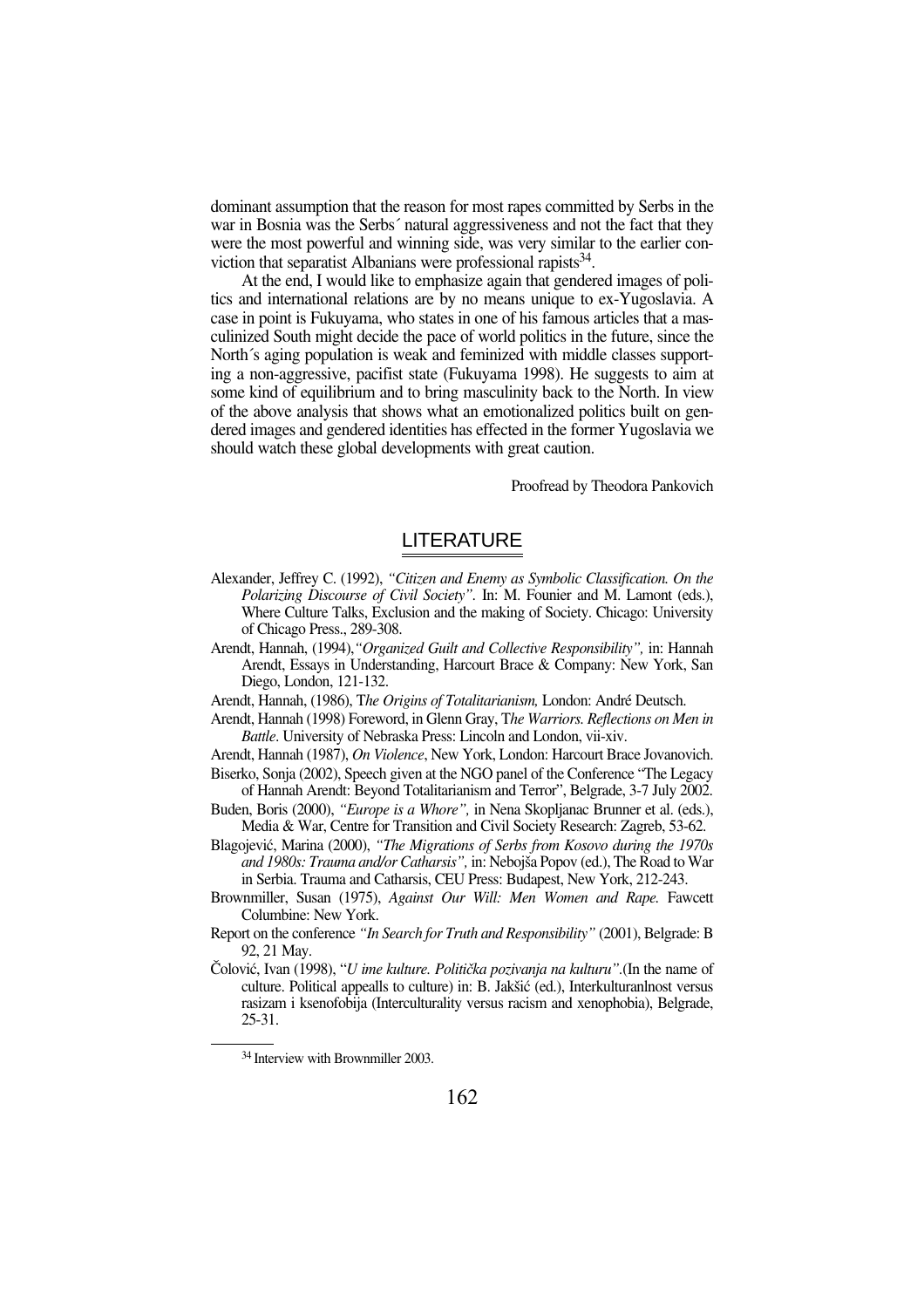- Čolović, Ivan (1996, 2000), *"Football, Hooligans and War",* in Nebojša Popov (ed.), The Road to War in Serbia. Trauma and Catharsis, CEU Press: Budapest, New York, 373-390.
- Drakulić, Slavenka (1993), *"Women in the New Democracy in Former Yugoslavia"*, In Nanette Funk and Magda Mueller (eds.), Gender Politics and Post-Communism. Reflections from Eastern Europe and the former Soviet Union: Routledge: New York, London, 123-130.
- Drakulić, Slavenka (1999), *"We Are All Albanians",* The Nation, June 7.
- Drakulić, Slavenka (2002), *Kot da me ni (As if I do not exist),* Aleph: Ljubljana.
- Dumaresq, Delia (1981), "Rape Sexuality in the Law", m/f 5/6, 1981,
- Drezgić, Rada (2000), *Demographic Nationalism in the Gender Perspective*, in Svetlana Slapšak (ed.) Women's discourse, War discourse, Topos: Ljubljana. 211-233.
- Evans, Martin (1996), *"Languages of Racism within Contemporary Europe",* in: Nation and Identity: Theory and Context, Brian Jenkins and Spyros A. Sofos (eds.), Routledge: London, 33-52
- Fanon, Franz (1963), *The Wretched of the Earth*. New York: Grove Press
- Francis Fukuyama (1998) "*Women and the Evolution of World Politics"*, in: Foreign Affairs, Sept. /Oct. 1998, Vol. 77 No. 5, 24-40.
- Goldstein, Anne Tierney & Schuler, Margaret A. (1998), eds., Gender Violence: *The Hidden War Crime,* Women, Law & Development International Washington D.C.
- Gray, Glenn (1998), *The Warriors. Reflections on Men in Battle.* University of Nebraska Press: Lincoln and London.
- Iveković, Rada *"Where Gender and 'National/Ethnic' Difference Meet"*, in: Jaehnert, Gabriele et al., Gender in Transition in Eastern and Central Europe. Proceedings. Berlin: Verlag, 312-318.
- Jalušić Vlasta, Kuzmanić Tonči (1987), *Rape The Albanian Way, Independent Voices from Slovenia*, Yugoslavia, Ljubljana 1989, vol. 3/November, 34-40).
- Posilstvo po albansko, *Kosovo-Srbija-Jugoslavija*
- Jalušič, Vlasta (1996), *"Funktionalisierung der Vergewaltigungen im Vorkriegs Jugoslawien"*, in: Olga Uremović and Gundula Oerter (eds.), Frauen zwischen Grenzen: Rassismus und Nationalismus in der feministischen Diskussion. Campus: Frankfurt/New York, 118-128.
- Jalušič, Vlasta (1999), *"Women in Interwar Slovenia",* in: Sabrina P. Ramet, ed. (1999) Gender and Politics in the Western Balkans, Penn State University Press: University Park, 51-66.
- Jalušič, Vlasta (2002), *"Between the social and the political: feminism, citizenship and the possibilities of an Arendtian perspective in Eastern Europe"*. *Eur. j. women's stud.*, 2002, vol. 9, no. 2, . 103-122.
- Jalušič, Vlasta (2003), Interview with Susan Brownmiller: "*Zažiganje modrcev se ni nikoli zgodilo : feministka Susan Brownmiller"* (The bra-burning never happened: Susan Brownmiller – the feminist), *Mladina*, 6 Jan. 2003, no. 1.
- Jaspers, Karl (1965), *Die Schuldfrage*, Pieper: Muenchen.
- Kašić, Biljana (2002), The Aesthtic of Victim within the Disourse of War, in Svetlana Slapšak (ed.) Women's discourse, War discourse, Topos: Ljubljana, 271-283.
- Kovačič, Gorazd et al. (2002), *Nato: za in proti. Državljanski priročnik* (*Nato: pro et contra. Citizen's manual),* Mirovni institut: Ljubljana.
- Kuzmanić, Tonči (1993), *"Understanding the War in Former Yugoslavia"*, in Tonči Kuzmanić & Arno Truger (eds.) Yugoslavia – War, Ljubljana and Schlaining, Peace Institute and Austrian Study Centre for Peace and Conflict Resolution, 183- 199.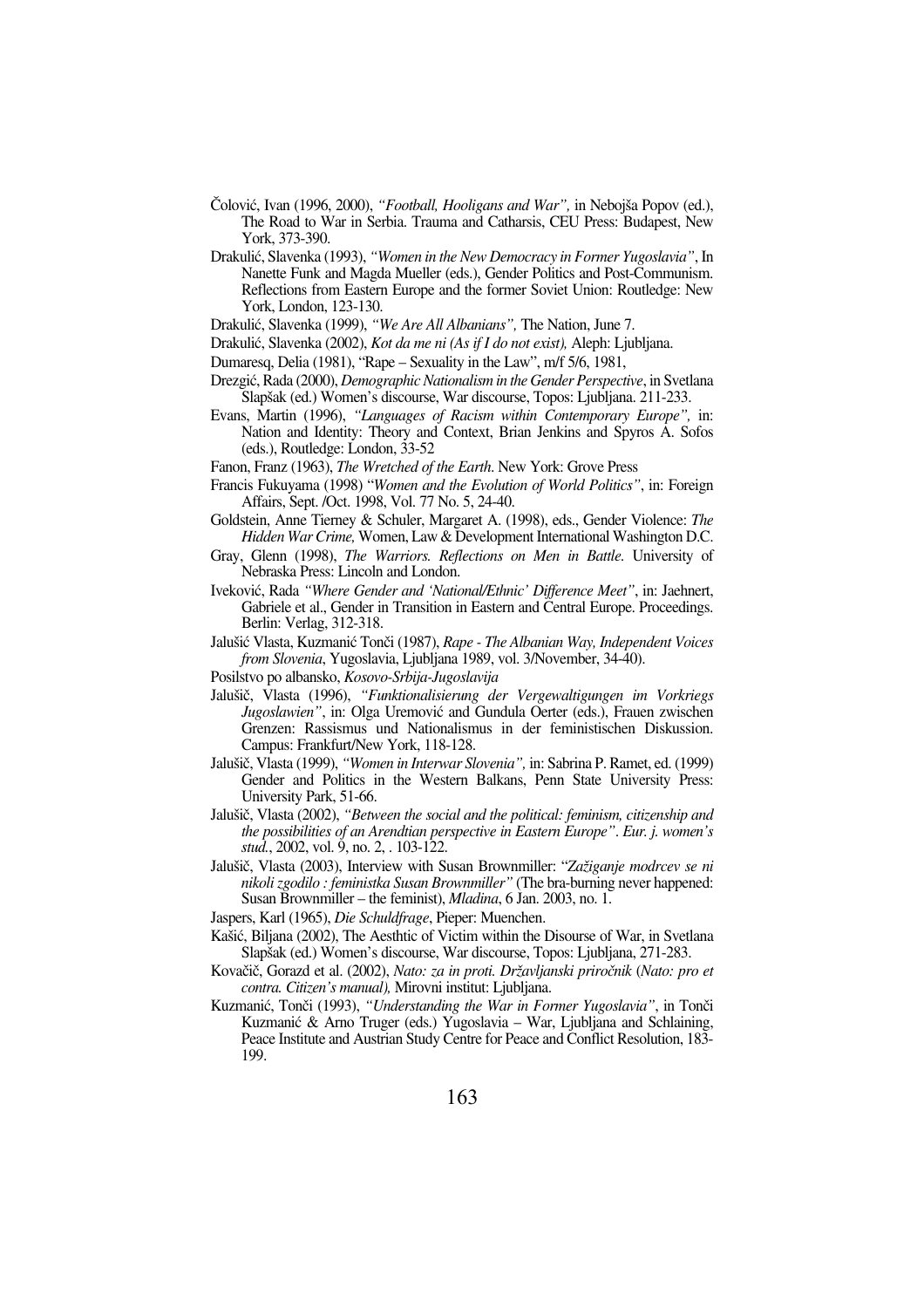- Kuzmanić, Tonči (1999), *Hate speech: Slovenian racism, chauvinism and sexism,* Open Society Institute: Ljubljana.
- Kuzmanić,Tonči (2002), *"Slovenia: From Yugoslavia to the Middle of Nowhere?* In: Mary Kaldor and Ivan Vejvoda, (eds.) Democratization in Central and Eastern Europe, London and New York: Continuum, 121-134.
- Marković, Zoran M. (1996), *"Nation victim and rage"*, in: Nebojša Popov (ed.), The Road to War in Serbia. Trauma and Catharsis, CEU Press: Budapest, New York , 587-607..
- Magaš, Branka (1999), *"Afterword",* in Sabrina P. Ramet, ed., Gender and Politics in the Western Balkans, Penn State University Press: University Park, 275-290.
- Malik, Kenan (1996), *The Meaning of Race. Race, History and Culture in Western Society*. Macmillan: London.
- Mertus, Julie (1999), *Women in Kosovo: Contested Terrains. The Role of National Identity in Shaping and Challenging Gender Identity*. In Sabrina P. Ramet (ed.) Gender and Politics in the Western Balkans, Penn State University Press: University Park, . 171-186.
- Mertus, Julie A. (1999) *Kosovo. How Myths and Truths Started a War.* University of California Press: Berkeley, Los Angeles, London.
- Milić, Andjelka (1993), *"Women and Nationalism in the Former Yugoslavia".* In Nanette Funk and Magda Mueller (eds.), Gender Politics and Post-Communism. Reflections from Eastern Europe and the former Soviet Union: Routledge: New York, London, 109-122.
- Milivojević, Snježana (1996), *"Nationalization of Everyday Life"*, in: Nebojša Popov (ed.), The Road to War in Serbia. Trauma and Catharsis, CEU Press: Budapest, New York, 608-630.
- Močnik, Rastko (2002), *"The Balkans as an Element in Ideological Mechanisms",* in: Dušan I. Bjelić and Obrad Savić, Balkan as Metaphor. Between Globalizaton and Fragmentation. Cambridge, Massachusetts, London, England: The MIT Press, 79- 116.
- Pajnik, Mojca, ed. (2002), *Xenophobia and post-socialism*, Ljubljana: Peace Institute, Institute for Contemporary Social and Political Studies.
- Papić, Žarana (1996), *"Nationalismus, Patriarchat und Krieg",* in Olga Uremović, Gundula Oerter (eds.), Frauen Zwischen Grenzen: Rassismus und Nationalismus in der feministischen Diskussion. Campus: Frankfurt/New York. 107-117.
- Pavlović, Tatjana (1999), *"Women in Croatia: Feminists, Nationalists, and Homosexuals",* in Sabrina P. Ramet (ed.), Gender and Politics in the Western Balkans, Penn State University Press: University Park, 131-152
- Pešić, Vesna (1996), *"Rat za nacionalne države",* in Nebojša Popov (ed.) , Srpska strana rata (Serbian side of the war ) Vol. I, B 92: Beograd, Zrenjanin, 60-86 or "The War for Ethnic States" in Nebojša Popov (ed.), The Road to War in Serbia. Trauma and Catharsis, CEU Press: Budapest, New York, 2000, 9-49
- Nikolić-Ristanović Vesna et al. (1995), *Žene, nasilje in rat (Women, violence and war),* Institut for Criminology: Belgrade.
- Nikolić-Ristanović Vesna (2000), *"From Sisterhood to Non-Recognition: Instrumentalization of Women's Suffering in the War in the Former Yugoslavia",* in Svetlana Slapšak (ed.) Women's discourse, War discourse, Topos: Ljubljana, 147-166.
- Popov, Nebojša (2000), *"Media Shock and Comprehending it",* in Nena Skopljanac Brunner et al. (eds.), Media & War, Centre for Transition and Civil Society Research: Zagreb, 9-16.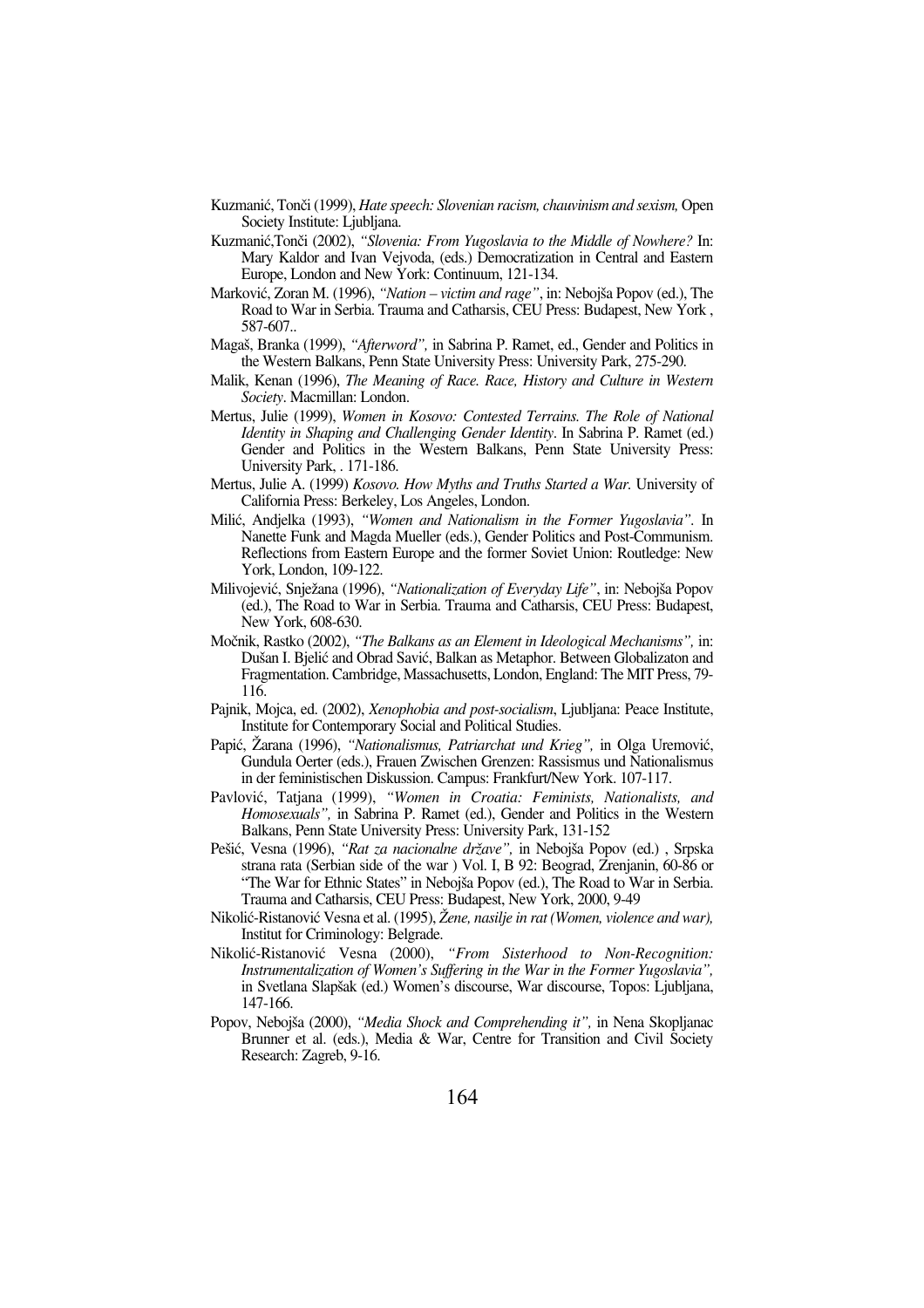- Puhovski, Žarko (2000), *"Hate silence"*, in Nena Skopljanac Brunner et al. (eds.), Media & War, Centre for Transition and Civil Society Research: Zagreb, 41-49.
- Ramet, Sabrina P. (2002), *Balkan Babel. The Disintegration of Yugoslavia from the Death of Tito to the fall of Milošević,* Westview Press: Boulder, Colorado.
- Rorty, Richard (1999), *"Human Rights, Rationality and Sentimentality",* in Obrad Savić (ed.), The Politics of Human Rights, Verso: London and New York, 67-83.
- Seifert, Ruth (1996), *"The logic of sexual violence in wars"*, Women's Studies International Forum, Vol. 19., Issues 1-2, January-April 1996 , 35-43.
- Seifert, Ruth (1994 )*"War and Rape: A Prelimnary Analysis. In: Alexandra Stiglmayer"* (ed.) Mass Rape. The War against Women in Bosnia-Herzegovina.University of Nebraska Press: Lincoln and London , 54-72.
- Skejelsbaek, Inger (2000), *"Sexual Violence in the Conflicts in Ex Yugoslavia",* in Svetlana Slapšak (ed.) Women's discourse, War discourse, Topos: Ljubljana, pp. 117-146.
- Sofsky, Wolfgang (1999), *The Order of Terror. The Concentration Camp.* Princeton University Press: Princeton, New Jersy.
- Spasić, Ivana (2000), *Woman-Victim and Woman-Citizen: Some Notes on the "Feminist" Discourse on War,* in Svetlana Slapšak (ed.) Women's discourse, War discourse, Topos: Ljubljana, pp. 343-358.
- Thomas K. Dorothy and Regan E. Ralph (1999), *"Rape in War: The Case of Bosnia",* in: Sabrina P. Ramet, (ed.), Gender and Politics in the Western Balkans, Penn State University Press: University Park, pp. 203-218.
- Todorova, Maria (1997), I*magining the Balkans,* Oxford University Press: New York, Oxford.
- Verdery, Katherine (1996), *What was Socialism and What Comes Next,* Princeton University Press: Princeton, New Jersey.
- Walby, Sylvia (1997), **Gender Transformations**, Routledge: London and New York.
- Wilmer, Franke (2002), *The Social Construction of Man, The State and War. Identity, Conflict and Violence in Former Yugoslavia,* Routledge: New York and London.
- Young, Iris M. (1990), "*Gender as a Seriality: Talking about Women as a Social Collective",* in: Laslett, Brenner, Arat (Eds.), Rethinking the Political. Gender, Resistance and the State, The University of Chicago Press, pp. 99-124.
- Zakošek, Nenad (2000), *"The Legitimation of War: Political Construction af a New Reality"*. In Nena Skopljanac Brunner et al. (eds.), Media & War, Centre for Transition and Civil Society Research: Zagreb, 109-116.
- Zbirka krivičnih zakona *(Collection of Penal Codes),* 1988, Offical Gazette of SFRY: Beograd.
- Žarkov, Dubrovka (2000), "*Feminist Self/Ethnic Self Theory and Politics of Women's Activism"*, in Svetlana Slapšak (ed.) Women's discourse, War discourse, Topos: Ljubljana, 167-193.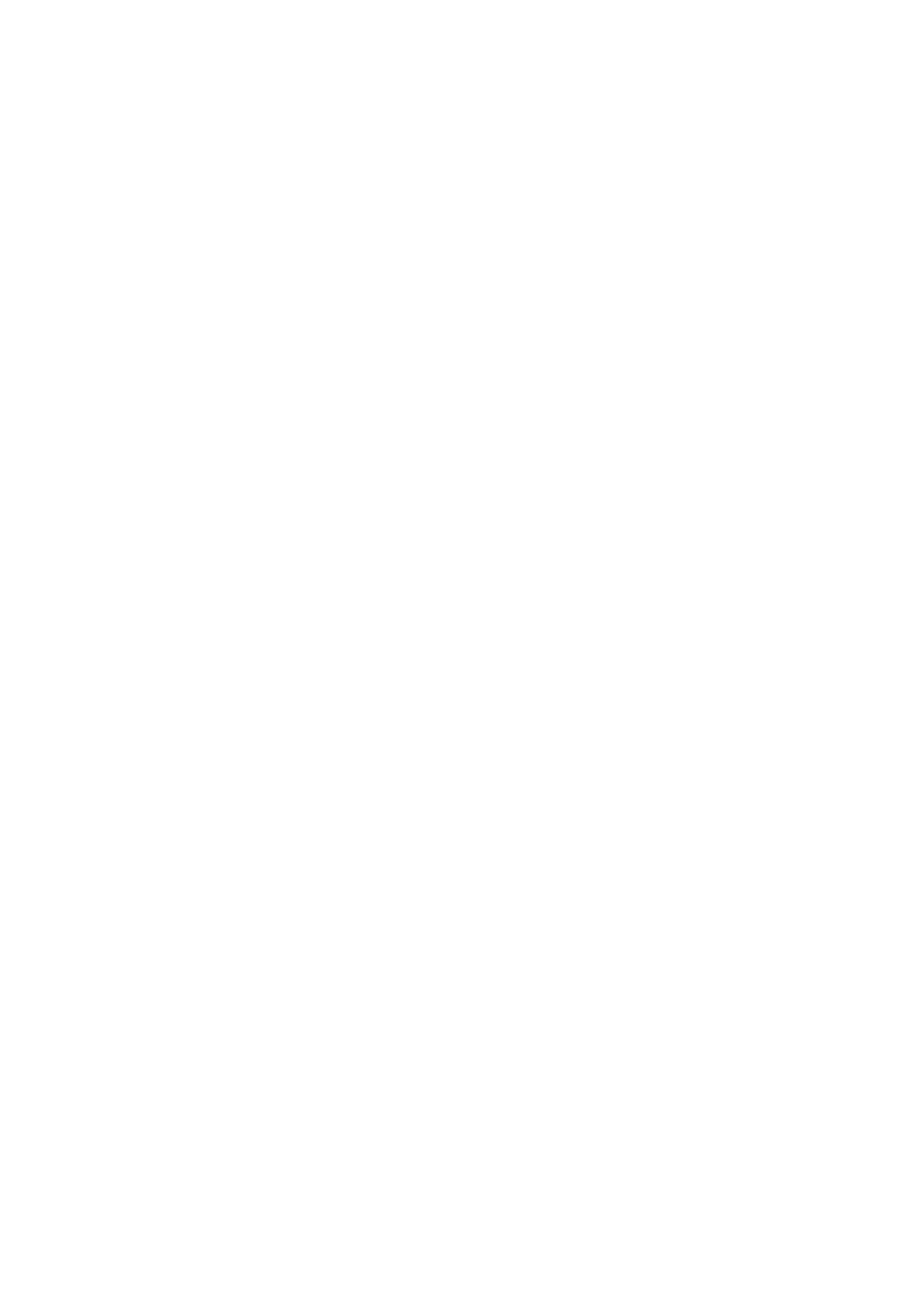## **Mihajlo Basara**\*

## THE FIGHTING MORALE OF NATIONAL ARMIES IN THE BREAKUP OF SOCIALIST YUGOSLAVIA

The armed conflict over the territories of the Socialist Federal Republic of Yugoslavia did not have the characteristics of a modern war. General compulsive military service was deemed in the ideology of the warlords a right, duty and an honor, and its avoidance tantamount to treason. The role of the human factor in the war was classical; soldiers were the "living force" of the warring parties<sup>1</sup>, they did not have modern military equipment, and each side resorted to irregular military groups (mercenaries, volunteers) to make up for the lack of motivated fighters. Military actions most often were not conducted in accordance with strategic and tactical rules and the warlords or the lower officers did not bother too much to distinguish civilians from soldiers. As a rule, the targets were selected randomly, while the military power employed was disproportionate. Despite all this, the wars in the former Yugoslavia all had one mark of modernity2. In elections and referendums, the citizens had voted *en masse* for the nationalists' ideological platform. However, when the time came to confirm this attitude in practice, there

<sup>\*</sup> PhD in Military Sciences, Director of the Institute of Military History, Belgrade.

<sup>&</sup>lt;sup>1</sup> The emphasis of the significance of the human factor has been in the history of war a euphemism for technical inferiority. The human factor can represent the "living force" of an army, or have a somewhat safer position, like in modernly equipped armies. The warlord who has an advantage over his enemy in terms of "living force" can count on victory only if this living force is to be "consumed" more intensively. Warmakers have a penchant for consuming "cannon fodder" and there was little difference in that respect in history between politicians and military leaders. This difference is also nowhere to be found in both just and unjust wars: soldiers and politicians have always had the same attitude towards the human factor. Conquerors and those who had defended their freedom did not lament too much over the lives of their soldiers. Warmakers who evoke the value and force of the moral factor have hidden or less hidden intentions to "consume" more intensively their human factor than those who invest more in technical

<sup>&</sup>lt;sup>2</sup> The right in modern democracies to opt not to go to the army at all ,derives mostly from social changes and less from the modernization of weaponry and professionalization of the military. The tendency to avoid military service has its roots in different (democratic) social relations. In societies in which the potential use of force or violence within the community has been replaced with a social consensus and the rule of law, the citizens have opposite values than those that the military people must revere. The very nature of democratic society is such that there is an inherent lack of fighting spirit, since the conditions in those societies provide for a lack of sense of collective danger, while at the same time individualism and personal autonomy are cherished.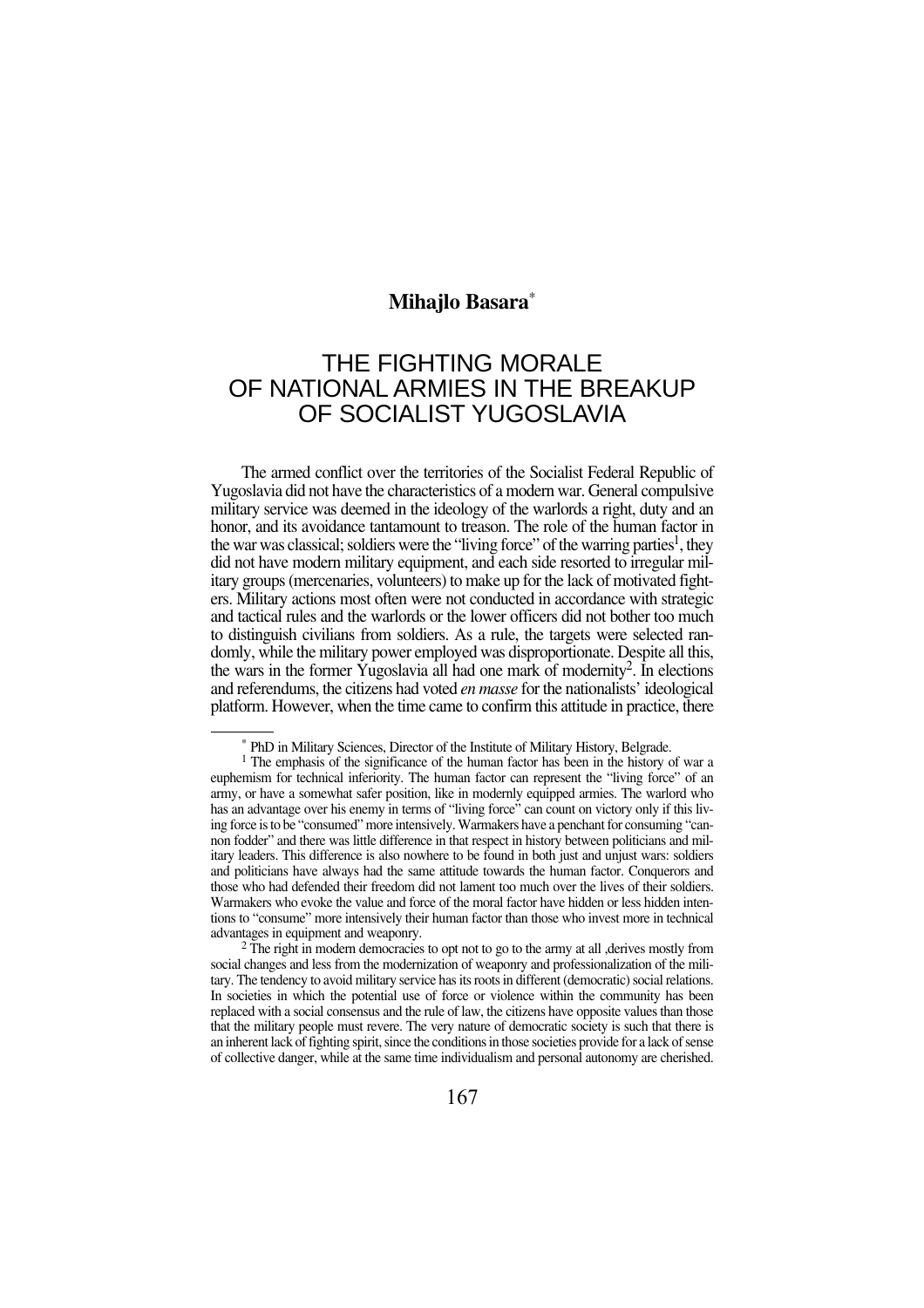was no unity of purpose.<sup>3</sup> The Serbian, Croatian and Bosnian societies had been divided in their preparedness to participate in the war and thus supporting the political goals of their warlords. In this way, they showed that they possessed a critical spirit toward the war as a tool of politics, even though this seedling demonstrated their incoherent attitudes. It was as if everyone, especially in the cases of Serbia/Croatia/Bosnia, who gave their support to independence failed to bear in mind the price achieving independence would have in terms of human lives, destruction and long-term consequences. According to the data — that is data on the number of men of military age who have left the country to avoid being drafted during the wars in Croatia —and Bosnia-Herzegovina — the antiwar-oriented citizens of Serbia, Croatia and BiH had considerably exceeded draft plans of the Yugoslav People's Army (JNA) outlined in peace time. On the eve of the war, the JNA could have counted on 500,000 potential soldiers, and in accordance to UNHCR data in 1994. there were 643,000 people from the former socialist Yugoslavia in third countries. The number of submitted applications reached at one point the number of 924.060.4

The policy of Communist oligarchies long before the breakout of war has been characterized by overt nationalism.<sup>5</sup> After the fall of Communism, independence tendencies became public. When the Communist mask had fallen, nationalism had already become the chief ideology in all the institutions of society. It became the fundamental ingredient of further homogenization of the already divided nations and the main instrument for the "new powers that be" to conduct their belligerent policies.

The hopes of antiwar oriented citizens that they could fill the void created with the disappearance of the communist concept of "working people" with anything but new ideological content proved to be unrealistic. The ensuing foreseeable escalation of violence in the war took away every possibility of resolving the issue of borders and minorities in the newly-created states in a democratic manner. The haste to sacrifice human lives for the national cause and pave the way to war was the shared intention of all the national warlords. The Yugoslav People's Army (JNA), previously considered as the last stronghold of Yugoslav Communism, did not manage to avoid following in the footsteps of the overall breakup of the country.6 This was, in large part, due to the Army's own internal national divisions that came about because of the old system governing the status of officers and promotions. Just like in 1941, the military disintegrated rapidly to become the respective cores of new national armies. In the war, the nationalism that these armies had inherited acquired full "legitimacy". Each nation, as a fundamental identifying ele-

<sup>&</sup>lt;sup>3</sup> In September 1991, the Serbian Parliament discussed ion a closed session, the problems of desertion from the battlefields of Eastern Slavonia and the failure of the partial mobilization in Serbia  $(50\%)$  and Belgrade  $(15\%)$ , Vreme, News Digest Agency No 1-2, 30. September 1991. Serbia (50 %) and Belgrade (15 %), Vreme, News Digest Agency No 1-2, 30. September 1991.<br><sup>4</sup> http://www.reportermagazin.com/rep196/0007.htm. Sonja Biserko from the Helsinki

Committee for Human Rights in Serbia: "The 300,000 thousand deserters – according to some estimates – could have left the country without any hint that anyone will return." Published: 2002-

<sup>04-13</sup> http://www.danas.org/programi/urednik/2000/01/20000109042601.asp  $\frac{5}{5}$  Everywhere where the official policy has been national self-determination, the policy was ruthless and used nationalism and war to achieve t

<sup>&</sup>lt;sup>6</sup> Šipka, P., Hadžić, M., Public Opinion Research of Members of the Central Committee of the Communist Party about Social Reforms, the Central Committee of the Communist Party in the JNA, Belgrade 1989. This research showed a high correlation between the nationality and the political positions of members of the JNA.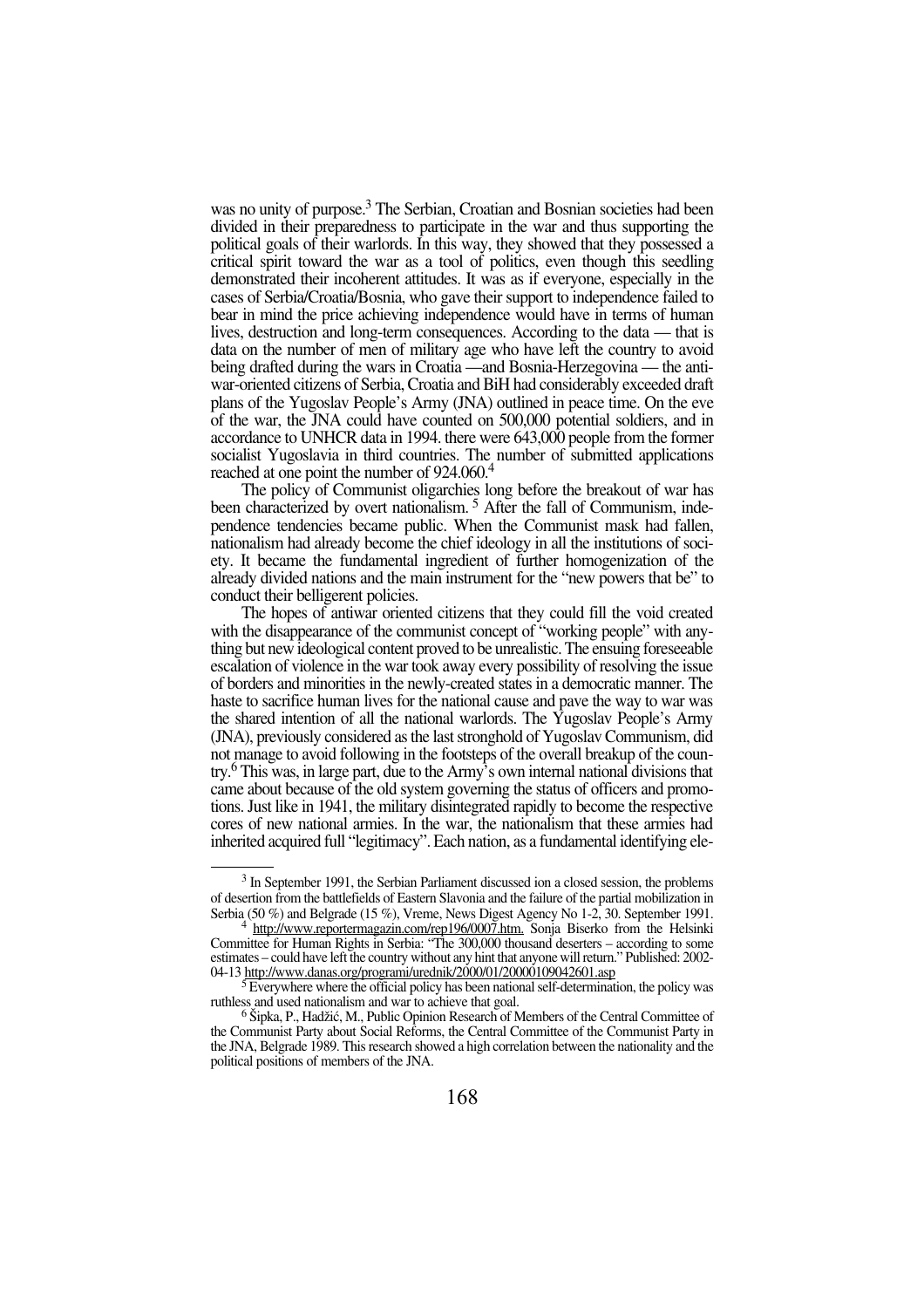ment for members of the worrying armies, had been attributed an "exceptional" origin, language, religion, "glorious" past, church and state. All these goals, the warmakers had claimed, could be achieved solely by war.

In the JNA, the sources of morale had been the national struggle for liberation: the revolution in the Second World War, self-management, non-alignment, "Brotherhood and Unity" of Yugoslav peoples, and the doctrine of "Universal Popular Defense" during Socialism. By inherited methods of indoctrination, a new ideological amalgam (of elements of the "identity" of the nation) had replaced the old one and become the chief source of morale in the new armies. The things Yugoslav nations had shared in their former country have been unfoundedly and tragi-comically attacked and ultimately divided. A reduced notion of the nation had become the source of morale not just for the army, but also a source for a "revalorization" of history, the publication of new schoolbooks and creation of new cultural models. What in modern armies is considered an important source of morale – the quality of weaponry, organization, training, leadership, command – did not play an important role in the armies of the belligerent peoples of the former Socialist Yugoslavia.

Once awakened, the nationalist fire has been easily stirred up and was almost impossible to extinguish. During and after the war, these societies became maybe even more nationalistic than on the eve of the breakup.

## **Similarities and Differences in the Foundation of the Fighting Morale of National Armies**

With the decision to go to war, each state that counts on political and military support will generally organize a media attack on the "peace time state of mind" of its citizens. Mental war always precedes real armed conflict. Having said that, no war comes as a surprise. It must be prepared in the minds of future warriors. During a certain period, warmakers attempt to justify the political, military and moral reasons for war in order to gather support for their decisions and justifications for future sacrifices. In the republics of the former Socialist Yugoslavia, the propaganda war has begun long before its very breakup and the war for territories between newly established leaders. In the coming war between the peoples (citizens) of the former country, one could have followed the preparations in the neighborhood, among friends, colleagues and relatives. The citizens had namely become units of the division of one or more warring parties. Ethnic hatred already created in society was the perfect environment for fueling the fighting morale of national armies. The mobilized citizens, depending on the degree of personal acceptance of the state's war policy, came to the military apathetic or enthusiastic, depending on their (non) allegiance to the national war effort. The comparison of certain facets of the fighting morale of the three armies has been drawn up just on the basis of these external factors, the source of which has been the policy of the warring parties:

<sup>7</sup> On the presidential elections in Serbia in December 1992, the nationalist candidate Slobodan Milosevic obtained 56, 31%, while his pro-democracy rival totalled 33, 79% of the popular vote, with the turnout being 68, 31%. On the presidential elections in September 2002, two years after Milosevic's removal, nationalist candidates V. Kostunica (30,88%) and V. Šešelj (23,24%) together obtained 54,12% of the vote, while the pro-democracy contender M. Labus finished third with 27,36% (voter turnout 55,30%). www.cesid.org.yu/ total results for Serbia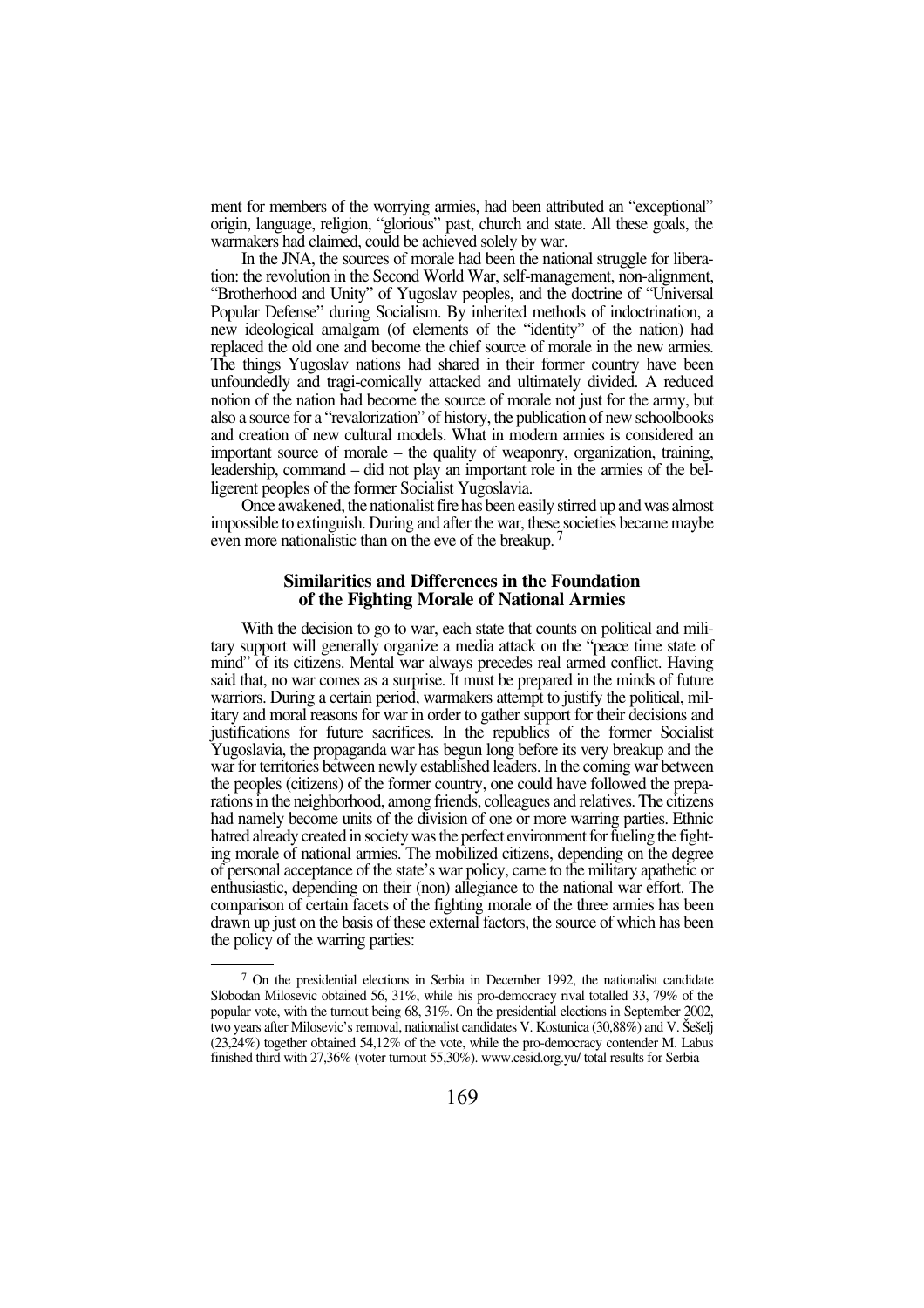The abolition of political monism and the introduction of multiparty politics has been a "pluralistic shock" solely in Serbia. Serbians had to two reasons to be shocked. One was a genuine ideological split, while the other lied in the fact that for Serbia, Communist monism has been the means to safeguard a state which would gather all Serbs under its roof. Nationalism and Communism (monism) have found, at that point of looming breakup, a common interest. Political pluralism and political freedom in society, conflicting in many aspects, is thus one of the reasons for the war and internal Serbian divisions. In all other republics, there was less resistance to pluralism (BiH, Macedonia). In those that wanted to secede from Yugoslavia, pluralism has been the instrument to achieve national interests and was complementary with the latter. The introduction of multiparty politics had created a different political foundation for war morale. On one side (with the Slovenians, Croats, and later Muslims/Bosnians and Macedonians), nationalism could have been presented as a weapon for bringing down monism, as a demonstration of newly-acquired political freedom and the means to keep it; on the other (Serbian) side, nationalism had a common interest with Communist monism and had thus been discredited with nationalists and the West as well with respect to global ideological trends.

All three armies, created in the interethnic war, had built their fighting morale dominantly with nationalistic ideology, thus becoming ideological and politicized themselves**.** The factors of organization, training, professional and moral quality of the personnel, fighting spirit and leadership in small units all were secondary factors for morale building. The cohesion of the human factor had been reinforced by the linking of historical myths and the creation of new ones regarding national sacrifice. The national cause has been the most problematic one, although varying from army to army (for the Bosnians, it was a Bosnian civic state, while for the Serbs and Croats the hidden objective was Greater Serbia and Greater Croatia by means of division of Bosnia). In each of these nations, it was simply not possible to define the moral contradictions openly and acceptably. The internal conflict regarding the war's purpose was the source of the fundamental qualities of fighting morale in the warring armies. It was impossible to develop cognitive and emotionally coherent national attitudes as a foundation for patriotism and fighting motivation.

The pyramid structured army had been put under the military and political responsibility of one person. The new armies had been, in that respect, the successors of JNA, even in terms of establishing the status they secured for themselves as war leaders. Everyone was commander-in-chief with something that we could call a Tito complex. To the warlords, the belif in the objective of national ideology as they defined it, and the permeation fo the whole army with nationalist spirit, were the only criterion for fighting and moral values.

Disproportionate and random use of force has been a characteristic of all three warring sides (Serbs were however the "leaders" in that respect, thus bearing the largest portion of responsibility for war). The participants of the war have never been convinced that a particular military action (conquering part of the territory, a particular area, villages or towns) would achieve any definitive political or military goal.8 Knowing that, the those giving orders and unit commanders

<sup>8</sup> Countries that are not sovereign (and these are all small countries) can not count on the durability of the solutions imposed by military force.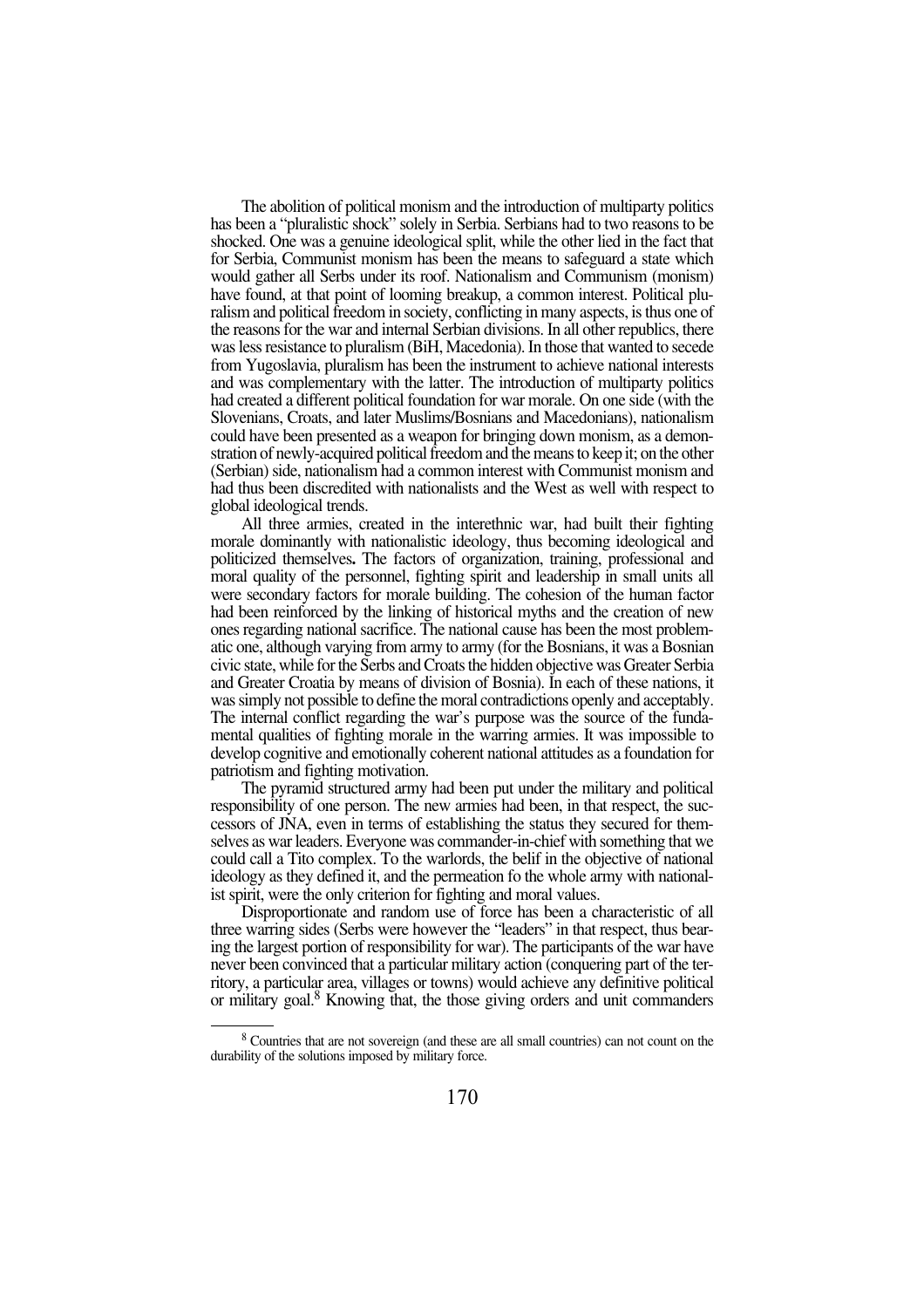engaged in battle only when confident that they could outpower the enemy – outpower it much easily than prescribed by tactical rules – and that there was not going to be any resistance. The Serbian side enjoyed an early advantage due to its huge initial superiority. The Croats and the Bosnians were paying attention to what the West and NATO were doing and gradually grew stronger and bolder under the auspices of the big superpowers. There were no decisive battles for territories, which were the real cause of the war. Attacks on unprotected military and civilian targets were a general practice – the "courage" of the Slovenians in the war that Milosevic had planned to lose on purpose; the chasing of citizens out of their homes and jobs; attacks on their property; persecution and killings; attacks on uniformed individuals; the isolation of military facilities; the blackmailing of officers by threatening members of their family; the isolation of JNA barrackses; the shelling of villages and towns with the purpose of ethnically cleansing them; the establishment of camps where torture was routine and finally, massive killings of civilians. The military and moral character of these orders couldn't have aroused national dignity and pride among the order-givers or the order-takers. The war methods stemming from such orders were filled with psychological feelings of hatred, revenge and destruction. The patriotic rhetoric of the warmakers had, with time, become a well conceived pretext for crime perpetrators, as well as for war crimes. Fighting morale in terms of war goals or individual battles could not have been born out of such conditions. This was also due to the fact that it seemed that dying for those goals would have been futile. Revenge was more useful for the warlords, and looting and crimes were a natural ally of that kind of fighting morale.

A heterogeneous commanding personnel structure – JNA officers, reservists trained in the JNA, volunteers with experience from other armies, foreign mercenaries, volunteers with experience acquired during the war who had become officers – did not contribute to the formation of morally solid units and mutual trust. Some top brass JNA officers (Slovenians, Croats, Bosnians and Serbs), when needed by the warmakers, played their roles and cashed in on their loyalty to the new ideology. The middle and lower brass of the JNA, in spite of having switched their allegiances on time, were under constant suspicion by Croatian and Bosnian political and war strategists, even more so than their colleagues on the Serbian side. Communist (pro-Yugoslav) remnants and the atheist education of JNA officers were lesser trouble for the Serbian side. Serbian wire-pullers left a place in their manipulation spectrum for quasi-leftists, quasi "Yugo-Nostalgics" and Greater Serbians. In Serbia's armies between the Drina and Kupa rivers there was no place for ideological gradations. The communicating vessels of ethnic cleansing could only tolerate pure nationalists.

The involvement of the commanding personnel/officers in war crimes, looting and crime, as well as poor discipline (adequate training and internal relations based on proper rules had not been a basis of discipline on any side) had weakened fighting morale on all sides of the frontline. The main warring parties (Serbians, Croats and Bosnians) had been suspected of crimes or threatened to be indicted and some escaped trial after having dieing and others tried on the basis of command responsibility (Milosevic, Tudjman, Izetbegovic). The Heads of the General Staffs wer also suspected of crimes (Mladic, Gotovina, Halilovic) or discharged for their involvement in corruption and crime.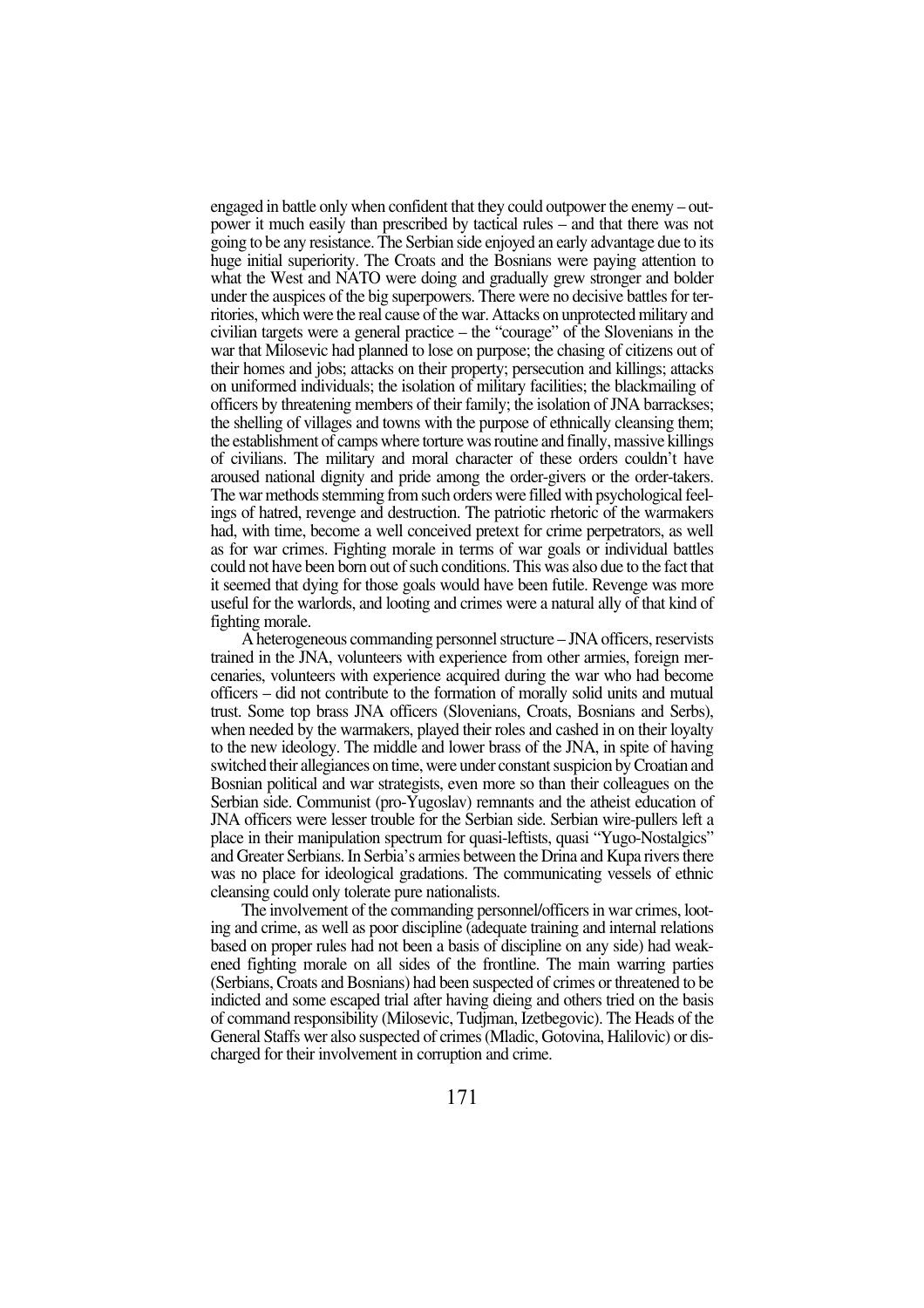The issue of rationality and purpose of the war: there are questions about whether the war could have been avoided and each side has a different opinion about that. During 1991 and 1992, the war could have been prevented or stopped if the Serbian leaders had recognized the administrative borders of the Yugoslav republics as the new interstate borders, at the same time carrying on with the political struggle for the rights of their fellow countrymen. However, that possibility was hampered by both the Serbs and the international community. Perhaps one could have expected the international community to act in that sense. Nevertheless, foreigners took the path to war. Finding a response to the question about the possibilities to avoid the war is not an easy task; every man of military age who had contemplated that possibility must have found the warmakers' (especially Serb ones) policies, as well as the political platform for the draft and the motivation to fight, suspicious. These doubts were not dominant, but they never weakened fighting morale, particularly in Serb armies. The Croat (in the war for the borders of independent Croatia) and the Bosnian side could have, to some extent, justified its nationalism with defensive requirements and built on that the fighting morale of their units.

In terms of personnel and military equipment, the Serbian side had a significant advantage at the beginning of the war, which had a negative impact on the morale of the Croat and Bosnian army. In quantitative terms, no genuine balance was ever established; the balance of powers and the fighting capability of the Bosnians and Croats were raised by their ally, NATO. The fighting quality and morale of Croat and Bosnian soldiers grew with the support of the West and NATO. The quality of the armies of Republika Srpska and Republika Srpska Krajina plummeted with the approaching of the war's end. The Serb morale gradually declined and that was the consequence of the obvious collapse of the political goal set by the Serb warmakers, as well as the determination of NATO to reassess its credibility in the wars in the Former Yugoslavia.

The divisions in Serbian society in relation to the issue of foreign allies did not provide a single foundation for building fighting morale. Misconceptions about possible alliances and the confusion that ensued after political leaders pointed their fingers at their ideological, political and military allies added even more to the disorientation of the Serbian people. For some Serbs, the ally was Russia (in the Pan- Slavic, Communist or pro-European context). For others, the allies were Europe and America. The policy with respect to alliances fueled a sense of isolation with the Serbs. They were divided into pro-Westerners and anti-Westerners during the whole course of the war; after the war, Serbs were either pro-reformists or anti-reformists. In a different way, this problem has also bothered the Bosnian side. The Bosnians pretended to have two allies – the Islamic and the Western World, which, in turn, could have come to odds with each other. The situation in Croatia, with respect to society's main orientation and choice of allies, was pretty much clear.

Two moral traditions (the followers of the Chetniks and those of the Partisans), on which the identity of the Serbian soldiers had been built, remained irreconcilable. The war leaders of these two ideologies purposefully cooperated with each other in order to achieve their war plans, as well in order to stay in power. At lower levels, where fighting morale wass articulated as a cohesive element of the military unit, reconciliation was impossible and failed to take place. In a certain way, the Croats had the same problem. The Croatian side had pub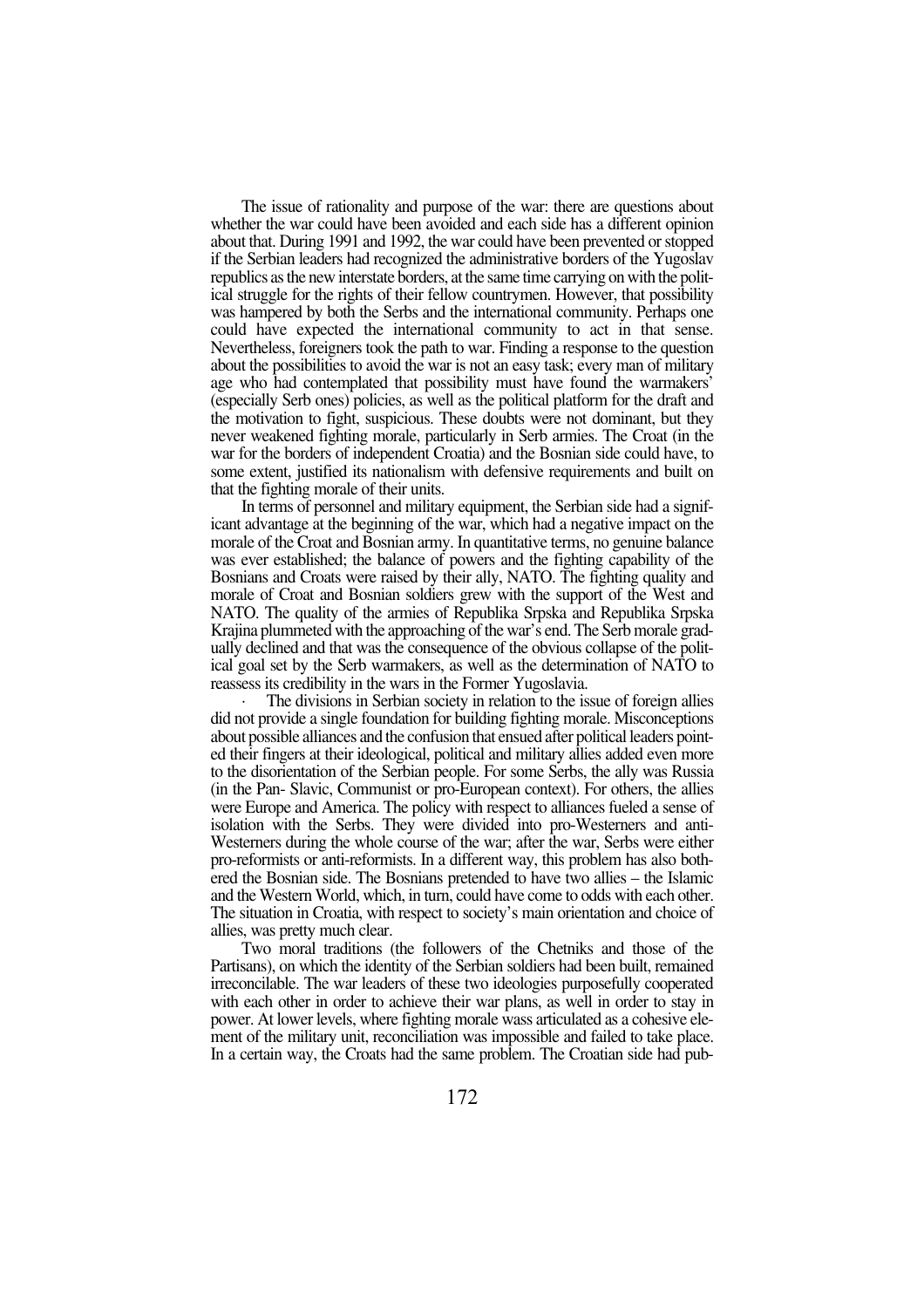licly spoken about its struggle against fascism in WWII with the purpose to link the "War for the Motherland" to the global fight against fascism. Considering, however, the fact that the antifascist Communist or pro-Yugoslav Croatian movement had far less support among the population during WWII than its Nazi puppet state, it has been impossible to integrate this dimension in the lower brass of the Croat armies.

## **The Morale of the Serbian Soldier – The Outcome of the Political Manipulation of the Army**

Multiparty politics was greeted in the JNA with a feeling of defeat. The abolition of the Communist Party of Yugoslavia (SKJ) and the collective enlistment of JNA officers in the newly-founded Communist Party – Movement for Yugoslavia (SKPJ) did not hold ground for long. The clumsy defense of monism included intimidation and stemmed from the impotence of the military. "The army shall be freed of the Party's influence and that is the essence of depolitization", we were told by military analysts of pluralism<sup>9</sup>

Their interpretation was characterized by undermined communist conviction and "shaken believer's" syndrome. An excess of loyalty, as an accustomed instrument of "good behavior" and a deepening gap between ideology and reality, kept pushing them towards self-deluding explanations. The Communist picture was falling apart with the advent of pluralism and with the evidence provided by the war. The army's analysts held on to their basic ideological interpretation in spite of the fact that the latter ceased to correspond with reality. Their version, hampered by ideology, could not have been replaced by a more systematic vision. The second group of "interpreters", when it had become clear that Communism was dead and that war had begun, was personified by officers who had immediately replaced one collectivist mechanism with another – nationalism took the place of Communism. Those were the ones who were advancing strongly in the military hierarchy and were thus ready to put current political requirements and their careers above ideology, logic and morality. A number of personalities in uniform presenting themselves as defenders of the Serb national interests<sup>10</sup> took stage. Their advocacy for Serbian national interests was mainly insincere, since it was completely subordinated to official thought. It was opportunistic and ambitious, with elements of Communist confusion. The officers of the "new" army were "confident" that the Serbian nation was threatened and that it should be defended by means of war. Nevertheless**,** the limits of loyalty to that idea were in positive correlation with the ascending or descending line of their careers. The ideological legacy, social bonds, the rapid disintegration of morale in society and JNA and the war policy of the Serb (and others, but here we are dealing with the declining fighting morale on the Serb side) national leadership, led to ideological confusion and the weakening of fighting morale in the JNA and

<sup>9</sup> Those were best represented by the viewpoints of general Kadijevic (Federal Secretary of Defence), Admiral Stane Brovet (Deputy-Federal Secretary), general Blagoje Adzic (Head of the

<sup>&</sup>lt;sup>10</sup> The most prominent representatives and champions have been B. Stevanovic (Commander of the Air Force), V. Obradovic (Head of the Political Office), Z. Panic and M. Perisic (Heads of the General Staff), etc.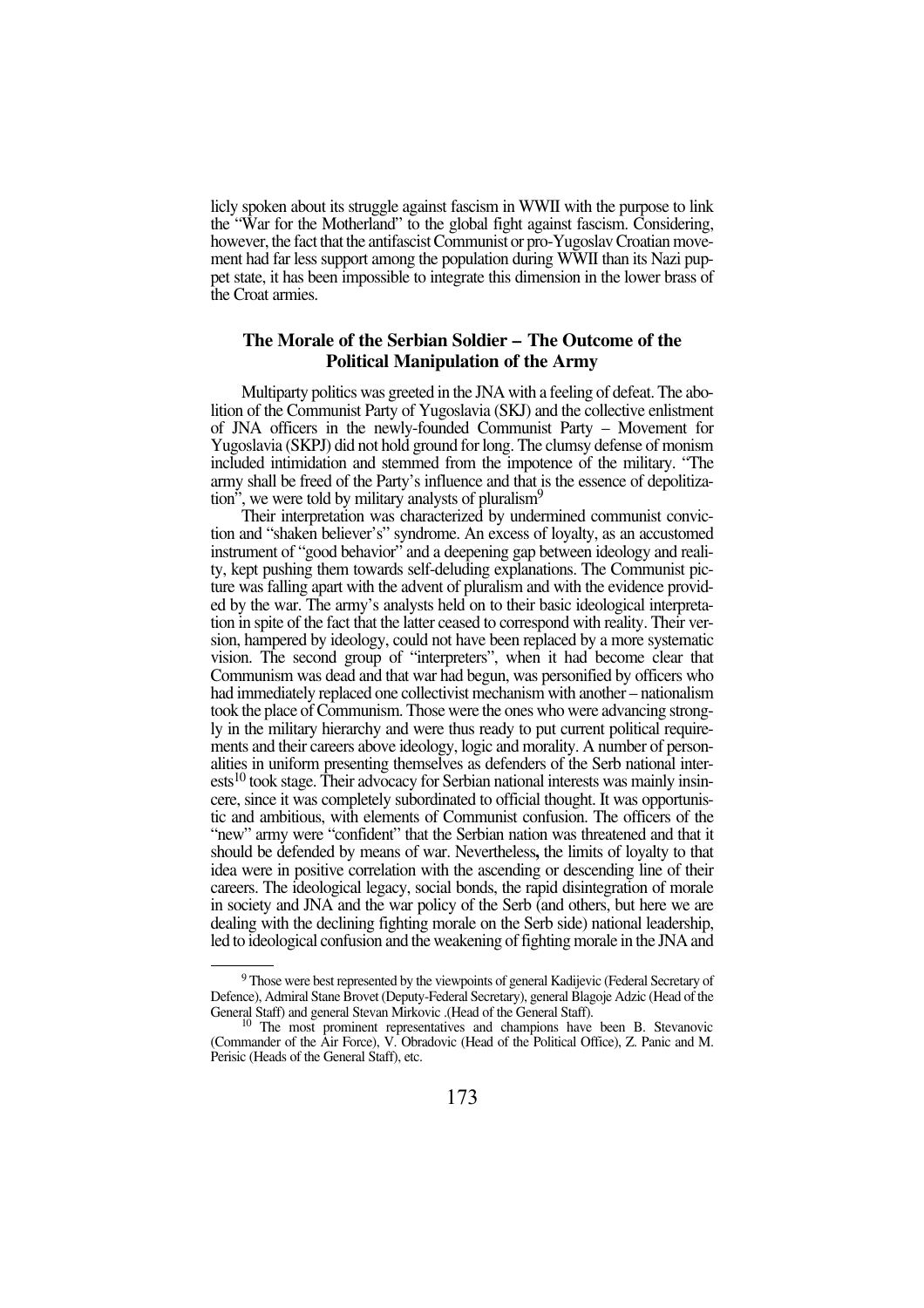ultimately in the armies of RSK and RS. Just a few examples shall be mentioned here with respect to their influence on the fighting morale's deterioration, that is, from an ethically neutral stand point:

The nationalists' initial huge confidence (the so-called anti-bureaucratic revolution) dwindled when the war started. A large number of military age men left the country not wanting to fight. They were fleeing from Serbia and from the wartorn areas in Croatia and BiH. The state's reaction was to foster nationalism, xenophobia and hate, as well as to manipulate refugees' rights. A triple disorientation could have been observed – the pro-Communist one (pro-Yugoslav and anti-Yugoslav), the "Greater Serbian" and the pro-democratic. Such ideological dissolutions could not have been a basis for homogenization, but rather a source of internal conflicts. The outcome of the simultaneous existence of "Yugoslavism" and "Serbianhood" in Serb armies was the division among Yugonostalgics (that were deemed Communist nostalgics) and Greater Serbs, or "Partisans" and "Chetniks". Each group fought for its own "greater cause".

The breakup of Socialist Yugoslavia and the JNA had a devastating effect on the morale of the Yugoslav/Serbian society and particularly the army. In order to remain in power, the warmakers were compelled to conceal defections and at the same time stir up nationalism in order to mobilize the populace for war.

The limitation on the length of the reservists' stay on the battlefield, the introduction of volunteer units and later the creation of personnel centers sanctioning the divisions of Serbs across the Drina River and Serbs from Serbia pointed to the acknowledgment of uneven motives for war. Reservists were given preferential treatment and the notion about the need for saving one's own life became everyone's ultimate mantra.

The first military defeat that left a significant trace on the morale of the society and the army took place with the alleged attempt to prevent Slovenia from seceding from Yugoslavia. At that time, the official policy was Yugoslavism. The in-the-field advantage of the Slovenian Territorial Defense could not have been countered by the JNA's inadequate action. Nobody was held accountable for the "defeat". The outcome of that war was renewed confusion over the future goals of the war.

Politicians also "played" with the JNA and later the Yugoslav Army (VJ) by being incapable of making the right decisions about how to use the army. There was a discrepancy between the nervous reaction to enemy tactics of teasing the stronger JNA and the unreadiness for a coordinated political and military response.

Paramilitary units created and used with their symbols and interpreting tradition in terms of , uniforms, the look and characteristic rules concerning internal relations. Many mobilized reservists from Serbia were reluctant in 1991 to fight in JNA units with a red star on their cap. Others did not want to wear the cockade**.** The General Staff decided to replace them with the national flag – a tricolored flag without ideological symbols - which spoke volumes about the ideology driving the new powers that be. At the same time, paramilitary units were established under their auspices, each with its own symbols, depending on the political parties pulling their strings. By avoiding to assign any responsibility to any structure in particular over army-controlled zones, the JNA and the establishment have shown that all those units had been working on the same political task. That, however, failed to have an integrating effect on the fighting morale of members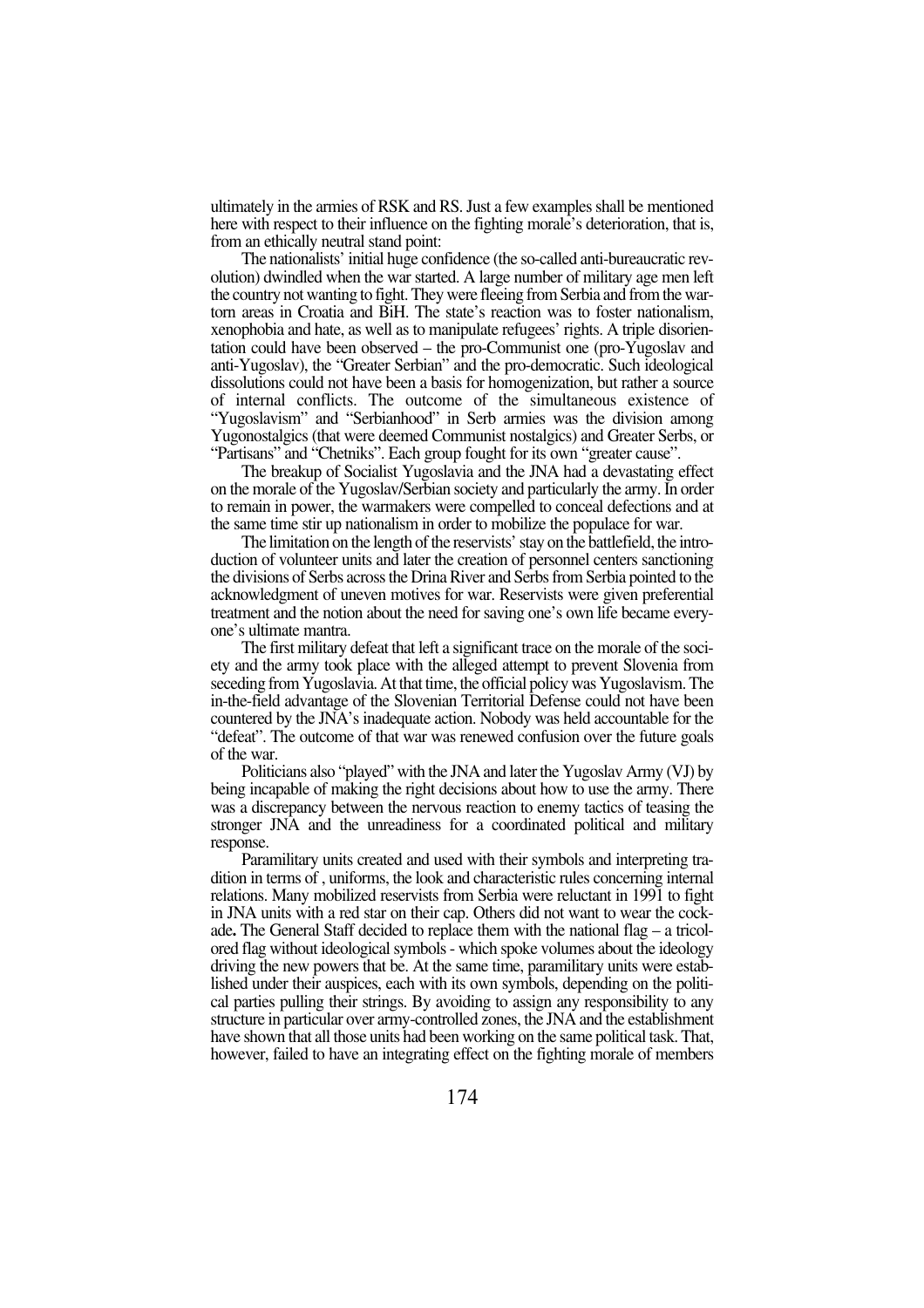of such ideologically diverse groups. Anthems, flags, uniforms, symbols – everything was different and thus conflicting, frustrating and depressing.

The use of the State Security Service and special units for controlling political processes and the army, as well as for military operations, often made the formally appointed democratic institutions of the RSK and RS (and even in Serbia proper) almost redundant. The same went for command competencies in the army.

Military defeats were increasingly confirming doubta as to the official rhetoric of the commanding political and military establishment. The insight into the ideological union of the political and military leadership had provoked a feeling of helplessness and hopelessness in the Serb armies' units. Furthermore, the business-driven, war profiteering coalition of military commanders and civilian structures in the war zones allowed the further spreading of crime.

The utilization of the Church and the manipulation with religious feelings has been one of the most important tools for boosting fighting morale. The Church during the nineties did not refrain from actively supporting the warmakers and their plans. The rulers, soldiers and priests, just like in the pre-modern era, worked on the same task.<sup>11</sup>

The Serbian leadership had two policies: a secret agenda, as well as a public (two-faced) one. Serbian leaders weighed territorial division and swaps, while at the same time boosting militant nationalism propagating the unification of "rounded-up Serbian territories".

The sanctions and the two-facedness of the international community towards the Federal Republic of Yugoslavia (FRY) were condemned, while at the same time the rulers in Serbia realized that further war-waging would be against their interests and therefore introduced sanctions against the RS.

Overt political conflicts between the political leaders of the Republika Srpska (RS), Republika Srpska Krajina (RSK) and the FRY, as well as the absence of political authority of governmental and political structures in the RSK, and to a lesser extent in the RS, with respect to Belgrade (which had been a political fabrication of the latter in the first place) was a constant pattern until the signing of the Dayton Peace Agreement. This maintained a political feeling of helplessness and the need to rely on Serbia and its leadership. The Dayton Peace Agreements proved that this state of affairs has been recognized by the world. Milosevic signed for peace on behalf of all Serbs.

The unpreparedness for compromise and thus the susceptibility to the inertia of destruction, the tolerance of crimes, looting and indiscipline (alcoholism, fights, murders and suicides, car accidents) continuously weakened fighting morale. Analysis pointed out that more fighters had died in conflicts that were a consequence of indiscipline than in combat or from artillery fire. The absence of a legal framework and responsibility, as well as the crippling, politicizing and abuse of the military and state judiciary had also added to the fighting morale's decline.

The rule is that no commander can justify war mistakes by claiming that "he was ordered by his superiors". Before accepting to execute those orders, he must put forward his counter-arguments, insist that the plan be changed and offer his

<sup>11</sup> Đorđević, M., Essays: The War Cross of the Serbian Church, Republika no. 273, November 2001.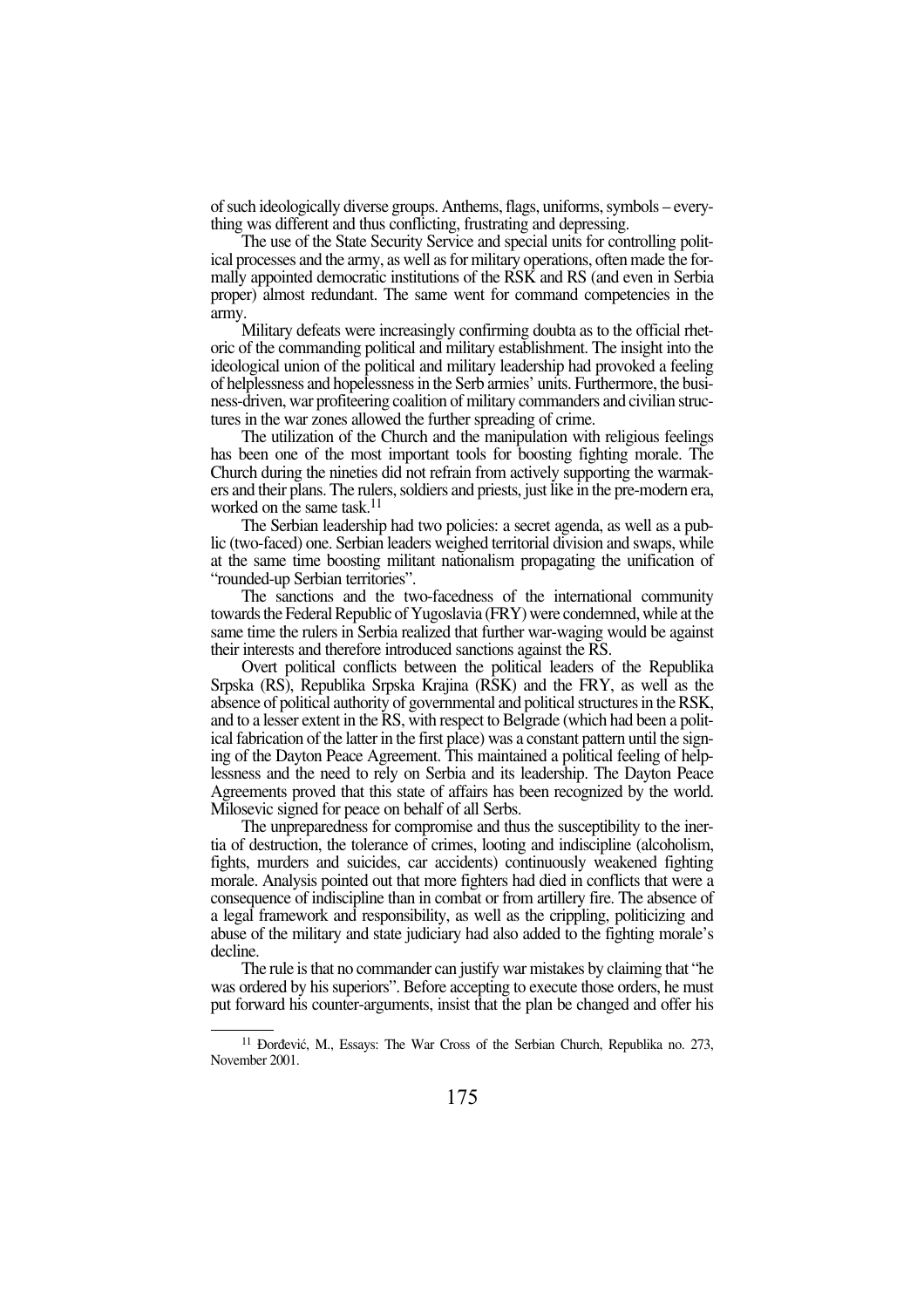resignation in the case that he would risk become a tool of destruction of his own unit due to wrong political or military decisions. In contrast to that, the state of affairs was that the relations in the army had been characterized by mutual accusations by officers and soldiers of ones sacrificing others in combat. This was particularly the case between officers of the former JNA and their paramilitary colleagues. Many officers' tours on the frontlines were promotion-driven, while others built their careers on nationalism.

The Serbs in Republika Srpska Krajina were prisoners of nationalist policies, which they had accepted under the slogan "Never in Croatia Again". The euphemism for this motto was that Serbs "themselves" agreed with Croatia about the modalities of their common existence. The same went for Serbs in BiH. They were supposed to "agree" with the remaining two nations in Bosnia about the modalities of joint life. The "autonomous" policy of Serbs in the RSK and RS had manifested itself with the intensification of nationalism and tendencies to draw Serbia openly into the war.

This contradiction illustrates the absence of political consensus within the national leadership about the war it was waging. Those in Serbia who had voted for war – under the threat that it would spill over to their country – accepted their rulers' suggestion that Serbia was not involved in the war; those who had voted against the war claimed Serbia to be the sole culprit for the war and that it was Serbia that had initiated the bloodshed. Both extremities were defective and failed to contribute to the army's fighting morale.

The unpreparedness for compromise and the rejection of the international community's plans for the RSK and RS, as well as NATO's pre-Dayton final military solution have been interpreted as the realization of the anti-Serb conspiracy that couldn't have been prevented. The collapse of the military resistance of the RSK army to the Croatian forces reinforced the belief in the conspiracy. RSK soldiers, amid the general chaos and panic among the civilian population, did not wait for the orders of their superiors; with various excuses (the most common of which has been betrayal and one could say it was genuine considering the previous common policy of Belgrade and Knin) they left their positions to ultimately flee the RKS with the population. There was no organized resistance by the RSK army, apart from sporadic opposition from smaller units in certain areas. Serbian authorities blamed for the fall of the RSK and the RS local Serbs who had, as we were told by the political top brass, cowardly and unpatriotically waited for Serbs from Serbia to come to their defense.12 In the spring and fall of 1995, refugees from Eastern Slavonia were being arrested in Serbia and sent back allegedly to defend their homes. The militancy expressed with the throwing flowers on the tanks that headed to Croatia in the fall of 1991 to defend local Serbs had evolved into the approval of such treatment of Serb refugees. It is with that kind of fighting morale of the three Serb armies that the struggle for Serb national interests was brought to an end.

Translated from Serbian by Bogdan Petrović

<sup>&</sup>lt;sup>12</sup> http://www.hlc.org.yu/srpski/suoavanja\_sa\_prošlošću: "Why did they come here at all? Maybe they expected that someone else was going to fight for them", said Mirjana Markovic in her diary in the "Duga" weekly.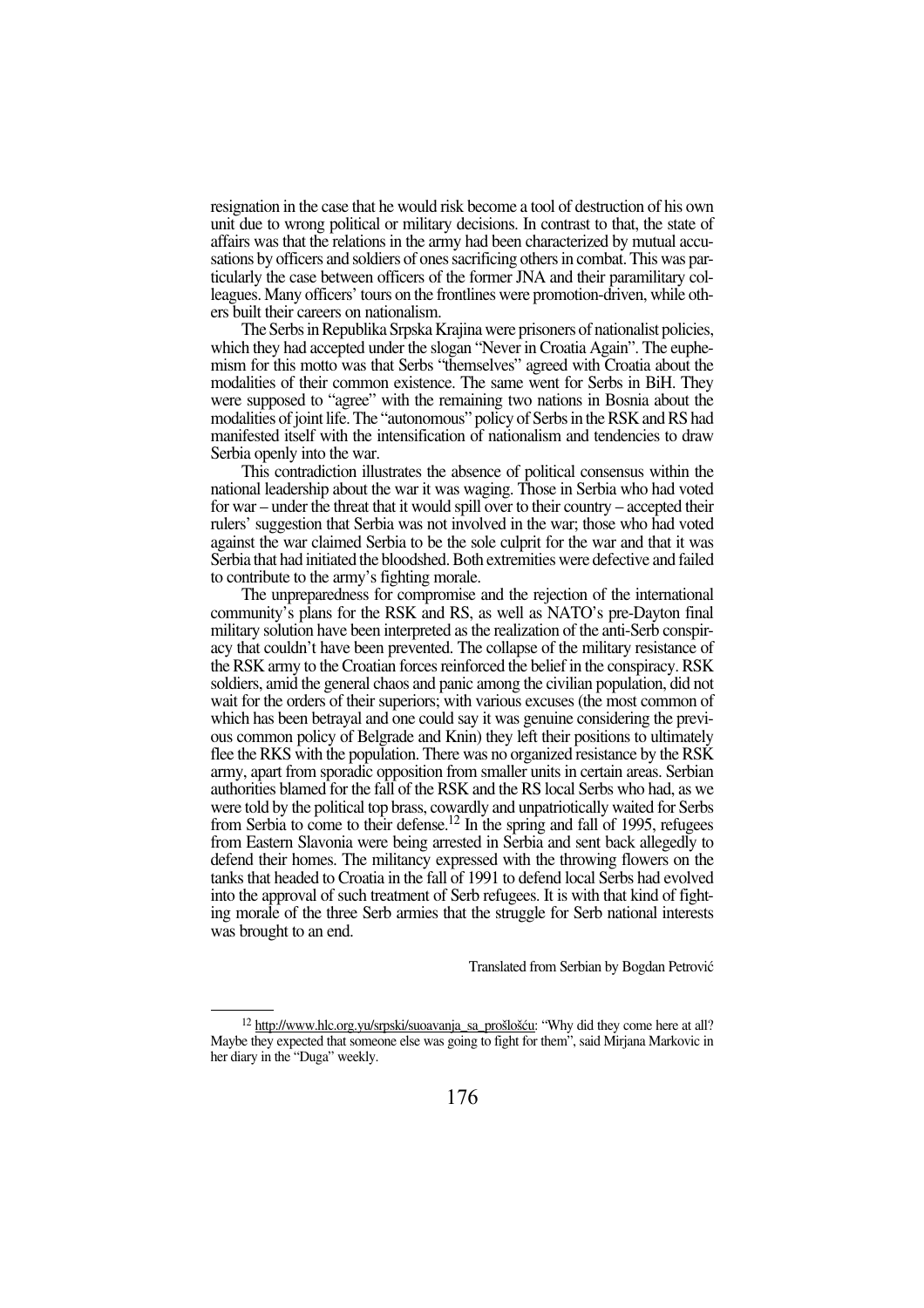# PROSPECTS FOR NORMALIZATION AND ACHIEVEMENTS OF SECURITY

IV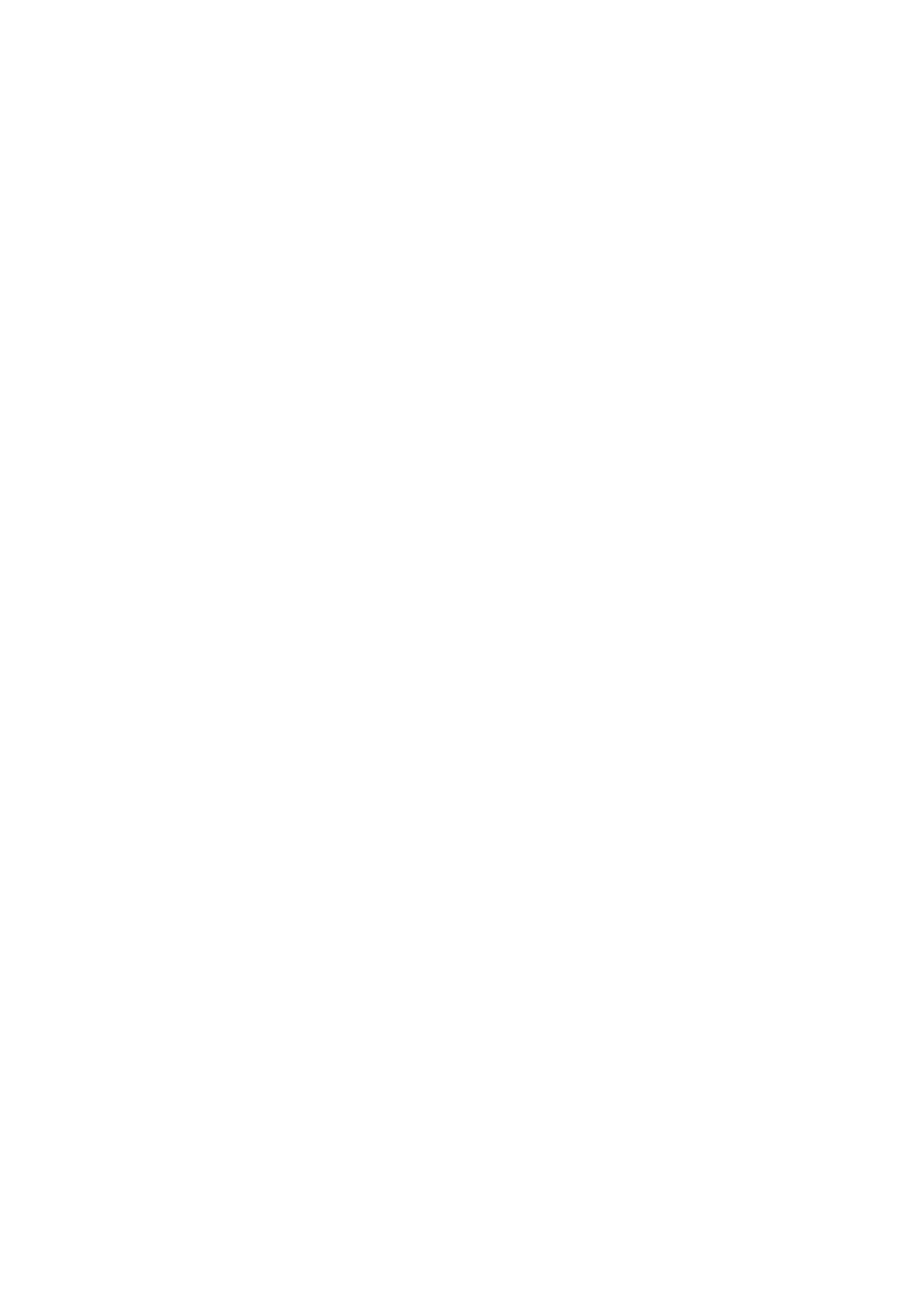## **Milan Podunavac**\*

# WAR AND THE SYSTEM: THE CASE OF SERBIA

Four years after the removal of the dictatorship, the political community in Serbia is showing not just huge difficulties in the process of democracy consolidation, but also a particular kind of failure to establish a modern constitutional state. Many characteristics make the Serbia of today an **unfinished state**. This essay shall try to analyze the causes and the aspects of the **non-statehood,** or lack of statehood in Serbia. The central axis of this analysis is the political dynamics in Serbia over the last decade of the  $20<sup>th</sup>$  century. It tries to illustrate the process of destruction and restoration of the system/order in conditions that have in their essence not been political (wars, violence, existential fears, crime and massive theft). So the central axis of this analysis is the "Big Paradigm" (Bobio) about the relation of **system** and **non-system**, and the state being the main core of political integration of modern political societies, it can be translated into the category of **statehood** and **non-statehood.** Thus we find a special kind of normative identity between the concepts of civic normality and normal statehood. With a normative concept of constitutional democracy, we mark the desirable condition of a "well structured system". In certain chapters more advanced formulations of the main concepts shall be offered. The first chapter analyzes the nature as well as the social and political consequence of the destruction of the system (legality). We shall describe the destruction of the system (legality) as the most traumatic experience in the history of a political community. We shall analyze the relation between **war and system** and try to point out the generic bond between the destructive role of war and the difficulties in consolidating the principle of the rule of law (legality). In the second stage we shall describe Serbia as a **post-dictatorship society** with the aim to show why **defeated** and **non-reconciled societies**, that lack a clear critical stance and moral reflection towards the recent past and negative political traditions, are not able to establish a distance towards the political alloy of the "old regime" and set up a radically new reception of collective and political identity.

Like Weimar Germany after Word War II, Serbia found itself in a social and political environment in which there was no political group showing the will to defend the fragile and feeble democracy earned in the October changes from **the enemies of democracy.** We shall also characterize Serbia as a **post-communist society.** In the second part we shall analyze the formative principles that were the

<sup>\*</sup> Professor, Faculty of Political Sciences, University of Belgrade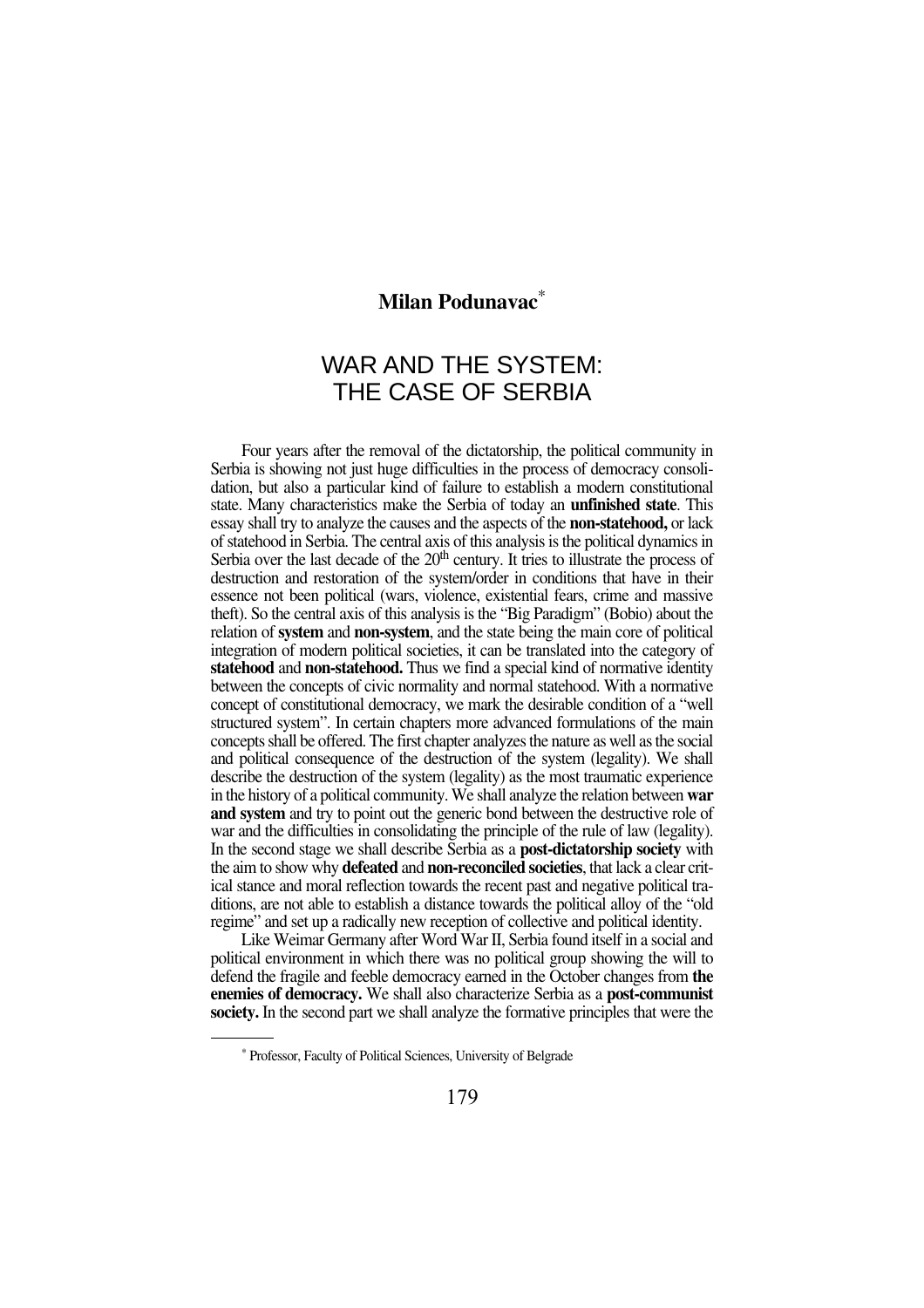basis for the amalgam that was born in the ruins of socialist ideocracy (Dimitrijevic). We shall analyze the process of destruction of the legal and political system and show when this process evolves into a formation of "naked power" that "suffocates society, destroys the law and the dignity of the people" (Neumann). The third part of the study is dedicated to the "Big Change" (the October Revolution). We will point out the significance of the constitutional opportunities given to the Serbian political and civil society, as well as the reasons why these constitutional opportunities (the first after the October changes and the second after the assassination of Prime Minister Djindjic) and the broad opportunity for constitutional choice were not taken**.** We shall defend the hypothesis that **distrust in democracy and civil society** has been the main cause of the failure of the October Revolution and the constitutional opportunity brought by that revolution in Serbian society. The political strategy of **social and political conservatism**, promoting the idea of **ethnocracy** as the main axis of the response to the open questions of *state and nation building,* relies in the ideological sense in two basic political blocks: the political axis of one are the **enemies of democracy,** while the axis of the other are the political forces and players who are **wary of democracy.** All that indicates Serbian society still faces one key imperative, and that is the shaping of an alternative political strategy. The ideological backbone of such a strategy must essentially be **democratic. Democracy in Serbia is still looking for an actor that will defend and support her.** In the final, fourth chapter, we shall in a more extensive fashion analyze the reasons of the failure to establish modern statehood in Serbia. We shall defend the normative stance that there is a generic bond between the modern state and poliarchy (constitutional democracy) and try to demonstrate the preconditions necessary for this process to be accomplished. We will point out two stages. The first involves the establishing of a modern system based on the formative principles of law that, in Hobbes' words, allow society to overcome the area of "negative politics" - *summum malum* (fear, violence, crimes, poverty and misery as political products, public cruelty) – and guarantee the safety of the "basic goods" (security, freedom, dignity). This is possible only in a **well-organized** state. This is *extra civitatem nulla securitas*, as Schmitt wrote reinterpreting Tomas Hobbes. Only with these foundations is it possible to shape the institutions and values of constitutional democracy (freedom, limited and controlled power, democratic legitimacy) that are characterized as the *summum bonum* of a well-organized community.

## **The Destruction of Legality**

The destruction of legality (system) is the most traumatic experience that a political community can experience. When the legality of a political body is destroyed, even in the situation when it is possible to justify its destruction pointing to its weaknesses and bad characteristics, the members of a political community are in a state that is characterized not only by general insecurity, but also by the lack of clear orientation allowing us to routinize our individual and collective experiences (Webber). In the absence of clear orientation (*theologia civilis*) people orientate themselves not towards common values, but are instead motivated by individual impulses. **Fear** and the diffusion of insecurity, panic become the main engines of individual and collective behavior. In these conditions, society typical-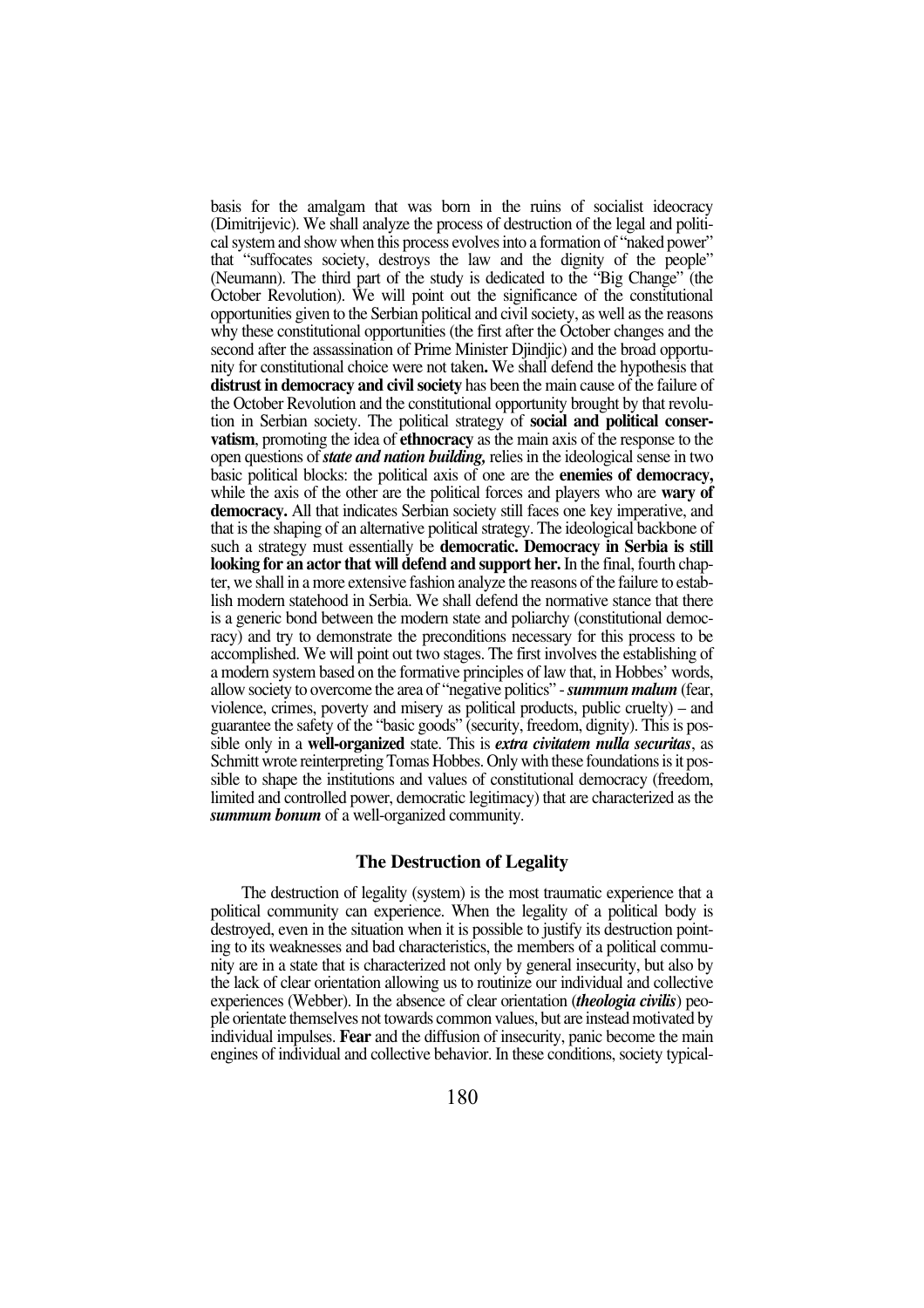ly precipitates into non-system (chaos), values of trust and solidarity are being destroyed and a special breed of existential fear **(fear of a non-system)** replaces all other forms of behavior. Nothing marks better this condition of "big fear" than major social cataclysms (wars, civil wars, revolutions, populist movements). These are situations when people realize that the institutions that have united and bonded society - the army, justice, police, administration and laws - are being replaced by terror, violence, invasion, destruction and wars without rules. In the early nineties, the political societies in the former Yugoslavia went precisely through that kind of state. In his excellent account of the situation in the Balkans, M. Ignatieff dubbed it a state of **armed paranoia.** Ignatieff made the case that the people had destroyed a weak state from fear of others and now want the same state brought back to defend and protect them. In the meantime, fear has made them insecure, violent and lonely. Fear of a non-system inspires people to seek a state of order and security. The destruction of the system of the former Yugoslavia and the nature of "legitimation battles" through which this process is unfolding is the "birthplace" of the political amalgam born in this region.

The main core of the political system in the former Yugoslavia has been the system of **charismatic authority and charismatic legitimacy.** This type of system, as shown by Weber in his Systematic Sociology of Law, carries in itself more possibilities for self-destruction than political regimes based on traditional or rational authority. The most delicate problem these types of systems are facing is the issue of charismatic legacy and the routinization of charismatic authority. The way these two problems are to be solved essentially depends on the nature of the political system. The analysis of these types of political systems shows that there are two possible solutions for dealing with the issue of political legacy. The first one would be that the establishment of a new charismatic leader is based on rules and criterions set up by the charismatic leader himself, in cooperation with the members of the "charismatic" community. This is the case when the charismatic leader establishes the procedures of political succession. The second solution is when the charismatic leader himself appoints his successor. The recognition of the designated successor is normally done by acclamation of the mightiest and the most privileged followers of the leader (of the charismatic community). An important trait of the political system in the former Yugoslavia after the death of Josip Broz is the fact that the issue of charismatic legacy w never solved. Neither was the political successor designated during Tito's life, nor were the procedures and rules to solve this issue established. The stabilization of government and the reduction of charisma to everyday relations has proved to be impossible without solving the above-mentioned problem. On the contrary, the Yugoslav society had faced a tendency of degradation of authority with the divinization of the defunct ruler ("Tito After Tito"). This degradation of authority that has taken place as a consequence of the unfinished process of routinization of the charismatic authority (government) has taken the shape of "lowering" someone from his sovereign post to the position of the first among equals. In the history of political societies there have been cases of "collective rule" (Archon, Consul, Doge) and the Yugoslav case is one of them. The state was ruled by a collective body run by one of its members. Two political processes are simultaneously underway. One we shall describe as the degradation of authority of the collective head of state, which unfolds at the same time with a state in which certain groups within the inherited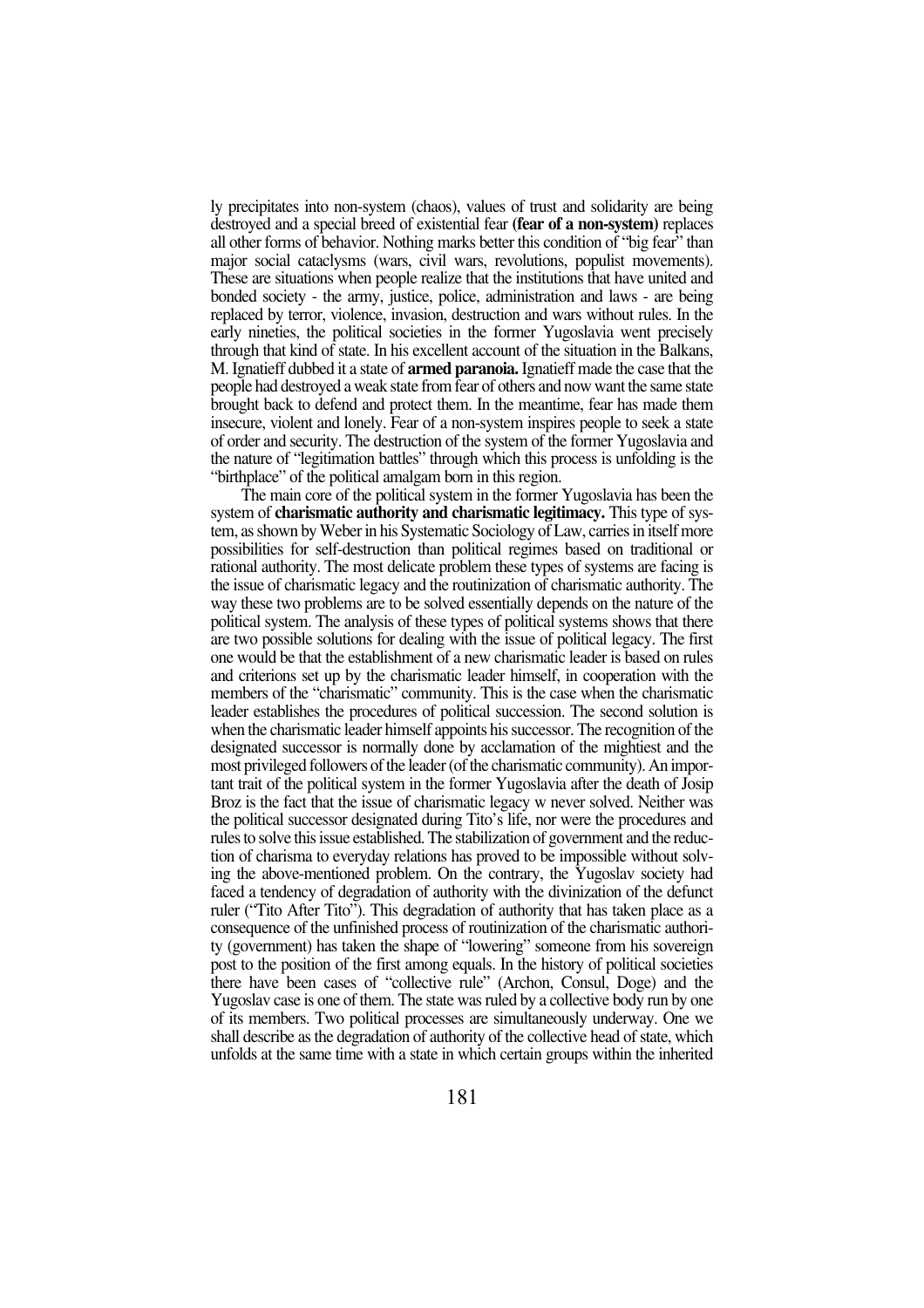charismatic community (the oligarchies of the republics and provinces) do not recognize the one who is at the helm of the "group". In the type of political regime in which the charismatic leader (Tito) had been the main factor of stability and a charismatic figure that was an orientation point for the normative consent of the political community members – making up for the lack of active consent within the "suppressed civil society." The degradation of the central government was completed in the process of the opening of legitimization battles. The Serbian political leader Slobodan Milosevic opened this process by breaking the obsolete balance between the inherited political oligarchies of the post-Tito regime. He had become the key political figure for understanding political processes, as well as for grasping the political system (order) in Serbia, while the nature of the legitimization battles – battles that uncover how he came to power – is the central axis of this political formation. The core of this project was the substitution of a utopian model (Communism) with an organic one (Serbia as a natural and organic community), one collectivist legitimating formula ("Brotherhood and Unity") with an equally collectivist formula of "nationalist patriotism". The organic and utopian models are included in the foundation of every totalitarian regime, as excellently noted by Claude Lefort. The main axis of the political struggle becomes the formula of "the friend and the enemy", and the energetic approach of "fear of the enemy" becomes the backbone of a repressive and imposed type of political integration of society. The second attribute of this technology is usurpation as a means of coming to power. The political formula of usurpation acquires its quasi-legitimizing screen with the plebiscitary and populist mobilization of the people. The power of the people, wrote Montesquieu, substitutes its freedom. Yet, the key factor definitely instituting this political formation is the systemic context of the war. War is the main core allowing this political formation to make up for its lack of legitimacy. War irreversibly destroys political and legal institutions, the initial enclaves of civil society and independent public, confirming de Tocqueville's thesis that all those who wish to destroy freedom in a new democratic nation should know that war is the most reliable means to achieve that. Political theory does not include comprehensive readings about THE political consequences of the war. Hobbes' analysis of war as a non-system and essentially a non-political state, for which he uses the metaphor of a Leviathan, is certainly one of the most instructive ones. In **Leviathan**, Hobbes analyzed the state of the English civil war and defined it in the categories of chaos, non-law, non-system and anarchy. It is a state in which human liberty, personal security and property was lost. War is a non-civil state that is not ruled by civil (political) laws. Opposite to the state of a non-system, the system (the state) is established in the interaction of power, submission and law. In one less known early work about laws **(A Discourse on Laws)**, published simultaneously with the treatises on Tacitus' **Annals** and a study about Rome, Hobbes presents a meaningful, minimal definition of the system, constituting a particular type of identity between system and legality, for the "true aim of all laws is to regulate and establish system and government between us." The main pillars of the system are the courts and the laws we should submit to, the rulers that we should serve and the captains (soldiers) that we have to follow. The system is a set of rules regulating and limiting the way that we live. Nevertheless, what gives legitimacy to the system is not the paper (contract), but power (the sword). State bodies either function, or they don't. In the first case, the state guarantees its citizens the securi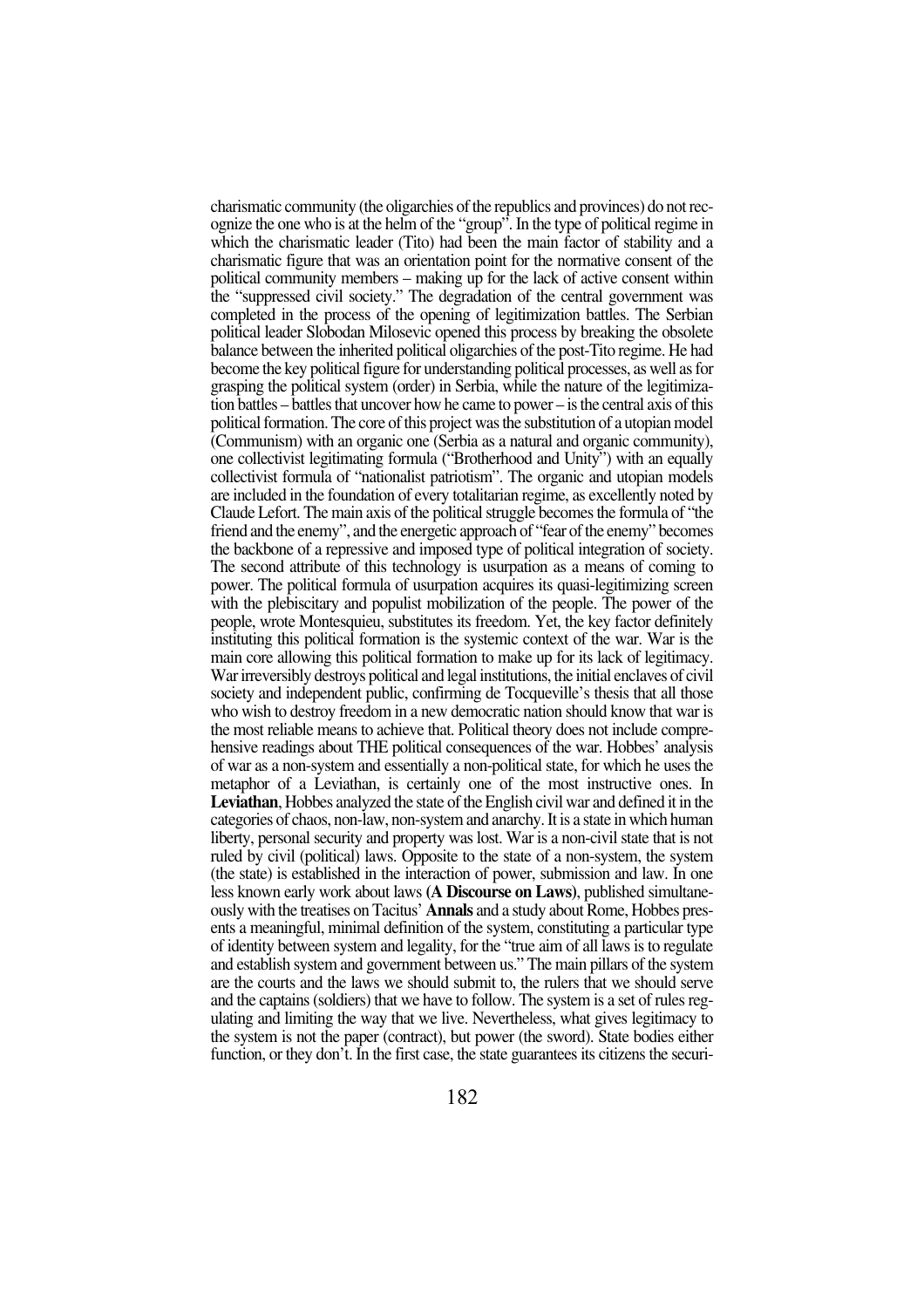ty of their physical existence and requests submission to the laws governing its functioning. Any other deliberation leads to a condition of non-statehood and insecurity (non-system) in which not even physical existence is safe. On the premises of such theoretical architecture, Hobbes is sending the following message to the people in the preface of his treatise **De Cive**: "I hope that in the existing conditions in the state, even if it's not the best of all, you assume that you are enjoying your life instead of starting a war in order for someone else, when you yourself are killed to be able to have a better system later." Force is the main producer of nonsystems; it is the second name for non-system. Liberal conservatives Constan and de Tocqueville concisely warn that war produces non-freedom and tyranny. Political societies in the Balkan region and Serbia in particular have confirmed this suggestion. In a more developed theory on the difference between system and nonsystem in the closing parts of Leviathan**,** Franz Neumann, deliberating whether Nazi Germany was a state, ascertains three constitutive elements of the "system": the constitutional role of law, a synchronized and rational political theory of the system and a unified system of power. Neumann's message is methodologically extremely important. It says that we can have "systems of power" that cannot be marked with a coordinated system (the state). Serbia has in the process of de-institunalization of the system of law and politics (the destruction of legality, devastation of public liberties, colonization of the public domain, razing the borders between public and private, systematic creation of fear) acquired the above mentioned characteristics of a non-system (non-state). Let's analyze now the mechanisms of reproduction of this formation in the last stage of its existence. If the system of power (the state) – to introduce the first criterion – is characterized by the "rule of law", then Serbia is not meeting this norm. A state that is ruled arbitrarily – and Serbia renounces even the "window dressing of democracy" – is an autocracy. Nevertheless, an autocracy is not justified by structural political and legal principles. It relies on their very destruction. It is the reason for which Montesquieu did not assign autocracy the status of a state. The second criterion is "softer" and points to the system's nature of "civilian theology". The formation of political power in Serbia fails to form a systematic, rational and comprehensive theory with which the rulers would justify their rule. That naturally does not mean that there have been no attempts to justify the rulers' title with a variety of doctrines. In this legitimizing strategy, we can observe various elements: vitality, pragmatism, an organic state, etc. However, what characterizes the (quasi) system in Serbia and its formula of quasi-legitimacy is that these elements are not mutually integrated. Only when integrated in a unique formula of legitimacy, will it make sense of individual and collective actions of people and represent a unique and common pillar of the operations of the holders of power. Consequently, the rulers of that period needed a unique "ideology without ideas" to compensate for the absence of a rational and modern formula for legitimacy. That function is taken over by **nationalism.** Although nationalism is close to ideology with its method and form, its inherent attribute is the fact that it is devoid of a theological component. Nationalism does not contain the ideas of justice, truth or prosperity. It is, as we have hinted, a distinctive "ideology without ideas" and that is why it cannot be the foundation of the people's individual identity for a longer period of time. However, it is precisely that feature that made it a very convenient *instrumenta regni*. A politically void nationalism has been a very convenient framework one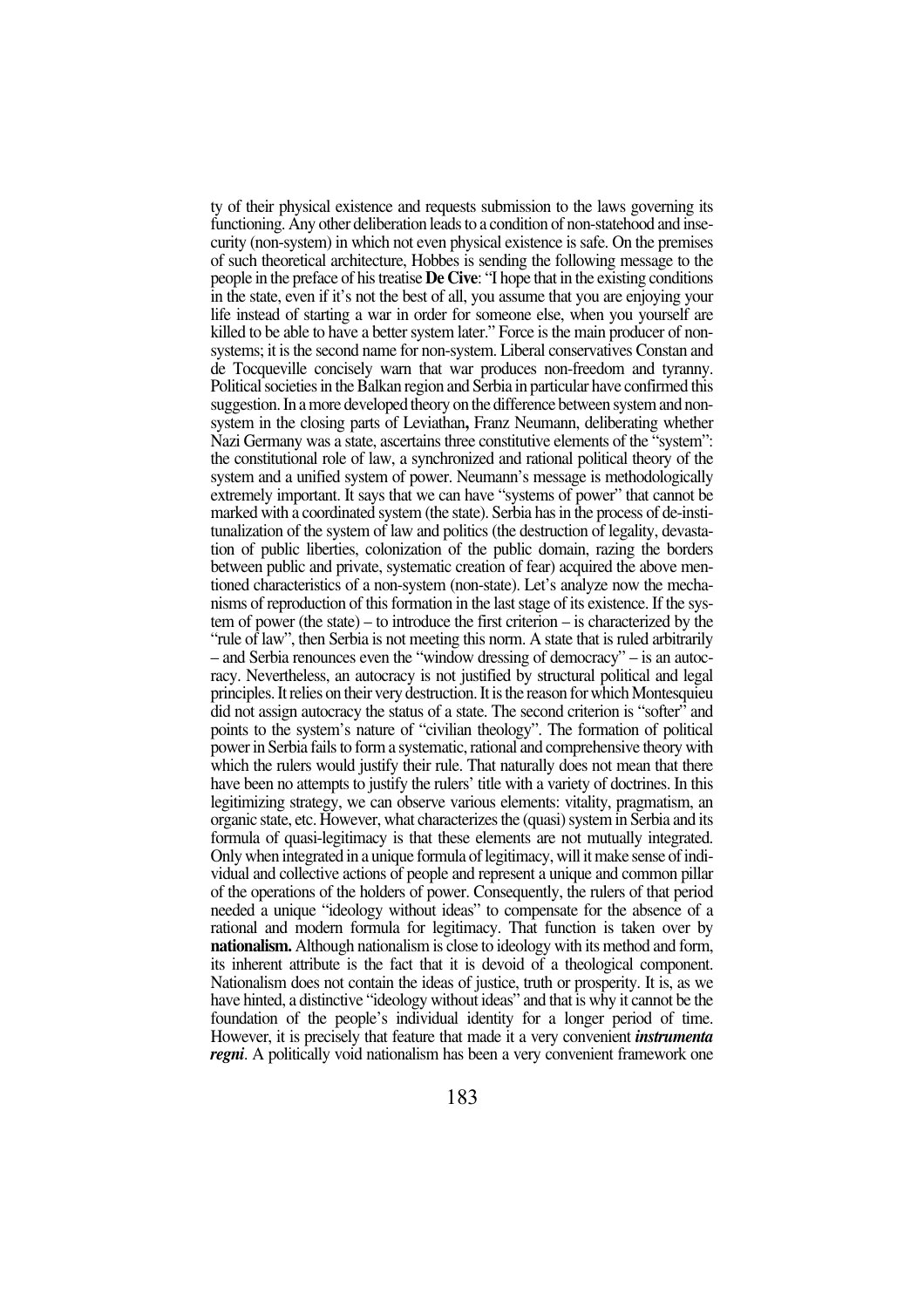could have filled with various "doctrines". As a common trait, those doctrines were **antiliberal (anti-individual), antirational and antidemocratic.** For this permanently vacant place of the system's ideological rationalization **patriotism** is a much better contender, due to the structural limitations of nationalism. The attribute that nationalism has permanently lacked – individual identification – is the basic constant of patriotism. As opposed to nationalism, which always functions on the collective level and as a collective emotion, patriotism is always an individual and private attitude. It contains the feeling of a separate identity for people, belonging, and self-understanding of the context in which a person is formed. Patriotism thus always represents the stance of the individual towards a country, culture, language and his own place in the community. It is always filled with our rational and irrational identifications and that is why it is always unique and specific. These are precisely the attributes of patriotism that the regime in Serbia has attempted to crush and to develop, in the most dramatic episode of its rule (the bombing of the country), a specific amalgam of **patriotic monism.** The regime did this by turning patriotism into a collective emotion in order to seize for itself the sacrosanct position as arbiter determining who is a patriot and who is not. This has always proved to be a very repressive form of ideological control of society. The political society in Serbia has undergone precisely that sort of overt and covert repression. It became clear that a regime of power that lacks a comprehensive and universal theory of the state must resort to the most varied collection of **irrational offers** (the people, the community, origin, founding myths, etc) which, ultimately, always serve as instruments for concealing the real constellation of power and typically lead to the form of **political de-subjectivization of people.** "The old regime" in Serbia in the last decade of this century belongs precisely to this type of negative regimes in which the "theory of the state" is reduced to a mere *arcanum dominationis,* a simple political technique devoid of any normative stance on "good" and "bad". Understood as such, this theory always serves a simple pillar of political power. Nevertheless, antirational doctrines (religious, mythical, etc) have proved not to be able to replace forms of rational legitimacy. Hence the regime in Serbia had to rely on completely different formative principles. What was less under scrutiny is the following: **formative principles that were the pillars of the regime of power in Serbia are not the formative principles of the system but, by its key attributes, represent formative principles of the nonsystem.** The next chapter of this report shall analyze these formative principles.

#### **Formative Principles of the Regime of Power in Serbia**

**Usurpation.** We shall characterize "the old regime" in Serbia as a form of usurpation, as a system of power that throughout its short "history" (these systems have typically been short-lived) has attempted to acquire a justification for a villainous "titulus". As it has been proven by the "Serbian product", it was a mission impossible for this type of regime. Usurpation is not a "titulus" and the ruler who grabs power in that fashion is in serious trouble. The usurper is living in a "house built on sand" wrote Constan. The usurpation snatches the usurper like a ghost and he can never be sure in a house built on sand. Therefore, the usurper is always accompanied by a special breed of fear ("the fear of the usurper"). To characterize someone by saying his rule to be illegitimate (usurpation) does not mean just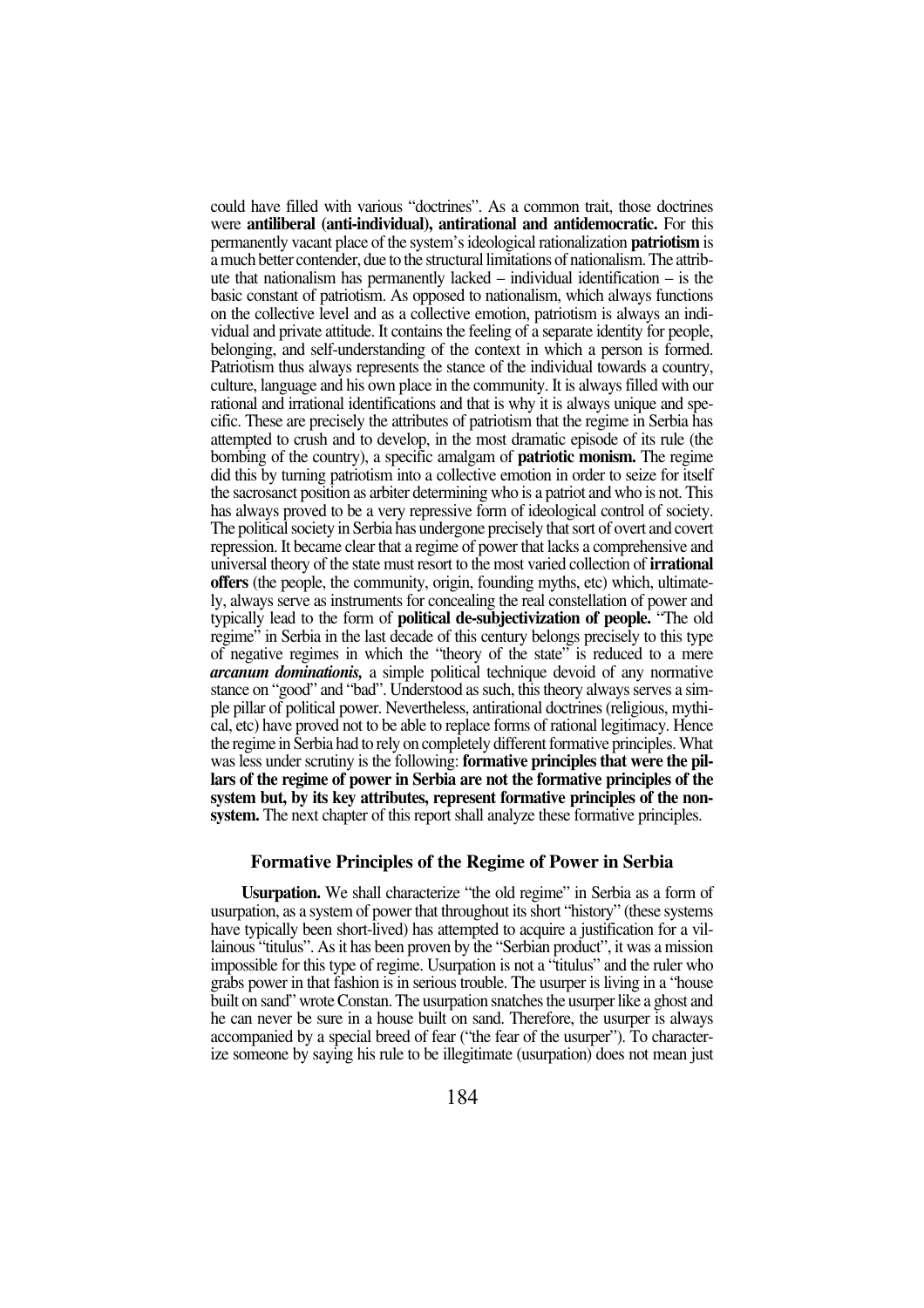to say he is bad off, but that his rule is bad and morally questionable. The history of Milosevic's rule is precisely that kind of state. The same way in which there have been attempts to secure the attribute of a system in a crumbling establishment, a state of usurpation has also been in need of legitimacy. Quasi-legitimate rule has, as shown by the system in Serbia, a rule masking the principle of force, fear, insecurity and instability with a semblance of freedom, institutions and legitimacy. Based on the de-institutionalization of the legal and political system, usurpation always carries the fear of the disappointed audience. Sooner or later, as Milosevic's regime has shown, "the plebiscitary appeal" will fail to find its political audience. Usurpation cannot be maintained, and that is the political truth every usurper tries to change. The shameful crumbling of the Serbian usurpator's power clearly confirms that.

**Corruption.** The polemics of Montesquieu amd de Tocqueville claimed that the source of secret of autocracy (despotism) was in corruption and not in fear. He did not deny Montesquieu's remarks about fear as the "energetic principle" of autocracy, but merely warned that in the "new autocracy", which relies less on direct repression and more on manipulation, the influence of despotism is actually stronger. De Tocqueville almost repeats the brilliant words of Tacitus that **"corruption is the worst disease of the state."** In a nutshell, the argumentation is the following: as a rule, corruption destroys all political values and civil virtues (opinion, knowledge, honor, wisdom, dignity, courage). Corruption builds the stability of rule and power on money and sinecures. **Money takes the place of opinion and honor** Tacitus said, as reiterated by Tocqueville. Tacitus' description of how rulers destroy the reputation and authority of prominent citizens are among the **Annals** most beautiful pages. He teaches us not only the anatomy of the system, but also shows the strength of the moral stance and civil virtues. A society of shattered values is a burden both for the rulers and the ruled. Milosevic has amply used this technique, corrupting active and militant followers in order to keep the remaining population in complete check.

**Caesarism.** Usurpation is always established by the usurper's individual supremacy. Hence, as Treitsche wrote, this is the type of system that can be characterized by the mere name of its ruler - "the name of the ruler itself is its legitimizing title". The political regime in Serbia in the last decade of the last century belongs to this breed. The key attribute of this regime is a form of personalized authority. It is a type of power that relies on and produces a plebiscitary type of support. At the same time, as Eric Voegelin brilliantly wrote, Caesarism at the same time cannot be separated from the character of society. It is essentially linked with the "fall of society". This type of regime is always linked to the destruction of constitutionalism and is thus unconstitutional by nature and can be defined as a special breed of tyranny. Hence, Caesarism is the doom of a weak society and a corrupted people, and it is also a well-deserved punishment for a degraded and corrupted people. (Vegelin). Caesarism implicates the destruction and the abolishment of civil virtues and public spirit. It rests on a degraded society and subsists on its degradation. Hence a low level of Caesarism cannot be separated from the low quality of society and the public sphere. Its significant characteristic is that, as demonstrated by the regime in Serbia, it uses repression to destroy the public domain and the political public without which one cannot realize his political identity. Caesarism is the antipathy of citizenry.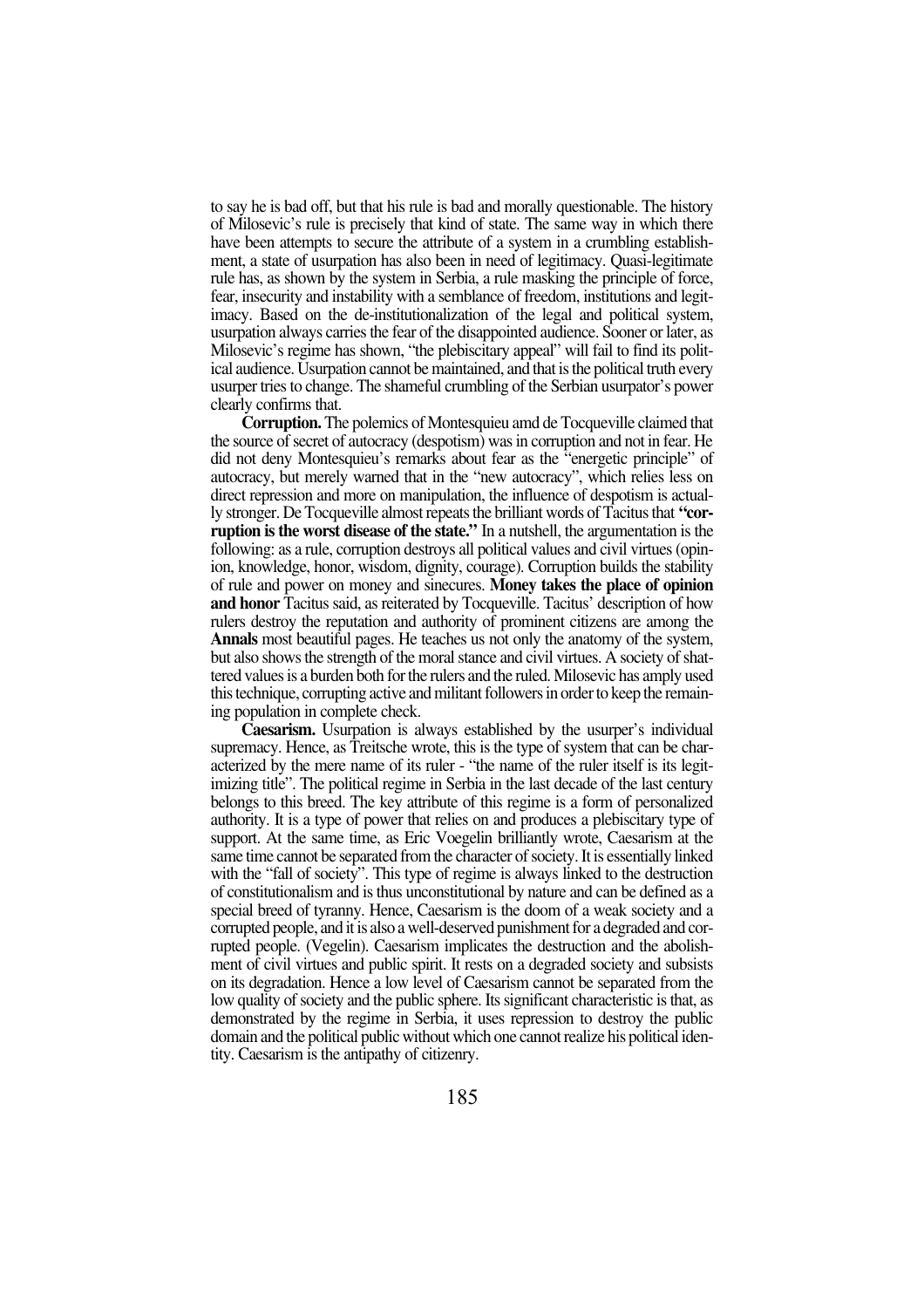**Propaganda.** Bad rulers, Tacitus wrote, always use "public language" that has nothing to do with reality. Tacitus brands the public language of despotic rulers as corrupted language, explaining that those rulers use the false name of "rule" for plunder, violence and cruelty. They describe cruelty as just punishment; plunder as economy, executions as discipline teaching. What Tacitus calls "the corrupted language" in modern societies is called propaganda. Propaganda in modern societies is nothing but violence against the spirit of the people. Propaganda is of course not a substitute for violence, but is always a segment of it: they have an identical goal, which is the establishment of homogenous control over the people. Moreover, the propaganda of negative regimes like the former Serbian one always proves to rely on the "corrosion" of "soft points" of the social and political fabric. These examples in the practice of this regime have been many, but the most dramatic ones were those that followed the line of the division between "friends" and "enemies" (the minority and the majority, Serbs and "others", citizens and patriots, nationalists and globalists), producing **fear of the enemy** as the main self-perpetuating principle of power. The energetic principle of "fear of the enemy" is considerably more complex, but we shall present it here in its more simplified form.

**Fear.** When de Tocqueville ascertains corruption, and not fear to be the foundation of autocracy (despotism), he questions Montesquieu who points out that fear is autocracy's main formative principle. The foundation of autocracy consists of force and fear, while its goal is peace. This is however the kind of peace (torment), which resembles the picture of, huddled towns awaiting enemy invasion. Tacitus too gives a picture of a "dead city" after the murder of a prominent senator. The regime in Serbia was based on a "culture of fear". Fear is produced and diffused through the social fabric of society in both a direct and indirect manner, with a combination of repressive policy and absence of institutional protection (destruction of legality), as well as with the violent forms of imposing social and political transformation of society. All these forms have been demonstrated in Serbia, merging with methods of selective state terror. The role of selective terror is to institutionalize fear as a lever of perpetuating power. Like all other negative regimes of power, the Serbian one also combined fear of the known with fear of the unknown. Fear of the known is imposed mainly with physical repression, public cruelty, violent control of society, destruction of the public and private domain and the enormous presence of power in the public domain. Another brand of fear is established by a situation of non-doing, absence of clear rules of behavior and the destruction of mutual communication and solidarity. Irrationality, arbitrarity and authoritarism always go with regimes of fear.

## **The Big (October) Change: The Dual Regime of Power in an Unfinished State**

With the aim to analyze the prerequisites and the strength of the emancipating potential of the October Change (revolution), we have here borrowed and somewhat redefined a construction (The Big Transformation) of Karl Polanyi. This construction pretty much requires the kind of analysis that would show how a "chained society" liberates itself from the embrace of bellicosity, on the basis on which a **political culture of resistance** is born; it would also explore the creational opportunities to embed in the Serbian society the patterns of **civil culture.** This tri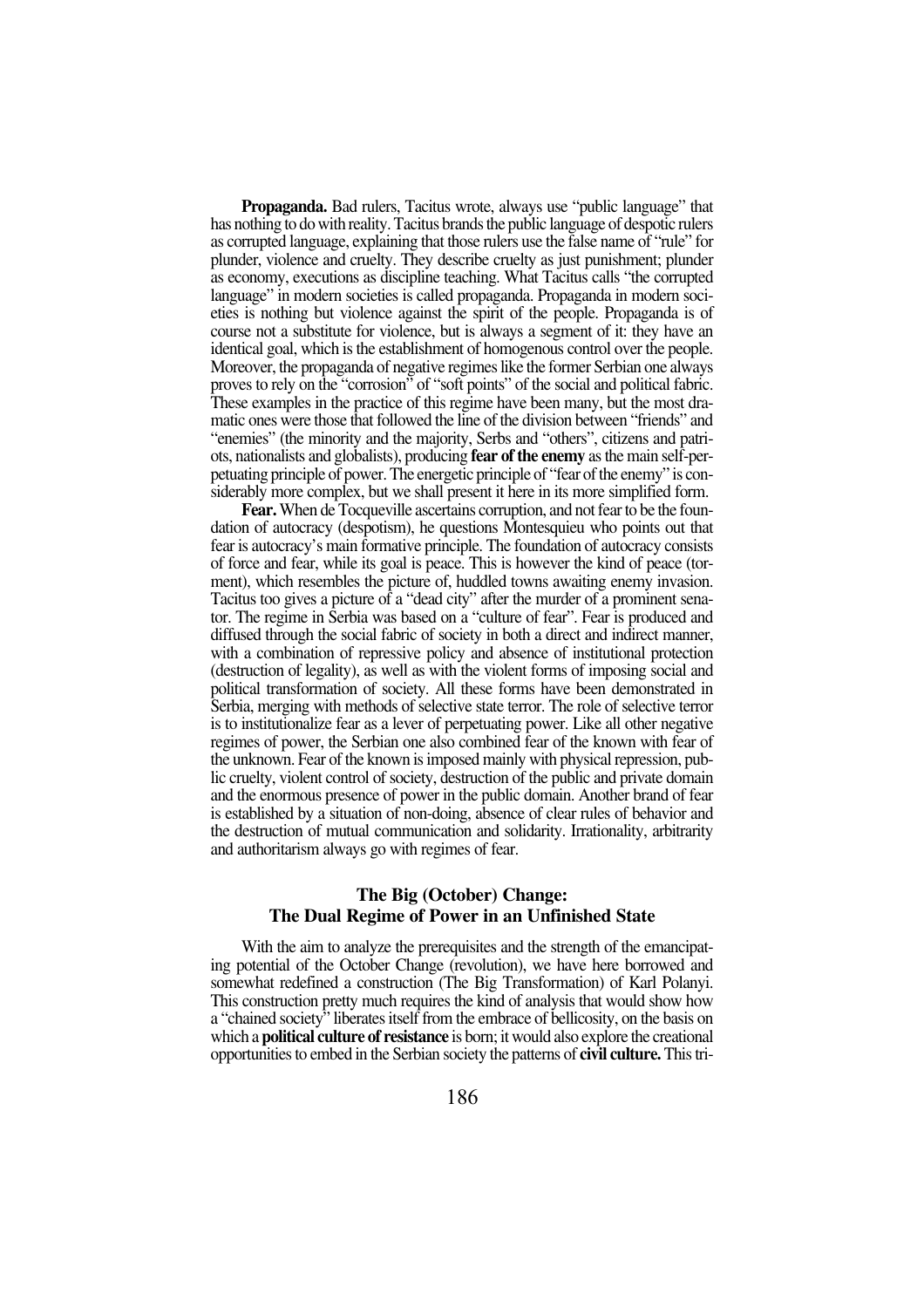angle reveals the main impacts of social and political struggles in Serbia over the last decade. The first and the clearest lever of this dynamics is the value of **civil peace.** Civil peace above all is a public good. Only in a state can civil peace legal and political institutions be built and shaped. Plutarch's remark that all major republican institutions in Rome were established during the rule of King Numa Pompilius has an important explanation: during the reign of this Roman ruler the doors of war had been closed for fourty-three years. Serbia is a imbued with "layers" of **militant society and militant spirit** and that has been one of the constants that have thwarted the establishment of a stable and modern (legal) system and at the same time the ground for parochial, corrupted and unenlightened rulers. A militant tradition establishes authority as **plunder,** and the rulers' unrestricted, arrogant and uncontrolled behavior as a natural virtue. The other important lever and achievement is the specific political culture of resistance, which was born in Serbia during the civil and students' protest. As it has many times been shown in the history of societies and nations, only great events produce a new political culture. The civil and students' protest has revealed two things. The first is of a general nature and all cruel rulers sooner or later come to learn it: you can't sit for long on top of bayonets. The second impact has been even more significant. In the core of the civil and students' protest a particular **civil culture is shaped and a particular "class of citizens"** is established. It is only when this class prevails that the possibility will be opened for Serbia to launch its political and civic development. The modalities of protest take the shape of **civil disobedience**, the main core of political struggles is "basic goods" **(procedural rights)** and the main actors are the **citizens.** The October Change opened such a possibility. With this change, the political actors and actors of civil society in Serbia (citizens, citizens' associations, political parties) get the chance for a comprehensive restructuring of Serbia as a state and political community. We shall define this process as the process of **constitutionalization of the revolution.** Such **constitutional moment**s, as well as the state of constitutional policy – conditions in which citizens manifest an emphasized sensibility for the problems of the political reconstruction of society – are decisive for the existence of a political community and the manner it establishes and defines its fundamental values. These are situations in which the members of a political community are allowed and given the opportunity to redefine their common collective identity. Serbia, who was the prisoner of a political amalgam that for a decade was the centre of resistance to the values of the European political enlightenment, is given the chance to re-legitimize the project (the system) representing the political core of the modern state **(constitutional democracy).** In the post-October dynamics, the general expectation was that the new authorities were going to commence the construction of the political edifice and the political and democratic institutions from top to bottom (the constitution), for the shaping of the political architecture of a society always is a risky task for which there is typically no precedent. In the words of Hana Arendt, the constitution is the place where the newly established system seeks for and institutes its own principles". This process always takes place in certain limiting conditions within which the agents of change establish the framework of the new beginning. The key particularity of this process is the tension and asymmetry between the initial forms and creations of the **civil revolution** in Serbia (the emergence of civil movements, the initial public, actors, values) and the inherited framework of a **pre-modern and unfin-**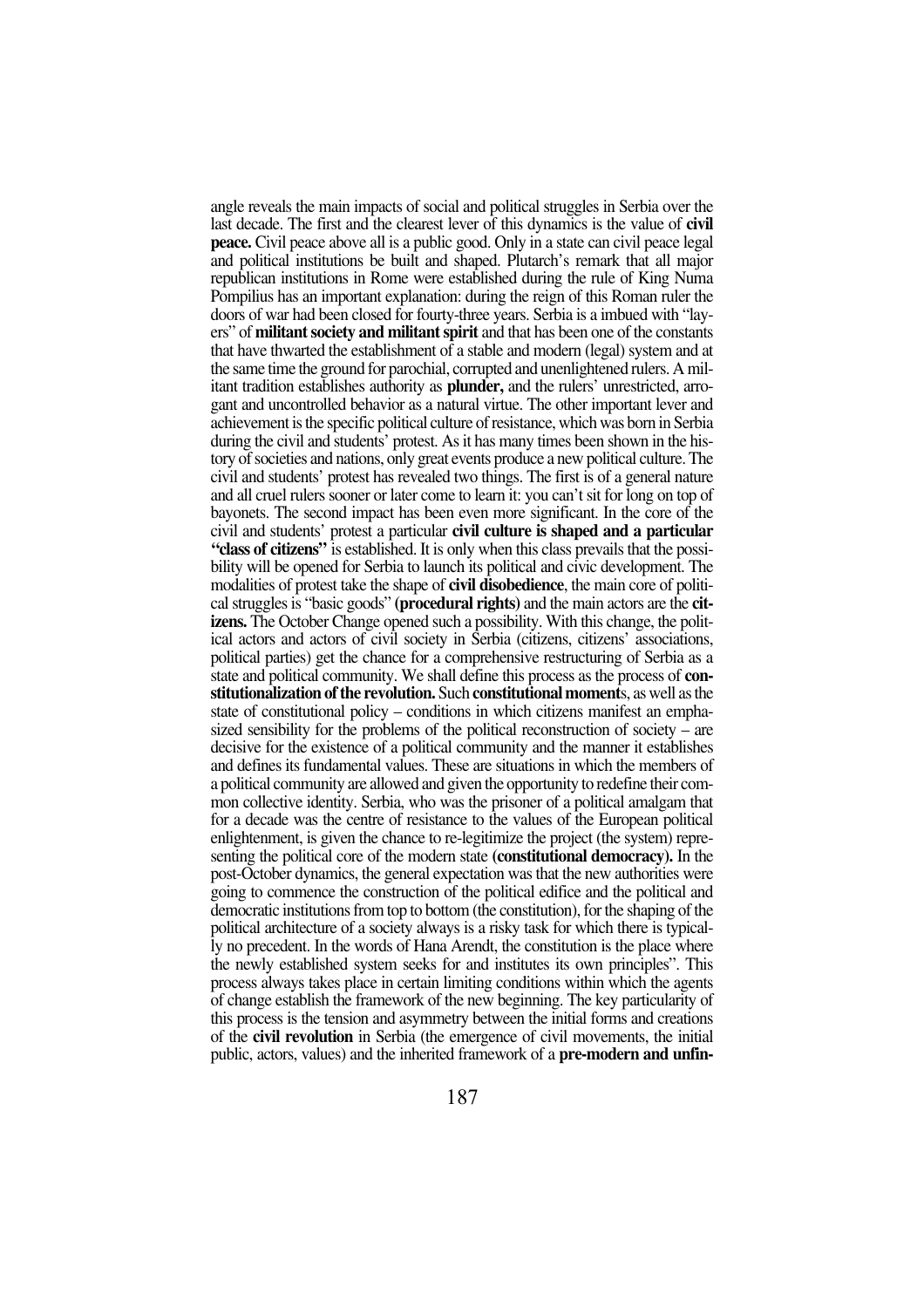**ished state.** This term **(Serbia as an unfinished state)** has been borrowed from the treatise of N. Dimitrijevic – I am using it in its minimum and somewhat redefined meaning. The use of this term is the acknowledgment that the political processes and struggles in Serbia are taking place within a structure, bears the elements of a **window dressing state.**This window dressing state, as Ernest Fraenkel has brilliantly proved **(the Dual State)**, has no serious influence on the nature of political processes. It has no power to give political significance to conflicts and competition over the allotment of fundamental goods in a society. Political processes do not have a public character. Inside the window dressing state, key processes are still essentially **non-political.** In order to systematically and thoroughly develop an adequate theoretical model that would allow deeper understanding of the political dynamics in Serbia, we shall introduce here another new term. It is a concept that we borrowed from Ernest Fraenkel and it stands in the title of his book about Nazism. Contrary to Neumann's concept of Leviathan (nonsystem), Frankael used the theoretical concept of the **dual state.** Nevertheless, after a deeper examination of his model, we find out that in its essence lies the **regime of privatized power**, behind the window dressing (inexistent) state. The dual Nazi state is a system of privatized power. Its vital trait is the decomposition of the political fabric of society and the non-political nature of political processes. The political dynamics in Serbia, on the other hand, have a somewhat different dynamic. One of its key features is a particular parallelism and the conflict of the effects of the civil revolution, as well as the entrenched power structure of the "old regime". By combining these two methodological points (the unfinished state, a dual regime of power), we could thus define the main core of the political amalgam in Serbia as a **dual regime of power within the unfinished state.** On the level of constitutional and formative principles of the system, this dualism is articulated as a specific conflict **democratic legitimacy and window dressing legality.** Democratic legality, active hegemony and republican forms of constitutional policy are shaped within the awakened civil society, while the window dressing legality is the legacy of the regime of power that has remained untouched almost during the whole post-October period. This particular conflict of the **(civil) society and the regime of power** have two significant negative effects. The first one is the fact that the entire post-October period has not seen the enrooting of processes of **constitutionalization of power** (the establishment and the development of the political domain by the constitutionalizing role of the law). The second one is that political actors, who asserted themselves during the civil revolution, or civil revolutions in Serbia to be more precise, increasingly rely on a particular strategy of **decisionism.** This strategy has had two extremely negative effects: it has gradually destroyed any pretense of democratic legitimacy and with the implicit standpoint that **power, and not law, is the foundation of the system**, it has ruined the possibility to constitute Serbia as a modern (ruled by law) state, destroying in that process the **liberal core** of the civil revolutions in Serbia. In the conditions when the new system is established "from the top" (Holmes), the window dressing legalism has further excluded the creational role of the state in establishing the institutions of civil society. All this points to the political society in Serbia facing today the imperative of establishing a modern system (state) and restoring and consolidating democratic legitimacy. One should know that the establishment of these imperatives does not stem from the same domain and that they have different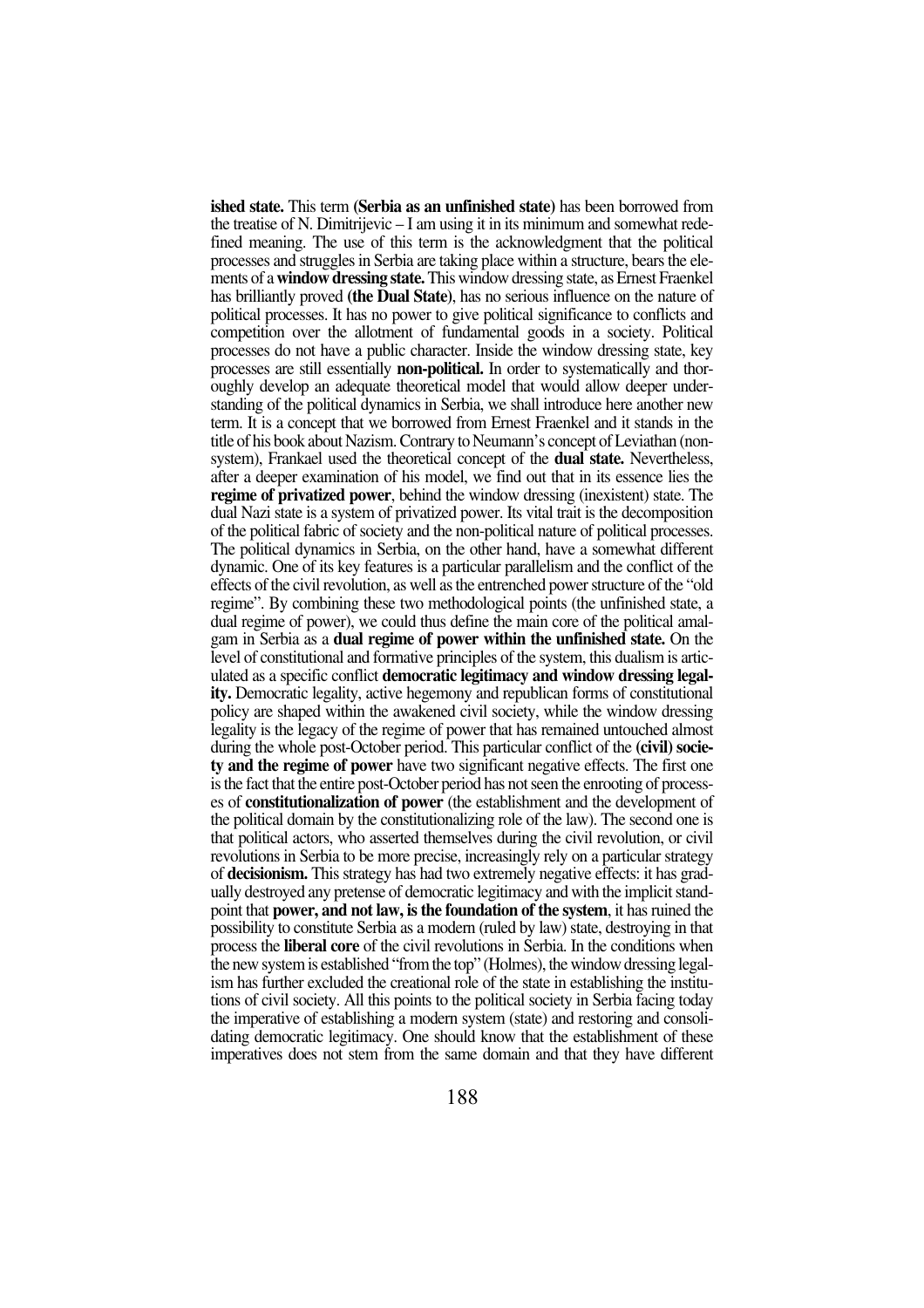social and political effects. Another particularity of the political dynamics in Serbia is that it does not adhere completely to the well-know modernist pattern (the rule of law preceded liberty, and liberty preceded democracy), establishing instead the **protodemocratic framework** that has been earned in the revolution as the main core and **groundwork** of modernization processes. In America the people are the source of the law. We shall use this important point of political theory from Bruce Ackerman, because it brings forward stronger than other theories the elements of **civil republican traditions** in America and in a certain way proposes the normative context for understanding the political dynamics in Serbia after the "big October transformation". Considering its key features, this transformation has primarily been democratic. The direction and the shaping of the public discourse in which **the constitution as the central symbol of political achievements (the constitutionalization of the effects of the civil revolution)** has represented the opportunity for political actors in the pursuit of renewal and redefining of the political identity of the community to build this identity on the values of **constitutional patriotism**, restoring the loyalty of the people to the political community by means of the values of constitutional democracy, which we have marked as the most significant product of European political enlightenment and modernity. The other important effect of such a public discourse, one should recognize in the spreading of constitutionality and constitutional culture. The promotion of constitutionalism directs the discourse on the liberal course and opens the space for debate about the key issues of liberal reconstruction of the system. The advantage of liberalism over other competing theories is that its constitutional theory is much more developed and receptive for active groups and individuals. Hence it is important that those groups see the constitution as the manifestation and the symbol of the achievements of political changes in Serbia. The establishment of the primacy of the system from the foundations of the protodemocratic framework does also have the good side of narrowing the circle of questions that can be a factor of deep divisions in the formation of political consensus. Within that formation it becomes easier to shape the domain of **basic consensus,** which in every political society is constituted outside of the area of political battles and without which it is simply impossible in a political community to shape the domain of politics as an area of public, peaceful and amicable contest of political actors over key political goods. The shaping of the basic consensus on liberal foundations would facilitate the **securing of a minimum framework of a modern state (rule of law).**

## **The Foundations of the Basic Consensus: Constitutional Patriotism and the Modern System**

The capturing of the constitutional opportunity for the renewal of the collective identity's redefinition I have characterized as the biggest achievement of the October change. The adoption of the constitution always is also a form of self-liquidation of the constitution. The constitution always shapes the creative, unorganized and the explicit force of the revolution into a constituting and limited power of the new political system. The normative message of such a standpoint is extremely important. It points out to the fact that when the constituting power has established the constitution, each authority having the ambition to be legitimate must be submitted to the authority of the constitution. This removes any possibil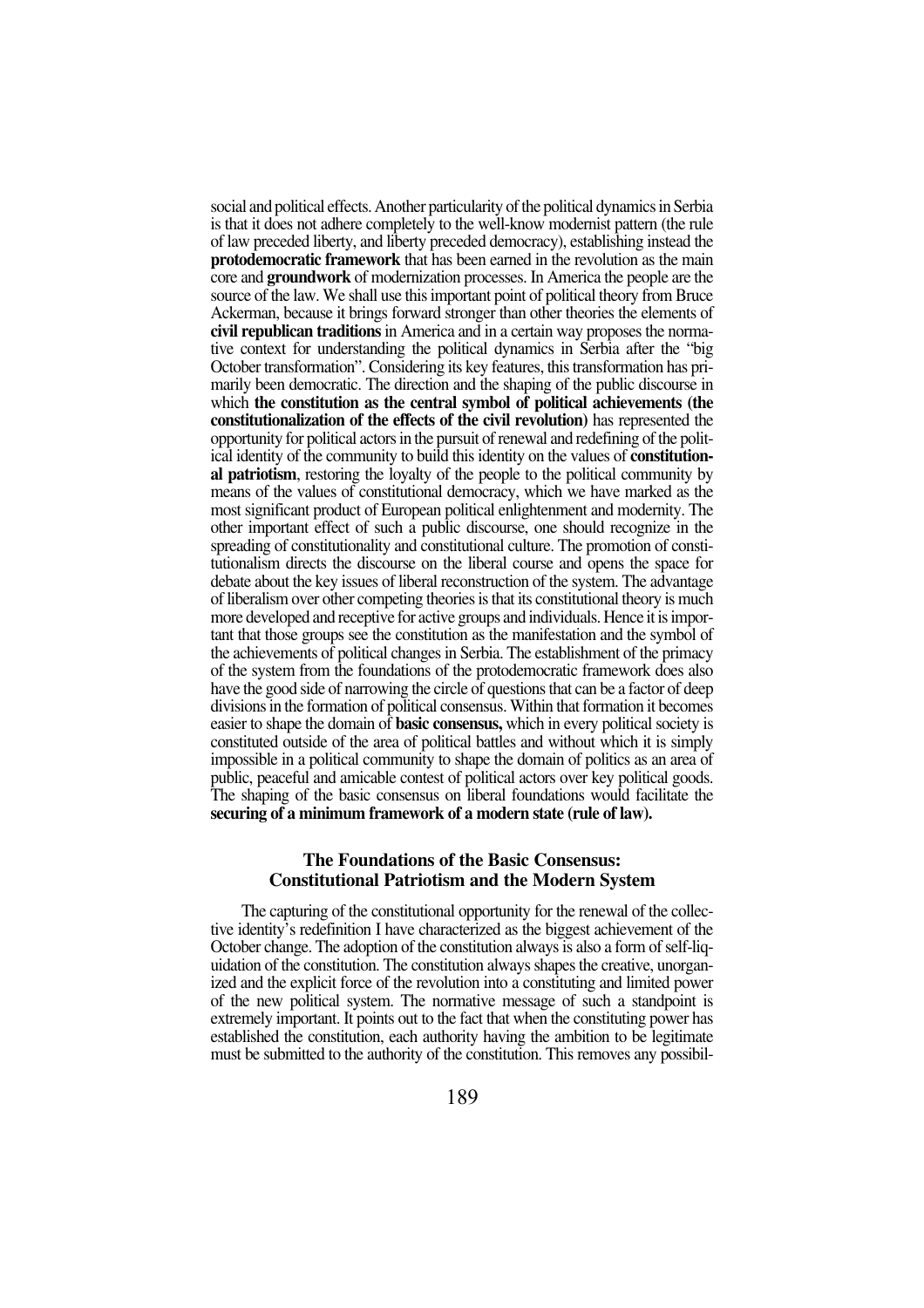ity of establishing or perpetuating any kind of unconstitutional or even extra-constitutional power. The constitution is always and above all an autobiography of power (Finner) and it always includes the answer to the question "who gets what, when and where". Nevertheless, the constitution is more directed towards the relations of society and the state. It always tames its revolutionary (legitimistic) origin, becoming not only a potential instrument of struggle against any kind of non-system and non-freedom (tyranny), as described brilliantly by American federalists (Hamilton in particular), but also a tool of curbing and controlling every authority.

For the normative redefinition of the new system in Serbia and its connective tissue (basic consensus), it is extremely important that the new political edifice be established after the fall of the political despotism (autocracy). The constitutional and political battles suggest that constitutions that are drafted after the removal of autocracies – that are always in the form of non-systems – have a completely different role and require a different kind of allocation of political power compared to constitutions emerging as the result of constitutional paralysis and blockade. Negative experiences of political despotism from which Serbian political society has liberated itself from with the October change, restore the values of public freedoms and mechanisms of constitutional limitation of power, as a sort of prime public good that has a pre-constitutional value. Guarantees of public freedoms and the values of limited government in a social and political context and that has a strong antilegalistic tradition, tilt the balance in favor of liberal constitutionalism in the process of restoration of the political system. The fact that this process takes place in the situation of post-October proto-democratic legitimacy adds to it an additional meaning. De Tocqueville's observations about feeble constitutional achievements of democracy reveal elements of a possible strategy for solving the conflict between democratic legitimacy and window dressing legality. In his own argumentation, de Tocqueville analyzes the different attributes of a democratic constitution in America (universal voting right, election system, adjudication, etc), but his primary intention is to appraise the **scope of democratic choice** compared to other types of systems. De Tocqueville's main message is that democracy minimizes and pluralizes political life, but that its constitutional achievements are limited and insufficient. **The fear of despotism** shared by de Tocqueville with the leading liberal conservatives of his time reinforced his belief that the law is the constituting power in the modern state, with **legality being the other name for the system.** The experience of political despotism (autocracy) in Serbia shows that this area is impregnated with strong **anti-legalistic ideologies.** The patterns of those ideologies are various and range from those that glorify spontaneous violence as a proxy for the morality of the law, to different forms of nihilism that see revolutions as authentic forms of self-reflection of nations, as well as different forms of anarchism and communitarism that reject the ethics of the law in the name of communal forms of life. Political society today needs a qualitatively new perception of collective identity. In this part I will analyze the prerequisites of this collective identity in the process of the establishment of a modern system (state). I will characterize the foundations of this new identity as **constitutional patriotism.** In a nutshell it means that I am pleading for a balance of moral and political principles that would institute Serbia as a state and community on universal and liberal principles. I shall describe constitutional patriotism as the kind of political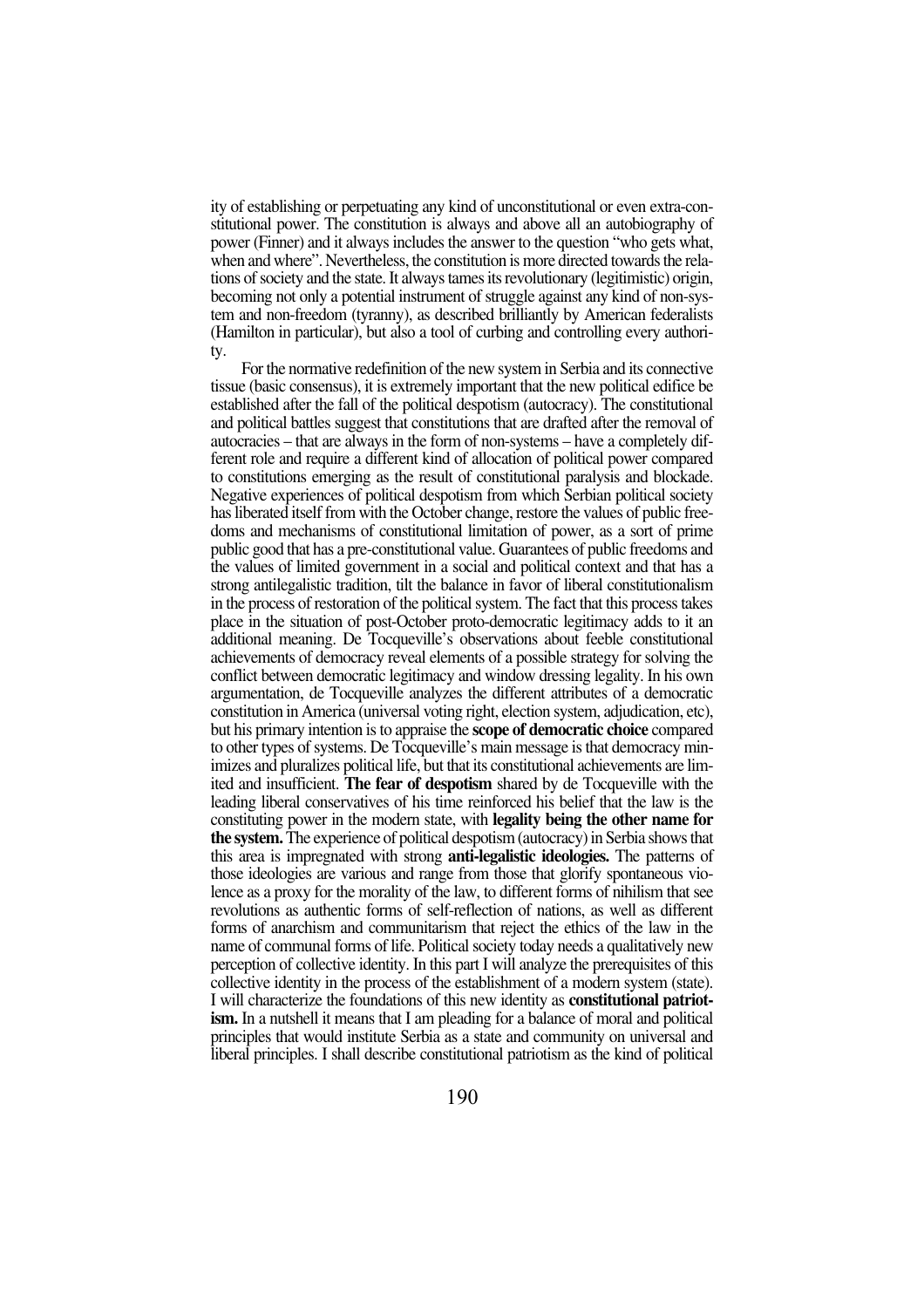formula that diffuses the tension between democratic legitimacy and window dressing legality. The reason for that is first and foremost the fact that the political dynamics characterizing the process of THE reconstruction of Serbia as a state differs from the manner in which the modern European state was founded. Unlike stable European societies, Serbia is a society of **deep divisions** and in which **the strategy of identity** does not yield results that can be observed in stable and wellorganized societies. In Serbia it is simply not possible to find a middle ground response for the fundamental question on what is the foundation of society – the pre-political unity of its members or the consensus on universal and moral principles. So, to respond to the question "what is the pre-constitutional source of the constitution" in Serbia is not an easy task. Contrary to modern European societies, that have managed to do away with this dual power structure, the political community in Serbia is not able to make a good hand of and "pozitivize" in the form o basic consensus the specific emancipating effects of the "division of labor" between liberalism and nationalism, in which nationalism has essentially molded the feeling of collective identity, while liberalism shaped and built the institutional foundations of free development and self-actualization of the individual. All this suggests that political society in Serbia, in the process of redefinition of its collective identity, must renounce from even the symbolic reference to the nation that is typical for Western political societies. Apart from the arguments that we have presented (liberation from the state of despotism and non-system), two reasons are also important in this domain. The first is pertaining to the nature of nationalism in societies of Central and Eastern Europe. A common place is that modernization processes in those societies have a specific dynamic. While in the West, as F. Meinecke concisely wrote analyzing these processes, the existing state had already been nationalized. In societies of Central and Eastern Europe nations had already been formed and "etatized" through a process. This type of process, however, has a completely different dynamic. It does not even show the kind of progression, spontaneity or a specific aspect of republicanization of politics. All this has strongly shaped and influenced the nature of nationalism in this part of the world, making it wild, schizophrenic (Bibo) like any force *in statu nascendi*. In addition to these general reasons, there are several other ones that in the Serbian political society de-legitimize nationalism as the foundation for the establishment of a democratic political community. The first one is definitely the way in which the nation has been instrumentalized in the recent past. After everything that was done in the nation's name in the last decade of its existence, it is not possible to establish a civilized community on the foundations of **political memory** soaked in crimes, devastation, violence and existential fear. On the contrary, the possibility for a new beginning in Serbia depends on to what extent society will be ready not only for a "legal suppression of the past of the former regime" (Dreier), but also for a moral reflection and the establishment of critical command over it (N. Dimitrijevic). The second reason is of a normative nature. Serbia is an ethnically heterogeneous and complex society. The third reason pertains to the social corrosion of Serbia's very national identity. Talleyrand used to say that after the fall of Bonapartism, the French needed almost fifty years to restore confidence in republican political institutions. The political society in Serbia after the fall of Serbian Caesarism faces the same challenge. All this therefore suggests that the political society in Serbia must in a way relinquish the integrational capacity of the political community itself,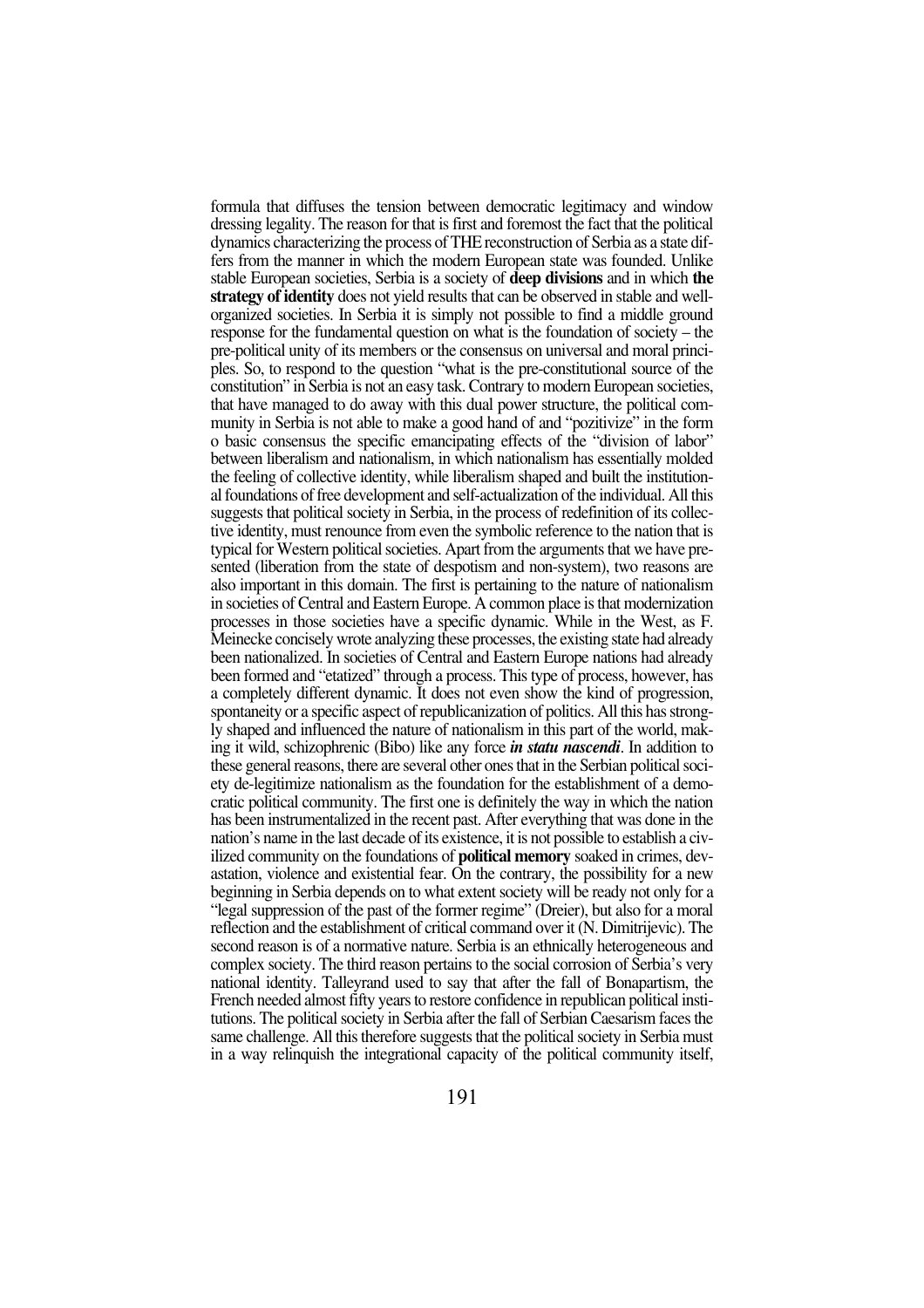which of course is not without negative political consequences. In bringing this part of the analysis to an end and responding to the question about **unifying factors of the system (state)** in Serbia, we will infer the following political axiom: constitutional patriotism is the kind of political formula that allows Serbia to rebuild its political system and shape the more durable identities and loyalty to the political community and the state, in the domain of political principles and values stemming from the constitution itself. Constitutional patriotism consists of those principles and values that everyone will adhere to without limitations or exceptions – and that would pertain not only to the particular attributes of pre-political unity of the community's members (particular and national traditions), but also to the "republican domain" of democratic institutions and processes. This system of values we will characterize with liberal principles of equality of freedom and rule of law, while the democratic character of the policy of a system we will measure by the very (liberal) values, a part of which stands outside, and a part inside the democratic process. In the condition of the proto-democratic framework that has been achieved, the inbred and structural tension between liberalism and democracy shall be considerably appeased, while the "deficits of legitimacy" in both domains – poor constitutional achievements of democracy, limited mobilization potential of the universal principles - are considerably diminished. It is the means, as demonstrated by Lefor, for liberalism to strengthen its framework of legitimacy and for democracy to boost its constitutional effects.

Translated from Serbian by Bogdan Petrović

## SOURCES

- 1. The Federalist., ed. C. Rositer (New York, 1961)
- 2. J. N. Skhlar, Legalism (Cambridge, 1994)
- 3. C. Schmitt, Die Verfassunglehre (Munich, Duncher, 1928)
- 4. H. Arendt, On Revolution (New York, 1963)
- 5. F. Neumann, Behemoth (New York, 1944)
- 6. E. Fraenkel, Dual State (New York, 1952)
- 7. A. Sajo, Limiting Governmset (Budapest, 1986)
- 8. A. de Tocqueville, democracy in America ( New York, 1955)
- 9. B. Ackerman, The Future of Liberal Revolution (N. Haven and London, 1992)
- 10. B. Ackerman, We the People (Cambridge, 1991)
- 11. N. Dimitrijević, Nedovršena država, Reč (2003, br. 69, str. 5-20)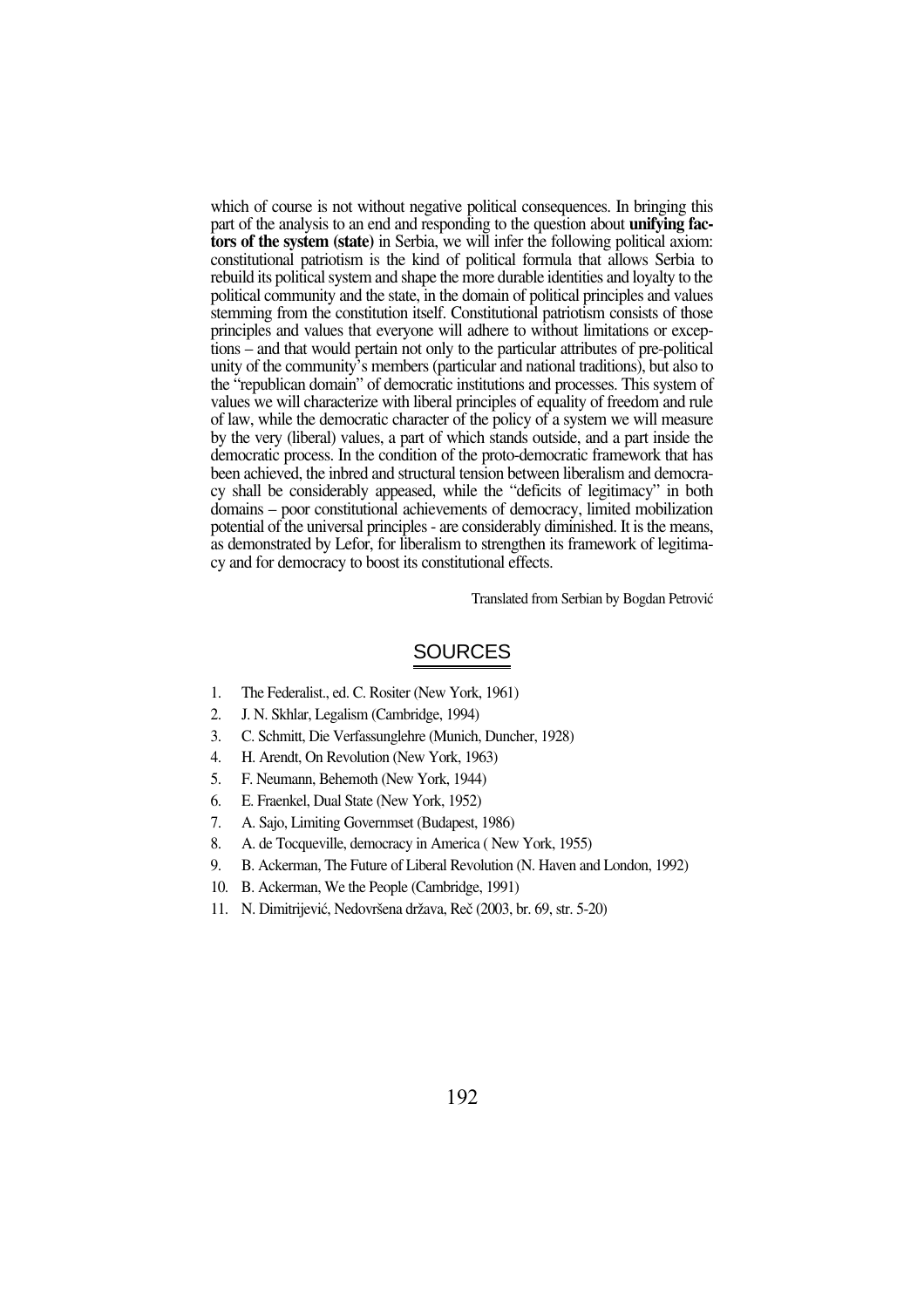# **Mojmir Križan**\*

# POST YUGOSLAV STATES: JOINING THE EUROPEAN UNION BY DEVELOPING POLITICAL CULTURE

## *Discours de la Méthode I*

From the name of the conference – "The Violent Breakup of Yugoslavia – Causes, Dynamics and Effects" – one can deduce that the participants are expected to analyze the causes, mechanisms, dynamics and consequences of the destruction of the Socialist Yugoslvia by war and socalled "ethnic cleansing". The subject of the conference is, as we can see, primaily the past, and not the future. In addition to that, one gets the impression that these analyses should be structural and functional, in order to be able to establish the relevant mechanisms from which some conclusions about the future as well could be drawn.

In the text that follows we have taken a somewhat different approach, which has the following characteristics:

First, although it is true that history can teach us a great deal, we think that the time has come for post-Yugoslav countries to complement their analysis of the past, or maybe even to replace them with a view to the future. There are two reasons for that: first, different interpretations of the past and fear of uncertainty have precisely been the factors that have cleared the path for ethnic nationalisms that have destroyed Yugoslavia. Second, establishing some distance from a negative past is a prerequisite of formulating a more desirable future.

Second, we think that a structural and functional sociological analysis and the investigation of the processes in institutions and bureaucracies and so on, are not the best starting point for turning to the future; The reason being that such analysis typically facilitates the fathering of the responsibility for the negative past on more or less "objective" social institutions, structures and processes, assisting in the process the indirect exculpation of individuals who have operated in those institutions. This type of ulterior exculpation we have had the opportnity to see in post-national socialist Germany, where even today they discuss to what extent, between 1933 and 1945, indi-

<sup>\*</sup> PhD, independent researcher, Göetingen, Germany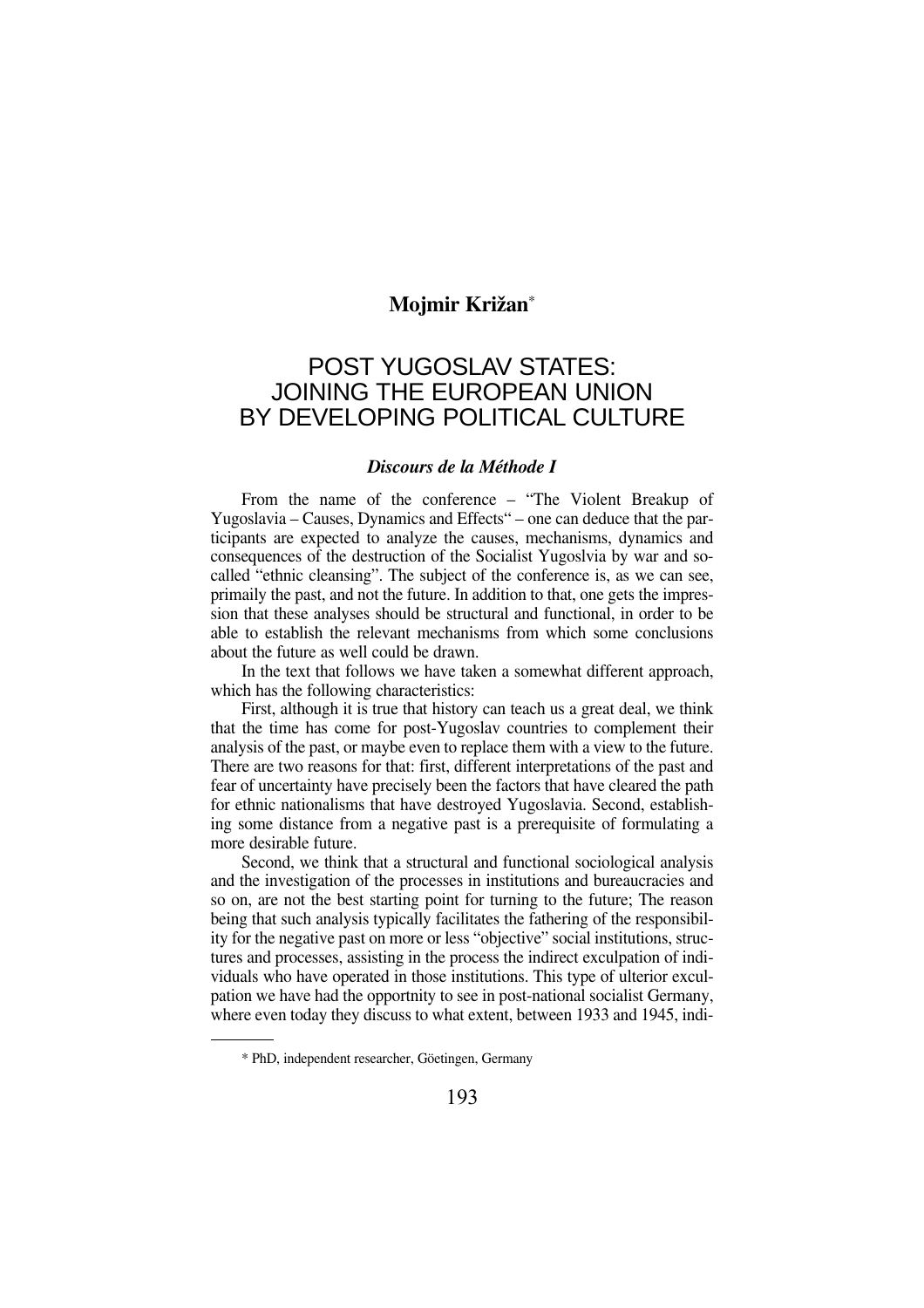viduals were blameworthy for the crimes they committed, or to what extent were they "forced" by the mechanisms of those institutions and structures. It is necessary to point to the similarties of this approach to the development of society and to the ideology with which the Communist Party (hereinafter: the Party) in Yugoslavia had justified its rule. Namely, to legitimize itself, the Party had used, among other things, the comprehension of the "objective" reasons of the development of society. However, that "objectivity" had faded away with the dissolution of the Party's power. In a nutshell, it is better to look to the future teleologically and normatively: Determination, knowledge and actions of people who have decided what kind of future they want are facts that lead to a "better future", and not "objective" structures and processes.

And third, if we contemplate the future of post-Yugoslav states, and even of Europe as a whole, we think that, accordingly to the teleological and normative approach, attention should be focused principally on the central elements of cultures of the actors involved; that is, on their comprehensive beliefs, values, norms, education, customs, habits, desires and fears (from which can be drawn some conclusions about their motives to "deliver themselves" to nationalist leaders), the direction in which the existing culture – above all the political one – should be changed, as well as the individual responsibility of every man for his actions.

#### **The Socialist Yugoslavia and its Downfall**

The Socialist Yugoslavia was a state founded on and legitimized by the victory of the Partisans in the Struggle for National Liberation against National Socialist Germany and Fascist Italy in Word War II; the historical and philosophical project of "the building of Socialism" as a society of prosperity and harmony; the dictatorship of the Party as the "leading force" in that building process; as well as on the personal charisma of Josip Broz Tito. While between 1945 and 1980 the Struggle for National Liberation, as a legitimizing foundation, increasingly faded away in the old times, as did the Socialism of harmony and prosperity in the increasingly remote future. Two new legitimizing foundations emerged: economic progress and industrialization yielded an increase of prosperity, while also bringing social security of employees and a relative egalitarism in their remuneration.

During the eighties, the above mentioned legitimizing foundation began to "lose its carrying power". Tito died and economic progress was halted. The Party de facto disintegrated into its republic and province-level branches, steeped in corruption and incapable of pulling the country out of crisis. National communist oligarchies had, to a different extent, legitimized themselves as nationalistic, which was in contradiction with the allegedly resolved "National Issue"in Socialism. High rates of unemployment and the increase of social disparities had destroyed the last shred of hope in the "better socialist future". When Mikhail Gorbatchev in the Soviet Union had launched his radical reforms, naively hoping that the rule of the Party could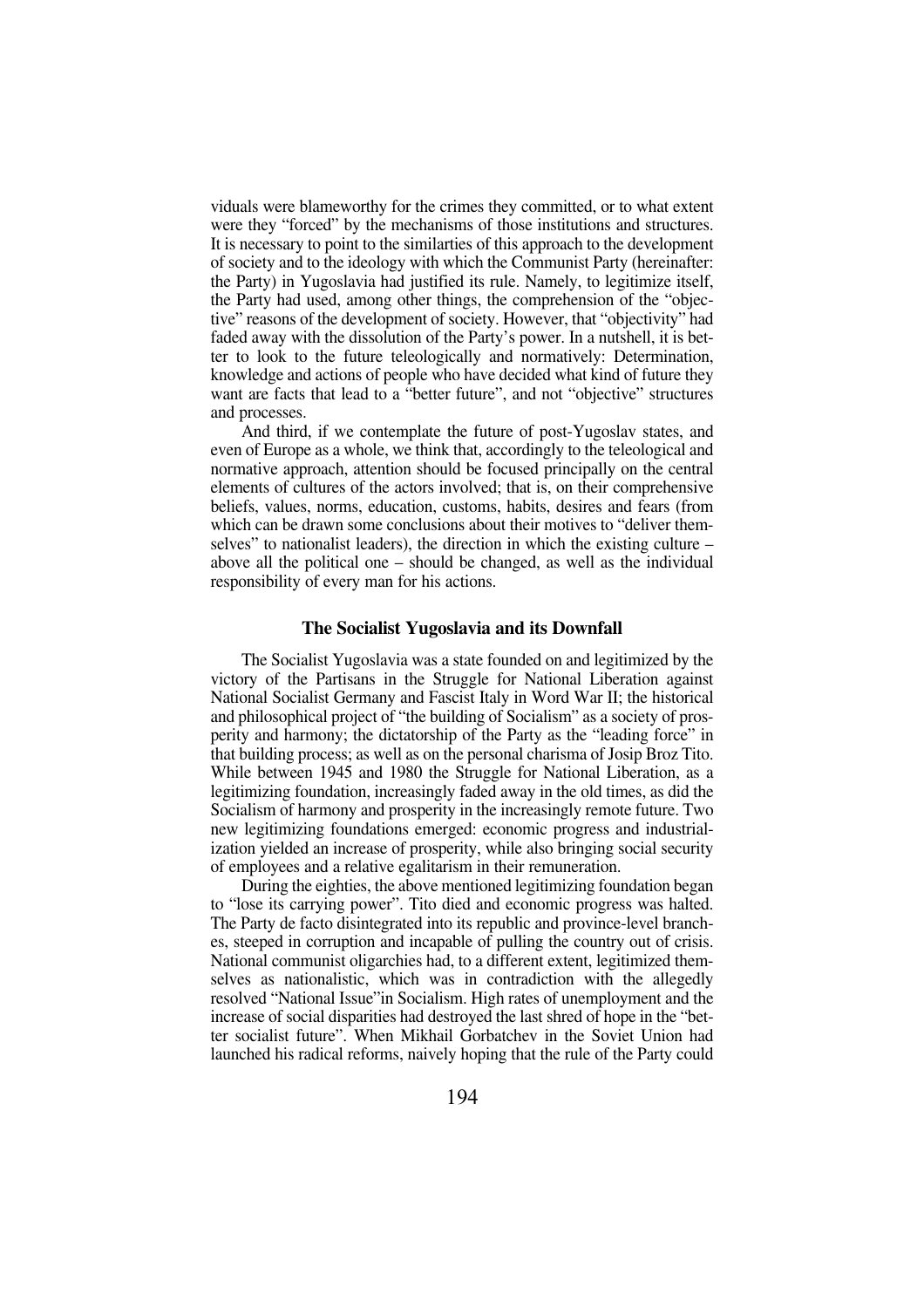become democratic, transparent and efficient, in Yugoslavia began the search for alternative legitimizing foundations of such a rule. In search for it were the national Party oligarchies in the Yugoslav republics.

Soon it had become clear that, other than Socialism as a project and foundation of group solidarity, the national Party oligarchies could only resort to ethnic nationalism as an alternative legitimizing foundation. The civil, liberal-democratic culture in Yugoslavia prior to World War II had been scarce, and the Communists during their rule made sure they destroyed even its modest embryos. Religious organizations – the Catholic "Church of the Croats" and the Serbian Orthodox Church - were reluctant to advocate for Yugoslavia due to having foreseen a better opportunity for themselves in ethnic nationalism; that is why they curried favor with the nationalists who in return had promised them favors they did not have in Communism. Serbia saw the emergence of the charismatic nationalist leader Slobodan Milosevic, who decided to use this unstable situation to redraw the borders in Yugoslavia accordingly to his own nationalist preferences.

As compared to religion and liberal democracy, ethnic nationalism undeniably offers important legitimizing benefits: the possibility to define biologically the "nation" and thus avoid the necessity of its ideological and doctrinarian definitions; the possibility to completely avoid the defining of the "nation" by pointing to an "enemy", accordingly to the logic "I'm not completely sure who we are, but it is clear that we must solidarize and homogenize as a nation in order to defend ourselves from that terrible enemy"; and the possibility to depict nationalism as an alleged return to old "nationalist" traditions. Using these benefits, during the eighties all national communist oligarchies accepted ethnic nationalism hoping to cling to power.

## **Characteristics of Ethnic Nationalisms, Especially of the Serbian One**

The general characteristics of ethnic nationalisms are the following: Their foundation is the structure of groups the members of which – based on their ethical (mainly cultural) similarities – solidarize with each other satisfying in the process their need for group adherence, convinced that they should have the right to their own ethnically defined "national state", in which they can achieve their political independence, freedom, etc. Such groups justify their demand for an independent state – if possible – by their conviction that their ancestors – who they believe were members of the same ethnic group – already had their own state in the past, which had been unjustly taken away from them by various invaders, crooks, etc. and that the time has come to remedy this injustice; or they believe that, owing to years of cultural development, they had become a "nation-building nation" and the like. Having said that, there is typically no consensus on what characteristics are to be considered ethnic and how much of these characteristics are needed and by what combination if one wants to define an ethnic group.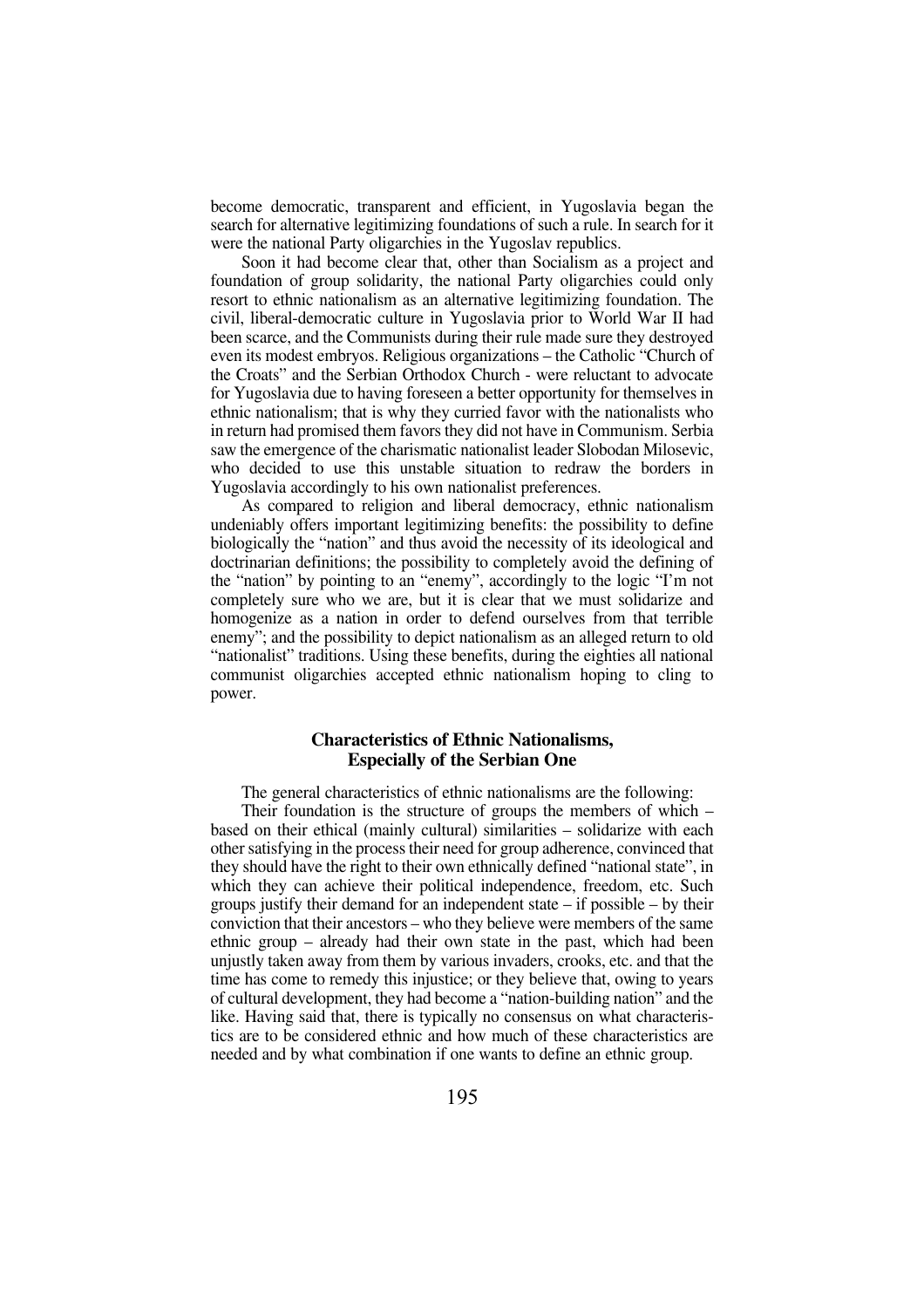The other main characteristic of ethnic nationalism is the belief that the independent "national state" should be home to all members of the given nation. Since by and large this is rarely the case, the problem emerges how to achieve this requirement in practice. One possibility is that all members of the nation who live outside of their "national state" be called upon to immigrate. Since such calls are most often largely ignored, ethnic nationalists are, in general, bothered by the problem of the "Diaspora", i.e. the fact that many of their fellow nationals live in emigration. The second possibility is that regions populated by members of the given nation be annexed to their "mother state", which generally triggers conflicts and wars. At the beginning of the nineties, Serbia opted for the second alternative and even enriched ethnic nationalism with the idea that Serbia is not only everywhere Serbs live, but also where their graves are.

Tightly connected with the above is the third characteristic of ethnic nationalism – the belief that members of other nations can not belong to the "national state", or at least that have the same rights as the majority nation. Members of national minorities are thus expected to move out - which is at times assisted by violence - or to be assimilated, or at best to settle for the reduced rights they can obtain. Due to these convictions, at the beginning of the nineties in Yugoslavia the word "minority" became degrading. The merger of culturally mixed theories in order to achieve "national unity" diminishes, on the other hand, "national homogeneity" and incites nationalists to "ethnic cleansing" of captured territories, what was well illustrated by the 1991-1999 post-Yugoslav wars.

The fourth general attribute of ethnic nationalism is the feeling of being threatened. There are many reasons for that. (1) Ethnic nationalism is in itself the consequence of the feeling of threat due to the breakup of traditional communities brought about by the process of modernization. (2) The establishment of "national states" is typically followed by dangerous social conflicts, wars, etc. (3) "Ethnic identities", since they are devoid of any content whatsoever and fail to offer any orientation in life, this shortcoming is often compensated by animosity towards other nations. (4) In the modern, globalized and interconnected world, it is almost impossible to maintain "ethnic homogeneity". (5) If the neighborhood is also dominated by ethnic nationalism, as has been the case in the Balkans, one can conclude that those nationalisms are mainly based on animosity towards neighbors. This feeling of threat often manifests itself as the belief that one's own nation is hated by the whole world and is the victim of a global conspiracy. In Serbia this fear has manifested itself with stories about the horrors of the "New World Order" or the "Global Catholic Network", the concept of "the Croats being all Ustashis", the Albanian "genocide" against the "Serbian people" by means of their high birth rate, as well as of all sorts of capitalist swindlers, adventurists and "Serb-haters", etc.

To these general characteristics we should add some specific attributes of Serb ethnic nationalism. Those characteristics are the outcome of the historical fact that this nationalism is founded on the ideologization of the wars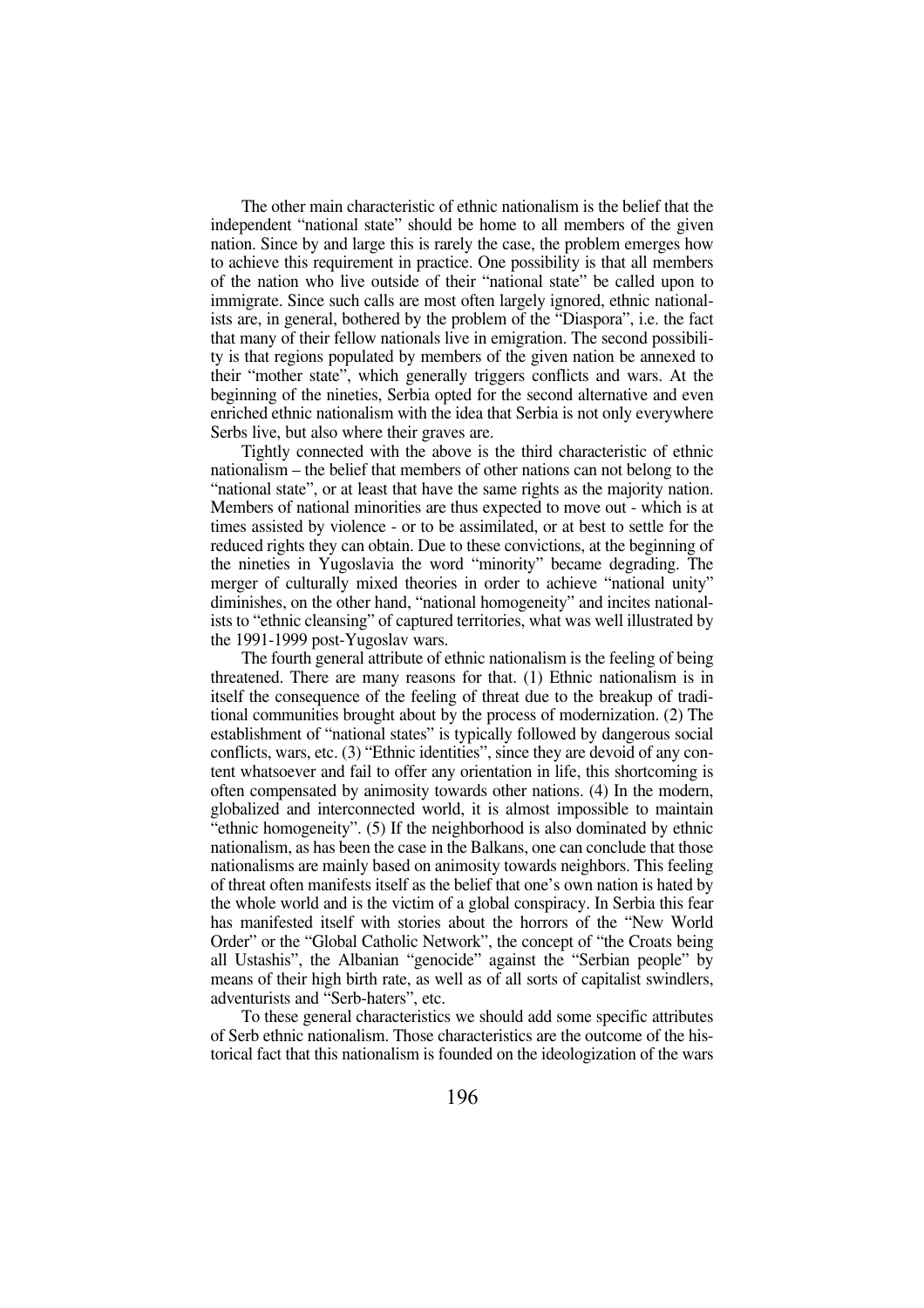of Christian Slavic peasants with the Ottoman Empire – the so-called "struggle against Turkish slavery" in the XIX century.

Hence maybe the most important attribute of Serbian nationalism is the aversion towards Islam. It manifested itself in the systematic demolition of mosques in the XIX century, the outcome of which is the fact that there are practically no mosques in Vojvodina and Serbia proper, as well as in the destruction of mosques in Bosnia-Herzegovina during the 1992-1995 war and the animosity towards the predominantly Muslim Kosovo Albanians.

The second specific characteristic of Serbian nationalism, as the ideology of discontented vassals of the Ottoman Empire, is the disloyalty to the state, i.e. the inclination to trick the state – its laws, institutions and its bureaucrats – for personal benefit in every possible situation; to not respect the law; to look for  $-$  as Slobodan Milosevic well put it  $-$  "non-institutional" means for achieving a given goal; to bribe government bureaucrats; etc. " This habit of getting around the law is considered a virtue, and not a vice.

In recent times, this disloyalty to the state and the lack of understanding of its functions has manifested itself on two occasions. In the beginning of the nineties, the ruling Serbian oligarchy failed to grasp that it could safeguard Yugoslavia as a state only by renouncing communism and nationalism. Instead, the Serbian elite increasingly tried to legitimize itself with a mixture of communism and nationalism, hence condemning the country to doom by trying to drive Slovenia out and destroy Croatia by war. Neglect for the state was present in 2000 too, after the removal of Milosevic: the incapability to determine its borders i.e. to bring about an workable decision on the status of Montenegro and Kosovo; the unpreparedness to go to the polls on the 2003 parliamentary elections and elect a president; the willingness to recognize party leaders and elect to Parliament war crime indictees, who stand no chance of being acquitted and released from jail; lack of care for appointing a stable government, etc.

Such behavior of a large portion of the population also reveals a character trait called "obstinacy". Contrary to defiance, i.e. readiness to risk opposing an external power for one's own benefit, which remains pragmatic, obstinacy is everything but that. Obstinacy is to refuse in a conflict, to give in, even when it is obvious that it will be to one's own detriment. Slobodan Milosevic defied the world for fourteen years of his rule and practically lost four wars (in Slovenia, Croatia, Bosnia-Herzegovina and Kosovo), provoked the *de facto* secession of Montenegro and Kosovo from the state he established, was removed from power and found himself in the Hague Tribunal where he continues with his obstinacy. The results of the 2003 elections are also a manifestation of the logic of obstinacy: since the West is pressurizing us to give up nationalism, we will obstinately elect nationalist parties, the bosses of which the West by way of the Hague had accused of war crimes and is keeping locked in prison. We will do that even if it means compromising the state before the world and subjecting it to political and economic blockade.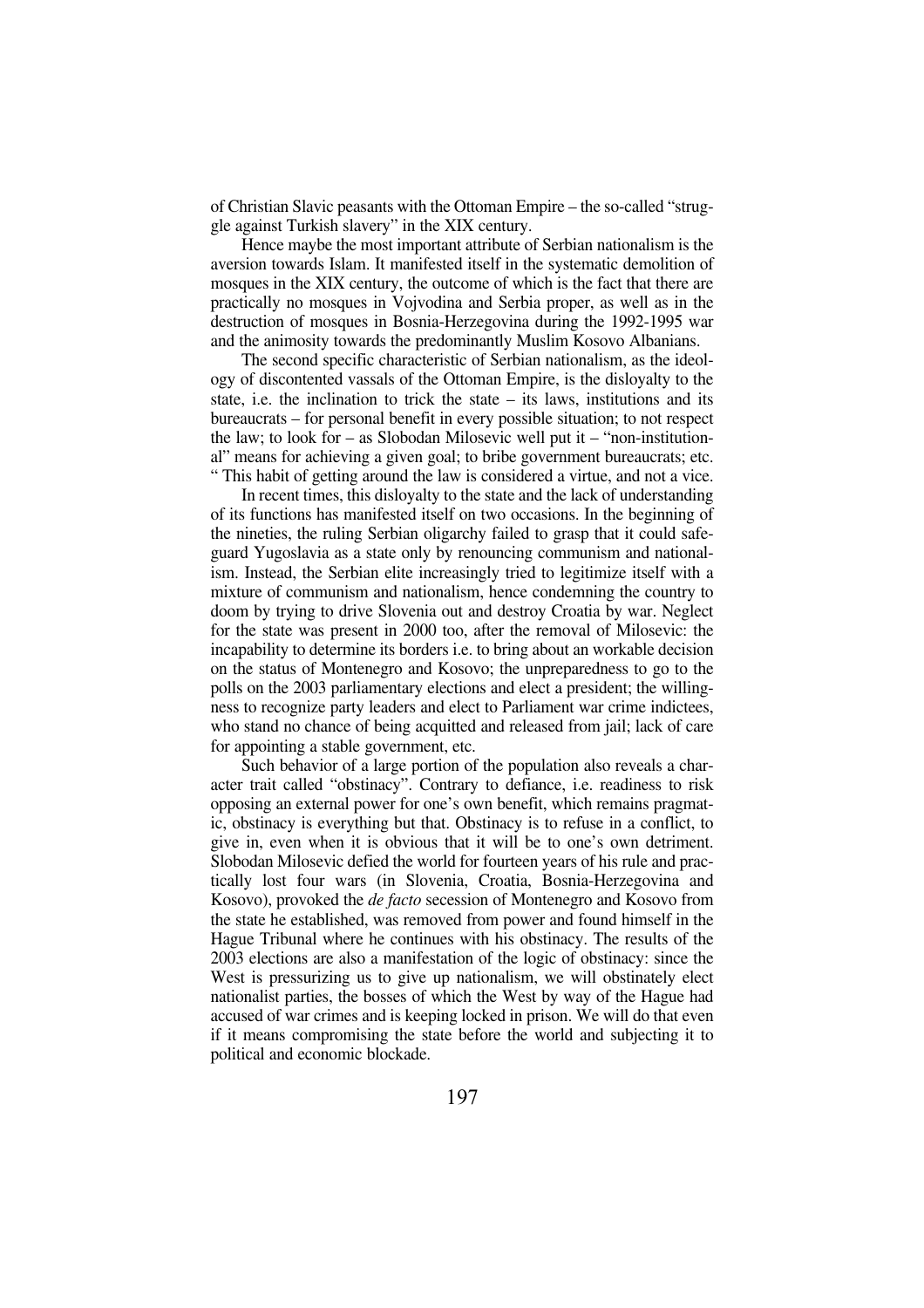And fourth, and often as the result of obstinacy, we have the inclination to use excessive and counterproductive violence, which triggers counterviolence and reduces the odds of establishing a stable "national state".

This tendency to legitimize excessive violence we shall illustrate with two personal experiences. When in 1990 I visited several towns in Croatia devastated by Serbian and Montenegrin forces, from what I saw I was able to conclude what was the aim of these incursions. If it was plunder, then one would assume that the plunderers would, according to the routine of people of their kind, retreat from the plundered place and enjoy their loot. If the goal was long-term occupation and the establishment of Greater Serbia, then looting and destruction should have been avoided, for they do not go only against the interests of the enemy, but also against your own. Based on that, we can only conclude that the goal of Serb incursions was an incoherent combination of plunder, conquest, ethnic cleansing and revenge – for Ustashi crimes, for the desire of the Croats to separate themselves from Milosevic's Serbia, or something else – by destroying everything of value, even if this definitely went against their own interests. That is the only way I can describe the inscription I read in 1994 on the wall of the devastated building of the Dubrovnik Bank branch office in Slano, a little town north of Dubrovnik, that was also completely destroyed: "Marko Grandov, Bijelo Polje, Montenegro". Underneath was another one: "Omer>Chetnik, Zvornik", with the well-known Serb symbol, the four S'. Marko and Omer had "conquered" Slano where they went on a plundering, destruction and drinking spree for some time, and then left to return where they came from, after the town was mainly destroyed and foreign pressure on Serbia became strong enough.

The second example is of somewhat older date. Between 1955 and 1958, I attended the last three years of eight-year primary school in the Serbian language – in the then still possible Classic Gymnasium "Orce Nikolov", located in the monumental building of the former Gymnasium for Women, destroyed in the earthquake of 1963. Within the framework of the subject "Serbo-Croatian Language", I had to read and learn by heart the epics of the Kosovo Cycle. I still remember one situation when the teacher of Serbo-Croatian, Mrs. Milanovic, tried to explain to the pupils the violence that had been committed, according to one of those epics, by Kraljevic Marko. She explained one of his acts of violence by rationalizing it as a means for achieving one of his goals in the struggle against the Turks. However, that act of violence was followed by a second one, which was interpreted by a smiling Mrs. Milanovic as a confirmation of his strengths. Nevertheless, the smile on her face a moment later turned into a smile of confusion, when she understood the violent act to have been completely excessive, i.e. that it could be explained only by Marko's barbarism.

The Serbian ethnic nationalism from the end of the 20<sup>th</sup> century was born in 1981, with the Albanian demand that Kosovo become an independent republic. It was stirred up by animosity towards Kosovo Albanians and the Slavic "European" nationalists. The goal was that Milosevic would be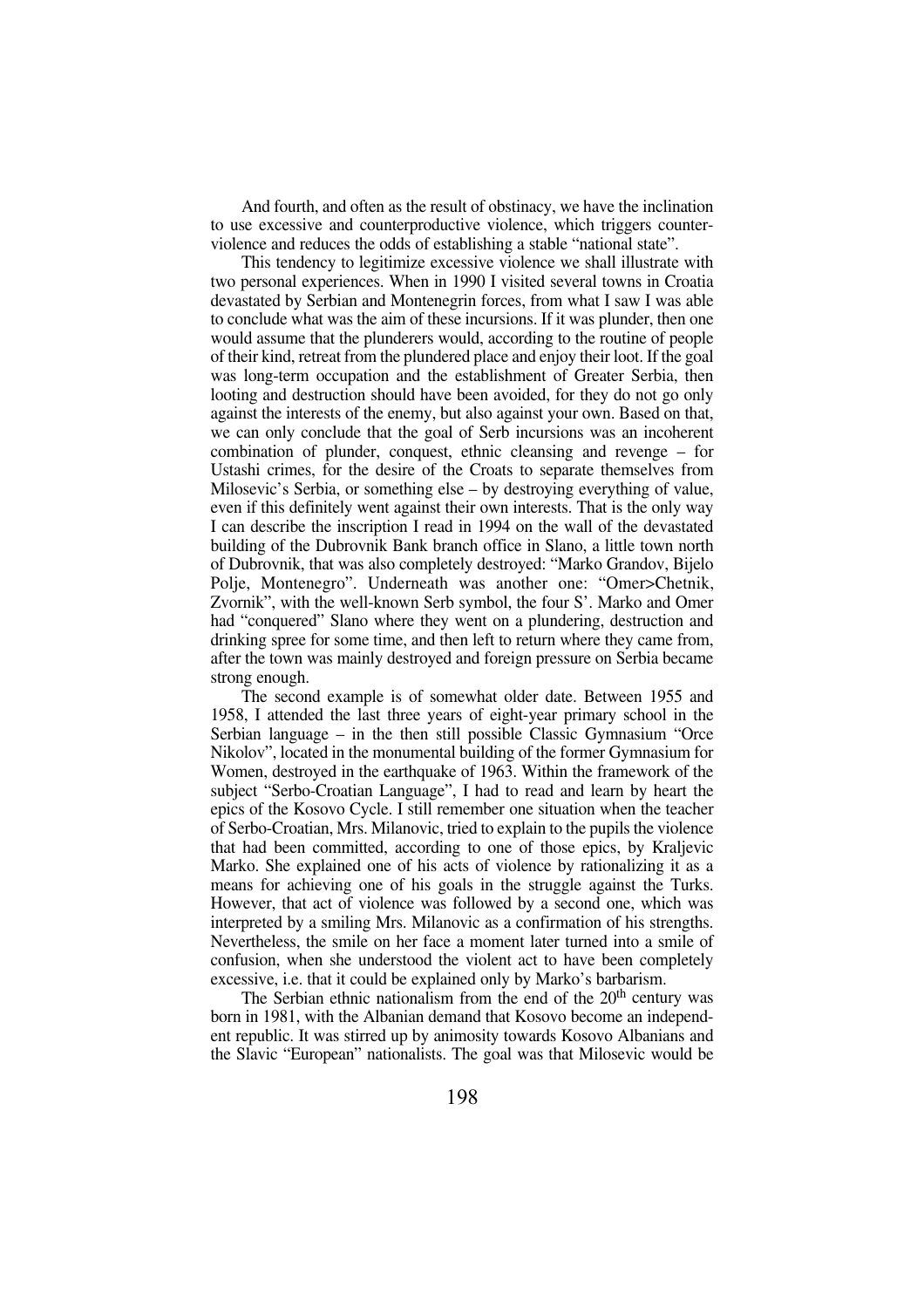able to use that nationalism, in this fatal stage of the Yugoslav crisis, on his "Truth Rallies", as a means for the putsch against the leaderships of certain republics and autonomous provinces, with the intent to replace them with his minions. Although after the failure of his plans in Slovenia and Croatia he was offered at meetings with the Communist Party establishment of a loose federation that would allow him to control Montenegro and two provinces in Serbia, and even the establishment of an "asymmetric federation" that would allow him to indirectly control Bosnia-Herzegovina and Macedonia, Milosevic's obstinacy prevailed: if things can not go my way, they won't go yours either. Violence was closely followed by obstinacy. The breakup of the state came about when the nationalist leadership of Serbia, after the failure of the above putschist policy, decided to draw up the borders of Greater Serbia by means of war.

#### **The European Context**

Post-Yugoslav states can not escape from the cultural and political context of Europe, which after the collapse of the communist Eastern Bloc is on the path to unity on the basis of Abraham's monotheism, personal freedom and rights and liberal democracy. Even though in Europe ethnic nationalisms and the idea of sovereignty of certain "national states" are yet to be overcome, the development of the European Union (EU) goes in the direction of establishing a common political culture and common political system, which will in turn facilitate the suppression of ethnic nationalisms to the level of cultural distinctivenesses of secondary importance, similar to the one nations had in medieval Europe.

Serbia shall border the EU with the admission of Hungary and the remaining nine candidate countries scheduled to become members in May of 2004. Romania, Bulgaria, Croatia and Macedonia are trying hard to follow the same path as soon as possible. Bosnia-Herzegovina and Kosovo are under NATO control and *de facto* EU protectorates. With the upcoming US defeat in Iraq and probably a shift in its aggressive foreign policy, the EU shall probably increase its influence in Bosnia-Herzegovina and Kosovo. If Serbia does not want to return to the status as the "black hole" in the Balkans – the status it had during the rule of Slobodan Milosevic, it must adapt itself to this situation.

This adjustment requires not only the acceptance of human rights and liberties, tolerance and liberal democracy in the form of legal norms and institutions, but also in the shape of political and general culture affecting everyday life, a way of thinking and behavior etc. For instance, liberal-democratic political culture does not bar anyone from ethnically feeling as a Serb, or even to think non-Serbs are lesser beings, but does bar him from denying them their rights and liberties, persecuting them, insulting them or trying to establish an ethnically pure" Serbian state. Moreover, the liberaldemocratic state does not bar anyone from being, for example, an Islamic Fundamentalist, if he's not threatening the liberties of other citizens - and, it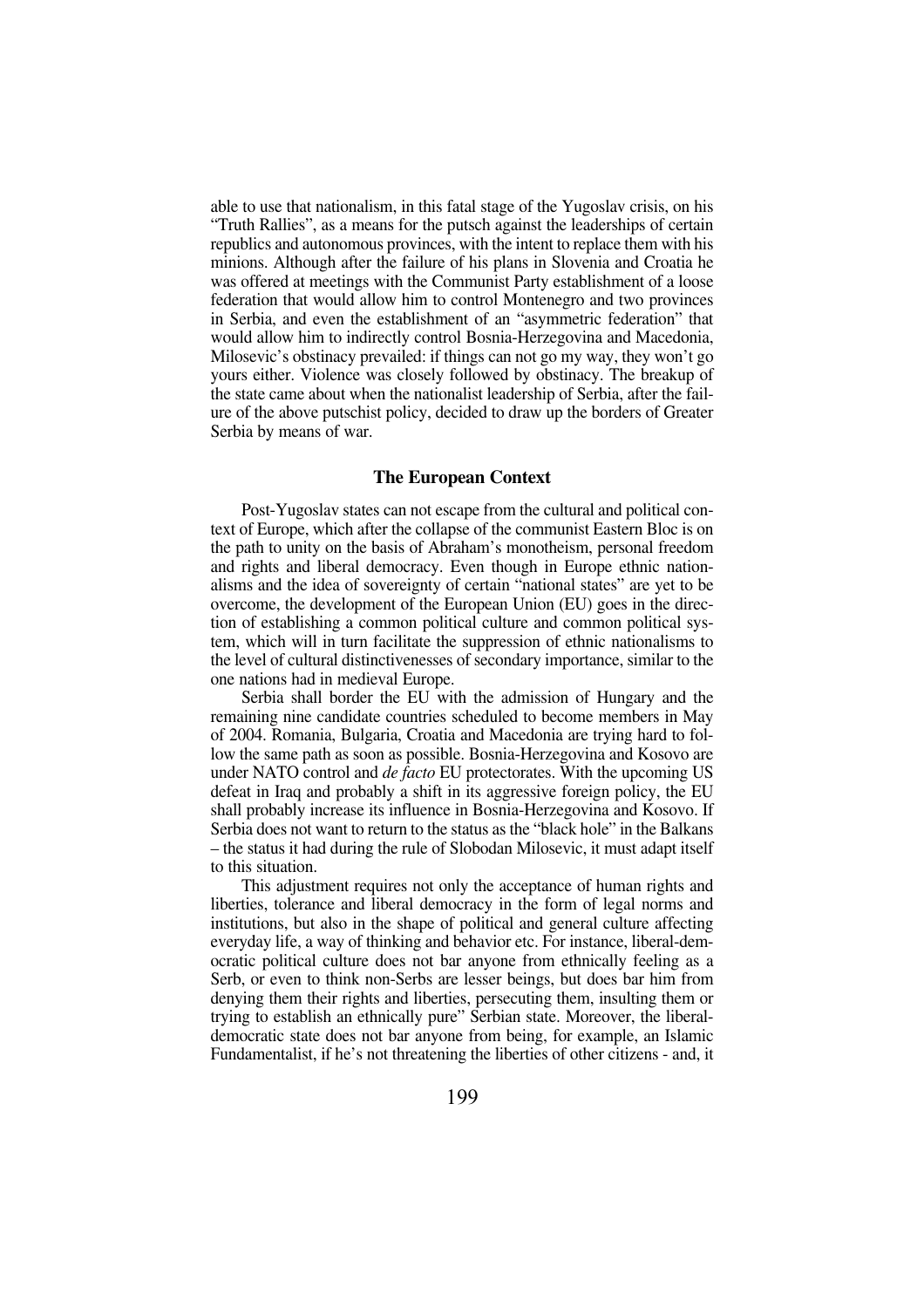should be stressed, any single citizen - the freedoms of other Muslims, the freedoms of Islamic fundamentalists, or even his personal freedom. In other words, a fundamentalist in a liberal-democratic state must accept that members of his religious community, as well as himself, have accepted this by their own free will, i.e. that they are free to give up fundamentalism and their religious community if they wish.

Such cultural adjustment is the most important condition for the establishment of confidence among the former nations of the socialist Yugoslavia. The symbolic ritual of forgiveness pleas can only be substantiated this confidence established by cultural transformation, but can not replace it.

The essential elements of the cultural adjustment to the European Union are the acceptance of the liberal-democratic political culture, the acceptance of the EU as the civil empire and the readiness for intercultural dialogue.

#### **Embracing the Liberal-democratic Political Culture**

In all post-Yugoslav states a fatal absence of liberal-democratic culture can be observed. Although everyone is for democracy, they often forget human liberties and rights, i.e. they accept democratically-founded, but utterly unliberal and chauvinist decisions. An example of that is the transformation of between twenty to thirty thousand immigrants in Slovenia into persons completely deprived of any rights and without citizenship. Another case is the 35-year long prevention of the building of the mosque in Ljubljana. The objective of the development of the political system and political culture mustn't be just any democracy, but liberal democracy.

The foundation of liberal democracy is political individualism. In other words, the protagonists of liberal-democratic systems are individuals that for their own interests unite in political alliances that allow them to define and to protect their rights and liberties, which would facilitate the realization of their interests. In accordance with that, the classic argumentative concept liberal-democratic systems are founded on, is the social contract uniting individuals in a political community with such a system. It should be remarked that political individualism does not implicate individualism in other domains of life. It does not exclude voluntarily belonging to communities that are founded on everything but individualistic norms and that, for example, require a high level of preparedness for sacrifice for the sake of the community.

The main purpose of political individualism and the basic interest of individuals who are joining together by means of a social contract into a political community is the guarantee of their maximum rights and liberties. The *Magna Charta Libertatum* from 1215 is largely considered as the beginning of the development of the idea of individual rights and liberties; some even think that it was started with Moses' five books. This development has two components: the definition of an increasing number of different freedoms and rights as universal and incontestable, and legalization of these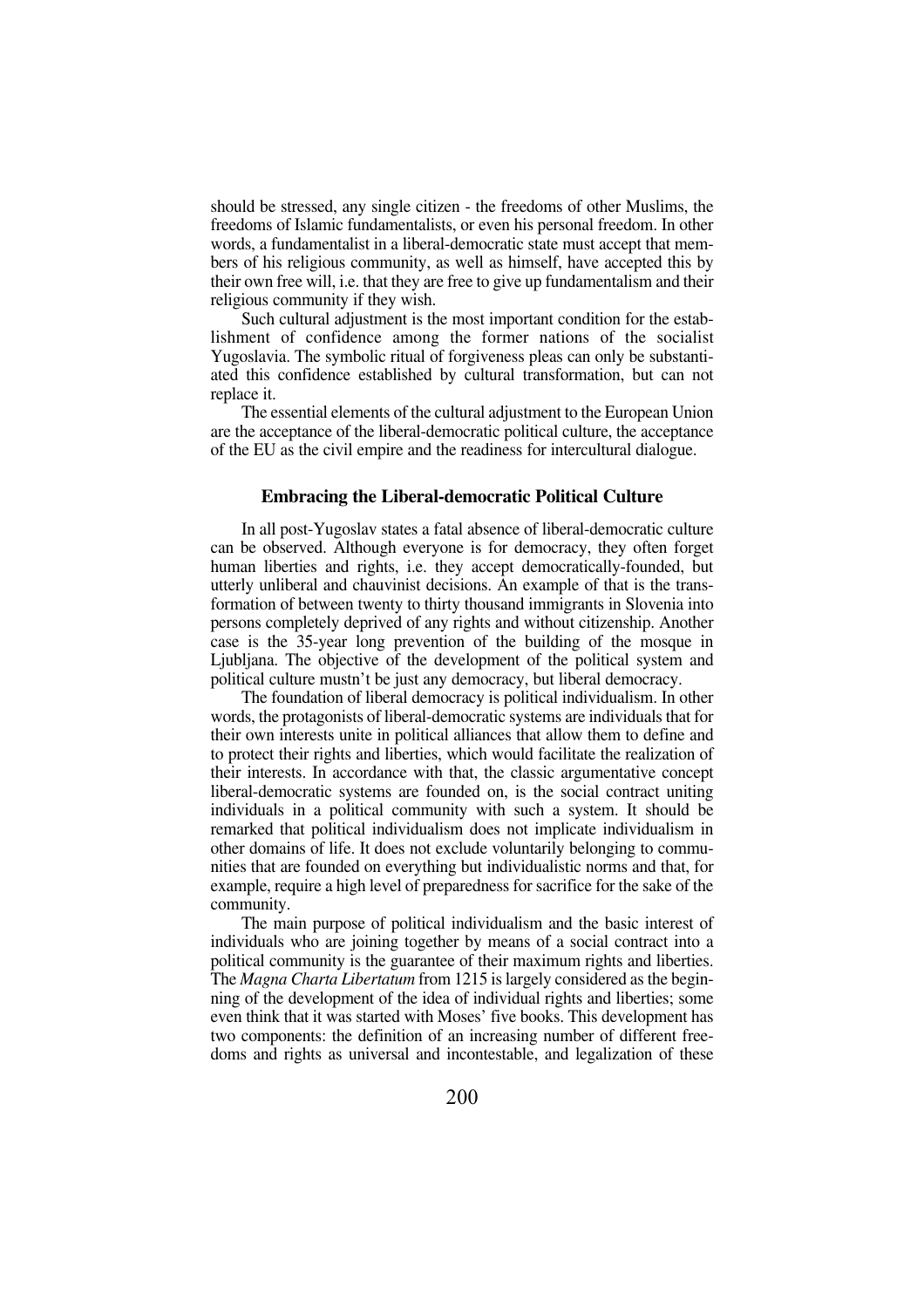freedoms and rights in the Laws of certain states. Today relevant and valid are primarily the following human rights documents: The 1948 Universal Declaration of Human Rights of the United Nations, the International Pact on Civil and Political Rights and the International Pact on Economic, Social and Cultural Rights, both of them adopted in 1966.

Political individualism and the maximization of freedoms and rights are the foundations of the idea of political liberalism. The very concept of the social contract presumes that the structure of the political alliance be decided by everyone adhering to it i.e. that they decide about this structure in a democratic manner. In addition to that, liberalism, as a doctrine requiring the maximization of freedoms and rights and, contrary to Thomas Hobbes, starts from the assumption that political rights and liberties should too be maximized, i.e. it requires a democratic adoption of political decisions. In a nutshell, political individualism and liberalism are inseparable from democracy. Hence, although unliberal democratic systems are possible, only the ones that are liberal and democratic have shown to be coherent and stable.

As already mentioned, individuals associated in a liberal-democratic political community can, within the framework of their liberties, rights and effective laws, freely choose their way of life: the norms they shall respect; the values they will cherish; whether they will be religious or not; their traditions and customs; etc. In other words, they can choose their own beliefs, comprehensive doctrine, religion, tradition, and the culture that suits them best and to adapt their lives to its requirements. Toward that, some opt for traditional beliefs, while other use to the fullest freedoms and rights offered by liberal democracy. The majority spontaneously grows into the culture to which it belongs by birth, thus also by definition making the above choice.

The liberal-democratic state can provide its citizens with these freedoms and at the same time remain stable, only if it clearly distances itself from their beliefs, comprehensive doctrines and cultures, that is if it remains neutral and refrains from meddling in the issues of affiliation. In other words, the liberal-democratic state does not interfere in metaphysical issues and hence is neither religious, nor atheist or even agnostic. It even stays out of the secular issues of culture, tradition and customs, if they are not relevant for its stability, that is if those are not matters of political culture. Such a state is a "lay", a "secular" one, and "separated from the church", it is strictly divided from all religious and cultural communities. This strict separation should be doctrinarian, institutional, functional and personal.

Although many are convinced to the contrary, it is precisely as a result of this separation that neither the system nor the political culture of liberal democracy exclude fundamentalism, i.e. the strict adherence to the rules of any doctrine regulating completely all the domains of life and hence radically limiting the freedoms and rights ensured by liberal democracy; provided, of course, that all adult affiliated accept the liberal-democratic system and that they submit willingly to the restrictions of their doctrine. For example, an Orthodox Jew - who is convinced that God has with his rules regulated every detail of his life, and that for him it is vitally important to strict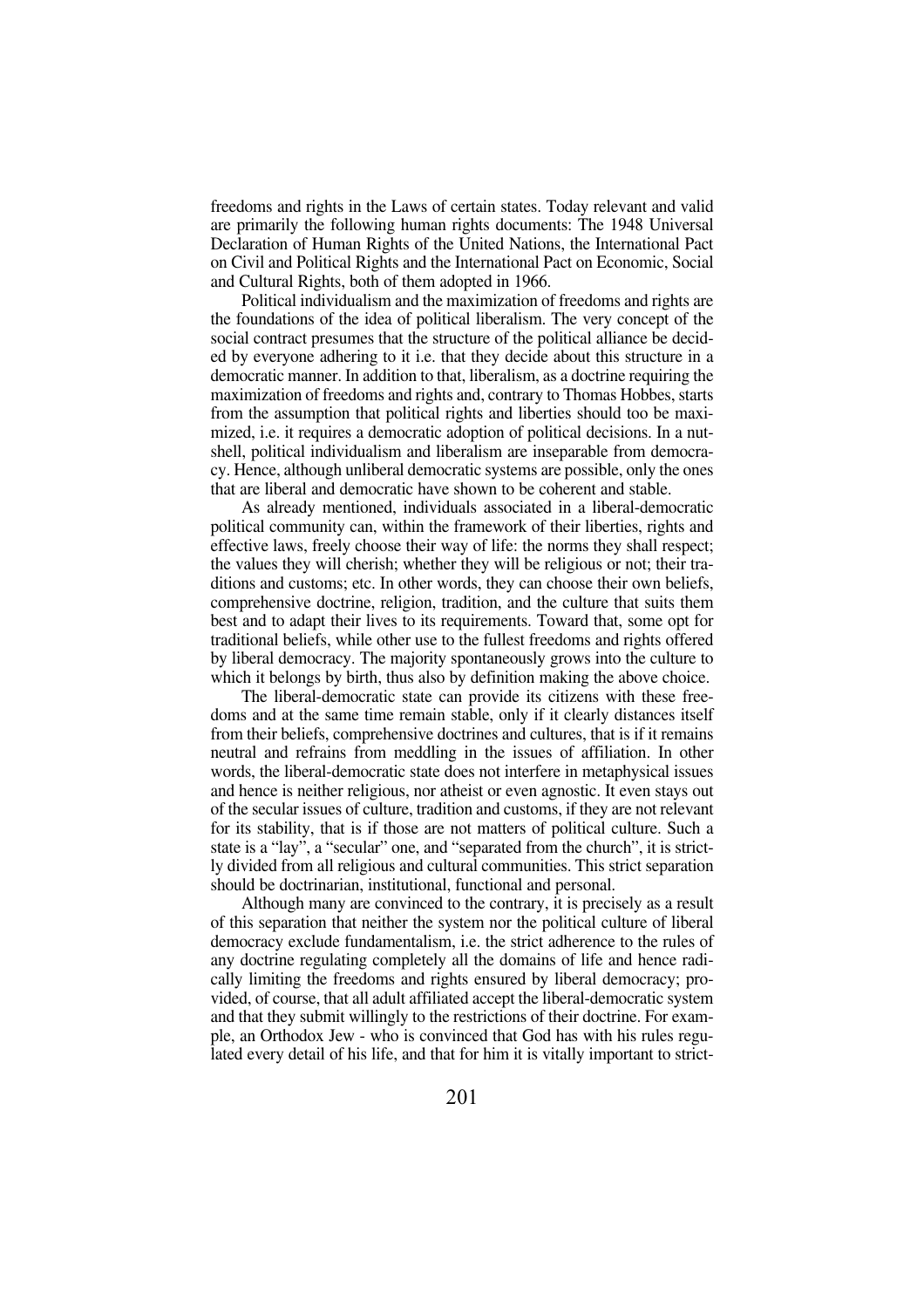ly adhere to these rules - can be a liberal democrat, if he accepts this system and the politically founded liberty of all citizens, including his own, to freely choose whether he will be an Orthodox Jew or not. In a word, political liberalism is the foundation of political commonality only, and not of all other forms of commonality, which can be all but liberal.

On the other hand, the social foundation of the liberal democracy's stability is not liberalism, which, in addition to politics, involves other areas of life. This foundation is tolerance: the citizens that exercise all their liberties tolerating fundamentalism; the fundamentalists tolerating such citizens and other fundamentalists of different beliefs; as well as the state tolerating them all.

One needs to endorse the development of political culture ("civil conscience") in every area of life, and needs to do it primarily by his own behavior. The person who sees and respects him/herself as a citizen of the EU or one of its liberal-democratic members, differs radically from the person considering him/herself a biologically-determined member of this or that "nation", which has, to make matters worse, been the victim of the "Turkish" or some other "slavery", "occupation", "genocide" and the like. The person of the first type is, namely, typically loyal to the political community to which it belongs, willing to work on its improvement and respecting its fellow citizens; on the other hand, the person of the second type if often lamenting over its destiny, searching for "conspiracies" and "enemies" to blame and for ways to get around this situation, "dupe the enemy" and "free" itself by destroying his political community.

## **Accepting the EU as the Civil Empire**

From the very founding of the EU, some of its states have a bigger influence than others. The differences of influence become even more important with ten new countries joining the Union in May 2004, the majority of them economically weaker former Eastern Block states. Hence one could grasp that process as the establishment of an imperial relation between the most powerful EU members and the economically weak newcomers. For the following reasons, the EU can be rightfully deemed a political community gradually becoming an empire:

(i) The West, and consequently the EU, has prevailed in the Cold War against the Soviet Block;

(ii) The candidates for EU membership must fulfill the criteria set by the Union in order to join it;

(iii) The official and the non-official candidates for EU membership are much weaker than its strongest members - such as France, Germany, Italy and Great Britain – not only economically but also in respect to civil, economic and political culture, which is the consequence of 45 years of Communism, as well as of more ancient Central European and Eastern European traditions;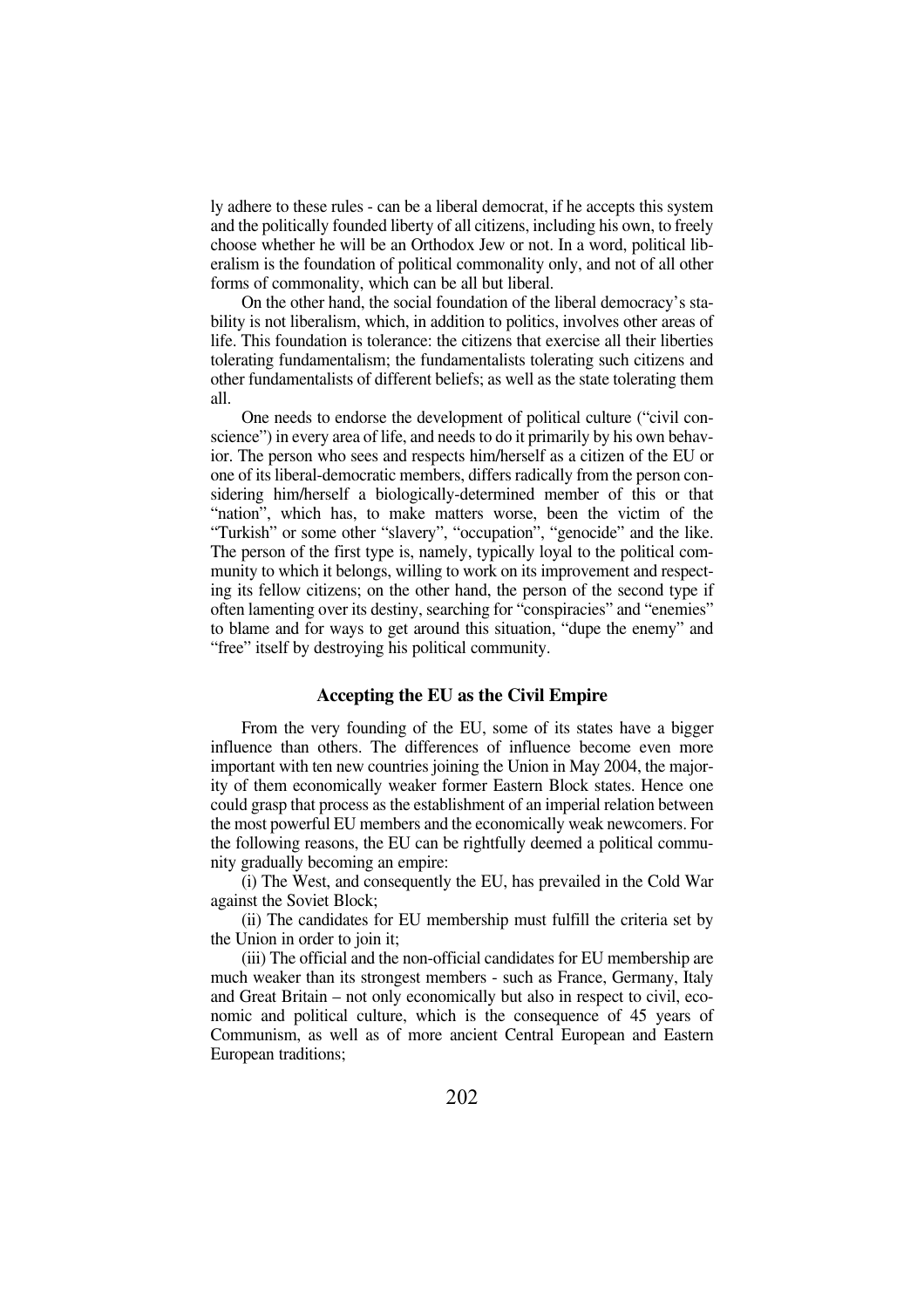(iv) On the summit of the European Council in Nice it was decided on December 12, 2000, signed on February the 26<sup>th</sup>, 2003 and came into effect on February the 1st, 2003 that the Union replaces consensual with majority decision-making. With the admission of new members on May the 1st, 2004, the internal economic and cultural differences in the EU will be significantly increased (usp: Martin Brusis, "Von der Ost- zur Südosterweiterung?" Osteuropa, 11/2003, pages 1623-1638);

(v) The primacy of large and rich countries remains undisputed even on the level of informal agreements and inter-state pacts that precede formal decisions in EU bodies. One can often hear the remark that the well-being of the EU depends on friendly relations and preparedness for agreement between France and Germany, alongside which Great Britain is sometimes mentioned. Well-known are also the proposals that the EU be structured like a concentric circle (like an onion head) with several large and rich countries, the remaining states – members of the Union, and finally the candidates for membership;

Although the terms "empire" and "imperialism" have negative connotations, it would be wrong to judge this imperial relationship inside the EU as unacceptable and refrain from joining the Union, or again demand that equality of the member states be established. Such an empire should be clearly distinguished from colonial relations, violent occupation, plunder and occupation followed by genocide. The colonial relationship predominantly involves violence towards the colonized and their exploitation. Violence is even more pronounced in occupation and plunder, and it peaks during a genocide-related occupation of a nation.

Unlike the above, imperial centers that seek long-term stability tend to establish mutually useful contractual and partner relations with the inhabitants of the annexed territories, with the goal of gaining their respect for the empire's power. With that aim, imperial powers are often inclined to federalize the empire and to give certain groups – "nations and ethnic groups" – a high degree of autonomy, in order to stimulate the economic development of poor areas, etc. With the same aim, they often stress the equality of all its inhabitants and groups and encourage their solidarity. To this should be added that the EU is a civil, liberal-democratic political community, which is prepared to respect the civil equality of all its members, and should be therefore considered as a civil empire.

It is not hard to identify the reasons for which the accession of post-Yugoslav states to such civil empire is in the formers' existential interest:

(i) The acceptance of EU rules and the political influence of powerful and longstanding members of the Union would in the long term probably prevent the renewed "Balkanization" of the Balkans by the recurrence of futile and chaotic ethnic wars;

(ii) Bosnia Herzegovina and Kosovo would evolve from the status of current *de facto* EU protectorates to its full-fledged members;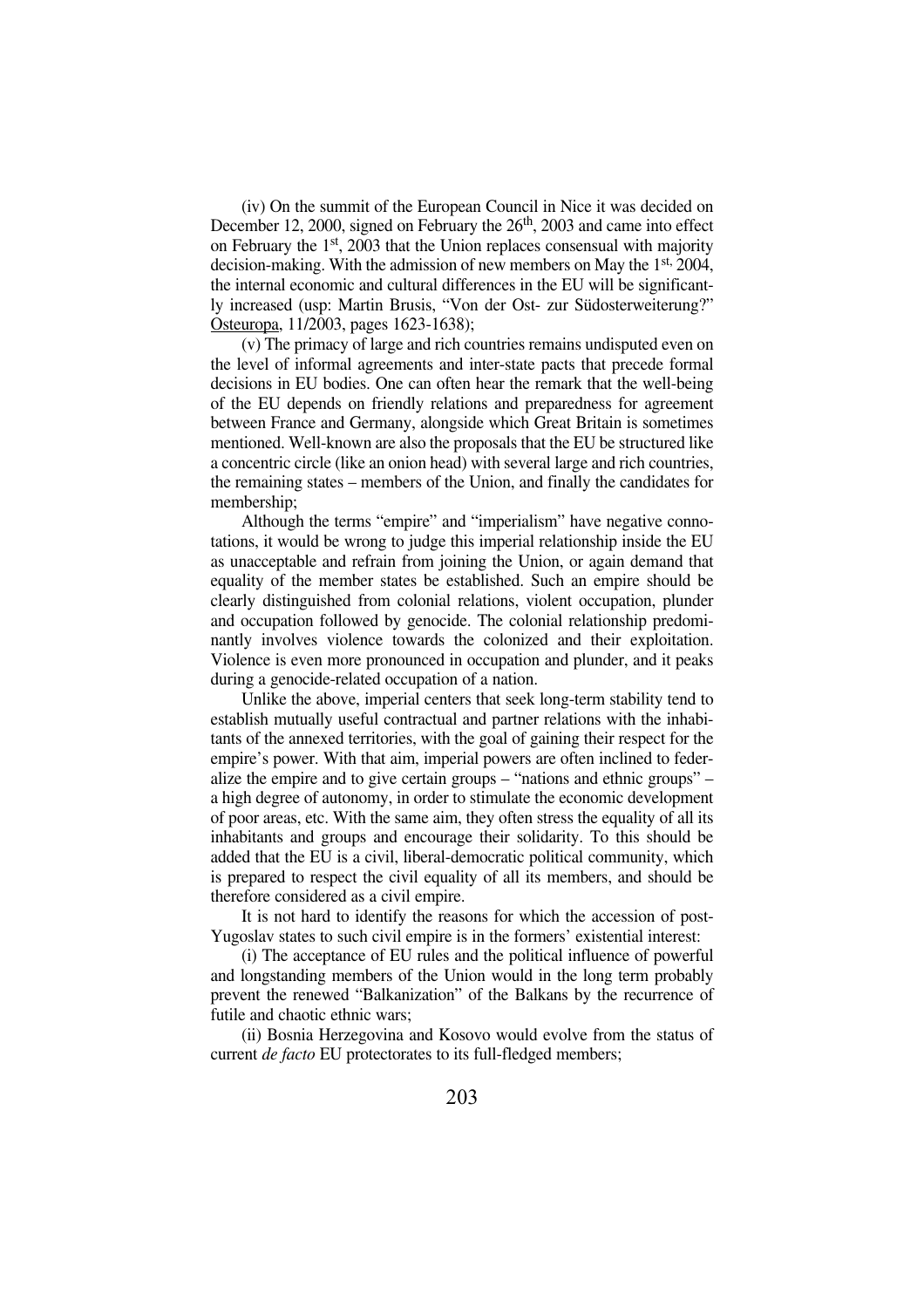(iii) By means of belonging to the Union, stabilized liberal democracy would guarantee the citizens of post-Yugoslav countries a high degree of civil and social rights and liberties;

(iv) Joining the economic flows of the EU is inseparable from the influx of capital and technical knowledge and with the ensuing growth of material prosperity;

(v) In the cultural domain, further development of liberal-democratic civil culture can be expected, as well as the universalistic way of thinking on issues of politics and morality – the very opposites of the culture of primacy of the "nations and ethnic groups" in the form of ethnic nationalism;

In short, in the current political situation in post-Yugoslav nations it is difficult to imagine the acceptance of liberal democracy without accession to the EU, that is without the espousal of the EU as the civil empire and vice versa – EU accession without the acceptance of liberal democracy. Unwelcome are the ideologies of "patriotism", "national state", "sovereignty" and the like, and required is the preparedness for participation in the processes of European integration, the delegation of sovereignty to EU bodies and other institutions of European integration, etc. EU should be accepted as "one's own" political community and not as a more or less foreign master without enough consideration for the specific needs and desires of one's own "people".

### **Willingness for Inter-Cultural Dialogue**

Globalization (the increased mobility of goods, services, money, people and information and the resulting economic and communication interconnectedness of the world), as well as religious and cultural differentiation in liberal democracies, have increased the number of contacts and the need for understanding between members of different cultures. In order for inter-cultural contacts to be successful, that is for cultural differences-related misunderstanding not to evolve into inter-cultural conflicts, their participants need to be "qualified", i.e. inter-culturally competent and without any insoluble mutual contrariness. The acquisition of inter-cultural competence and the removal of insurmountable differences between cultures represent the utmost objective of inter-cultural dialogue.

Inter-cultural dialogue in the broader sense is every dialogue of individuals belonging to different cultures. In narrower terms, it is a dialogue of such persons or specialists for relations between cultures the very subject of which are cultural differences. Inter-cultural dialogue in the broader sense boosts the better mutual acquainting of members of different cultures, increasing thus their inter-cultural competence. Inter-cultural dialogue in narrower terms, involves more or less specialized, academic discussion about the values, norms, beliefs, traditions, customs and habits of different cultures, with the goal of bringing them closer together and reduce the probability of culturally induced conflicts.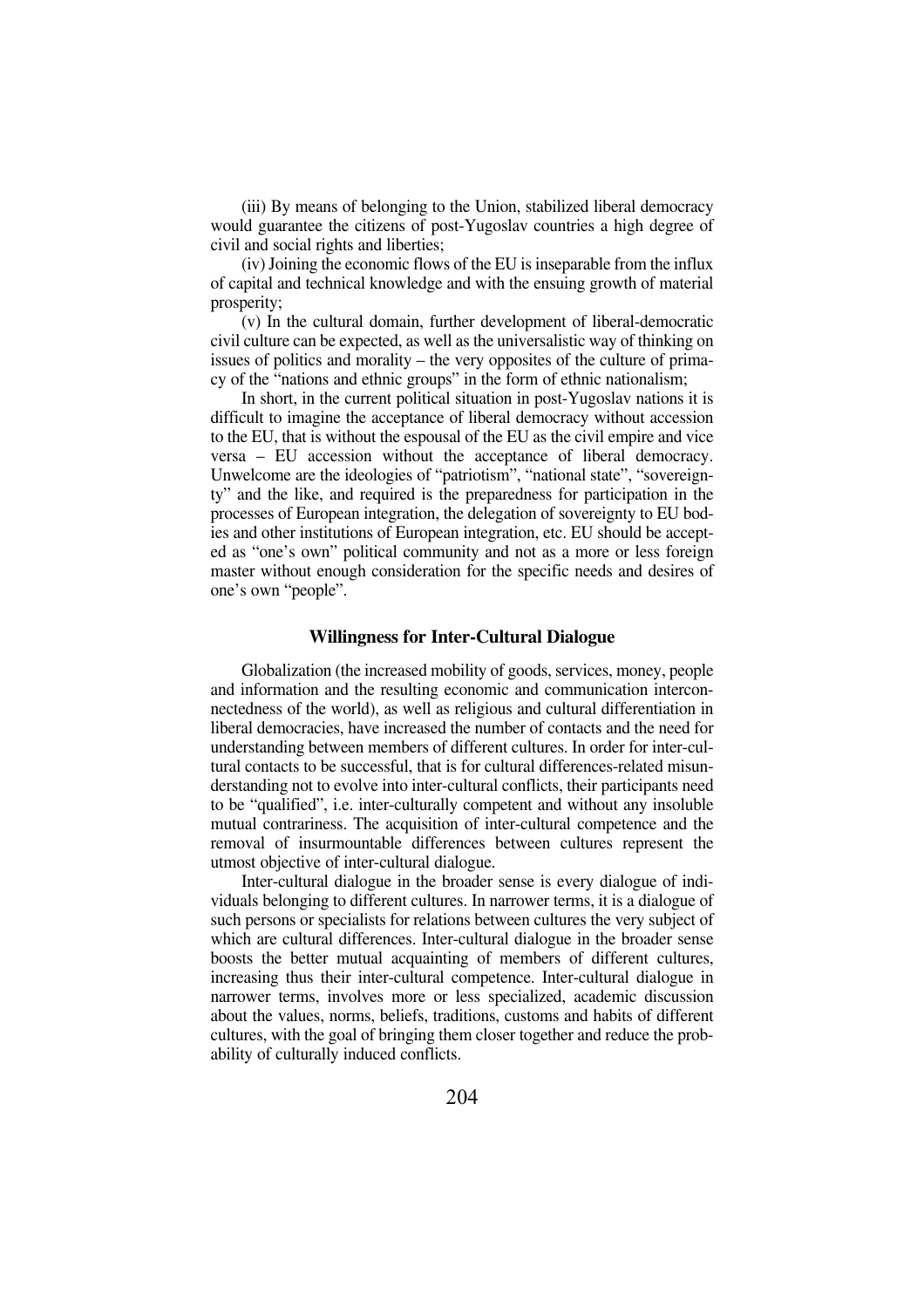Everyday experience and the theory of communication show that for successful managing of inter-cultural dialogue certain conditions ought to be fulfilled. The most important of those conditions is good faith. Arguments and claims are made in good faith if the one who makes them strongly believes in their soundness and truthfulness. From the recipients, good faith in turn requires the acceptance of credible arguments and their utilization in later dialogue, even if those agreements challenge their own beliefs.

The second important requirement for inter-cultural dialogue to succeed is that cultures or members of cultural groups are not defined in definite terms, but instead to be in a process of permanent change due to their inner tensions and external stimuli. This changeability allows their gradual modification, so as to reduce the potential conflict between them.

Closely linked to these conditions is the third requirement for the success of inter-cultural dialogue – the preference for freely chosen cultural identities (*elective identities, elective memberships, voluntary self-ascriptions*) over prescribed ones, i.e. those spontaneously embraced by growing up in a certain cultural environment, which many deem unchangeable (*ascriptive identities, ascriptive memberships*).

And finally, the fourth conditions for successful inter-cultural dialogue is the willingness of all parties in the dialogue to recognize each others principally identical political, social and cultural rights and liberties, regardless of the character, size and social status of the cultural groups they belong to. In other words: to mutually respect each other as autonomous, intelligent persons with equal rights.

Of many possible goals of intercultural dialogue the following three ought to be emphasized:

(i) Their cultural, educational and enlightening goal is the acquainting with hitherto unknown foreign cultures. The knowledge of foreign cultures allows their critical assessment and facilitates communication with their members. In addition, it helps the critical examination of one's own culture, and in that process, the preparedness and capacity to improve that culture and one's way of life.

(ii) The social function of intercultural dialogue is the prevention, resolution or at least the lessening of inter-cultural conflicts. That is achievable in different ways, out of which the most efficient is to define the conflict of interest and consensually find a compromise, as well as the similarization of cultures between which there is no danger of conflict. A particularly ambitious, and one could say even extreme goal of the similarization of cultures, is their equalization and fusion.

If those methods of prevention and lessening of intercultural conflicts fail, it might become necessary to separate cultural groups by drawing territorial borders between them or functionally dividing them.

(iii) Important political functions of inter-cultural dialogue are the resolution of political conflicts,related cultural differences and the securing of stability of culturally pluralistic cultural communities. Clearly, this political function exists with every attempt to reduce inter-cultural conflicts. The cen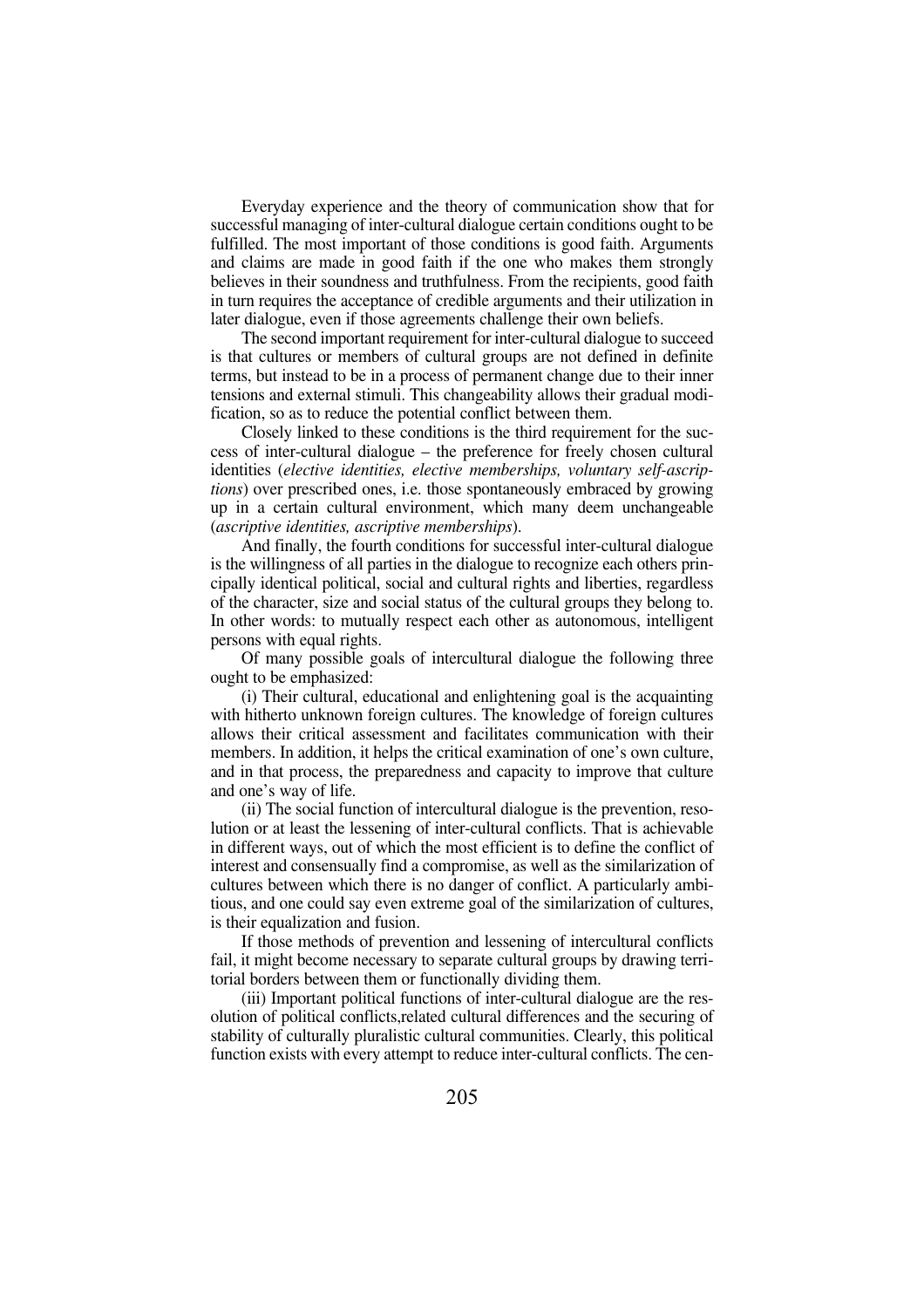tral political function of inter-cultural dialogue is the finding of and a consensus of different cultural groups founded on political culture. This consensus would allow them to accept peaceful joint life within the political system of the states they live in. The consensus on joint life in a common state typically includes provisions on who in the state legitimately exercises political power; the most important institutions of the state; rights and duties of the holders of political power and others state servants; about who is, and who is not, and who can become its citizen; etc. In the conditions of cultural pluralism, the desirable system is liberal democracy founded on political liberalism, i.e. a system founded on relatively few joint principles, laws and institutions about which it is possible to reach a inter-cultural consensus, i.e. conclude a "social contract"

The success of inter-cultural dialogues also depends on their methods: for instance, their time and thematic constraints, the experience of the participants in the controversial argumentation and their preparedness to engage in it, to accept mediators, etc. For that reason, in the case of official, organized, politically relevant and maybe even public inter-cultural dialogue, educated, tolerant, intellectually dynamic and culturally influential persons should be assigned. Those would be persons who are, on the one hand, capable of finding points of contact with other cultures and make the necessary cultural shift, and on the other hand to convince members of their own cultural communities to accept such shifts and compromises.

It would clearly be convenient that such official dialogues be followed by similar contacts, if possible, of a large number of cultural groups, i.e. inter-cultural dialogue in the broader sense. In liberal-democratic systems, this is facilitated by the fact that in those systems everyone can talk about everything. Citizens and foreigners, members of different cultures, the young and the old, the organized and the unorganized, liberals and nationalists, all of them can exchange arguments, get acquainted with each others beliefs, norms and ways of life. Moreover, they can get engaged and cooperate over the achievement of shared goals. Other than working on the realization of a particular goal, by engaging in inter-cultural dialogue, they practice inter-cultural communication, spread the practice of deliberative democracy and reinforce civil society in the framework of which they conduct dialogue as the foundation of the liberal-democratic political system.

There is a reoccurring problem that can seriously hamper the organization and the conducting of inter-cultural dialogue. It is the already mentioned lack of content and organization of many cultural groups. The absence of content manifests itself by the fact that it is hard to clearly say what are the central features – learning, norms, language, tradition – of a given culture, and, in accordance to that, who has sufficient knowledge about that culture for competent participation in inter-cultural dialogue. The lack of organization, on the other hand, results in the difficulty to find a competent and representative member of that culture and include him in cultural dialogue.

For example, Serbs and Croats consider themselves cultural groups. Moreover, they consider themselves "nations". It is, nevertheless, almost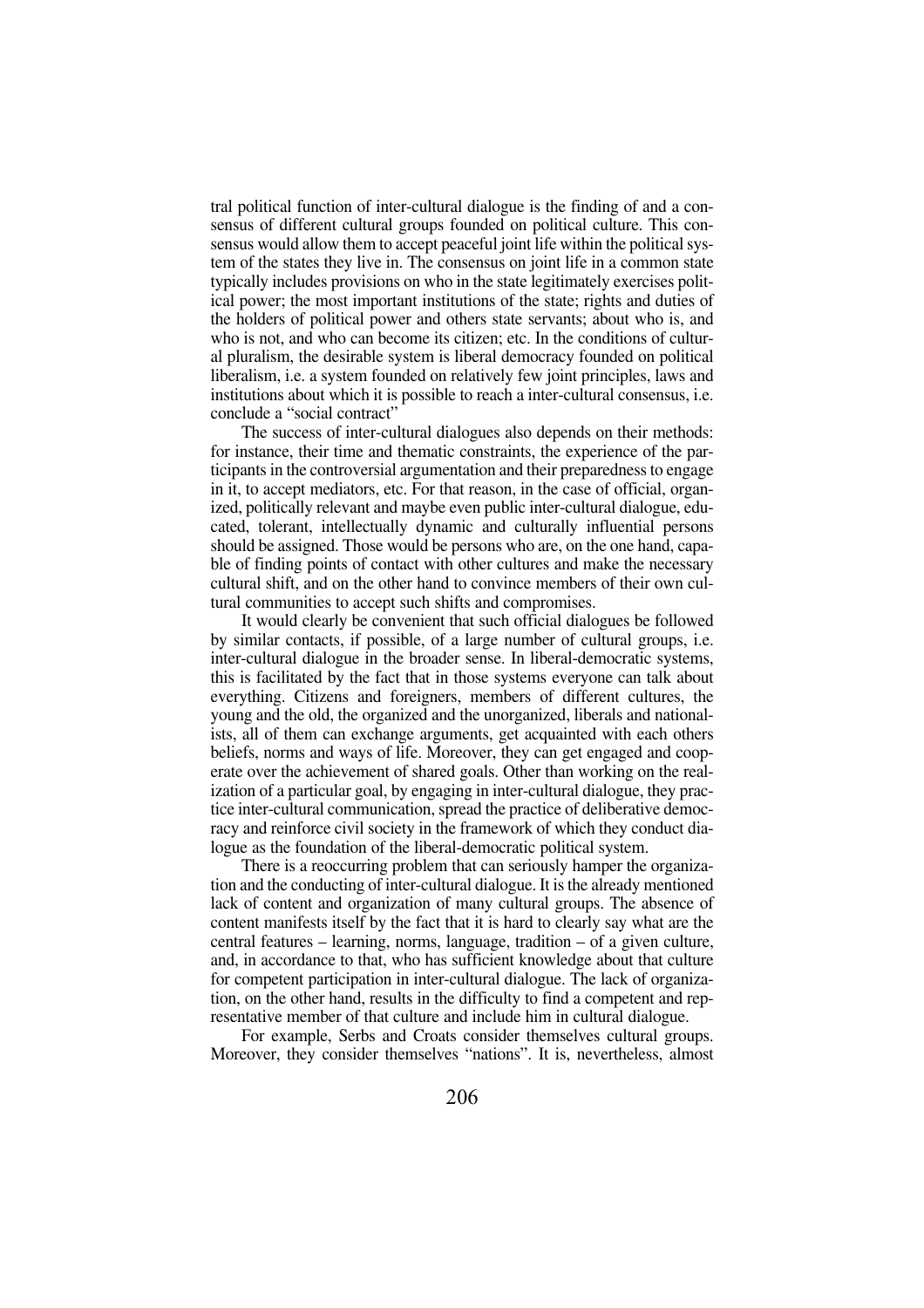impossible to answer the question "what makes someone a Serb, or a Croat?" Croats are Catholics, while Serbs are Orthodox Christians. How it is then possible to explain the fact that both Serbs and Croats arrogate themselves Bosnian Muslims, as "renegades" of their "nations" who have embraced Islam? Croats speak Croatian and Serbs the Serb language. Why do they then understand each other without major problems, why did they speak Serbo-Croatian for decades, and why are since the breakup of the joint state to date, the Croats trying hard to introduce as many new words and grammatical rules as possible with the goal to increase their differences with the Serbo-Croatian and Serb language? Croats speak the jekavian dialect, and Serbs ekavian**.** But Montenegrins, the majority of whom consider themselves Serbs, also speak jekavian; the same goes for Bosnian Muslims. The Kosovo Cycle of Serbian national epics was written on jekavian, while Croats from Zagorje *(region of Croatia)* speak using the ekavian dialect**.** The Croats use the Latin alphabet, and Serbs the Cyrillic one. In the former Yugoslavia, everyone had to learn Cyrillic in Croatia and Latin in Serbia. For decades Serbs gradually embraced the Latin alphabet and they will probably have to go back to learning it if they want to join "Europe". Even on the most repulsive possible level of "culture", war crimes between 1991 and 1995 were committed by both Serbs and Croats; moreover, Croatia and Serbia worked together on the project of the division of Bosnia-Herzegovina and the persecution of Muslims.

So the question is who could you call from Serbia and Croatia for a competent, controversial and in-good-faith Serbo-Croatian inter-cultural dialogue; which organization or group would you turn to in quest of collocutors? To nationalists, who are probably the best representatives of their "national culture", but who would often, instead of dialogue, wage war? Or maybe to social scientists, philosophers or experienced journalists? Nevertheless, the history of dialogues between Serb and Croat social scientists and philosophers already exists. Praxis philosophers have agreed without any problems over all important social and cultural problems; they cared little about the issue of cultural differences, but their cooperation broke down only when some Serbs philosophers replaced dialogue with currying favors with Dobrica Cosic's Serb nationalism and the chauvinist regime of Slobodan Milosevic. How about inter-cultural dialogue between journalists? After the breakup of Yugoslavia, there are still just embryos of it. It seems that the most open for inter-cultural dialogue are business people, whose goal is to make a profit. Among them are both mafia-style war profiteers, as well as totally honest players in legal and civilian domains of the economy.

### *Discours de la Méthode II*

The question is how to come close to achieving these goals, how to implement the above cultural changes. Germany has for example accepted liberal democracy under duress, only after having suffered a total cultural fiasco and defeat in the war. However, due to the fact that it has not been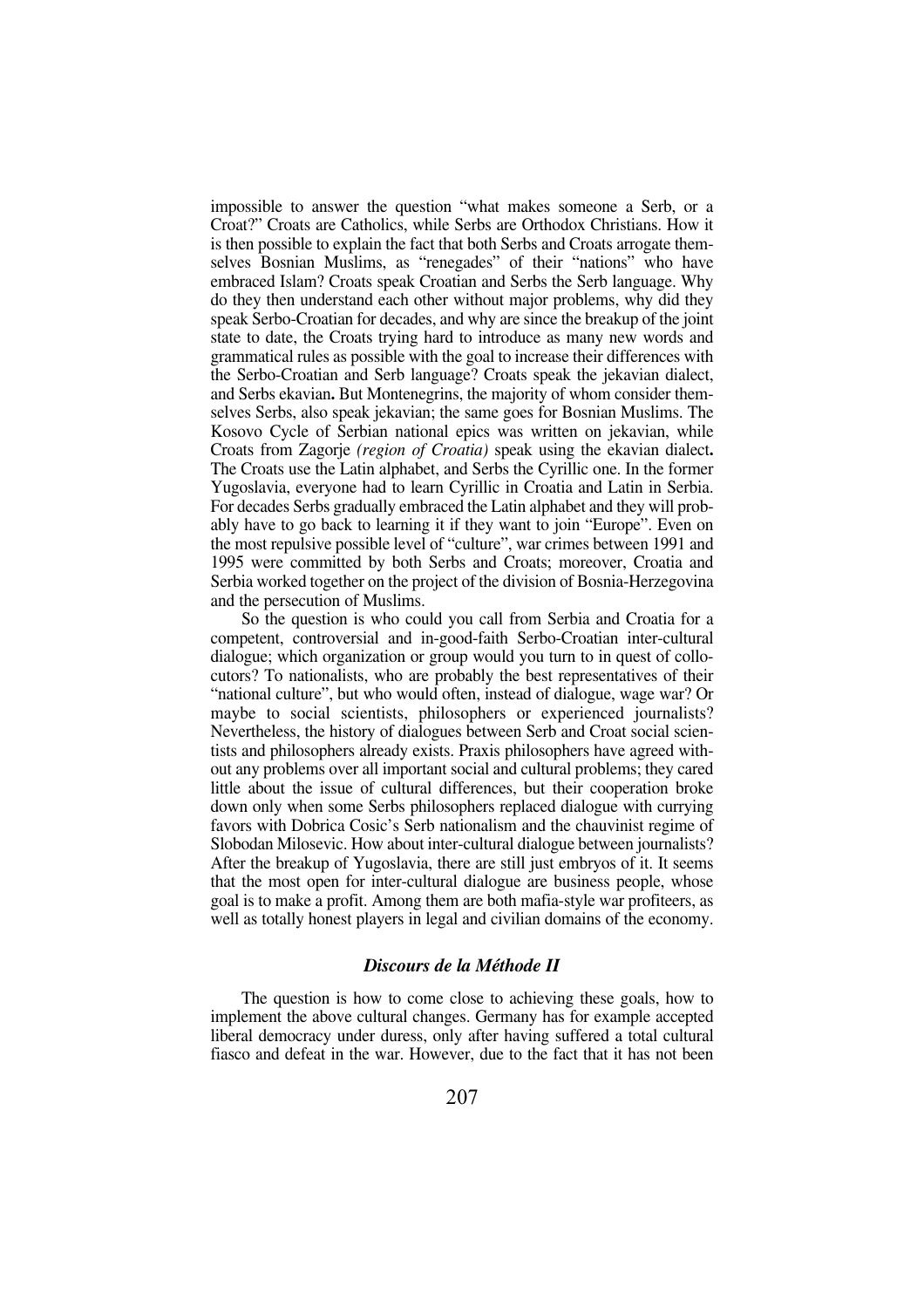suppressed by the nation's own forces, German ethnic nationalism is still virulent sixty years after its defeat. It is not difficult to notice that liberal democracy in Germany is not the outcome of the Germans themselves fighting for it.

In France, liberal democracy is the result of the French Revolution and the century-long struggle of the "Third Class" to safeguard, spread and build up that revolution's achievements. Owing to the fact that it was forged by the French themselves, in France liberal democracy is much more stable than in Germany.

In the United States, liberal democracy has been established by European immigrants who were fleeing from European feudalism, dictatorships, religious persecution, poverty, etc. Their political culture has, however, remained connected to (Christian) religion and race. That was the only way to justify the genocide of natives and slavery. However, political culture in the US has in the mean time reached a satisfying level of universalism, while the state is traditionally strictly separated from religious and other doctrinarian communities.

Post-Yugoslav states are not haunted by political liabilities from the past, such as National Socialism and slavery. Nevertheless, since ethnic nationalism remains a serious problem, one could ask how to overcome it and apply the above described cultural adjustments? From examining the experiences of Germany, France and the United States, it is obvious that this task requires the will and action of those countries' citizens – the people who decide in what kind of system they want to live and who are ready to implement that decision in practice. The task of intellectuals and politicians who do not support ethnic nationalism with that respect, can only be to inform citizens via the mass media about the ways that lead to that goal, alternative cultural and political experiences and traditions that are close to them and that they can accept and develop as their own.

The following experiences and traditions can be considered:

(i) Probably the oldest relevant tradition of cultural pluralism and intercultural communication is the Mediterranean one. The Mediterranean Sea was the inland sea of the Roman Empire, in which the *ius gentium*, the law that was valid for all tribes and peoples in the empire, made their joint life and communication possible. In medieval times, the communication of different cultural groups living in the Eastern Mediterranean was made possible by the *lingua franca* and the might of Republic of Venice. In the XV and XVI centuries, Venice played an important role in Italian humanism, as well as in the Renaissance; we should also mention the openness and the trading spirit of the Dubrovnik Republic.

(ii) Christianity is a universalistic religion the starting point of which is the belief that God made man – and consequently all men, and not just Christians, or just Catholics or Orthodox Christians – made him in "his own image" (Genesis 1, 26). Hence the conclusion that all people should be respected as the images of God. Unfortunately, both the Catholic Church and the Orthodox Churches in Serbia, Macedonia, and even Montenegro,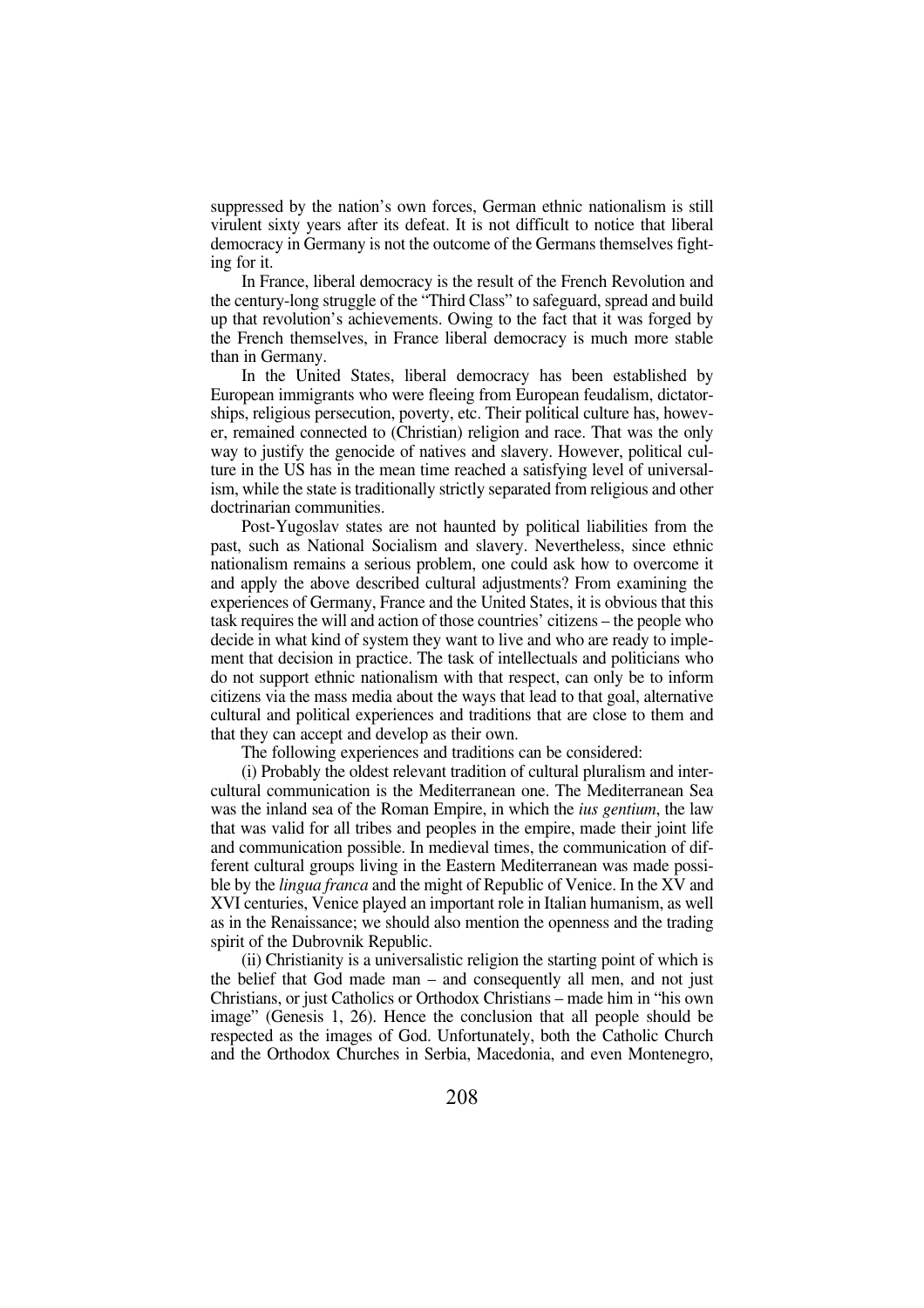have failed to resist to nationalist temptations. Nevertheless, while it is not hard to understand that the Church promotes its own special interests by flirting with nationalism, nothing stops intellectuals that don't depend on the church to remind the church, as well as the remaining population, of the basic foundations of Christianity.

(iii) Until the XX century, the Balkans was divided between two powerful empires: the Austro-Hungarian and the Ottoman Empires. While those were not liberal democracies, those empires managed to subsist for centuries because they were willing to accept cultural and particularly religious pluralism in their populations.

In Austro-Hungary in the XIX century, modernization was followed by increased readiness to accept and even cherish local particularities. Wellknown is the concern of Austro-Hungary for the well-being of Bosnia-Herzegovina after 1878, with the construction of railway lines, stations, schools and naturally the well-known mustard colored military barracks. For example, my grandfather Stjepan Krizan, after having finished his studies in Vienna and graduation from the faculty of medicine in Prague - where he was offered the post of assistant professor - returned with his Czech wife to Bosnia-Herzegovina and worked as a doctor in Gacko for years. Austro-Hungaria took care about him moving back and finding a place to live. And in the monumental illustrated monograph of Julius Laurencic Unsere Monarchie. Die österreichischen Kronländer zur Zeit des fünfzigjährigen Regierungs-Jubiläums Seiner k. u. k. apostol. Majestät Franz Joseph I. ("Our Monarchy, Austrian Crown Provinces in the Time of the Fiftieth Anniversary of the Rule of His Imperial Apostolic Highness Franz Joseph", published in Vienna in 1898), after a series of four larger Austrian cities (Lintz, Salzburg, Gratz and Innsbruck, pages 20-27), the first province to be "treated" with a larger number of pictures – a total of eighteen on twelve pages, followed by twelve pages of text, pages 28-51– is precisely Bosnia-Herzegovina.

In the Ottoman Empire, on the other hand, tolerance was based on the Islamic teaching that Christians and Jews are "People of the Book" (*ahl-alkitab*) and therefore the protégés (*ahl-ad-dimma*) of Muslims, who also respect biblical prophets and Jesus as a prophet. Although these protégés did not have the same rights as Muslims, they were able, in their religious communities (*milla*, *millet* in Turkish), to live according to the canons of their faith. This arrangement of society could also have been observed in the structure of Ottoman cities: members of different religious communities lived in different town quarters, and in the downtown, the trading centre of the city, they met in order to trade goods, services and information.

(iv) After the destruction Austro-Hungary, the Ottoman Empire and the Socialist Yugoslavia by stronger empires from the outside and by ethnic nationalisms from the inside, a large part of the population solidarized in the struggle against National Socialism and Fascism and put their cultural and other differences. National socialism has been and has remained the symbol of evil precisely because of extreme particularism, intolerance and savagery.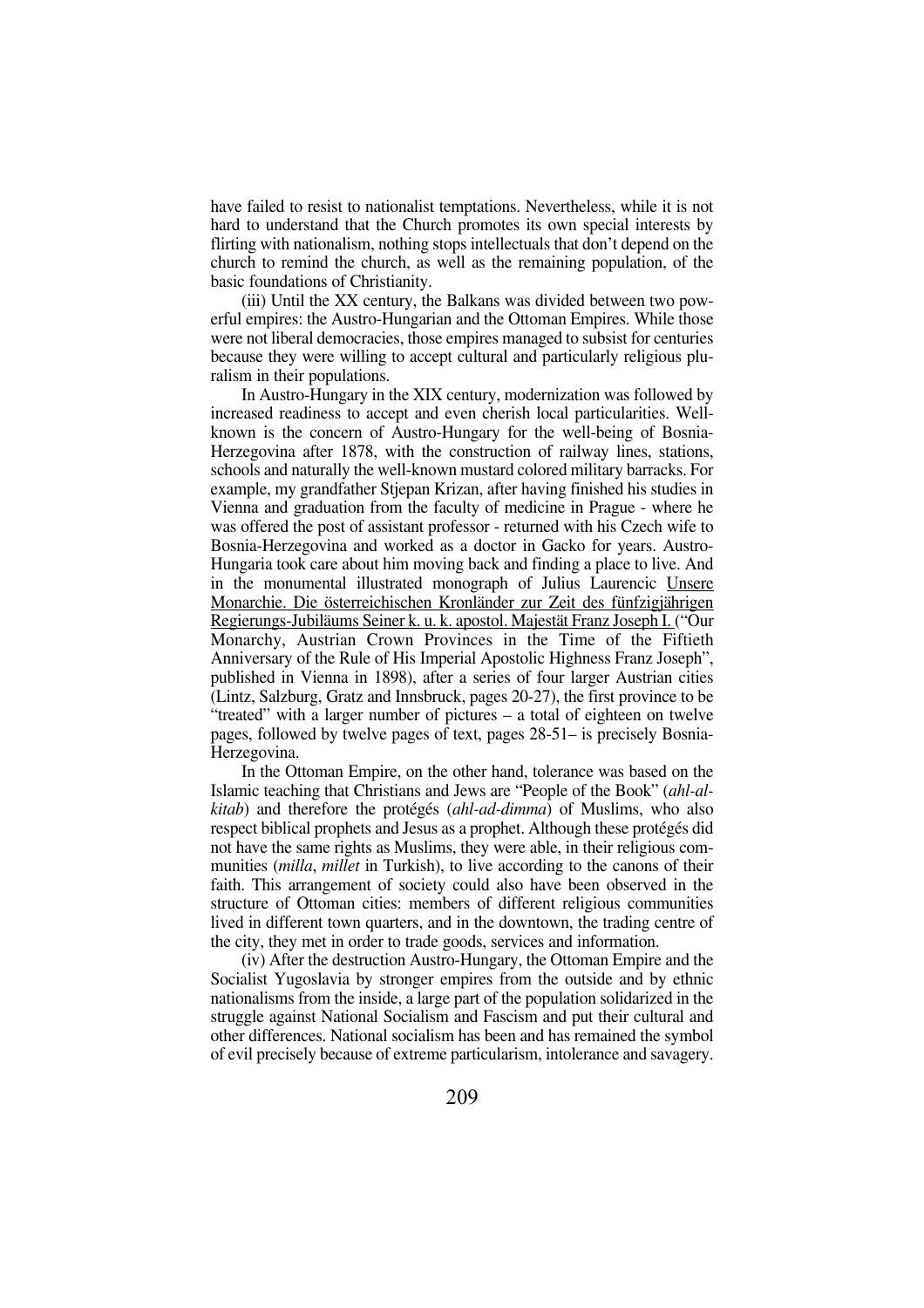(iv) After World War II, the Socialist Yugoslavia promoted the utopian communist ideology of universal equality, solidarity and prosperity. "The national issue" was proclaimed resolved, i.e. it was assumed that socialist solidarity was more attractive than nationalist conflicts and cultural particularities, especially if these particularities are partially accepted. Unfortunately, Yugoslav "nations and ethnic groups" have managed to retain enough cultural narcissism and intolerance to reject the above universal values – equality, solidarity and prosperity – together with the one-party communist dictatorship and "socially-owned property". In the meantime, some have returned to these values.

(v) Finally, we should also mention the experience of the expatriates in quest of work during their long years of stay in Western European countries. This experience is two-fold. First, these expatriates got acquainted with liberal-democratic systems and brought their experiences back to the home country, or at least, to a lesser extent, transferred them to their relatives and friends.

Second, they acquired the experience of negative discrimination and poor social status due to the environment's intolerance, their own poor education or low incomes, which in turn facilitated for some of them the cognition of tolerance, acceptance of cultural differences and conduction intellectual dialogues.

When the citizens of post-Yugoslav countries recall these experiences and traditions and accept them as their own, they will easily be able to draw a conclusion favoring liberal democracy, a secular state, respect of human rights and liberties and tolerance, especially due to the fact that, the last few decades, these elements of the political system and political culture proved to have been appealing not just to Europeans and Westerners, but to almost all the people in the world.

Translated from Serbian by Bogdan Petrović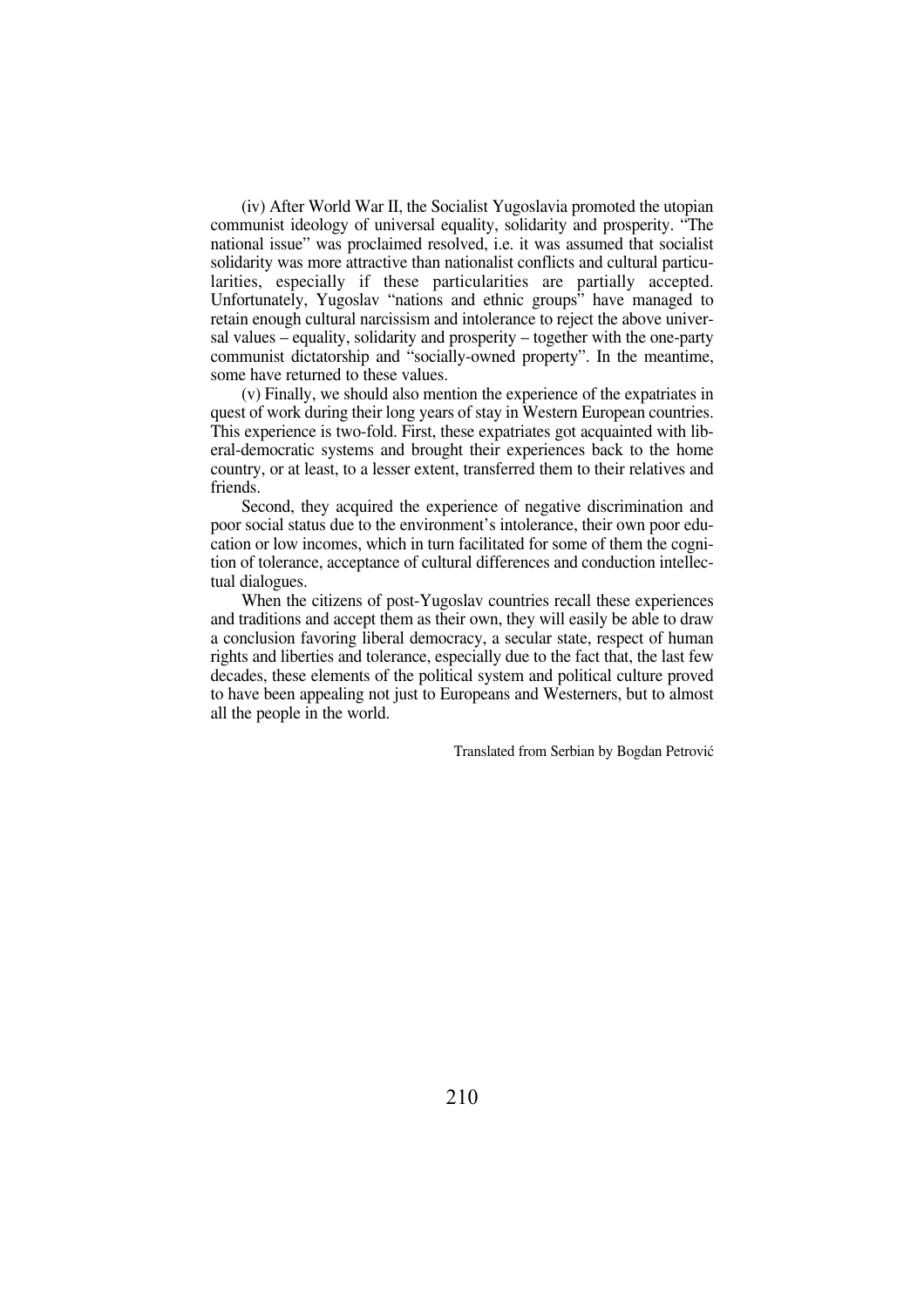# **Vojin Dimitrijević**\*

# SERBIA: TOWARDS EUROPEAN INTEGRATION WITH THE BURDEN OF THE PAST?

"Ethnic cleansing", perpetrated within former Yugoslavia, involving numerous crimes, such as rape, murder, robbery, destruction of religious, cultural or residential buildings, *was intended to provoke the mass exodus of different and other people,* those that, according to the "ethnic cleanser," did not belong within the territory he believed must be not only his, but completely his own. However, it was frequently ignored that causing fear among adversaries (enemies) in order to force them to disappear from a certain territory was prompted by the existence of fear from one's own side, a fear of a terrible past repeating itself. The main generators of fear among "one's own people", i.e. politicians and their spin doctors, probably did not believe — at least not all of them did — that such fear was justified. However, these fears could be easily generated among their compatriots, especially among those living in contested territories. This was a notable characteristic of the propaganda pursued by the Serbian side, especially the propaganda used in the media controlled by Belgrade after Slobodan Milošević rose to power in 1987.

Some authors eagerly concluded that the bloody war was the result of a "centuries-old Balkan conflict", "historical hatred" etc.<sup>1</sup> Actually, until World War II there were no major clashes based on *ethnic* hatred. Serbs and Croats fought against each other in the armies of the Habsburg and Ottoman empires, but never *as* Serbs or *as* Croats. Although all nationalist leaders, as well as the political and pseudo-intellectual elites that supported them, invoked the glorious days of a distant past, the break up of Yugoslavia was not a consequence of the distant past. War and hatred was generated by fear, stemming from the memories of the recent past or from a mythological perception of history.

Hence, dangerous nationalism had its prime source in fear. In the case of the Serbs, it was the fear of WW II crimes committed against them being repeated.

<sup>\*</sup> Professor, Belgrade Human Rights' Center, Belgrade

 $1$  The thesis on the eternal hatred among Balkan nations is widespread among certain western "Yugoslavists". It is ridiculed by Richard Holbrooke calling it the "Rebecca West factor" and referring to the book she wrote *Black Lamb and Grey Falcon.* See: R. Holbrooke*,* To End A War*,* p. 22 and on. See also Brian Hall, Rebecca West's War, New Yorker, April 15 1996.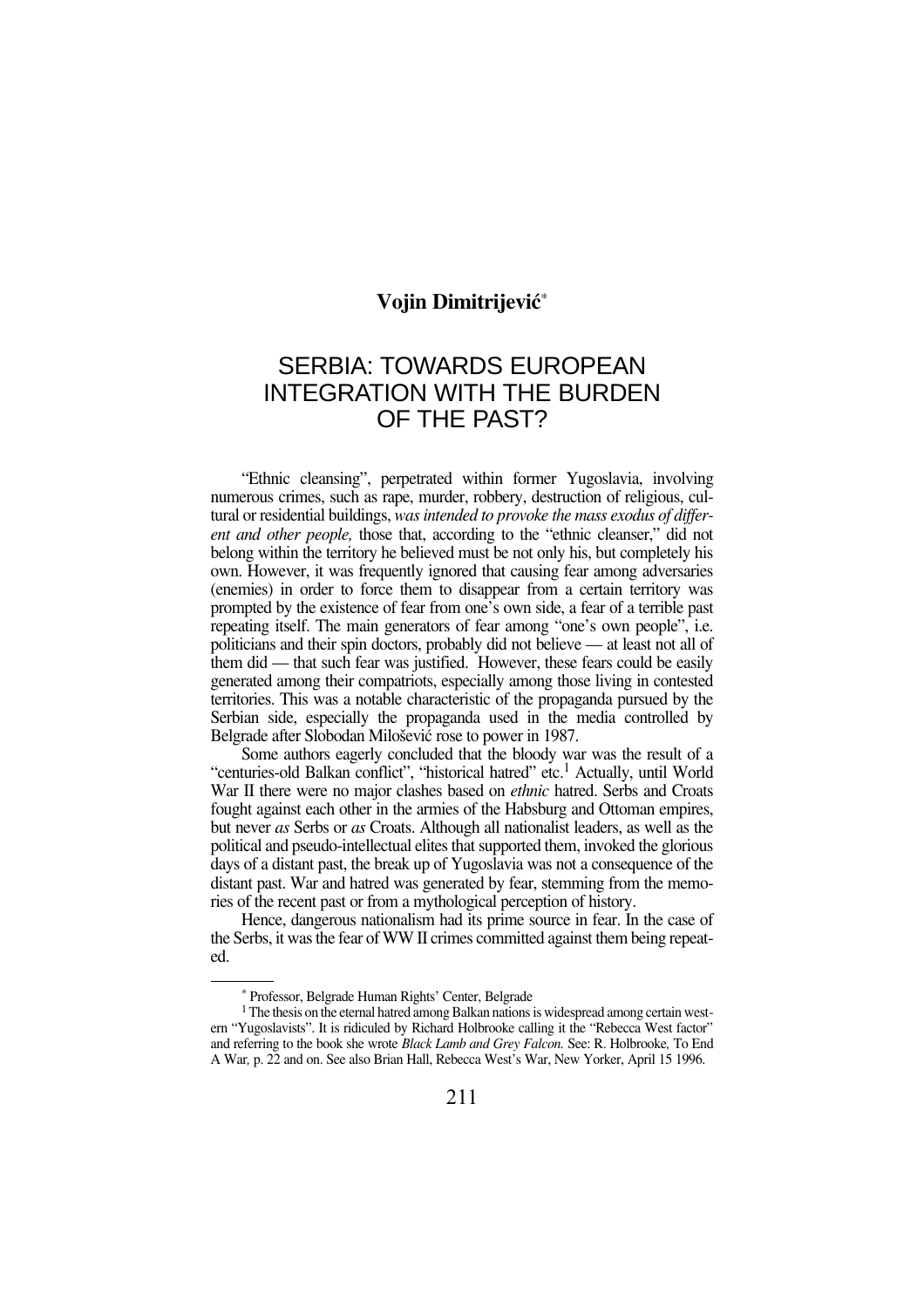In Serbia, the greatest intellectual figures believed that the Serbs were once again facing peril. Academy member Dobrica Ćosić, a reputable writer, former communist and partisan, that left high-ranking positions in the Party because of the danger he saw threatening the Serbs in Kosovo and Metohija, made the following statement in June 1992, having become aware - much before others did - that in Bosnia and Herzegovina Serbs too had engaged in criminal behavior:

"The worse possible has happened to us. With the break up of Yugoslavia the results of the two-centuries long liberating struggle to allow all Serbs to live in a single country have been annulled. The Serbs in Croatia and Bosnia and Herzegovina, threatened by the resurrection of the Ustasha ideology and by militant Islam, terrified by a new genocide, are compelled to wage a horrible war of defense against the Chauvinist-Ustasha Croatia and the Moslem Jihad.; we have been punished by expulsion from the world community; we are now condemned to a long suffering, humiliation, exodus, and assimilation. To the crimes that are perpetrated against us, *we respond with crimes and dehumanize ourselves to the point of being unrecognizable.*... "2

At the very start, neither of the two fears was rational, but they slowly started to feed on each other. The fear of crimes was generating crimes.<sup>3</sup> The fact that the crimes committed during WW II had never been investigated and punished, and that true reconciliation and healing never actually took place, and that attempts had been made to overcome the injustice with ideological unity and oblivion, led to a situation where fear was always latent.

For example, the cruelest crimes committed during the war in Bosnia took place in the camps in the municipality of Prijedor, a town some 20 kilometers away from the Ustasha concentration camp Jasenovac. Quite symbolically: the village of Omarska were the notorious prison camp had been set up in 1992, was a Serbian village whose inhabitants had been massacred 50 years earlier!

The International Criminal Tribunal for Former Yugoslavia (ICTY) dealt with numerous indictments concerning crimes committed in the municipality of Prijedor, the first one being the indictment against Duško *Tadić*. The Panel of Judges thus summarized what might be called the "historical causes" of ethnic hatred in a region where Tadić lived and operated:

"62. Many of those bitter and bloody clashes took place in Bosnia and Herzegovina and many wrongdoings against civilians, particularly but not only those committed by the Ustasha forces against ethnic Serbs, also took place in the border zones between Croatia and Bosnia, where the partisans were particularly active and where Prijedor is located".

Only one source, the book *The Serbs* authored by the British publicist Tim Judah4*,* offers almost immediate and plentiful examples of the debilitating effects that the provocation of such a historical fear had:

Jelena, a young girl about to graduate from high school, talked about the unease and fear she felt. According to Radio Knin, Croatian doctors and nurses "were planning to murder all the Serbian patients...".

<sup>\* 2</sup> "Serbia Between Rebirth and Catastrophe ", speech delivered at the Serbian Academy of Arts and Sciences, Politika June 16 1992. (italics added*)*

<sup>&</sup>lt;sup>3</sup> See: Cohen, Lenard J. - Broken Bonds: Yugoslavia's Disintegration and Balkan Politics in Transition, Westview Press 1996, p. 328

<sup>&</sup>lt;sup>4</sup> Tim Judah, Srbi, Beograd, Dangraf, 2003.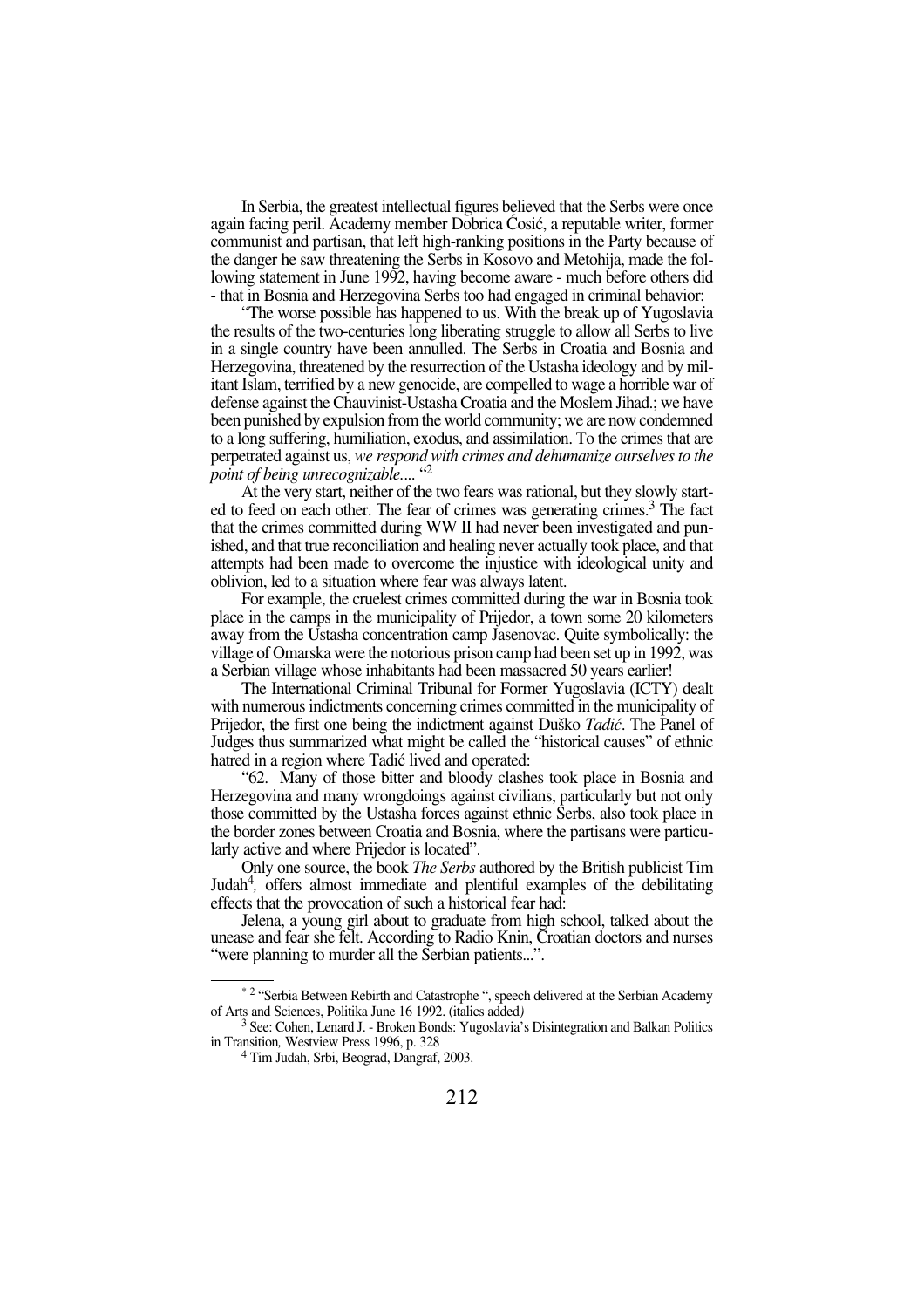The Serbs were told that in case that Bosnia becomes independent, they would newly fall under the laws of the Moslem landowners - the aghas, beys and pashas - and that independence would mean loosing all that they gave their lives for after 1804, if not even since 1389. (p. 177).

Even before the conflict broke out, *Vox*, an extremist Moslem magazine in Sarajevo, helped this Serbian propaganda by publishing a proposal for a new social game: "The best game ever! Skull Tower. Use your talent, imagination and building skills to show the world what architects the Turks were. You can play the game alone or with Croat friends. The objective is to put twenty (or more) Serbian skulls in the Tower, in alphabetical order and as quickly as possible" (p. 252).

Imbued, or - to be more precise - dazed by months and years-long TV propaganda about the "resurgence" of Ustashas accompanied by countless documentary shows about Ustasha camps, Pavelić and Hitler, the Serbs attacked first, striking hard. However, the results were not be limited to the expulsion of Croats - and later on of Moslems - from the territories that the Serbian leaders felt were rightfully theirs. The logic of war induced a response, i.e. the expulsion of the Serbs. And thus, a poorly thought-out idea about the exchange of population soon became an omen becoming a spontaneous reality. (p. 256).

The propaganda machinery reminded people of the horrors of the past conflicts and crimes, resorting to tactics such as dehumanizing people that lived as neighbors and using names from the past to label them.<sup>5</sup>

And thus, well before the war in former Yugoslavia actually broke out, the Serbian media offered alarming warnings about the new "resurrection of the Ustasha movement" in Croatia and about the conspiracy to create an "Islamic republic" in Bosnia and Herzegovina. The historical review of the genocide committed against the Serbs in Croatia during World War II became part of everyday programs broadcast by the state television and circulated by other state media.6 People close to Milošević were among the first to seize control of what was until then the most reputable daily in Serbia, *Politika.* In fact, during that time the newspaper introduced and maintained a long running column called

<sup>5</sup> See: Bartov, Omer, Mirrors of Destruction: War, Genocide and Modern Identity, Oxford

 $6$  Examples: "Genocide is one of the most inhuman, dishonorable and undemocratic actions. It was committed in Croatia in WW II (then the Independent State of Croatia), by the Ustashas against Serbs, Jews and Roma. No one can resurrect those killed in the camps of Jasenovac, Staro Sajmišta, Jadovno and other concentration camps and prisons. A small gesture of good will is all it takes... to prove once again that the Croatian authorities reject a genocide ideology' '(Stojan Adašević Md, Politika, March 5 1990)... "The myth of the Ustasha movement has been born again. It is a fact that has to alarm all Yugoslavs regardless of their ethnic, religious or political definition. Croats too should be alarmed, not only Serbs in this republic. What happened in 1941 cannot be repeated, but blood can be shed again...'' (Dara Slobotka-Peleš, Politika, May 22 1990). "The Serbs in Serbia have little knowledge of what is Ustasha ideology like.... In fact, Serbs cannot comprehend the ideology of the Ustashas. They must know that it is based on a rather simple calculation: a third of the Serbs are to be liquidated, one third Catholicized, one third expelled...'' (Ilija Petrović, member of the Serbian National Council for Slavonija, Baranja and Western Srem speaking on Channel 1 of RTV Belgrade in a special news program entitled 'Serbs in Croatia')' also De la Brosse, Renaud, Political Propaganda and the Plan to Create 'A State For All Serbs: Consequences of using media for ultra-nationalist ends, Office of the Prosecutor of the International Criminal Tribunal for the Former Yugoslavia, the Hague, 2003, pp. 34 - 35).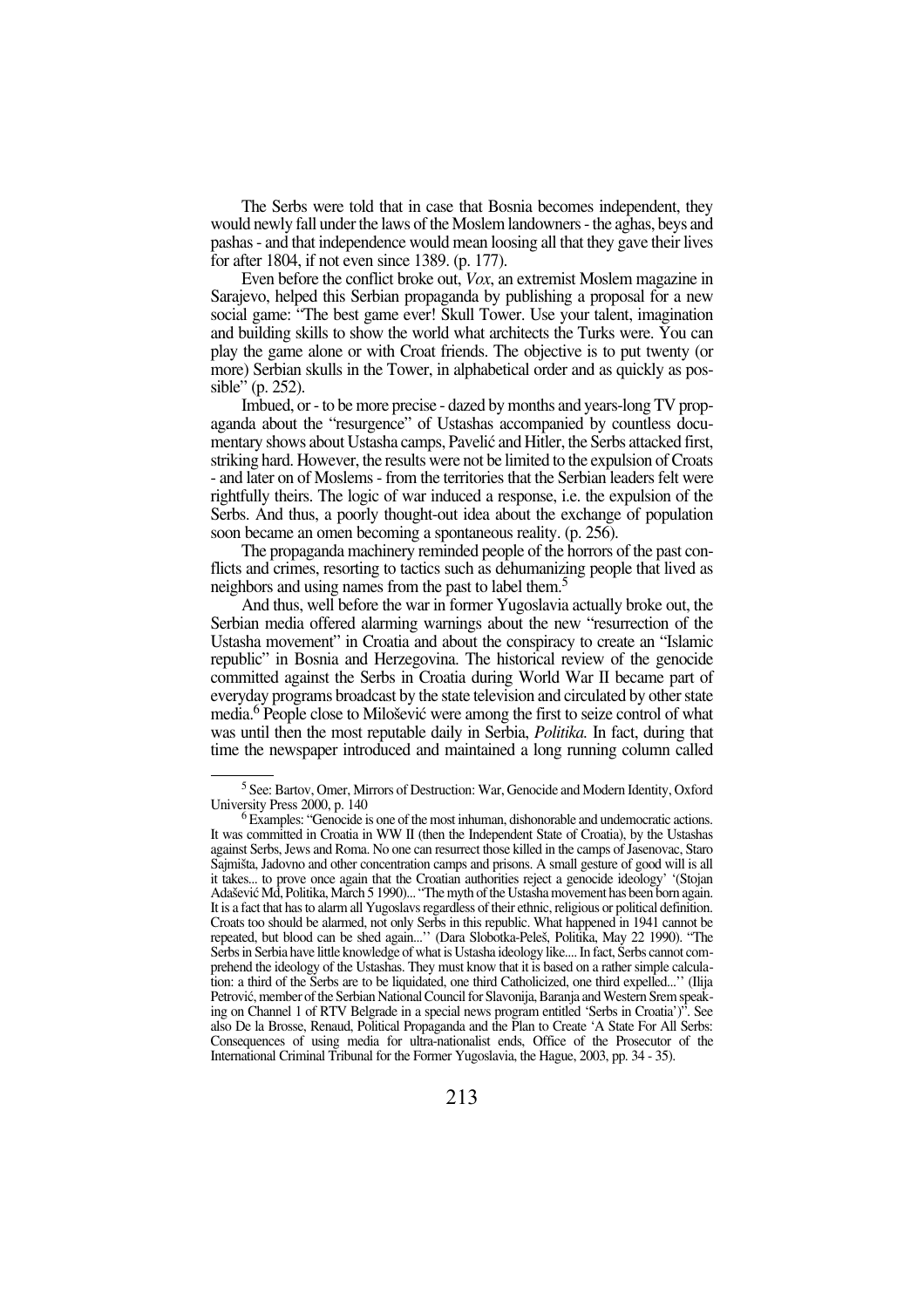"Echoes and reactions". It was used to publish countless short articles intended to create the conviction that Serbia had been constantly neglected and that Serbs were always the victims.<sup>7</sup> Such propaganda, remembered, as *Greuelpropaganda* - because of the Nazi psychological usage in Germany constitutes a well-known tool for mobilizing masses based on revanchism and renewal of hatred.<sup>8</sup>

The outbreak of fighting in Croatia on May 1 1990, was thus described by RTV Novi Sad: "This is what it was like last night on the blue Danube. Far from any romance, and moving ever closer to a tragedy for people whose only guilt is that their distant forefathers migrated to this region and settled here... Yesterday, similar to the recipe used in 1941, yet another day marked by deaths and news of Serbian hostages being taken. The experience of 1941 cost too dearly for us to sacrifice freedom so easily".9 The war reporters of the RTS Mostar provided this report: "Immediately after the peace talks ended, on the eve of Bairam, the garrison "Severni logor" was blown up. The attack was planned by the Ustasha, and carried out by Jihad warriors, with the brutality typical of these two groups".10 Dragoslav Bokan, film director and commander of the first paramilitary formation called the "White eagles"<sup>11</sup>, stated in an interview published by what was then a war mongering magazine: "Twenty seven members of my family were killed during WW II. My mother grew up in an orphanage in Belgrade. I have been involved in this whole thing through the tragedy of my ancestors... I pity the young Ustashas when we bring them out before a firing squad.... But when I am out there on the front line, when I fight and see enemies die, then I am happy, because I know that people that threatened my nation are eliminated".12 Throughout the war this writing style was stepped up while at the same time maintaining the pathetic tone about the Serbian people being the eternal victim, and the correlation - which was later replaced by identification between the enemy troops and the Ustashas and Turks from Serbian history.

The media were promoting a premeditated and bizarre rerun of World War II and even of the Battle of Kosovo.

Obviously, had there not been horrible crimes committed against Serbs in 1941-1945, such propaganda would never have had that much success. It was calculated to influence existing and still very vivid memories, which opens the question of overcoming the traumas from World War II, which we shall not deal with here.

<sup>7</sup> A compilation of all the articles published as part of the "Here Among Us" column of the *Politika* daily on a CD produced by Aljoša Mimica and Rabina Vučetić, called *Vreme kada je narod govorio, Politika - Odjeci i reagovanja, juli 1988 - mart 1991*, Beograd, Fond za

 $8$  Among the numerous scientific and pseudoscientific works published in that particular period, particularly massive is the four volume book by Milan Bulajić, *Ustaški zločini genocida i suđenje Andriji Artukoviću I-IV*, (Ustasha Crimes of Genocide and the Trial Against Andrija

<sup>&</sup>lt;sup>9</sup> See: *Lazar Lalić, Tri TV godine u Srbiji*, Nezavisni sindikat medija, Beograd, 1995, pp. 63, 64

<sup>10</sup> De la Brosse, *op. cit.* p. 66 <sup>11</sup> Beli orlovi

<sup>12</sup> Duga, March 29 - April 11 1992.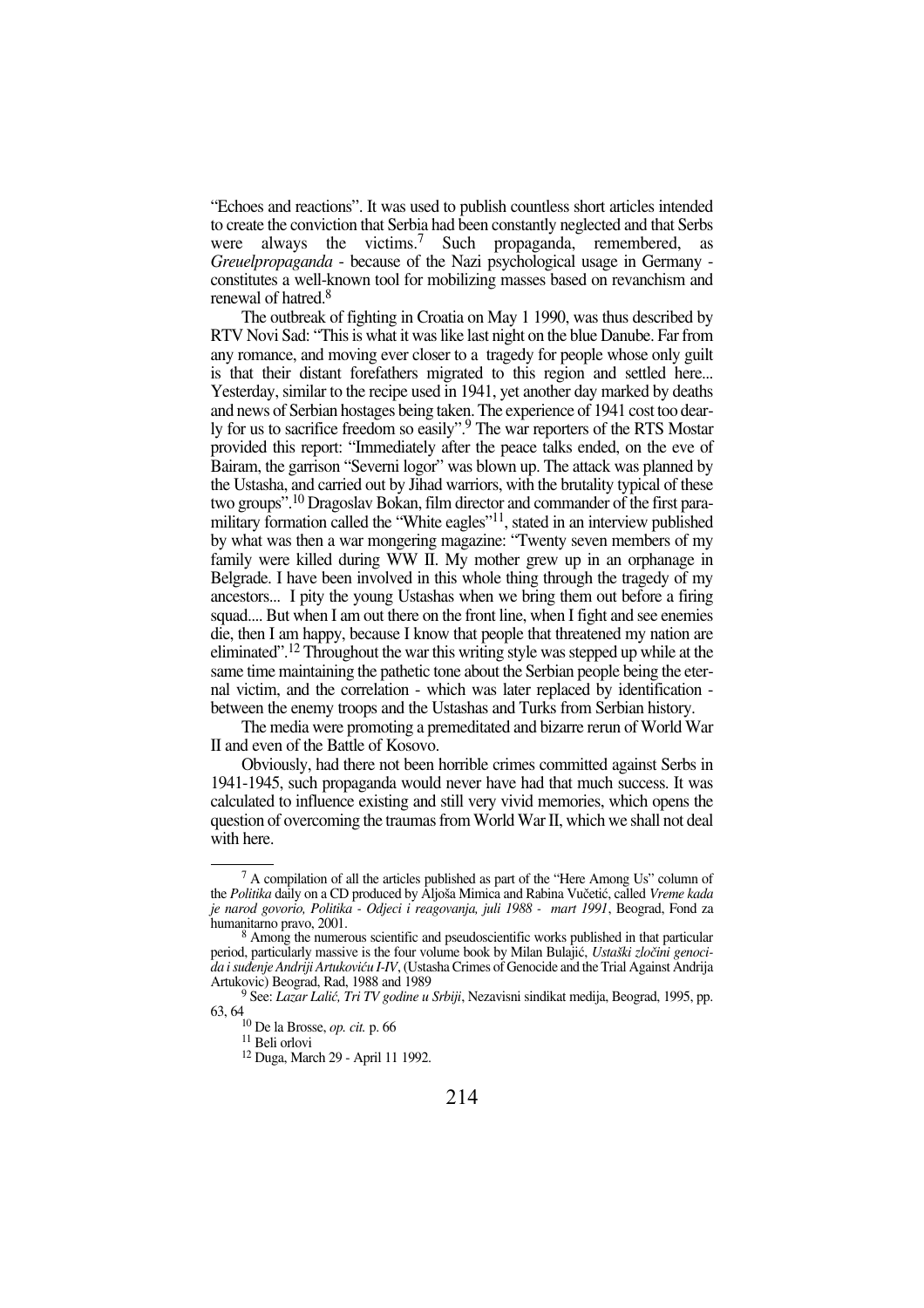The new national leaders, mostly former Party officials, lost their legitimate footing in Marxist-Leninist ideology and had to assume the role of priests and protectors of threatened national interests, a phenomenon that took place in other former socialist countries as well, especially in the republics of the former USSR.13 At the end of the 90's these groups became aware of the power of the media and started using it.<sup>14</sup> Once opened, this Pandora's box also inspired vengeance among those that the national ideologists, spin doctors and politicians could no longer control or stop, including psychopaths that found pleasure in killing and saw it also a chance to become national heroes. Such Serbs were quite capable of interpreting propaganda calling for a preventive war against the potential return of the past as an open invitation for genocide.

The question remains whether Serbia can integrate into Europe while still bearing such a load. One should not forget that the beginning of European integration is not merely linked to the ingenious solution of economic and strategic differences between Germany and France in the form of the European Steel and Coal Community, but rather to the fact that in 1945, after nearly two centuries of warfare, French-German reconciliation started. Many Frenchmen and Germans could finally go to school and grow up together. A new conflict thus became inconceivable.

The question arises whether in out part of Europe the fear of atrocities committed in the early 1990's can be revived, the way that cynical propaganda resurrected the worst memories of WW II.

Lamentably, sincere efforts to overcome the recent past are not very evident. It seems that this is more difficult to achieve than economic the development and harmonization that everyone keeps talking about. Unless it relieves itself of the burdens of the past, Serbia and its neighbors will lack an important cultural component of true Europeanism. This should be taken into account also by those that believe that European integration is merely an economic issue independent of immeasurable and immaterial things. Economy was never only "economy". Success or failure in that sphere greatly depends on cultural matrices and on the readiness to define political reality, a factor quintessential to good decision-making, even in the economic domain.

Translated from Serbian by Goran Kričković

<sup>&</sup>lt;sup>13</sup> See: Alexander J. Motyl, Nach der Sintflut: Totalitarismus und Nationalismus im ehe-maligen Sowjetreich, Österreichiche Osthefte, 1993, p. 227

<sup>&</sup>lt;sup>14</sup> See: Lampe, John R., Yugoslavia as History - twice there Was a Country, Cambridge University Press 1996*,* pp. 335 & 336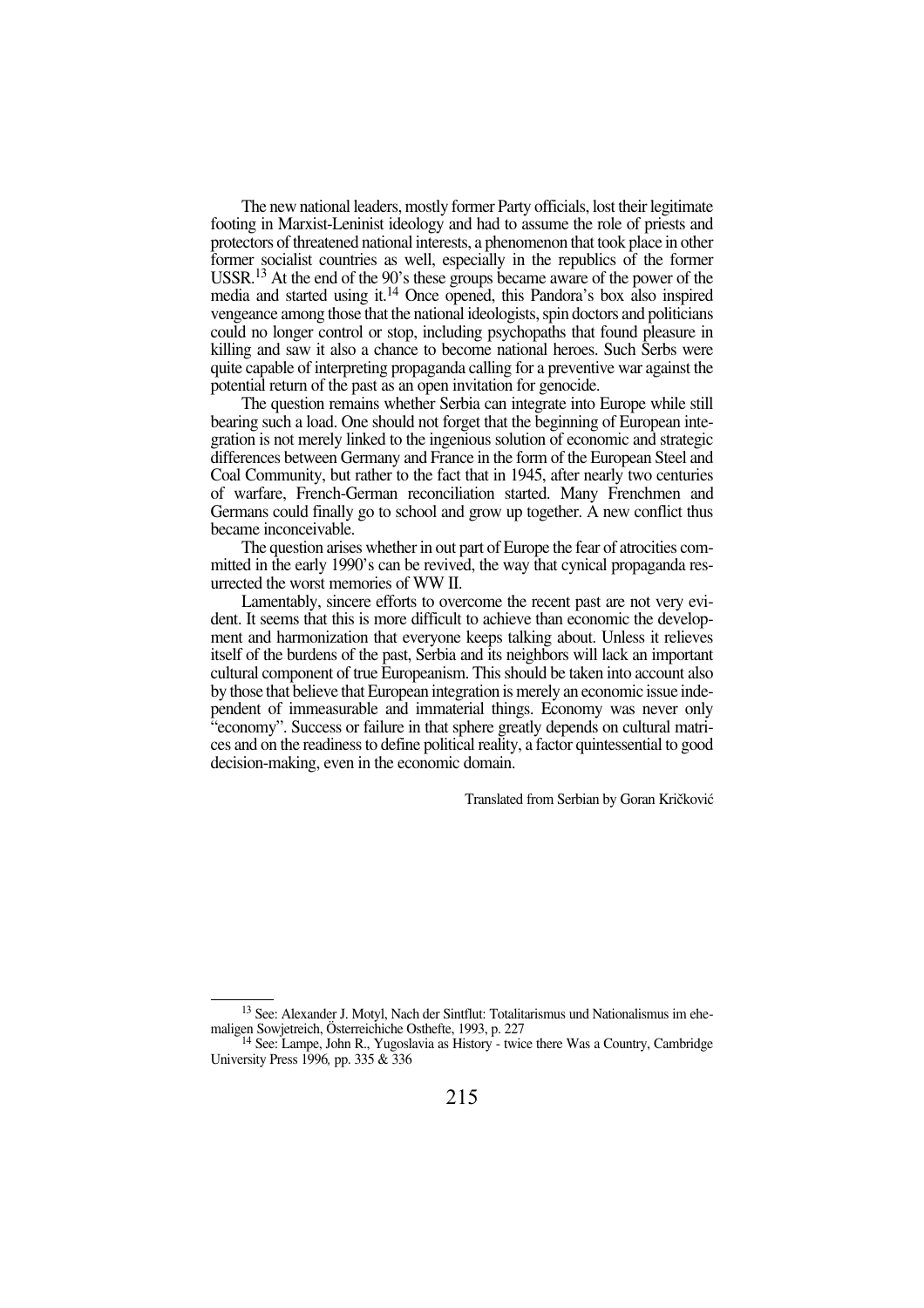## **Jasmina Glišić**\*

# PUBLIC OPINION IN SERBIA AND MONTENEGRO ON INTEGRATION INTO THE FURO-ATI ANTIC COMMUNITY

After more than a half a century, public opinion is once again becoming the focus of interest for researchers on defence and security, as well as for political decision makers. Bear in mind that even in the nineteen thirties and forties, research on public opinion was directly related to issues of war and peace (Hartl : 2003). At the end of the old and beginning of the new millennium, we were faced once again with dramatic events: in Southeastern Europe, wars raged, and America, after being attacked on September 11, 2001 sought the help of its allies in its fight against terrorism. The post cold war and post communist world, with each new day, must deal with new security problems, and in this task, public opinion is often described as a strategic component. This requires additionally examining the established thesis according to which the democratic organization of a political system means, amongst other things, "that the gap between political decisions and public views is as small as possible"1. This, principally accurate assertion is based upon the supposition that political decisions are formed on the basis of previously understood and recognizable views of a well informed public. However, the aforementioned gap, even in the practice of developed democracies, is overcome by planned orchestration of the public in order to produce the "desired" views that are to justify previous decisions made, in a way that is indiscernible to the individual. Nevertheless, the amount of energy money and skill alone that is spent for this purpose shows the importance that the public has or could have in this multi-cultural, global, complex, and dangerous world of the XXI century.

For the research on public opinion in Serbia and Montenegro that the Centre for Civil Military Relations (CCMR) has been conducting since May 2003, whose results will be partially presented in this paper, there are additional reasons: the Army of the State Union, an organization having its origin in former Yugoslav Army, has enjoyed high public confidence for over a decade, and research has not been able to reveal the main reasons for this. Until now, there have been no attempts to investigate the extent to which the public is informed

<sup>\*</sup> M.A., assistant at the Faculty of Political Sciences, University in Belgrade

<sup>&</sup>lt;sup>1</sup> Manigart, P. (2003), Public Opinion on Defence Policy in Countries of the European Union, in: Vlachova M. (ed.), The Public Image of Defence and the Military in Central and Eastern Europe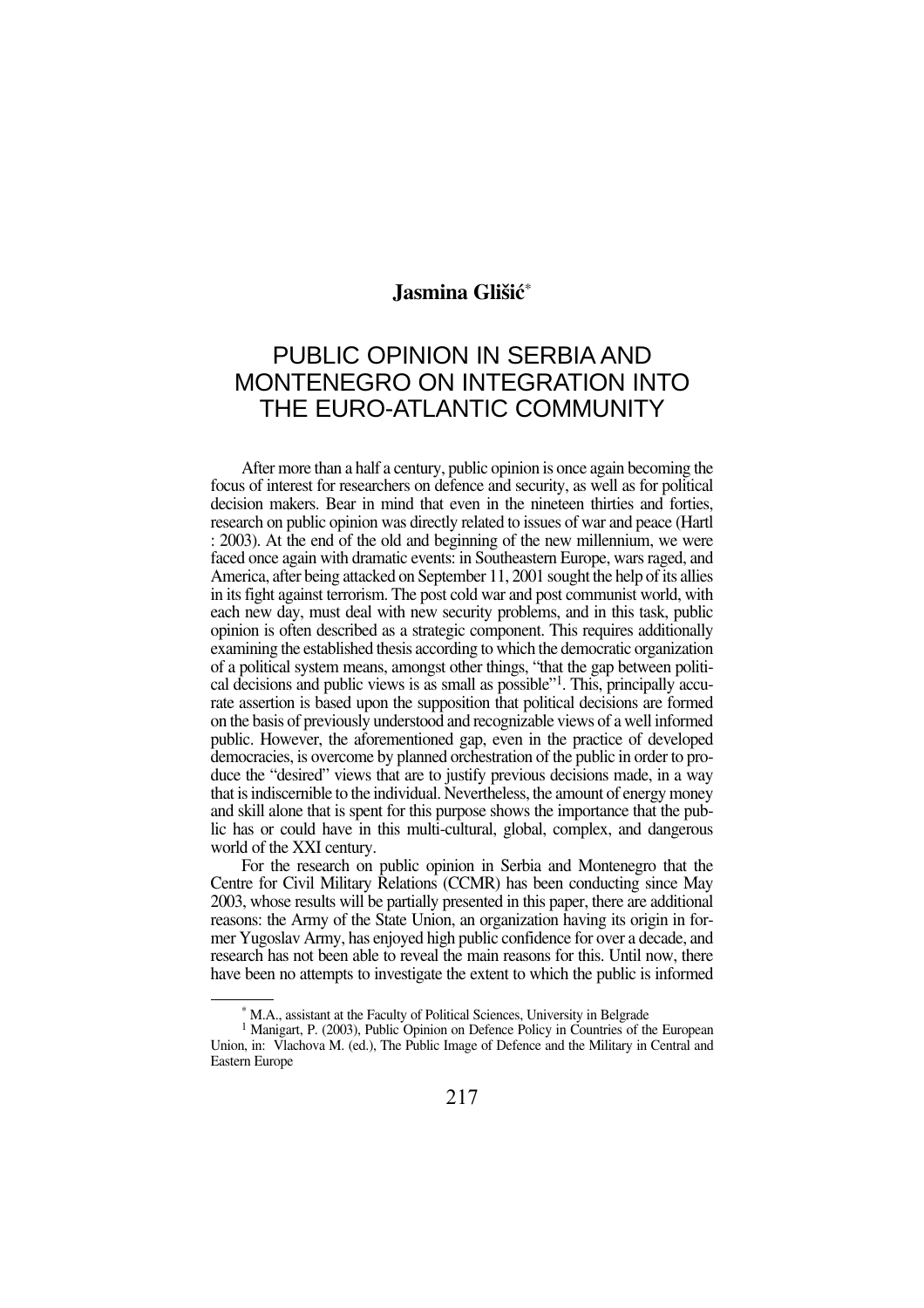on military and defence and to determine from which sources the citizens inform themselves. Also, there has been no research done on the extent of confidence in these information sources.

The announced and partially undertaken reforms of the Army of SCG additionally confirms the importance of researching public opinion, as it can point out to the political decision makers if not the instructions of the public, then at least give them an idea of the direction and to what extent the public is ready to support reforms. Being that reform of the Army, amongst other things, anticipates the security integration of SCG in the Euro-Atlantic community, it is very important to also measure the confidence in international institutions and organizations of the domestic public – a public that has been socialized for years under conditions of war conflicts and isolation from the international community, and to examine how widespread the support is for this integration. That is why these views of Serbian and Montenegrin citizens are actually presented in this paper, as well as their convictions directly related to actual controversial topics such as eventually dropping charges against members of NATO before the International Criminal Court in the Hague and participation of the SCG Army in international peacekeeping missions.

The central impression is that within a larger part of the population, a feeling of fear and insecurity still dominates. As an initial and maybe even dramatic illustration, we cite the result obtained in the first research round of CCMR, where in response to the question – "In your opinion, which country in the world is our best friend?" – almost one third of the citizens (29.3% of the respondents in Serbia and 28% in Montenegro) answered *not even one*. This feeling of fear is certainly not caused only by their feeling that is obvious from this result – that "we are alone in the world" and that "we don't have any friends". Citizens also are worried about other unfavorable situations – according to findings from the research that was conducted by the SEEDS Network (South East Europe Democracy Support Network)<sup>2</sup> at the beginning of 2002, in Serbia, in response to the question "What are you presently afraid of the most" – the first answer was *poverty*, second, *unemployment,* and in third place was the *poor political situation*.

## **Perception of Threats**

In the CCMR questionnaire, which was made in a way that gives the respondents a clear referential frame for topics of general security, the respondents were asked to answer the question  $-\sqrt{w}$  What in your opinion threatens the security in our country the most?" – by choosing two answers at the most. According to the findings, citizens see the greatest threat in *conflicts of multinational societies – in Kosovo and Metohija, in southern Serbia, in Sandzak and in Vojvodina*. A certain difference can be seen in this response that reflects the situation in the member states of the State Union (Serbia 62.1%, Montenegro  $47.9\%)<sup>3</sup>$ , but there is a "relatively high level of public agreement in Serbia and

<sup>2</sup> http://www.idea.int/balkans/survey.cfm

<sup>3</sup> Results of the third research round are presented in: Glišić, J., Hadžić, M., Timotić, M., and Matić, J. (2004b), The Serbian and Montenegrin Public Military Reform, III Round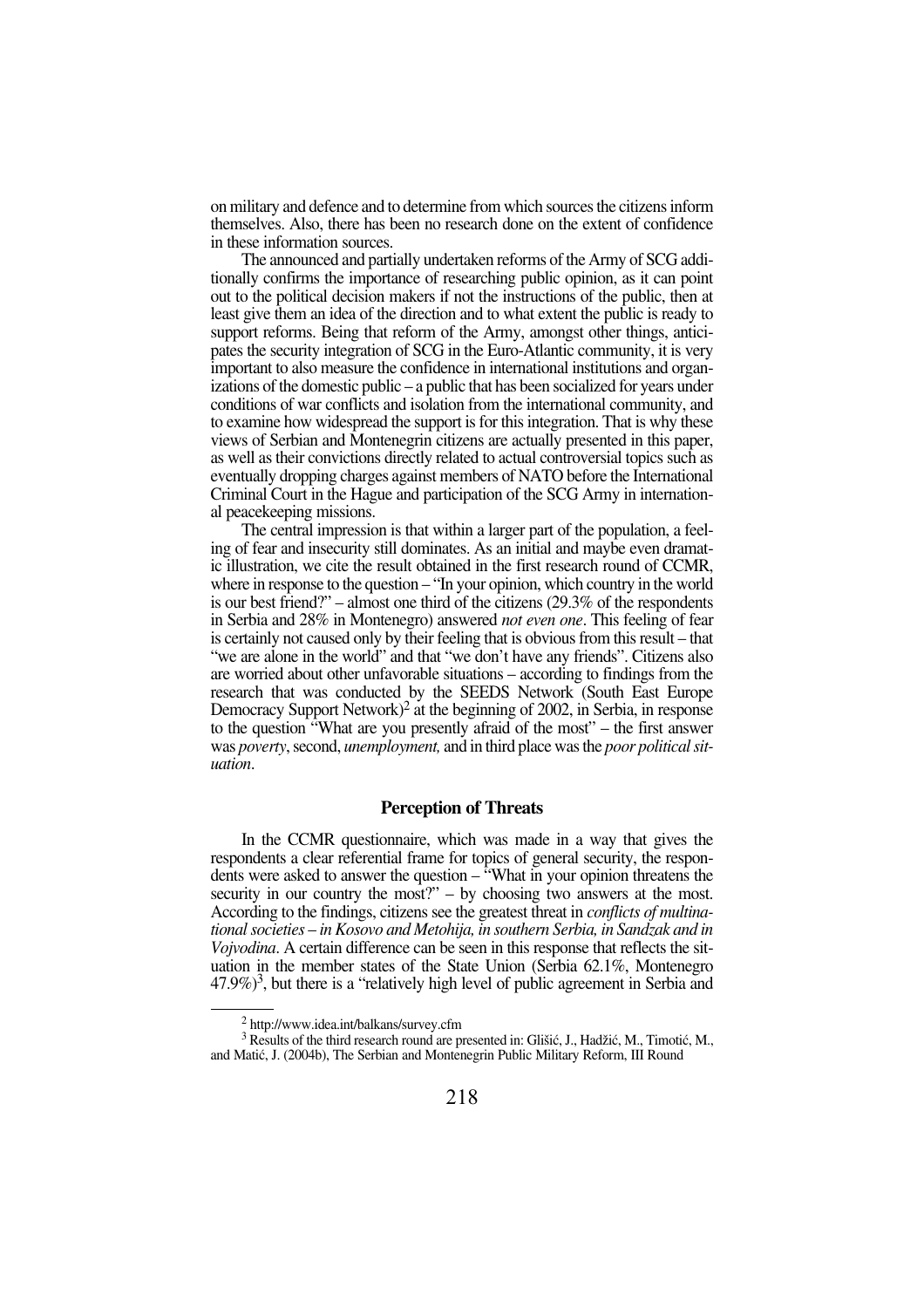Montenegro on assessing security threats, which is important from the point of view of possible public support in defining joint principles of security policies"4. Answers such as *organized crime (arms, people and drug trafficking…)* – 33.5% (Serbia) and 28.1% (Montenegro) and *economic and social conflicts and tensions* – 31.1% (Serbia) and 25.1% (Montenegro) are chosen two times less. Theoretical discourse on whether the Yugoslav wars are finished or not, can also find a basis in public views, being that almost every tenth citizen of the State Union (12.3%, 9.9%)<sup>5</sup> still sees the *possibility of renewing wars on the territory of the former Yugoslavia* as one of two crucial security threats in the country. An interesting fact is also that 6.8% of the citizens in Serbia fear the possible *split of the State Union of Serbia and Montenegro*, and in Montenegro, 15.3%6. Finally, few citizens still feel threatened by the *possible recurrence of the NATO and/or USA aggression*– 10.1% (Serbia) and 6.3% (Montenegro).

Serbia, along with the Republic of Srpska and Macedonia, are a part of Southeastern Europe in which citizens fear other countries<sup>7</sup> most, which was pointed out in the research conducted by the SEEDS Network. This is quite an intense fear (a feeling of intense and very powerful threats) and this from more countries than is the case with the rest of the states in the region: mostly from Albania (58%), Kosovo (45%) and USA (40%), but also from Croatia (19%), Great Britain (17%), Germany (13%), Turkey (13%) and the BiH Federation (10%). Two years later (January/February 2004), the research results of CCMR presented a very similar picture, although both studies weren't of course comparable in every sense<sup>8</sup>. The Serbian and Montenegrin public feels the greatest threat from Albania (62.6%), 56.2%) and USA (47.7%, 34.7%), and then from Croatia (26.7%, 13.6%) and Germany (14.9%, 12.6%).

According to public opinion, the USA does not present a danger only to our country. According to the results of the third research round of CCMR, in response to the question – "What most threatens security in the world?" – one of the two answers that the respondents chose the most was a *US military intervention called a preventive war* in 34% of the cases. These are only a few percent less than those who chose a much wider and indefinite source of threat to global security such as – *conflicts over natural resources (oil, water, ores, etc…)* – 32.9%. In Montenegro, the respondents see the *general conflicts between the Christian and Muslim world* as a more significant problem (I place 27.5%), and then *conflicts between rich and poor countries* (II place – 26.3%), but again, *US policy of preventive wars* was marked as a global security threat in a relatively high number of cases (22.1%). Although these convictions are based upon very recent memories of the bombing in 1999. It is useful to also bear in mind that in the last year, the positive image of America has been uncontrollably falling apart

<sup>&</sup>lt;sup>4</sup> Timotić, M. (2004a), in: : Glišić, J., Hadžić, M., Timotić, M., and Matić, J., The Serbian and Montenegrin Public Military Reform, II Round<br><sup>5</sup> Wherever there are two percents shown in parenthesis, this refers to findings for Serbia

and Montenegro<br><sup>6</sup> In this project, there is no room for analysis of the differences between the results obtained

in Serbia and in Montenegro. This would, as can be concluded based upon superficial insight, prove the significant between public opinion and publicly proclaimed political aims.

In this research, in all results shown, the formulation "country/territory" is used.

<sup>&</sup>lt;sup>8</sup> Amongst other things, the list of countries that the respondents were given was not the same, but they weren't drastically different either.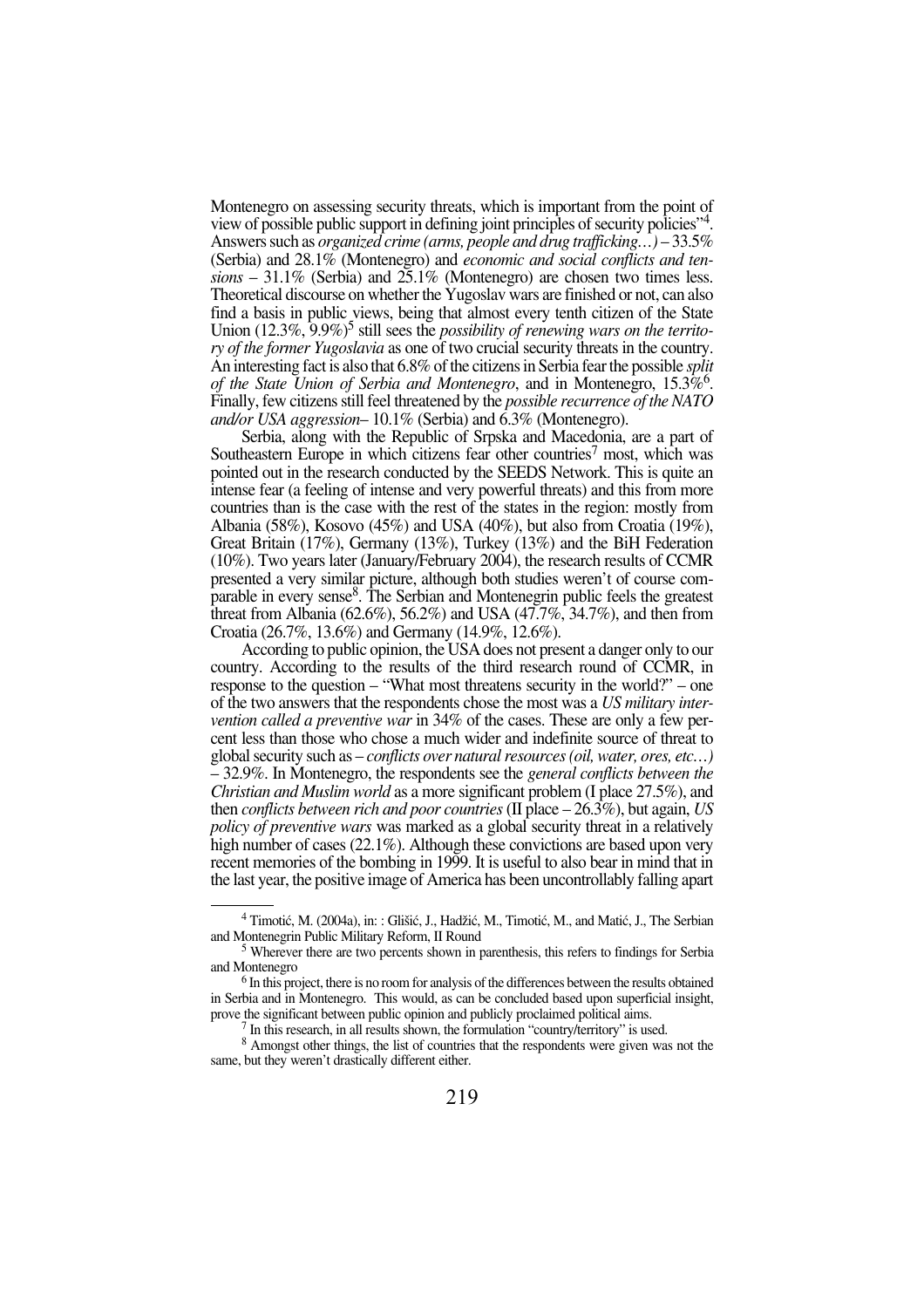also when referring to citizens of other countries, including its allies, which is a trend that has basically continued to this day<sup>9</sup>.

What would contributes most to the security of our country? The research of CCMR confirmed that most citizens of Serbia (31.8%), but not the most in Montenegro strive for the orientation of *turning toward the West and membership into the European Union*. Surprisingly or not, the results of the third round clearly show that most respondents in the two member states gave priority to *maintaining an independent position and relying on its own forces* (25.1%), although the pro-Western orientation attracted almost one fifth polled (19.6%). In Serbia, 15% of the respondents and 13.4% in Montenegro who think in this way believe that *membership in the Partnership for Peace* is the best way to improve the security of the country. A correlation between the level of education of the respondents and the choice of orientation towards the West has been noted, therefore "the percent increases from 21% of the respondents with elementary school to 40% that have graduated from universities and junior col $leges$ "10.

#### **Skepticism Towards the Desired Partnership**

The majority of citizens positively responded to the direct question – "Should our country enter the Partnership for Peace program (PfP)" in all three rounds of the research of CCMR. In the third round in Serbia, 69.8% responded in this way, and in Montenegro, 54%, again showing a positive correlation with the level of education, especially in Serbia. However, this point of view does not only have one meaning. For the beginning, we will only point out the fact that considerably less people agreed with the given assertion that *joining the Partnership for Peace program would be more beneficial to our country than harmful*  $(50\%, 37.4\%)$ <sup>11</sup> Almost one third of the citizens have an ambivalent standpoint on this issue (28.6%, 29%), and amongst the respondents that don't agree with this standpoint  $(20.8\%, 27.1\%)$ , there are more people who extremely oppose it.

It is difficult (and in this paper unnecessary) to discuss how the public assesses what is "beneficial" and what is "harmful" in a state that has difficulties in formulating its key positions and aims. An attempt to shed more light on part of the evaluation concerning Euro-Atlantic integration was performed through a set of questions used as an instrument for CCMR, unfortunately, not so detailed questions, being that the research was projected in such a way that it examined many public standpoints in Serbia and Montenegro on defence and military. The respondents were given different views of the roles that the "Partnership for Peace" program could play in the sense of further development of the country and its relation to neighboring and other states. According to the results, the number of those who "agree and disagree" with the assertions is indicative: *the Partnership for Peace would considerably increase the expenses for the military*

<sup>9</sup> http://people-press.org/reports/display.php3?ReportID=175

<sup>&</sup>lt;sup>10</sup> Timotić, M. (2004b), in: : Glišić, J., Hadžić, M., Timotić, M., and Matić, J., The Serbian and Montenegrin Public Military Reform, II Round, p. 71 <sup>11</sup> Same, p. 72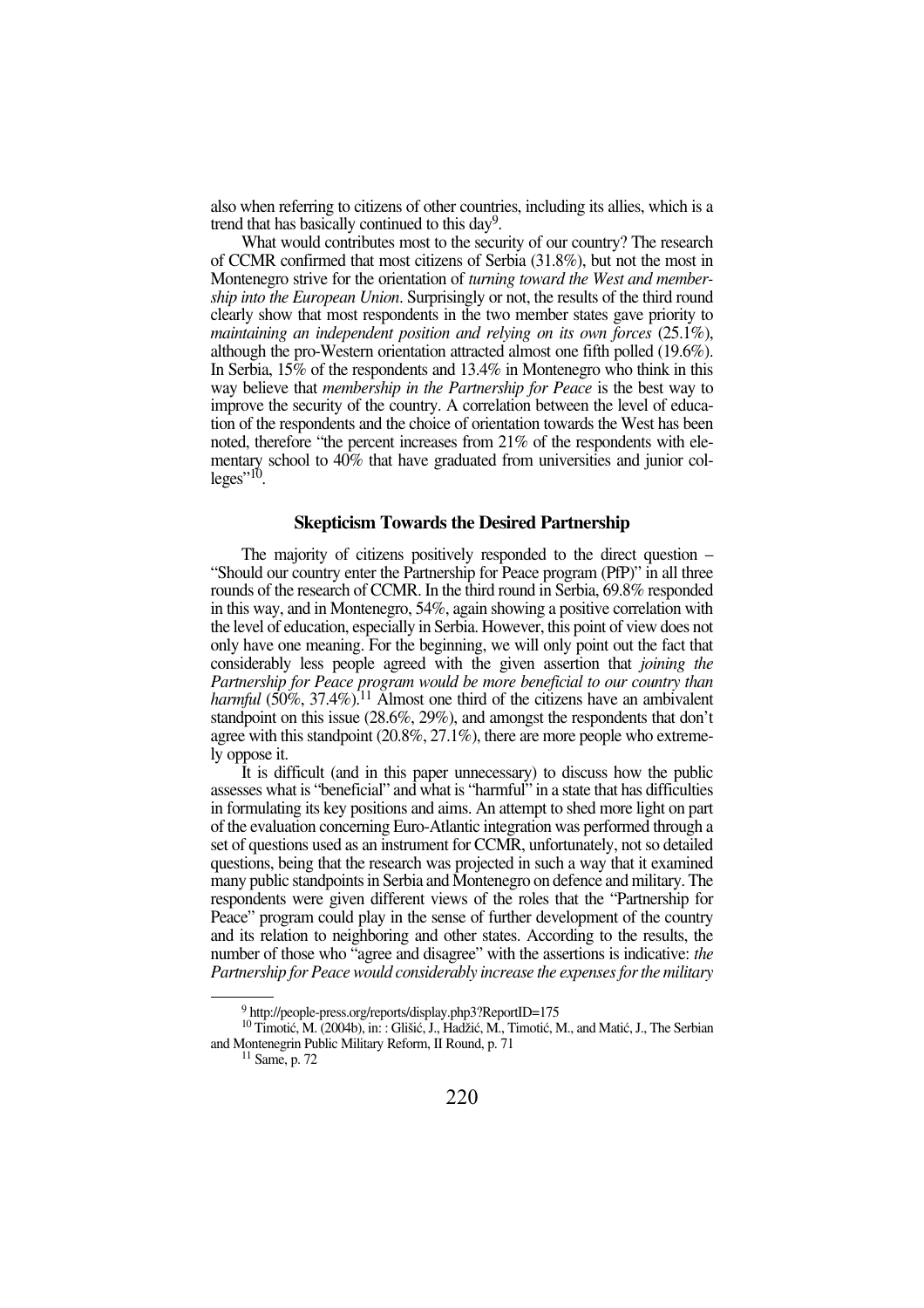(23%, 35.9%), *the Partnership for Peace would increase the dependence on Western countries and threaten our national interests* (31.2%, 28.3%) and *the Partnership for Peace would guarantee long term peace in the country and surrounding countries*(28.3%, 29.8%). This wide "gray", neutral region within the public represents the possibility for a sudden change in direction, in the case of a turn of events, and the basis for this is probably a weak cognitive structure comprised of facts that are to a great extent insufficient or unreliable (more on this later in the paper).

Further review of the obtained results sheds more light on understanding "benefits"/"harm". It appears that the public is especially concerned that joining the Partnership may be too costly: every second citizen in Serbia believes that this *membership would increases military expenses*, where this point of view is more widespread amongst the older population over 50 years of age. In Montenegro, naturally, they are less concerned with expenses of the military therefore one third of the population uses this as an explanation for their resistance towards the PfP. It is evident however that the citizens of both member states are not especially ready to invest in defence. In response to the question – "What would you first spend money on if you were to be in charge of the State budget?"  $- 16.2\%$  in Serbia and 17.1% in Montenegro stated that this would be for *advancing the military and defence of the country*. This answer took fifth place, coming after health care, industry, school system, science, and agriculture (the order of the answers is different in Serbia and in Montenegro). This finding is confirmed by a majority opinion that *military reform should be carried out, but currently there are more important things to be concerned about*(51.9%, 42.2%). As priority tasks for military reform, citizens have set *modernization of arms and equipment* (59.7%, 41.7%) and *professionalization* (53.3%, 48.8%), which are projects that require providing extensive financial resources. It is clear from here why they are not too receptive to propagating urgent reforms.

The second negative aspect of the possible membership into the "Partnership for Peace" program is the danger that the citizens see in the *increased dependence on the West which would threaten our national interests* (36.7%, 41.1%), which is the view that is least represented in the highly educated part of the population, as well as amongst middle-aged generations. Once, the most favored object of geopolitical identification – the West (primarily referred to as Western Europe), has fallen very low on the list of group identification in the turbulent nineties of the last century, but at the beginning of 2000, the pro-Western orientation represents the dominant foreign policy preference of the citizens in Serbia and two thirds believe that the recovery of the economy and renewal of the country is only possible with assistance from abroad<sup>12</sup>. However, as for the defence sector, it seems as though the public would still like to preserve the (cold warlike) independence of the army and cannot so easily accept the new definition of relations with the "former" enemy. This can be seen by the decisive rejection of the idea that for military reform, assistance of foreign experts is needed: this assertion was rejected by 59.1% of the respondents in Serbia (even 45.8% express their view with maximal disagreement) and 55.1% in Montenegro (43.2% absolutely disagrees).

<sup>12</sup> "Public Opinion in Serbia – July 2000", Centre for Political Research and Public Opinion, Institute for Social Sciences in Belgrade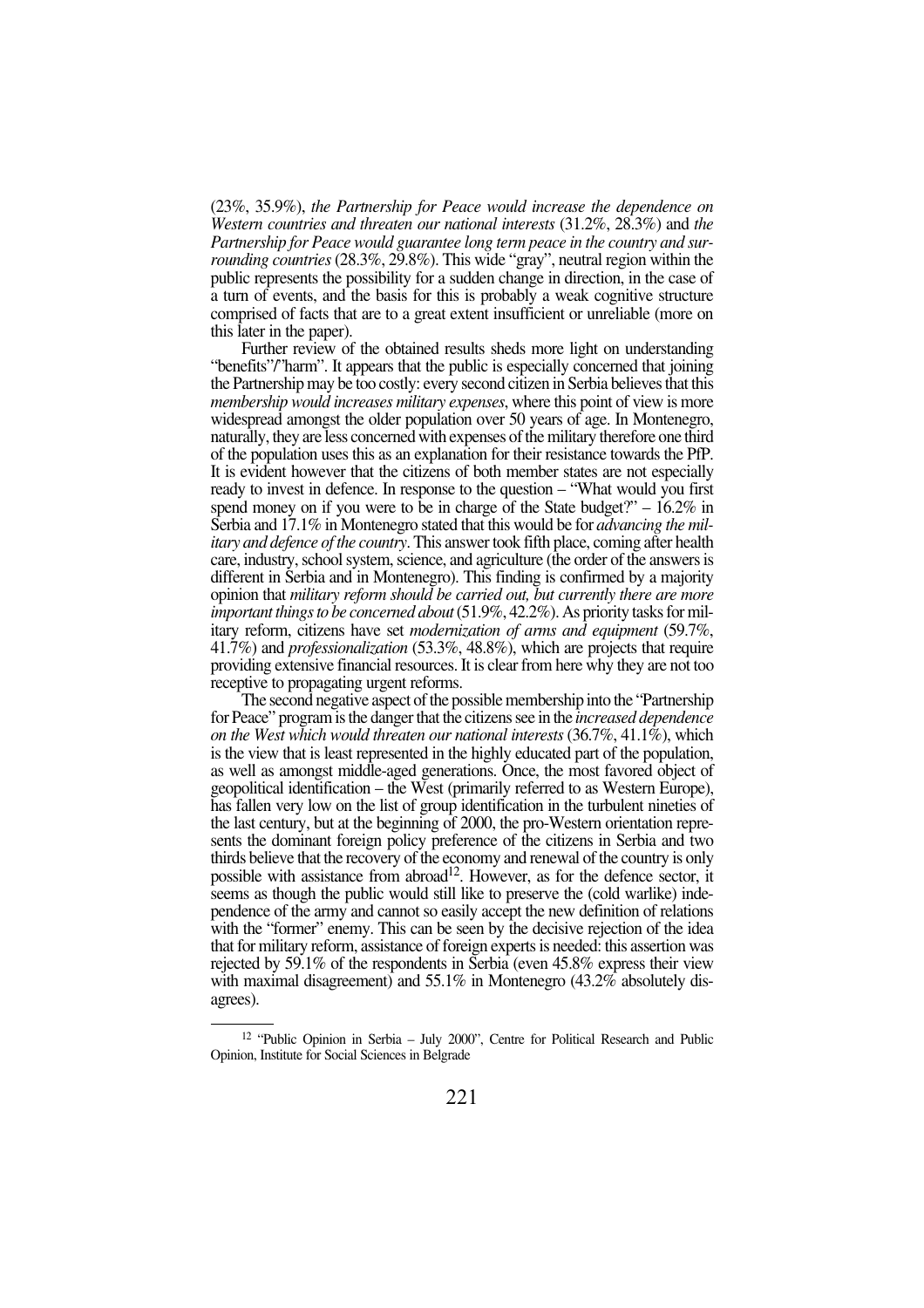Despite all this, membership into the "Partnership for Peace" program has an advantage which is of special importance to a society with a recent past of conflict, a tense present and risky future: the opinion that SCG's membership into this program would *guarantee permanent peace in the country and neighboring countries* is shared by 51.8% of the citizens in Serbia and 39.5% in Montenegro.

Along with the presented facts, it is no surprise that the final picture in which the relatively scant confidence of the Serbian and Montenegrin citizens in the PfP as an institution (program) represents an additional complication: every fifth (19.9%, 19.8%) respondent stated that they *have confidence*, and about a half (49.3%, 53%) *does not have confidence*! So, only about one fifth of the respondents (17.2%, 21.5%) were against joining this program and these results were confirmed in all three rounds of research.

It is possible to give a few explanations here. Firstly, it is evident that the figures that show the degree of confidence in the PfP and which appear disproportional in comparison with the readiness for this integration is not an absolute point of orientation for predicting other political views on this program, therefore not even the total support for integration. It is indicative to compare with other statements of those polled on the degree of confidence in certain local institutions and social systems: citizens of Serbia and Montenegro have less confidence in, for example, the judiciary system in the country (14.9%, 17.9%), and the governments of the member states have really fallen to "low levels" in the eyes of their citizens (8.1%, 18.4%). In contrast to this, it is worth taking into consideration that Serbian citizens have four times stronger confidence in the Defence Ministry (34.8%, only that in Montenegro the difference in comparison with the government is much less  $-24.4\%$ ) and there is an admirable level of confidence in the SMAF General Staff (41.5%, 33.4%). From these two points, the public, for some time now, anticipates the official definition of the membership into the "Partnership for Peace" program "as a strategic and national interest, as well as the need for policies with no alternative, where there is general agreement but without any argumentation"13. It is logical, according to basic principles of persuasion, that the message sent by the source of confidence causes the recipient to take a positive attitude towards the aim of the proclaimed message.

However, this leads us toward the other part of the explanation for the contradictory results of weak confidence, on one side, and demonstrated aspirations for integration, on the other. In the research of CCMR it is shown that there are not enough elements given to the public in order to form firm judgments. The "gap" of the media frame most convincingly illustrates the fact that in the period between May 5 and 25, 2003, in "prime time" news programs of four TV stations in Serbia and Montenegro, as well as the texts of four dailies and four weekly political magazines, "that affirmed official promotion of 'joining euro-Atlantic integrations<sup>35</sup>, which integrations were never explained to the public<sup>14</sup>. Analysis of self-assessment of the respondents on how informed they were, firstly, on issues of the military and defence (*almost every fourth is mainly or completely*

<sup>13</sup> Matic, J. (2003), in: : Glisic, J., Hadzic, M., Timotic, M., and Matic, J., The Serbian and Montenegrin Public Military Reform, I Round, p. 119<br><sup>14 1</sup> Ibid., p. 119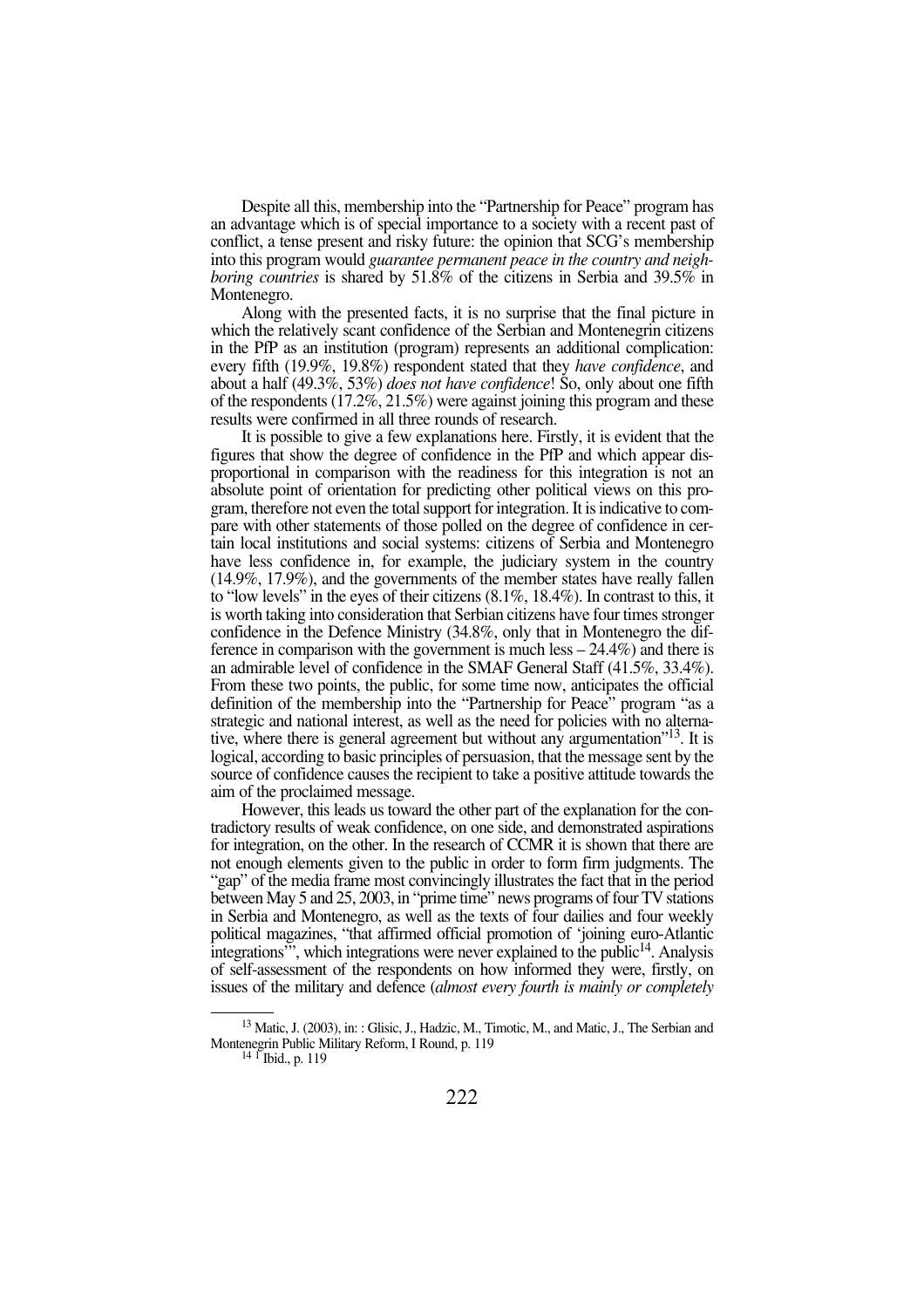*uninformed*), and then their statements that *there is not enough information in the media on the Partnership for Peace* (45.1%, 45.3%) show that the public in essence is not able to cognitively base its opinions on security integration. This conclusion allows us to presume that a positive opinion on joining the PfP, as of now, does not have the consistency and steadiness that political decision makers (nor researchers) can rely on.

This supposition additionally justifies indicators that show that the pure proclamation of "Euro-Atlantic aims", that are emitted by the heads of this government – cause a corresponding reaction in the public – declarative support. The responses of the citizens undoubtedly show that they absolutely are not in favor of taking on certain measures needed for achieving the proclaimed policies. Concretely, in the Serbian and Montenegrin public, the opinion dominates that *war crime suspects should stand trial before domestic courts* (74.2%, 54.4%), and the Hague Tribunal represents an institution that on the "scale of confidence" has received the lowest score (5.7%, 4.9%). NATO came in last place on this scale (4.3%, 3.2%), and according to the citizens, charges should not be dropped that were brought against its members for the aggression in 1999, before the International Tribunal in the Hague (73.3%, 65.2%). In 15- 20% of the cases, the respondents would be prepared to revise their view and "approve" dropping the charges as long as it were a condition for entry into western alliances or if Croatia and BiH were to drop their charges against FRY for aggression and genocide.

#### **Serbia and Montenegro do not want to be in NATO**

However, the general position on joining the Alliance is not at all impressive – every other citizens opposes this idea  $(56.2\%, 50.2\%)$ , and about every fourth accepts it (27.8%, 24.7%). It is interesting that in Serbia, resistance towards this possibility is more distinct amongst older generations (older than 50 years of age) while the situation in Montenegro is the opposite. An indirect indicator of their aversion towards NATO policies also represents the fact that the larger part of the Serbian and Montenegrin public does not want *our army to be included in peacekeeping missions* (48.6%, 43%), and even amongst those who support this option  $(34.8\%, 31.2\%)$ , the absolute majority considers that our participation should be *only in missions under the auspices and flag of the United Nations*. Distinct mistrust and restrictiveness has, by all means, several basic results. First, research of CCMR has shown how poorly informed they are: more than half the respondents assessed that the medias did not give enough information on membership into NATO (57.8%, 51.7%), even more are dissatisfied with the representation of topics on military cooperation with the USA (65%, 59%), and information on issues related to peacekeeping missions is also not enough (57.8%, 54.4%).

However, despite all the necessary information that it (does not) receives, the Serbian and Montenegrin public is clearly against joining NATO. In Serbia, 56.2% of the citizens do not want membership into the pact and 50.2% in Montenegro, while every fourth person has a positive attitude towards this integration (27.8%, 24.7%). One fourth of the respondents in Montenegro (25.1%) should not be neglected that chose the answer *I don't know* (fewer in Serbia – 16%), as this is the number that could completely change the "ratio of forces".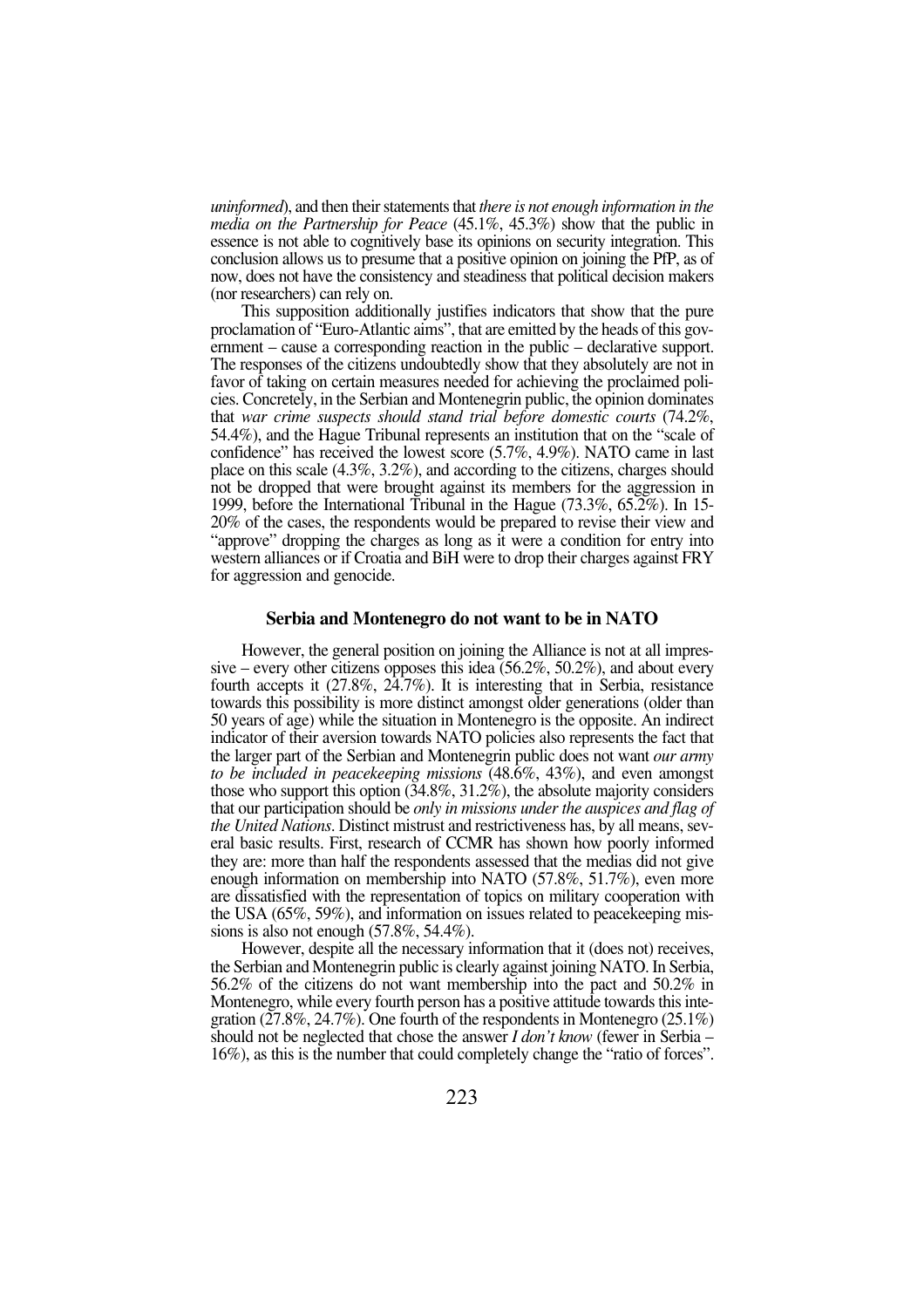In the end, in the poll, the view was expressed that there was not enough information on membership into the "Partnership for Peace" (45.2%, 45.3%), but the attitude towards this integration, nevertheless, was completely opposite.

The following tables concisely present the political-psychological "enigma" of the Serbian and Montenegrin public on integration into the Euro-Atlantic community. For its solution, for now, we can only offer parts of possible explanations.

|              | Serbia $\%$ | Montenegro % |
|--------------|-------------|--------------|
| Yes          | 69.8        | 54.0         |
| No           | 17.2        | 21.5         |
| I don't know | 13.0        | 24.5         |

|  | A. Should our country join the "Partnership for Peace"? |  |
|--|---------------------------------------------------------|--|
|  |                                                         |  |

|              | Serbia $\%$ | Montenegro % |
|--------------|-------------|--------------|
| Yes          | 27.8        | 24.7         |
| No           | 56.2        | 50.2         |
| I don't know | 16.0        | 25.1         |

#### **B. Should our country become a member of NATO?**

The clearly distinct fear of citizens that live in a state with unstable borders and an uncertain expiration date, with part of its territory under an international protectorate and under the pressure of feeling threats from many countries, neighboring in a physical or symbolic sense, by all means causes a need to seek allies and establish cooperation. The "Partnership for Peace" program evidently appears in the public perception as an acceptable means of overcoming this state: analysis of the contents of the media within the research of CCMR did not reveal any significant attempt to threaten this idea of integration, nor to challenge it usefulness. Contradictions between high support of membership and little confidence in PfP seem even logical: from the highest political platforms, messages are emitted on how joining would be a great advantage and there are no emotional appeals on mutual brotherhood and friendship. Serbia and Montenegro are not ready to go further than this. Entry into NATO is a topic that politicians do not give much attention to, a topic that the media sets to the side, and that citizens do not initiate. Basic social consensus is based upon the difficult collective experience from 1999, widespread aversion towards foreign policy of the leader of the Alliance and the unclear idea of the advantage of this eventual integration. It is evident that NATO and the "Partnership for Peace" program are totally different entities in the eyes of Serbian and Montenegrin citizens. A drastic difference in the views on joining is followed by a noticeable disproportion in the amount of confidence it is given – the ratio is 1:5 to the advantage of PfP. Two facts crucially determine the actual pulse of the public: many people remain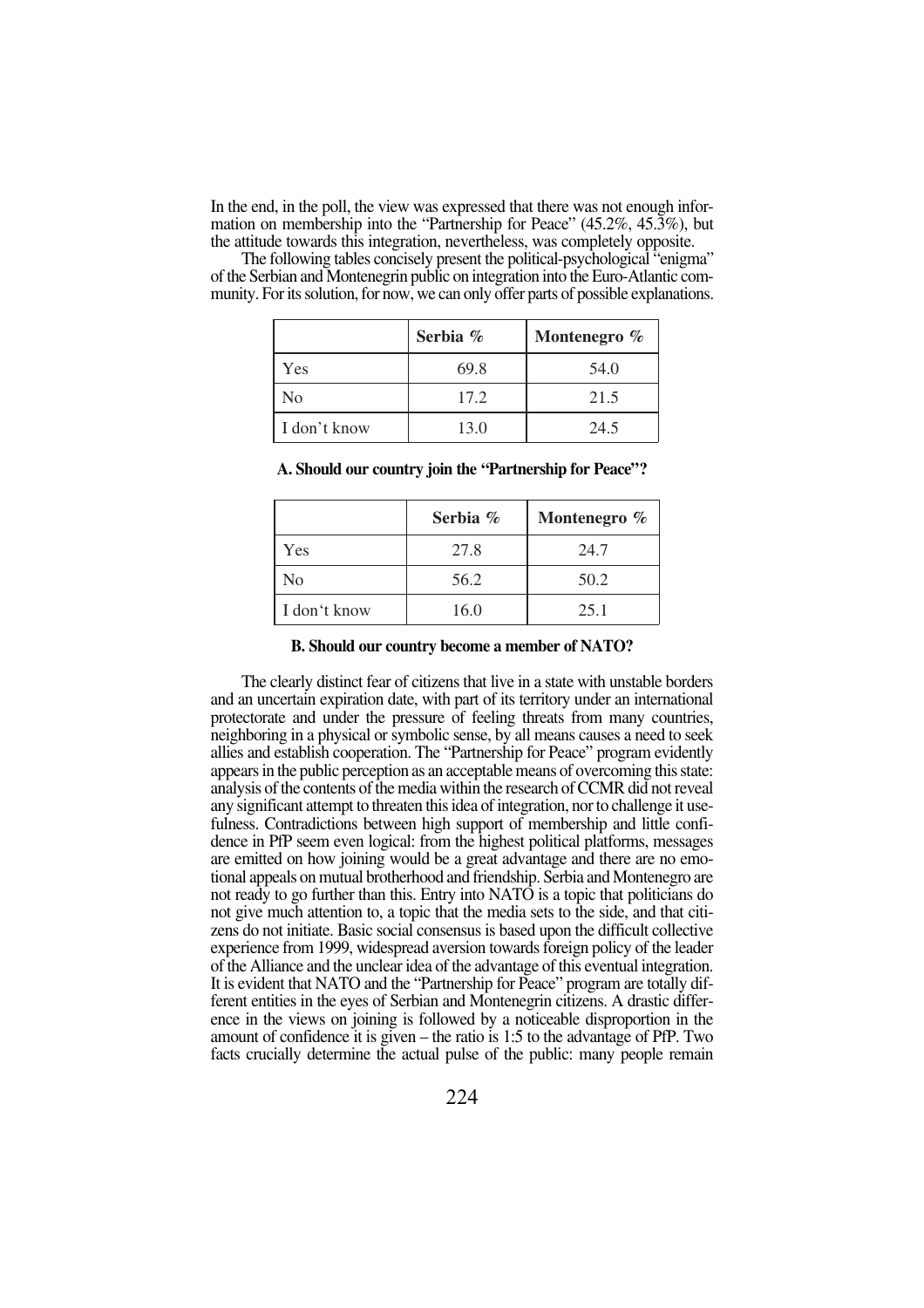undecided on numerous issues examined by CCMR in this research, and, even more importantly, there is a bare minimum of information that reaches both the supporters and opponents. This public opinion is unstable and fragile, potentially dynamic and subject to situational factors and manipulation, and the prolonged state of cognitive dissonance can cause further strengthening of ambivalence, distrust, and fear.

Translated from Serbian by Theodora Pankovich

# LITERATURE

- Glišić, J., Hadžić, M., Timotić, M. i Matić, J. (2003), Public Opinion of Serbia and Montenegro on Military Reform, I round
- Glišić, J., Hadžić, M., Timotić, M. i Matić, J. (2004a), Public Opinion of Serbia and Montenegro on Military Reform, II round
- Glišić, J., Hadžić, M., Timotić, M. i Matić, J. (2004b), Public Opinion of Serbia and Montenegro on Military Reform, III round
- Hartl, J. (2003), The importance of Public Opinion in Security and Defence Policy-Making, in: The Public Image of Defence and the Military in Central and Eastern Europe, Vlachova M. (ed.), DCAF/CCMR, Geneva/Belgrade
- "Croatia in the Context of Southeastern Europe", Public Opinion of Citizens from Countries of SE Europe, research available on the following internet address: www.idea.int/balkans/survey.cfm
- "Public Opinion in Serbia July 2000", Centre for Political Research and Public Opinion, Institute of Social Sciences in Belgrade
- Manigar, P. (2003), Public Opinion on Defence Policy in Countries of the European Union, in: The Public Image of Defence and the Military in Central and Eastern Europe, Vlachova M. (ed.), DCAF/CCMR, Geneva/Belgrade
- The Pew Research Centre (2003), America's Image Further Erodes... , report available on the internet address: http:/people-press.org/reports/display.php3? ReportID=175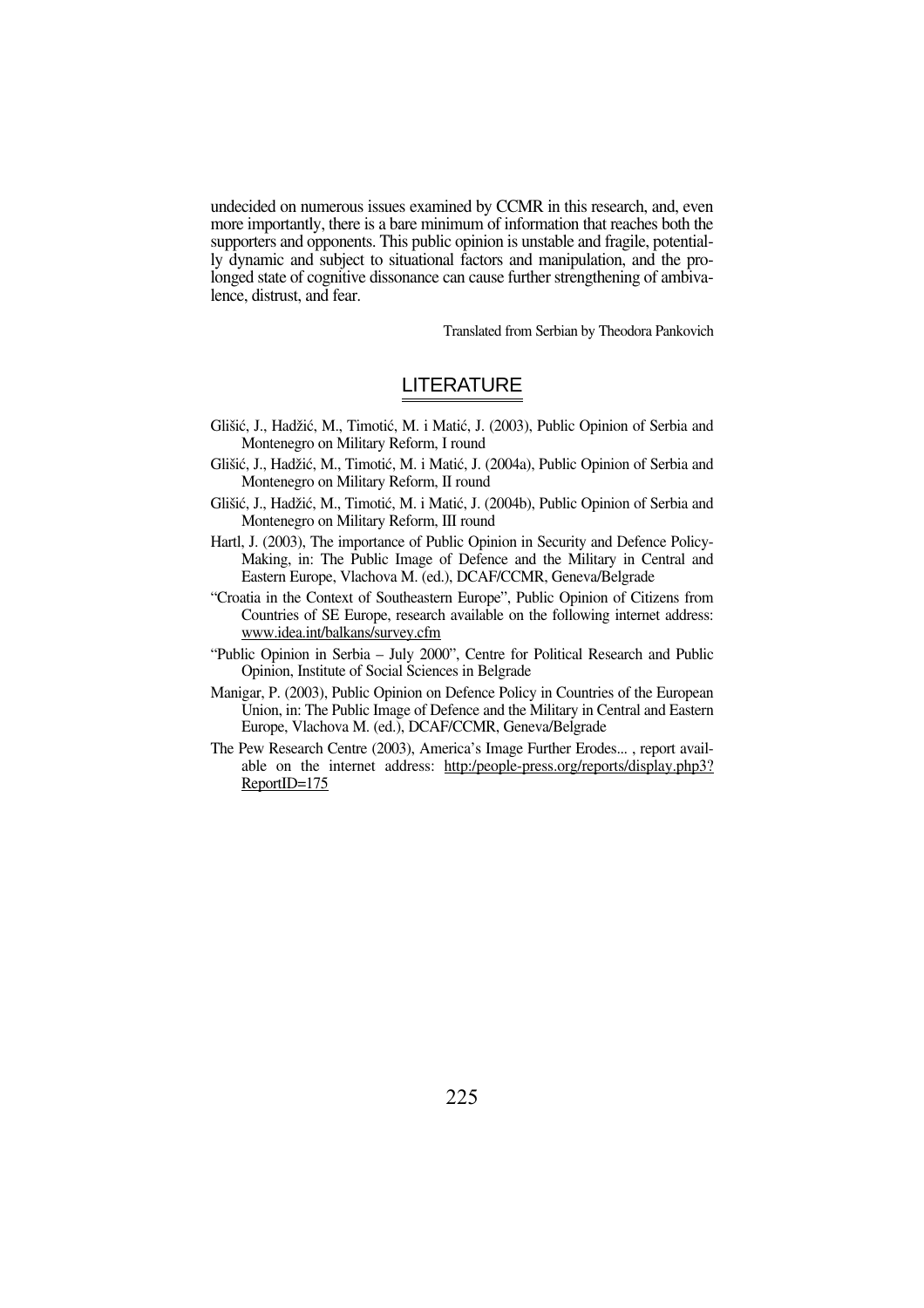# **Kruno Kardov**\*

# SILENCING THE PAST: VUKOVAR BETWEEN THE PLACE AND SPACE OF MEMORY

## **Introduction**

The wars in ex-Yugoslavia were waged in multiple forms. We may regards them as political or ethnic conflicts, as a war among neighbors, regions, as a civil war, or finally, as an international war. How should we study the war and which research method should we apply largely depends on the disciplinary division: are we political scientists, jurists, sociologists or anthropologists. However, to say that different methods imply different perspectives would not be wrong, but would be insufficient. Namely, different research practices not only discover new worlds, but create them as well. Methods have their consequences; they make the difference.

Hence, if the methods are performable, then we can no longer speak of different perspectives of the same reality, but of the creation and maintenance for different realities.<sup>1</sup> Consequently no methods are innocent, they are always political, they "create". The question is what, and which reality we wish to to put forward or support, what should be included and what excluded. This question is central to the research and analysis of social memory. For, when we say memory we also say oblivion. These are two sides of one and the same process. The topic of this paper is war memories or more precisely the politics of war memories as seen in the example of the town of Vukovar.

Vukovar is interesting for our analysis for a couple of reasons. War crimes of awesome dimensions in the war in Croatia and the battle for this town lasted several months long leaving behind enormous material loss and "collateral" victims. Before the war, the town was inhabited by a relatively heterogeneous population in terms of ethnic origin, and thanks to the process of peaceful reintegration, this heterogeneity has been largely preserved.

The figures we are going to use have been compiled in the field research under the project *Perception of Justice and Social Reconstruction Processes*2,

Assistent, University of Zagreb, Croatia

<sup>&</sup>lt;sup>1</sup> Law, John –Urry, John, Enacting the Social, Centre for Science Studies and Sociology Department, Lancaster University, 2002. http://www.comp.lancs.ac.uk/sociology/ soc099jlju.html (6 January 2004) <sup>2</sup> Part of the Dio *Communities in Crisis* project, Center for Human Rights, University of

California, Berkley, Association for psychological support, Zagreb Department of psychology, University in Zagreb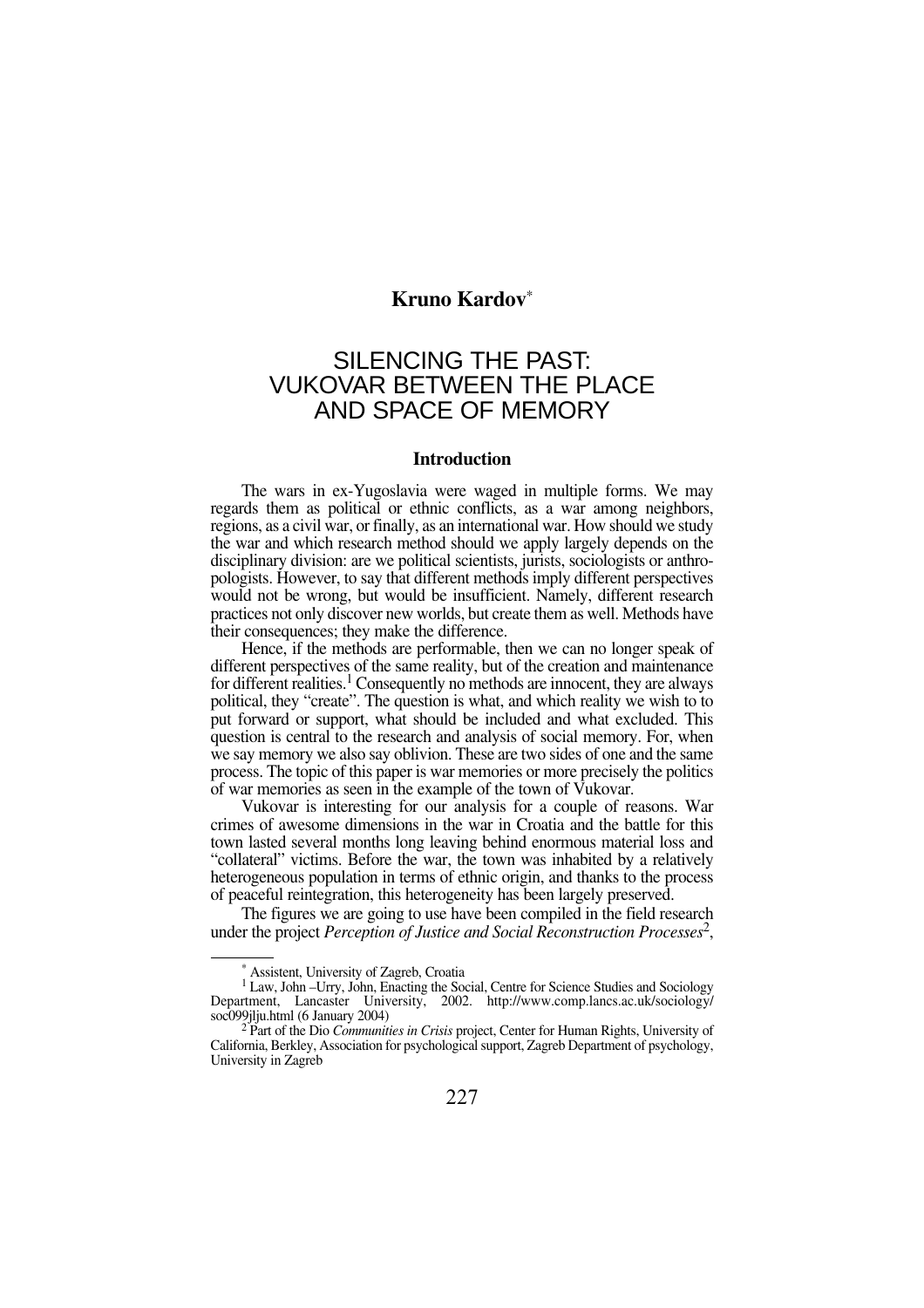and during the work on the project *Social Correlates of War for the Homeland*<sup>3</sup>. The field research included five visits, each a month long (June/July and November 2001, and March, July and November 2002) with a three-month pause in between.

The primary method of data compilation was observation with participation and semi-structured interviews; upgraded by the analysis of social networks, *key informants'* interviews and other methods inherent in ethnographic studies. In total, 80 interviews were done, including with distinguished individuals from different spheres of social life (religion, politics, education, culture, civil scene, etc.). In addition, two focus groups were formed in high schools. One from among the students of the Croatian language, another from the classes in the Serbian language, and seven in-depth interviews with families, which mirrored different life stories and family histories.

#### **Context of the Area**

Vukovar is located in the easternmost of Croatia on the river Danube. On the eve of the onset of armed conflicts in 1991, Vukovar was inhabited by some 44,000 people, of whom 47.2% Croats, 32.3% Serbs and 9.8% Yugoslavs, and somewhat lesser umber of other groups.<sup>4</sup> Before the nineties, Vukovar was one of the industrial and cultural centers of the region, invoking several key associations: first, local companies and their products; second, the nearby archeological find of Vučedol, from the third millennium B.C., where a jar was excavated and named the Dove of Vučedol; thirdly, the old baroque city center and the castle of the Earl Eltz, and fourthly, the Second congress of the Communist Party held there in 1920. Today, its history is overshadowed by the war operations of the early nineties – the ruined factory walls as remnants of local companies, the Dove of Vučedol got a new meaning and the Second congress is no longer mentioned.

<sup>&</sup>lt;sup>3</sup> The project has been ongoing since 2003 at the Department of sociology, University in Zagreb, under the leadership of Prof. dr. Ozren Žunec.

<sup>&</sup>lt;sup>4</sup> Wertheimer-Baletic, Alica, Population of Vukovar and the Vukovar surroundings, Zagreb, Globus, 1993. Here it should be noted that the data of 1991 were often disputed among the members of the Serbian community in Croatia, above all in Vukovar, as at the time (March/April 1991) there was quite a bit of tension between ethnic communities. But, our concern in using the census data is of another kind: They significantly contribute to the national state of affairs where the communities are presented as autonomous, easily recognizable and mutually exclusive The position that the identities can be represented by the data from the census neglects their fluid character. Thus, the categories of the census are not only administrative tools, but form and crreate social reality so that the national state of affairs is seen as natural. Cf.: Campbell, David, Apartheid Cartography, Political Geography, vol.19, 1999, p.395-435; Malkki, Liisa H., National Geographic: The Rooting of Peoples and the Territorialization of National Identity among Scholars and Refugees; in: Gupta, Akhil - Ferguson, James (eds.), Culture, Power, Place. Exploration in critical anthropology, Durham & London, Duke University Press, 1997; Gellner, Ernest, Nations and nationalism, Zagreb, Political culture, 1998.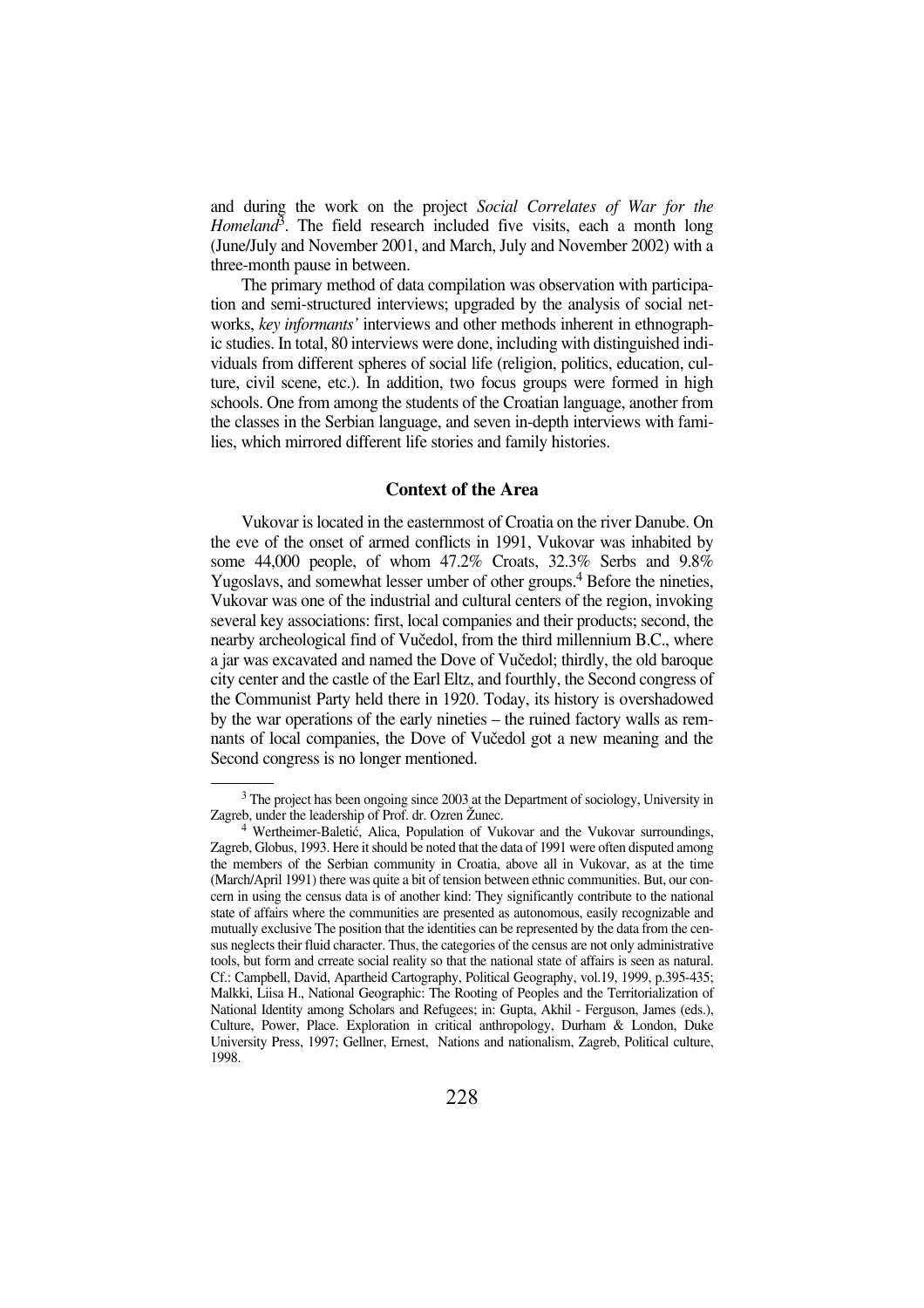The onset of the armed conflict in those parts was marked by the murder of twelve Croatian policemen in the nearby Borovo village, 2 May 1991. Between August and November, the town was completely embattled and during the three months around 7,000 missiles poured in on average daily basis. This destroyed 80–85 % of the buildings and facilities. The town was defended by 1,300 to 1,800 combatants of whom the majority were ordinary citizens just the day before. The Yugoslav National Army Forces engaged in the siege, counted at the time numbered around 45,000. Approximately 450-600 Croatian soldiers were killed defending the city, some 1,100 civilians, and after its fall around 2,600 people were missing.5 On the other hand, YNA had far more casualties, however no exact data have been published to this day.6 After the fall of the city, the Croatian nationals were expelled<sup>7</sup>, most men were taken to concentration camps, and the wounded killed in hospital. The fall of Vukovar, the 18th and 19the of November 1991, was declared as the liberation on the Serbian side and kept being particularly celebrated in Vukovar until 1995, when the process of peaceful reintegration of eastern Slavonia was started with progressive Croatian rule. According to the most recent census Vukovar had in March 2001 31,670 inhabitants, of it 18,199 (57.46%) were Croats and 10,412 (32.88%) Serbs.8

Today the list of the missing persons still includes some 600 individuals of Croatian nationality, and the mass grave with 200 bodies on Ovčara, several kilometers away from the town remains the largest mass grave in Croatia.

Due to this vast human suffering, newly uncovered mass graves changed the countryside and the people, and as the sight of such war devastation at each and every step, we may definitively call Vukovar, in all fairness, the city of memories. Memories differ from individual to individual and between Serbs and Croats, old and young and the residents and newcomers to Vukovar. The relations among different memories, the comprehension of space and time and also different representations of the past assume here the form of the struggle for confession and focus on the public domain. $9$  In the discussion that follows we will accentuate the struggles for the placement of particular memories into

 $9$  Ashplant, T. G., Dawson, G., Roper, M. (eds.), The Politics of War Memory and Commemoration, London & New York, Routledge, 2000

<sup>5</sup> Žunec, Ozren, Rat u Hrvatskoj 1991-1995, Part 1: Causes of war and operations pend-

 $6$  Croatian estimates are that JNA lost 50 tanks, 250 infantry combat vehicles and armoured transporters, two canon squadrons, some hundred vehicles, 29 airplanes and one chopper while between 6,000 and 8,000 troops lost their lives (Žunec, 1998). An interesting survey of reponses by military dignitaries of JNA to the publication of similar data by the retired Croatian general Antun Tus may be found in the article: Sikavica, Stipe, Dead warriors lost in the political nebula, AIM, Beograd, 23. 11. 1997, www.aimpress.org.

<sup>&</sup>lt;sup>7</sup> Even at the time of the most firece fights a significant number of civilians of Serbian nationality remained in the town, who were evacuated by JNA after the fall/liberation, and in larger numbers they started returning only in early 1992. At the time of Krajina, they were called derogatory names "Cellar people".

 $8$  The census of inhabitants, households and flats as of 31 March 2001, difital edition, State statistics Bureau, Republic of Croatia, 2002.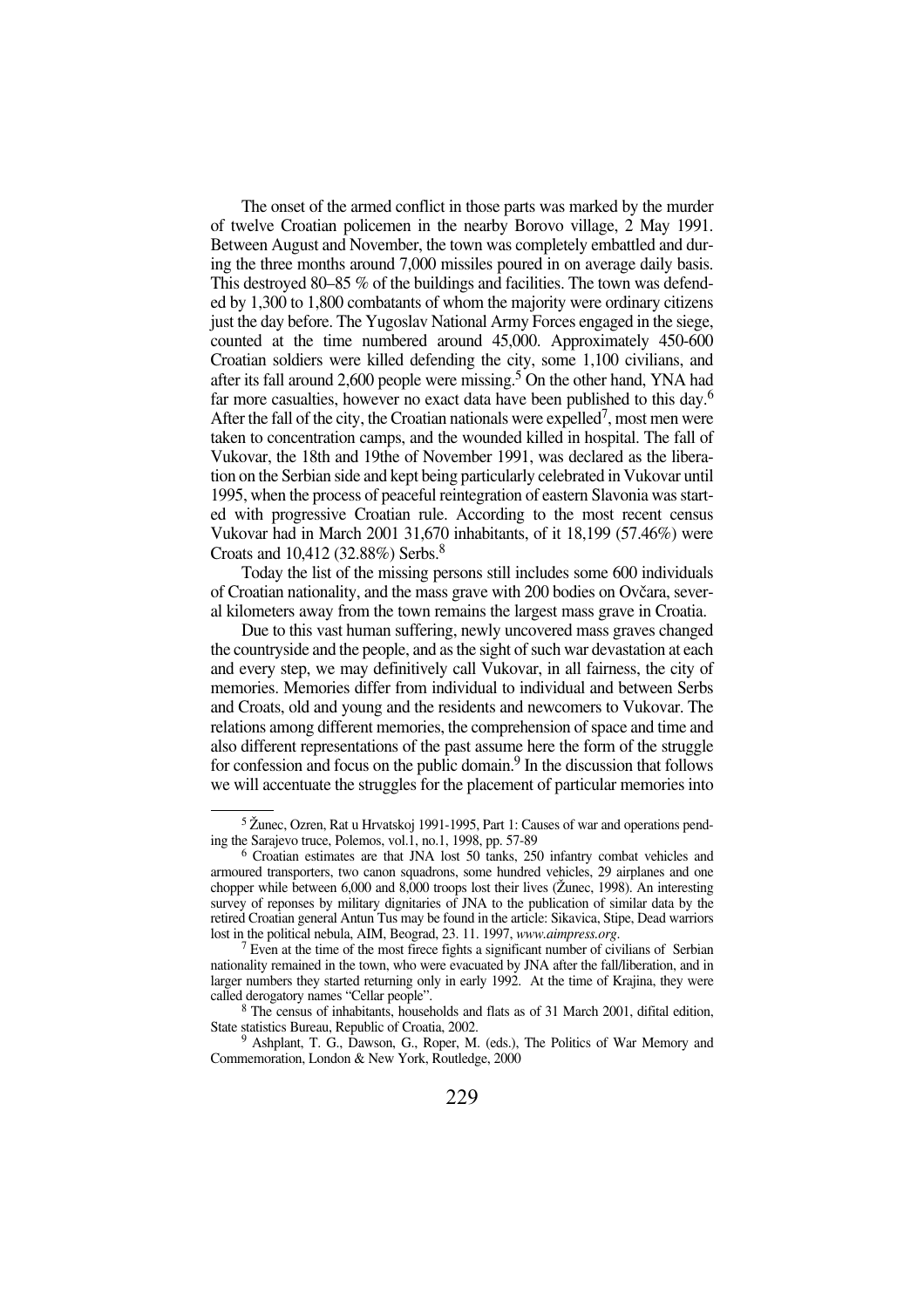the center of the cultura; world, while putting the rest on the margin and forgetting.

But prior to that, it is worth uncovering the location of Vukovar within the national state of affairs, because the national narrative has exerted influence on the shaping of the memories of the local population.

### **Mapping of Vukovar**

In her analysis of the war literature Grozdana Cvitan observed that Vukovar is the "topic beyond reach", because the number of titles published and symbolism threaten to overshadow all the literature published on the theme of war in the Slavonia region. And not only in the region. Namely, Vukovar came out of Croatia "at the peak of suffering, turning even into a principle," as one book points out.10 Thanks to the tragic war events, Vukovar got elevated above other areas and turned into the central point of the Croatian national identity. On various occasions, Vukovar was called a phenomenon, pride, hell or the Croatian knight, while notions like the "spirituality of Vukovar" and "Vukovar ethics" that emerged.<sup>11</sup> became integral, if not an imperative, part of the Croatian national narrative. It became part of the political discourse, both at the parliamentary level and in daily debates, Vukovar serves as a "final argument" pushing the discussants into a corner and forcing apologies. Vukovar has thus become omnipresent. Having acquired an extremely lofty place in the symbolic repertoire of the Croatian state. It experienced the institutional propagation exerted by the state, culture, industry and the media. Vast numbesr — and they are difficult to grasp — of published memoirs, poems and testimonies, written either by victims, warriors or journalist is nor the only area of representation. A memorial medal, awarded to the defendants is named after Vukovar. The town and its new symbol the Dove of Vučedol, are represented on a Croatian banknotes and special editions of silver and gold coins, and till today almost all the cities in Croatia devoted one of their main streets to it. In the same vein, Vukovar is the only place in Croatia whose war victims are commemorated at the level of the state by the decision of the Parliament, which declared the 18th of November as *the Commemoration day of the Vukovar victims,"* paying tribute to all the defenders of Vukovar, a town-symbol of Croatian freedom. ".12

All the enumerated events, connected to those of 1991, show how Vukovar is represented in the public narrative. Vukovar is here a place frozen in the war period and it is almost no town at all any longer. It turned into a part of the official national remembrance where its complexity is reduced to an abstract conflict.

<sup>&</sup>lt;sup>10</sup> Cvitan, Grozdana, War and books, Vijenac, Zagreb, No. 97 <sup>11</sup> The phrase "Vukovar ethics" was used for example by Ivan Rogić et al. in the book "Deportation and return: Psychosocial and developmental determinants of exile and the possibility of return for Croatian expellees.", Zagreb, SysPrint, 1995, but for the fact that the citizens of Vukovar are viewed in moral categories is testified to by the sports award *Vukovarac* of the Croatian association of sports journalists, awarded to the athletes for humanitarian activity and cooperation with the media. Similar terms may be found in: Jurčević, Josip (ed.),

Vukovar '91: meaning, values, identity, Zagreb, Institute of social sciences Ivo Pilar, 2000. <sup>12</sup> "The decision proclaiming the Commemoration of the Vukovar victims of 1991", National Journal, 116/1999, 5 November 1999.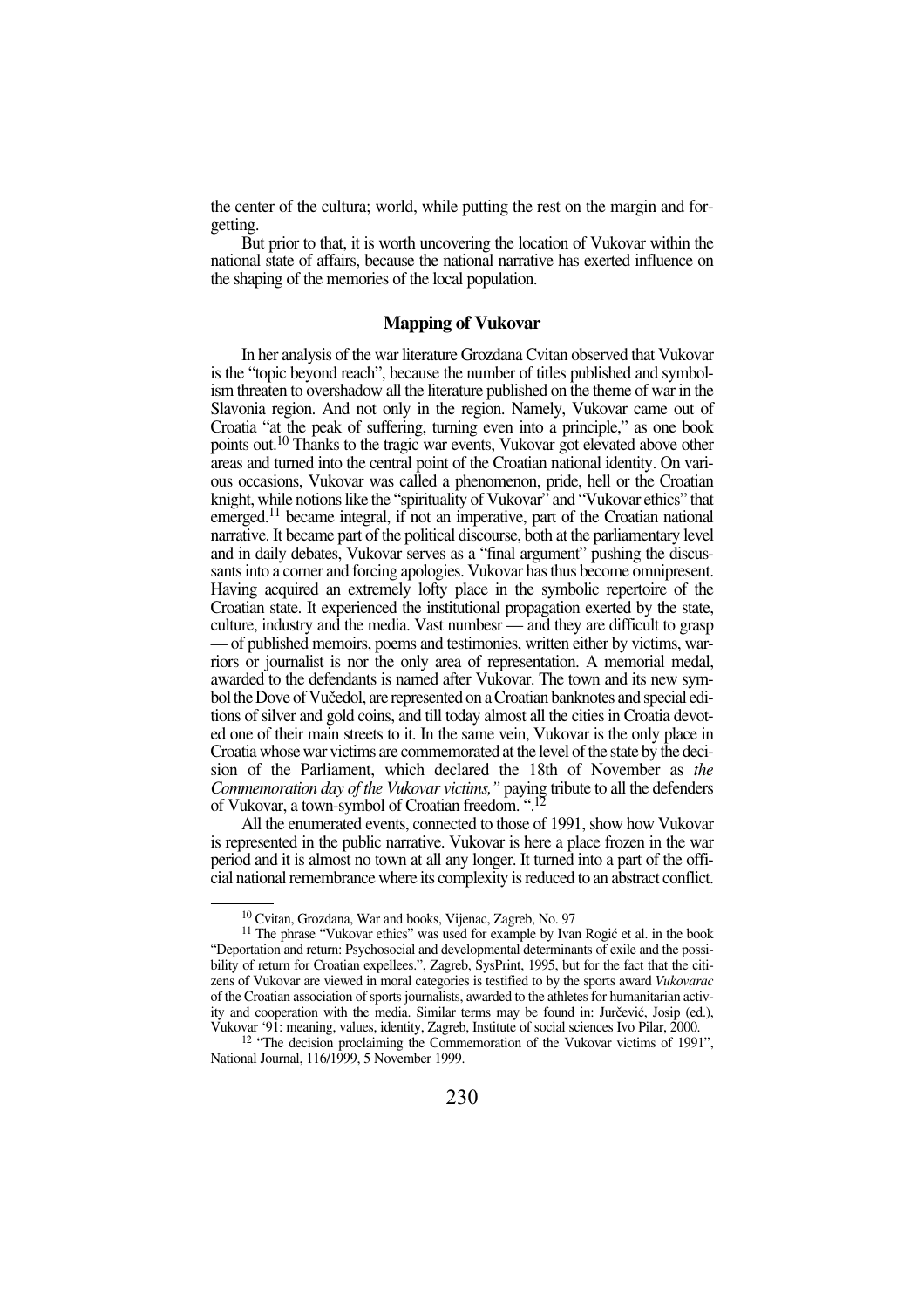The reduction went so far in some cases that the real inhabitants people got almost completely lost; in 1993 and 1994 proposals surfaced and were seriously considered by the Croatian public not to rebuild Vukovar. Instead they wanted to fence it in with wire and have it serve as a museum. Thus, if the inhabitants, due to the war operations, were evacuated from Vukovar, than those processes made Vukovar evacuated by its inhabitants. It turned into a part of the collective national memory, and a person from Vukovar nothing more than *a man-Vukovar*.

Processes of abstraction and reduction unveil to us here a phenomenon of another sort or another level, and that is the "territorialization of memory"13 or creation of the "memorial places", as Pierre Nora put  $it^{14}$ . As the products of the desire to be remembered and at the same time forgotten, the memorial places serve as a sort of external memory deprived of the vigor and strength, which the memories, as part of ourselves, used to have. On the one hand they serve as a barrier against the acceleration of history and insurance against oblivion, and on the other they contract time periods and gather the events around the meaning of which and differing circumstance tend to be forgotten as time goes by. Hence, the memorial places exist due to the fact that the memories are no longer a real part of the daily experience or at least the desire to stop being it.

Separation of memories and linking them to a certain locality, their localization, contribute to the stabilization of identity, and construct the order that helps to stabilize identity and make an order which enables one to "put the past behind"15. In that way, war is attributed an exact geographic and social place that is almost regularly *there*, rather than *here*. Thus, for instance the facilities of the concentration camps of Stajićevo and Begejci, in Serbia were razed and the inhabitants of the nearby village of Begejci decided at the local referendum held in the year 2000 to change its name into Torak, which prompts oblivion and propagates the attitude that the war was "somewhere else"

Thus, the memorial places are historical places created by means of separation and classification. They evolved as a product and expression of stabilization that make them a significant portion of the social order. On the other hand, as a pure opposition to the memorial place, Nora points to the memorial regions or anthropological places, as Marc Augé called them.16 Their inhabitant does not create history, he lives it. Those are the areas where the past and present simultaneously exist, and memories are absolute and spontaneous. Hence we may say that the space compared to the place of memories is the same as the event compared to the experience in Walter Benjamin, or a victims experience compared to theory as we see from the witness in Derida (Jacques Derrida).<sup>17</sup>

 $13$  Smith, Anthony D., Culture, community and territory: the politics of ethnicity and nationalism, in: International Affairs. Sv. 72, no. 3, 1996, p.  $445-458$ 

<sup>&</sup>lt;sup>14</sup> Nora, Pierre (ed.), Realms of memory: Rethinking the French Past, vol. I, New York, Columbia University Press, 1996

<sup>&</sup>lt;sup>15</sup> "Putting the past behind" is a frquent recommendaiton o foreign diplomats and buzz phrase of the organizations delaing with reconciliation and rreconstruction of the post-war communities. The problem with that concept lies in the fact that overcoming of traumitizing events is presented as a voluntary act, rather than a long-term process with uncertain outcome. <sup>16</sup> Augé, Marc, Non-places. Introduction to an Anthropology of Supermodernity,

London,Verso, 2000  $17$  Benjamin, Walter, On some motives in Baudelaire, in: Essays, Belgrade: Nolit, 1974,

p. 177-221; Derrida, Jacques, Memoires for Paul de Man, Columbia University Press, 1989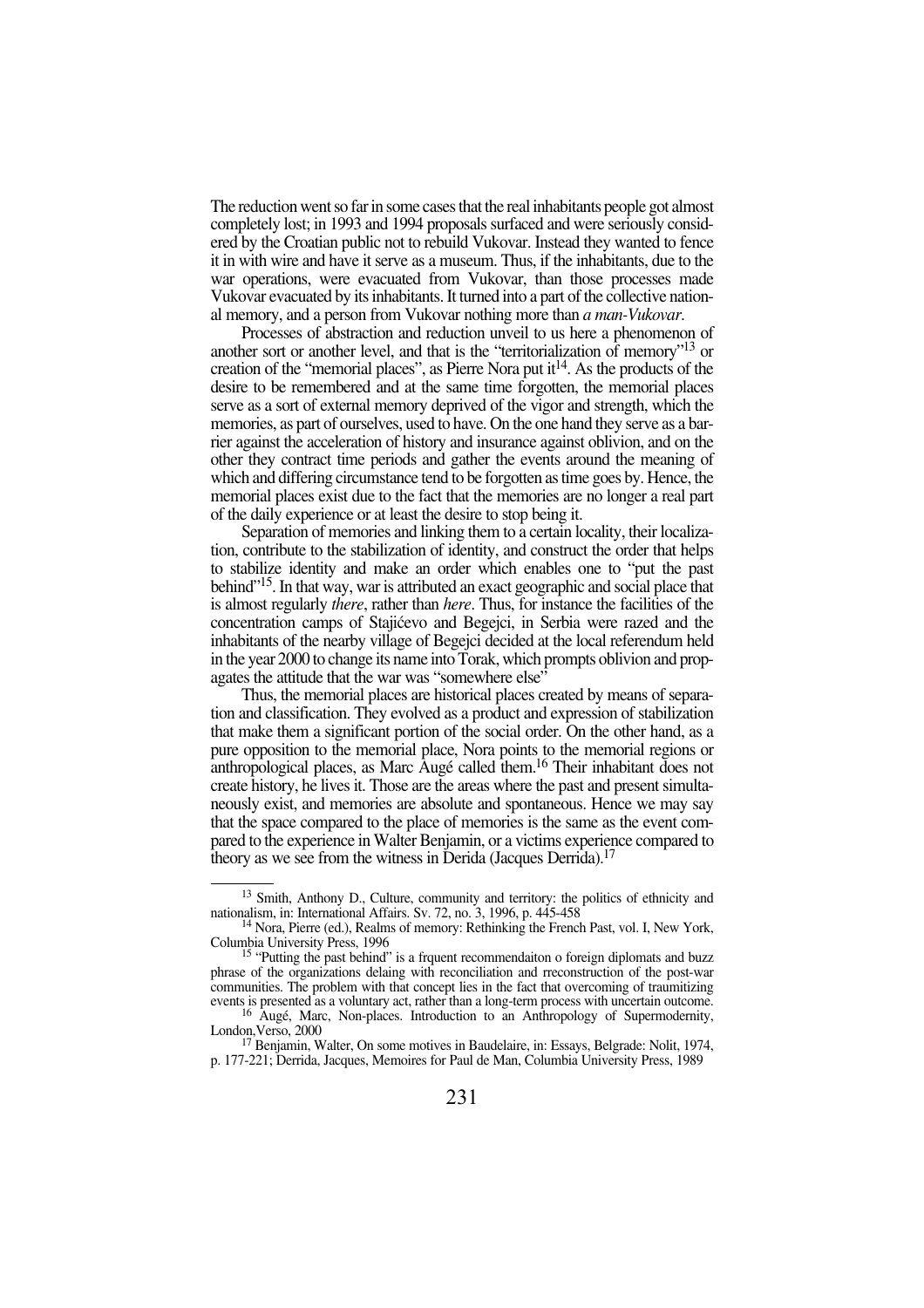If Vukovar today represents in Croatia the place of remembrance and a significant portion of the Croatian national identity, the question is what is "the space of memories," what brings the order under question to the greatest extent. Our thesis is that the very inhabitant of Vukovar is the one residing in the space of memories, and that the very man-Vukovar is that subversive element.

#### **Politics of War Memories**

#### *1. The Croatian Collective Memory*

It has often been said that refugees have nothing but collective memory. But this statement is not quite true. No doubt that refugees most often possess nothing but mere life, but we are not discussing that here. Namely, the question is to what extent those memories are also their memories. The inhabitants of Vukovar not only were deprived of their homes and private property, but due to traumatic war experiences, they were left without any solid support in the real world. Due to a compelling need to find the meaning, and also due to a dispersed population, the influence of the national narrative on individual memories and even more on the construction of collective local memories, has been considerable. Since the natural environment was destroyed to a large extent. and the group no longer exists in its original organic whole, individual memories of the Vukovarites, the fragments of former collective memories remained non harmonized and vague<sup>18</sup>. As the horizontal links of the former community have been weakened or destroyed, the new situation became characterized by the dominance of the vertical relations and moreover with a direct, immediate contact with the central government. Despite the fact that influence was bilateral, the connection between the central government and "rootless" people is primarily the link of dependence and control.19 In such circumstances individual or common war experiences were shared to a smaller extent and communicated at the horizontal level, and that is the fundamental precondition for any memory that pretends to become collective. Only with the mediation of the central government did the local collective memory got formulated, which was structured by the national narratives and in which the defense of own home became the defense of the Republic of Croatia. So Petar, a middle aged defense fighter, a

<sup>18</sup> Halbwachs, Maurice, On Collective Memory, Chicago & London, University of Chicago Press, 1992, edited by: Lewis A. Coser. Analyses of social topography of the Holy Land in the Gospels of Mauricea Halbwachsa serve us well even today in encouraging us to study the memories of refugee populations.<br><sup>19</sup> More about it in: Agamben, Giorgio, Homo Sacer: Sovereign Power and Bare Life,

Stanford University Press, 1998. Biopolitics practices on refugee population can be seen in the series of examples of real territorial strategy, such as the regeneration process by which a private home becomes at the same time the national home. Still, the most extreme example of biopolitics in Croatia is the placement of the Bosnian Croats into Serb flats and houses in the areas liberated in the military/police campaigns *Bljesak* and *Oluja*. Those campaigns of the central Croatian government were cloaked by the humanitarian principles of providing a home.There are hints that, due to reduced return of the expelled Croats to Vukovar, similar plans were developed for Vukovar, too (Đilas, Milivoj, Recorded minutes of the talk between Franjo Tuđman and Jure Radić about changing the ethnic image of Vukovar, in: Feral Tribune, No. 766, of 20 May 2000, p.6/7).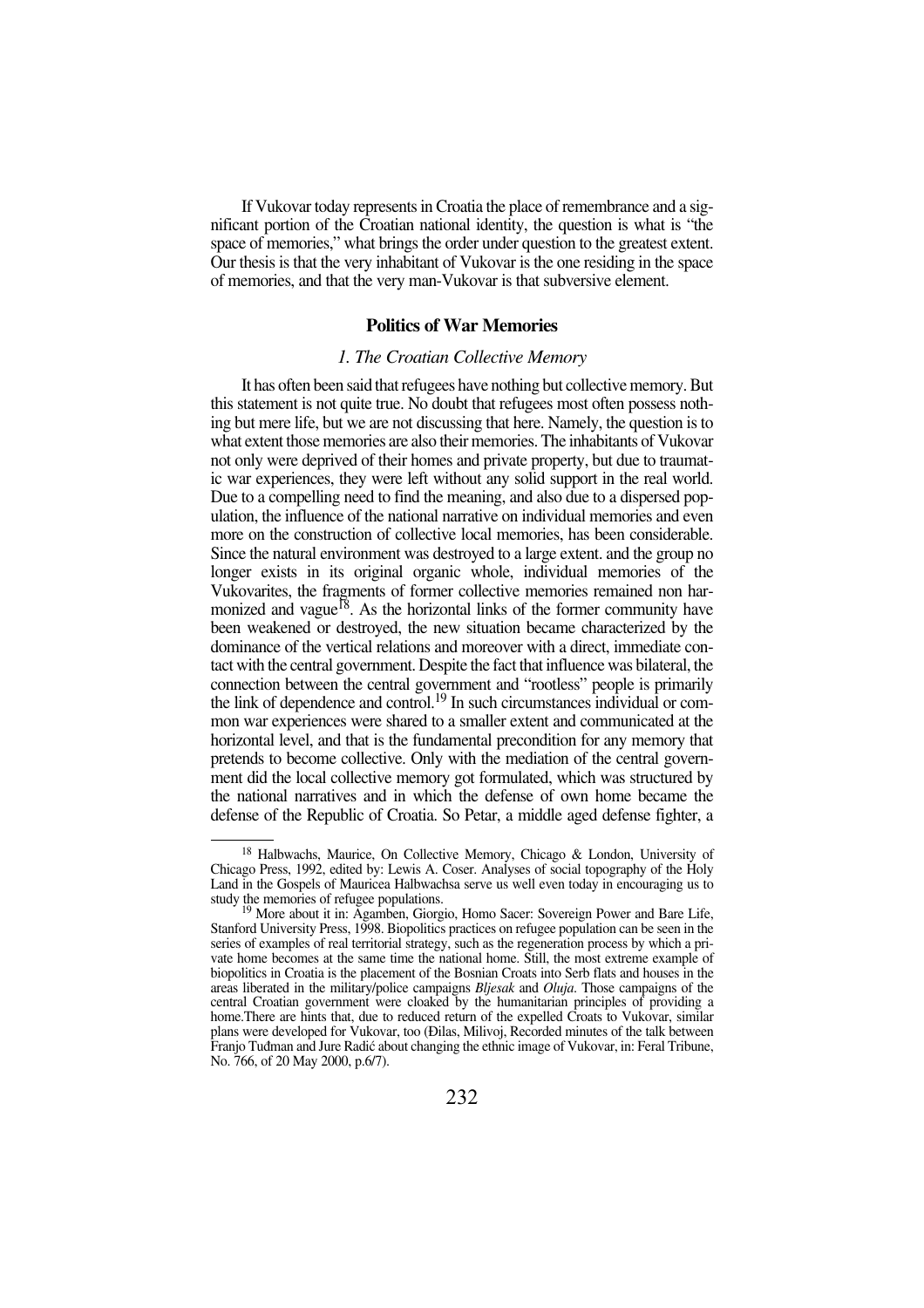Croat from Vukovar, says: "Everyone defended his house, and the stories about Croatism are the stories made up by boot-lickers. "

Further according to the same principle, human casualties started to acquire an implicit meaning of sacrifices for the homeland, not a painful and meaningless loss. And the very symbol of the victim, characteristic of religious and national narratives, are the most frequent in the articulations of local Croatian memory. If we analyze monuments in Vukovar, it becomes obvious that most of the monuments built by the Croatian agencies after the peaceful reintegration were in the form of a cross. The cross, unlike sculpture, commemorates neither bravery or heroism of the victims, rather the victim itself.<sup>20</sup> In this case not a futile sacrifice, but a sacrifice for the homeland, as shown by the presence of state flags, inscriptions like "To the victims for freedom of Croatia" or the crosses ornate with national symbols, such as the state coats of arms or the "early Croatian three-strand pattern".



**Photo 1. Memorial cross to the "Victims for Croatian Freedom"**

Thus, the traumatic experience that skillfully escapes the possibility for understanding has been enabled and imbued with a certain sense by these very standardized national narratives. Therefore, the collective memory of the Vukovarites and official articulations of primarily mythical character, however are not testimony of false memories, rather as Liisa Malkki underscored, in the fundamental, cosmological sense, it concerns order.<sup>21</sup> In this sense, a neighbor is primarily a traitor, and limits between friends and enemies are clear and unbridgeable. The memories of the friends from another ethnic community remained suppressed, not articulated and reduced to the circulation within the family, provid-

 $^{20}$  Proust, Antoine, Monuments to the Dead, in: Nora, Pierre (ed.), Realms of memory: Rethinking the French Past, vol. II. New York, Columbia University Press, 1997

<sup>&</sup>lt;sup>21</sup> Malkki, Lisa H., Purity and Exile: Violence, Memory, and the National Cosmology Among Hutu Refugees in Tanzania, Chicago, University of Chicago Press, 1995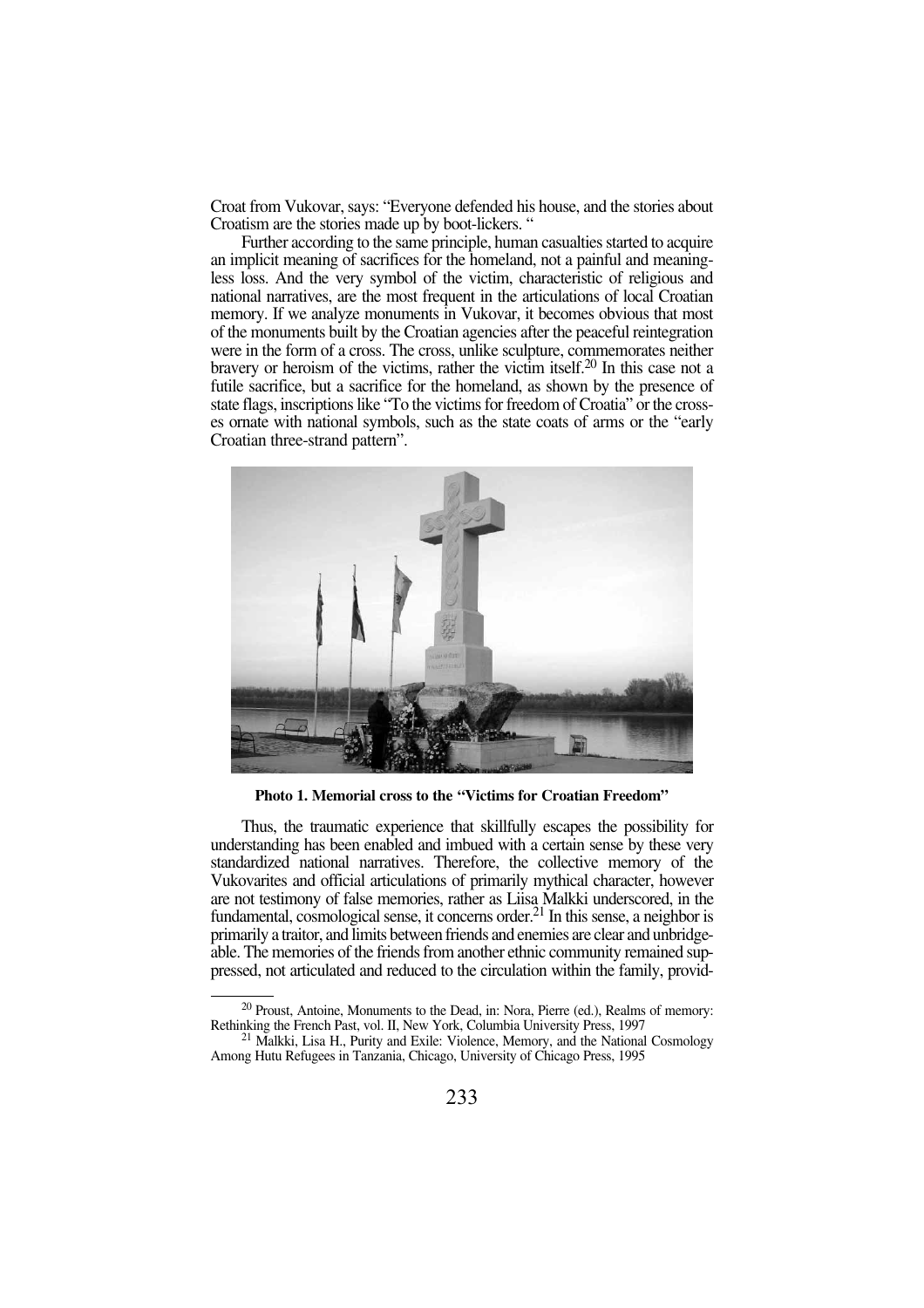ed that even that private sphere had not been permeated by negative politics. These are the memories focused on the fall of the town, life in the concentration camps and victims in the mass graves.

## *2. Serbian Collective Memory*

Similar processes of formation of collective memory were developing in the local Serb population, too. During the Republic of Serbian Krajina (1991-1995) the dominant and official memories were those of the citizens who joined the Yugoslav Army and participated in the attack against the town. So, the national narratives are in question, the narratives in which the 18<sup>th</sup> of November was called and celebrated as liberation day. The predominant understanding of the conflict was the interpretation within the terms of civil war where the local Serb population had to defend their lives from the Croatian state. <sup>22</sup> The explicitly underscored time period within the official narratives was spring and summer of 1991, before a massive attack was launched on the town, where the mines blasted certain Serbian houses and cafes on the eve of the more massive attack of the town so that there were planted mines under the given Serb houses and cafes and quite a number of Serbian nationals who disappeared.<sup>23</sup> On the other hand, memories of many Serbs who remained in the town and experienced devastations together with Croats, residing in cellars or city shelters were not quite represented in the official memory. There are no memories of people living under the constant threat of grenades or memories of forced evacuation after the "liberation" of the town. In the same vein, the crimes against Croats were suppressed or negated. So, for instance, a person of Serbian nationality, who was politically active in Krajina, denied the identities of the bodies of the shot patients from the Vukovar hospital burried in the mass grave "Ovčara" depsite the DNA analysis of the dead. He is convinced those were the bodies the Croats buried before the town fell.

"When we were burying the bodies lying all over the town after the town-fell, we did not know there was yet another mass grave. And then sometime in 1994 it was decided to move that part, to ridicule the Croats when they came to dig out and find nothing. That part was relocated nearer to the town, but I don' t know where exactly."

Since the Republic of Serbian Krajina existed for five years only, and existed in a state of emergency of neither peace nor war, the state of exception<sup>24</sup>, the only permanent expression of collective memory was the Memorial park of the fallen military. But, it also supports the fact that the military memories were the

<sup>&</sup>lt;sup>22</sup> We may ask ourselves here whether the dominance of the concept of inter-state war in the Croatian narrative, or the concept of civil war in the narrative is an attempt to ensure for oneself the status of a victim in advance. (Žunec, Ozren, Beginning of the war in Croatia: Some

controversial issues, unpublished work). <sup>23</sup> Dabić, Vojin S. –Lukić, Ksenija M., Crimes Without Punishment: Eastern Slavonia and Western Sirmium, Vukovar, Women's association of Vukovar community, 1997 Pekić, Ljiljana, Predvorje pakla: Vukovarsko proleće 1991, Vukovar, IK "Good will", Beograd: NIP

<sup>&</sup>quot;In-Press", 1995,cyr. 24 Agamben, Giorgio, Homo Sacer: Sovereign Power and Bare Life, Stanford University Press, 1998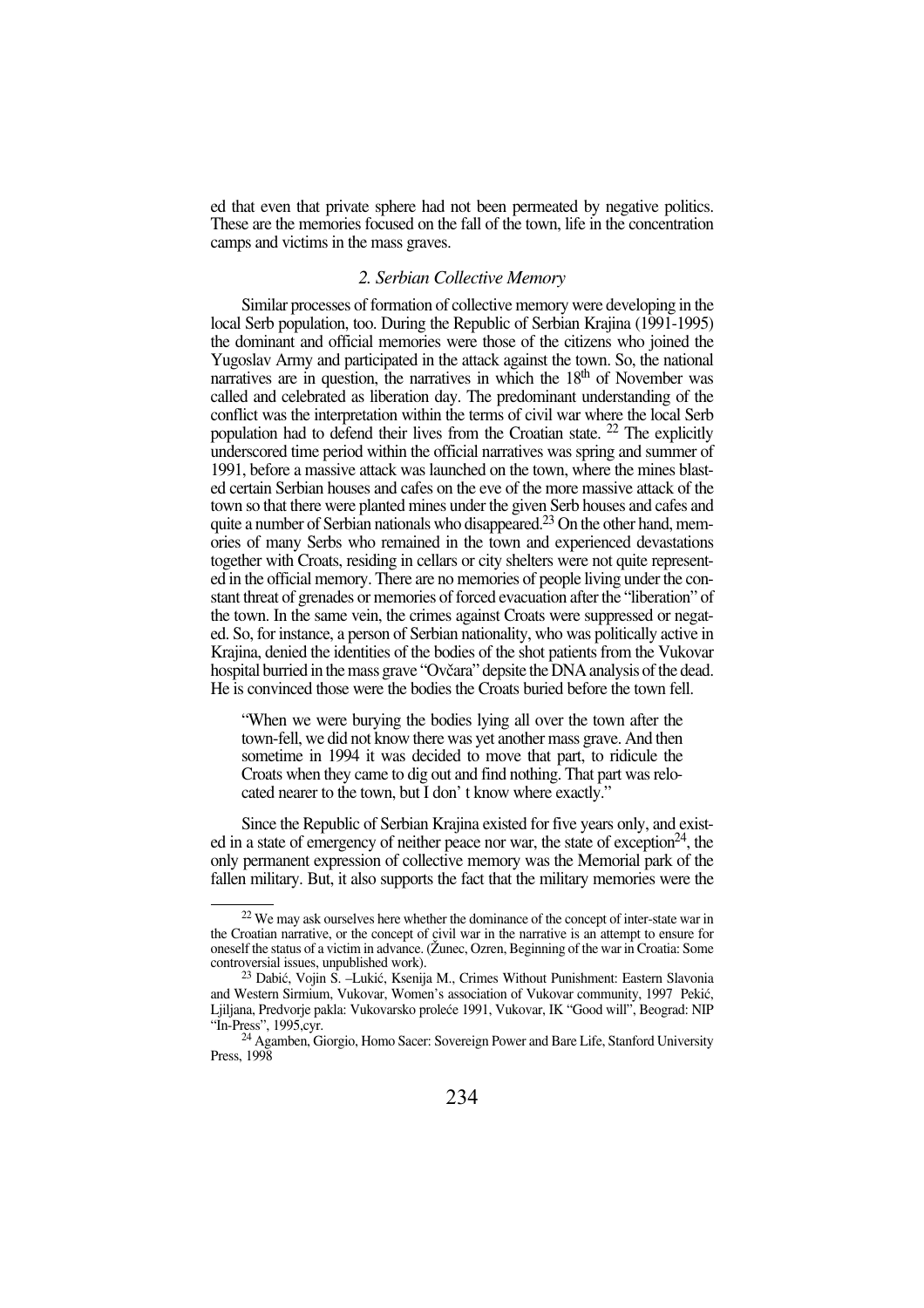dominant ones, because only the Vukovar Serbs fallen in the battle for Vukovar at the side of JNA were buried at the memorial park. Similarly to the Croatian narrative, the fundamental symbol here is that of the victim. But, in this case the victim-warrior is exemplified by the shape on the upper part of the tombstone which was made to look like a Serb military cap.<sup>25</sup>



**Photo 2. The Serbian military memorial park** 

### **Memories and Counter-Memories**

The citizens of Vukovar lived divided along national lines and in separate worlds between 1991 and 1998, when the mandate of the transitional administration UNTAES ended.<sup>26</sup> They had different war experiences, lived in different living conditions, under different educational, economic and political systems and in ethnically homogenous areas. After reintegration, the citizens started sharing the same area but not the same war. What used to be remembrance became counter resemblance and commemorations turned into counter commemorations. The questions about who was the right victim and what time period was more important became topical again, but this time the fight was waged not only along the vertical but on the horizontal level as well. The process of negotiation and fragmentation was largely replaced by the process of accentuation and marginal-

 $25$  That understanding of victim is no surprising if we have in mind that in "mythical history" links were established and continuities built between the Austrian Military Krajina and the Krajina and the Republic of Serbian Krajina. It is quite evident for instance in : Paspalj, Mile, Album from Krajina, Sarajevo, Javnost, 1996, cyr. or in: Dakić, Mile, Srpska Krajina: Istorijski temelji i nastanak (Serbian Krajina: Historical Foundations and Emergence), Knin, Iskra – Information agency of the Republic of Serbian Krajina, 1994, cyr. <sup>26</sup> United Nations Transitional Administration for Eastern Slavonia, Baranja and Western

Sirmium established 15 January 1996, under the resolution 1037 (1996) of UN Security Council.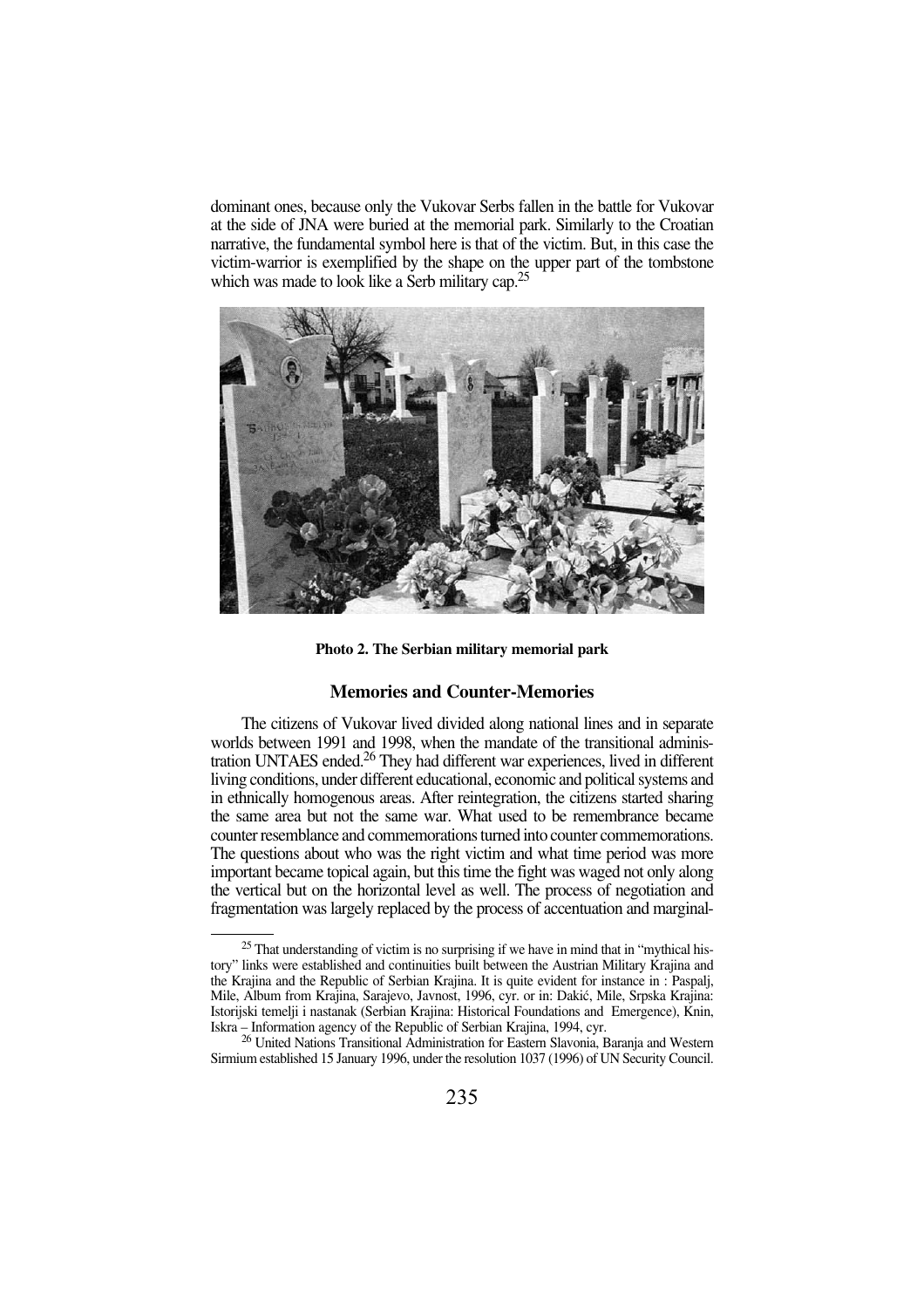ization of that struggle between different memories of the two ethnic communities.

The early years after reintegration have been marked by location of mass graves and exhumation of the buried, the citizens being faced again with the Other, and the refugees rediscovering their time and place. Regarding postponement of the future or living in the present historical terms, as Malki put it, fiftyyear-old Zlata, a Croat lady returnee comments:

"I feel as if eleven years have become empty, as if I am short these years and as if I didn't experience those eleven years. As if everything stopped in '91. And now since I've returned, I expected to continue from that '91 on. However, everything changed so much, nothing went on from that '91, but from 2002. And this is a problem. Only now have I realized that I've lived as I lived and that those were war years. Till now I thought it was a void walk, but no, I lived all those eleven years.

The world implodes once more, and the categories with firm limits between friends and enemies, the clarity of which seemed unquestionable before, are slowly re-questioned. An elderly Croatian lady described her cognitive dilemma on her return to Vukovar in the following way:

"

"Well, all the Croats keep saying about them this or that and each of us has its own Serb. Be he the neighbor or the distant relative of whom we shall always say he is straight, and we guarantee that he is okay. At the end of the day, it turns out that they are all fine. How come?"

But, despite the fact that the order was shaken, the attempts to deal with the past were mainly halted. With the change of the central governments in Croatia, Serbia and Montenegro, the two countries have been making a "pact of silence", where memories have been trodden by the forces of economic normalization, and at the local level dealing with the past mingles with the requests for cultural autonomy and the narrative about the rights of national minorities. As a result, parallel and separate institutions have evolved, like local radio stations, cultural institutions, non-governmental organizations, kindergartens, sports clubs and segregated classes in schools. The creation of separate agencies for articulation of memories prevented learning the experience of another group and strengthened collective memories and a moratorium on learning the recent history<sup>27</sup> left the younger generation open to their influences.

Although certain changes occurred in both communities, polarization and direct confrontation among ethnic groups has survived till this day in the town life. Looking through that prism, it is interesting to note the change in the appearance of the Serb military memorial park. Following several incidents, when the tombstones were broken, the Serbian local political and religious leaders decided

<sup>&</sup>lt;sup>27</sup> Moratorium on history teaching at school, concerning former Yugoslavia and its constitutive Republics in the period 1989 to 1997 took five years, since school year 1997/98 to 2002/03, and has been approved based on the agreement of the Croatian Government and administration UNTAES ("Decision of moratorium of teaching history of former Yugoslavia", Herald of the Ministry of education and sports of the Republic of Croatia, year. I, no. 8, of 7 October 1997).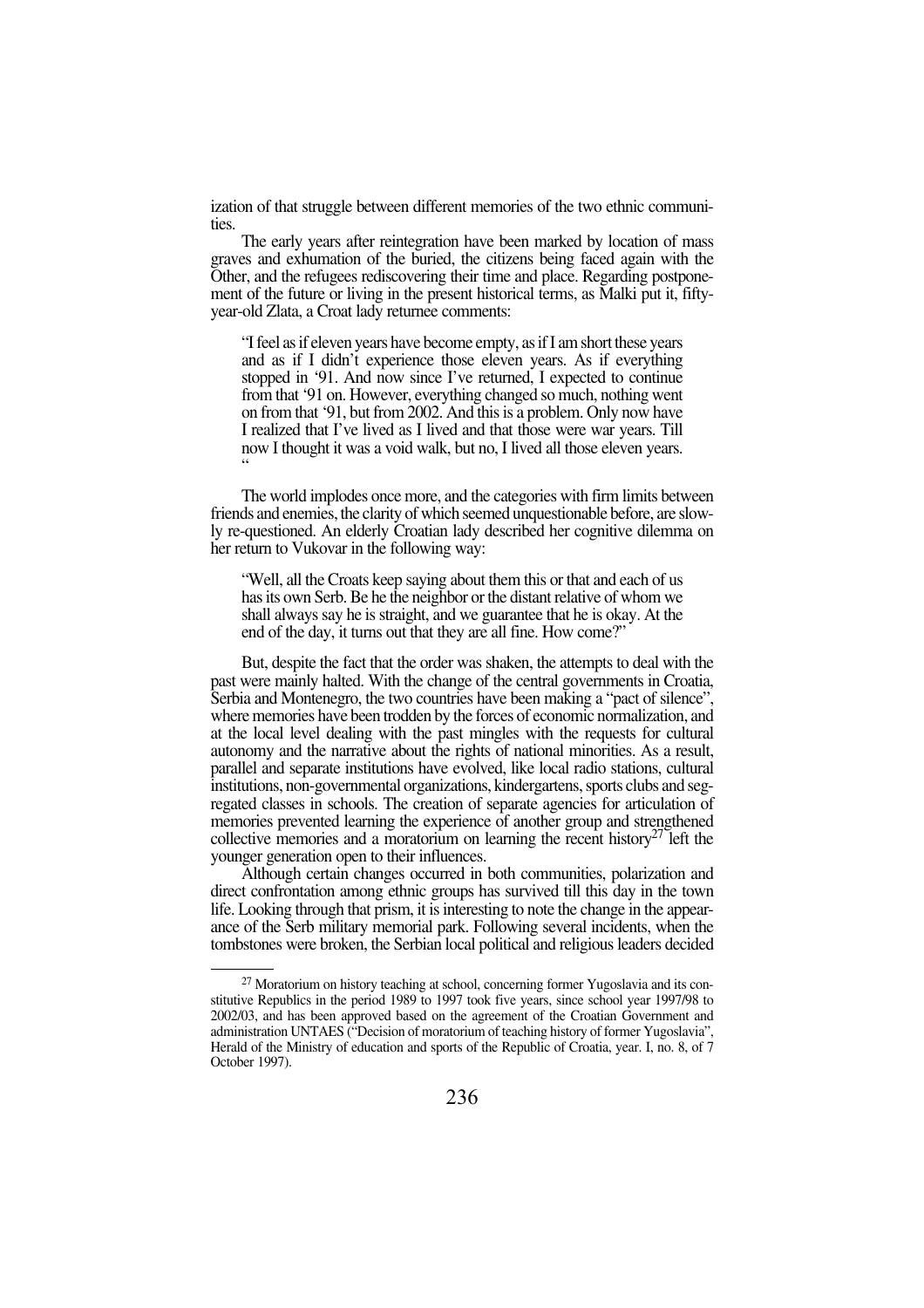to put up new tombstones, but this time without the Serbian military cap. That change signifies at the same time the act of transformation of victims: from warriors' who lost their to those who lost their lives for no reason. But, those victims are still the only Serbian victims that are officially recognized. Hence, the dominant and to the greatest extent, officially promoted memories by the Serbian political parties and religious leaders continue to be directly opposite to the Croatian. Crimes against Croats are still silenced, and that is why those memories constitute an extension, although in an altered version, of the official memories formulated at the time of Krajina. Actually, only those memories could be called at all collective memories, because not only are they common, but shared, communicated and harmonized. The memories of the "cellar people" irrespective of being nowadays, perhaps, individually higher in number, remained deprived of their agencies for articulation and hence not worded in the collective narratives, and not formulated in the collective accounts Those are the memories short of any sense and therefore constitute a certain threat both for the Croatian national narratives as exclusive victims, and for the Serbian narratives of necessary selfdefense.

Contradictions of those feelings and attempts to locate a meaning could be illustrated by a series of examples. Thus, Sara, a Serb whose father was killed during the siege of Vukovar, hit by a shell, said:

"It was still Yugoslavia, the military intervened. Politically it was called an insurrection in one Republic, I have no idea what was it, and I would never destroy my own town and I didn't want to go when I saw it like that, because its wounds were painful for me. And nowadays, nobody asks us the Serbs how we survived the war, what consequences do we carry with us. Personally, I was born near the downtown, and it was painful when I saw the Workers House, the whole city destroyed. [...] Then you take things from one house to the next to survive, because you have nothing. Your flat isempty and you have nothing to sleep on. Well I don't know if that was burglary or not, but when you must do it to survive I think this is another thing. Because the military, the Chetniks or whatever you want to call them were looking for gold only, jewelry and such things. There were others, though, robbers, but not me. I took only what I needed for survival and later, when my Croat neighborst came back, I returned it."

Kafa, a Serb woman, around fifty, testifies how the memories of the "cellar people" were under-represented:

"My daughter and I left Vukovar on 7 September '91. We survived both the first raid and those big grenades, shells, whatever the name. I persisted in not leaving, but they told me: "Well, what are you doing here with a child", because she was only seven. And only when I became terribly afraid did I leave. All our neighbors were in one cellar and all stuck together. Croats, Serbs and Ruthenians. We went to our family in Serbia with nylon bags, but my mother stayed behind and experienced Golgotha, like the others. I think the inhabitants of Vukovar went through the greatest tragedy one can imagine and when such a tragedy is manipulated, it is quite bad. I lived to see that the peo-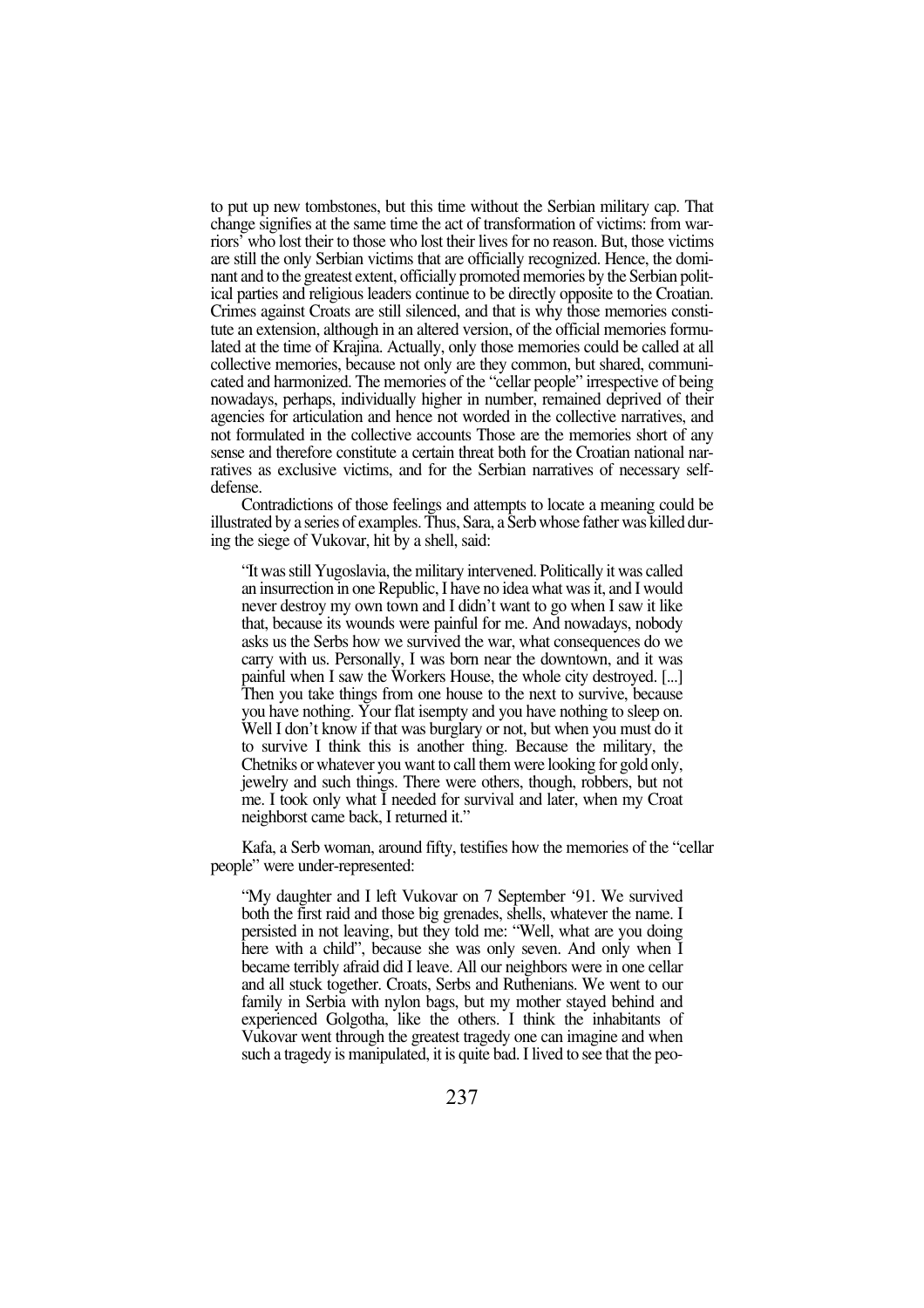ple who were in the cellars were named 'cellar people', so it looks as if they were there out of pleasure. These are terrible things. Well, this is how they escaped the war; they were called this in Krajina... I've counted in my neighborhood 20 civilian casualties from the grenades. Terrible things people went through. And then they laugh at you how you survived. The people from Vukovar went through many sorts of humiliation and Vukovar will hardly ever be what it was. [...] Talking of the Vukovar casualties, it must be stressed, and for the first time in a broadcasting by Dr.Bosanac, who said that Serbs were also the victims in Vukovar. Civilians, yes, but still victims. It was the first time I've heard it, and it is true. It will come to the light because it is impossible that only the Croats were dying."

Today, such memories of the Serbs and similar ones of the Croats are inbetween Croatian and Serbian official memories and the question remains whose agencies will be the first to step in that area. The memories of that particular category of people are individual but not few in number and will therefore considerably transform the collective memory if they decide to include them into their narratives.

#### **Conclusion**

It seems we are exposed to a paradox in dealing with the past. On the one hand, we insist on the individualization of crime, and on the other we explain the events from the perspective of national history. Here the proposal of accepting the individual approach and study of family histories seems more than desirable.

Because, as we discussed above, by territorialization of memories at the national level we are building the order which "leaves the past behind" in such a manner as to localize it and thereby ensure an exact geographical and social place. But, the question about those who become captives in the space of memories of such processes remains open. In such a space national narratives do not have the same stabilizing and organizational strengths as in the national arena. The external reality and memories of particular categories of people, like mixed marriages, "cellar people" and others, bring the basic principles of the social order into question. The resolution doesn't lie so much in structuring the new categories of memories, but rather an individual approach. We need new methods for it or as Law and Urry28 formulated, a decentralization of discipline. Hence the opening of perspectives of different worlds is much more needed than strategy building.

> *You want a fresh start!!! You have no job, you see no perspective, you want to start your life anew (in Australia, Canada…). Contact Agency*

Text of an advertisement at the market place in Vukovar (November 2003)

Translated from Serbian by Smiljana Kijurina

<sup>28</sup> Law, John –Urry, John, Enacting the Social, 2002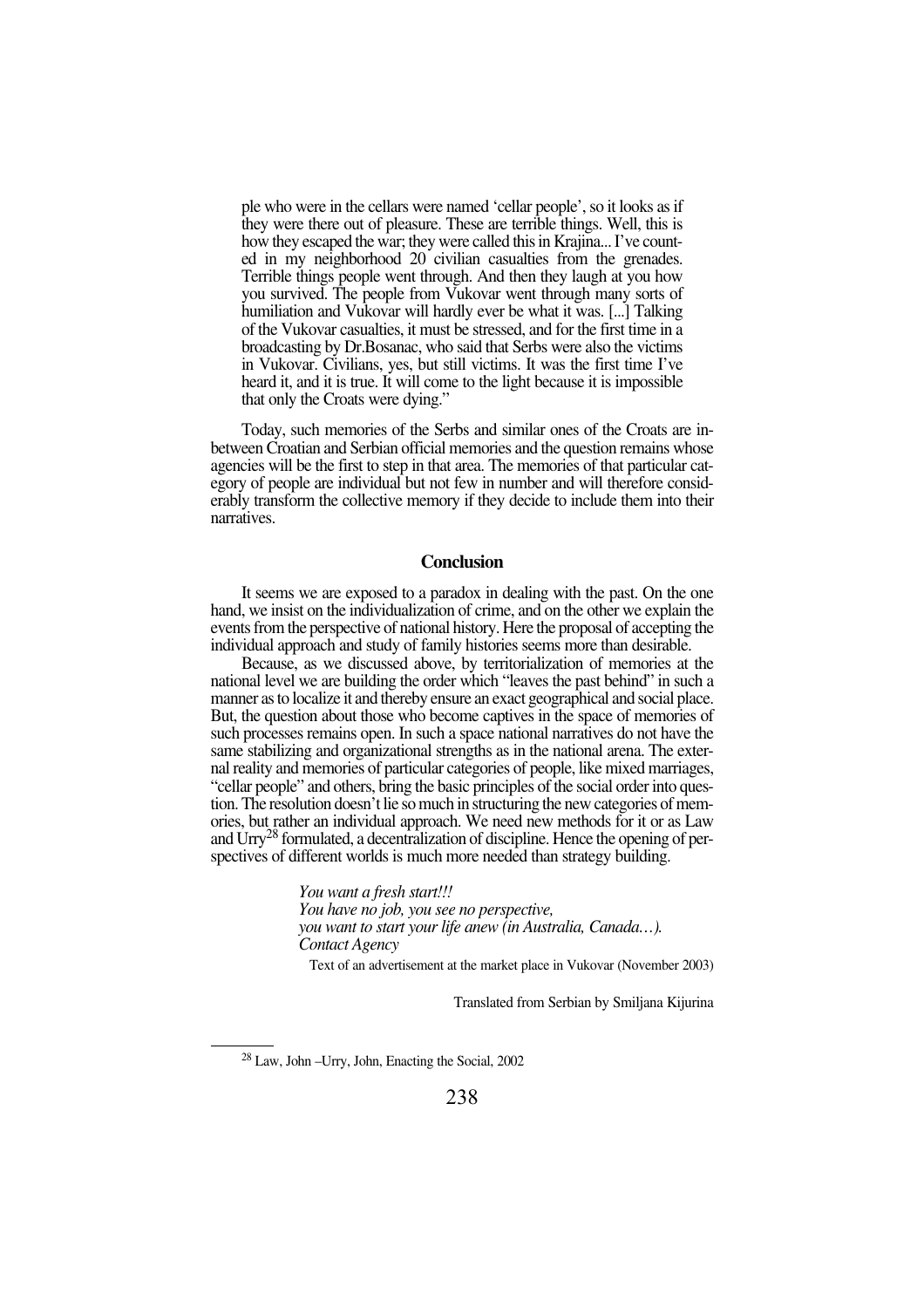# ABOUT CENTRE

**THE CENTRE FOR CIVIL-MILITARY RELATIONS** is a non-partisan, non-political and non-profit association of citizens. It was founded and registered in August 1997 with a view to researching into the totality of relations between the Army and the society from the viewpoint of modern thought and pursuit of individual, national, regional and global security. For that purpose the Centre specifically deals with problems of the reform of the security sector and armed forces in post-conflict countries in transition and prospects for placing them under democratic civil control and public supervision.

The focus of the professional and public activities of the Centre has been placed in the security sphere of Serbia and Montenegro. From that standpoint the Centre and its associates record and measure the effects of changes in the regional, euroatlantic and global environment in respect to the security of SCG. Further, on the basis of analysis of external and internal challenges, risks and threats, it looks into the country's security capacities. Hence the focal point of research and public activity of the Centre is needed for the content, scope and dynamics of reform of the security sector and armed forces of SCG, along with placing them under democratic civil control. Special attention is paid to research into and public presentation of the need for, course and pace of the security incorporation of SCG into regional, euro-atlantic and global processes of cooperation and integration.

The Centre regularly presents its research results, in different forms, to the expert and broader public, hoping to contribute to spreading and strengthening public support for reform of the security sector in SCG. For that reason, the Centre is systematically engaged, on its own or in cooperation with other scientific and educational institutions, in education and publishing in the domain of security. To that end, the Centre cooperates with domestic and foreign, governmental and nongovernmental institutions and organisations.

> Web site of the Centre: **www.ccmr-bg.org**